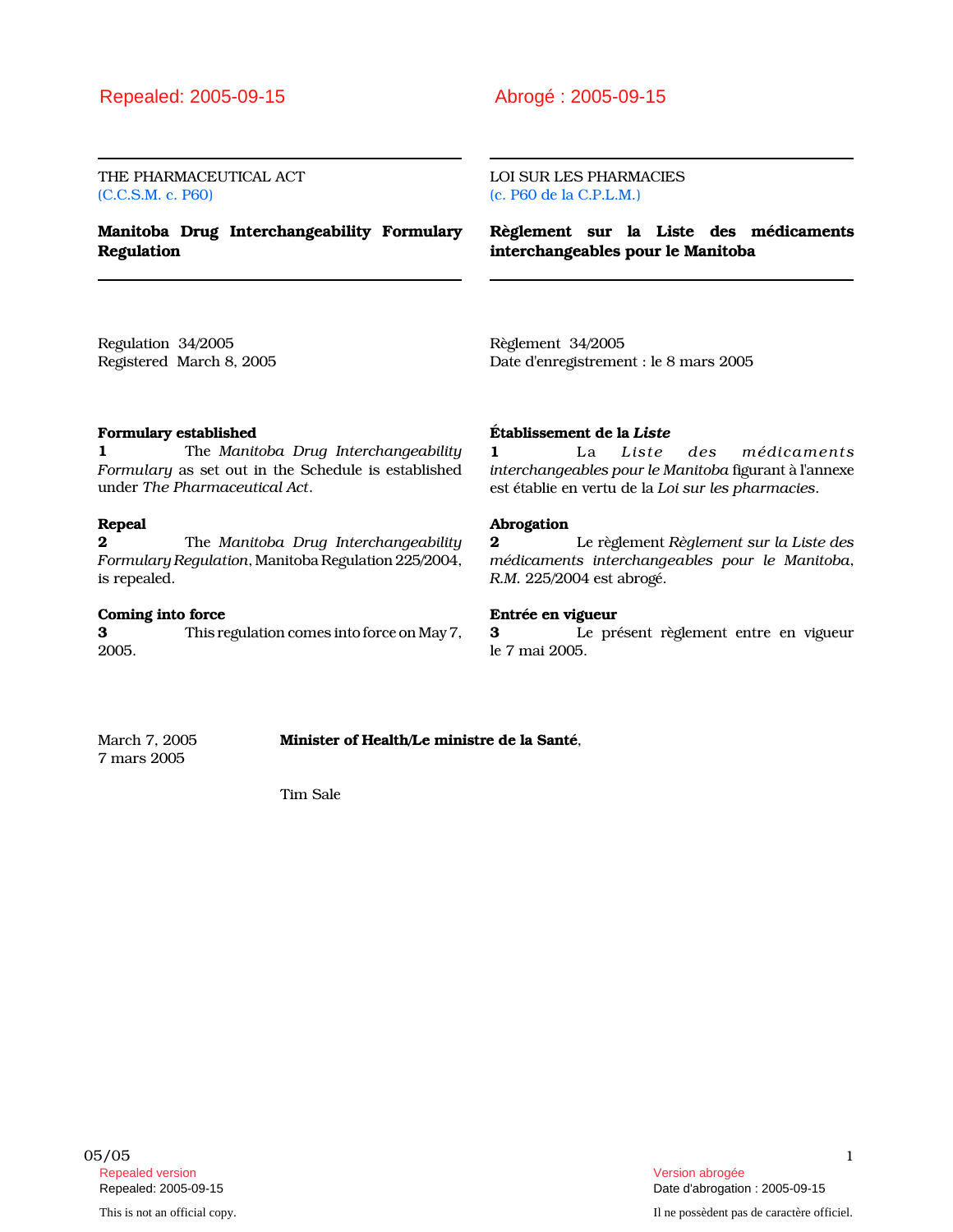FORTY-SEVENTH EDITION SCHEDULE EFFECTIVE MAY 7, 2005 QUARANTE-SEPTIÈME ÉDITION

# **LISTE DES MÉDICAMENTS INTERCHANGEABLES POUR LE MANITOBA**

| <b>MANITOBA DRUG INTERCHANGEABILITY FORMULARY</b> |                                                                                                              |                           |                  |                  |
|---------------------------------------------------|--------------------------------------------------------------------------------------------------------------|---------------------------|------------------|------------------|
|                                                   | <b>LISTE DES MÉDICAMENTS INTERCHANGEABLES</b>                                                                |                           |                  |                  |
|                                                   | <b>POUR LE MANITOBA</b>                                                                                      |                           |                  |                  |
| <b>DIN</b><br><b>NIM</b>                          | <b>Product Name</b><br><b>Produit</b>                                                                        | Manufacturer<br>Fabricant | Price (\$)       | Prix $($)$       |
|                                                   | ACEBUTOLOL HCI - 100 mg - Tablets                                                                            |                           | Per              | Par              |
|                                                   | ACÉBUTOLOL (CHLORHYDRATE D') - 100 mg - comprimés                                                            |                           | Tablet           | comprimé         |
| 01926543                                          | Sectral                                                                                                      | <b>AVE</b>                | 0.2990           | 0,2990           |
| 02147602                                          | Apo-Acebutolol                                                                                               | <b>APX</b>                | 0.1793           | 0,1793           |
| 02237721                                          | Gen-Acebutolol                                                                                               | <b>GPM</b>                | 0.1793           | 0,1793           |
| 02237885                                          | Gen-Acebutolol (Type S)                                                                                      | <b>GPM</b>                | 0.1793           | 0,1793           |
| 02036290                                          | Monitan                                                                                                      | WAY                       | 0.1793           | 0,1793           |
| 02204517                                          | Novo-Acebutolol                                                                                              | <b>NOP</b>                | 0.1793           | 0,1793           |
| 02165546                                          | Nu-Acebutolol                                                                                                | <b>NXP</b>                | 0.1793           | 0,1793           |
| 01910140                                          | Rhotral                                                                                                      | <b>ROP</b>                | 0.1793           | 0,1793           |
| 02257599                                          | Rhoxal-acebutolol                                                                                            | RXP                       | 0.1793           | 0,1793           |
|                                                   | ACEBUTOLOL HCI - 200 mg - Tablets<br>ACÉBUTOLOL (CHLORHYDRATE D') - 200 mg - comprimés                       |                           | Per<br>Tablet    | Par<br>comprimé  |
|                                                   |                                                                                                              |                           |                  |                  |
| 01926551                                          | Sectral                                                                                                      | <b>AVE</b>                | 0.4485           | 0,4485           |
| 02147610<br>02237722                              | Apo-Acebutolol                                                                                               | <b>APX</b><br><b>GPM</b>  | 0.2684<br>0.2684 | 0,2684           |
| 02237886                                          | Gen-Acebutolol<br>Gen-Acebutolol (Type S)                                                                    | <b>GPM</b>                | 0.2684           | 0,2684<br>0,2684 |
| 02036436                                          | Monitan                                                                                                      | WAY                       | 0.2684           | 0,2684           |
| 02204525                                          | Novo-Acebutolol                                                                                              | <b>NOP</b>                | 0.2684           | 0,2684           |
| 02165554                                          | Nu-Acebutolol                                                                                                | <b>NXP</b>                | 0.2684           | 0,2684           |
| 01910159                                          | Rhotral                                                                                                      | <b>ROP</b>                | 0.2684           | 0,2684           |
| 02257602                                          | Rhoxal-acebutolol                                                                                            | <b>RXP</b>                | 0.2684           | 0,2684           |
|                                                   | ACEBUTOLOL HCI - 400 mg - Tablets                                                                            |                           | Per              | Par              |
|                                                   | ACÉBUTOLOL (CHLORHYDRATE D') - 400 mg - comprimés                                                            |                           | Tablet           | comprimé         |
| 01926578                                          | Sectral                                                                                                      | <b>AVE</b>                | 0.8925           | 0,8925           |
| 02147629                                          | Apo-Acebutolol                                                                                               | <b>APX</b>                | 0.5333           | 0,5333           |
| 02237723                                          | Gen-Acebutolol                                                                                               | GPM                       | 0.5333           | 0,5333           |
| 02237887                                          | Gen-Acebutolol (Type S)                                                                                      | <b>GPM</b>                | 0.5333           | 0,5333           |
| 02036444                                          | Monitan                                                                                                      | WAY                       | 0.5333           | 0,5333           |
| 02204533                                          | Novo-Acebutolol                                                                                              | <b>NOP</b>                | 0.5333           | 0,5333           |
| 02165562                                          | Nu-Acebutolol                                                                                                | <b>NXP</b>                | 0.5333           | 0,5333           |
| 01910167                                          | Rhotral                                                                                                      | <b>ROP</b>                | 0.5333           | 0,5333           |
| 02257610                                          | Rhoxal-acebutolol                                                                                            | RXP                       | 0.5333           | 0,5333           |
|                                                   | ACETAMINOPHEN COMPOUND WITH CODEINE - 8 mg - Tablets<br>COMPOSÉ ACÉTAMINOPHÈNE ET CODÉINE - 8 mg - comprimés |                           | Per<br>Tablet    | Par<br>comprimé  |
| 02181061                                          | Tylenol with Codeine No. 1/Tylenol n°1 ave c codéine                                                         | <b>MCL</b>                | 0.1365           | 0,1365           |
| 00293490                                          | Atasol-8                                                                                                     | <b>HOR</b>                | 0.0814           | 0,0814           |
| 00653233                                          | ratio-Lenoltec #1/ratio-Lenoltec n°1                                                                         | <b>RPH</b>                | 0.0303           | 0,0303           |
|                                                   | ACETAMINOPHEN COMPOUND WITH CODEINE - 15 mg - Tablets                                                        |                           | Per              | Par              |
|                                                   | COMPOSÉ ACÉTAMINOPHÈNE ET CODÉINE - 15 mg - comprimés                                                        |                           | Tablet           | comprimé         |
| 00293504                                          | Atasol-15                                                                                                    | <b>HOR</b>                | 0.0979           | 0,0979           |
| 02232388                                          | Exdol-15                                                                                                     | PPI                       | 0.0837           | 0,0837           |
| 02163934                                          | Tylenol with Codeine No. 2/Tylenol n°2 ave c codéine                                                         | JOI                       | 0.0681           | 0,0681           |
| 00653241                                          | ratio-Lenoltec No. 2/ratio-Lenoltec n°2                                                                      | <b>RPH</b>                | 0.0654           | 0,0654           |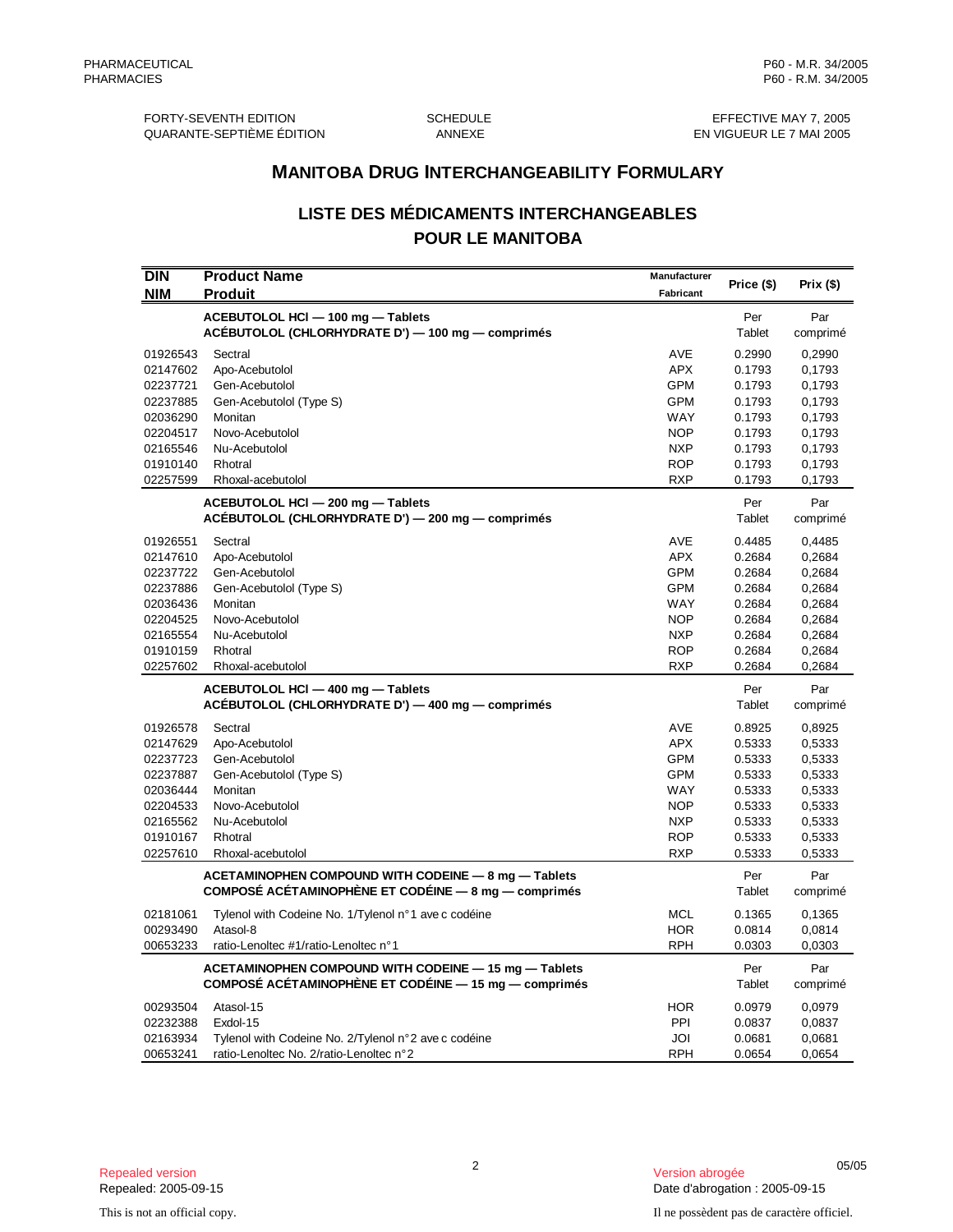| <b>DIN</b><br><b>NIM</b>                                 | <b>Product Name</b><br><b>Produit</b>                                                                                       | Manufacturer<br>Fabricant                                   | Price (\$)                                     | Prix $($)$                                     |
|----------------------------------------------------------|-----------------------------------------------------------------------------------------------------------------------------|-------------------------------------------------------------|------------------------------------------------|------------------------------------------------|
|                                                          | ACETAMINOPHEN COMPOUND WITH CODEINE - 30 mg - Tablets<br>COMPOSÉ ACÉTAMINOPHÈNE ET CODÉINE - 30 mg - comprimés              |                                                             | Per<br>Tablet                                  | Par<br>comprimé                                |
| 02232389<br>00293512<br>02163926<br>00653276             | Exdol-30<br>Atasol-30<br>Tylenol with Codeine No. 3/Tylenol n°3 ave c codéine<br>ratio-Lenoltec No. 3/ratio-Lenoltec n°3    | PPI<br><b>HOR</b><br>JOI<br><b>RPH</b>                      | 0.1753<br>0.1425<br>0.0749<br>0.0720           | 0,1753<br>0,1425<br>0,0749<br>0,0720           |
|                                                          | ACETAMINOPHEN WITH CODEINE - 300 mg - 60 mg - Tablets<br>ACÉTAMINOPHÈNE AVEC CODÉINE - 300 mg - 60 mg - comprimés           |                                                             | Per<br>Tablet                                  | Par<br>comprimé                                |
| 02163918<br>00621463                                     | Tylenol with Codeine No. 4/Tylenol n°4 avec codéin e<br>ratio-Lenoltec #4/ratio-Lenoltec n°4                                | JOI<br><b>RPH</b>                                           | 0.1583<br>0.1523                               | 0,1583<br>0,1523                               |
|                                                          | ACETYLSALICYLIC ACID - 325 mg - Enteric Tablets<br>ACIDE ACÉTYLSALICYLIQUE - 325 mg - comprimés à enrobage<br>entérosoluble |                                                             | Per<br>Tablet                                  | Par<br>comprimé                                |
| 00010332<br>00216666<br>02010526<br>02046253             | Entrophen<br>Novasen Sp. C.<br>Enteric Coated ASA/ASA à enrobage entérosoluble<br>Asadol                                    | <b>MFX</b><br><b>NOP</b><br><b>VTH</b><br>PPI               | 0.0539<br>0.0242<br>0.0151<br>0.0138           | 0,0539<br>0,0242<br>0,0151<br>0,0138           |
|                                                          | ACETYLSALICYLIC ACID - 650 mg - Enteric Tablets<br>ACIDE ACÉTYLSALICYLIQUE - 650 mg - comprimés à enrobage<br>entérosoluble |                                                             | Per<br>Tablet                                  | Par<br>comprimé                                |
| 00010340<br>00794244<br>00229296<br>02046261             | Entrophen<br>Enteric Coated ASA/ASA à enrobage entérosoluble<br>Novasen Sp. C.<br>Asadol                                    | <b>MFX</b><br><b>VTH</b><br><b>NOP</b><br>PPI               | 0.0887<br>0.0428<br>0.0266<br>0.0244           | 0,0887<br>0,0428<br>0,0266<br>0,0244           |
|                                                          | ACYCLOVIR - 200 mg - Tablets<br>$ACYCLOVIR - 200 mg - comprimés$                                                            |                                                             | Per<br>Tablet                                  | Par<br>comprimé                                |
| 00634506<br>02197405<br>02078627<br>02242784<br>02207621 | Zovirax<br>Nu-Acyclovir<br>ratio-Acyclovir<br>Gen-Acyclovir<br>Apo-Acyclovir                                                | GSK<br><b>NXP</b><br><b>RPH</b><br><b>GPM</b><br>APX        | 1.2237<br>0.9950<br>0.9950<br>0.9662<br>0.9660 | 1,2237<br>0,9950<br>0,9950<br>0,9662<br>0,9660 |
|                                                          | ACYCLOVIR - 400 mg - Tablets<br>ACYCLOVIR - 400 mg - comprimés                                                              |                                                             | Per<br>Tablet                                  | Par<br>comprimé                                |
| 01911627<br>02197413<br>02078635<br>02242463<br>02207648 | Zovirax<br>Nu-Acyclovir<br>ratio-Acyclovir<br>Gen-Acyclovir<br>Apo-Acyclovir                                                | GSK<br><b>NXP</b><br><b>RPH</b><br><b>GPM</b><br><b>APX</b> | 2.4088<br>2.0254<br>2.0254<br>1.9017<br>1.9015 | 2,4088<br>2,0254<br>2,0254<br>1,9017<br>1,9015 |
|                                                          | ACYCLOVIR - 800 mg - Tablets<br>ACYCLOVIR - 800 mg - comprimés                                                              |                                                             | Per<br>Tablet                                  | Par<br>comprimé                                |
| 01911635<br>02078651<br>02207656<br>02197421<br>02242464 | Zovirax<br>ratio-Acyclovir<br>Apo-Acyclovir<br>Nu-Acyclovir<br>Gen-Acyclovir                                                | <b>GSK</b><br><b>RPH</b><br><b>APX</b><br><b>NXP</b><br>GPM | 4.7368<br>3.9889<br>3.1415<br>3.1415<br>3.1413 | 4,7368<br>3,9889<br>3,1415<br>3,1415<br>3,1413 |
|                                                          | $ALENDRONATE - 5 mg - Tables$<br>ALENDRONATE - 5 mg - comprimés                                                             |                                                             | Per<br>Tablet                                  | Par<br>comprimé                                |
| 02233055<br>02248727                                     | Fosamax<br>Apo-Alendronate                                                                                                  | <b>MFX</b><br><b>APX</b>                                    | 1.4380<br>1.1407                               | 1,4380<br>1,1407                               |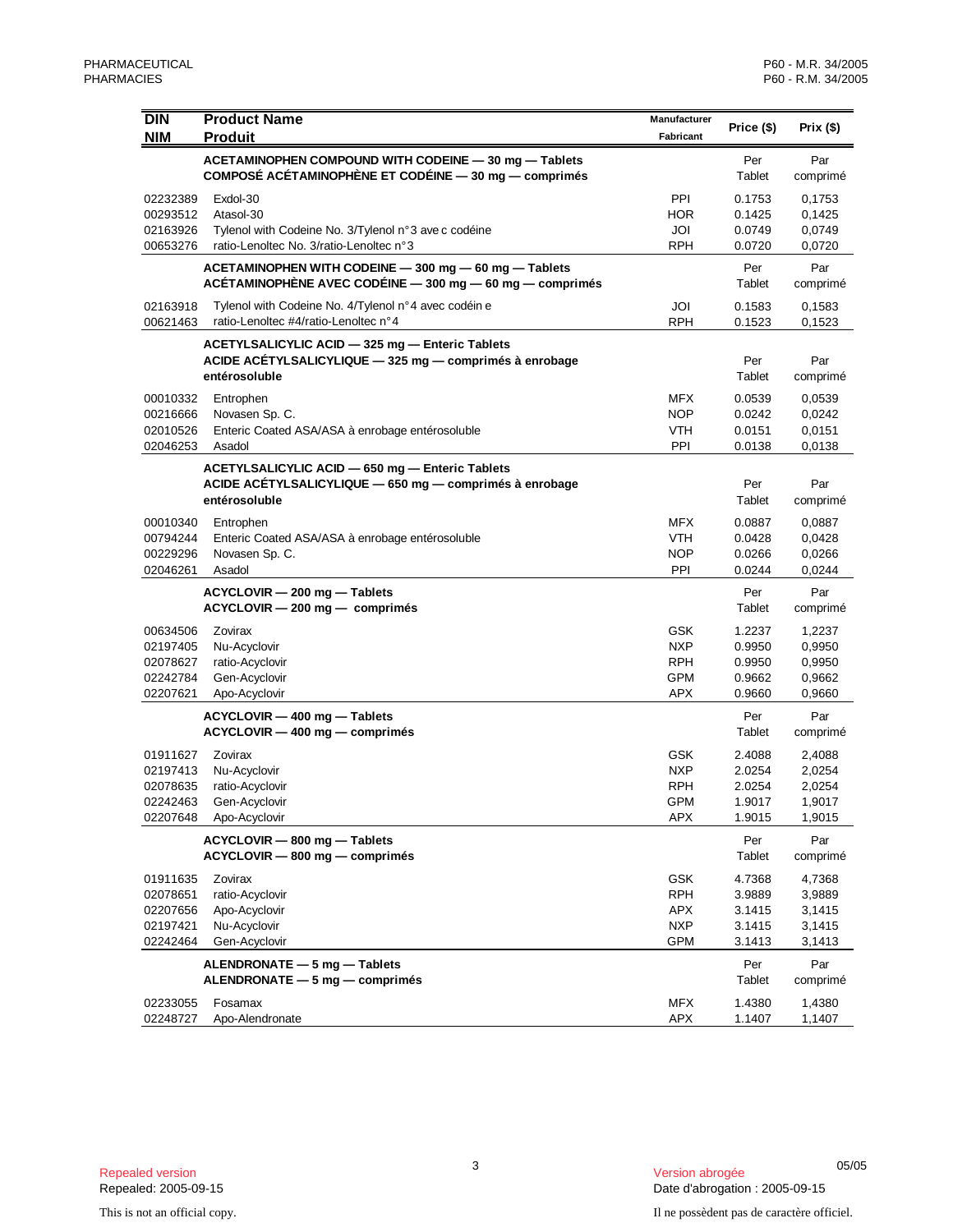| <b>DIN</b><br><b>NIM</b> | <b>Product Name</b><br><b>Produit</b>                              | Manufacturer<br>Fabricant | Price (\$)       | Prix (\$)        |
|--------------------------|--------------------------------------------------------------------|---------------------------|------------------|------------------|
|                          |                                                                    |                           |                  | Par              |
|                          | ALENDRONATE - 10 mg - Tablets<br>ALENDRONATE - 10 mg - comprimés   |                           | Per<br>Tablet    | comprimé         |
| 02201011                 | Fosamax                                                            | <b>MFX</b>                | 1.8253           | 1,8253           |
| 02247373                 | Novo-Alendronate                                                   | <b>NOP</b>                | 1.3513           | 1,3513           |
| 02248728                 | Apo-Alendronate                                                    | <b>APX</b>                | 1.2163           | 1,2163           |
|                          | ALLOPURINOL - 100 mg - Tablets                                     |                           | Per              | Par              |
|                          | ALLOPURINOL - 100 mg - comprimés                                   |                           | Tablet           | comprimé         |
| 00004588                 | Zyloprim                                                           | <b>GSK</b>                | 0.1061           | 0,1061           |
| 00402818                 | Apo-Allopurinol                                                    | <b>APX</b>                | 0.0300           | 0,0300           |
| 00364282                 | Novopurol                                                          | <b>NOP</b>                | 0.0209           | 0,0209           |
|                          | ALLOPURINOL - 200 mg - Tablets                                     |                           | Per              | Par              |
|                          | ALLOPURINOL - 200 mg - comprimés                                   |                           | Tablet           | comprimé         |
| 00506370                 | Zyloprim                                                           | <b>GSK</b>                | 0.1761           | 0,1761           |
| 00479799                 | Apo-Allopurinol                                                    | <b>APX</b>                | 0.0555           | 0,0555           |
| 00565342                 | Novopurol                                                          | <b>NOP</b>                | 0.0367           | 0,0367           |
|                          | ALLOPURINOL - 300 mg - Tablets                                     |                           | Per              | Par              |
|                          | ALLOPURINOL - 300 mg - comprimés                                   |                           | Tablet           | comprimé         |
| 00294322                 | Zyloprim                                                           | <b>GSK</b>                | 0.2878           | 0,2878           |
| 00415766<br>00402796     | Purinol                                                            | <b>HOR</b><br><b>APX</b>  | 0.1331           | 0,1331<br>0,0690 |
| 00363693                 | Apo-Allopurinol<br>Novopurol                                       | <b>NOP</b>                | 0.0690<br>0.0452 | 0,0452           |
|                          |                                                                    |                           |                  |                  |
|                          | ALPRAZOLAM - 0.25 mg - Tablets<br>ALPRAZOLAM - 0,25 mg - comprimés |                           | Per<br>Tablet    | Par<br>comprimé  |
| 00548359                 | Xanax                                                              | PFI                       | 0.2679           | 0,2679           |
| 00865397                 | Apo-Alpraz                                                         | <b>APX</b>                | 0.1030           | 0,1030           |
| 02137534                 | Gen-Alprazolam                                                     | <b>GPM</b>                | 0.0836           | 0,0836           |
| 01913484                 | Novo-Alprazol                                                      | <b>NOP</b>                | 0.0836           | 0,0836           |
| 01913239                 | Nu-Alpraz                                                          | <b>NXP</b>                | 0.0836           | 0,0836           |
| 00677485                 | ratio-Alprazolam                                                   | <b>RPH</b>                | 0.0836           | 0,0836           |
|                          | ALPRAZOLAM - 0.5 mg - Tablets                                      |                           | Per              | Par              |
|                          | ALPRAZOLAM - 0,5 mg - comprimés                                    |                           | Tablet           | comprimé         |
| 00548367                 | Xanax                                                              | PFI                       | 0.3202           | 0,3202           |
| 00865400                 | Apo-Alpraz                                                         | <b>APX</b>                | 0.1275           | 0,1275           |
| 02137542                 | Gen-Alprazolam                                                     | <b>GPM</b>                | 0.1015           | 0,1015           |
| 01913247<br>00677477     | Nu-Alpraz                                                          | <b>NXP</b><br><b>RPH</b>  | 0.1015<br>0.1015 | 0,1015           |
| 01913492                 | ratio-Alprazolam<br>Novo-Alprazol                                  | <b>NOP</b>                | 0.1012           | 0,1015<br>0,1012 |
|                          | ALPRAZOLAM - 1 mg - Tablets                                        |                           | Per              | Par              |
|                          | ALPRAZOLAM - 1 mg - comprimés                                      |                           | Tablet           | comprimé         |
| 00723770                 | Xanax                                                              | PFI                       | 0.5764           | 0,5764           |
| 02243611                 | Apo-Alpraz                                                         | <b>APX</b>                | 0.3409           | 0,3409           |
| 02229813                 | Gen-Alprazolam                                                     | GPM                       | 0.3409           | 0,3409           |
|                          | ALPRAZOLAM - 2 mg - Tablets                                        |                           | Per              | Par              |
|                          | ALPRAZOLAM - 2 mg - comprimés                                      |                           | Tablet           | comprimé         |
| 00813958                 | Xanax                                                              | PFI                       | 1.0244           | 1,0244           |
| 02243612                 | Apo-Alpraz                                                         | <b>APX</b>                | 0.6059           | 0,6059           |
| 02229814                 | Gen-Alprazolam                                                     | <b>GPM</b>                | 0.6059           | 0,6059           |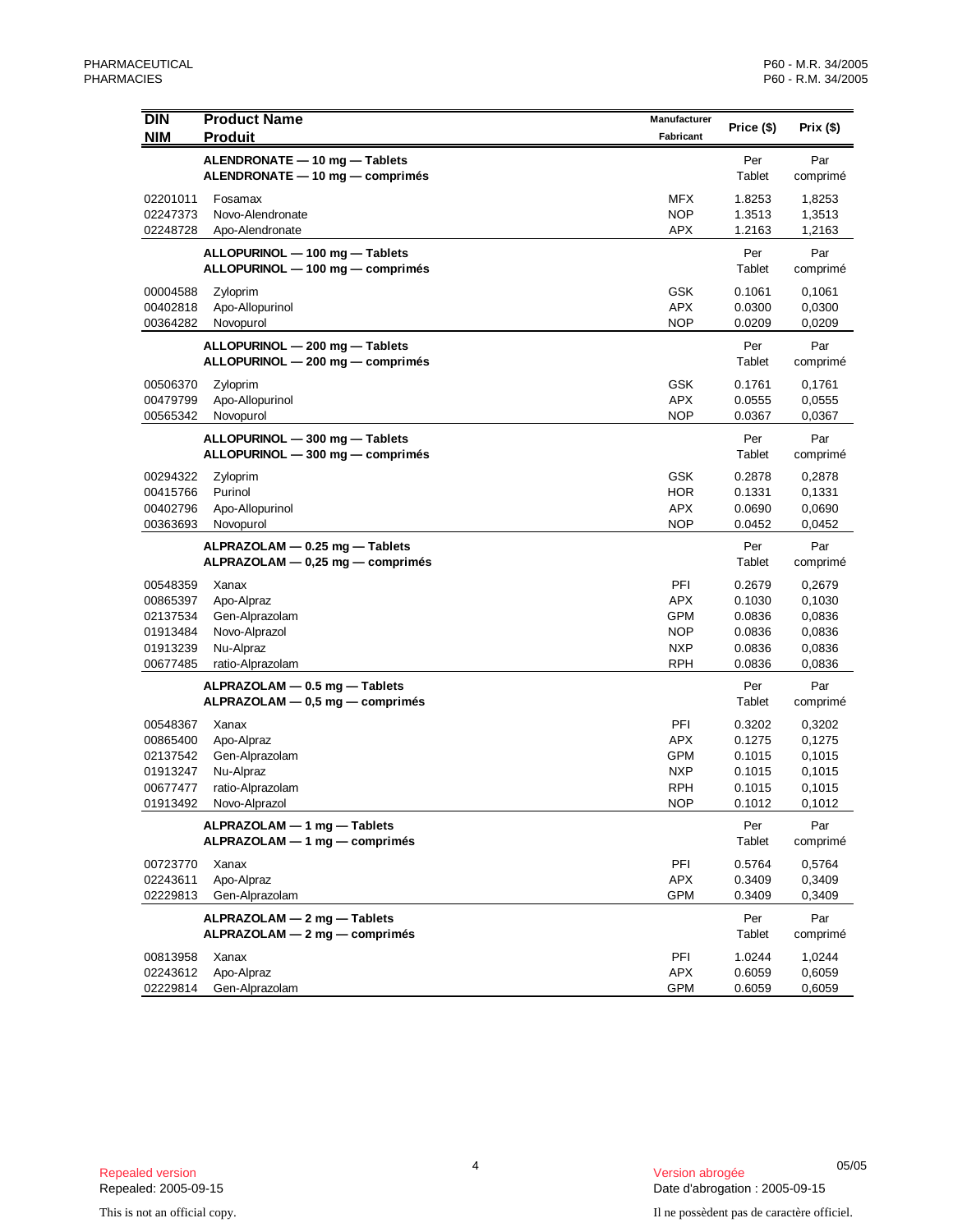| <b>DIN</b><br><b>NIM</b>                     | <b>Product Name</b><br><b>Produit</b>                                                         | Manufacturer<br>Fabricant              | Price (\$)                           | Prix (\$)                            |
|----------------------------------------------|-----------------------------------------------------------------------------------------------|----------------------------------------|--------------------------------------|--------------------------------------|
|                                              | ALUMINUM HYDROXIDE/MAGNESIUM HYDROXIDE - 200 mg/200 mg<br>Per 5 mL - Suspension               |                                        |                                      |                                      |
|                                              | ALUMINUM (HYDROXYDE D')/MAGNÉSIUM (HYDROXYDE DE) - 200 mg/<br>200 mg par 5 ml - suspension    |                                        | Per mL                               | Par ml                               |
| 01933914<br>02163144                         | Gelusil<br>Maalox                                                                             | <b>PDA</b><br><b>CBA</b>               | 0.0185<br>0.0184                     | 0,0185<br>0,0184                     |
| 01966529                                     | Diovol<br>ALUMINUM HYDROXIDE/MAGNESIUM HYDROXIDE - 600 mg/300 mg                              | HOR                                    | 0.0163                               | 0,0163                               |
|                                              | Per 5 mL - Suspension<br>ALUMINUM (HYDROXYDE D')/MAGNÉSIUM (HYDROXYDE DE) — 600 mg/           |                                        |                                      |                                      |
| 02162369                                     | 300 mg par 5 ml - suspension<br>Maalox TC                                                     | <b>CBA</b>                             | Per mL<br>0.0216                     | Par ml<br>0,0216                     |
| 00491217                                     | Diovol EX<br>ALUMINUM HYDROXIDE/MAGNESIUM HYDROXIDE - 400 mg/400 mg                           | HOR                                    | 0.0208                               | 0,0208                               |
|                                              | — Tablets<br>ALUMINUM (HYDROXYDE D')/MAGNÉSIUM (HYDROXYDE DE) — 400 mg/<br>400 mg — comprimés |                                        | Per<br>Tablet                        | Par<br>comprimé                      |
| 01945831<br>02163071                         | Gelusil Extra Strength/Gélusil extra-puissant<br>Maalox                                       | <b>PDA</b><br><b>CBA</b>               | 0.1525<br>0.1287                     | 0,1525<br>0,1287                     |
|                                              | AMANTADINE HCI - 100 mg - Capsules<br>AMANTADINE (CHLORHYDRATE D') — 100 mg — capsules        |                                        | Per<br>Capsule                       | Par<br>capsule                       |
| 01914006<br>01990403<br>02034468<br>02139200 | Symmetrel<br>pms-Amantadine<br>Endantadine<br>Gen-Amantadine                                  | SQU<br><b>PMS</b><br><b>END</b><br>GPM | 1.0851<br>0.6105<br>0.6079<br>0.5697 | 1,0851<br>0,6105<br>0,6079<br>0,5697 |
|                                              | AMANTADINE HCI - 10 mg/mL - Syrup<br>AMANTADINE (CHLORHYDRATE D') - 10 mg/ml - sirop          |                                        | Per mL                               | Par ml                               |
| 02022826<br>01913999                         | pms-Amantadine<br>Symmetrel                                                                   | <b>PMS</b><br>SQU                      | 0.1188<br>0.1188                     | 0,1188<br>0,1188                     |
|                                              | AMCINONIDE - 0.1% - Topical Cream<br>AMCINONIDE $-$ 0,1 % $-$ crème topique                   |                                        | Per<br>Gram                          | Par<br>gramme                        |
| 02192284<br>02246714<br>02247098             | Cyclocort<br>Amcort<br>ratio-Amcinonide                                                       | STI<br><b>TPT</b><br><b>RPH</b>        | 0.5661<br>0.3011<br>0.3011           | 0,5661<br>0,3011<br>0,3011           |
|                                              | AMCINONIDE - 0.1% - Topical Lotion<br>AMCINONIDE $-$ 0,1 % $-$ lotion topique                 |                                        | Per mL                               | Par ml                               |
| 02192276<br>02247097                         | Cyclocort<br>ratio-Amcinonide                                                                 | STI<br><b>RPH</b>                      | 0.4760<br>0.2500                     | 0,4760<br>0,2500                     |
|                                              | AMCINONIDE - 0.1% - Topical Ointment<br>AMCINONIDE - 0,1 % - pommade topique                  |                                        | Per<br>Gram                          | Par<br>gramme                        |
| 02192268<br>02247096                         | Cyclocort<br>ratio-Amcinonide                                                                 | STI<br><b>RPH</b>                      | 0.5667<br>0.3011                     | 0,5667<br>0,3011                     |
|                                              | AMILORIDE HCI - 5 mg - Tablets<br>AMILORIDE (CHLORHYDRATE D') - 5 mg - comprimés              |                                        | Per<br>Tablet                        | Par<br>comprimé                      |
| 00487805<br>02249510                         | Midamor<br>Apo-Amiloride                                                                      | MFX<br>APX                             | 0.3146<br>0.2202                     | 0,3146<br>0,2202                     |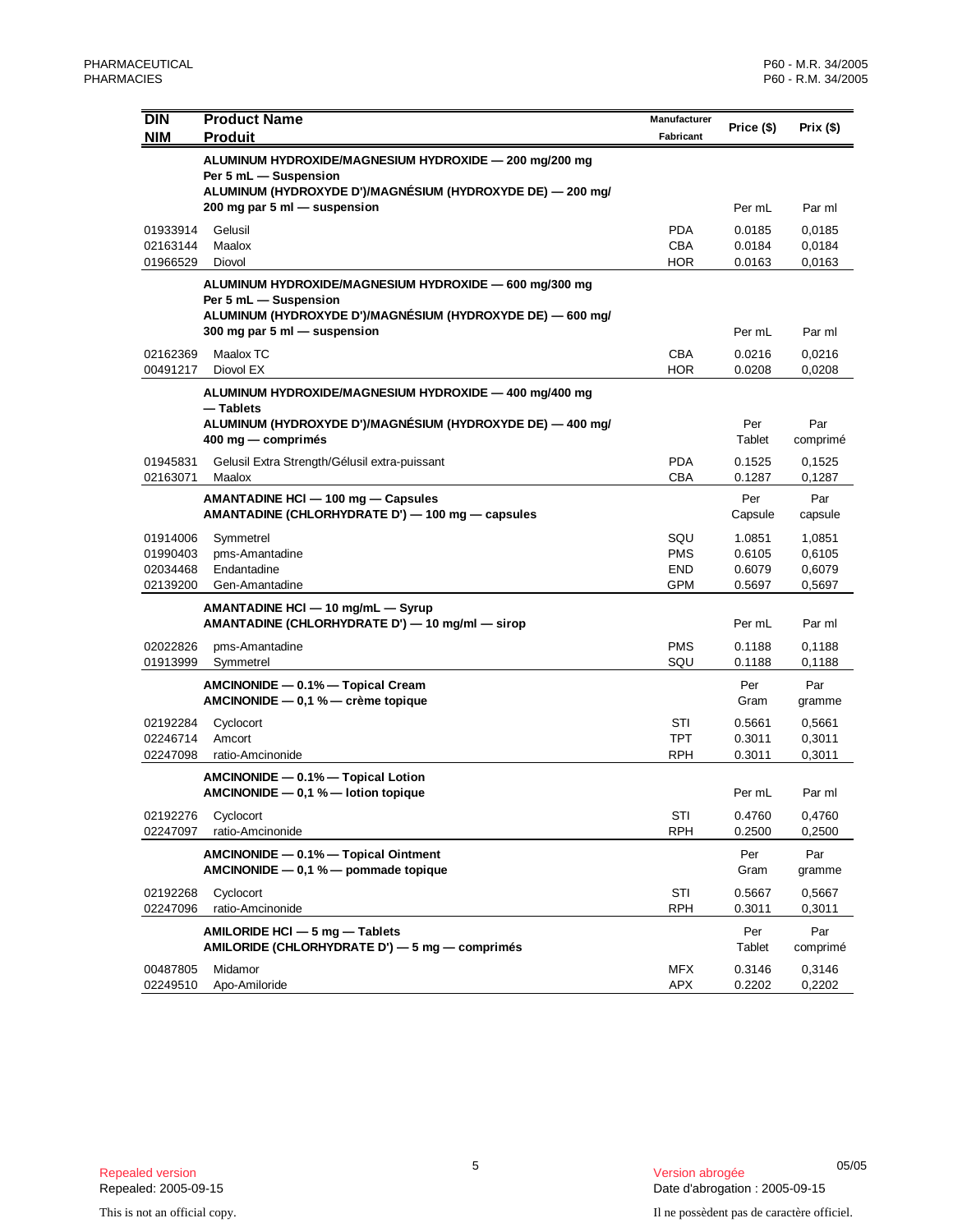| <b>DIN</b><br><b>NIM</b> | <b>Product Name</b><br><b>Produit</b>                                                      | Manufacturer<br>Fabricant | Price (\$)       | Prix $(\$)$      |
|--------------------------|--------------------------------------------------------------------------------------------|---------------------------|------------------|------------------|
|                          | AMILORIDE HCI/HYDROCHLOROTHIAZIDE - 5 mg/50 mg - Tablets                                   |                           |                  |                  |
|                          | AMILORIDE (CHLORHYDRATE D')/HYDROCHLOROTHIAZIDE - 5 mg/50 mg -                             |                           | Per              | Par              |
|                          | comprimés                                                                                  |                           | Tablet           | comprimé         |
| 00487813                 | Moduret                                                                                    | OPI                       | 0.3693           | 0,3693           |
| 00784400                 | Apo-Amilzide                                                                               | <b>APX</b>                | 0.2940           | 0,2940           |
| 00886106                 | Nu-Amilzide                                                                                | <b>NXP</b>                | 0.2815           | 0,2815           |
| 01937219                 | Novamilor                                                                                  | <b>NOP</b>                | 0.2109           | 0,2109           |
|                          | AMIODARONE HCI - 200 mg - Tablets                                                          |                           | Per              | Par              |
|                          | AMIODARONE (CHLORHYDRATE D') — 200 mg — comprimés                                          |                           | Tablet           | comprimé         |
| 02036282                 | Cordarone                                                                                  | <b>WAY</b>                | 2.2648           | 2,2648           |
| 02240071                 | ratio-Amiodarone                                                                           | <b>RPH</b>                | 1.5832           | 1,5832           |
| 02240604                 | Gen-Amiodarone                                                                             | <b>GPM</b>                | 1.4269           | 1,4269           |
| 02242472                 | pms-Amiodarone                                                                             | <b>PMS</b>                | 1.4269           | 1,4269           |
| 02243836<br>02246194     | Rhoxal-amiodarone<br>Apo-Amiodarone                                                        | <b>RXP</b><br><b>APX</b>  | 1.4269<br>1.4268 | 1,4269<br>1,4268 |
| 02239835                 | Novo-Amiodarone                                                                            | <b>NOP</b>                | 1.4268           | 1,4268           |
|                          |                                                                                            |                           |                  |                  |
|                          | AMITRIPTYLINE HCI - 10 mg - Tablets<br>AMITRIPTYLINE (CHLORHYDRATE D') - 10 mg - comprimés |                           | Per<br>Tablet    | Par<br>comprimé  |
|                          |                                                                                            |                           |                  |                  |
| 02247302<br>00037400     | pms-Amitriptyline<br>Novo-Triptyn                                                          | <b>PMS</b><br><b>NOP</b>  | 0.0624<br>0.0572 | 0,0624<br>0,0572 |
| 00335053                 | Apo-Amitriptyline                                                                          | APX                       | 0.0520           | 0,0520           |
|                          |                                                                                            |                           | Per              | Par              |
|                          | AMITRIPTYLINE HCI - 25 mg - Tablets<br>AMITRIPTYLINE (CHLORHYDRATE D') - 25 mg - comprimés |                           | Tablet           | comprimé         |
|                          |                                                                                            |                           |                  |                  |
| 02247303                 | pms-Amitriptyline<br>Novo-Triptyn                                                          | <b>PMS</b><br><b>NOP</b>  | 0.1194           | 0,1194           |
| 00037419<br>00335061     | Apo-Amitriptyline                                                                          | <b>APX</b>                | 0.1095<br>0.0995 | 0,1095<br>0,0995 |
|                          |                                                                                            |                           |                  |                  |
|                          | AMITRIPTYLINE HCI - 50 mg - Tablets<br>AMITRIPTYLINE (CHLORHYDRATE D') - 50 mg - comprimés |                           | Per<br>Tablet    | Par<br>comprimé  |
|                          |                                                                                            |                           |                  |                  |
| 02247304<br>00037427     | pms-Amitriptyline                                                                          | <b>PMS</b><br><b>NOP</b>  | 0.2219<br>0.2035 | 0,2219           |
| 00335088                 | Novo-Triptyn<br>Apo-Amitriptyline                                                          | <b>APX</b>                | 0.1850           | 0,2035<br>0,1850 |
|                          |                                                                                            |                           |                  |                  |
|                          | AMOXICILLIN - 250 mg - Capsules<br>AMOXICILLINE - 250 mg - capsules                        |                           | Per<br>Capsule   | Par<br>capsule   |
|                          |                                                                                            |                           |                  |                  |
| 02041294                 | Amoxil                                                                                     | <b>WAY</b>                | 0.2079           | 0,2079           |
| 02238171<br>00406724     | Gen-Amoxicillin<br>Novamoxin                                                               | GPM<br><b>NOP</b>         | 0.1136<br>0.1135 | 0,1136<br>0,1135 |
| 02230243                 | pms-Amoxicillin                                                                            | <b>PMS</b>                | 0.1135           | 0,1135           |
| 00628115                 | Apo-Amoxi                                                                                  | APX                       | 0.1130           | 0,1130           |
| 02181487                 | Lin-Amox                                                                                   | LIN                       | 0.1130           | 0,1130           |
| 00865567                 | Nu-Amoxi                                                                                   | <b>NXP</b>                | 0.1130           | 0,1130           |
|                          | AMOXICILLIN - 500 mg - Capsules                                                            |                           | Per              | Par              |
|                          | AMOXICILLINE - 500 mg - capsules                                                           |                           | Capsule          | capsule          |
| 02041308                 | Amoxil                                                                                     | WAY                       | 0.4239           | 0,4239           |
| 00628123                 | Apo-Amoxi                                                                                  | <b>APX</b>                | 0.2630           | 0,2630           |
| 02238172                 | Gen-Amoxicillin                                                                            | <b>GPM</b>                | 0.2211           | 0,2211           |
| 02181495                 | Lin-Amox                                                                                   | LIN                       | 0.2211           | 0,2211           |
| 00406716                 | Novamoxin                                                                                  | <b>NOP</b>                | 0.2211           | 0,2211           |
| 00865575<br>02230244     | Nu-Amoxi<br>pms-Amoxicillin                                                                | <b>NXP</b><br><b>PMS</b>  | 0.2211           | 0,2211           |
|                          |                                                                                            |                           | 0.2211           | 0,2211           |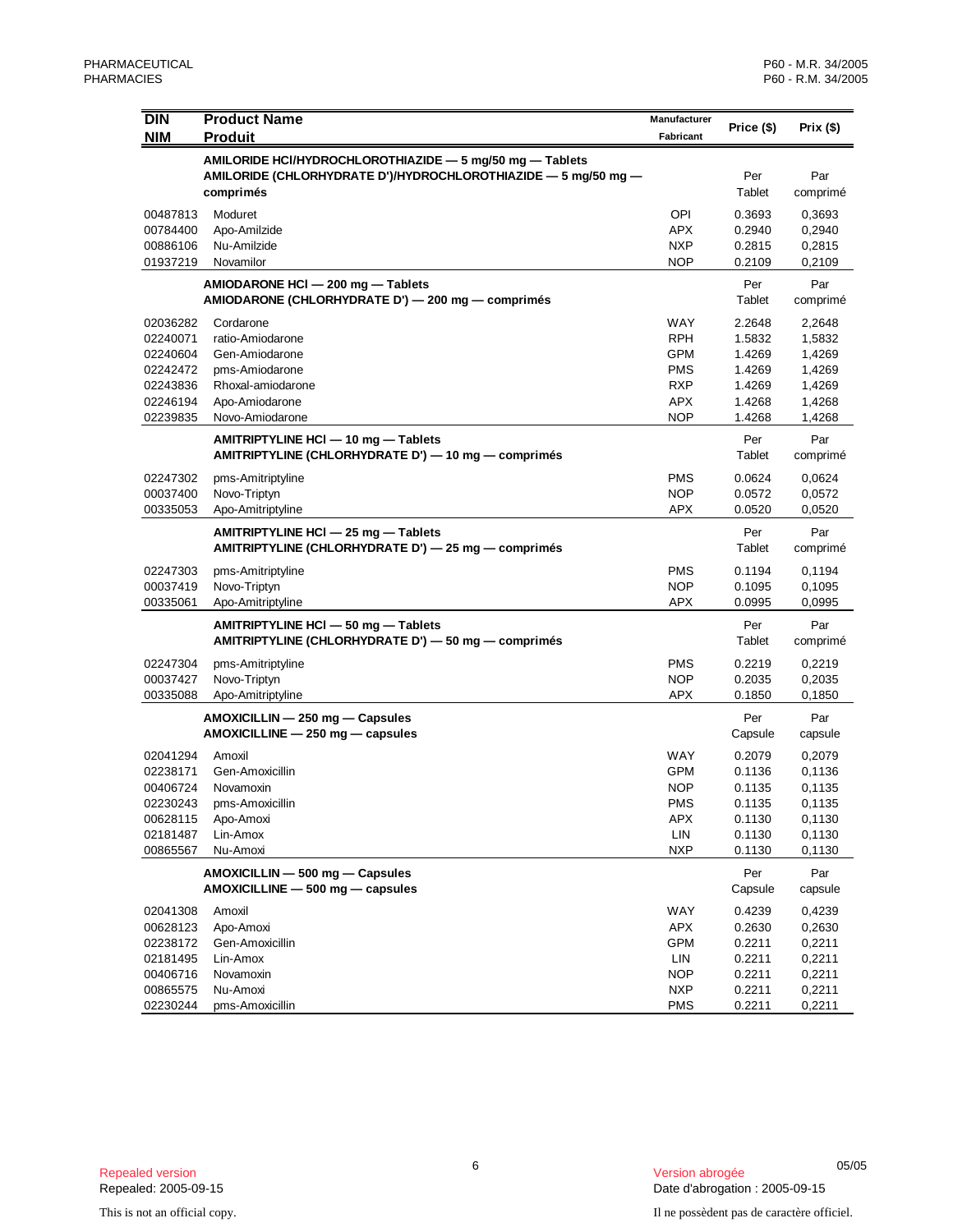| <b>DIN</b><br><b>NIM</b> | <b>Product Name</b><br><b>Produit</b>                                                                                | Manufacturer<br>Fabricant | Price (\$)       | Prix (\$)        |
|--------------------------|----------------------------------------------------------------------------------------------------------------------|---------------------------|------------------|------------------|
|                          | AMOXICILLIN - 125 mg - Chewable Tablets<br>AMOXICILLINE - 125 mg - comprimés masticables                             |                           | Per<br>Tablet    | Par<br>comprimé  |
| 02041685<br>02036347     | Amoxil<br>Novamoxin                                                                                                  | <b>WAY</b><br><b>NOP</b>  | 0.2892<br>0.2547 | 0,2892<br>0,2547 |
|                          | AMOXICILLIN - 250 mg - Chewable Tablets<br>AMOXICILLINE - 250 mg - comprimés masticables                             |                           | Per<br>Tablet    | Par<br>comprimé  |
| 02041286<br>02036355     | Amoxil<br>Novamoxin                                                                                                  | WAY<br><b>NOP</b>         | 0.4396<br>0.3751 | 0,4396<br>0,3751 |
|                          | AMOXICILLIN - 125 mg/5 mL - Oral Liquid<br>AMOXICILLINE - 125 mg/5 ml - liquide oral                                 |                           | Per mL           | Par ml           |
|                          |                                                                                                                      |                           |                  |                  |
| 02041316                 | Amoxil                                                                                                               | <b>WAY</b>                | 0.0398           | 0,0398           |
| 00628131<br>00628131     | Apo-Amoxi<br>Apo-Amoxi Sugar Free/Apo-Amoxi sans sucre                                                               | <b>APX</b><br><b>APX</b>  | 0.0255<br>0.0255 | 0,0255<br>0,0255 |
| 02181509                 | Lin-Amox                                                                                                             | LIN                       | 0.0220           | 0,0220           |
| 00452149                 | Novamoxin                                                                                                            | <b>NOP</b>                | 0.0220           | 0,0220           |
| 01934171                 | Novamoxin Sugar Reduced/Novamoxin à teneur réduite en sucre                                                          | <b>NOP</b>                | 0.0220           | 0,0220           |
| 00865540                 | Nu-Amoxi                                                                                                             | <b>NXP</b>                | 0.0220           | 0,0220           |
| 02230245                 | pms-Amoxicillin                                                                                                      | <b>PMS</b>                | 0.0220           | 0,0220           |
|                          | AMOXICILLIN - 250 mg/5 mL - Oral Liquid<br>AMOXICILLINE - 250 mg/5 ml - liquide oral                                 |                           | Per mL           | Par ml           |
|                          |                                                                                                                      |                           |                  |                  |
| 02042592<br>00628158     | Amoxil<br>Apo-Amoxi                                                                                                  | <b>WAY</b><br><b>APX</b>  | 0.0633<br>0.0375 | 0,0633<br>0,0375 |
| 00628158                 | Apo-Amoxi Sugar Free/Apo-Amoxi sans sucre                                                                            | APX                       | 0.0375           | 0,0375           |
| 02181517                 | Lin-Amox                                                                                                             | LIN                       | 0.0330           | 0,0330           |
| 00452130                 | Novamoxin                                                                                                            | <b>NOP</b>                | 0.0330           | 0,0330           |
| 01934163                 | Novamoxin Sugar Reduced/Novamoxin à teneur réduite en sucre                                                          | <b>NOP</b>                | 0.0330           | 0,0330           |
| 00865559                 | Nu-Amoxi                                                                                                             | <b>NXP</b>                | 0.0330           | 0,0330           |
| 02230246                 | pms-Amoxicillin                                                                                                      | <b>PMS</b>                | 0.0330           | 0,0330           |
|                          | AMOXICILLIN/CLAVULANIC ACID — 25 mg/6.25 mg/mL                                                                       |                           |                  |                  |
|                          | - Oral Suspension                                                                                                    |                           |                  |                  |
|                          | AMOXICILLINE/ACIDE CLAVULANIQUE - 25 mg/6,25 mg/ml -                                                                 |                           |                  |                  |
|                          | suspension orale                                                                                                     |                           | Per mL           | Par ml           |
| 01916882                 | Clavulin 125 F                                                                                                       | <b>GSK</b>                | 0.1086           | 0,1086           |
| 02244646                 | ratio-Amoxi Clav 125 F                                                                                               | <b>RPH</b>                | 0.0796           | 0,0796           |
| 02243986                 | Apo-Amoxi Clav                                                                                                       | APX                       | 0.0795           | 0,0795           |
|                          | AMOXICILLIN/CLAVULANIC ACID - 50 mg/12.5 mg/mL                                                                       |                           |                  |                  |
|                          | - Oral Suspension                                                                                                    |                           |                  |                  |
|                          | AMOXICILLINE/ACIDE CLAVULANIQUE — 50 mg/12,5 mg/ml —<br>suspension orale                                             |                           | Per mL           | Par ml           |
| 01916874                 | Clavulin 250 F                                                                                                       | <b>GSK</b>                | 0.1824           | 0,1824           |
| 02243987                 | Apo-Amoxi Clav                                                                                                       | <b>APX</b>                | 0.1340           | 0,1340           |
| 02244647                 | ratio-Amoxi Clav 250 F                                                                                               | <b>RPH</b>                | 0.1338           | 0,1338           |
|                          | AMOXICILLIN/CLAVULANIC ACID - 250 mg/125 mg - Tablets<br>AMOXICILLINE/ACIDE CLAVULANIQUE - 250 mg/125 mg - comprimés |                           | Per<br>Tablet    | Par<br>comprimé  |
| 01916866                 | Clavulin-250                                                                                                         | <b>GSK</b>                | 0.9164           | 0,9164           |
| 02243350                 | Apo-Amoxi-Clav                                                                                                       | <b>APX</b>                | 0.6850           | 0,6850           |
| 02243770                 | ratio-Amoxi Clav 250                                                                                                 | <b>RPH</b>                | 0.6112           | 0,6112           |
|                          | AMOXICILLIN/CLAVULANIC ACID - 500 mg/125 mg - Tablets                                                                |                           |                  |                  |
|                          | AMOXICILLINE/ACIDE CLAVULANIQUE — 500 mg/125 mg — comprimés                                                          |                           | Per<br>Tablet    | Par<br>comprimé  |
|                          |                                                                                                                      |                           |                  |                  |
| 01916858                 | Clavulin-500 F                                                                                                       | <b>GSK</b>                | 1.3746           | 1,3746           |
| 02243351<br>02243771     | Apo-Amoxi Clav<br>ratio-Amoxi Clav 500                                                                               | <b>APX</b><br><b>RPH</b>  | 1.0275<br>0.9342 | 1,0275<br>0,9342 |
|                          |                                                                                                                      |                           |                  |                  |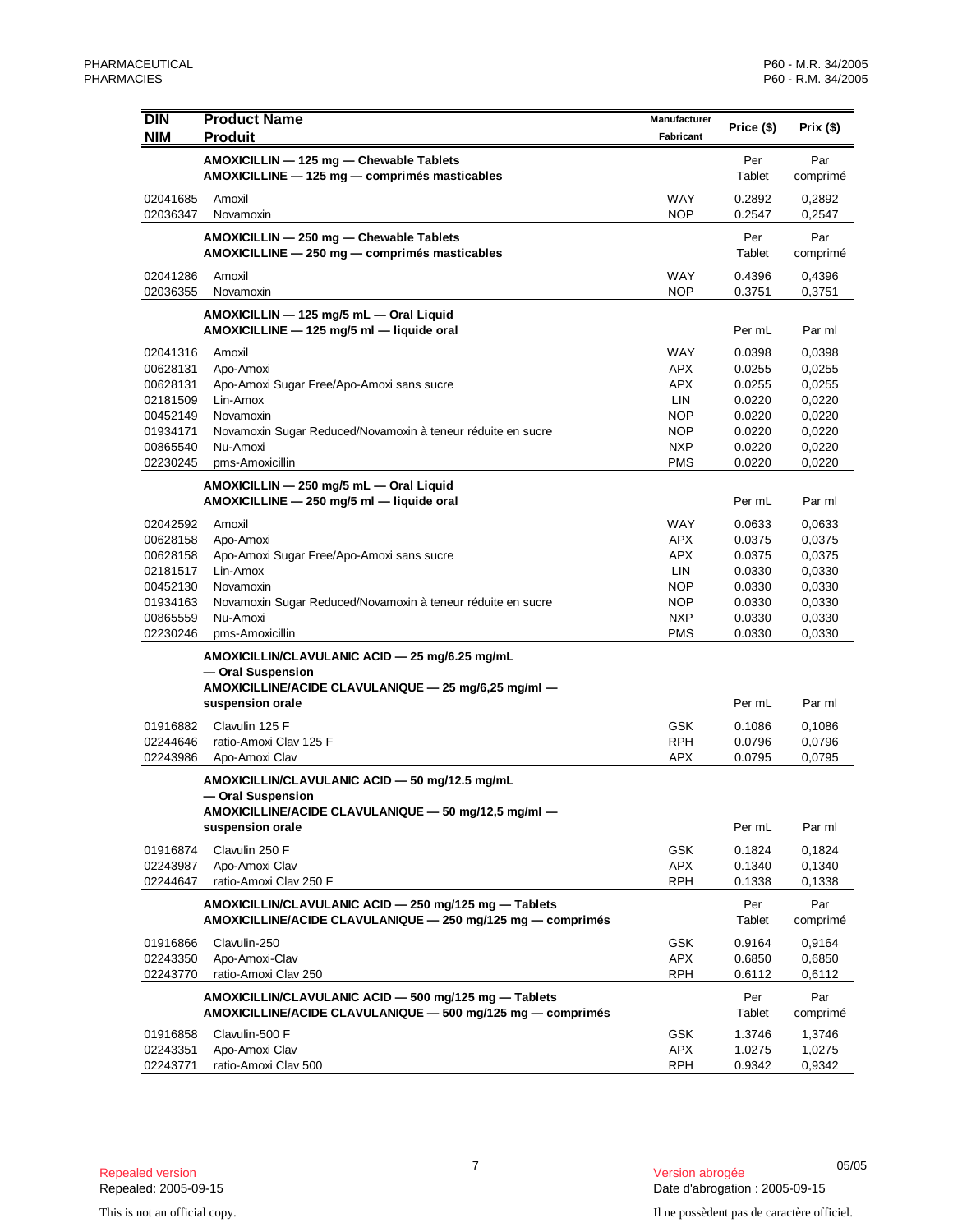| <b>DIN</b><br><b>NIM</b> | <b>Product Name</b><br><b>Produit</b>                                                                                | Manufacturer<br>Fabricant | Price (\$)       | Prix (\$)        |
|--------------------------|----------------------------------------------------------------------------------------------------------------------|---------------------------|------------------|------------------|
|                          |                                                                                                                      |                           |                  |                  |
|                          | AMOXICILLIN/CLAVULANIC ACID - 875 mg/125 mg - Tablets<br>AMOXICILLINE/ACIDE CLAVULANIQUE - 875 mg/125 mg - comprimés |                           | Per<br>Tablet    | Par<br>comprimé  |
| 02238829                 | Clavulin-875                                                                                                         | GSK                       | 2.0618           | 2,0618           |
| 02247021                 | ratio-Amoxi Clav                                                                                                     | <b>RPH</b>                | 1.5411           | 1,5411           |
| 02248138                 | Novo-Clavamoxin                                                                                                      | <b>NOP</b>                | 1.4013           | 1,4013           |
| 02245623                 | Apo-Amoxi Clav                                                                                                       | APX                       | 1.2611           | 1,2611           |
|                          | AMPICILLIN - 250 mg - Capsules<br>AMPICILLINE - 250 mg - capsules                                                    |                           | Per<br>Capsule   | Par<br>capsule   |
| 00603279                 | Apo-Ampi                                                                                                             | <b>APX</b>                | 0.1010           | 0,1010           |
| 00717657                 | Nu-Ampi                                                                                                              | <b>NXP</b>                | 0.1010           | 0,1010           |
| 0020877                  | Novo-Ampicillin                                                                                                      | <b>NOP</b>                | 0.0901           | 0,0901           |
|                          | AMPICILLIN - 500 mg - Capsules                                                                                       |                           | Per              | Par              |
|                          | AMPICILLINE - 500 mg - capsules                                                                                      |                           | Capsule          | capsule          |
| 00603295                 | Apo-Ampi                                                                                                             | APX                       | 0.2230           | 0,2230           |
| 00020885                 | Novo-Ampicillin                                                                                                      | <b>NOP</b>                | 0.2009           | 0,2009           |
| 00717673                 | Nu-Ampi                                                                                                              | <b>NXP</b>                | 0.2009           | 0,2009           |
|                          | ANAGRELIDE HCI - 0.5 mg - Capsules                                                                                   |                           | Per              | Par              |
|                          | ANAGRÉLIDE (CHLORHYDRATE D') — 0,5 mg — capsules                                                                     |                           | Capsule          | capsule          |
|                          |                                                                                                                      |                           |                  |                  |
| 02236859<br>02260107     | Agrylin<br>Rhoxal-anagrelide                                                                                         | SHI<br><b>RXP</b>         | 5.3108<br>3.6840 | 5,3108<br>3,6840 |
|                          |                                                                                                                      |                           |                  |                  |
|                          | ATENOLOL - 50 mg - Tablets<br>ATENOLOL - 50 mg - comprimés                                                           |                           | Per<br>Tablet    | Par<br>comprimé  |
| 02039532                 | Tenormin                                                                                                             | AZC                       | 0.5746           | 0,5746           |
| 02171791                 | ratio-Atenolol                                                                                                       | <b>RPH</b>                | 0.4143           | 0,4143           |
| 02255545                 | Co Atenolol                                                                                                          | COB                       | 0.3867           | 0,3867           |
| 01912062                 | Novo-Atenol                                                                                                          | <b>NOP</b>                | 0.3867           | 0,3867           |
| 00773689                 | Apo-Atenol                                                                                                           | APX                       | 0.3865           | 0,3865           |
| 02229467                 | Dom-Atenolol<br>Nu-Atenol                                                                                            | <b>DOM</b><br><b>NXP</b>  | 0.3865           | 0,3865           |
| 00886114<br>02237600     | pms-Atenolol                                                                                                         | <b>PMS</b>                | 0.3865<br>0.3865 | 0,3865<br>0,3865 |
| 02231731                 | Rho-Atenolol                                                                                                         | RXP                       | 0.3865           | 0,3865           |
| 02146894                 | Gen-Atenolol                                                                                                         | GPM                       | 0.3864           | 0,3864           |
|                          |                                                                                                                      |                           |                  |                  |
|                          | ATENOLOL - 100 mg - Tablets<br>ATENOLOL - 100 mg - comprimés                                                         |                           | Per<br>Tablet    | Par<br>comprimé  |
| 02039540                 | Tenormin                                                                                                             | AZC                       | 0.9446           | 0,9446           |
| 02171805                 | ratio-Atenolol                                                                                                       | RPH                       | 0.6809           | 0,6809           |
| 00773697                 | Apo-Atenol                                                                                                           | APX                       | 0.6355           | 0,6355           |
| 02255553                 | Co Atenolol                                                                                                          | COB                       | 0.6355           | 0,6355           |
| 02229468                 | Dom-Atenolol                                                                                                         | <b>DOM</b>                | 0.6355           | 0,6355           |
| 02147432                 | Gen-Atenolol                                                                                                         | <b>GPM</b>                | 0.6355           | 0,6355           |
| 01912054<br>00886122     | Novo-Atenol<br>Nu-Atenol                                                                                             | <b>NOP</b><br>NXP         | 0.6355<br>0.6355 | 0,6355<br>0,6355 |
| 02237601                 | pms-Atenolol                                                                                                         | <b>PMS</b>                | 0.6355           | 0,6355           |
| 02231733                 | Rho-Atenolol                                                                                                         | RXP                       | 0.6355           | 0,6355           |
|                          |                                                                                                                      |                           |                  |                  |
|                          | ATENOLOL/CHLORTHALIDONE - 50 mg/25 mg - Tablets<br>ATÉNOLOL/CHLORTHALIDONE - 50 mg/25 mg - comprimés                 |                           | Per<br>Tablet    | Par<br>comprimé  |
| 02049961                 | Tenoretic                                                                                                            | AZC                       | 0.6825           | 0,6825           |
| 02248763                 | Apo-Atenidone                                                                                                        | <b>APX</b>                | 0.4777           | 0,4777           |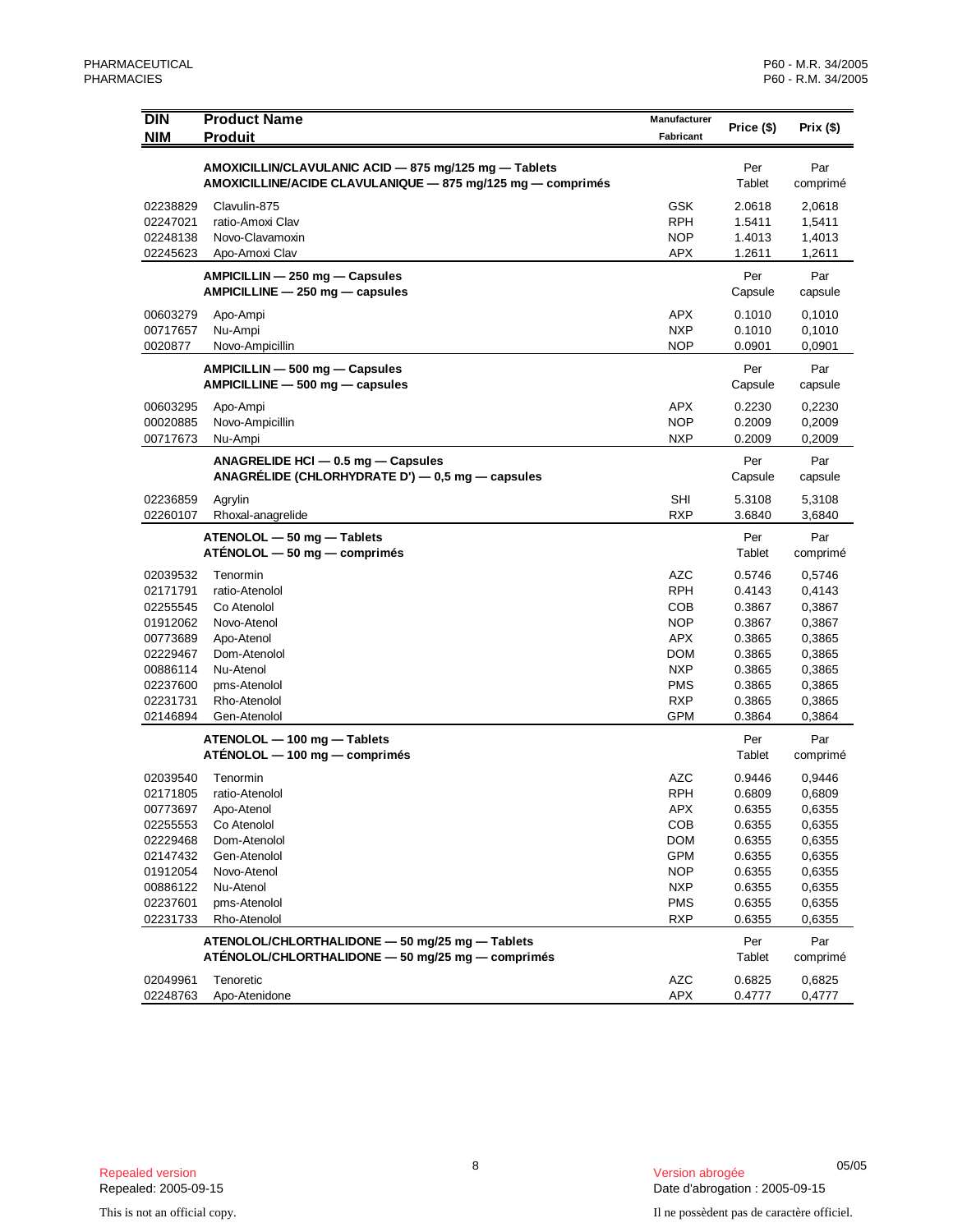| <b>DIN</b>           | <b>Product Name</b>                                                     | Manufacturer             | Price (\$)       | Prix $($ \$)     |
|----------------------|-------------------------------------------------------------------------|--------------------------|------------------|------------------|
| <b>NIM</b>           | <b>Produit</b>                                                          | Fabricant                |                  |                  |
|                      | ATENOLOL/CHLORTHALIDONE - 100 mg/25 mg - Tablets                        |                          | Per              | Par              |
|                      | ATÉNOLOL/CHLORTHALIDONE - 100 mg/25 mg - comprimés                      |                          | Tablet           | comprimé         |
| 02049988             | Tenoretic                                                               | <b>AZC</b>               | 1.1186           | 1,1186           |
| 02248764             | Apo-Atenidone                                                           | <b>APX</b>               | 0.7830           | 0,7830           |
|                      | AZATHIOPRINE - 50 mg - Tablets                                          |                          | Per<br>Tablet    | Par              |
|                      | AZATHIOPRINE - 50 mg - comprimés                                        |                          |                  | comprimé         |
| 00004596<br>02236799 | Imuran                                                                  | <b>GSK</b>               | 0.8987           | 0,8987           |
| 02242907             | ratio-Azathioprine<br>Apo-Azathioprine                                  | <b>RPH</b><br><b>APX</b> | 0.7095<br>0.5960 | 0,7095<br>0,5960 |
| 02231491             | Gen-Azathioprine                                                        | <b>GPM</b>               | 0.5960           | 0,5960           |
| 02236819             | Novo-Azathioprine                                                       | <b>NOP</b>               | 0.5960           | 0,5960           |
|                      | BACITRACIN - 500 IU/g - Topical Ointment                                |                          | Per              | Par              |
|                      | BACITRACINE - 500 UI/g - pommade topique                                |                          | Gram             | gramme           |
| 00031046             | <b>Baciguent</b>                                                        | MCL                      | 0.2372           | 0,2372           |
| 02060833             | Bacitracin/Bacitracine                                                  | <b>RBT</b>               | 0.1901           | 0,1901           |
|                      | BACLOFEN - 10 mg - Tablets                                              |                          | Per              | Par              |
|                      | $BACLOFÈNE - 10 mg - comprimés$                                         |                          | Tablet           | comprimé         |
| 00455881             | Lioresal                                                                | <b>NVT</b>               | 0.5498           | 0,5498           |
| 02236507             | ratio-Baclofen                                                          | <b>RPH</b>               | 0.3256           | 0,3256           |
| 02139332             | Apo-Baclofen                                                            | <b>APX</b>               | 0.3203           | 0,3203           |
| 02138271             | Dom-Baclofen                                                            | <b>DOM</b>               | 0.3203           | 0,3203           |
| 02088398             | Gen-Baclofen                                                            | <b>GPM</b>               | 0.3203           | 0,3203           |
| 02136090             | Nu-Baclo                                                                | <b>NXP</b>               | 0.3203           | 0,3203           |
| 02063735             | pms-Baclofen                                                            | <b>PMS</b>               | 0.3203           | 0,3203           |
|                      | BACLOFEN - 20 mg - Tablets                                              |                          | Per              | Par              |
|                      | $BACLOFÈNE - 20 mg - comprimés$                                         |                          | Tablet           | comprimé         |
| 00636576             | Lioresal D.S.                                                           | <b>NVT</b>               | 1.0701           | 1,0701           |
| 02236508             | ratio-Baclofen                                                          | <b>RPH</b>               | 0.6364           | 0,6364           |
| 02139391             | Apo-Baclofen                                                            | <b>APX</b>               | 0.6234           | 0,6234           |
| 02138298<br>02088401 | Dom-Baclofen<br>Gen-Baclofen                                            | <b>DOM</b><br><b>GPM</b> | 0.6234<br>0.6234 | 0,6234<br>0,6234 |
| 02136104             | Nu-Baclo                                                                | <b>NXP</b>               | 0.6234           | 0,6234           |
| 02063743             | pms-Baclofen                                                            | <b>PMS</b>               | 0.6234           | 0,6234           |
|                      | BECLOMETHASONE DIPROPIONATE - 200 Dose - 50 mcg/dose                    |                          |                  |                  |
|                      | - Aqueous Nasal Spray                                                   |                          |                  |                  |
|                      | BÉCLOMÉTHASONE (DIPROPIONATE DE) — 200 doses — 50 mcg/dose —            |                          | Per              | Par              |
|                      | vaporisateur nasal pour solution aqueuse                                |                          | Dose             | dose             |
| 02238796             | Apo-Beclomethasone                                                      | <b>APX</b>               | 0.0675           | 0,0675           |
| 00872318             | ratio-Beclomethasone AQ                                                 | <b>RPH</b>               | 0.0675           | 0,0675           |
| 02172712             | Gen-Beclo AQ                                                            | GPM                      | 0.0674           | 0,0674           |
| 02238577             | Nu-Beclomethasone                                                       | <b>NXP</b>               | 0.0674           | 0,0674           |
|                      | BENZOYL PEROXIDE - 5% - Lotion<br>BENZOYLE (PEROXYDE DE) - 5 % - lotion |                          | Per mL           | Par ml           |
| 00236063             | Benoxyl                                                                 | STI                      | 0.1925           | 0,1925           |
| 00374326             | Oxyderm                                                                 | <b>ICN</b>               | 0.1476           | 0,1476           |
|                      | BENZOYL PEROXIDE - 10% - Lotion                                         |                          |                  |                  |
|                      | BENZOYLE (PEROXYDE DE) - 10 % - lotion                                  |                          | Per mL           | Par ml           |
| 00370568             | BenOxyl                                                                 | STI                      | 0.1936           | 0,1936           |
| 00432938             | Oxyderm                                                                 | <b>ICN</b>               | 0.1700           | 0,1700           |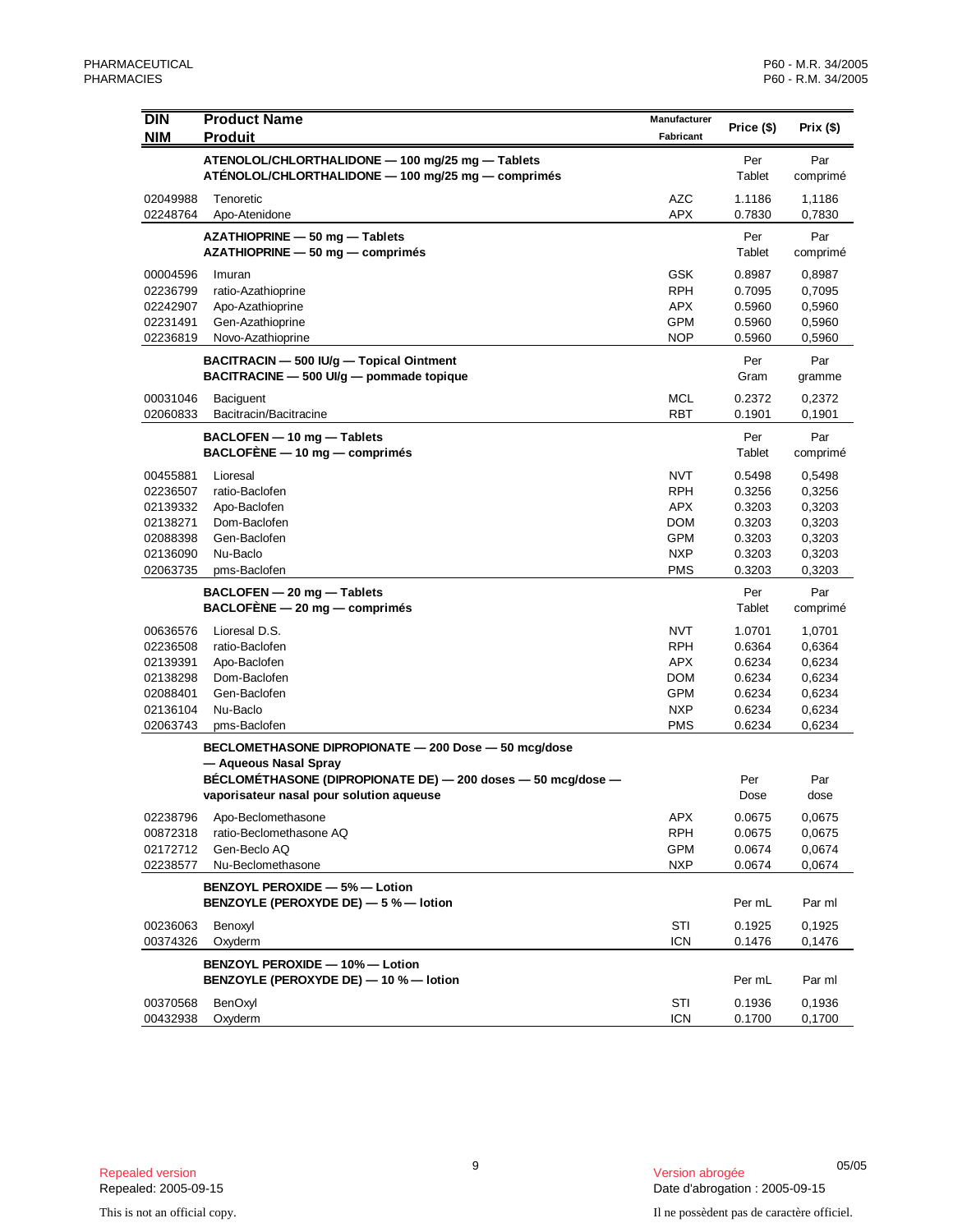| <b>DIN</b> | <b>Product Name</b>                                                            | Manufacturer | Price (\$) | Prix $($ \$) |
|------------|--------------------------------------------------------------------------------|--------------|------------|--------------|
| <b>NIM</b> | <b>Produit</b>                                                                 | Fabricant    |            |              |
|            | BENZOYL PEROXIDE - 20% - Lotion                                                |              |            |              |
|            | BENZOYLE (PEROXYDE DE) - 20 % - lotion                                         |              | Per mL     | Par ml       |
| 00374318   | Oxyderm                                                                        | <b>ICN</b>   | 0.2206     | 0,2206       |
| 00187585   | Benoxyl                                                                        | STI          | 0.2151     | 0,2151       |
|            | <b>BENZOYL PEROXIDE IN WATER - 5% - GeI</b>                                    |              | Per        | Par          |
|            | BENZOYLE (PEROXYDE DE), BASE AQUEUSE - 5 % - gel                               |              | Gram       | gramme       |
| 02214849   | Panoxyl                                                                        | STI          | 0.1275     | 0,1275       |
| 01925180   | Benzac W                                                                       | GAC          | 0.1152     | 0,1152       |
| 01908863   | Desquam-X                                                                      | WSQ          | 0.0862     | 0,0862       |
|            | <b>BENZOYL PEROXIDE IN WATER - 10% - Gel</b>                                   |              | Per        | Par          |
|            | BENZOYLE (PEROXYDE DE), BASE AQUEUSE - 10 % - gel                              |              | Gram       | gramme       |
| 01925997   | Benzac W                                                                       | GAC          | 0.1388     | 0,1388       |
| 01908871   | Desquam-X                                                                      | WSQ          | 0.1111     | 0,1111       |
|            | BENZYDAMINE HCI - 0.15% - Oral Rinse                                           |              |            |              |
|            | BENZYDAMINE (CHLORHYDRATE DE) — 0,15 % — gargarisme                            |              | Per mL     | Par ml       |
| 01966065   | Tantum                                                                         | <b>RIK</b>   | 0.0734     | 0,0734       |
| 02230170   | ratio-Benzydamine                                                              | <b>RPH</b>   | 0.0435     | 0,0435       |
| 02239044   | Apo-Benzydamine                                                                | <b>APX</b>   | 0.0320     | 0,0320       |
| 02239537   | Dom-Benzydamine                                                                | <b>DOM</b>   | 0.0319     | 0,0319       |
| 02229799   | Novo-Benzydamine                                                               | <b>NOP</b>   | 0.0319     | 0,0319       |
| 02229777   | pms-Benzydamine                                                                | <b>PMS</b>   | 0.0319     | 0,0319       |
|            | BETAMETHASONE DIPROPIONATE - 0.05% - Topical Cream                             |              | Per        | Par          |
|            | BÉTAMÉTHASONE (DIPROPIONATE DE) — 0,05 % — crème topique                       |              | Gram       | gramme       |
| 00804991   | ratio-Topisone                                                                 | <b>RPH</b>   | 0.2369     | 0,2369       |
| 00323071   | Diprosone                                                                      | <b>SCH</b>   | 0.2253     | 0,2253       |
|            | BETAMETHASONE DIPROPIONATE - 0.05% - Topical Glycol Cream                      |              |            |              |
|            | BÉTAMÉTHASONE (DIPROPIONATE DE) — 0,05 % — crème topique                       |              | Per        | Par          |
|            | à base de glycol                                                               |              | Gram       | gramme       |
| 00688622   | Diprolene                                                                      | <b>SCH</b>   | 0.5706     | 0,5706       |
| 00849650   | ratio-Topilene                                                                 | <b>RPH</b>   | 0.5706     | 0,5706       |
|            | BETAMETHASONE DIPROPIONATE - 0.05% - Topical Glycol Lotion                     |              |            |              |
|            | BÉTAMÉTHASONE (DIPROPIONATE DE) - 0,05 % - lotion topique                      |              |            |              |
|            | à base de glycol                                                               |              | Per mL     | Par ml       |
| 00862975   | Diprolene                                                                      | <b>SCH</b>   | 0.5152     | 0,5152       |
| 01927914   | ratio-Topilene                                                                 | <b>RPH</b>   | 0.5152     | 0,5152       |
|            | BETAMETHASONE DIPROPIONATE - 0.05% - Topical Glycol Ointment                   |              |            |              |
|            | BÉTAMÉTHASONE (DIPROPIONATE DE) — 0.05 % — pommade topique à<br>base de glycol |              | Per        | Par          |
|            |                                                                                |              | Gram       | gramme       |
| 00629367   | Diprolene                                                                      | <b>SCH</b>   | 0.5706     | 0,5706       |
| 00849669   | ratio-Topilene                                                                 | <b>RPH</b>   | 0.5706     | 0,5706       |
|            | BETAMETHASONE DIPROPIONATE - 0.05% - Topical Lotion                            |              |            |              |
|            | BÉTAMÉTHASONE (DIPROPIONATE DE) - 0,05 % - lotion topique                      |              | Per mL     | Par ml       |
| 00417246   | Diprosone                                                                      | <b>SCH</b>   | 0.2178     | 0,2178       |
| 00809187   | ratio-Topisone                                                                 | <b>RPH</b>   | 0.2178     | 0,2178       |
|            | BETAMETHASONE DIPROPIONATE - 0.05% - Topical Ointment                          |              | Per        | Par          |
|            | BÉTAMÉTHASONE (DIPROPIONATE DE) — 0,05 % — pommade topique                     |              | Gram       | gramme       |
| 00344923   | Diprosone                                                                      | <b>SCH</b>   | 0.2369     | 0,2369       |
| 00805009   | ratio-Topisone                                                                 | <b>RPH</b>   | 0.2369     | 0,2369       |
| 01944436   | Taro-Sone                                                                      | TAR          | 0.2369     | 0,2369       |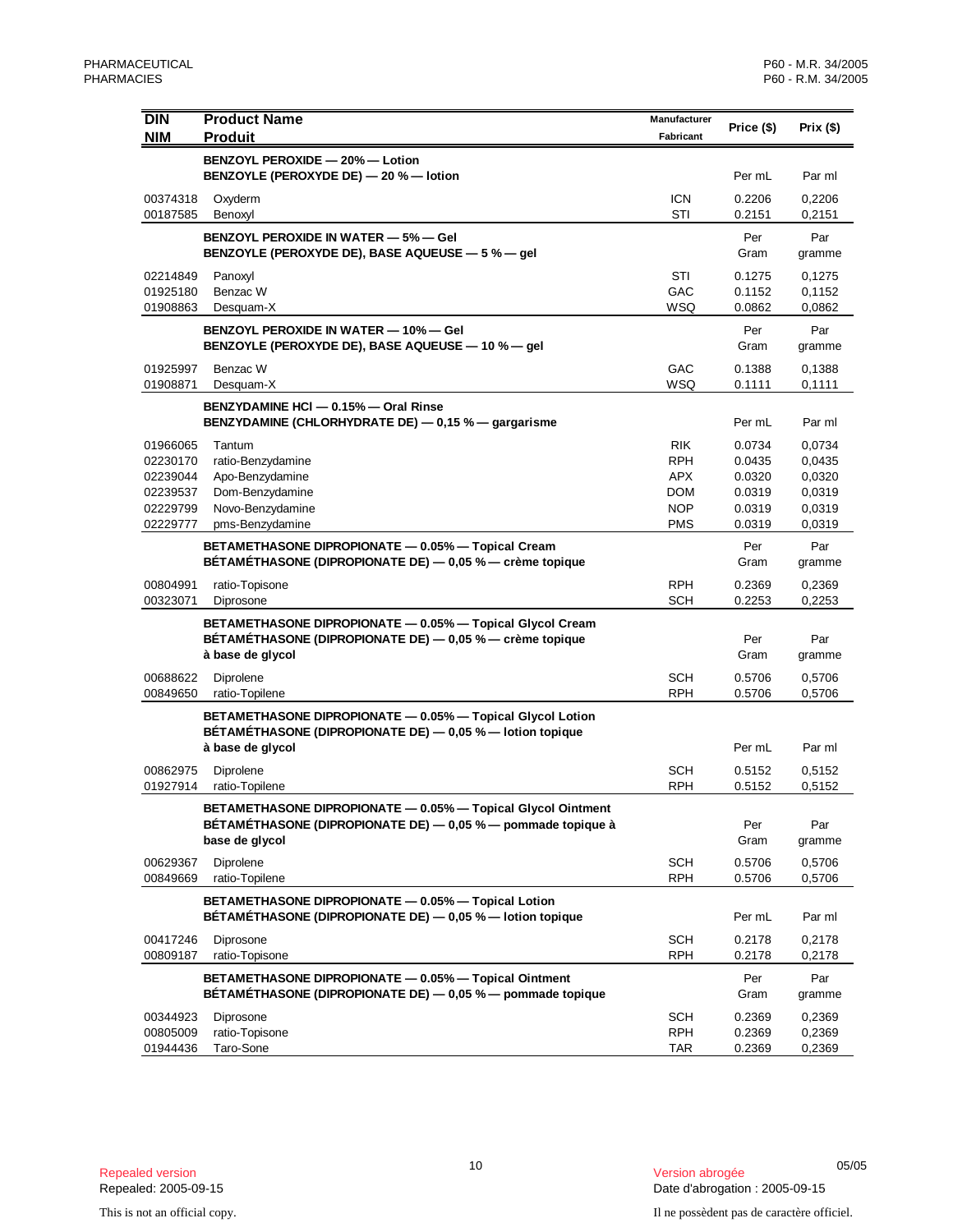| <b>DIN</b><br><b>NIM</b>         | <b>Product Name</b><br><b>Produit</b>                                                                                                                                                                                              | Manufacturer<br>Fabricant              | Price (\$)                 | Prix (\$)                  |
|----------------------------------|------------------------------------------------------------------------------------------------------------------------------------------------------------------------------------------------------------------------------------|----------------------------------------|----------------------------|----------------------------|
|                                  | BETAMETHASONE DIPROPIONATE - 0.5 mg/g and<br>Salicylic Acid 20 mg/g - 0.05% - Lotion<br>BÉTAMÉTHASONE (DIPROPIONATE DE) - 0,5 mg/g et                                                                                              |                                        |                            |                            |
|                                  | acide salicylique 20 mg/g $-$ 0.05 % $-$ lotion                                                                                                                                                                                    |                                        | Per mL                     | Par ml                     |
| 00578428<br>02245688             | Diprosalic<br>ratio-Topisalic                                                                                                                                                                                                      | <b>SCH</b><br><b>RPH</b>               | 0.6597<br>0.3877           | 0,6597<br>0,3877           |
|                                  | <b>BETAMETHASONE DISODIUM PHOSPHATE AND GENTAMICIN</b><br>SULPHATE - 1 mg/3 mg/mL - Ophthalmic/Otic Solution<br>BÉTAMÉTHASONE (PHOSPHATE DISODIQUE) ET GENTAMICINE<br>(SULFATE DE) - 1 mg/3 mg/ml - solution ophtalmique et otique |                                        | Per mL                     | Par ml                     |
| 00682217<br>02244999             | Garasone<br>Sab-Pentasone                                                                                                                                                                                                          | <b>SCH</b><br><b>SIL</b>               | 1.5048<br>1.4095           | 1,5048<br>1,4095           |
|                                  | <b>BETAMETHASONE DISODIUM PHOSPHATE/BETAMETHASONE</b><br>ACETATE - 3 mg/3 mg/mL - Injectable Suspension<br>BÉTAMÉTHASONE (PHOSPHATE DISODIQUE DE)/BÉTAMÉTHASONE<br>$(ACÉTATE DE) - 3 mg/3 mg/ml - suspension injection$            |                                        | Per mL                     | Par ml                     |
| 02237835<br>00028096             | Betaject<br>Celestone Soluspan                                                                                                                                                                                                     | <b>SIL</b><br><b>SCH</b>               | 4.3450<br>4.3450           | 4.3450<br>4,3450           |
|                                  | BETAMETHASONE-17-VALERATE - 0.1% - Cream<br>BÉTAMÉTHASONE—17 — (VALÉRATE DE) — 0,1 % — crème                                                                                                                                       |                                        | Per<br>Gram                | Par<br>gramme              |
| 00716626<br>00027901<br>00535435 | Betaderm<br>Celestoderm-V<br>ratio-Ectosone                                                                                                                                                                                        | <b>TAR</b><br>SCH<br><b>RPH</b>        | 0.0993<br>0.0911<br>0.0911 | 0,0993<br>0,0911<br>0,0911 |
|                                  | BETAMETHASONE-17-VALERATE - 0.1% - Scalp Lotion<br>BÉTAMÉTHASONE-17 - (VALÉRATE DE) - 0,1 % - lotion capillaire                                                                                                                    |                                        | Per mL                     | Par ml                     |
| 00716634<br>00653217<br>00027944 | Betaderm<br>ratio-Ectosone<br>Valisone                                                                                                                                                                                             | <b>TAR</b><br><b>RPH</b><br><b>SCH</b> | 0.0954<br>0.0939<br>0.0939 | 0,0954<br>0,0939<br>0,0939 |
|                                  | BETAMETHASONE-17-VALERATE - 0.05% - Topical Lotion<br>BÉTAMÉTHASONE—17 — (VALÉRATE DE) — 0,05 % — lotion topique                                                                                                                   |                                        | Per mL                     | Par ml                     |
| 02100185<br>00653209             | Betnovate<br>ratio-Ectosone                                                                                                                                                                                                        | <b>RBT</b><br><b>RPH</b>               | 0.2090<br>0.2090           | 0,2090<br>0,2090           |
|                                  | BETAMETHASONE-17-VALERATE - 0.1% - Topical Lotion<br>BÉTAMÉTHASONE—17 — (VALÉRATE DE) — 0,1 % — lotion topique                                                                                                                     |                                        | Per mL                     | Par ml                     |
| 02100193<br>00750050             | <b>Betnovate</b><br>ratio-Ectosone                                                                                                                                                                                                 | RBT<br><b>RPH</b>                      | 0.2750<br>0.2750           | 0,2750<br>0,2750           |
|                                  | BEZAFIBRATE - 200 mg - Tablets<br>BEZAFIBRATE - 200 mg - comprimés                                                                                                                                                                 |                                        | Per<br>Tablet              | Par<br>comprimé            |
| 02084082<br>02240331             | Bezalip<br>pms-Bezafibrate                                                                                                                                                                                                         | <b>HLR</b><br><b>PMS</b>               | 0.9717<br>0.9716           | 0,9717<br>0,9716           |
|                                  | BISACODYL - 5 mg - Enteric Tablets<br>BISACODYL - 5 mg - comprimés à enrobage entérosoluble                                                                                                                                        |                                        | Per<br>Tablet              | Par<br>comprimé            |
| 00254142<br>00545023<br>00587273 | <b>Dulcolax</b><br>Apo-Bisacodyl<br>pms-Bisacodyl                                                                                                                                                                                  | <b>BOE</b><br>APX<br><b>PMS</b>        | 0.2112<br>0.0540<br>0.0535 | 0,2112<br>0,0540<br>0,0535 |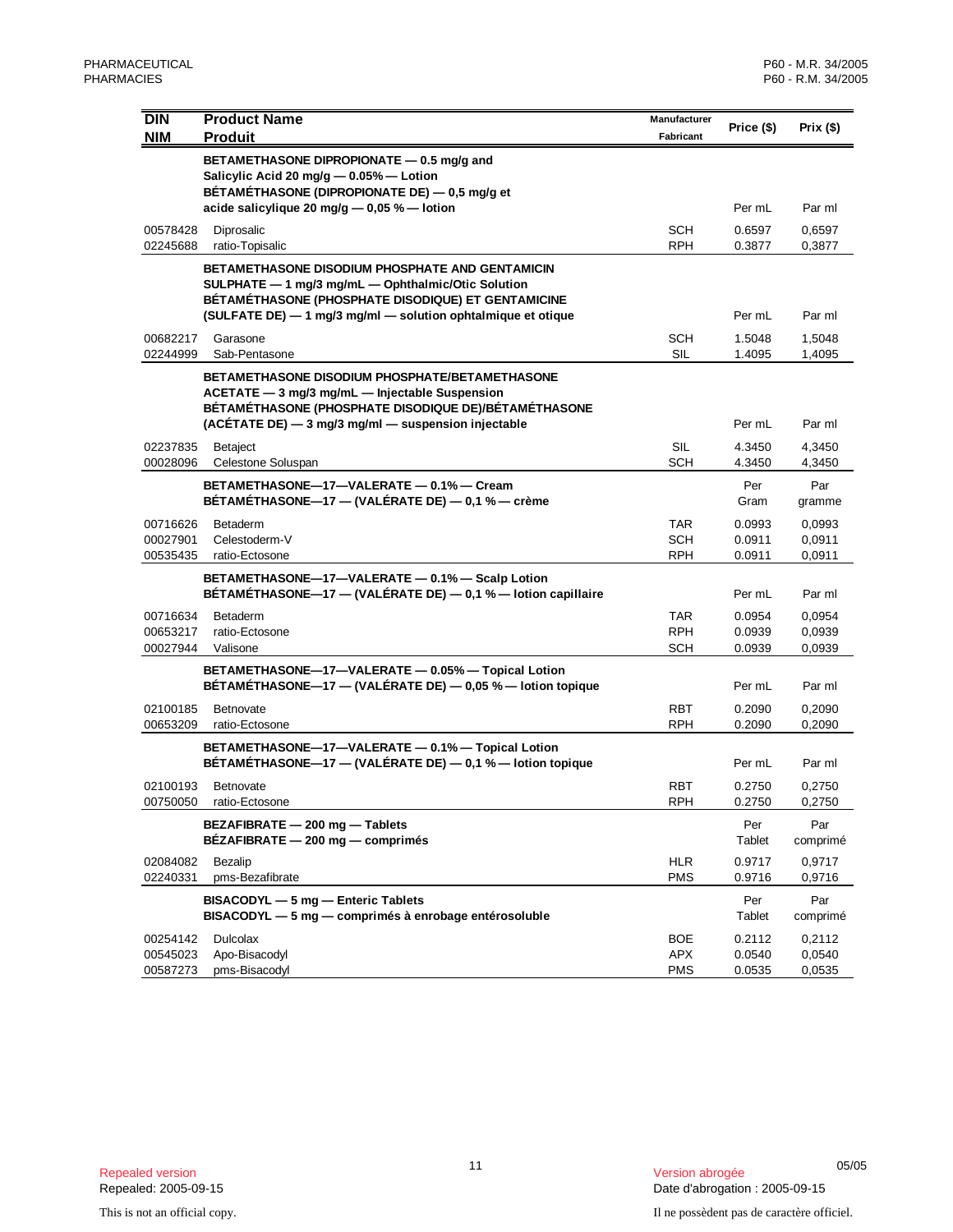| <b>DIN</b> | <b>Product Name</b>                                                                                           | Manufacturer | Price (\$)    | Prix $($)$               |
|------------|---------------------------------------------------------------------------------------------------------------|--------------|---------------|--------------------------|
| <b>NIM</b> | <b>Produit</b>                                                                                                | Fabricant    |               |                          |
|            | BISACODYL - 10 mg - Suppository                                                                               |              | Per           | Par                      |
|            | BISACODYL - 10 mg - suppositoire                                                                              |              |               | Suppository suppositoire |
| 00003875   | Dulcolax                                                                                                      | BOE          | 1.2284        | 1,2284                   |
| 00754595   | Apo-Bisacodyl                                                                                                 | <b>APX</b>   | 0.5450        | 0,5450                   |
| 00582883   | pms-Bisacodyl                                                                                                 | <b>PMS</b>   | 0.5405        | 0,5405                   |
| 00404802   | ratio-Bisacodyl                                                                                               | RPH          | 0.5149        | 0,5149                   |
|            | BISOPROLOL FUMARATE - 5 mg - Tablets<br>BISOPROLOL (FUMARATE DE) - 5 mg - comprimés                           |              | Per<br>Tablet | Par<br>comprimé          |
| 02241148   | Monocor                                                                                                       | BIV          | 0.3850        | 0,3850                   |
| 02247439   | Rhoxal-bisoprolol                                                                                             | <b>RXP</b>   | 0.2695        | 0,2695                   |
| 02256134   | Apo-Bisoprolol                                                                                                | APX          | 0.2426        | 0,2426                   |
|            | BISOPROLOL FUMARATE - 10 mg - Tablets<br>BISOPROLOL (FUMARATE DE) - 10 mg - comprimés                         |              | Per<br>Tablet | Par<br>comprimé          |
| 02241149   | Monocor                                                                                                       | BIV          | 0.6380        | 0,6380                   |
| 02247440   | Rhoxal-bisoprolol                                                                                             | RXP          | 0.4466        | 0,4466                   |
| 02256177   | Apo-Bisoprolol                                                                                                | <b>APX</b>   | 0.4019        | 0,4019                   |
|            |                                                                                                               |              |               |                          |
|            | BRIMONIDINE TARTRATE - 0.2% - Ophthalmic Solution<br>BRIMONIDINE (TARTRATE DE) - 0,2 % - solution ophtalmique |              | Per mL        | Par ml                   |
| 02236876   | Alphagan                                                                                                      | <b>ALL</b>   | 3.6300        | 3,6300                   |
| 02246284   | pms-Brimonidine                                                                                               | <b>PMS</b>   | 2.9000        | 2,9000                   |
| 02243026   | ratio-Brimonidine                                                                                             | <b>RPH</b>   | 2.5400        | 2,5400                   |
|            | BROMAZEPAM - 1.5 mg - Tablets<br>$BROMAZÉPAM - 1,5 mg - comprimés$                                            |              | Per<br>Tablet | Par<br>comprimé          |
| 00682314   | Lectopam                                                                                                      | <b>HLR</b>   | 0.1190        | 0,1190                   |
| 02177153   | Apo-Bromazepam                                                                                                | APX          | 0.0850        | 0,0850                   |
| 02192705   | Gen-Bromazepam                                                                                                | <b>GPM</b>   | 0.0762        | 0,0762                   |
| 02171856   | Nu-Bromazepam                                                                                                 | <b>NXP</b>   | 0.0762        | 0,0762                   |
|            | BROMAZEPAM - 3 mg - Tablets<br>$BROMAZEPAM - 3 mg - comprimés$                                                |              | Per<br>Tablet | Par<br>comprimé          |
| 00518123   | Lectopam                                                                                                      | <b>HLR</b>   | 0.1617        | 0,1617                   |
| 02192713   | Gen-Bromazepam                                                                                                | GPM          | 0.0971        | 0,0971                   |
| 02177161   | Apo-Bromazepam                                                                                                | <b>APX</b>   | 0.0970        | 0,0970                   |
| 02230584   | Novo-Bromazepam                                                                                               | <b>NOP</b>   | 0.0970        | 0,0970                   |
| 02171864   | Nu-Bromazepam                                                                                                 | <b>NXP</b>   | 0.0970        | 0,0970                   |
|            | BROMAZEPAM - 6 mg - Tablets<br>$BROMAZÉPAM - 6 mg - comprimés$                                                |              | Per<br>Tablet | Par<br>comprimé          |
| 00518131   | Lectopam                                                                                                      | <b>HLR</b>   | 0.2362        | 0,2362                   |
| 02177188   | Apo-Bromazepam                                                                                                | <b>APX</b>   | 0.1417        | 0,1417                   |
| 02192721   | Gen-Bromazepam                                                                                                | <b>GPM</b>   | 0.1417        | 0,1417                   |
| 02230585   | Novo-Bromazepam                                                                                               | <b>NOP</b>   | 0.1417        | 0,1417                   |
| 02171872   | Nu-Bromazepam                                                                                                 | <b>NXP</b>   | 0.1417        | 0,1417                   |
|            | BROMOCRIPTINE MESYLATE - 2.5 mg - Tablets<br><b>BROMOCRIPTINE (MÉSYLATE DE)</b> $-$ 2,5 mg $-$ comprimés      |              | Per<br>Tablet | Par<br>comprimé          |
| 00371033   | Parlodel                                                                                                      | <b>NVT</b>   | 1.0788        | 1,0788                   |
| 02087324   | Apo-Bromocriptine                                                                                             | APX          | 0.7140        | 0,7140                   |
| 02238636   | Dom-Bromocriptine                                                                                             | <b>DOM</b>   | 0.5999        | 0,5999                   |
| 02231702   | pms-Bromocriptine                                                                                             | <b>PMS</b>   | 0.5999        | 0,5999                   |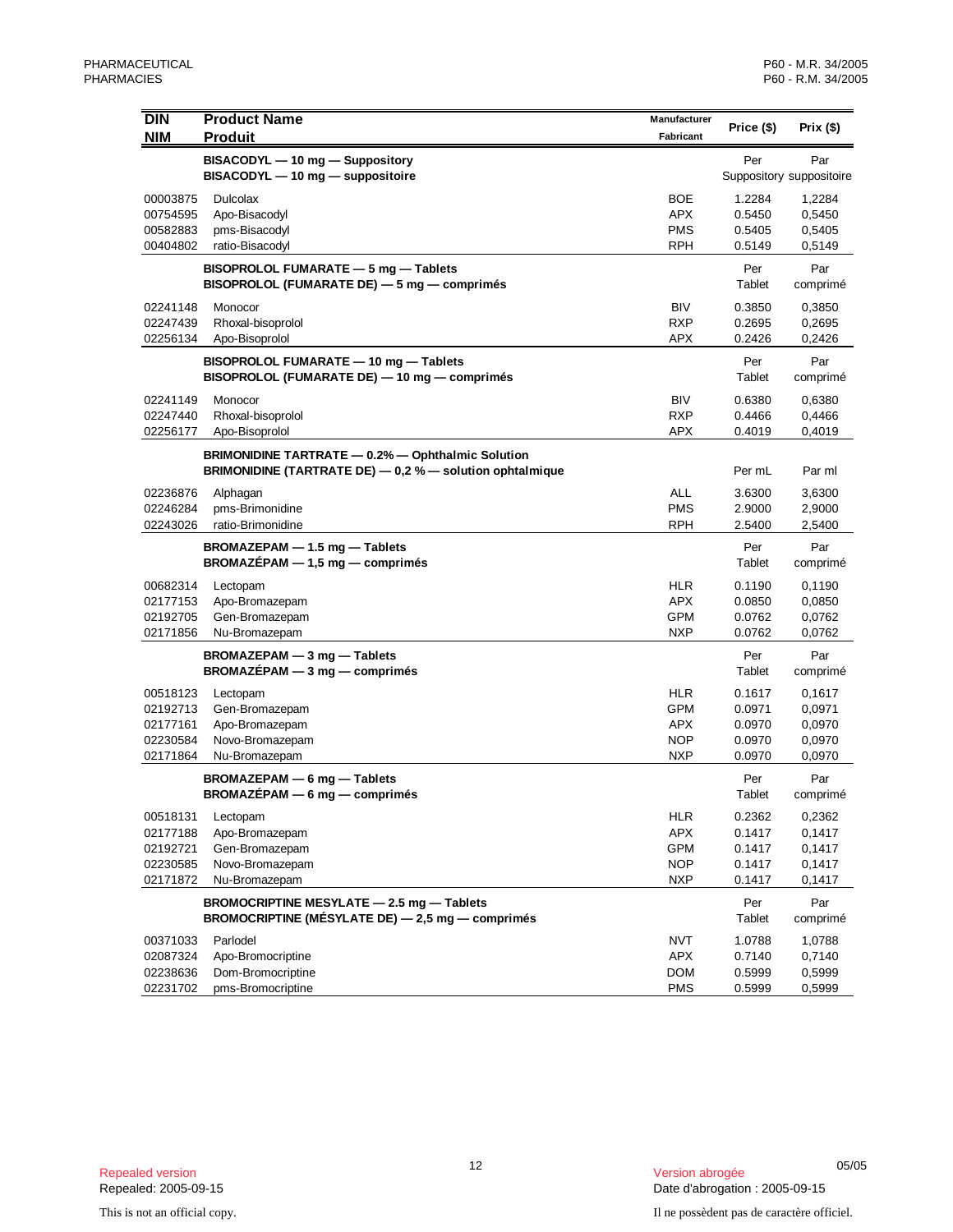| <b>DIN</b>           | <b>Product Name</b>                                                                                                     | Manufacturer      | Price (\$)       | Prix (\$)           |
|----------------------|-------------------------------------------------------------------------------------------------------------------------|-------------------|------------------|---------------------|
| <b>NIM</b>           | <b>Produit</b>                                                                                                          | Fabricant         |                  |                     |
|                      | BROMOCRIPTINE MESYLATE - 5 mg - Capsules<br>BROMOCRIPTINE (MÉSYLATE DE) $-5$ mg $-$ capsules                            |                   | Per<br>Capsule   | Par<br>capsule      |
| 00568643             | Parlodel                                                                                                                | <b>NVT</b>        | 1.9213           | 1,9213              |
| 02230454             | Apo-Bromocriptine                                                                                                       | <b>APX</b>        | 1.1550           | 1,1550              |
| 02238637             | Dom-Bromocriptine                                                                                                       | <b>DOM</b>        | 1.0683           | 1,0683              |
| 02236949             | pms-Bromocriptine                                                                                                       | <b>PMS</b>        | 1.0683           | 1,0683              |
|                      | BUDESONIDE - 120 Dose - 64 mcg - Aqueous Nasal Spray                                                                    |                   |                  |                     |
|                      | BUDÉSONIDE - 120 doses - 64 mcg - vaporisateur nasal pour                                                               |                   | Per              | Par                 |
|                      | solution aqueuse                                                                                                        |                   | Dose             | dose                |
| 02231923             | <b>Rhinocort Aqua</b>                                                                                                   | <b>AZC</b>        | 0.0910           | 0.0910              |
| 02241003             | Gen-Budesonide AQ                                                                                                       | <b>GPM</b>        | 0.0773           | 0,0773              |
|                      | BUSPIRONE - 10 mg - Tablets                                                                                             |                   | Per              | Par                 |
|                      | $BUSPIRONE - 10 mg - comprimés$                                                                                         |                   | Tablet           | comprimé            |
| 00603821             | <b>Buspar</b>                                                                                                           | SQU               | 1.0930           | 1,0930              |
| 02211076             | Apo-Buspirone                                                                                                           | <b>APX</b>        | 0.8514           | 0.8514              |
| 02230874             | Gen-Buspirone                                                                                                           | <b>GPM</b>        | 0.7970           | 0,7970              |
| 02207672             | Nu-Buspirone                                                                                                            | <b>NXP</b>        | 0.7970           | 0,7970              |
| 02232564             | Dom-Buspirone                                                                                                           | <b>DOM</b>        | 0.7174           | 0,7174              |
| 02176122             | Lin-Buspirone                                                                                                           | <b>LIN</b>        | 0.7174           | 0,7174              |
| 02230942             | pms-Buspirone                                                                                                           | <b>PMS</b>        | 0.7174           | 0,7174              |
| 02237858             | ratio-Buspirone                                                                                                         | <b>RPH</b>        | 0.7174           | 0,7174              |
| 02231492             | Novo-Buspirone                                                                                                          | <b>NOP</b>        | 0.7173           | 0,7173              |
|                      | BUTORPHANOL TARTRATE - 10 mg/mL - Nasal Spray<br>BUTORPHANOL (TARTRATE DE) - 10 mg/ml - vaporisateur nasal              |                   | Per mL           | Par ml              |
| 02113031             | Stadol NS                                                                                                               | SQU               | 26.1800          | 26,1800             |
| 02244508             | pms-Butorphanol                                                                                                         | <b>PMS</b>        | 18.3300          | 18,3300             |
| 02242504             | Apo-Butorphanol                                                                                                         | <b>APX</b>        | 18.3200          | 18,3200             |
|                      | CALCITONIN - 200 IU/mL - Injection                                                                                      |                   |                  |                     |
|                      | CALCITONINE - 200 UI/ml - injection                                                                                     |                   | Per mL           | Par ml              |
| 01926691             | Calcimar                                                                                                                | <b>AVT</b>        | 24.0625          | 24,0625             |
| 02246058             | Apo-Calcitonin                                                                                                          | APX               | 16.0450          | 16,0450             |
|                      | CALCITONIN (Salmon Synthetic) - 200 IU - Nasal Spray<br>CALCITONINE DE SAUMON SYNTHÉTIQUE - 200 UI - vaporisateur nasal |                   | Per<br>Spray     | Par<br>vaporisation |
|                      |                                                                                                                         |                   |                  |                     |
| 02240775<br>02247585 | Miacalcin<br>Apo-Calcitonin                                                                                             | <b>NVT</b><br>APX | 1.9828<br>1.5400 | 1,9828<br>1,5400    |
|                      | <b>CALCIUM CARBONATE - Equivalent to 250 mg Elemental Calcium - Tablets</b>                                             |                   |                  |                     |
|                      | CALCIUM (CARBONATE DE) — quantité équivalant à 250 mg de calcium                                                        |                   | Per              | Par                 |
|                      | élémentaire — comprimés                                                                                                 |                   | Tablet           | comprimé            |
| 02042983             | Os-Cal                                                                                                                  | <b>WAY</b>        | 0.0986           | 0,0986              |
| 00682047             | Apo-Cal                                                                                                                 | <b>APX</b>        | 0.0205           | 0,0205              |
|                      | <b>CALCIUM CARBONATE - Equivalent to 500 mg Elemental Calcium - Tablets</b>                                             |                   |                  |                     |
|                      | CALCIUM (CARBONATE DE) — quantité équivalant à 500 mg de calcium                                                        |                   | Per              | Par                 |
|                      | élémentaire — comprimés                                                                                                 |                   | Tablet           | comprimé            |
| 02042991             | Os-Cal                                                                                                                  | WAY               | 0.1348           | 0,1348              |
| 00645923             | Calcium                                                                                                                 | <b>NOP</b>        | 0.0319           | 0,0319              |
| 00682039             | Apo-Cal                                                                                                                 | APX               | 0.0260           | 0,0260              |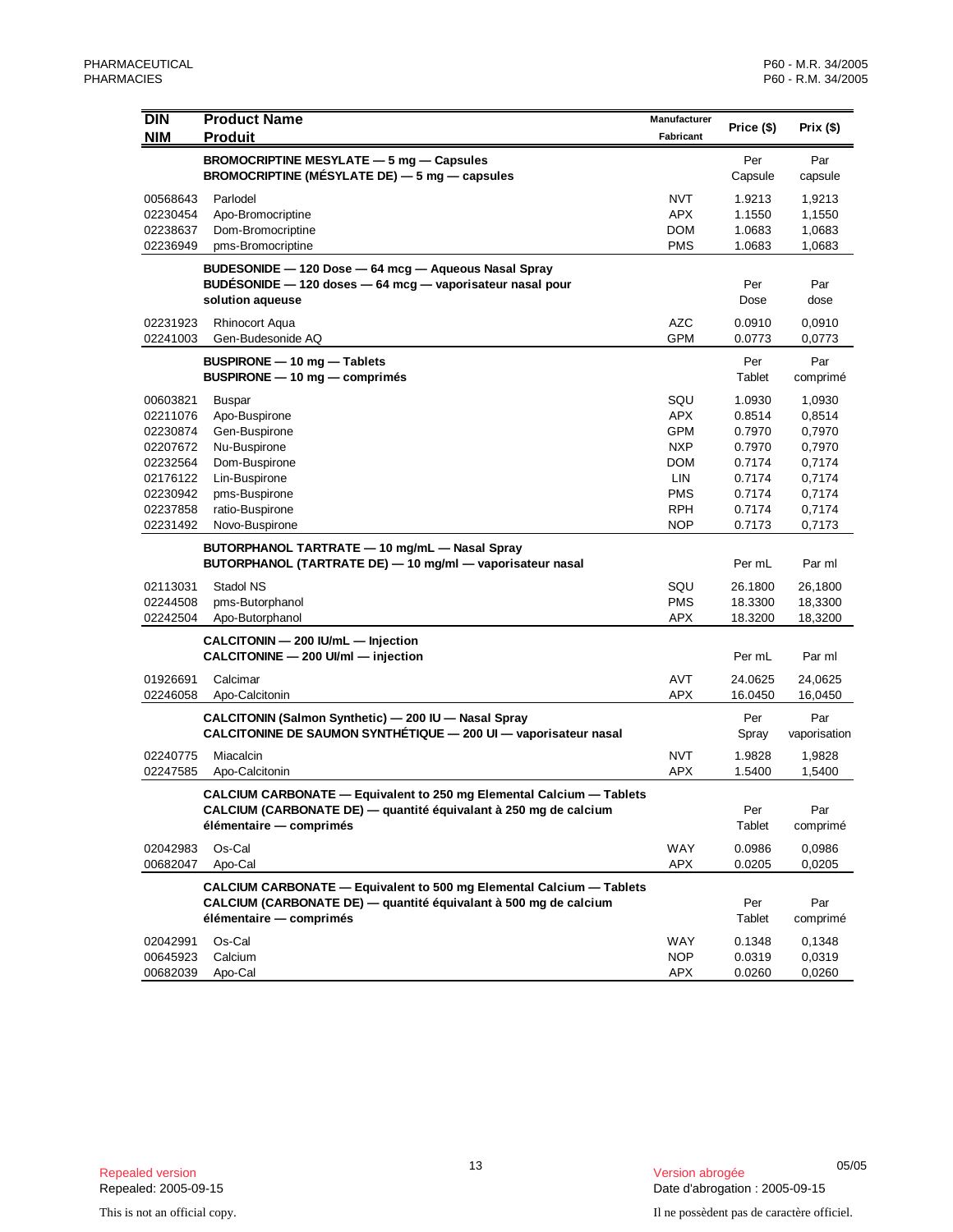| Price (\$)<br><b>NIM</b><br><b>Produit</b><br>Fabricant<br>CAPTOPRIL - 12.5 mg - Tablets<br>Per<br>Par<br>CAPTOPRIL - 12,5 mg - comprimés<br>Tablet<br>comprimé<br><b>APX</b><br>00893595<br>0.2675<br>0,2675<br>Apo-Capto<br>SQU<br>0.2332<br>00695661<br>Capoten<br>0,2332<br>02242788<br>Captopril<br>ZYM<br>0.2332<br>0,2332<br>0.2332<br>02238551<br>Dom-Captopril<br>DOM<br>0,2332<br><b>GPM</b><br>02163551<br>Gen-Captopril<br>0.2332<br>0,2332<br><b>NOP</b><br>01942964<br>Novo-Captopril<br>0.2332<br>0,2332<br>Nu-Capto<br>0.2332<br>01913824<br><b>NXP</b><br>0,2332<br><b>PMS</b><br>02230203<br>pms-Captopril<br>0.2332<br>0,2332<br><b>RPH</b><br>00851639<br>ratio-Captopril<br>0.2332<br>0,2332<br>CAPTOPRIL - 25 mg - Tablets<br>Per<br>Par<br>CAPTOPRIL - 25 mg - comprimés<br>Tablet<br>comprimé<br><b>APX</b><br>00893609<br>0.3780<br>0,3780<br>Apo-Capto<br><b>RPH</b><br>00851833<br>ratio-Captopril<br>0.3330<br>0,3330<br>SQU<br>00546283<br>Capoten<br>0.3300<br>0,3300<br><b>ZYM</b><br>02242789<br>Captopril<br>0.3300<br>0,3300<br>DOM<br>02238552<br>Dom-Captopril<br>0.3300<br>0,3300<br><b>GPM</b><br>02163578<br>Gen-Captopril<br>0.3300<br>0,3300<br>Nu-Capto<br><b>NXP</b><br>01913832<br>0.3300<br>0,3300<br><b>NOP</b><br>01942972<br>Novo-Captopril<br>0.3300<br>0,3300<br>02230204<br><b>PMS</b><br>0.3300<br>0,3300<br>pms-Captopril<br>CAPTOPRIL - 50 mg - Tablets<br>Per<br>Par<br>CAPTOPRIL - 50 mg - comprimés<br>Tablet<br>comprimé<br><b>APX</b><br>00893617<br>Apo-Capto<br>0.7045<br>0,7045<br>SQU<br>00546291<br>Capoten<br>0.6149<br>0,6149<br><b>ZYM</b><br>02242790<br>Captopril<br>0.6149<br>0,6149<br>02238553<br>Dom-Captopril<br>DOM<br>0.6149<br>0,6149<br><b>GPM</b><br>02163586<br>Gen-Captopril<br>0.6149<br>0,6149<br>01942980<br>Novo-Captopril<br><b>NOP</b><br>0,6149<br>0.6149<br>Nu-Capto<br>01913840<br><b>NXP</b><br>0.6149<br>0,6149<br><b>PMS</b><br>02230205<br>pms-Captopril<br>0.6149<br>0,6149<br><b>RPH</b><br>00851647<br>ratio-Captopril<br>0.6149<br>0,6149<br>CAPTOPRIL - 100 mg - Tablets<br>Per<br>Par<br>CAPTOPRIL - 100 mg - comprimés<br>Tablet<br>comprimé<br><b>APX</b><br>00893625<br>Apo-Capto<br>1.2475<br>1,2475<br><b>ZYM</b><br>02242791<br>Captopril<br>1.1435<br>1,1435<br>02238554<br>Dom-Captopril<br>DOM<br>1.1435<br>1,1435<br>02163594<br>Gen-Captopril<br><b>GPM</b><br>1.1435<br>1,1435<br><b>NOP</b><br>01942999<br>Novo-Captopril<br>1.1435<br>1,1435<br><b>PMS</b><br>02230206<br>pms-Captopril<br>1.1435<br>1,1435<br><b>RPH</b><br>00851655<br>ratio-Captopril<br>1.1435<br>1,1435<br>SQU<br>00546305<br>Capoten<br>1.1434<br>1,1434<br>01913859<br><b>NXP</b><br>Nu-Capto<br>1.1434<br>1,1434<br>CARBAMAZEPINE - 100 mg - Chewable Tablets<br>Per<br>Par<br>CARBAMAZÉPINE - 100 mg - comprimés masticables<br>Tablet<br>comprimé<br><b>NVT</b><br>Tegretol<br>0.1386<br>00369810<br>0,1386<br>pms-Carbamazepine<br><b>PMS</b><br>02231542<br>0.1076<br>0,1076<br>02244403<br>Taro-Carbamazepine<br>TAR<br>0.0942<br>0,0942<br>CARBAMAZEPINE - 200 mg - Chewable Tablets<br>Per<br>Par<br>CARBAMAZÉPINE - 200 mg - comprimés masticables<br>Tablet<br>comprimé<br><b>NVT</b><br>00665088<br>Tegretol<br>0.2734<br>0,2734<br>pms-Carbamazepine<br><b>PMS</b><br>02231540<br>0.2123<br>0,2123 | <b>DIN</b> | <b>Product Name</b> | Manufacturer |        |           |
|---------------------------------------------------------------------------------------------------------------------------------------------------------------------------------------------------------------------------------------------------------------------------------------------------------------------------------------------------------------------------------------------------------------------------------------------------------------------------------------------------------------------------------------------------------------------------------------------------------------------------------------------------------------------------------------------------------------------------------------------------------------------------------------------------------------------------------------------------------------------------------------------------------------------------------------------------------------------------------------------------------------------------------------------------------------------------------------------------------------------------------------------------------------------------------------------------------------------------------------------------------------------------------------------------------------------------------------------------------------------------------------------------------------------------------------------------------------------------------------------------------------------------------------------------------------------------------------------------------------------------------------------------------------------------------------------------------------------------------------------------------------------------------------------------------------------------------------------------------------------------------------------------------------------------------------------------------------------------------------------------------------------------------------------------------------------------------------------------------------------------------------------------------------------------------------------------------------------------------------------------------------------------------------------------------------------------------------------------------------------------------------------------------------------------------------------------------------------------------------------------------------------------------------------------------------------------------------------------------------------------------------------------------------------------------------------------------------------------------------------------------------------------------------------------------------------------------------------------------------------------------------------------------------------------------------------------------------------------------------------------------------------------------------------------------------------------------------------------------------------------------------------------------------------------------------------------------------------------------------------------------------------------------------------------------|------------|---------------------|--------------|--------|-----------|
|                                                                                                                                                                                                                                                                                                                                                                                                                                                                                                                                                                                                                                                                                                                                                                                                                                                                                                                                                                                                                                                                                                                                                                                                                                                                                                                                                                                                                                                                                                                                                                                                                                                                                                                                                                                                                                                                                                                                                                                                                                                                                                                                                                                                                                                                                                                                                                                                                                                                                                                                                                                                                                                                                                                                                                                                                                                                                                                                                                                                                                                                                                                                                                                                                                                                                                         |            |                     |              |        | Prix (\$) |
|                                                                                                                                                                                                                                                                                                                                                                                                                                                                                                                                                                                                                                                                                                                                                                                                                                                                                                                                                                                                                                                                                                                                                                                                                                                                                                                                                                                                                                                                                                                                                                                                                                                                                                                                                                                                                                                                                                                                                                                                                                                                                                                                                                                                                                                                                                                                                                                                                                                                                                                                                                                                                                                                                                                                                                                                                                                                                                                                                                                                                                                                                                                                                                                                                                                                                                         |            |                     |              |        |           |
|                                                                                                                                                                                                                                                                                                                                                                                                                                                                                                                                                                                                                                                                                                                                                                                                                                                                                                                                                                                                                                                                                                                                                                                                                                                                                                                                                                                                                                                                                                                                                                                                                                                                                                                                                                                                                                                                                                                                                                                                                                                                                                                                                                                                                                                                                                                                                                                                                                                                                                                                                                                                                                                                                                                                                                                                                                                                                                                                                                                                                                                                                                                                                                                                                                                                                                         |            |                     |              |        |           |
|                                                                                                                                                                                                                                                                                                                                                                                                                                                                                                                                                                                                                                                                                                                                                                                                                                                                                                                                                                                                                                                                                                                                                                                                                                                                                                                                                                                                                                                                                                                                                                                                                                                                                                                                                                                                                                                                                                                                                                                                                                                                                                                                                                                                                                                                                                                                                                                                                                                                                                                                                                                                                                                                                                                                                                                                                                                                                                                                                                                                                                                                                                                                                                                                                                                                                                         |            |                     |              |        |           |
|                                                                                                                                                                                                                                                                                                                                                                                                                                                                                                                                                                                                                                                                                                                                                                                                                                                                                                                                                                                                                                                                                                                                                                                                                                                                                                                                                                                                                                                                                                                                                                                                                                                                                                                                                                                                                                                                                                                                                                                                                                                                                                                                                                                                                                                                                                                                                                                                                                                                                                                                                                                                                                                                                                                                                                                                                                                                                                                                                                                                                                                                                                                                                                                                                                                                                                         |            |                     |              |        |           |
|                                                                                                                                                                                                                                                                                                                                                                                                                                                                                                                                                                                                                                                                                                                                                                                                                                                                                                                                                                                                                                                                                                                                                                                                                                                                                                                                                                                                                                                                                                                                                                                                                                                                                                                                                                                                                                                                                                                                                                                                                                                                                                                                                                                                                                                                                                                                                                                                                                                                                                                                                                                                                                                                                                                                                                                                                                                                                                                                                                                                                                                                                                                                                                                                                                                                                                         |            |                     |              |        |           |
|                                                                                                                                                                                                                                                                                                                                                                                                                                                                                                                                                                                                                                                                                                                                                                                                                                                                                                                                                                                                                                                                                                                                                                                                                                                                                                                                                                                                                                                                                                                                                                                                                                                                                                                                                                                                                                                                                                                                                                                                                                                                                                                                                                                                                                                                                                                                                                                                                                                                                                                                                                                                                                                                                                                                                                                                                                                                                                                                                                                                                                                                                                                                                                                                                                                                                                         |            |                     |              |        |           |
|                                                                                                                                                                                                                                                                                                                                                                                                                                                                                                                                                                                                                                                                                                                                                                                                                                                                                                                                                                                                                                                                                                                                                                                                                                                                                                                                                                                                                                                                                                                                                                                                                                                                                                                                                                                                                                                                                                                                                                                                                                                                                                                                                                                                                                                                                                                                                                                                                                                                                                                                                                                                                                                                                                                                                                                                                                                                                                                                                                                                                                                                                                                                                                                                                                                                                                         |            |                     |              |        |           |
|                                                                                                                                                                                                                                                                                                                                                                                                                                                                                                                                                                                                                                                                                                                                                                                                                                                                                                                                                                                                                                                                                                                                                                                                                                                                                                                                                                                                                                                                                                                                                                                                                                                                                                                                                                                                                                                                                                                                                                                                                                                                                                                                                                                                                                                                                                                                                                                                                                                                                                                                                                                                                                                                                                                                                                                                                                                                                                                                                                                                                                                                                                                                                                                                                                                                                                         |            |                     |              |        |           |
|                                                                                                                                                                                                                                                                                                                                                                                                                                                                                                                                                                                                                                                                                                                                                                                                                                                                                                                                                                                                                                                                                                                                                                                                                                                                                                                                                                                                                                                                                                                                                                                                                                                                                                                                                                                                                                                                                                                                                                                                                                                                                                                                                                                                                                                                                                                                                                                                                                                                                                                                                                                                                                                                                                                                                                                                                                                                                                                                                                                                                                                                                                                                                                                                                                                                                                         |            |                     |              |        |           |
|                                                                                                                                                                                                                                                                                                                                                                                                                                                                                                                                                                                                                                                                                                                                                                                                                                                                                                                                                                                                                                                                                                                                                                                                                                                                                                                                                                                                                                                                                                                                                                                                                                                                                                                                                                                                                                                                                                                                                                                                                                                                                                                                                                                                                                                                                                                                                                                                                                                                                                                                                                                                                                                                                                                                                                                                                                                                                                                                                                                                                                                                                                                                                                                                                                                                                                         |            |                     |              |        |           |
|                                                                                                                                                                                                                                                                                                                                                                                                                                                                                                                                                                                                                                                                                                                                                                                                                                                                                                                                                                                                                                                                                                                                                                                                                                                                                                                                                                                                                                                                                                                                                                                                                                                                                                                                                                                                                                                                                                                                                                                                                                                                                                                                                                                                                                                                                                                                                                                                                                                                                                                                                                                                                                                                                                                                                                                                                                                                                                                                                                                                                                                                                                                                                                                                                                                                                                         |            |                     |              |        |           |
|                                                                                                                                                                                                                                                                                                                                                                                                                                                                                                                                                                                                                                                                                                                                                                                                                                                                                                                                                                                                                                                                                                                                                                                                                                                                                                                                                                                                                                                                                                                                                                                                                                                                                                                                                                                                                                                                                                                                                                                                                                                                                                                                                                                                                                                                                                                                                                                                                                                                                                                                                                                                                                                                                                                                                                                                                                                                                                                                                                                                                                                                                                                                                                                                                                                                                                         |            |                     |              |        |           |
|                                                                                                                                                                                                                                                                                                                                                                                                                                                                                                                                                                                                                                                                                                                                                                                                                                                                                                                                                                                                                                                                                                                                                                                                                                                                                                                                                                                                                                                                                                                                                                                                                                                                                                                                                                                                                                                                                                                                                                                                                                                                                                                                                                                                                                                                                                                                                                                                                                                                                                                                                                                                                                                                                                                                                                                                                                                                                                                                                                                                                                                                                                                                                                                                                                                                                                         |            |                     |              |        |           |
|                                                                                                                                                                                                                                                                                                                                                                                                                                                                                                                                                                                                                                                                                                                                                                                                                                                                                                                                                                                                                                                                                                                                                                                                                                                                                                                                                                                                                                                                                                                                                                                                                                                                                                                                                                                                                                                                                                                                                                                                                                                                                                                                                                                                                                                                                                                                                                                                                                                                                                                                                                                                                                                                                                                                                                                                                                                                                                                                                                                                                                                                                                                                                                                                                                                                                                         |            |                     |              |        |           |
|                                                                                                                                                                                                                                                                                                                                                                                                                                                                                                                                                                                                                                                                                                                                                                                                                                                                                                                                                                                                                                                                                                                                                                                                                                                                                                                                                                                                                                                                                                                                                                                                                                                                                                                                                                                                                                                                                                                                                                                                                                                                                                                                                                                                                                                                                                                                                                                                                                                                                                                                                                                                                                                                                                                                                                                                                                                                                                                                                                                                                                                                                                                                                                                                                                                                                                         |            |                     |              |        |           |
|                                                                                                                                                                                                                                                                                                                                                                                                                                                                                                                                                                                                                                                                                                                                                                                                                                                                                                                                                                                                                                                                                                                                                                                                                                                                                                                                                                                                                                                                                                                                                                                                                                                                                                                                                                                                                                                                                                                                                                                                                                                                                                                                                                                                                                                                                                                                                                                                                                                                                                                                                                                                                                                                                                                                                                                                                                                                                                                                                                                                                                                                                                                                                                                                                                                                                                         |            |                     |              |        |           |
|                                                                                                                                                                                                                                                                                                                                                                                                                                                                                                                                                                                                                                                                                                                                                                                                                                                                                                                                                                                                                                                                                                                                                                                                                                                                                                                                                                                                                                                                                                                                                                                                                                                                                                                                                                                                                                                                                                                                                                                                                                                                                                                                                                                                                                                                                                                                                                                                                                                                                                                                                                                                                                                                                                                                                                                                                                                                                                                                                                                                                                                                                                                                                                                                                                                                                                         |            |                     |              |        |           |
|                                                                                                                                                                                                                                                                                                                                                                                                                                                                                                                                                                                                                                                                                                                                                                                                                                                                                                                                                                                                                                                                                                                                                                                                                                                                                                                                                                                                                                                                                                                                                                                                                                                                                                                                                                                                                                                                                                                                                                                                                                                                                                                                                                                                                                                                                                                                                                                                                                                                                                                                                                                                                                                                                                                                                                                                                                                                                                                                                                                                                                                                                                                                                                                                                                                                                                         |            |                     |              |        |           |
|                                                                                                                                                                                                                                                                                                                                                                                                                                                                                                                                                                                                                                                                                                                                                                                                                                                                                                                                                                                                                                                                                                                                                                                                                                                                                                                                                                                                                                                                                                                                                                                                                                                                                                                                                                                                                                                                                                                                                                                                                                                                                                                                                                                                                                                                                                                                                                                                                                                                                                                                                                                                                                                                                                                                                                                                                                                                                                                                                                                                                                                                                                                                                                                                                                                                                                         |            |                     |              |        |           |
|                                                                                                                                                                                                                                                                                                                                                                                                                                                                                                                                                                                                                                                                                                                                                                                                                                                                                                                                                                                                                                                                                                                                                                                                                                                                                                                                                                                                                                                                                                                                                                                                                                                                                                                                                                                                                                                                                                                                                                                                                                                                                                                                                                                                                                                                                                                                                                                                                                                                                                                                                                                                                                                                                                                                                                                                                                                                                                                                                                                                                                                                                                                                                                                                                                                                                                         |            |                     |              |        |           |
|                                                                                                                                                                                                                                                                                                                                                                                                                                                                                                                                                                                                                                                                                                                                                                                                                                                                                                                                                                                                                                                                                                                                                                                                                                                                                                                                                                                                                                                                                                                                                                                                                                                                                                                                                                                                                                                                                                                                                                                                                                                                                                                                                                                                                                                                                                                                                                                                                                                                                                                                                                                                                                                                                                                                                                                                                                                                                                                                                                                                                                                                                                                                                                                                                                                                                                         |            |                     |              |        |           |
|                                                                                                                                                                                                                                                                                                                                                                                                                                                                                                                                                                                                                                                                                                                                                                                                                                                                                                                                                                                                                                                                                                                                                                                                                                                                                                                                                                                                                                                                                                                                                                                                                                                                                                                                                                                                                                                                                                                                                                                                                                                                                                                                                                                                                                                                                                                                                                                                                                                                                                                                                                                                                                                                                                                                                                                                                                                                                                                                                                                                                                                                                                                                                                                                                                                                                                         |            |                     |              |        |           |
|                                                                                                                                                                                                                                                                                                                                                                                                                                                                                                                                                                                                                                                                                                                                                                                                                                                                                                                                                                                                                                                                                                                                                                                                                                                                                                                                                                                                                                                                                                                                                                                                                                                                                                                                                                                                                                                                                                                                                                                                                                                                                                                                                                                                                                                                                                                                                                                                                                                                                                                                                                                                                                                                                                                                                                                                                                                                                                                                                                                                                                                                                                                                                                                                                                                                                                         |            |                     |              |        |           |
|                                                                                                                                                                                                                                                                                                                                                                                                                                                                                                                                                                                                                                                                                                                                                                                                                                                                                                                                                                                                                                                                                                                                                                                                                                                                                                                                                                                                                                                                                                                                                                                                                                                                                                                                                                                                                                                                                                                                                                                                                                                                                                                                                                                                                                                                                                                                                                                                                                                                                                                                                                                                                                                                                                                                                                                                                                                                                                                                                                                                                                                                                                                                                                                                                                                                                                         |            |                     |              |        |           |
|                                                                                                                                                                                                                                                                                                                                                                                                                                                                                                                                                                                                                                                                                                                                                                                                                                                                                                                                                                                                                                                                                                                                                                                                                                                                                                                                                                                                                                                                                                                                                                                                                                                                                                                                                                                                                                                                                                                                                                                                                                                                                                                                                                                                                                                                                                                                                                                                                                                                                                                                                                                                                                                                                                                                                                                                                                                                                                                                                                                                                                                                                                                                                                                                                                                                                                         |            |                     |              |        |           |
|                                                                                                                                                                                                                                                                                                                                                                                                                                                                                                                                                                                                                                                                                                                                                                                                                                                                                                                                                                                                                                                                                                                                                                                                                                                                                                                                                                                                                                                                                                                                                                                                                                                                                                                                                                                                                                                                                                                                                                                                                                                                                                                                                                                                                                                                                                                                                                                                                                                                                                                                                                                                                                                                                                                                                                                                                                                                                                                                                                                                                                                                                                                                                                                                                                                                                                         |            |                     |              |        |           |
|                                                                                                                                                                                                                                                                                                                                                                                                                                                                                                                                                                                                                                                                                                                                                                                                                                                                                                                                                                                                                                                                                                                                                                                                                                                                                                                                                                                                                                                                                                                                                                                                                                                                                                                                                                                                                                                                                                                                                                                                                                                                                                                                                                                                                                                                                                                                                                                                                                                                                                                                                                                                                                                                                                                                                                                                                                                                                                                                                                                                                                                                                                                                                                                                                                                                                                         |            |                     |              |        |           |
|                                                                                                                                                                                                                                                                                                                                                                                                                                                                                                                                                                                                                                                                                                                                                                                                                                                                                                                                                                                                                                                                                                                                                                                                                                                                                                                                                                                                                                                                                                                                                                                                                                                                                                                                                                                                                                                                                                                                                                                                                                                                                                                                                                                                                                                                                                                                                                                                                                                                                                                                                                                                                                                                                                                                                                                                                                                                                                                                                                                                                                                                                                                                                                                                                                                                                                         |            |                     |              |        |           |
|                                                                                                                                                                                                                                                                                                                                                                                                                                                                                                                                                                                                                                                                                                                                                                                                                                                                                                                                                                                                                                                                                                                                                                                                                                                                                                                                                                                                                                                                                                                                                                                                                                                                                                                                                                                                                                                                                                                                                                                                                                                                                                                                                                                                                                                                                                                                                                                                                                                                                                                                                                                                                                                                                                                                                                                                                                                                                                                                                                                                                                                                                                                                                                                                                                                                                                         |            |                     |              |        |           |
|                                                                                                                                                                                                                                                                                                                                                                                                                                                                                                                                                                                                                                                                                                                                                                                                                                                                                                                                                                                                                                                                                                                                                                                                                                                                                                                                                                                                                                                                                                                                                                                                                                                                                                                                                                                                                                                                                                                                                                                                                                                                                                                                                                                                                                                                                                                                                                                                                                                                                                                                                                                                                                                                                                                                                                                                                                                                                                                                                                                                                                                                                                                                                                                                                                                                                                         |            |                     |              |        |           |
|                                                                                                                                                                                                                                                                                                                                                                                                                                                                                                                                                                                                                                                                                                                                                                                                                                                                                                                                                                                                                                                                                                                                                                                                                                                                                                                                                                                                                                                                                                                                                                                                                                                                                                                                                                                                                                                                                                                                                                                                                                                                                                                                                                                                                                                                                                                                                                                                                                                                                                                                                                                                                                                                                                                                                                                                                                                                                                                                                                                                                                                                                                                                                                                                                                                                                                         |            |                     |              |        |           |
|                                                                                                                                                                                                                                                                                                                                                                                                                                                                                                                                                                                                                                                                                                                                                                                                                                                                                                                                                                                                                                                                                                                                                                                                                                                                                                                                                                                                                                                                                                                                                                                                                                                                                                                                                                                                                                                                                                                                                                                                                                                                                                                                                                                                                                                                                                                                                                                                                                                                                                                                                                                                                                                                                                                                                                                                                                                                                                                                                                                                                                                                                                                                                                                                                                                                                                         |            |                     |              |        |           |
|                                                                                                                                                                                                                                                                                                                                                                                                                                                                                                                                                                                                                                                                                                                                                                                                                                                                                                                                                                                                                                                                                                                                                                                                                                                                                                                                                                                                                                                                                                                                                                                                                                                                                                                                                                                                                                                                                                                                                                                                                                                                                                                                                                                                                                                                                                                                                                                                                                                                                                                                                                                                                                                                                                                                                                                                                                                                                                                                                                                                                                                                                                                                                                                                                                                                                                         |            |                     |              |        |           |
|                                                                                                                                                                                                                                                                                                                                                                                                                                                                                                                                                                                                                                                                                                                                                                                                                                                                                                                                                                                                                                                                                                                                                                                                                                                                                                                                                                                                                                                                                                                                                                                                                                                                                                                                                                                                                                                                                                                                                                                                                                                                                                                                                                                                                                                                                                                                                                                                                                                                                                                                                                                                                                                                                                                                                                                                                                                                                                                                                                                                                                                                                                                                                                                                                                                                                                         |            |                     |              |        |           |
|                                                                                                                                                                                                                                                                                                                                                                                                                                                                                                                                                                                                                                                                                                                                                                                                                                                                                                                                                                                                                                                                                                                                                                                                                                                                                                                                                                                                                                                                                                                                                                                                                                                                                                                                                                                                                                                                                                                                                                                                                                                                                                                                                                                                                                                                                                                                                                                                                                                                                                                                                                                                                                                                                                                                                                                                                                                                                                                                                                                                                                                                                                                                                                                                                                                                                                         |            |                     |              |        |           |
|                                                                                                                                                                                                                                                                                                                                                                                                                                                                                                                                                                                                                                                                                                                                                                                                                                                                                                                                                                                                                                                                                                                                                                                                                                                                                                                                                                                                                                                                                                                                                                                                                                                                                                                                                                                                                                                                                                                                                                                                                                                                                                                                                                                                                                                                                                                                                                                                                                                                                                                                                                                                                                                                                                                                                                                                                                                                                                                                                                                                                                                                                                                                                                                                                                                                                                         |            |                     |              |        |           |
|                                                                                                                                                                                                                                                                                                                                                                                                                                                                                                                                                                                                                                                                                                                                                                                                                                                                                                                                                                                                                                                                                                                                                                                                                                                                                                                                                                                                                                                                                                                                                                                                                                                                                                                                                                                                                                                                                                                                                                                                                                                                                                                                                                                                                                                                                                                                                                                                                                                                                                                                                                                                                                                                                                                                                                                                                                                                                                                                                                                                                                                                                                                                                                                                                                                                                                         |            |                     |              |        |           |
|                                                                                                                                                                                                                                                                                                                                                                                                                                                                                                                                                                                                                                                                                                                                                                                                                                                                                                                                                                                                                                                                                                                                                                                                                                                                                                                                                                                                                                                                                                                                                                                                                                                                                                                                                                                                                                                                                                                                                                                                                                                                                                                                                                                                                                                                                                                                                                                                                                                                                                                                                                                                                                                                                                                                                                                                                                                                                                                                                                                                                                                                                                                                                                                                                                                                                                         |            |                     |              |        |           |
|                                                                                                                                                                                                                                                                                                                                                                                                                                                                                                                                                                                                                                                                                                                                                                                                                                                                                                                                                                                                                                                                                                                                                                                                                                                                                                                                                                                                                                                                                                                                                                                                                                                                                                                                                                                                                                                                                                                                                                                                                                                                                                                                                                                                                                                                                                                                                                                                                                                                                                                                                                                                                                                                                                                                                                                                                                                                                                                                                                                                                                                                                                                                                                                                                                                                                                         |            |                     |              |        |           |
|                                                                                                                                                                                                                                                                                                                                                                                                                                                                                                                                                                                                                                                                                                                                                                                                                                                                                                                                                                                                                                                                                                                                                                                                                                                                                                                                                                                                                                                                                                                                                                                                                                                                                                                                                                                                                                                                                                                                                                                                                                                                                                                                                                                                                                                                                                                                                                                                                                                                                                                                                                                                                                                                                                                                                                                                                                                                                                                                                                                                                                                                                                                                                                                                                                                                                                         |            |                     |              |        |           |
|                                                                                                                                                                                                                                                                                                                                                                                                                                                                                                                                                                                                                                                                                                                                                                                                                                                                                                                                                                                                                                                                                                                                                                                                                                                                                                                                                                                                                                                                                                                                                                                                                                                                                                                                                                                                                                                                                                                                                                                                                                                                                                                                                                                                                                                                                                                                                                                                                                                                                                                                                                                                                                                                                                                                                                                                                                                                                                                                                                                                                                                                                                                                                                                                                                                                                                         |            |                     |              |        |           |
|                                                                                                                                                                                                                                                                                                                                                                                                                                                                                                                                                                                                                                                                                                                                                                                                                                                                                                                                                                                                                                                                                                                                                                                                                                                                                                                                                                                                                                                                                                                                                                                                                                                                                                                                                                                                                                                                                                                                                                                                                                                                                                                                                                                                                                                                                                                                                                                                                                                                                                                                                                                                                                                                                                                                                                                                                                                                                                                                                                                                                                                                                                                                                                                                                                                                                                         |            |                     |              |        |           |
|                                                                                                                                                                                                                                                                                                                                                                                                                                                                                                                                                                                                                                                                                                                                                                                                                                                                                                                                                                                                                                                                                                                                                                                                                                                                                                                                                                                                                                                                                                                                                                                                                                                                                                                                                                                                                                                                                                                                                                                                                                                                                                                                                                                                                                                                                                                                                                                                                                                                                                                                                                                                                                                                                                                                                                                                                                                                                                                                                                                                                                                                                                                                                                                                                                                                                                         |            |                     |              |        |           |
|                                                                                                                                                                                                                                                                                                                                                                                                                                                                                                                                                                                                                                                                                                                                                                                                                                                                                                                                                                                                                                                                                                                                                                                                                                                                                                                                                                                                                                                                                                                                                                                                                                                                                                                                                                                                                                                                                                                                                                                                                                                                                                                                                                                                                                                                                                                                                                                                                                                                                                                                                                                                                                                                                                                                                                                                                                                                                                                                                                                                                                                                                                                                                                                                                                                                                                         |            |                     |              |        |           |
|                                                                                                                                                                                                                                                                                                                                                                                                                                                                                                                                                                                                                                                                                                                                                                                                                                                                                                                                                                                                                                                                                                                                                                                                                                                                                                                                                                                                                                                                                                                                                                                                                                                                                                                                                                                                                                                                                                                                                                                                                                                                                                                                                                                                                                                                                                                                                                                                                                                                                                                                                                                                                                                                                                                                                                                                                                                                                                                                                                                                                                                                                                                                                                                                                                                                                                         |            |                     |              |        |           |
|                                                                                                                                                                                                                                                                                                                                                                                                                                                                                                                                                                                                                                                                                                                                                                                                                                                                                                                                                                                                                                                                                                                                                                                                                                                                                                                                                                                                                                                                                                                                                                                                                                                                                                                                                                                                                                                                                                                                                                                                                                                                                                                                                                                                                                                                                                                                                                                                                                                                                                                                                                                                                                                                                                                                                                                                                                                                                                                                                                                                                                                                                                                                                                                                                                                                                                         |            |                     |              |        |           |
|                                                                                                                                                                                                                                                                                                                                                                                                                                                                                                                                                                                                                                                                                                                                                                                                                                                                                                                                                                                                                                                                                                                                                                                                                                                                                                                                                                                                                                                                                                                                                                                                                                                                                                                                                                                                                                                                                                                                                                                                                                                                                                                                                                                                                                                                                                                                                                                                                                                                                                                                                                                                                                                                                                                                                                                                                                                                                                                                                                                                                                                                                                                                                                                                                                                                                                         |            |                     |              |        |           |
|                                                                                                                                                                                                                                                                                                                                                                                                                                                                                                                                                                                                                                                                                                                                                                                                                                                                                                                                                                                                                                                                                                                                                                                                                                                                                                                                                                                                                                                                                                                                                                                                                                                                                                                                                                                                                                                                                                                                                                                                                                                                                                                                                                                                                                                                                                                                                                                                                                                                                                                                                                                                                                                                                                                                                                                                                                                                                                                                                                                                                                                                                                                                                                                                                                                                                                         |            |                     |              |        |           |
|                                                                                                                                                                                                                                                                                                                                                                                                                                                                                                                                                                                                                                                                                                                                                                                                                                                                                                                                                                                                                                                                                                                                                                                                                                                                                                                                                                                                                                                                                                                                                                                                                                                                                                                                                                                                                                                                                                                                                                                                                                                                                                                                                                                                                                                                                                                                                                                                                                                                                                                                                                                                                                                                                                                                                                                                                                                                                                                                                                                                                                                                                                                                                                                                                                                                                                         |            |                     |              |        |           |
|                                                                                                                                                                                                                                                                                                                                                                                                                                                                                                                                                                                                                                                                                                                                                                                                                                                                                                                                                                                                                                                                                                                                                                                                                                                                                                                                                                                                                                                                                                                                                                                                                                                                                                                                                                                                                                                                                                                                                                                                                                                                                                                                                                                                                                                                                                                                                                                                                                                                                                                                                                                                                                                                                                                                                                                                                                                                                                                                                                                                                                                                                                                                                                                                                                                                                                         |            |                     |              |        |           |
|                                                                                                                                                                                                                                                                                                                                                                                                                                                                                                                                                                                                                                                                                                                                                                                                                                                                                                                                                                                                                                                                                                                                                                                                                                                                                                                                                                                                                                                                                                                                                                                                                                                                                                                                                                                                                                                                                                                                                                                                                                                                                                                                                                                                                                                                                                                                                                                                                                                                                                                                                                                                                                                                                                                                                                                                                                                                                                                                                                                                                                                                                                                                                                                                                                                                                                         |            |                     |              |        |           |
|                                                                                                                                                                                                                                                                                                                                                                                                                                                                                                                                                                                                                                                                                                                                                                                                                                                                                                                                                                                                                                                                                                                                                                                                                                                                                                                                                                                                                                                                                                                                                                                                                                                                                                                                                                                                                                                                                                                                                                                                                                                                                                                                                                                                                                                                                                                                                                                                                                                                                                                                                                                                                                                                                                                                                                                                                                                                                                                                                                                                                                                                                                                                                                                                                                                                                                         |            |                     |              |        |           |
|                                                                                                                                                                                                                                                                                                                                                                                                                                                                                                                                                                                                                                                                                                                                                                                                                                                                                                                                                                                                                                                                                                                                                                                                                                                                                                                                                                                                                                                                                                                                                                                                                                                                                                                                                                                                                                                                                                                                                                                                                                                                                                                                                                                                                                                                                                                                                                                                                                                                                                                                                                                                                                                                                                                                                                                                                                                                                                                                                                                                                                                                                                                                                                                                                                                                                                         |            |                     |              |        |           |
|                                                                                                                                                                                                                                                                                                                                                                                                                                                                                                                                                                                                                                                                                                                                                                                                                                                                                                                                                                                                                                                                                                                                                                                                                                                                                                                                                                                                                                                                                                                                                                                                                                                                                                                                                                                                                                                                                                                                                                                                                                                                                                                                                                                                                                                                                                                                                                                                                                                                                                                                                                                                                                                                                                                                                                                                                                                                                                                                                                                                                                                                                                                                                                                                                                                                                                         |            |                     |              |        |           |
|                                                                                                                                                                                                                                                                                                                                                                                                                                                                                                                                                                                                                                                                                                                                                                                                                                                                                                                                                                                                                                                                                                                                                                                                                                                                                                                                                                                                                                                                                                                                                                                                                                                                                                                                                                                                                                                                                                                                                                                                                                                                                                                                                                                                                                                                                                                                                                                                                                                                                                                                                                                                                                                                                                                                                                                                                                                                                                                                                                                                                                                                                                                                                                                                                                                                                                         |            |                     |              |        |           |
|                                                                                                                                                                                                                                                                                                                                                                                                                                                                                                                                                                                                                                                                                                                                                                                                                                                                                                                                                                                                                                                                                                                                                                                                                                                                                                                                                                                                                                                                                                                                                                                                                                                                                                                                                                                                                                                                                                                                                                                                                                                                                                                                                                                                                                                                                                                                                                                                                                                                                                                                                                                                                                                                                                                                                                                                                                                                                                                                                                                                                                                                                                                                                                                                                                                                                                         |            |                     |              |        |           |
|                                                                                                                                                                                                                                                                                                                                                                                                                                                                                                                                                                                                                                                                                                                                                                                                                                                                                                                                                                                                                                                                                                                                                                                                                                                                                                                                                                                                                                                                                                                                                                                                                                                                                                                                                                                                                                                                                                                                                                                                                                                                                                                                                                                                                                                                                                                                                                                                                                                                                                                                                                                                                                                                                                                                                                                                                                                                                                                                                                                                                                                                                                                                                                                                                                                                                                         |            |                     |              |        |           |
|                                                                                                                                                                                                                                                                                                                                                                                                                                                                                                                                                                                                                                                                                                                                                                                                                                                                                                                                                                                                                                                                                                                                                                                                                                                                                                                                                                                                                                                                                                                                                                                                                                                                                                                                                                                                                                                                                                                                                                                                                                                                                                                                                                                                                                                                                                                                                                                                                                                                                                                                                                                                                                                                                                                                                                                                                                                                                                                                                                                                                                                                                                                                                                                                                                                                                                         |            |                     |              |        |           |
|                                                                                                                                                                                                                                                                                                                                                                                                                                                                                                                                                                                                                                                                                                                                                                                                                                                                                                                                                                                                                                                                                                                                                                                                                                                                                                                                                                                                                                                                                                                                                                                                                                                                                                                                                                                                                                                                                                                                                                                                                                                                                                                                                                                                                                                                                                                                                                                                                                                                                                                                                                                                                                                                                                                                                                                                                                                                                                                                                                                                                                                                                                                                                                                                                                                                                                         | 02244404   | Taro-Carbamazepine  | <b>TAR</b>   | 0.1858 | 0,1858    |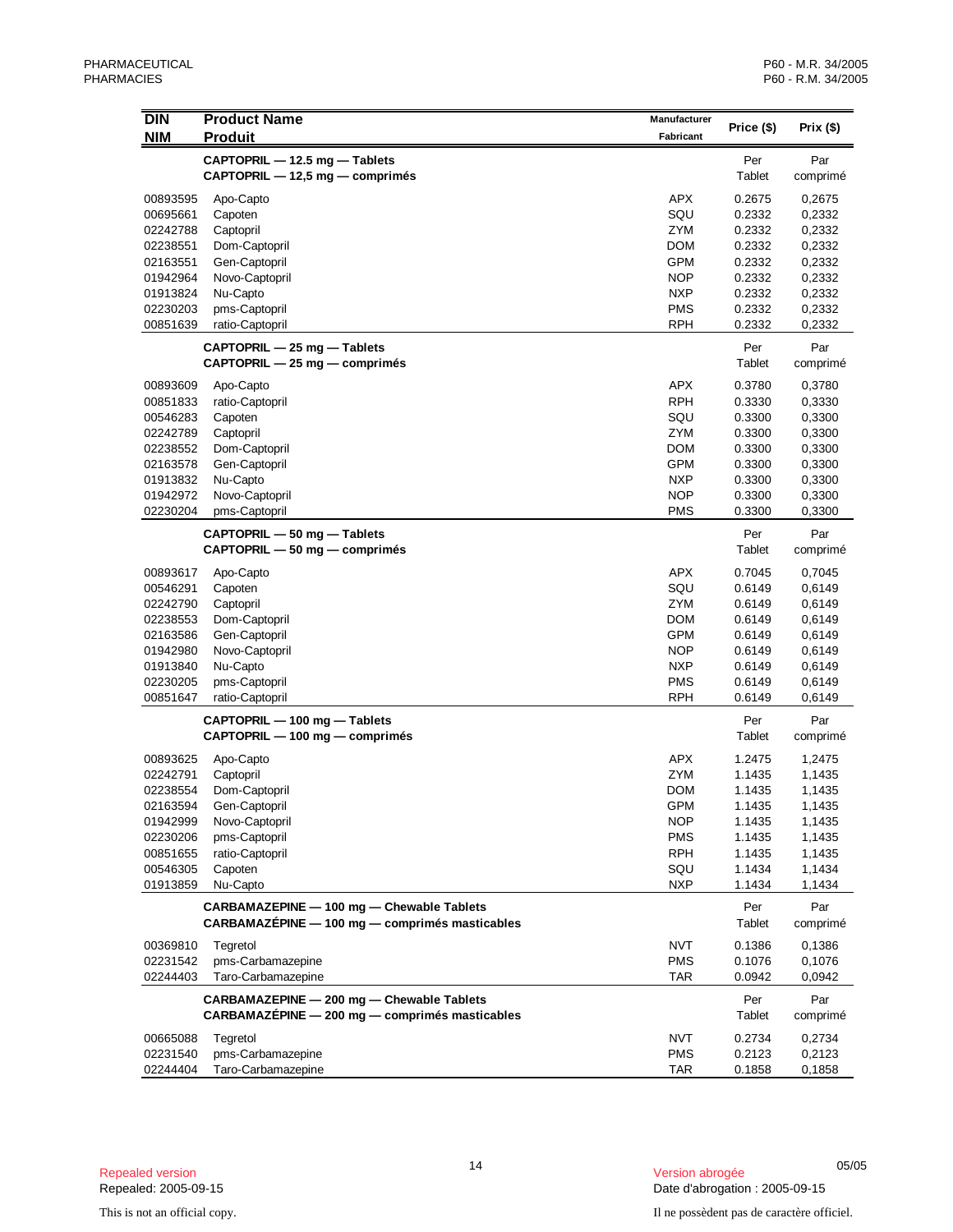| <b>DIN</b>           | <b>Product Name</b>                                                                                               | <b>Manufacturer</b>      |                  |                  |
|----------------------|-------------------------------------------------------------------------------------------------------------------|--------------------------|------------------|------------------|
| <b>NIM</b>           | <b>Produit</b>                                                                                                    | Fabricant                | Price (\$)       | Prix (\$)        |
|                      | CARBAMAZEPINE - 200 mg - Sustained Release Tablets<br>CARBAMAZEPINE - 200 mg - comprimés à libération progressive |                          | Per<br>Tablet    | Par<br>comprimé  |
| 00773611             | Tegretol CR/Tégrétol CR                                                                                           | <b>NVT</b>               | 0.3395           | 0,3395           |
| 02231543             | pms-Carbamazepine CR                                                                                              | <b>PMS</b>               | 0.2472           | 0,2472           |
| 02237907             | Taro-Carbamazepine CR                                                                                             | TAR                      | 0.2076           | 0,2076           |
| 02241882             | Gen-Carbamazepine CR                                                                                              | GPM                      | 0.2075           | 0,2075           |
|                      | CARBAMAZEPINE - 400 mg - Sustained Release Tablets<br>CARBAMAZÉPINE - 400 mg - comprimés à libération progressive |                          | Per<br>Tablet    | Par<br>comprimé  |
| 00755583             | <b>Tegretol CR</b>                                                                                                | <b>NVT</b>               | 0.6789           | 0,6789           |
| 02231544             | pms-Carbamazepine CR                                                                                              | <b>PMS</b>               | 0.4944           | 0,4944           |
| 02237908             | Taro-Carbamazepine CR                                                                                             | TAR                      | 0.4153           | 0,4153           |
| 02241883             | Gen-Carbamazepine CR                                                                                              | <b>GPM</b>               | 0.4152           | 0,4152           |
|                      | CARBAMAZEPINE - 200 mg - Tablets<br>CARBAMAZEPINE - 200 mg - comprimés                                            |                          | Per<br>Tablet    | Par<br>comprimé  |
| 00010405             | Tegretol                                                                                                          | <b>NVT</b>               | 0.3303           | 0,3303           |
| 00504742             | Mazepine                                                                                                          | <b>ICN</b>               | 0.1372           | 0,1372           |
| 00402699             | Apo-Carbamazepine                                                                                                 | <b>APX</b>               | 0.1045           | 0,1045           |
| 02042568<br>00782718 | Nu-Carbamazepine<br>Novo-Carbamaz                                                                                 | <b>NXP</b><br><b>NOP</b> | 0.0961<br>0.0875 | 0,0961<br>0,0875 |
|                      |                                                                                                                   |                          |                  |                  |
|                      | CARVEDILOL - 3.125 mg - Tablets<br>CARVEDILOL - 3,125 mg - comprimés                                              |                          | Per<br>Tablet    | Par<br>comprimé  |
| 02229650             | Coreg                                                                                                             | <b>SKB</b>               | 1.4600           | 1,4600           |
| 02247933             | Apo-Carvedilol                                                                                                    | <b>APX</b>               | 0.9779           | 0,9779           |
| 02246529             | Novo-Carvedilol                                                                                                   | <b>NOP</b>               | 0.9779           | 0,9779           |
| 02245914<br>02252309 | pms-Carvedilol<br>ratio-Carvedilol                                                                                | <b>PMS</b><br><b>RPH</b> | 0.8801<br>0.8801 | 0,8801<br>0,8801 |
|                      | $CARVEDILOL - 6.25 mg - Tables$                                                                                   |                          | Per              | Par              |
|                      | $CARVEDILOL - 6,25 mg - comprimés$                                                                                |                          | Tablet           | comprimé         |
| 02229651             | Coreg                                                                                                             | <b>SKB</b>               | 1.4600           | 1,4600           |
| 02247934             | Apo-Carvedilol                                                                                                    | <b>APX</b>               | 0.9779           | 0,9779           |
| 02246530<br>02245915 | Novo-Carvedilol<br>pms-Carvedilol                                                                                 | <b>NOP</b><br><b>PMS</b> | 0.9779<br>0.8801 | 0,9779<br>0,8801 |
| 02252317             | ratio-Carvedilol                                                                                                  | <b>RPH</b>               | 0.8801           | 0,8801           |
|                      | CARVEDILOL - 12.5 mg - Tablets                                                                                    |                          | Per              | Par              |
|                      | CARVEDILOL - 12,5 mg - comprimés                                                                                  |                          | Tablet           | comprimé         |
| 02229652             | Coreg                                                                                                             | SKB                      | 1.4600           | 1,4600           |
| 02247935             | Apo-Carvedilol                                                                                                    | <b>APX</b>               | 0.9779           | 0,9779           |
| 02246531<br>02245916 | Novo-Carvedilol<br>pms-Carvedilol                                                                                 | <b>NOP</b><br><b>PMS</b> | 0.9779<br>0.8801 | 0,9779<br>0,8801 |
| 02252325             | ratio-Carvedilol                                                                                                  | <b>RPH</b>               | 0.8801           | 0,8801           |
|                      | CARVEDILOL - 25 mg - Tablets                                                                                      |                          | Per              | Par              |
|                      | $CARVEDILOL - 25 mg - comprimés$                                                                                  |                          | Tablet           | comprimé         |
| 02229653             | Coreg                                                                                                             | <b>SKB</b>               | 1.4600           | 1,4600           |
| 02247936             | Apo-Carvedilol<br>Novo-Carvedilol                                                                                 | <b>APX</b><br><b>NOP</b> | 0.9779           | 0,9779           |
| 02246532<br>02245917 | pms-Carvedilol                                                                                                    | <b>PMS</b>               | 0.9779<br>0.8801 | 0,9779<br>0,8801 |
| 02252333             | ratio-Carvedilol                                                                                                  | <b>RPH</b>               | 0.8801           | 0,8801           |
|                      | CEFACLOR - 250 mg - Capsules                                                                                      |                          | Per              | Par              |
|                      | $CEFACLOR - 250$ mg - capsules                                                                                    |                          | Capsule          | capsule          |
| 00465186             | Ceclor                                                                                                            | <b>PML</b>               | 1.1228           | 1,1228           |
| 02230263             | Apo-Cefaclor                                                                                                      | <b>APX</b>               | 0.8420           | 0,8420           |
| 02185830<br>02231691 | pms-Cefaclor<br>Novo-Cefaclor                                                                                     | <b>PMS</b><br><b>NOP</b> | 0.8420<br>0.7073 | 0,8420<br>0,7073 |
| 02231432             | Nu-Cefaclor                                                                                                       | <b>NXP</b>               | 0.7073           | 0,7073           |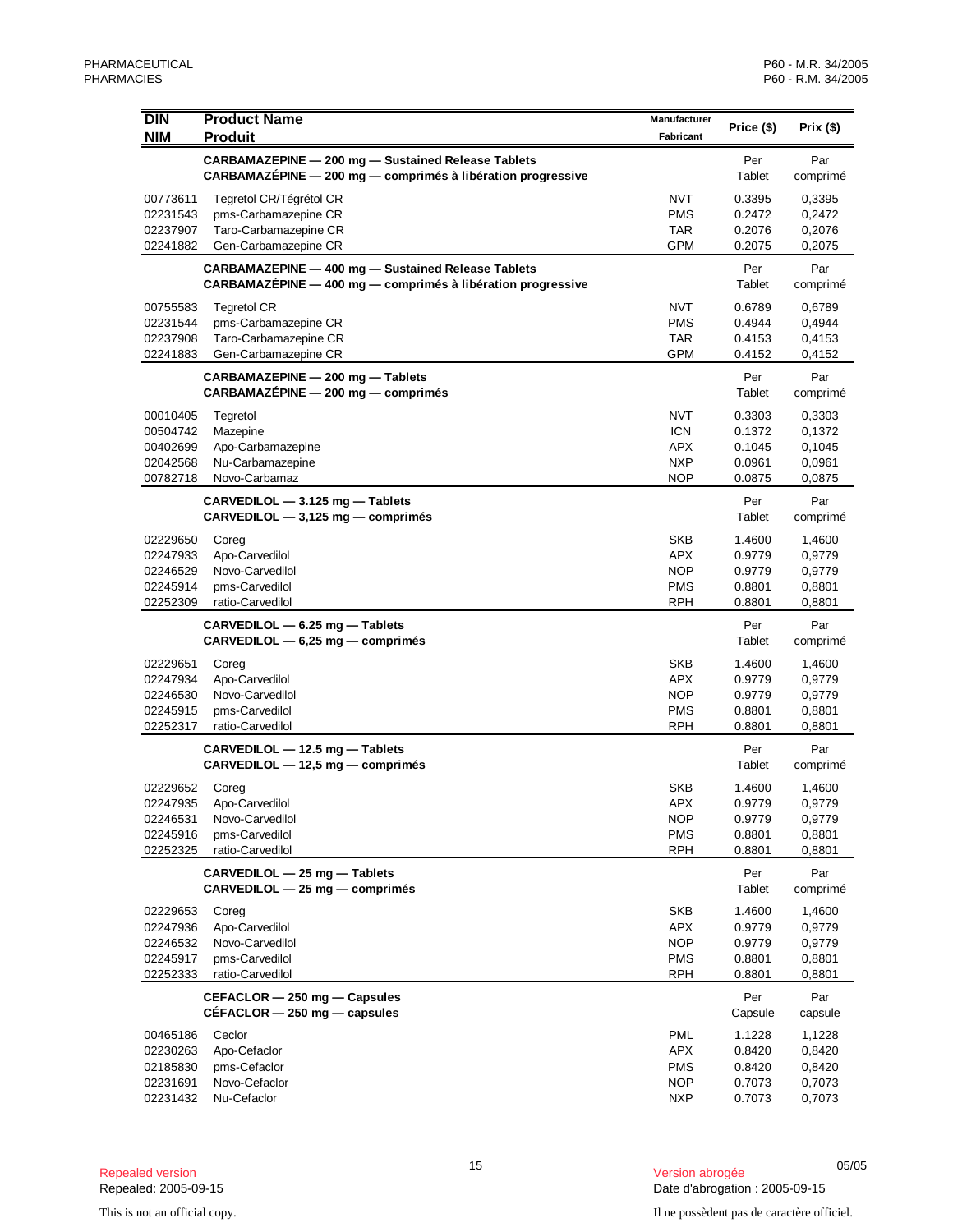| <b>DIN</b> | <b>Product Name</b>                                                                | Manufacturer |                |                 |
|------------|------------------------------------------------------------------------------------|--------------|----------------|-----------------|
| <b>NIM</b> | <b>Produit</b>                                                                     | Fabricant    | Price (\$)     | Prix (\$)       |
|            | CEFACLOR - 500 mg - Capsules                                                       |              | Per            | Par             |
|            | $CÉFACLOR - 500 mg - capsules$                                                     |              | Capsule        | capsule         |
| 00465194   | Ceclor                                                                             | <b>PML</b>   | 2.2044         | 2,2044          |
| 02230264   | Apo-Cefaclor                                                                       | <b>APX</b>   | 1.6530         | 1,6530          |
| 02185849   | pms-Cefaclor                                                                       | <b>PMS</b>   | 1.6530         | 1,6530          |
| 02231693   | Novo-Cefaclor                                                                      | <b>NOP</b>   | 1.3888         | 1,3888          |
| 02231433   | Nu-Cefaclor                                                                        | <b>NXP</b>   | 1.3888         | 1,3888          |
|            | CEFACLOR - 125 mg/5 mL - Suspension<br>$CÉFACLOR - 125$ mg/5 ml - suspension       |              | Per mL         | Par ml          |
| 00465208   | Ceclor Oral Suspension/Suspension orale Ceclor                                     | <b>PML</b>   | 0.1198         | 0.1198          |
| 02237500   | Apo-Cefaclor                                                                       | <b>APX</b>   | 0.0899         | 0,0899          |
| 02185857   | pms-Cefaclor                                                                       | <b>PMS</b>   | 0.0898         | 0,0898          |
|            | CEFACLOR - 250 mg/5 mL - Suspension                                                |              |                |                 |
|            | CÉFACLOR $-$ 250 mg/5 ml $-$ suspension                                            |              | Per mL         | Par ml          |
| 00465216   | Ceclor Oral Suspension/Suspension orale Ceclor                                     | <b>PML</b>   | 0.2193         | 0,2193          |
| 02237501   | Apo-Cefaclor                                                                       | <b>APX</b>   | 0.1645         | 0,1645          |
| 02185865   | pms-Cefaclor                                                                       | <b>PMS</b>   | 0.1644         | 0,1644          |
|            | CEFACLOR - 375 mg/5 mL - Suspension                                                |              |                |                 |
|            | CEFACLOR $-$ 375 mg/5 ml $-$ suspension                                            |              | Per mL         | Par ml          |
| 00832804   | Ceclor                                                                             | <b>PML</b>   | 0.3160         | 0,3160          |
| 02237502   | Apo-Cefaclor                                                                       | <b>APX</b>   | 0.2370         | 0,2370          |
| 02185873   | pms-Cefaclor                                                                       | <b>PMS</b>   | 0.2370         | 0,2370          |
|            | CEFADROXIL - 500 mg - Capsules<br>CEFADROXIL - 500 mg - capsules                   |              | Per<br>Capsule | Par<br>capsule  |
| 00507245   | Duricef                                                                            | <b>BRI</b>   | 0.9264         | 0,9264          |
| 02235134   | Novo-Cefadroxil                                                                    | <b>NOP</b>   | 0.9263         | 0,9263          |
| 02240774   | Apo-Cefadroxil                                                                     | <b>APX</b>   | 0.9260         | 0,9260          |
|            | CEFUROXIME AXETIL - 250 mg - Tablets<br>CÉFUROXIME AXÉTIL - 250 mg - comprimés     |              | Per<br>Tablet  | Par<br>comprimé |
| 02212277   | Ceftin                                                                             | <b>GSK</b>   | 1.5125         | 1,5125          |
| 02244393   | Apo-Cefuroxime                                                                     | <b>APX</b>   | 1.1145         | 1,1145          |
| 02242656   | ratio-Cefuroxime                                                                   | <b>RPH</b>   | 1.0132         | 1,0132          |
|            | CEFUROXIME AXETIL - 500 mg - Tablets<br>CÉFUROXIME AXÉTIL - 500 mg - comprimés     |              | Per<br>Tablet  | Par<br>comprimé |
| 02212285   | Ceftin                                                                             | <b>GSK</b>   | 2.9963         | 2,9963          |
| 02244394   | Apo-Cefuroxime                                                                     | APX          | 2.2080         | 2,2080          |
| 02242657   | ratio-Cefuroxime                                                                   | <b>RPH</b>   | 2.0072         | 2,0072          |
|            | CEPHALEXIN - 125 mg/5 mL - Oral Liquid                                             |              |                |                 |
|            | CÉPHALEXINE - 125 mg/5 ml - liquide oral                                           |              | Per mL         | Par ml          |
| 00015547   | Keflex                                                                             | LIL          | 0.0493         | 0,0493          |
| 02177811   | pms-Cephalexin                                                                     | <b>PMS</b>   | 0.0356         | 0,0356          |
| 00342106   | Novo-Lexin                                                                         | NOP          | 0.0355         | 0,0355          |
|            | CEPHALEXIN - 250 mg/5 mL - Oral Liquid<br>CÉPHALEXINE - 250 mg/5 ml - liquide oral |              | Per mL         | Par ml          |
| 00035645   | Keflex                                                                             | LIL          | 0.0994         | 0,0994          |
| 00342092   | Novo-Lexin                                                                         | <b>NOP</b>   | 0.0721         | 0,0721          |
| 02177838   | pms-Cephalexin                                                                     | <b>PMS</b>   | 0.0721         | 0,0721          |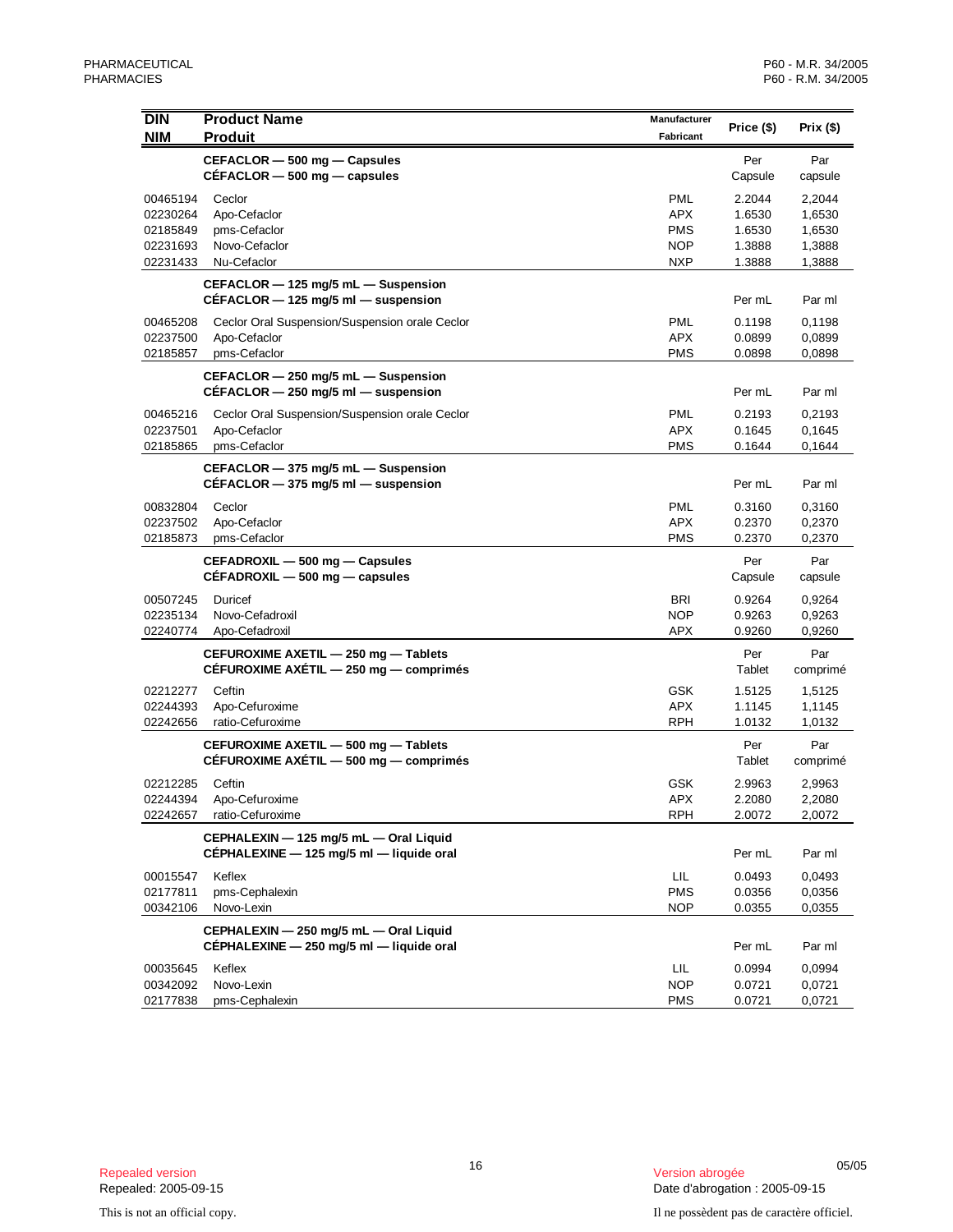| DIN<br><b>NIM</b>                                        | <b>Product Name</b><br><b>Produit</b>                                                                                                                                     | Manufacturer<br>Fabricant                                   | Price (\$)                                     | Prix $($ \$)                                   |
|----------------------------------------------------------|---------------------------------------------------------------------------------------------------------------------------------------------------------------------------|-------------------------------------------------------------|------------------------------------------------|------------------------------------------------|
|                                                          | CEPHALEXIN - 250 mg - Tablets<br>CEPHALEXINE - 250 mg - comprimés                                                                                                         |                                                             | Per<br>Tablet                                  | Par<br>comprimé                                |
| 00403628<br>02177781<br>00768723<br>00583413<br>00865877 | Keflex<br>pms-Cephalexin<br>Apo-Cephalex<br>Novo-Lexin<br>Nu-Cephalex                                                                                                     | LIL<br><b>PMS</b><br><b>APX</b><br><b>NOP</b><br><b>NXP</b> | 0.3516<br>0.1643<br>0.1642<br>0.1642<br>0.1642 | 0,3516<br>0,1643<br>0,1642<br>0,1642<br>0,1642 |
|                                                          | CEPHALEXIN - 500 mg - Tablets<br>CEPHALEXINE - 500 mg - comprimés                                                                                                         |                                                             | Per<br>Tablet                                  | Par<br>comprimé                                |
| 00244392<br>00768715<br>00583421<br>00865885<br>02177803 | Keflex<br>Apo-Cephalex<br>Novo-Lexin<br>Nu-Cephalex<br>pms-Cephalexin                                                                                                     | LIL<br><b>APX</b><br><b>NOP</b><br><b>NXP</b><br><b>PMS</b> | 0.7050<br>0.3285<br>0.3285<br>0.3285<br>0.3285 | 0,7050<br>0,3285<br>0,3285<br>0,3285<br>0,3285 |
|                                                          | CETIRIZINE HCI - 5 mg - Tablets<br>CÉTIRIZINE (CHLORHYDRATE DE) — 5 mg — comprimés                                                                                        |                                                             | Per<br>Tablet                                  | Par<br>comprimé                                |
| 02223546<br>02240910                                     | Reactine<br>Apo-Cetirizine                                                                                                                                                | PFI<br><b>APX</b>                                           | 0.8855<br>0.6527                               | 0,8855<br>0,6527                               |
|                                                          | CETIRIZINE HCI - 10 mg - Tablets<br>CÉTIRIZINE (CHLORHYDRATE DE) — 10 mg — comprimés                                                                                      |                                                             | Per<br>Tablet                                  | Par<br>comprimé                                |
| 01900986<br>02231603                                     | Reactine<br>Apo-Cetirizine                                                                                                                                                | PFI<br><b>APX</b>                                           | 0.8354<br>0.5785                               | 0,8354<br>0,5785                               |
|                                                          | CHLORDIAZEPOXIDE HCI/CLIDINIUM BROMIDE - 5 mg/2.5 mg - Capsules<br>CHLORDIAZÉPOXIDE (CHLORHYDRATE DE)/BROMURE DE CLIDINIUM —<br>$5 \text{ mg}/2, 5 \text{ mg}$ - capsules |                                                             | Per<br>Capsule                                 | Par<br>capsule                                 |
| 00115630<br>00618454                                     | Librax<br>Apo-Chlorax                                                                                                                                                     | <b>ICN</b><br><b>APX</b>                                    | 0.3240<br>0.2020                               | 0,3240<br>0,2020                               |
|                                                          | CHLOROQUINE PHOSPHATE - 250 mg - Tablets<br>CHLOROQUINE (PHOSPHATE DE) - 250 mg - comprimés                                                                               |                                                             | Per<br>Tablet                                  | Par<br>comprimé                                |
| 02017539<br>00021261                                     | Aralen<br>Novo-Chloroquine                                                                                                                                                | SAW<br><b>NOP</b>                                           | 0.3529<br>0.0877                               | 0,3529<br>0,0877                               |
|                                                          | CHLORPROMAZINE - 40 mg/mL - Oral Drops<br>CHLORPROMAZINE - 40 mg/ml - gouttes orales                                                                                      |                                                             | Per mL                                         | Par ml                                         |
| 00690805<br>01929992                                     | Chlorpromanyl 40<br>Largactil                                                                                                                                             | <b>TCH</b><br><b>RPR</b>                                    | 0.2973<br>0.2973                               | 0,2973<br>0,2973                               |
|                                                          | CHLORPROPAMIDE - 250 mg - Tablets<br>CHLORPROPAMIDE - 250 mg - comprimés                                                                                                  |                                                             | Per<br>Tablet                                  | Par<br>comprimé                                |
| 00024716<br>00312711<br>00021350                         | Diabinese/Diabinèse<br>Apo-Chlorpropamide<br>Novopropamide                                                                                                                | PFI<br><b>APX</b><br><b>NOP</b>                             | 0.2092<br>0.0990<br>0.0460                     | 0,2092<br>0,0990<br>0,0460                     |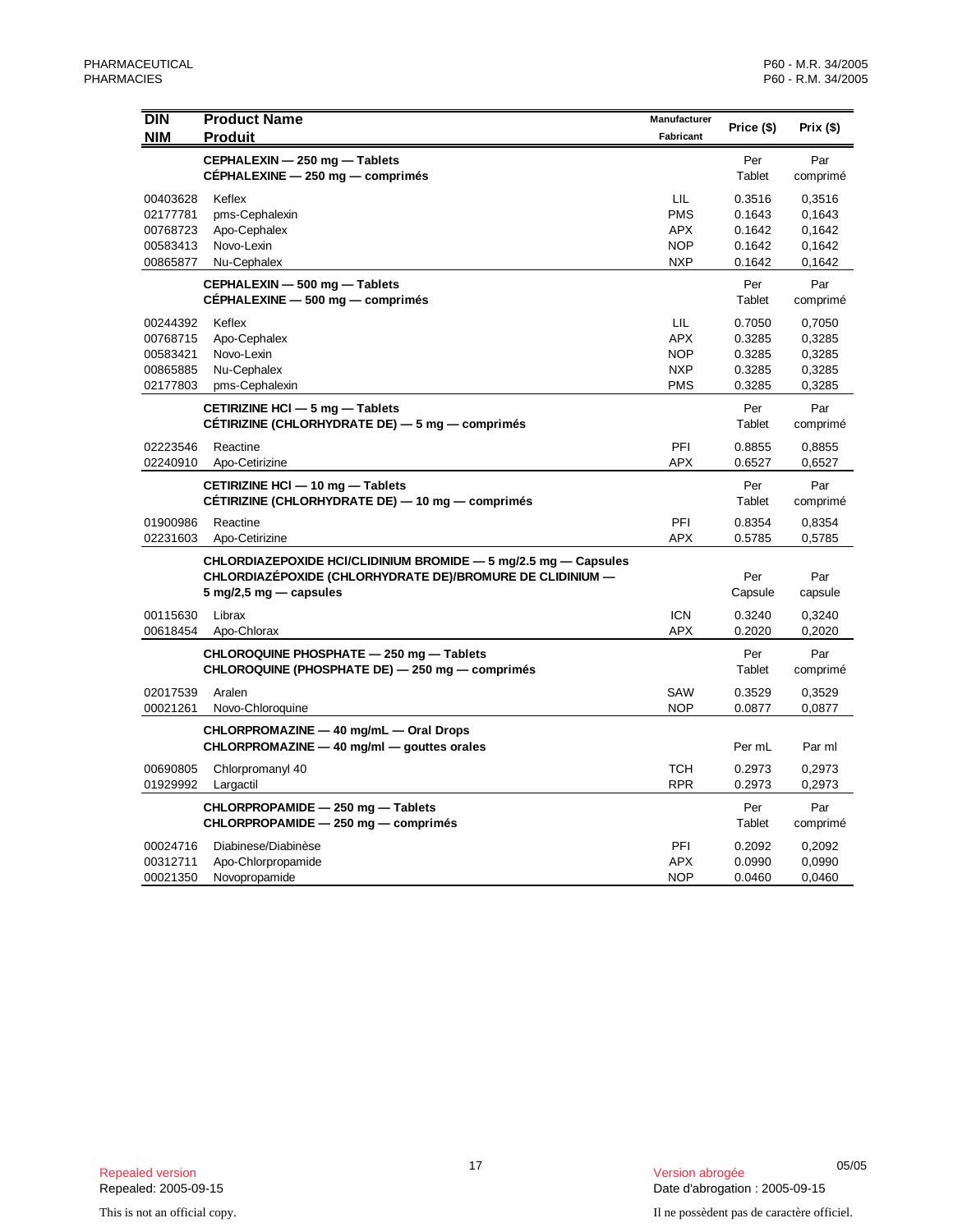| DIN        | <b>Product Name</b>                                                                                                       | Manufacturer |               |                 |
|------------|---------------------------------------------------------------------------------------------------------------------------|--------------|---------------|-----------------|
| <b>NIM</b> | <b>Produit</b>                                                                                                            | Fabricant    | Price (\$)    | Prix(\$)        |
|            |                                                                                                                           |              |               |                 |
|            | CHOLESTYRAMINE RESIN (ANHYDROUS) - 4 g/Dose - Oral Powder<br>CHOLESTYRAMINE (RÉSINE ANHYDRE DE) — 4 g/dose — poudre orale |              | Per<br>Dose   | Par<br>dose     |
| 00890960   | pms-Cholestyramine Light-Pouch/pms-Cholestyramine léger, en sachet                                                        | <b>PMS</b>   | 0.7048        | 0,7048          |
| 02210320   | pms-Cholestyramine Regular Pouch/pms-Cholestyramine ordinaire,<br>en sachet                                               | <b>PMS</b>   | 0.7048        | 0,7048          |
| 00464880   | Questran-Pouch/Questran en sachet                                                                                         | SQU          | 0.7048        | 0,7048          |
| 02141795   | pms-Cholestyramine Light-Powder/pms-Cholestyramine léger, en<br>poudre                                                    | <b>PMS</b>   | 0.5219        | 0,5219          |
| 02125463   | pms-Cholestyramine Light-Powder/pms-Cholestyramine léger, en<br>poudre                                                    | <b>PMS</b>   | 0.5219        | 0,5219          |
| 02207745   | pms-Cholestyramine Regular Powder/pms-Cholestyramine ordinaire,<br>en poudre                                              | <b>PMS</b>   | 0.5219        | 0,5219          |
| 01918486   | Questran Light-Pouch/Questran léger, en sachet                                                                            | SQU          | 0.5219        | 0,5219          |
| 00634093   | Questran-Powder/Questran en poudre                                                                                        | SQU          | 0.5219        | 0,5219          |
| 02139197   | Novo-Cholamine Light/Novo-Cholamine léger                                                                                 | <b>NOP</b>   | 0.5217        | 0,5217          |
| 02139189   | Novo-Cholamine Regular/Novo-Cholamine ordinaire                                                                           | <b>NOP</b>   | 0.5217        | 0,5217          |
|            | CIMETIDINE - 300 mg - Tablets                                                                                             |              | Per           | Par             |
|            | $CIMÉTIDINE - 300 mg - comprimés$                                                                                         |              | Tablet        | comprimé        |
| 01916815   | Tagamet                                                                                                                   | <b>GSK</b>   | 0.3689        | 0,3689          |
| 00487872   | Apo-Cimetidine                                                                                                            | <b>APX</b>   | 0.1523        | 0,1523          |
| 02229718   | pms-Cimetidine                                                                                                            | <b>PMS</b>   | 0.0948        | 0,0948          |
| 02227444   | Gen-Cimetidine                                                                                                            | <b>GPM</b>   | 0.0946        | 0,0946          |
| 00582417   | Novo-Cimetidine                                                                                                           | <b>NOP</b>   | 0.0946        | 0,0946          |
| 00865818   | Nu-Cimet                                                                                                                  | <b>NXP</b>   | 0.0946        | 0,0946          |
|            | CIMETIDINE - 400 mg - Tablets                                                                                             |              | Per           | Par             |
|            | $CIMÉTIDINE - 400 mg - comprimés$                                                                                         |              | Tablet        | comprimé        |
| 01916785   | Tagamet                                                                                                                   | <b>GSK</b>   | 0.6035        | 0,6035          |
| 00600059   | Apo-Cimetidine                                                                                                            | <b>APX</b>   | 0.2045        | 0,2045          |
| 02227452   | Gen-Cimetidine                                                                                                            | <b>GPM</b>   | 0.1485        | 0,1485          |
| 00603678   | Novo-Cimetidine                                                                                                           | <b>NOP</b>   | 0.1485        | 0,1485          |
| 00865826   | Nu-Cimet                                                                                                                  | <b>NXP</b>   | 0.1485        | 0,1485          |
| 02229719   | pms-Cimetidine                                                                                                            | <b>PMS</b>   | 0.1485        | 0,1485          |
|            | CIMETIDINE - 600 mg - Tablets<br>$CIMÉTIDINE - 600 mg - comprimés$                                                        |              | Per<br>Tablet | Par<br>comprimé |
| 01916777   | Tagamet                                                                                                                   | <b>GSK</b>   | 0.7013        | 0,7013          |
| 00600067   | Apo-Cimetidine                                                                                                            | <b>APX</b>   | 0.2690        | 0,2690          |
| 02227460   | Gen-Cimetidine                                                                                                            | <b>GPM</b>   | 0.1892        | 0,1892          |
| 00603686   | Novo-Cimetidine                                                                                                           | <b>NOP</b>   | 0.1892        | 0,1892          |
| 00865834   | Nu-Cimet                                                                                                                  | <b>NXP</b>   | 0.1792        | 0,1792          |
| 02229720   | pms-Cimetidine                                                                                                            | <b>PMS</b>   | 0.1792        | 0,1792          |
|            | CIMETIDINE - 800 mg - Tablets<br>CIMÉTIDINE - 800 mg - comprimés                                                          |              | Per<br>Tablet | Par<br>comprimé |
| 00749494   | Apo-Cimetidine                                                                                                            | <b>APX</b>   | 0.3085        | 0,3085          |
| 02227479   | Gen-Cimetidine                                                                                                            | <b>GPM</b>   | 0.2783        | 0,2783          |
| 00663727   | Novo-Cimetidine                                                                                                           | <b>NOP</b>   | 0.2783        | 0,2783          |
| 02229721   | pms-Cimetidine                                                                                                            | <b>PMS</b>   | 0.2783        | 0,2783          |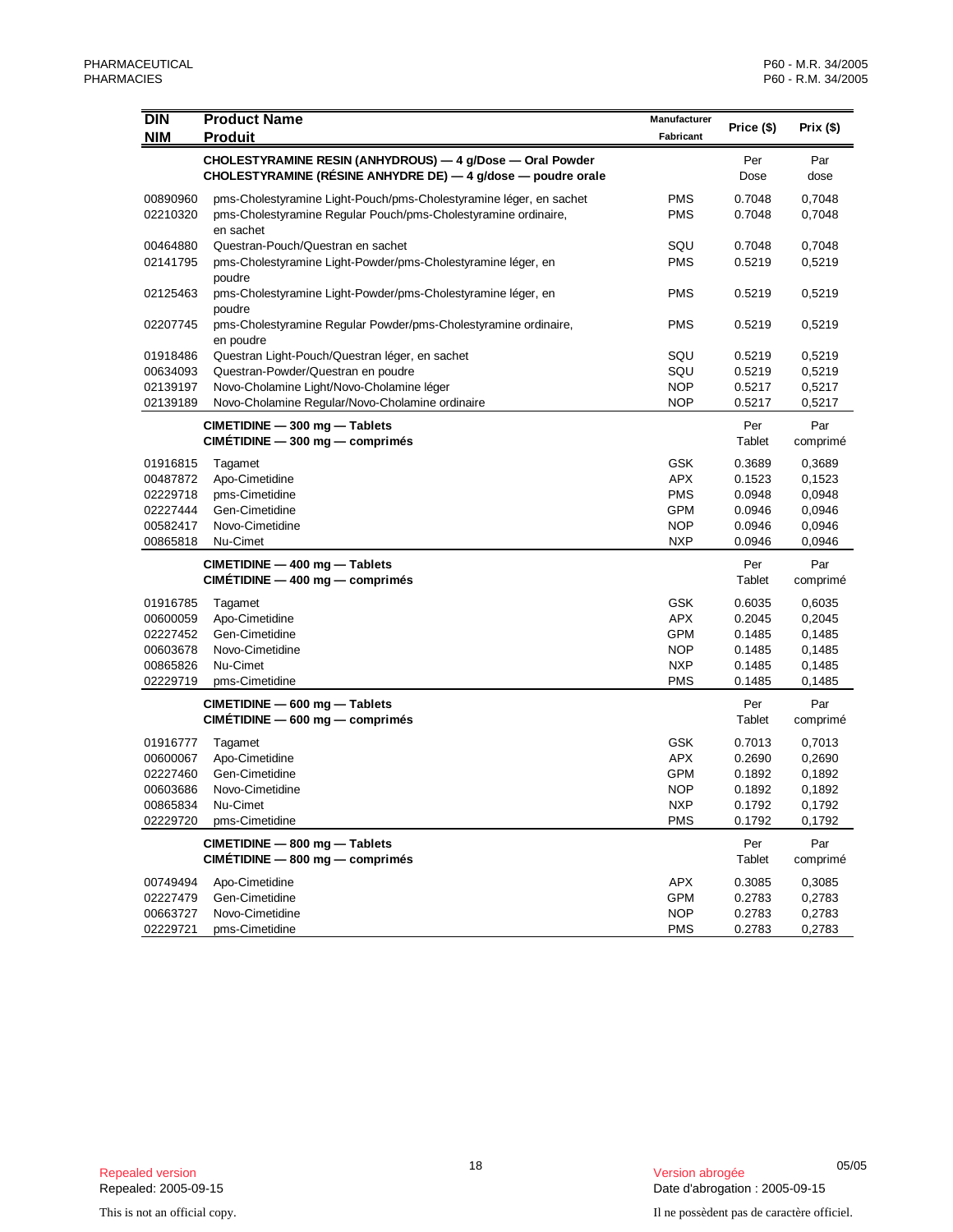| <b>DIN</b> | <b>Product Name</b>                 | Manufacturer |            |           |
|------------|-------------------------------------|--------------|------------|-----------|
| <b>NIM</b> | <b>Produit</b>                      | Fabricant    | Price (\$) | Prix (\$) |
|            |                                     |              |            |           |
|            | CIPROFLOXACIN - 250 mg - Tablets    |              | Per        | Par       |
|            | CIPROFLOXACINE - 250 mg - comprimés |              | Tablet     | comprimé  |
| 02155958   | Cipro                               | BAY          | 2.5408     | 2,5408    |
| 02229521   | Apo-Ciproflox                       | <b>APX</b>   | 1.7102     | 1,7102    |
| 02247339   | Co Ciprofloxacin                    | <b>COB</b>   | 1.7102     | 1,7102    |
| 02245647   | Gen-Ciprofloxacin                   | <b>GPM</b>   | 1.7102     | 1,7102    |
| 02161737   | Novo-Ciprofloxacin                  | <b>NOP</b>   | 1.7102     | 1,7102    |
| 02248437   | pms-Ciprofloxacin                   | <b>PMS</b>   | 1.7102     | 1,7102    |
| 02246825   | ratio-Ciprofloxacin                 | <b>RPH</b>   | 1.7102     | 1,7102    |
| 02248756   | Rhoxal-ciprofloxacin                | <b>RXP</b>   | 1.7102     | 1,7102    |
|            | CIPROFLOXACIN - 500 mg - Tablets    |              | Per        | Par       |
|            | CIPROFLOXACINE - 500 mg - comprimés |              | Tablet     | comprimé  |
| 02155966   | Cipro                               | BAY          | 2.8666     | 2,8666    |
| 02229522   | Apo-Ciproflox                       | <b>APX</b>   | 1.9295     | 1,9295    |
| 02247340   | Co Ciprofloxacin                    | <b>COB</b>   | 1.9295     | 1,9295    |
| 02245648   | Gen-Ciprofloxacin                   | GPM          | 1.9295     | 1,9295    |
| 02161745   | Novo-Ciprofloxacin                  | <b>NOP</b>   | 1.9295     | 1,9295    |
| 02248438   | pms-Ciprofloxacin                   | <b>PMS</b>   | 1.9294     | 1,9294    |
| 02246826   | ratio-Ciprofloxacin                 | <b>RPH</b>   | 1.9294     | 1,9294    |
| 02248757   | Rhoxal-ciprofloxacin                | <b>RXP</b>   | 1.9294     | 1,9294    |
|            | CIPROFLOXACIN - 750 mg - Tablets    |              | Per        | Par       |
|            | CIPROFLOXACINE - 750 mg - comprimés |              | Tablet     | comprimé  |
|            |                                     |              |            |           |
| 02155974   | Cipro                               | BAY          | 5.4068     | 5,4068    |
| 02229523   | Apo-Ciproflox                       | <b>APX</b>   | 3.6391     | 3,6391    |
| 02245649   | Gen-Ciprofloxacin                   | <b>GPM</b>   | 3.6391     | 3,6391    |
| 02161753   | Novo-Ciprofloxacin                  | <b>NOP</b>   | 3.6391     | 3,6391    |
| 02248439   | pms-Ciprofloxacin                   | <b>PMS</b>   | 3.6390     | 3,6390    |
| 02247341   | Co Ciprofloxacin                    | COB          | 3.6390     | 3,6390    |
| 02246827   | ratio-Ciprofloxacin                 | <b>RPH</b>   | 3.6390     | 3,6390    |
| 02248758   | Rhoxal-ciprofloxacin                | <b>RXP</b>   | 3.6390     | 3,6390    |
|            | CITALOPRAM - 20 mg - Tablets        |              | Per        | Par       |
|            | $CITALOPRAM - 20 mg - comprimés$    |              | Tablet     | comprimé  |
| 02239607   | Celexa                              | <b>LUD</b>   | 1.3750     | 1,3750    |
| 02246056   | Apo-Citalopram                      | <b>APX</b>   | 0.9625     | 0,9625    |
| 02248050   | Co Citalopram                       | COB          | 0.9625     | 0,9625    |
| 02246594   | Gen-Citalopram                      | <b>GPM</b>   | 0.9625     | 0,9625    |
| 02251558   | Novo-Citalopram                     | <b>NOP</b>   | 0.9625     | 0,9625    |
| 02248010   | pms-Citalopram                      | <b>PMS</b>   | 0.9625     | 0,9625    |
| 02252112   | ratio-Citalopram                    | <b>RPH</b>   | 0.9625     | 0,9625    |
| 02248170   | Rhoxal-citalopram                   | <b>RXP</b>   | 0.9625     | 0,9625    |
|            | CITALOPRAM - 40 mg - Tablets        |              | Per        | Par       |
|            | $CITALOPRAM - 40 mg - comprimés$    |              | Tablet     | comprimé  |
| 02239608   | Celexa                              | LUD          | 1.3750     | 1,3750    |
| 02246057   | Apo-Citalopram                      | <b>APX</b>   | 0.9625     | 0,9625    |
| 02248051   | Co Citalopram                       | COB          | 0.9625     | 0,9625    |
| 02246595   | Gen-Citalopram                      | <b>GPM</b>   | 0.9625     | 0,9625    |
| 02251566   | Novo-Citalopram                     | <b>NOP</b>   | 0.9625     | 0,9625    |
| 02248011   | pms-Citalopram                      | <b>PMS</b>   | 0.9625     | 0,9625    |
| 02252120   | ratio-Citalopram                    | <b>RPH</b>   | 0.9625     | 0,9625    |
| 02248171   | Rhoxal-citalopram                   | <b>RXP</b>   | 0.9625     | 0,9625    |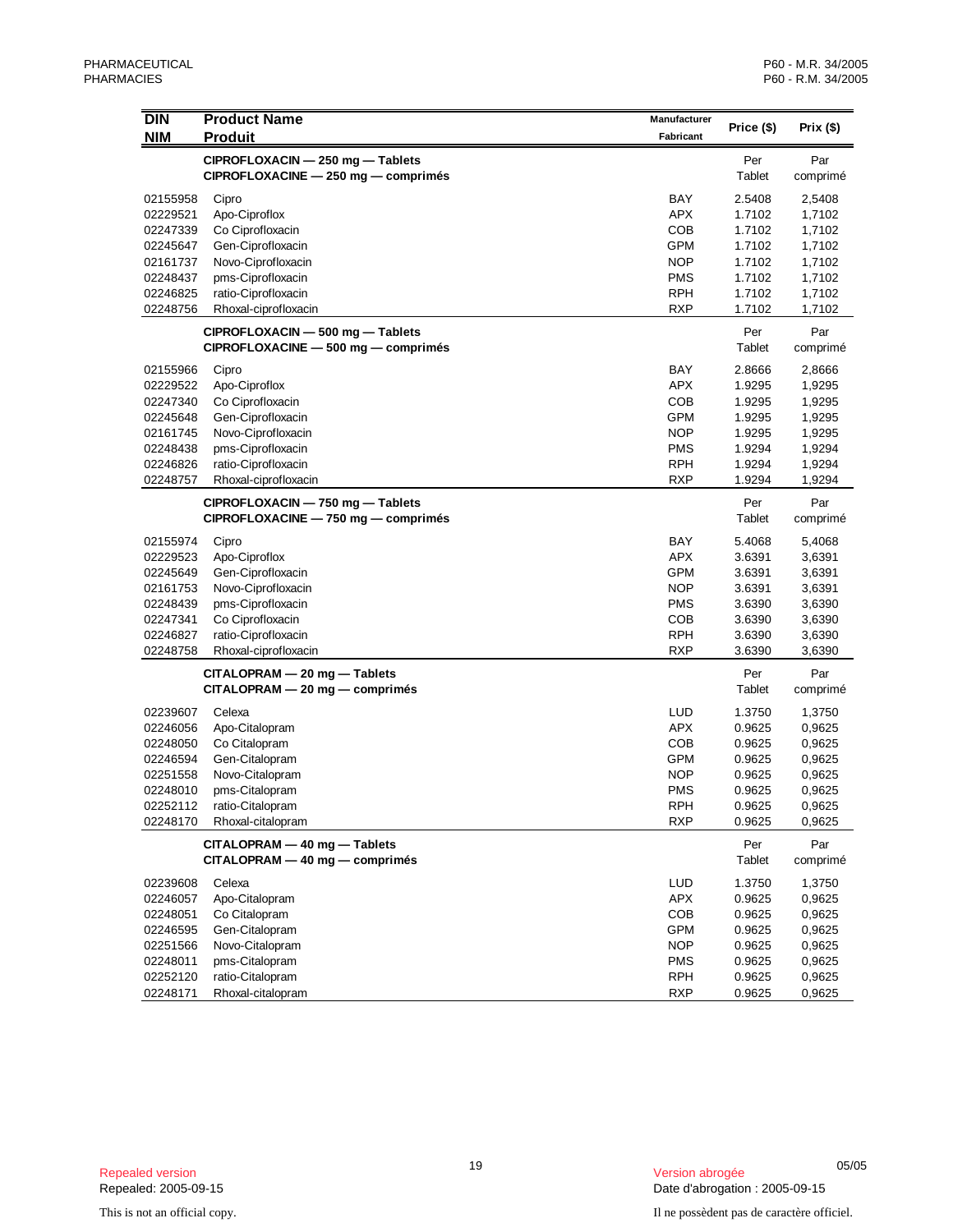| <b>DIN</b> | <b>Product Name</b>                                          | Manufacturer | Price (\$) | Prix(\$) |
|------------|--------------------------------------------------------------|--------------|------------|----------|
| <b>NIM</b> | <b>Produit</b>                                               | Fabricant    |            |          |
|            | CLINDAMYCIN HCI - 150 mg - Capsules                          |              | Per        | Par      |
|            | CLINDAMYCINE (CHLORHYDRATE DE) — 150 mg — capsules           |              | Capsule    | capsule  |
| 00030570   | Dalacin C                                                    | PFI          | 0.9765     | 0,9765   |
| 02241709   | Novo-Clindamycin                                             | <b>NOP</b>   | 0.5976     | 0,5976   |
| 02130033   | ratio-Clindamycin                                            | RPH          | 0.5433     | 0,5433   |
| 02245232   | Apo-Clindamycin                                              | <b>APX</b>   | 0.5380     | 0,5380   |
| 02258331   | Gen-Clindamycin                                              | <b>GPM</b>   | 0.5379     | 0,5379   |
|            | CLINDAMYCIN HCI - 300 mg - Capsules                          |              | Per        | Par      |
|            | CLINDAMYCINE (CHLORHYDRATE DE) - 300 mg - capsules           |              | Capsule    | capsule  |
| 02182866   | Dalacin C                                                    | PFI          | 1.9531     | 1,9531   |
| 02241710   | Novo-Clindamycin                                             | <b>NOP</b>   | 1.1954     | 1,1954   |
| 02192659   | ratio-Clindamycin                                            | RPH          | 1.0867     | 1,0867   |
| 02245233   | Apo-Clindamycin                                              | <b>APX</b>   | 1.0759     | 1,0759   |
| 02258358   | Gen-Clindamycin                                              | <b>GPM</b>   | 1.0758     | 1,0758   |
|            | CLOBAZAM - 10 mg - Tablets                                   |              | Per        | Par      |
|            | CLOBAZAM - 10 mg - comprimés                                 |              | Tablet     | comprimé |
| 02221799   | Frisium                                                      | <b>AVE</b>   | 0.3759     | 0,3759   |
| 02238334   | Novo-Clobazam                                                | <b>NOP</b>   | 0.2633     | 0,2633   |
| 02244474   | pms-Clobazam                                                 | PMS          | 0.2369     | 0,2369   |
| 02244638   | Apo-Clobazam                                                 | APX          | 0.2367     | 0,2367   |
| 02238797   | ratio-Clobazam                                               | <b>RPH</b>   | 0.2153     | 0,2153   |
|            | CLOBETASOL-17-PROPIONATE - 0.05% - Cream                     |              | Per        | Par      |
|            | CLOBETASOL—17 — (PROPIONATE DE) — $0.05$ % — crème           |              | Gram       | gramme   |
| 02213265   | Dermovate                                                    | <b>TPT</b>   | 0.8243     | 0,8243   |
| 02093162   | Novo-Clobetasol                                              | <b>NOP</b>   | 0.4475     | 0,4475   |
| 01910272   | ratio-Clobetasol                                             | <b>RPH</b>   | 0.4475     | 0,4475   |
| 02245523   | Clobetasol Propionate/Propionate de clobétasol               | TAR          | 0.4474     | 0,4474   |
| 02232191   | pms-Clobetasol                                               | <b>PMS</b>   | 0.4474     | 0,4474   |
| 02024187   | Gen-Clobetasol                                               | <b>GPM</b>   | 0.4473     | 0,4473   |
|            | CLOBETASOL-17-PROPIONATE - 0.05% - Ointment                  |              | Per        | Par      |
|            | CLOBÉTASOL-17 - (PROPIONATE DE) - 0,05 % - pommade           |              | Gram       | gramme   |
| 02213273   | Dermovate                                                    | <b>TPT</b>   | 0.8243     | 0,8243   |
| 02126192   | Novo-Clobetasol                                              | <b>NOP</b>   | 0.4475     | 0,4475   |
| 01910280   | ratio-Clobetasol                                             | RPH          | 0.4475     | 0,4475   |
| 02245524   | Clobetasol Propionate/Propionate de clobétasol               | TAR          | 0.4474     | 0,4474   |
| 02232193   | pms-Clobetasol                                               | PMS          | 0.4474     | 0,4474   |
| 02026767   | Gen-Clobetasol                                               | <b>GPM</b>   | 0.4473     | 0,4473   |
|            | CLOBETASOL-17-PROPIONATE - 0.05% - Scalp Lotion              |              |            |          |
|            | CLOBÉTASOL-17 - (PROPIONATE DE) - 0,05 % - lotion capillaire |              | Per mL     | Par ml   |
| 02213281   | Dermovate                                                    | <b>TPT</b>   | 0.7942     | 0,7942   |
| 02245522   | Clobetasol Propionate/Propionate de clobétasol               | <b>TAR</b>   | 0.3922     | 0,3922   |
| 02216213   | Gen-Clobetasol                                               | <b>GPM</b>   | 0.3922     | 0,3922   |
| 02232195   | pms-Clobetasol                                               | PMS          | 0.3922     | 0,3922   |
| 01910299   | ratio-Clobetasol                                             | RPH          | 0.3922     | 0,3922   |
|            | <b>CLOMIPHENE CITRATE - 50 mg - Tablets</b>                  |              | Per        | Par      |
|            | CLOMIPHÈNE (CITRATE DE) - 50 mg - comprimés                  |              | Tablet     | comprimé |
| 02091879   | Clomid                                                       | AVE          | 5.3971     | 5,3971   |
| 00893722   | Serophene                                                    | <b>SRO</b>   | 5.2261     | 5,2261   |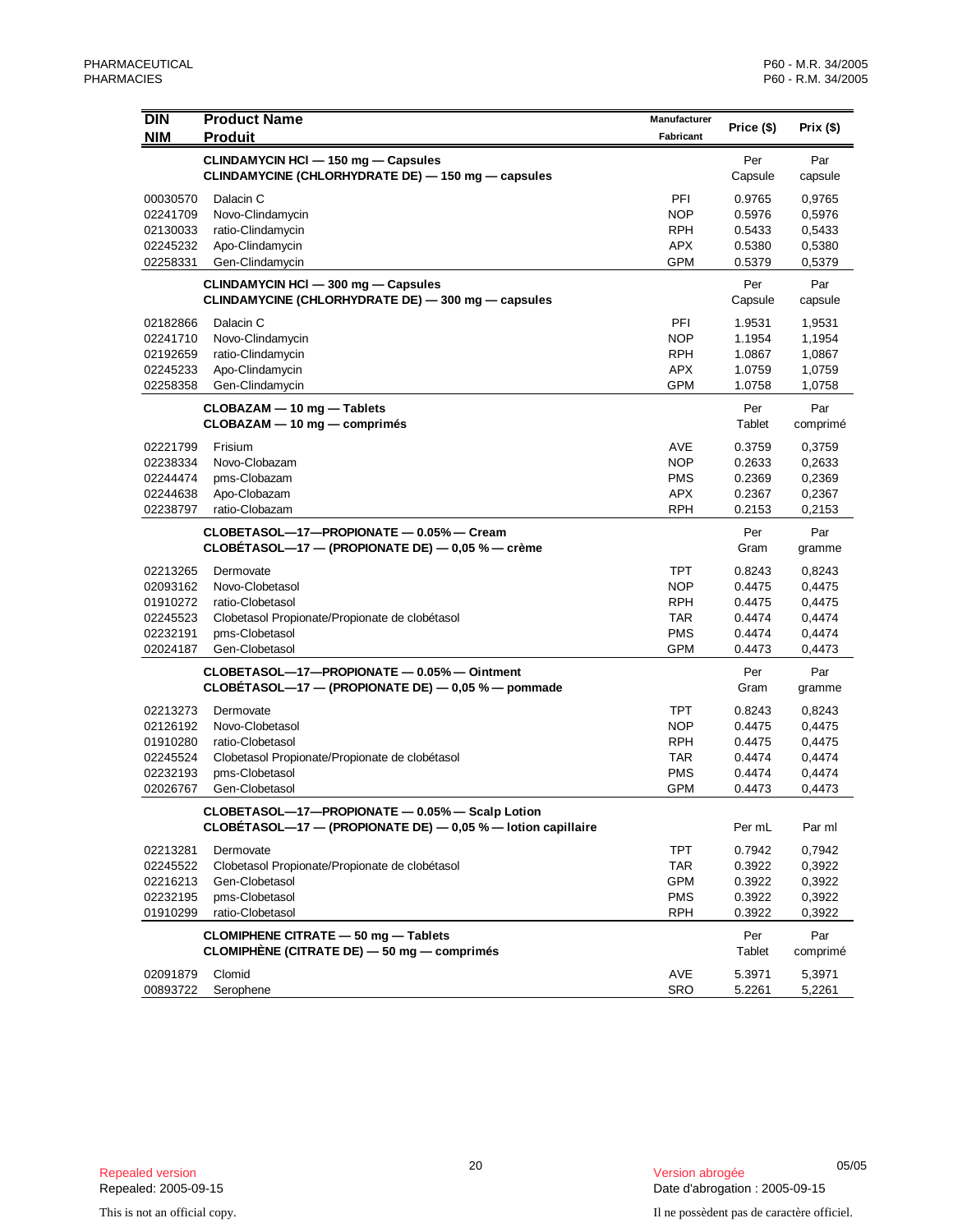| <b>DIN</b><br><b>NIM</b> | <b>Product Name</b><br><b>Produit</b>                                                           | Manufacturer<br>Fabricant | Price (\$)       | Prix (\$)        |
|--------------------------|-------------------------------------------------------------------------------------------------|---------------------------|------------------|------------------|
|                          | CLOMIPRAMINE HCI - 10 mg - Tablets                                                              |                           | Per              | Par              |
|                          | CLOMIPRAMINE (CHLORHYDRATE DE) - 10 mg - comprimés                                              |                           | Tablet           | comprimé         |
| 00330566                 | Anafranil                                                                                       | <b>ORX</b>                | 0.2840           | 0,2840           |
| 02040786                 | Apo-Clomipramine                                                                                | <b>APX</b>                | 0.1789           | 0,1789           |
| 02244816                 | Co Clomipramine                                                                                 | <b>COB</b>                | 0.1789           | 0,1789           |
| 02139340                 | Gen-Clomipramine                                                                                | <b>GPM</b>                | 0.1789           | 0,1789           |
| 02230256                 | Novo-Clopamine                                                                                  | NOP                       | 0.1789           | 0,1789           |
|                          | CLOMIPRAMINE HCI - 25 mg - Tablets<br>CLOMIPRAMINE (CHLORHYDRATE DE) - 25 mg - comprimés        |                           | Per<br>Tablet    | Par<br>comprimé  |
| 00324019                 | Anafranil                                                                                       | <b>ORX</b>                | 0.3868           | 0,3868           |
| 02040778                 | Apo-Clomipramine                                                                                | <b>APX</b>                | 0.2900           | 0,2900           |
| 02244817                 | Co Clomipramine                                                                                 | COB                       | 0.2437           | 0,2437           |
| 02139359                 | Gen-Clomipramine                                                                                | <b>GPM</b>                | 0.2437           | 0,2437           |
|                          | <b>CLOMIPRAMINE HCI - 50 mg - Tablets</b><br>CLOMIPRAMINE (CHLORHYDRATE DE) - 50 mg - comprimés |                           | Per<br>Tablet    | Par<br>comprimé  |
| 00402591                 | Anafranil                                                                                       | <b>ORX</b>                | 0.7122           | 0,7122           |
| 02040751                 | Apo-Clomipramine                                                                                | <b>APX</b>                | 0.5305           | 0,5305           |
| 02244818                 | Co Clomipramine                                                                                 | COB                       | 0.4486           | 0,4486           |
| 02139367                 | Gen-Clomipramine                                                                                | <b>GPM</b>                | 0.4486           | 0,4486           |
| 02130173                 | Novo-Clopamine                                                                                  | <b>NOP</b>                | 0.4486           | 0,4486           |
|                          | CLONAZEPAM - 0.5 mg - Tablets<br>$CLONAZÉPAM - 0.5 mg - comprimés$                              |                           | Per<br>Tablet    | Par<br>comprimé  |
| 00382825                 | Rivotril                                                                                        | <b>HLR</b>                | 0.2137           | 0,2137           |
| 02103656                 | ratio-Clonazepam                                                                                | <b>RPH</b>                | 0.1370           | 0,1370           |
| 02177889                 | Apo-Clonazepam                                                                                  | <b>APX</b>                | 0.1283           | 0,1283           |
| 02224100                 | Dom-Clonazepam-R                                                                                | <b>DOM</b>                | 0.1283           | 0,1283           |
| 02230950                 | Gen-Clonazepam                                                                                  | <b>GPM</b>                | 0.1283           | 0,1283           |
| 02239024                 | Novo-Clonazepam                                                                                 | NOP                       | 0.1283           | 0,1283           |
| 02173344                 | Nu-Clonazepam                                                                                   | <b>NXP</b>                | 0.1283           | 0,1283           |
| 02048701                 | pms-Clonazepam                                                                                  | <b>PMS</b><br><b>PMS</b>  | 0.1283           | 0,1283           |
| 02207818<br>02233960     | pms-Clonazepam-R<br>Rhoxal-clonazepam                                                           | <b>RXP</b>                | 0.1283<br>0.1283 | 0,1283<br>0,1283 |
|                          |                                                                                                 |                           |                  |                  |
|                          | CLONAZEPAM - 1 mg - Tablets<br>$CLONAZÉPAM - 1 mg - comprimés$                                  |                           | Per<br>Tablet    | Par<br>comprimé  |
| 02048728                 | pms-Clonazepam                                                                                  | <b>PMS</b>                | 0.2274           | 0,2274           |
| 02233982                 | Rhoxal-clonazepam                                                                               | <b>RXP</b>                | 0.2046           | 0,2046           |
|                          | $CLONAZEPAM - 2 mg - Tables$<br>CLONAZÉPAM - 2 mg - comprimés                                   |                           | Per<br>Tablet    | Par<br>comprimé  |
| 00382841                 | Rivotril                                                                                        | <b>HLR</b>                | 0.3685           | 0,3685           |
| 02103737                 | ratio-Clonazepam                                                                                | <b>RPH</b>                | 0.2360           | 0,2360           |
| 02177897                 | Apo-Clonazepam                                                                                  | <b>APX</b>                | 0.2211           | 0,2211           |
| 02131013                 | Dom-Clonazepam                                                                                  | <b>DOM</b>                | 0.2211           | 0,2211           |
| 02230951                 | Gen-Clonazepam                                                                                  | <b>GPM</b>                | 0.2211           | 0,2211           |
| 02239025                 | Novo-Clonazepam                                                                                 | <b>NOP</b>                | 0.2211           | 0,2211           |
| 02173352                 | Nu-Clonazepam                                                                                   | <b>NXP</b>                | 0.2211           | 0,2211           |
| 02048736                 | pms-Clonazepam                                                                                  | PMS                       | 0.2211           | 0,2211           |
| 02233985                 | Rhoxal-clonazepam                                                                               | <b>RXP</b>                | 0.2211           | 0,2211           |
|                          | CLONIDINE HCI - 0.025 mg - Tablets<br>CLONIDINE (CHLORHYDRATE DE) - 0,025 mg - comprimés        |                           | Per<br>Tablet    | Par<br>comprimé  |
| 00519251                 | Dixarit                                                                                         | <b>BOE</b>                | 0.2905           | 0,2905           |
| 02248732                 | Apo-Clonidine                                                                                   | <b>APX</b>                | 0.1999           | 0,1999           |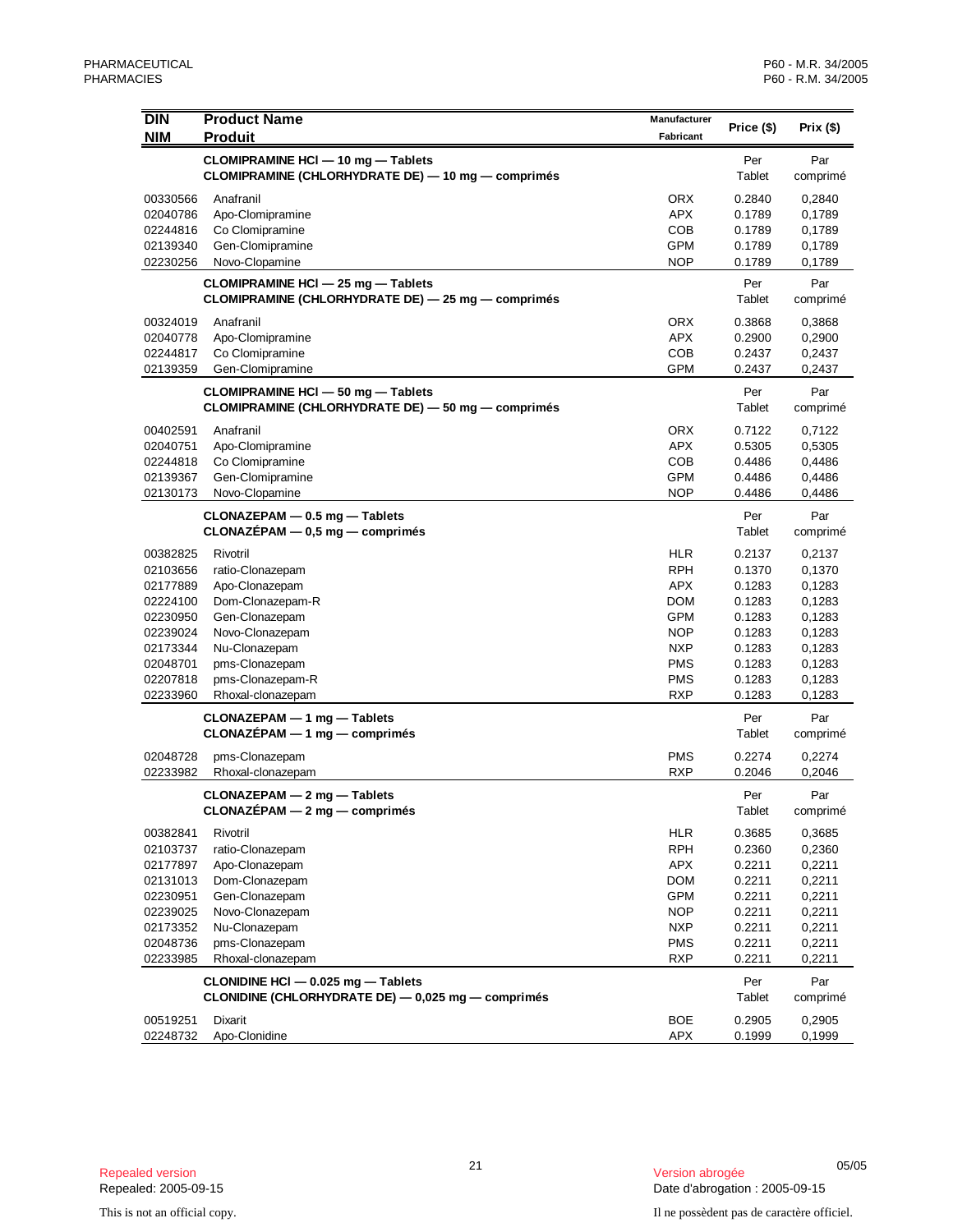| <b>DIN</b>           | <b>Product Name</b>                                                                       | Manufacturer             | Price (\$)       | Prix (\$)        |
|----------------------|-------------------------------------------------------------------------------------------|--------------------------|------------------|------------------|
| <b>NIM</b>           | <b>Produit</b>                                                                            | Fabricant                |                  |                  |
|                      | CLONIDINE HCI - 0.1 mg - Tablets                                                          |                          | Per              | Par              |
|                      | CLONIDINE (CHLORHYDRATE DE) - 0,1 mg - comprimés                                          |                          | Tablet           | comprimé         |
| 00868949             | Apo-Clonidine                                                                             | <b>APX</b>               | 0.2265           | 0,2265           |
| 00259527             | Catapres                                                                                  | <b>BOE</b>               | 0.2038           | 0,2038           |
| 02046121<br>01913786 | Novo-Clonidine<br>Nu-Clonidine                                                            | <b>NOP</b><br><b>NXP</b> | 0.1942<br>0.1942 | 0,1942<br>0,1942 |
|                      | CLONIDINE HCI - 0.2 mg - Tablets                                                          |                          | Per              | Par              |
|                      | CLONIDINE (CHLORHYDRATE DE) - 0,2 mg - comprimés                                          |                          | Tablet           | comprimé         |
| 00868957             | Apo-Clonidine                                                                             | <b>APX</b>               | 0.4050           | 0,4050           |
| 00291889             | Catapres                                                                                  | <b>BOE</b>               | 0.3637           | 0,3637           |
| 02046148             | Novo-Clonidine                                                                            | <b>NOP</b>               | 0.3464           | 0,3464           |
| 01913220             | Nu-Clonidine                                                                              | <b>NXP</b>               | 0.3464           | 0,3464           |
|                      | CLORAZEPATE DIPOTASSIUM - 3.75 mg - Capsules                                              |                          | Per              | Par              |
|                      | CLORAZÉPATE DIPOTASSIQUE $-3,75$ mg $-$ capsules                                          |                          | Capsule          | capsule          |
| 00264938             | Tranxene                                                                                  | ABB                      | 0.1710           | 0,1710           |
| 00860689             | Apo-Clorazepate                                                                           | <b>APX</b>               | 0.0865           | 0,0865           |
| 00628190             | Novo-Clopate                                                                              | <b>NOP</b>               | 0.0763           | 0,0763           |
|                      | CLORAZEPATE DIPOTASSIUM - 7.5 mg - Capsules                                               |                          | Per              | Par              |
|                      | CLORAZÉPATE DIPOTASSIQUE $-7,5$ mg $-$ capsules                                           |                          | Capsule          | capsule          |
| 00264946             | Tranxene                                                                                  | ABB                      | 0.2096           | 0,2096           |
| 00860700<br>00628204 | Apo-Clorazepate<br>Novo-Clopate                                                           | <b>APX</b><br><b>NOP</b> | 0.1905<br>0.1684 | 0,1905<br>0,1684 |
|                      |                                                                                           |                          |                  |                  |
|                      | CLORAZEPATE DIPOTASSIUM - 15 mg - Capsules<br>CLORAZÉPATE DIPOTASSIQUE - 15 mg - capsules |                          | Per<br>Capsule   | Par<br>capsule   |
| 00264911             | Tranxene                                                                                  | ABB                      | 0.3773           | 0,3773           |
| 00860697             | Apo-Clorazepate                                                                           | <b>APX</b>               | 0.3245           | 0,3245           |
| 00628212             | Novo-Clopate                                                                              | <b>NOP</b>               | 0.2879           | 0,2879           |
|                      | CLOTRIMAZOLE - 1% - Topical Cream                                                         |                          | Per              | Par              |
|                      | CLOTRIMAZOLE - 1 % - crème topique                                                        |                          | Gram             | gramme           |
| 02150867             | Canesten                                                                                  | <b>BAY</b>               | 0.3374           | 0,3374           |
| 00812382             | Clotrimaderm                                                                              | <b>TAR</b>               | 0.2054           | 0,2054           |
| 02131676             | Myclo-Derm                                                                                | <b>BOE</b>               | 0.1969           | 0,1969           |
|                      | <b>CLOTRIMAZOLE - 1% - Topical Solution</b>                                               |                          |                  |                  |
|                      | CLOTRIMAZOLE - 1 % - solution topique                                                     |                          | Per mL           | Par ml           |
| 02131668             | Myclo-Derm                                                                                | <b>BOE</b>               | 0.2959           | 0,2959           |
| 02150875             | Canesten                                                                                  | BAY                      | 0.2090           | 0,2090           |
|                      | CLOTRIMAZOLE - 1% - Vaginal Cream<br>CLOTRIMAZOLE - 1 % - crème vaginale                  |                          | Per              | Par              |
|                      |                                                                                           |                          | Gram             | gramme           |
| 02150891             | Canesten<br>Clotrimaderm                                                                  | BAY<br><b>TAR</b>        | 0.2192           | 0,2192           |
| 00812366<br>02131641 | Myclo-Gyne                                                                                | <b>BOE</b>               | 0.1994<br>0.1994 | 0,1994<br>0,1994 |
|                      | CLOTRIMAZOLE - 2% - Vaginal Cream                                                         |                          | Per              | Par              |
|                      | CLOTRIMAZOLE - 2 % - crème vaginale                                                       |                          | Gram             | gramme           |
| 02150905             | Canesten                                                                                  | BAY                      | 0.4383           | 0,4383           |
| 00812374             | Clotrimaderm                                                                              | TAR                      | 0.3987           | 0,3987           |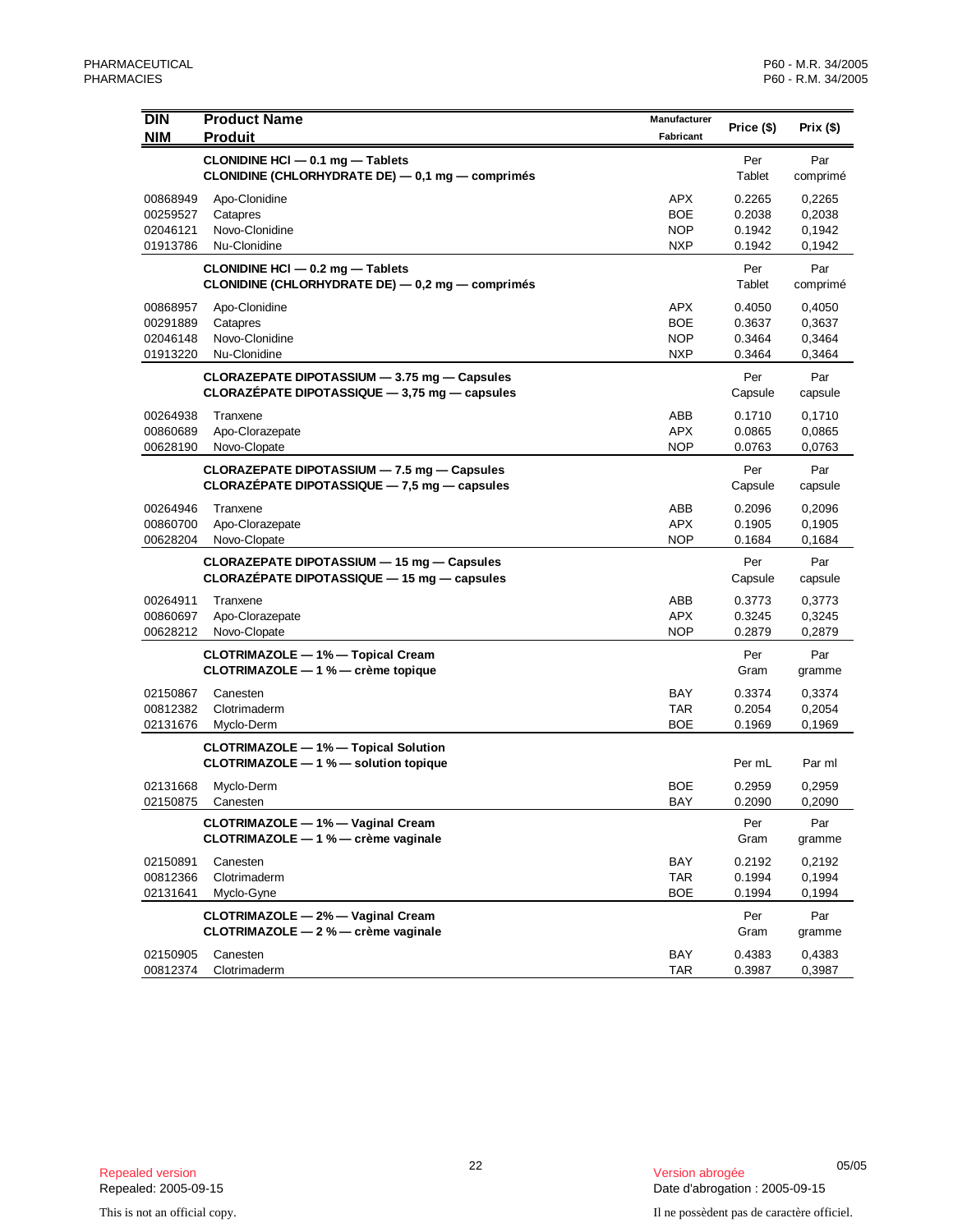| <b>DIN</b> | <b>Product Name</b>                                                                              | Manufacturer | Price (\$)     | Prix (\$)       |
|------------|--------------------------------------------------------------------------------------------------|--------------|----------------|-----------------|
| <b>NIM</b> | <b>Produit</b>                                                                                   | Fabricant    |                |                 |
|            | CLOXACILLIN - 250 mg - Capsules<br>CLOXACILLINE - 250 mg - capsules                              |              | Per<br>Capsule | Par<br>capsule  |
| 00618292   | Apo-Cloxi                                                                                        | <b>APX</b>   | 0.1596         | 0,1596          |
| 00717584   | Nu-Cloxi                                                                                         | <b>NXP</b>   | 0.1368         | 0,1368          |
| 00337765   | Novocloxin                                                                                       | <b>NOP</b>   | 0.1092         | 0,1092          |
|            | CLOXACILLIN - 500 mg - Capsules<br>CLOXACILLINE - 500 mg - capsules                              |              | Per<br>Capsule | Par<br>capsule  |
| 00618284   | Apo-Cloxi                                                                                        | APX          | 0.2895         | 0,2895          |
| 00717592   | Nu-Cloxi                                                                                         | <b>NXP</b>   | 0.2569         | 0,2569          |
| 00337773   | Novocloxin                                                                                       | <b>NOP</b>   | 0.2141         | 0,2141          |
|            | CLOXACILLIN - 125 mg/5 mL - Oral Liquid<br>CLOXACILLINE - 125 mg/ 5 ml - liquide oral            |              | Per mL         | Par ml          |
| 00644633   | Apo-Cloxi                                                                                        | <b>APX</b>   | 0.0285         | 0,0285          |
| 00717630   | Nu-Cloxi                                                                                         | <b>NXP</b>   | 0.0285         | 0,0285          |
| 00337757   | Novocloxin                                                                                       | <b>NOP</b>   | 0.0262         | 0,0262          |
|            | $CLOZAPINE - 25 mg - Tables$<br>$CLOZAPINE - 25 mg - comprimés$                                  |              | Per<br>Tablet  | Par<br>comprimé |
| 00894737   | Clozaril                                                                                         | <b>NVT</b>   | 1.0362         | 1,0362          |
| 02247243   | Gen-Clozapine                                                                                    | <b>GPM</b>   | 0.7253         | 0,7253          |
|            | CLOZAPINE - 100 mg - Tablets<br>CLOZAPINE - 100 mg - comprimés                                   |              | Per<br>Tablet  | Par<br>comprimé |
| 00894745   | Clozaril                                                                                         | <b>NVT</b>   | 4.1558         | 4,1558          |
| 02247244   | Gen-Clozapine                                                                                    | <b>GPM</b>   | 2.9091         | 2,9091          |
|            | CYANOCOBALAMIN - 1 mg/mL - Injection<br>$CYANOCOBALAMINE - 1 mg/ml - injection$                  |              | Per mL         | Par ml          |
| 01987003   | Cyanocobalamin/Cyanocobalamine                                                                   | <b>CYI</b>   | 0.4950         | 0,4950          |
| 00286583   | Bedoz                                                                                            | <b>NDA</b>   | 0.3520         | 0,3520          |
| 02052717   | Cyanocobalamin/Cyanocobalamine                                                                   | TAR          | 0.3410         | 0,3410          |
| 00521515   | Vitamin $B_{12}$ /Vitamine $B_{12}$                                                              | SIL          | 0.3410         | 0,3410          |
|            | CYCLOBENZAPRINE HCI - 10 mg - Tablets<br>$CYCLOBENZAPRINE (CHLORHYDRATE DE) - 10 mg - comprimés$ |              | Per<br>Tablet  | Par<br>comprimé |
| 00782742   | Flexeril                                                                                         | <b>JAN</b>   | 0.6493         | 0,6493          |
| 02177145   | Apo-Cyclobenzaprine                                                                              | <b>APX</b>   | 0.4911         | 0,4911          |
| 02238633   | Dom-Cyclobenzaprine                                                                              | <b>DOM</b>   | 0.4142         | 0,4142          |
| 02231353   | Gen-Cyclobenzaprine                                                                              | GPM          | 0.4142         | 0,4142          |
| 02080052   | Novo-Cycloprine                                                                                  | <b>NOP</b>   | 0.4142         | 0,4142          |
| 02171848   | Nu-Cyclobenzaprine                                                                               | <b>NXP</b>   | 0.4142         | 0,4142          |
| 02212048   | pms-Cyclobenzaprine                                                                              | <b>PMS</b>   | 0.4142         | 0,4142          |
| 02236506   | ratio-Cyclobenzaprine                                                                            | <b>RPH</b>   | 0.4142         | 0,4142          |
|            | CYCLOPHOSPHAMIDE - 25 mg - Tablets<br>CYCLOPHOSPHAMIDE - 25 mg - comprimés                       |              | Per<br>Tablet  | Par<br>comprimé |
| 00344877   | Cytoxan                                                                                          | SQU          | 0.3977         | 0,3977          |
| 00262676   | Procytox                                                                                         | <b>ATA</b>   | 0.3872         | 0,3872          |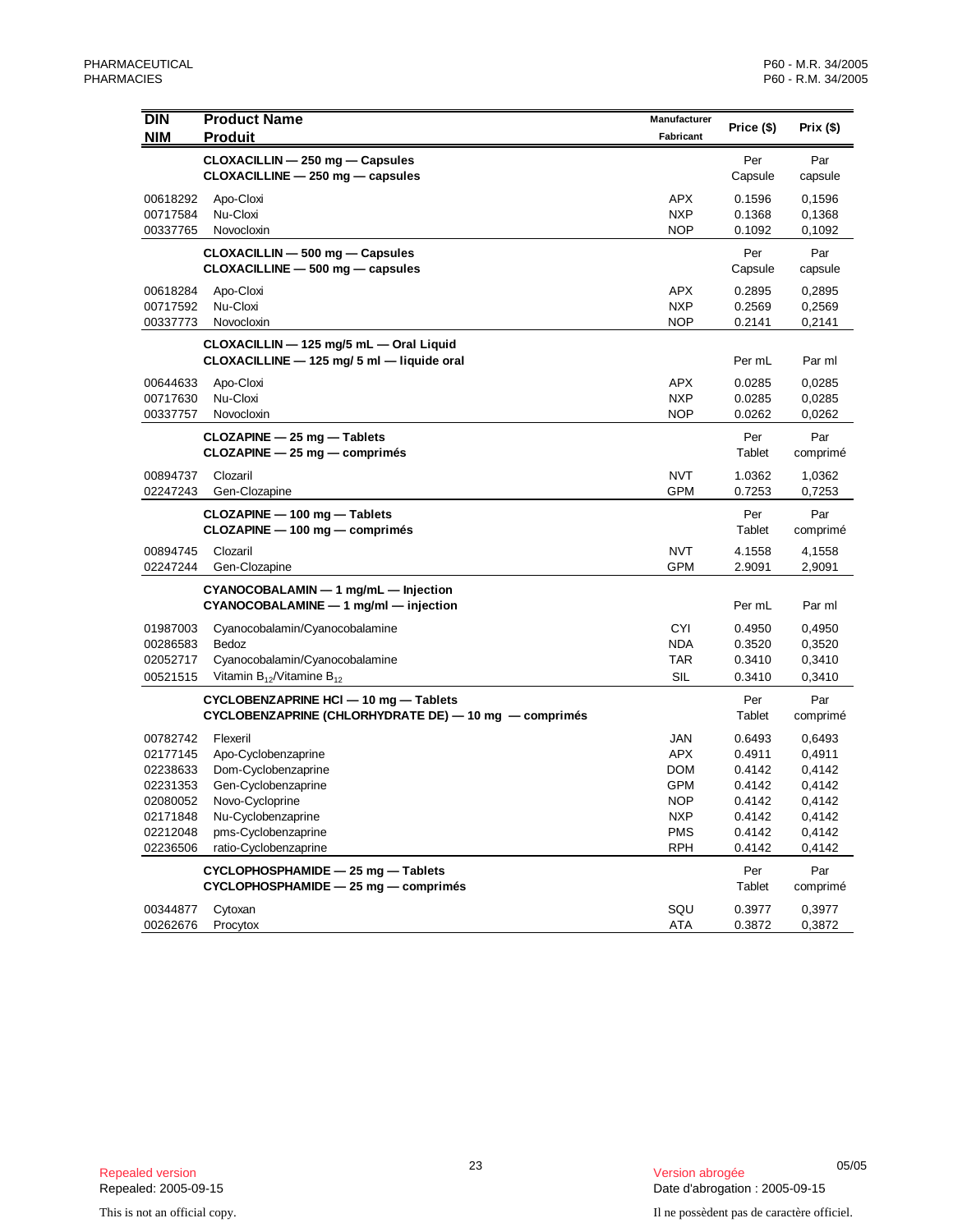| <b>DIN</b> | <b>Product Name</b>                                     | Manufacturer |               |           |
|------------|---------------------------------------------------------|--------------|---------------|-----------|
| <b>NIM</b> | <b>Produit</b>                                          | Fabricant    | Price (\$)    | Prix (\$) |
|            | CYCLOPHOSPHAMIDE - 50 mg - Tablets                      |              | Per           | Par       |
|            | CYCLOPHOSPHAMIDE - 50 mg - comprimés                    |              | Tablet        | comprimé  |
| 00344885   | Cytoxan                                                 | SQU          | 0.5355        | 0,5355    |
| 02241796   | Procytox                                                | ATA          | 0.5214        | 0,5214    |
|            | CYCLOSPORINE - 100 mg - Capsules                        |              | Per           | Par       |
|            | CYCLOSPORINE - 100 mg - capsules                        |              | Capsule       | capsule   |
| 02150670   | Neoral                                                  | <b>NVT</b>   | 6.0995        | 6,0995    |
| 02242821   | Rhoxal-cyclosporine                                     | <b>RXP</b>   | 4.5746        | 4,5746    |
|            | CYCLOSPORINE - 100 mg/mL - Solution                     |              |               |           |
|            | CYCLOSPORINE - 100 mg/ml - solution                     |              | Per mL        | Par ml    |
| 02150697   | Neoral                                                  | <b>NVT</b>   | 5.4219        | 5,4219    |
| 02244324   | Apo-Cyclosporine                                        | APX          | 3.7950        | 3,7950    |
|            | CYPROTERONE ACETATE - 50 mg - Tablets                   |              | Per           | Par       |
|            | CYPROTÉRONE (ACÉTATE DE) - 50 mg - comprimés            |              | Tablet        | comprimé  |
| 02229449   | Alti-CPA                                                | <b>ALT</b>   | 1.8444        | 1,8444    |
| 02229723   | Gen-Cyproterone                                         | <b>GPM</b>   | 1.6769        | 1,6769    |
| 02232872   | Novo-Cyproterone                                        | <b>NOP</b>   | 1.6601        | 1,6601    |
| 02245898   | Apo-Cyproterone                                         | <b>APX</b>   | 1.5495        | 1,5495    |
| 00704431   | Androcur                                                | BEX          | 1.5494        | 1,5494    |
|            | DEFEROXAMINE MESYLATE - 500 mg - Powder for Injection   |              | Per           | Par       |
|            | DÉFÉROXAMINE (MÉSYLATE DE) - 500 mg - poudre injectable |              | Vial          | ampoule   |
| 01981242   | Desferal                                                | <b>NVT</b>   | 14.3770       | 14,3770   |
| 02242055   | pms-Deferoxamine                                        | <b>PMS</b>   | 10.7800       | 10,7800   |
| 02241600   | Desferrioxamine Mesilate/Désférrioxamine (Mésilate)     | FLD          | 8.9980        | 8,9980    |
|            | DESIPRAMINE HCI - 10 mg - Tablets                       |              | Per<br>Tablet | Par       |
|            | DESIPRAMINE (CHLORHYDRATE DE) — 10 mg — comprimés       |              |               | comprimé  |
| 02103583   | Norpramine                                              | MRR          | 0.3109        | 0,3109    |
| 01946250   | pms-Desipramine                                         | <b>PMS</b>   | 0.2096        | 0,2096    |
| 02216248   | Apo-Desipramine                                         | APX          | 0.2095        | 0,2095    |
| 02211939   | Nu-Desipramine                                          | <b>NXP</b>   | 0.2095        | 0,2095    |
|            | DESIPRAMINE HCI - 25 mg - Tablets                       |              | Per           | Par       |
|            | DÉSIPRAMINE (CHLORHYDRATE DE) — 25 mg — comprimés       |              | Tablet        | comprimé  |
| 02216256   | Apo-Desipramine                                         | APX          | 0.2850        | 0,2850    |
| 02130092   | Dom-Desipramine                                         | DOM          | 0.2799        | 0,2799    |
| 01946269   | pms-Desipramine                                         | <b>PMS</b>   | 0.2799        | 0,2799    |
| 02211947   | Nu-Desipramine                                          | <b>NXP</b>   | 0.2798        | 0,2798    |
| 01948784   | ratio-Desipramine                                       | <b>RPH</b>   | 0.2798        | 0,2798    |
|            | DESIPRAMINE HCI - 50 mg - Tablets                       |              | Per           | Par       |
|            | DÉSIPRAMINE (CHLORHYDRATE DE) - 50 mg - comprimés       |              | Tablet        | comprimé  |
| 02130106   | Dom-Desipramine                                         | DOM          | 0.4521        | 0,4521    |
| 02223333   | Novo-Desipramine                                        | <b>NOP</b>   | 0.4521        | 0,4521    |
| 01946277   | pms-Desipramine                                         | <b>PMS</b>   | 0.4521        | 0,4521    |
| 02216264   | Apo-Desipramine                                         | <b>APX</b>   | 0.4520        | 0,4520    |
| 02211955   | Nu-Desipramine                                          | <b>NXP</b>   | 0.4520        | 0,4520    |
| 01948792   | ratio-Desipramine                                       | <b>RPH</b>   | 0.4520        | 0,4520    |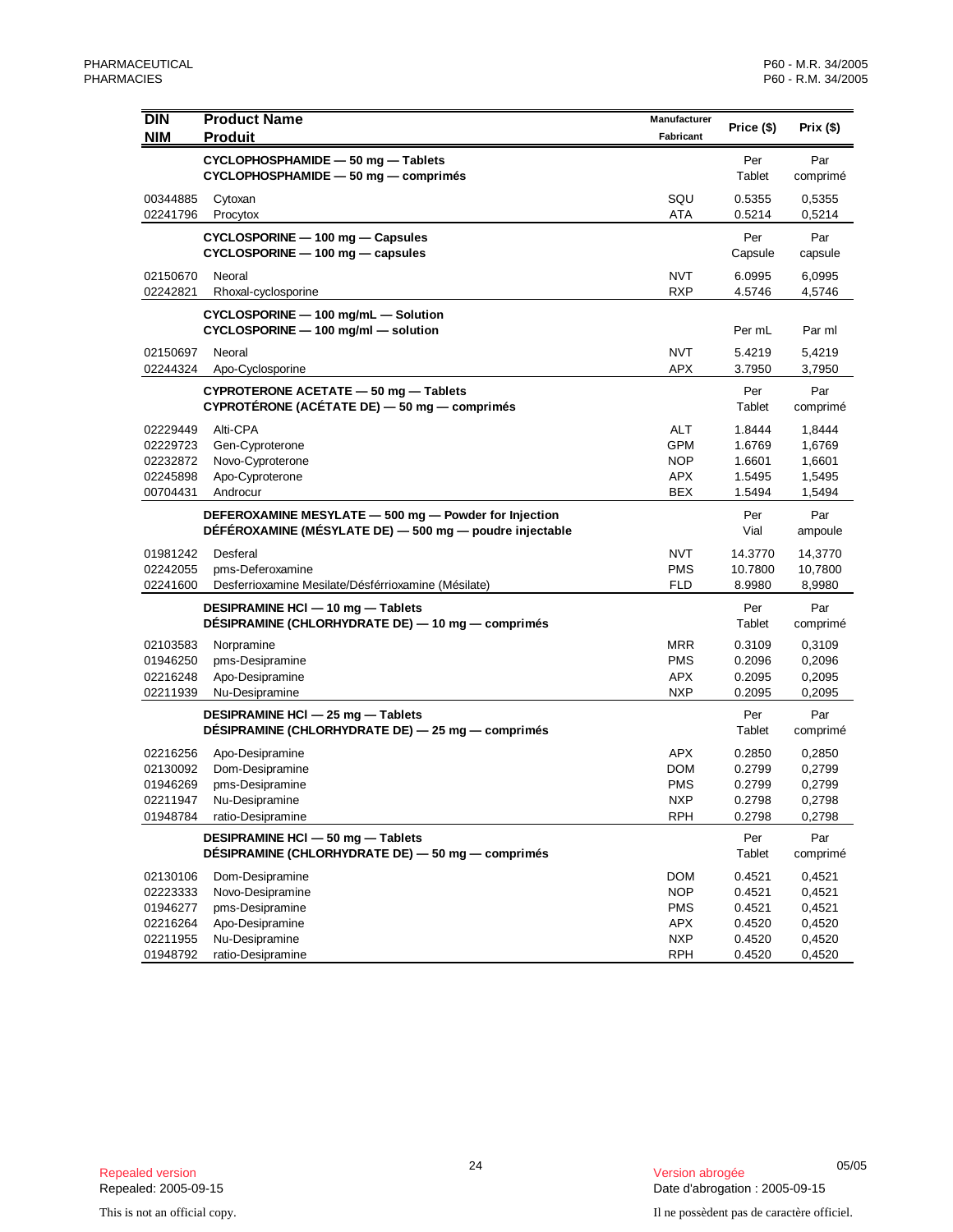| <b>DIN</b>           | <b>Product Name</b>                                                                                       | Manufacturer             | Price (\$)       | Prix $($ \$)     |
|----------------------|-----------------------------------------------------------------------------------------------------------|--------------------------|------------------|------------------|
| <b>NIM</b>           | <b>Produit</b>                                                                                            | Fabricant                |                  |                  |
|                      | DESIPRAMINE HCI - 75 mg - Tablets<br>DÉSIPRAMINE (CHLORHYDRATE DE) - 75 mg - comprimés                    |                          | Per<br>Tablet    | Par<br>comprimé  |
| 01946242             | pms-Desipramine                                                                                           | <b>PMS</b>               | 0.6968           | 0,6968           |
| 02216272             | Apo-Desipramine                                                                                           | <b>APX</b>               | 0.6965           | 0,6965           |
| 02211963             | Nu-Desipramine                                                                                            | <b>NXP</b>               | 0.6965           | 0,6965           |
|                      | DESIPRAMINE HCI - 100 mg - Tablets<br>DÉSIPRAMINE (CHLORHYDRATE DE) - 100 mg - comprimés                  |                          | Per<br>Tablet    | Par<br>comprimé  |
| 02024934             | Norpramin                                                                                                 | <b>MRR</b>               | 1.2628           | 1,2628           |
| 02168952             | pms-Desipramine                                                                                           | <b>PMS</b>               | 0.9471           | 0,9471           |
| 02216280             | Apo-Desipramine                                                                                           | <b>APX</b>               | 0.9470           | 0,9470           |
| 02211971             | Nu-Desipramine                                                                                            | <b>NXP</b>               | 0.9470           | 0,9470           |
|                      | DESMOPRESSIN ACETATE - 10 mcg - Spray<br>DESMOPRESSINE (ACÉTATE DE) - 10 mcg - vaporisateur               |                          | Per mL           | Par ml           |
| 00836362             | <b>DDAVP</b>                                                                                              | FEI                      | 20.7700          | 20,7700          |
| 02242465             | Apo-Desmopressin                                                                                          | <b>APX</b>               | 14.5400          | 14,5400          |
|                      | DESONIDE - 0.05% - Cream<br>DÉSONIDE $-$ 0,05 % $-$ crème                                                 |                          | Per<br>Gram      | Par<br>gramme    |
| 02154862             | Tridesilon                                                                                                | <b>CPK</b>               | 0.4268           | 0,4268           |
| 02048639             | Desocort                                                                                                  | GAC                      | 0.3190           | 0,3190           |
|                      | DESONIDE - 0.05% - Ointment<br>DÉSONIDE $-$ 0,05 % $-$ pommade                                            |                          | Per<br>Gram      | Par<br>gramme    |
| 02154870             | Tridesilon                                                                                                | <b>CPK</b>               | 0.4254           | 0,4254           |
| 02115522             | Desocort                                                                                                  | GAC                      | 0.3190           | 0,3190           |
|                      | DEXAMETHASONE - 0.1% - Ophthalmic/Otic Solution<br>DEXAMÉTHASONE - 0,1 % - solution ophtalmique et otique |                          | Per mL           | Par ml           |
| 00739839<br>00785261 | Sab-Dexamethasone<br>pms-Dexamethasone                                                                    | <b>SIL</b><br><b>PMS</b> | 0.9218<br>0.8272 | 0,9218<br>0,8272 |
|                      | DEXAMETHASONE - 0.5 mg - Tablets<br>DEXAMETHASONE - 0,5 mg - comprimés                                    |                          | Per<br>Tablet    | Par<br>comprimé  |
| 00295094             | Dexasone                                                                                                  | <b>ICN</b>               | 0.2167           | 0,2167           |
| 01964976             | pms-Dexamethasone                                                                                         | <b>PMS</b>               | 0.2167           | 0,2167           |
| 02240684             | ratio-Dexamethasone                                                                                       | <b>RPH</b>               | 0.1970           | 0,1970           |
|                      | DEXAMETHASONE - 0.75 mg - Tablets<br>DEXAMETHASONE - 0,75 mg - comprimés                                  |                          | Per<br>Tablet    | Par<br>comprimé  |
| 00285471             | Dexasone                                                                                                  | <b>ICN</b>               | 0.4950           | 0,4950           |
| 01964968             | pms-Dexamethasone                                                                                         | <b>PMS</b>               | 0.4950           | 0,4950           |
| 02240685             | ratio-Dexamethasone                                                                                       | <b>RPH</b>               | 0.4500           | 0,4500           |
|                      | DEXAMETHASONE - 4 mg - Tablets<br>DEXAMÉTHASONE - 4 mg - comprimés                                        |                          | Per<br>Tablet    | Par<br>comprimé  |
| 00489158             | Dexasone                                                                                                  | <b>ICN</b>               | 0.8444           | 0,8444           |
| 01964070             | pms-Dexamethasone                                                                                         | <b>PMS</b>               | 0.8444           | 0,8444           |
| 02250055             | Apo-Dexamethasone                                                                                         | <b>APX</b>               | 0.8440           | 0,8440           |
| 02240687             | ratio-Dexamethasone                                                                                       | <b>RPH</b>               | 0.7673           | 0,7673           |
|                      | DIAZEPAM - 2 mg - Tablets<br>$DIAZÉPAM - 2 mg - comprimés$                                                |                          | Per<br>Tablet    | Par<br>comprimé  |
| 00272434             | Novo-Dipam                                                                                                | <b>NOP</b>               | 0.0671           | 0,0671           |
| 02247490             | pms-Diazepam                                                                                              | <b>PMS</b>               | 0.0671           | 0,0671           |
| 00405329             | Apo-Diazepam                                                                                              | <b>APX</b>               | 0.0610           | 0,0610           |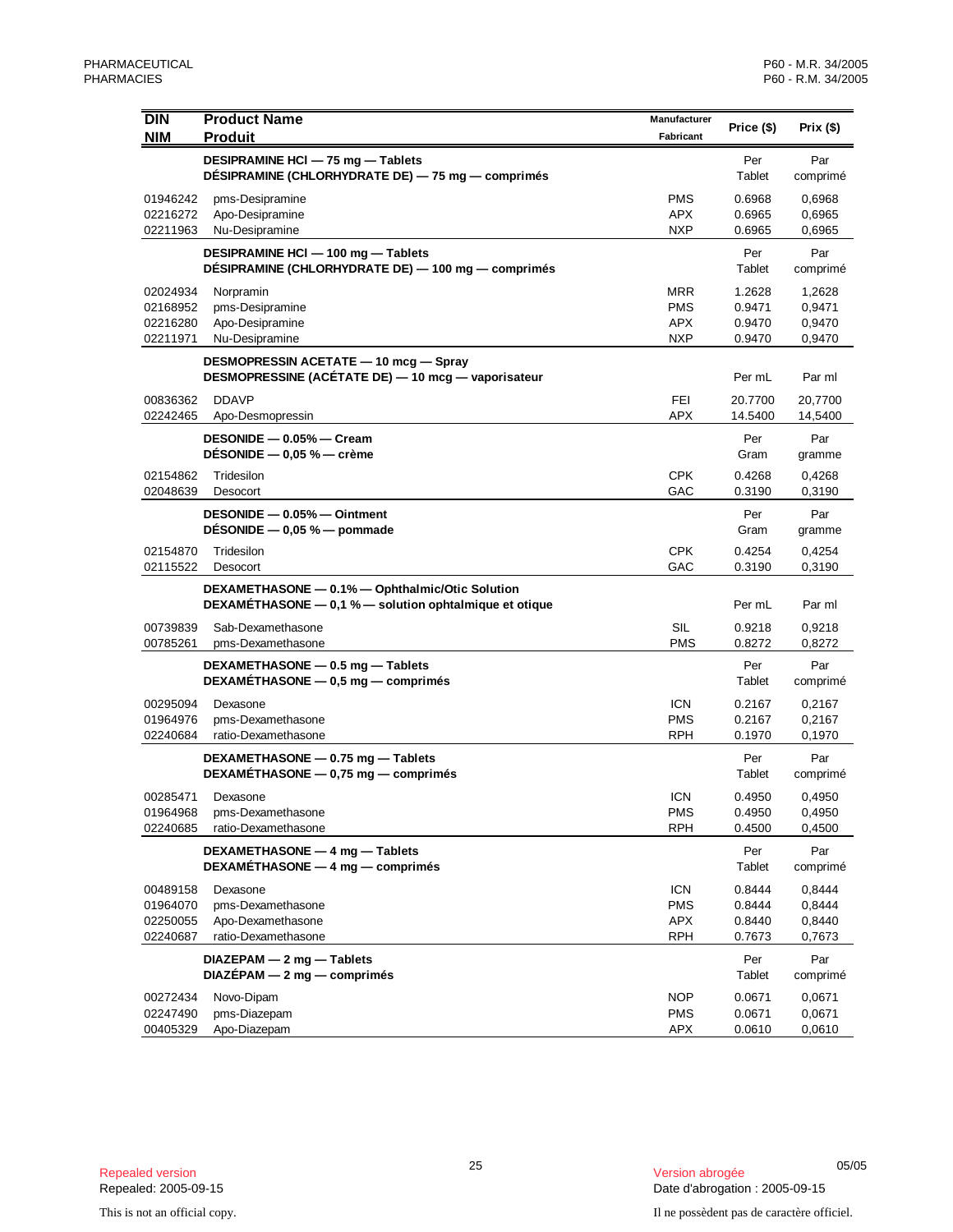| DIN        | <b>Product Name</b>                                              | <b>Manufacturer</b> | Price (\$)    | Prix (\$)       |
|------------|------------------------------------------------------------------|---------------------|---------------|-----------------|
| <b>NIM</b> | <b>Produit</b>                                                   | Fabricant           |               |                 |
|            | DIAZEPAM - 5 mg - Tablets                                        |                     | Per           | Par             |
|            | $DIAZÉPAM - 5 mg - comprimés$                                    |                     | Tablet        | comprimé        |
| 00013285   | Valium                                                           | <b>HLR</b>          | 0.1652        | 0,1652          |
| 00013765   | Vivol                                                            | <b>AXX</b>          | 0.0965        | 0,0965          |
| 02247491   | pms-Diazepam                                                     | <b>PMS</b>          | 0.0990        | 0,0990          |
| 00362158   | Apo-Diazepam                                                     | <b>APX</b>          | 0.0900        | 0,0900          |
| 00272442   | Novo-Dipam                                                       | <b>NOP</b>          | 0.0715        | 0,0715          |
|            | DIAZEPAM - 10 mg - Tablets                                       |                     |               |                 |
|            | $DIAZÉPAM - 10 mg - comprimés$                                   |                     | Per<br>Tablet | Par<br>comprimé |
|            |                                                                  |                     |               |                 |
| 00013293   | Valium                                                           | <b>HLR</b>          | 0.1590        | 0,1590          |
| 00013773   | Vivol                                                            | <b>AXX</b>          | 0.1582        | 0,1582          |
| 02247492   | pms-Diazepam                                                     | <b>PMS</b>          | 0.1144        | 0,1144          |
| 00405337   | Apo-Diazepam                                                     | <b>APX</b>          | 0.1040        | 0,1040          |
| 00272450   | Novo-Dipam                                                       | <b>NOP</b>          | 0.0954        | 0,0954          |
|            | DICLOFENAC POTASSIUM - 50 mg - Tablets                           |                     | Per           | Par             |
|            | DICLOFÉNAC POTASSIQUE - 50 mg - comprimés                        |                     | Tablet        | comprimé        |
| 00881635   | Voltaren Rapide                                                  | <b>NVT</b>          | 0.6820        | 0,6820          |
| 02239753   | pms-Diclofenac-K                                                 | <b>PMS</b>          | 0.5115        | 0,5115          |
| 02243433   | Apo-Diclo Rapide                                                 | <b>APX</b>          | 0.4340        | 0,4340          |
| 02239355   | Novo-Difenac-K                                                   | <b>NOP</b>          | 0.4331        | 0,4331          |
|            |                                                                  |                     |               |                 |
|            | DICLOFENAC SODIUM - 25 mg - Enteric Coated Tablets               |                     | Per           | Par             |
|            | DICLOFÉNAC SODIQUE - 25 mg - comprimés à enrobage entérosoluble  |                     | Tablet        | comprimé        |
| 00886017   | Nu-Diclo                                                         | <b>NXP</b>          | 0.2166        | 0,2166          |
| 00839175   | Apo-Diclo                                                        | <b>APX</b>          | 0.2165        | 0,2165          |
| 02231662   | Dom-Diclofenac                                                   | DOM                 | 0.2093        | 0,2093          |
| 02231502   | pms-Diclofenac                                                   | <b>PMS</b>          | 0.2093        | 0,2093          |
| 00808539   | Novo-Difenac                                                     | <b>NOP</b>          | 0.2092        | 0,2092          |
|            | DICLOFENAC SODIUM - 50 mg - Enteric Coated Tablets               |                     | Per           | Par             |
|            | DICLOFÉNAC SODIQUE - 50 mg - comprimés à enrobage entérosoluble  |                     | Tablet        | comprimé        |
| 00514012   | Voltaren                                                         | <b>NVT</b>          | 0.7254        | 0,7254          |
| 02231663   | Dom-Diclofenac                                                   | <b>DOM</b>          | 0.4331        | 0,4331          |
| 00808547   | Novo-Difenac                                                     | <b>NOP</b>          | 0.4331        | 0,4331          |
| 02231503   | pms-Diclofenac                                                   | <b>PMS</b>          | 0.4331        | 0,4331          |
| 00839183   | Apo-Diclo                                                        | APX                 | 0.4330        | 0,4330          |
| 00886025   | Nu-Diclo                                                         | <b>NXP</b>          | 0.4330        | 0,4330          |
|            |                                                                  |                     |               |                 |
|            | DICLOFENAC SODIUM - 75 mg - Slow Release Tablets                 |                     | Per           | Par             |
|            | DICLOFÉNAC SODIQUE - 75 mg - comprimés à libération progressive  |                     | Tablet        | comprimé        |
| 00782459   | Voltaren SR                                                      | <b>NVT</b>          | 1.0194        | 1,0194          |
| 02162814   | Apo-Diclo SR                                                     | <b>APX</b>          | 0.6280        | 0,6280          |
| 02231664   | Dom-Diclofenac SR                                                | <b>DOM</b>          | 0.6277        | 0,6277          |
| 02158582   | Novo-Difenac SR                                                  | <b>NOP</b>          | 0.6277        | 0,6277          |
| 02228203   | Nu-Diclo SR                                                      | <b>NXP</b>          | 0.6277        | 0,6277          |
| 02231504   | pms-Diclofenac SR                                                | <b>PMS</b>          | 0.6277        | 0,6277          |
|            | DICLOFENAC SODIUM - 100 mg - Slow Release Tablets                |                     | Per           | Par             |
|            | DICLOFÉNAC SODIQUE - 100 mg - comprimés à libération progressive |                     | Tablet        | comprimé        |
|            |                                                                  |                     |               |                 |
| 00590827   | Voltaren SR                                                      | <b>NVT</b>          | 1.4530        | 1,4530          |
| 02228211   | Nu-Diclo SR                                                      | <b>NXP</b>          | 0.8853        | 0,8853          |
| 02231665   | Dom-Diclofenac SR                                                | <b>DOM</b>          | 0.8662        | 0,8662          |
| 02231505   | pms-Diclofenac SR                                                | <b>PMS</b>          | 0.8662        | 0,8662          |
| 02048698   | Novo-Difenac SR                                                  | <b>NOP</b>          | 0.8661        | 0,8661          |
| 02091194   | Apo-Diclo SR                                                     | APX                 | 0.8660        | 0,8660          |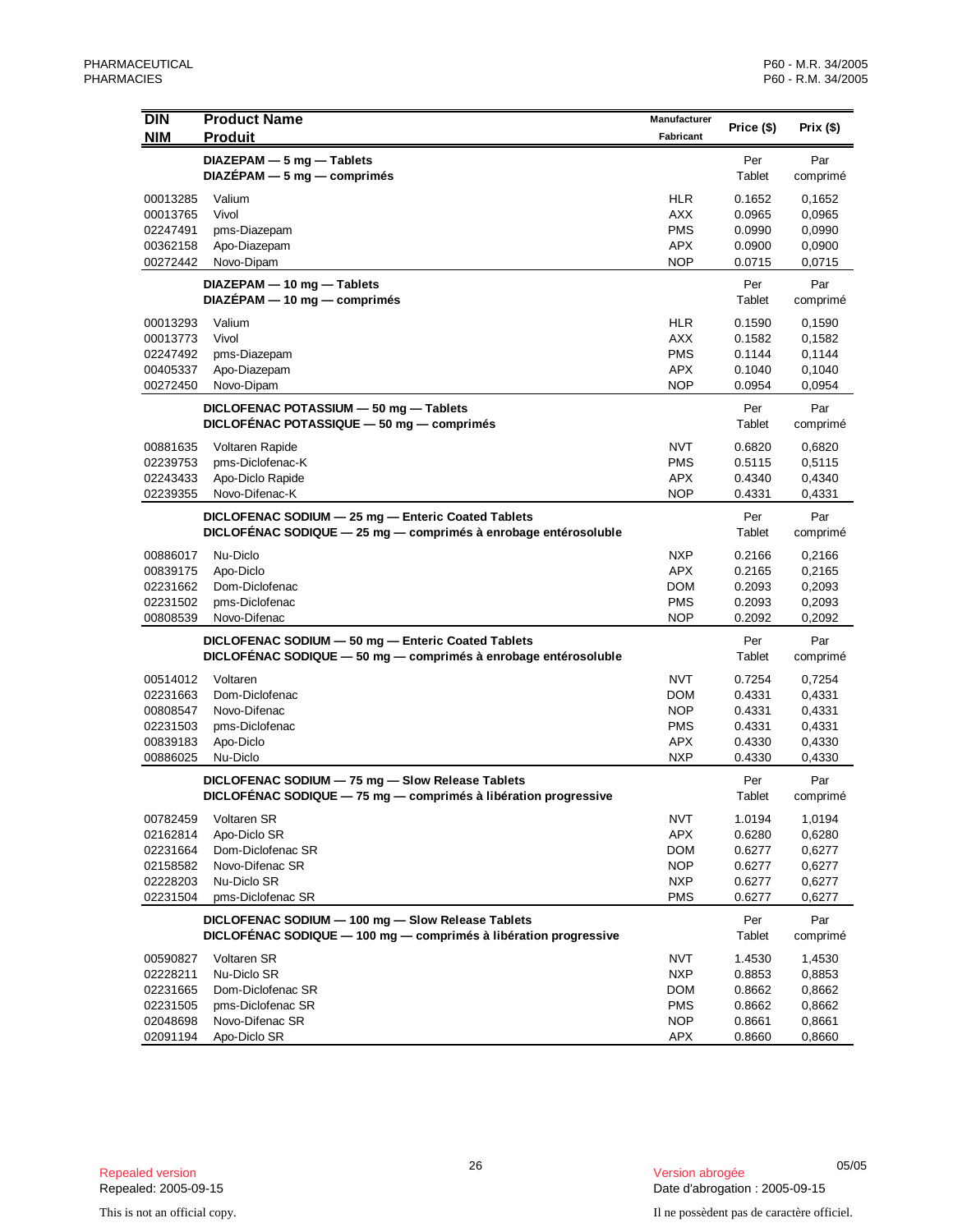| <b>DIN</b> | <b>Product Name</b>                                                                                          | Manufacturer             |               |                          |
|------------|--------------------------------------------------------------------------------------------------------------|--------------------------|---------------|--------------------------|
| <b>NIM</b> | <b>Produit</b>                                                                                               | Fabricant                | Price (\$)    | Prix (\$)                |
|            | DICLOFENAC SODIUM - 50 mg - Suppositories                                                                    |                          | Per           | Par                      |
|            | DICLOFÉNAC SODIQUE $-50$ mg $-$ suppositoires                                                                |                          |               | Suppository suppositoire |
| 00632724   | Voltaren                                                                                                     | <b>NVT</b>               | 1.0890        | 1,0890                   |
| 02231506   | pms-Diclofenac                                                                                               | <b>PMS</b>               | 0.6861        | 0,6861                   |
| 02241224   | Sab-Diclofenac                                                                                               | SIL                      | 0.6861        | 0,6861                   |
| 02174677   | Novo-Diclofenac                                                                                              | <b>NOP</b>               | 0.6860        | 0,6860                   |
|            | DICLOFENAC SODIUM - 100 mg - Suppositories                                                                   |                          | Per           | Par                      |
|            | DICLOFÉNAC SODIQUE - 100 mg - suppositoires                                                                  |                          |               | Suppository suppositoire |
| 00632732   | Voltaren                                                                                                     | <b>NVT</b>               | 1.4663        | 1,4663                   |
| 02174685   | Novo-Diclofenac                                                                                              | <b>NOP</b>               | 0.9237        | 0,9237                   |
| 02231508   | pms-Diclofenac                                                                                               | <b>PMS</b>               | 0.9237        | 0,9237                   |
| 02241225   | Sab-Diclofenac                                                                                               | <b>SIL</b>               | 0.9237        | 0,9237                   |
|            | DIFLUNISAL - 250 mg - Tablets                                                                                |                          | Per           | Par                      |
|            | DIFLUNISAL - 250 mg - comprimés                                                                              |                          | Tablet        | comprimé                 |
| 02039486   | Apo-Diflunisal                                                                                               | <b>APX</b>               | 0.4660        | 0,4660                   |
| 02058405   | Nu-Diflunisal                                                                                                | <b>NXP</b>               | 0.4660        | 0,4660                   |
| 02048493   | Novo-Diflunisal                                                                                              | <b>NOP</b>               | 0.4235        | 0,4235                   |
|            |                                                                                                              |                          |               |                          |
|            | DIFLUNISAL - 500 mg - Tablets<br>DIFLUNISAL - 500 mg - comprimés                                             |                          | Per<br>Tablet | Par<br>comprimé          |
|            |                                                                                                              |                          |               |                          |
| 02039494   | Apo-Diflunisal                                                                                               | APX                      | 0.5705        | 0,5705                   |
| 00576131   | Dolobid                                                                                                      | <b>MFX</b>               | 0.7055        | 0,7055                   |
| 02058413   | Nu-Diflunisal<br>Novo-Diflunisal                                                                             | <b>NXP</b><br><b>NOP</b> | 0.5705        | 0,5705                   |
| 02048507   |                                                                                                              |                          | 0.5180        | 0,5180                   |
|            | DIHYDROERGOTAMINE MESYLATE - 1 mg/mL - Injection<br>DIHYDROERGOTAMINE (MÉSYLATE DE LA) — 1 mg/ml — injection |                          | Per mL        | Par ml                   |
| 00027243   | Dihydroergotamine (DHE)                                                                                      | <b>SMI</b>               | 4.6420        | 4,6420                   |
| 02241163   | Dihydroergotamine Mesylate/Dihydroergotamine (mésylate)                                                      | <b>SIL</b>               | 4.0847        | 4,0847                   |
|            | DILTIAZEM HCI - 120 mg - Controlled Delivery Capsules                                                        |                          |               |                          |
|            | DILTIAZEM (CHLORHYDRATE DE) - 120 mg - capsules à libération                                                 |                          | Per           | Par                      |
|            | contrôlée                                                                                                    |                          | Capsule       | capsule                  |
| 02097249   | Cardizem CD                                                                                                  | <b>MRR</b>               | 1.3274        | 1,3274                   |
| 02230997   | Apo-Diltiaz CD                                                                                               | <b>APX</b>               | 0.9955        | 0,9955                   |
| 02231052   | Nu-Diltiaz CD                                                                                                | <b>NXP</b>               | 0.9955        | 0,9955                   |
| 02229781   | ratio-Diltiazem CD                                                                                           | <b>RPH</b>               | 0.9955        | 0,9955                   |
| 02243338   | Rhoxal-diltiazem CD                                                                                          | <b>RXP</b>               | 0.8824        | 0,8824                   |
| 02254808   | Gen-Diltiazem CD                                                                                             | GPM                      | 0.8823        | 0,8823                   |
| 02242538   | Novo-Diltazem CD                                                                                             | <b>NOP</b>               | 0.8823        | 0,8823                   |
|            | DILTIAZEM HCI - 180 mg - Controlled Delivery Capsules                                                        |                          |               |                          |
|            | DILTIAZEM (CHLORHYDRATE DE) - 180 mg - capsules à libération                                                 |                          | Per           | Par                      |
|            | contrôlée                                                                                                    |                          | Capsule       | capsule                  |
| 02097257   | Cardizem CD                                                                                                  | <b>MRR</b>               | 1.7620        | 1,7620                   |
| 02230998   | Apo-Diltiaz CD                                                                                               | <b>APX</b>               | 1.3215        | 1,3215                   |
| 02231053   | Nu-Diltiaz CD                                                                                                | <b>NXP</b>               | 1.3215        | 1,3215                   |
| 02229782   | ratio-Diltiazem CD                                                                                           | <b>RPH</b>               | 1.3215        | 1,3215                   |
| 02254816   | Gen-Diltiazem CD                                                                                             | GPM                      | 1.1711        | 1,1711                   |
| 02242539   | Novo-Diltazem CD                                                                                             | <b>NOP</b>               | 1.1711        | 1,1711                   |
| 02243339   | Rhoxal-diltiazem CD                                                                                          | <b>RXP</b>               | 1.1711        | 1,1711                   |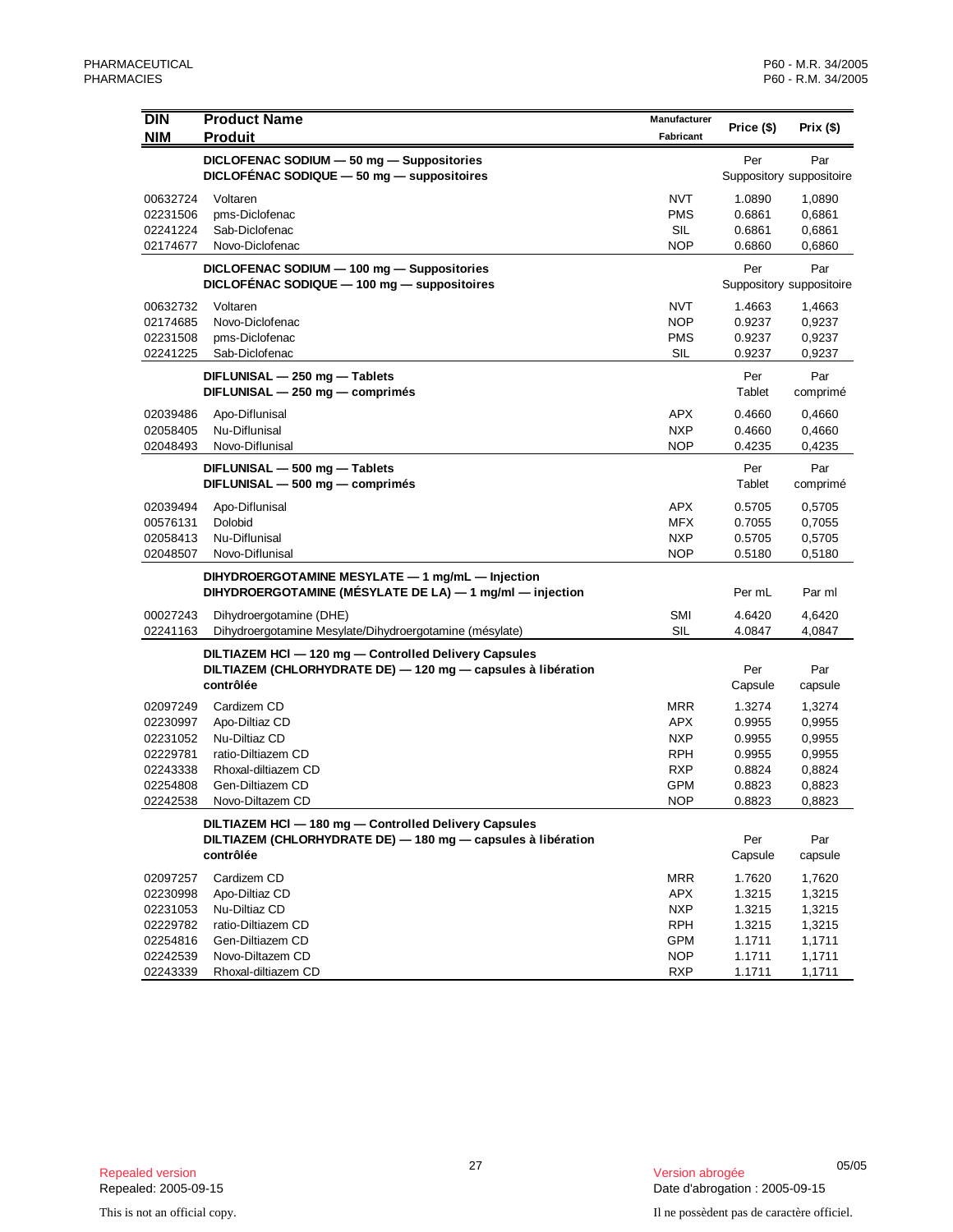| <b>DIN</b><br><b>NIM</b>                                                         | <b>Product Name</b><br><b>Produit</b>                                                                                               | Manufacturer<br>Fabricant                                                        | Price (\$)                                                         | Prix $(\$)$                                                        |
|----------------------------------------------------------------------------------|-------------------------------------------------------------------------------------------------------------------------------------|----------------------------------------------------------------------------------|--------------------------------------------------------------------|--------------------------------------------------------------------|
|                                                                                  | DILTIAZEM HCI - 240 mg - Controlled Delivery Capsules                                                                               |                                                                                  |                                                                    |                                                                    |
|                                                                                  | DILTIAZEM (CHLORHYDRATE DE) - 240 mg - capsules à libération<br>contrôlée                                                           |                                                                                  | Per<br>Capsule                                                     | Par<br>capsule                                                     |
| 02097265<br>02231054<br>02229783<br>02230999<br>02243340<br>02254824<br>02242540 | Cardizem CD<br>Nu-Diltiaz CD<br>ratio-Diltiazem CD<br>Apo-Diltiaz CD<br>Rhoxal-diltiazem CD<br>Gen-Diltiazem CD<br>Novo-Diltazem CD | <b>MRR</b><br><b>NXP</b><br>RPH<br><b>APX</b><br><b>RXP</b><br>GPM<br><b>NOP</b> | 2.3372<br>1.7529<br>1.7529<br>1.7525<br>1.5534<br>1.5533<br>1.5533 | 2,3372<br>1,7529<br>1,7529<br>1,7525<br>1,5534<br>1,5533<br>1,5533 |
|                                                                                  | DILTIAZEM HCI - 300 mg - Controlled Delivery Capsules<br>DILTIAZEM (CHLORHYDRATE DE) - 300 mg - capsules à libération<br>contrôlée  |                                                                                  | Per<br>Capsule                                                     | Par<br>capsule                                                     |
| 02097273<br>02229784<br>02229526<br>02243341<br>02254832<br>02242541             | Cardizem CD<br>ratio-Diltiazem CD<br>Apo-Diltiaz CD<br>Rhoxal-diltiazem CD<br>Gen-Diltiazem CD<br>Novo-Diltazem CD                  | <b>MRR</b><br><b>RPH</b><br><b>APX</b><br><b>RXP</b><br>GPM<br>NOP               | 2.9214<br>2.1907<br>2.1905<br>1.9418<br>1.9417<br>1.9417           | 2,9214<br>2,1907<br>2,1905<br>1,9418<br>1,9417<br>1,9417           |
|                                                                                  | DILTIAZEM HCI - 120 mg - Sustained Release Capsules<br>DILTIAZEM (CHLORHYDRATE DE) - 120 mg - capsules à libération<br>progressive  |                                                                                  | Per<br>Capsule                                                     | Par<br>capsule                                                     |
| 02097230<br>02231745<br>02222973                                                 | Cardizem SR<br>Gen-Diltiazem SR<br>Apo-Diltiaz SR                                                                                   | <b>MRR</b><br><b>GPM</b><br><b>APX</b>                                           | 1.2984<br>0.7997<br>0.7995                                         | 1,2984<br>0,7997<br>0,7995                                         |
|                                                                                  | DILTIAZEM HCI - 30 mg - Tablets<br>DILTIAZEM (CHLORHYDRATE DE) - 30 mg - comprimés                                                  |                                                                                  | Per<br>Tablet                                                      | Par<br>comprimé                                                    |
| 02097370<br>00771376<br>02146916<br>00862924<br>00886068                         | Cardizem<br>Apo-Diltiaz<br>Gen-Diltiazem<br>Novo-Diltazem<br>Nu-Diltiaz                                                             | <b>MRR</b><br><b>APX</b><br>GPM<br>NOP<br><b>NXP</b>                             | 0.4087<br>0.2615<br>0.2283<br>0.2283<br>0.2283                     | 0,4087<br>0,2615<br>0,2283<br>0,2283<br>0,2283                     |
|                                                                                  | DILTIAZEM HCI - 60 mg - Tablets<br>DILTIAZEM (CHLORHYDRATE DE) - 60 mg - comprimés                                                  |                                                                                  | Per<br>Tablet                                                      | Par<br>comprimé                                                    |
| 02097389<br>00771384<br>02146924<br>00862932<br>00886076                         | Cardizem<br>Apo-Diltiaz<br>Gen-Diltiazem<br>Novo-Diltazem<br>Nu-Diltiaz                                                             | <b>MRR</b><br><b>APX</b><br><b>GPM</b><br><b>NOP</b><br><b>NXP</b>               | 0.7168<br>0.4585<br>0.4001<br>0.4001<br>0.4001                     | 0,7168<br>0,4585<br>0,4001<br>0,4001<br>0,4001                     |
|                                                                                  | DIMENHYDRINATE - 50 mg - Tablets<br>DIMENHYDRINATE - 50 mg - comprimés                                                              |                                                                                  | Per<br>Tablet                                                      | Par<br>comprimé                                                    |
| 00013803<br>00021423<br>00363766<br>00586331                                     | Gravol<br>Novo-Dimenate<br>Apo-Dimenhydrinate<br>pms-Dimenhydrinate                                                                 | <b>HOR</b><br><b>NOP</b><br>APX<br><b>PMS</b>                                    | 0.1411<br>0.0414<br>0.0135<br>0.0127                               | 0,1411<br>0,0414<br>0,0135<br>0,0127                               |
|                                                                                  | DIMETHYL SULFOXIDE - 500 mg/g - Injection<br>DIMÉTHYLSULFOXIDE - 500 mg/g - injection                                               |                                                                                  | Per mL                                                             | Par ml                                                             |
| 00493392<br>02243231                                                             | Rimso-50<br>Dimethyl Sulfoxide/Diméthylsulfoxide                                                                                    | <b>SHI</b><br><b>SIL</b>                                                         | 1.2210<br>1.0989                                                   | 1,2210<br>1,0989                                                   |
|                                                                                  | DIPHENHYDRAMINE HCI - 50 mg - Capsules<br>DIPHENHYDRAMINE (CHLORHYDRATE DE) - 50 mg - capsules                                      |                                                                                  | Per<br>Capsule                                                     | Par<br>capsule                                                     |
| 02019671<br>00271411                                                             | Benadryl<br>Allerdryl                                                                                                               | <b>PDA</b><br><b>ICN</b>                                                         | 0.2020<br>0.1654                                                   | 0,2020<br>0,1654                                                   |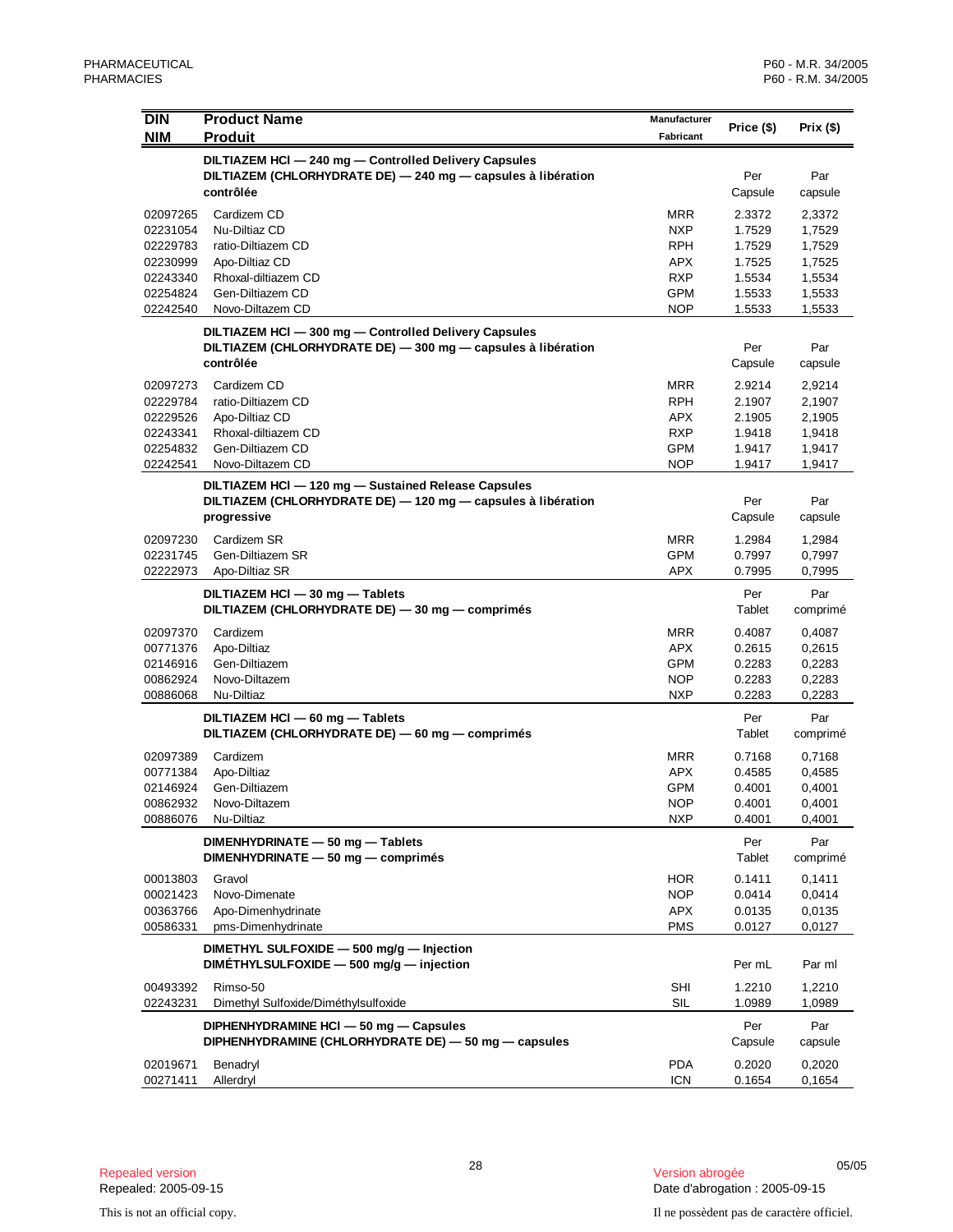| DIN                  | <b>Product Name</b>                                                                                                     | Manufacturer      |                  |                  |
|----------------------|-------------------------------------------------------------------------------------------------------------------------|-------------------|------------------|------------------|
| <b>NIM</b>           | <b>Produit</b>                                                                                                          | Fabricant         | Price (\$)       | Prix (\$)        |
|                      | DIPIVEFRIN HCI - 0.1% - Ophthalmic Solution                                                                             |                   |                  |                  |
|                      | DIPIVÉFRINE (CHLORHYDRATE DE) - 0,1 % - solution ophtalmique                                                            |                   | Per mL           | Par ml           |
| 00529117             | Propine                                                                                                                 | <b>ALL</b>        | 1.8260           | 1,8260           |
| 02152525             | DPE HCI                                                                                                                 | <b>ALC</b>        | 1.3035           | 1,3035           |
| 02237868             | pms-Dipivefrin                                                                                                          | <b>PMS</b>        | 1.3035           | 1,3035           |
| 02032376             | ratio-Dipivefrin                                                                                                        | <b>RPH</b>        | 1.2990           | 1,2990           |
|                      | DIPYRIDAMOLE - 25 mg - Tablets<br>DIPYRIDAMOLE - 25 mg - comprimés                                                      |                   | Per<br>Tablet    | Par<br>comprimé  |
| 00067385             | Persantine                                                                                                              | <b>BOE</b>        | 0.3050           | 0,3050           |
| 00895644             | Apo-Dipyridamole-FC                                                                                                     | <b>APX</b>        | 0.1570           | 0,1570           |
| 00571237             | Apo-Dipyridamole-SC                                                                                                     | <b>APX</b>        | 0.1570           | 0,1570           |
|                      | DIPYRIDAMOLE - 50 mg - Tablets                                                                                          |                   | Per              | Par              |
|                      | DIPYRIDAMOLE - 50 mg - comprimés                                                                                        |                   | Tablet           | comprimé         |
| 00067393             | Persantine                                                                                                              | <b>BOE</b>        | 0.4267           | 0,4267           |
| 00895652             | Apo-Dipyridamole-FC                                                                                                     | <b>APX</b>        | 0.2265           | 0,2265           |
| 00571245             | Apo-Dipyridamole-SC                                                                                                     | <b>APX</b>        | 0.2265           | 0,2265           |
|                      | DIPYRIDAMOLE - 75 mg - Tablets                                                                                          |                   | Per              | Par              |
|                      | DIPYRIDAMOLE - 75 mg - comprimés                                                                                        |                   | Tablet           | comprimé         |
| 00452092             | Persantine                                                                                                              | <b>BOE</b>        | 0.5746           | 0,5746           |
| 00895660             | Apo-Dipyridamole-FC                                                                                                     | <b>APX</b>        | 0.3295           | 0,3295           |
| 00601845             | Apo-Dipyridamole-SC                                                                                                     | <b>APX</b>        | 0.3295           | 0,3295           |
|                      | DIVALPROEX SODIUM - 125 mg - Enteric Coated Tablets<br>DIVALPROEX SODIQUE - 125 mg - comprimés à enrobage entérosoluble |                   | Per<br>Tablet    | Par<br>comprimé  |
|                      |                                                                                                                         |                   |                  |                  |
| 00596418<br>02244138 | Epival<br>pms-Divalproex                                                                                                | ABB<br><b>PMS</b> | 0.2573<br>0.1683 | 0,2573<br>0,1683 |
| 02239698             | Apo-Divalproex                                                                                                          | <b>APX</b>        | 0.1680           | 0,1680           |
| 02239517             | Nu-Divalproex                                                                                                           | <b>NXP</b>        | 0.1680           | 0,1680           |
| 02239701             | Novo-Divalproex                                                                                                         | <b>NOP</b>        | 0.1377           | 0,1377           |
|                      | DIVALPROEX SODIUM - 250 mg - Enteric Coated Tablets                                                                     |                   | Per              | Par              |
|                      | DIVALPROEX SODIQUE - 250 mg - comprimés à enrobage entérosoluble                                                        |                   | Tablet           | comprimé         |
| 00596426             | Epival                                                                                                                  | ABB               | 0.4623           | 0,4623           |
| 02239699             | Apo-Divalproex                                                                                                          | <b>APX</b>        | 0.3025           | 0,3025           |
| 02239518             | Nu-Divalproex                                                                                                           | <b>NXP</b>        | 0.3025           | 0,3025           |
| 02244139             | pms-Divalproex                                                                                                          | <b>PMS</b>        | 0.3025           | 0,3025           |
| 02239702             | Novo-Divalproex                                                                                                         | <b>NOP</b>        | 0.2475           | 0,2475           |
|                      | DIVALPROEX SODIUM - 500 mg - Enteric Coated Tablets<br>DIVALPROEX SODIQUE - 500 mg - comprimés à enrobage entérosoluble |                   | Per<br>Tablet    | Par<br>comprimé  |
| 00596434             | Epival                                                                                                                  | ABB               | 0.9252           | 0,9252           |
| 02244140             | pms-Divalproex                                                                                                          | <b>PMS</b>        | 0.6053           | 0,6053           |
| 02239700             | Apo-Divalproex                                                                                                          | <b>APX</b>        | 0.6050           | 0,6050           |
| 02239519             | Nu-Divalproex                                                                                                           | <b>NXP</b>        | 0.6050           | 0,6050           |
| 02239703             | Novo-Divalproex                                                                                                         | <b>NOP</b>        | 0.4952           | 0,4952           |
|                      | DOCUSATE CALCIUM - 240 mg - Capsules<br>DOCUSATE CALCIQUE - 240 mg - capsules                                           |                   | Per<br>Capsule   | Par<br>capsule   |
| 00012491             | Surfak                                                                                                                  | <b>MRR</b>        | 0.2305           | 0,2305           |
| 00664553             | pms-Docusate Calcium                                                                                                    | <b>PMS</b>        | 0.1416           | 0,1416           |
| 01912747             | Docusate Calcium/Docusate calcique                                                                                      | ABT               | 0.1100           | 0,1100           |
| 00722855             | Docusate Calcium/Docusate calcique                                                                                      | <b>TAR</b>        | 0.1100           | 0,1100           |
| 00809055<br>02245080 | ratio-Docusate Calcium<br>Apo-Docusate Calcium                                                                          | <b>RPH</b><br>APX | 0.1100<br>0.0900 | 0,1100<br>0,0900 |
| 00842044             | Novo-Docusate Calcium                                                                                                   | <b>NOP</b>        | 0.0898           | 0,0898           |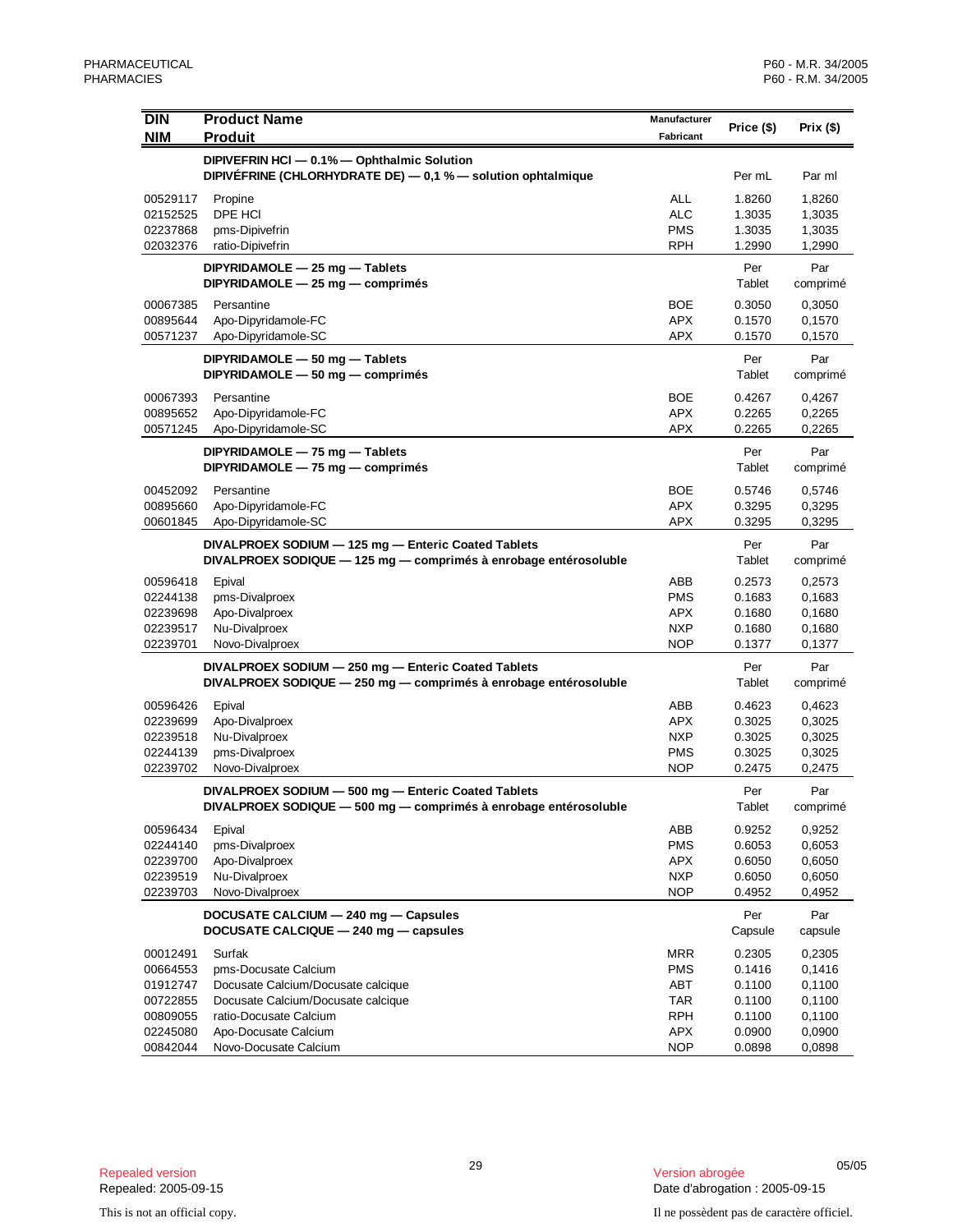|                                                        | <b>Product Name</b>                          |              |               |                 |
|--------------------------------------------------------|----------------------------------------------|--------------|---------------|-----------------|
| DIN                                                    |                                              | Manufacturer | Price (\$)    | Prix (\$)       |
| <b>NIM</b>                                             | <b>Produit</b>                               | Fabricant    |               |                 |
|                                                        | DOCUSATE SODIUM - 100 mg - Capsules          |              | Per           | Par             |
|                                                        | DOCUSATE SODIQUE - 100 mg - capsules         |              | Capsule       | capsule         |
| 01932365                                               | Regulex                                      | <b>WHB</b>   | 0.2382        | 0,2382          |
| 02106256                                               | Colace                                       | <b>RBT</b>   | 0.1724        | 0,1724          |
| 02020084                                               | Novo-Docusate Sodium                         | <b>NOP</b>   | 0.0517        | 0,0517          |
| 00716731                                               | Docusate Sodium/Docusate sodique             | TAR          | 0.0440        | 0,0440          |
| 00703494                                               | pms-Docusate Sodium                          | <b>PMS</b>   | 0.0422        | 0,0422          |
| 00514888                                               | Selax                                        | ODN          | 0.0422        | 0,0422          |
| 02245079                                               | Apo-Docusate Sodium                          | <b>APX</b>   | 0.0348        | 0,0348          |
| 00870196                                               | ratio-Docusate Sodium                        | <b>RPH</b>   | 0.0330        | 0,0330          |
|                                                        | DOCUSATE SODIUM - 20 mg/5 mL - Oral Liquid   |              |               |                 |
| DOCUSATE SODIQUE - 20 mg/5 ml - liquide oral<br>Per mL |                                              |              |               |                 |
|                                                        |                                              |              |               | Par ml          |
| 02086018                                               | Colace                                       | <b>RBT</b>   | 0.0256        | 0,0256          |
| 00703508                                               | pms-Docusate Sodium                          | <b>PMS</b>   | 0.0198        | 0,0198          |
| 00870226                                               | ratio-Docusate Sodium                        | <b>RPH</b>   | 0.0198        | 0,0198          |
|                                                        | DOMPERIDONE MALEATE - 10 mg - Tablets        |              | Per           | Par             |
|                                                        | DOMPÉRIDONE (MALÉATE DE) — 10 mg — comprimés |              | Tablet        | comprimé        |
| 00855820                                               | Motilium                                     | JOI          | 0.2613        | 0,2613          |
| 01912070                                               | ratio-Domperidone                            | <b>RPH</b>   | 0.2256        | 0,2256          |
| 02103613                                               | Apo-Domperidone                              | <b>APX</b>   | 0.1646        | 0,1646          |
| 02238315                                               | Dom-Domperidone                              | <b>DOM</b>   | 0.1646        | 0,1646          |
| 02157195                                               | Novo-Domperidone                             | <b>NOP</b>   | 0.1646        | 0,1646          |
| 02231477                                               | Nu-Domperidone                               | <b>NXP</b>   | 0.1646        | 0,1646          |
| 02236466                                               | pms-Domperidone                              | <b>PMS</b>   | 0.1646        | 0,1646          |
|                                                        | DOXAZOSIN MESYLATE - 1 mg - Tablets          |              | Per           | Par             |
|                                                        | DOXAZOSINE (MÉSYLATE DE) - 1 mg - comprimés  |              | Tablet        | comprimé        |
|                                                        |                                              |              |               |                 |
| 01958100                                               | Cardura-1                                    | <b>AZC</b>   | 0.5665        | 0,5665          |
| 02240588                                               | Apo-Doxazosin                                | <b>APX</b>   | 0.4235        | 0,4235          |
| 02240498                                               | Gen-Doxazosin                                | <b>GPM</b>   | 0.3812        | 0,3812          |
| 02242728                                               | Novo-Doxazosin                               | <b>NOP</b>   | 0.3812        | 0,3812          |
| 02244527                                               | pms-Doxazosin                                | <b>PMS</b>   | 0.3812        | 0,3812          |
| 02243215                                               | ratio-Doxazosin                              | <b>RPH</b>   | 0.3465        | 0,3465          |
|                                                        | DOXAZOSIN MESYLATE - 2 mg - Tablets          |              | Per           | Par             |
|                                                        | DOXAZOSINE (MÉSYLATE DE) — 2 mg — comprimés  |              | Tablet        | comprimé        |
| 01958097                                               | Cardura-2                                    | <b>AZC</b>   | 0.6795        | 0,6795          |
| 02240589                                               | Apo-Doxazosin                                | <b>APX</b>   | 0.5080        | 0,5080          |
| 02240499                                               | Gen-Doxazosin                                | <b>GPM</b>   | 0.4574        | 0,4574          |
| 02242729                                               | Novo-Doxazosin                               | <b>NOP</b>   | 0.4574        | 0,4574          |
| 02244528                                               | pms-Doxazosin                                | <b>PMS</b>   | 0.4574        | 0,4574          |
| 02243216                                               | ratio-Doxazosin                              | <b>RPH</b>   | 0.4158        | 0,4158          |
|                                                        | DOXAZOSIN MESYLATE - 4 mg - Tablets          |              |               |                 |
|                                                        | DOXAZOSINE (MÉSYLATE DE) - 4 mg - comprimés  |              | Per<br>Tablet | Par<br>comprimé |
| 01958119                                               | Cardura-4                                    | <b>AZC</b>   | 0.8835        | 0,8835          |
| 02240590                                               | Apo-Doxazosin                                | <b>APX</b>   | 0.6605        | 0,6605          |
| 02240500                                               | Gen-Doxazosin                                | <b>GPM</b>   | 0.5946        | 0,5946          |
| 02242730                                               | Novo-Doxazosin                               | <b>NOP</b>   | 0.5946        | 0,5946          |
| 02244529                                               | pms-Doxazosin                                | <b>PMS</b>   | 0.5946        | 0,5946          |
| 02243217                                               | ratio-Doxazosin                              | <b>RPH</b>   | 0.5405        | 0,5405          |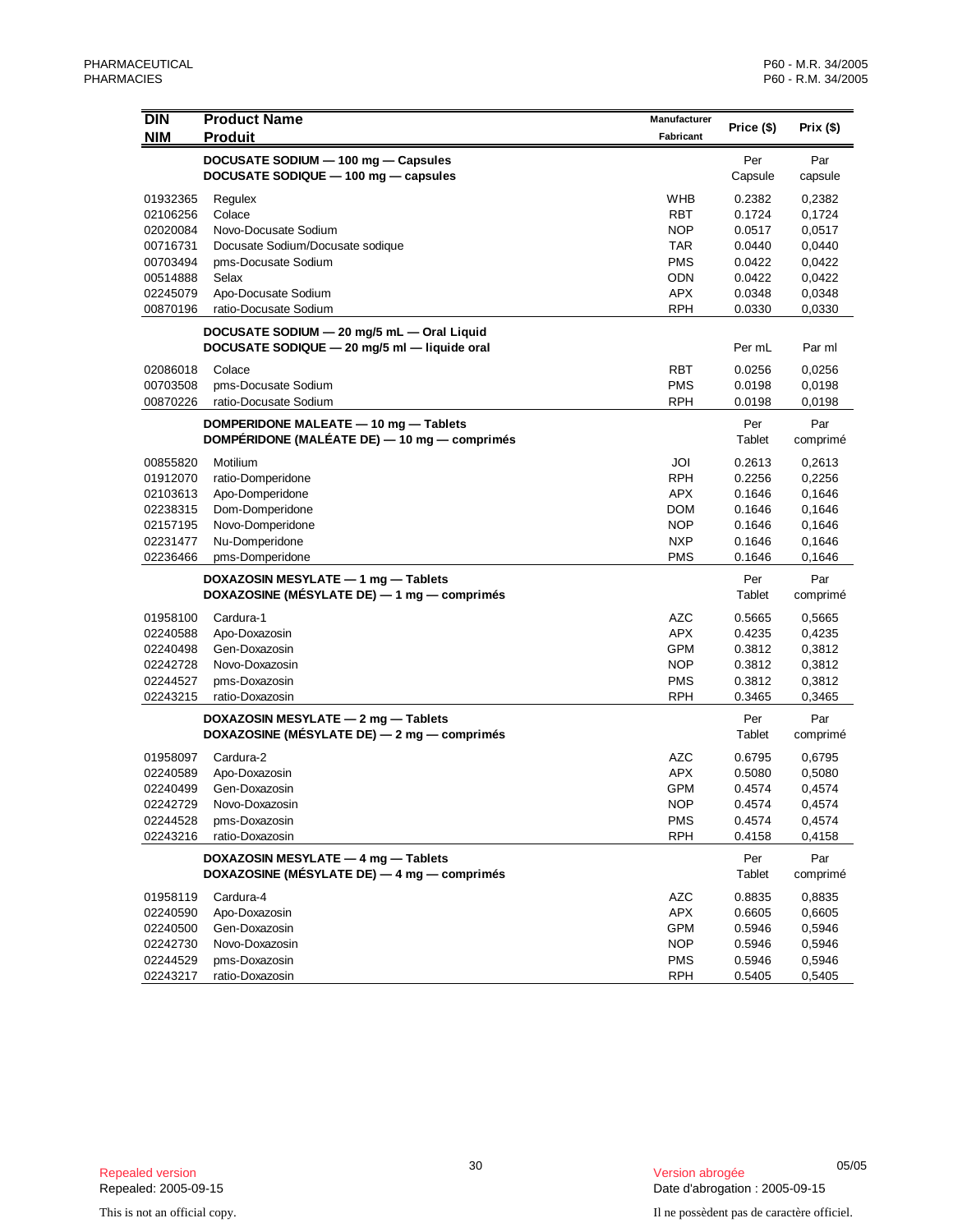| <b>DIN</b><br><b>NIM</b> | <b>Product Name</b><br><b>Produit</b>                                                                                              | Manufacturer<br>Fabricant | Price (\$)               | Prix $($ \$)             |
|--------------------------|------------------------------------------------------------------------------------------------------------------------------------|---------------------------|--------------------------|--------------------------|
|                          | DOXEPIN HCI - 10 mg - Capsules<br>DOXÉPINE (CHLORHYDRATE DE) — 10 mg — capsules                                                    |                           | Per<br>Capsule           | Par<br>capsule           |
| 00024325<br>02049996     | Sinequan<br>Apo-Doxepin                                                                                                            | PFI<br><b>APX</b>         | 0.2841<br>0.1480         | 0,2841<br>0,1480         |
|                          | DOXEPIN HCI - 25 mg - Capsules<br>DOXÉPINE (CHLORHYDRATE DE) - 25 mg - capsules                                                    |                           | Per<br>Capsule           | Par<br>capsule           |
| 00024333                 |                                                                                                                                    | PFI                       | 0.3486                   |                          |
| 02050005                 | Sinequan<br>Apo-Doxepin                                                                                                            | <b>APX</b>                | 0.1825                   | 0,3486<br>0,1825         |
| 01913425                 | Novo-Doxepin                                                                                                                       | <b>NOP</b>                | 0.1573                   | 0,1573                   |
|                          | DOXEPIN HCI - 50 mg - Capsules<br>DOXÉPINE (CHLORHYDRATE DE) - 50 mg - capsules                                                    |                           | Per<br>Capsule           | Par<br>capsule           |
| 00024341                 | Sinequan                                                                                                                           | PFI                       | 0.6467                   | 0,6467                   |
| 02050013                 | Apo-Doxepin                                                                                                                        | <b>APX</b>                | 0.3035                   | 0,3035                   |
| 01913433                 | Novo-Doxepin                                                                                                                       | <b>NOP</b>                | 0.2451                   | 0,2451                   |
|                          | DOXEPIN HCI - 75 mg - Capsules<br>DOXÉPINE (CHLORHYDRATE DE) - 75 mg - capsules                                                    |                           | Per<br>Capsule           | Par<br>capsule           |
| 00400750                 | Sinequan                                                                                                                           | <b>PFI</b>                | 0.9285                   | 0,9285                   |
| 02050021                 | Apo-Doxepin                                                                                                                        | <b>APX</b>                | 0.5730                   | 0,5730                   |
| 01913441                 | Novo-Doxepin                                                                                                                       | NOP                       | 0.5251                   | 0,5251                   |
|                          | DOXEPIN HCI - 100 mg - Capsules<br>DOXÉPINE (CHLORHYDRATE DE) - 100 mg - capsules                                                  |                           | Per<br>Capsule           | Par<br>capsule           |
| 00326925                 | Sinequan                                                                                                                           | PFI                       | 1.2232                   | 1,2232                   |
| 02050048                 | Apo-Doxepin                                                                                                                        | APX                       | 0.7530                   | 0,7530                   |
| 01913468                 | Novo-Doxepin<br>DOXEPIN HCI - 150 mg - Capsules<br>DOXÉPINE (CHLORHYDRATE DE) - 150 mg - capsules                                  | <b>NOP</b>                | 0.6902<br>Per<br>Capsule | 0,6902<br>Par<br>capsule |
| 00584274                 | Sinequan                                                                                                                           | PFI                       | 1.5557                   | 1,5557                   |
| 02050056                 | Apo-Doxepin                                                                                                                        | APX                       | 1.1370                   | 1,1370                   |
| 01913476                 | Novo-Doxepine                                                                                                                      | <b>NOP</b>                | 1.0421                   | 1,0421                   |
|                          | DOXYCYCLINE - 100 mg - Capsules<br>DOXYCYCLINE - 100 mg - capsules                                                                 |                           | Per<br>Capsule           | Par<br>capsule           |
| 00740713                 | Apo-Doxy                                                                                                                           | <b>APX</b>                | 0.9990                   | 0,9990                   |
| 00817120                 | Doxycin                                                                                                                            | GPM                       | 0.6446                   | 0,6446                   |
| 00725250                 | Novo-Doxylin                                                                                                                       | <b>NOP</b>                | 0.6446                   | 0,6446                   |
| 02093103<br>02044668     | ratio-Doxycycline<br>Nu-Doxycycline                                                                                                | <b>RPH</b><br><b>NXP</b>  | 0.6446<br>0.6445         | 0,6446<br>0,6445         |
|                          | DOXYCYCLINE - 100 mg - Tablets<br>DOXYCYCLINE - 100 mg - comprimés                                                                 |                           | Per<br>Tablet            | Par<br>comprimé          |
| 00578452                 | Vibra-Tabs                                                                                                                         | PFI                       | 1.9443                   | 1,9443                   |
| 00874256                 | Apo-Doxy                                                                                                                           | <b>APX</b>                | 0.9990                   | 0,9990                   |
| 00860751                 | Doxycin                                                                                                                            | GPM                       | 0.6446                   | 0,6446                   |
| 02158574                 | Novo-Doxylin                                                                                                                       | <b>NOP</b>                | 0.6446                   | 0,6446                   |
| 02091232                 | ratio-Doxycycline                                                                                                                  | RPH                       | 0.6446                   | 0,6446                   |
|                          | <b>ERYTHROMYCIN BASE - 250 mg - Enteric Pellet Capsules</b><br>ERYTHROMYCINE (BASE) - 250 mg - capsules de granules entérosolubles |                           | Per<br>Capsule           | Par<br>capsule           |
| 00607142<br>00726672     | Eryc<br>Apo-Erythro E-C                                                                                                            | PFI<br>APX                | 0.5297<br>0.3337         | 0,5297<br>0,3337         |
|                          | ERYTHROMYCIN BASE - 333 mg - Enteric Pellet Capsules<br>ÉRYTHROMYCINE (BASE) - 333 mg - capsules de granules entérosolubles        |                           | Per<br>Capsule           | Par<br>capsule           |
| 00873454                 | Eryc                                                                                                                               | PFI                       | 0.5884                   | 0,5884                   |
| 01925938                 | Apo-Erythro E-C                                                                                                                    | APX                       | 0.3313                   | 0,3313                   |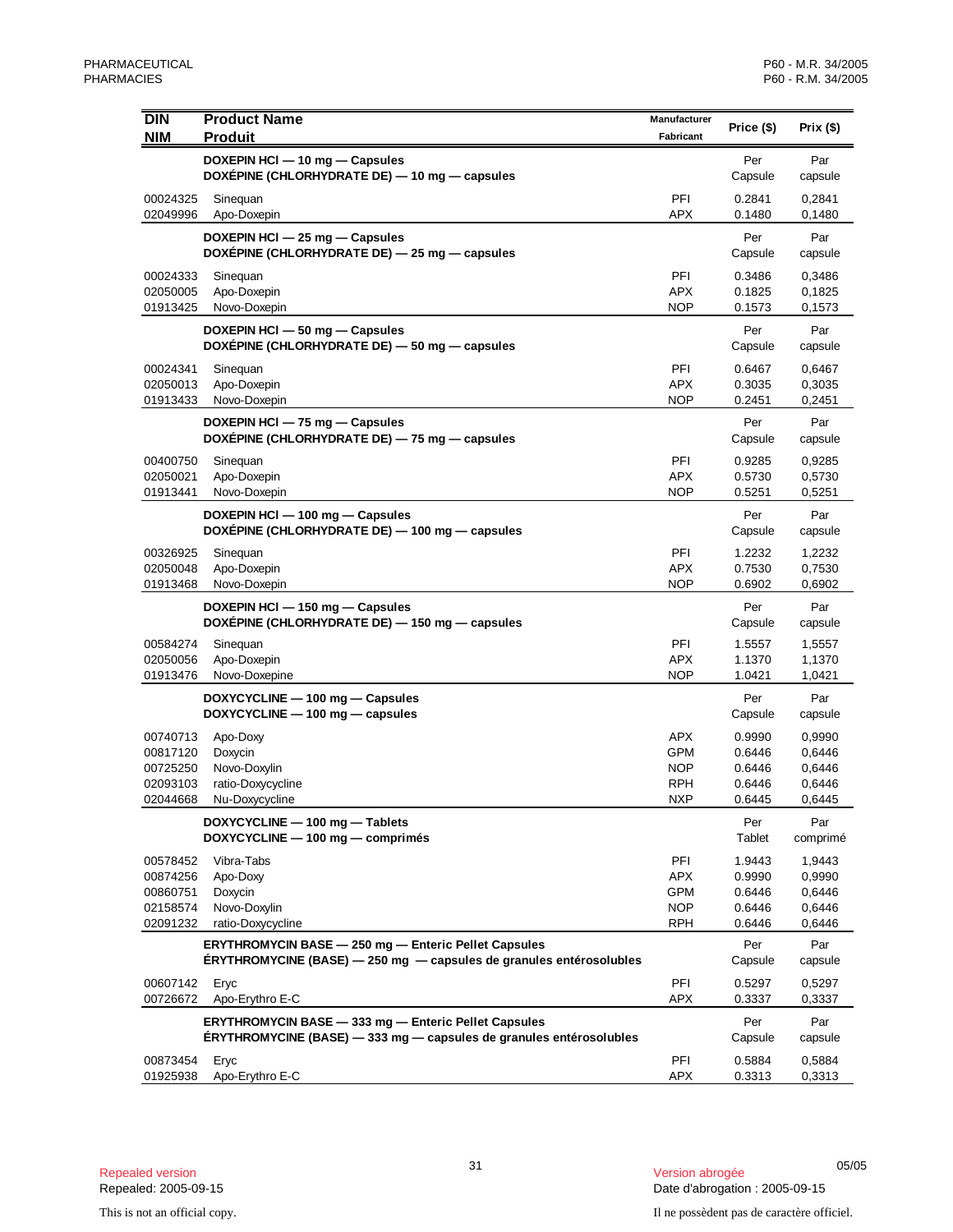| <b>DIN</b><br><b>NIM</b>                                                         | <b>Product Name</b><br><b>Produit</b>                                                                                     | Manufacturer<br>Fabricant                                                               | Price (\$)                                                         | Prix $($ \$)                                                       |
|----------------------------------------------------------------------------------|---------------------------------------------------------------------------------------------------------------------------|-----------------------------------------------------------------------------------------|--------------------------------------------------------------------|--------------------------------------------------------------------|
|                                                                                  | ERYTHROMYCIN ETHYLSUCCINATE - 200 mg/5 mL - Oral Liquid<br>ÉRYTHROMYCINE (ÉTHYLSUCCINATE D') - 200 mg/5 ml - liquide oral |                                                                                         | Per mL                                                             | Par ml                                                             |
| 00000299<br>00605859                                                             | <b>EES 200</b><br>Novo-Rythro E.S.                                                                                        | ABB<br><b>NOP</b>                                                                       | 0.0810<br>0.0674                                                   | 0.0810<br>0,0674                                                   |
|                                                                                  | ERYTHROMYCIN ETHYLSUCCINATE - 400 mg/5 mL - Oral Liquid<br>ÉRYTHROMYCINE (ÉTHYLSUCCINATE D') — 400 mg/5 ml — liquide oral |                                                                                         | Per mL                                                             | Par ml                                                             |
| 00453617<br>00652318                                                             | <b>EES 400</b><br>Novo-Rythro E.S.                                                                                        | ABB<br><b>NOP</b>                                                                       | 0.1229<br>0.1044                                                   | 0,1229<br>0,1044                                                   |
|                                                                                  | ERYTHROMYCIN ETHYLSUCCINATE - 600 mg - Tablets<br>ÉRYTHROMYCINE (ÉTHYLSUCCINATE D') — 600 mg — comprimés                  |                                                                                         | Per<br>Tablet                                                      | Par<br>comprimé                                                    |
| 00637416<br>00583782                                                             | Apo-Erythro-ES<br><b>EES 600</b>                                                                                          | <b>APX</b><br>ABB                                                                       | 0.4495<br>0.3824                                                   | 0,4495<br>0,3824                                                   |
|                                                                                  | ETIDRONATE DISODIUM - 200 mg - Tablets<br>ETIDRONATE DISODIQUE - 200 mg - comprimés                                       |                                                                                         | Per<br>Tablet                                                      | Par<br>comprimé                                                    |
| 01997629<br>02248686<br>02245330                                                 | Didronel<br>Co Etidronate<br>Gen-Etidronate                                                                               | <b>PGP</b><br>COB<br><b>GPM</b>                                                         | 1.4806<br>1.0093<br>0.9082                                         | 1,4806<br>1,0093<br>0,9082                                         |
|                                                                                  | FAMOTIDINE - 20 mg - Tablets<br>FAMOTIDINE - 20 mg - comprimés                                                            |                                                                                         | Per<br>Tablet                                                      | Par<br>comprimé                                                    |
| 00710121<br>01953842<br>02196018<br>02022133<br>02024195<br>02240622<br>02242327 | Pepcid<br>Apo-Famotidine<br>Gen-Famotidine<br>Novo-Famotidine<br>Nu-Famotidine<br>Rhoxal-famotidine<br>ratio-Famotidine   | <b>MFX</b><br><b>APX</b><br><b>GPM</b><br><b>NOP</b><br><b>NXP</b><br>RXP<br><b>RPH</b> | 0.9730<br>0.8235<br>0.6486<br>0.6486<br>0.6486<br>0.6486<br>0.5896 | 0,9730<br>0,8235<br>0,6486<br>0,6486<br>0,6486<br>0,6486<br>0,5896 |
|                                                                                  | FAMOTIDINE - 40 mg - Tablets<br>$FAMOTIDINE - 40 mg - comprimés$                                                          |                                                                                         | Per<br>Tablet                                                      | Par<br>comprimé                                                    |
| 00710113<br>01953834<br>02196026<br>02240623<br>02022141<br>02024209<br>02242328 | Pepcid<br>Apo-Famotidine<br>Gen-Famotidine<br>Rhoxal-famotidine<br>Novo-Famotidine<br>Nu-Famotidine<br>ratio-Famotidine   | <b>MFX</b><br><b>APX</b><br>GPM<br><b>RXP</b><br><b>NOP</b><br><b>NXP</b><br><b>RPH</b> | 1.7693<br>1.4825<br>1.1675<br>1.1674<br>1.1673<br>1.1673<br>1.0612 | 1,7693<br>1,4825<br>1,1675<br>1,1674<br>1,1673<br>1,1673<br>1,0612 |
|                                                                                  | FELODIPINE - 2.5 mg - Extended Release Tablets<br>FELODIPINE $-$ 2,5 mg $-$ comprimes a liberation prolongee              |                                                                                         | Per<br>lablet                                                      | Par<br>comprimé                                                    |
| 02221985<br>02057778                                                             | Renedil<br>Plendil                                                                                                        | AVE<br>AZC                                                                              | 0.5577<br>0.5087                                                   | 0,5577<br>0,5087                                                   |
|                                                                                  | FELODIPINE - 5 mg - Extended Release Tablets<br>FÉLODIPINE - 5 mg - comprimés à libération prolongée                      |                                                                                         | Per<br>Tablet                                                      | Par<br>comprimé                                                    |
| 02221993<br>00851779                                                             | Renedil<br>Plendil                                                                                                        | AVE<br><b>AZC</b>                                                                       | 0.7454<br>0.6797                                                   | 0,7454<br>0,6797                                                   |
|                                                                                  | FELODIPINE - 10 mg - Extended Release Tablets<br>FELODIPINE - 10 mg - comprimés à libération prolongée                    |                                                                                         | Per<br>Tablet                                                      | Par<br>comprimé                                                    |
| 02222000<br>00851787                                                             | Renedil<br>Plendil                                                                                                        | AVE<br><b>AZC</b>                                                                       | 1.1176<br>1.0197                                                   | 1,1176<br>1,0197                                                   |
|                                                                                  | FENOFIBRATE - 67 mg - Capsules<br>FENOFIBRATE - 67 mg - capsules                                                          |                                                                                         | Per<br>Capsule                                                     | Par<br>capsule                                                     |
| 02230283<br>02243180<br>02243551                                                 | Lipidil Micro<br>Apo-Feno-Micro<br>Novo-Fenofibrate Micronized/Novo-Fenofibrate (micronisé)                               | FFR<br><b>APX</b><br><b>NOP</b>                                                         | 0.6380<br>0.4759<br>0.4758                                         | 0,6380<br>0,4759<br>0,4758                                         |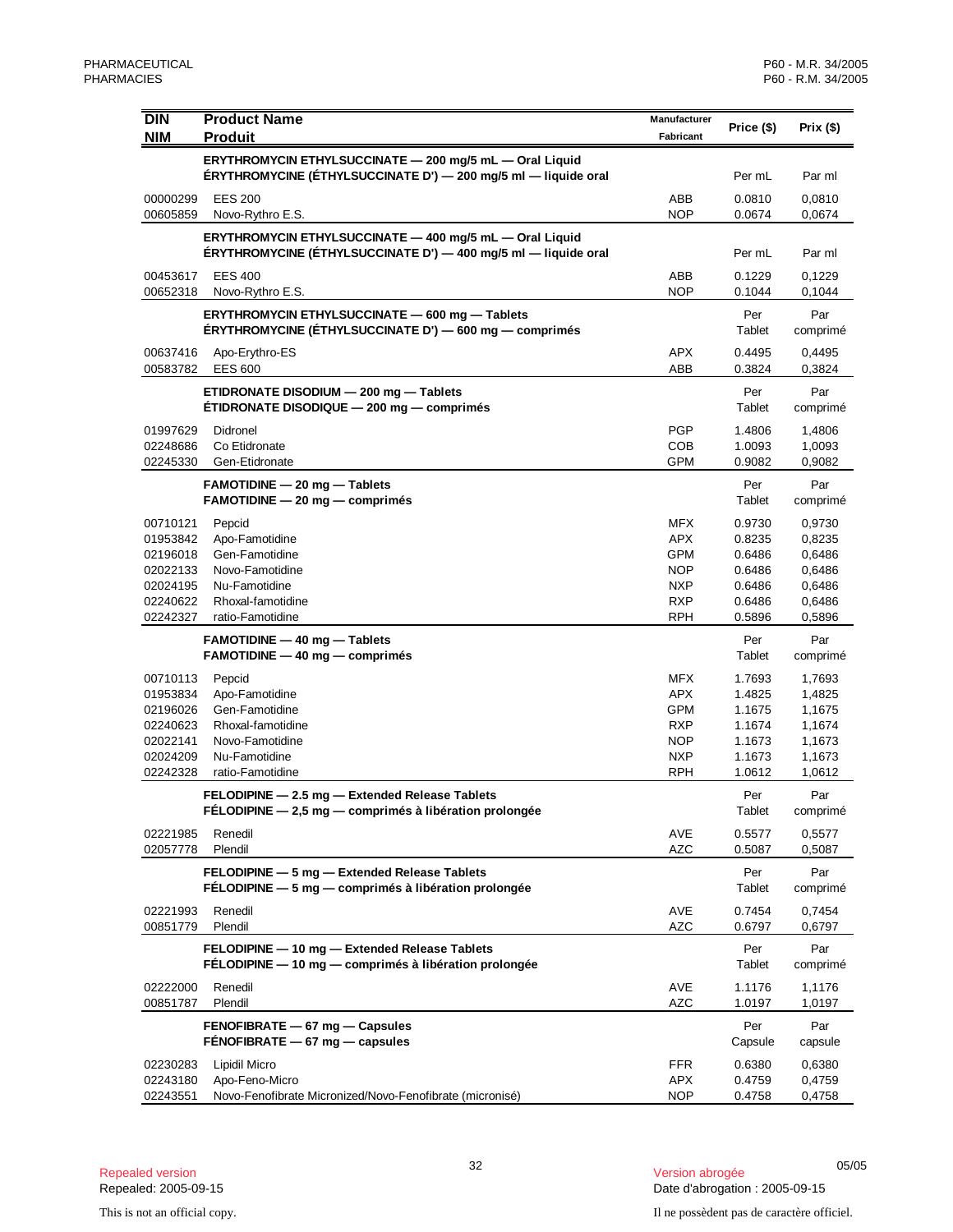| <b>DIN</b><br><b>NIM</b> | <b>Product Name</b><br><b>Produit</b>                                             | Manufacturer<br>Fabricant | Price (\$)         | Prix (\$)          |
|--------------------------|-----------------------------------------------------------------------------------|---------------------------|--------------------|--------------------|
|                          | FENOFIBRATE - 100 mg - Capsules                                                   |                           | Per                | Par                |
|                          | FENOFIBRATE - 100 mg - capsules                                                   |                           | Capsule            | capsule            |
| 02225980                 | Apo-Fenofibrate                                                                   | <b>APX</b>                | 0.5300             | 0,5300             |
| 02223600                 | Nu-Fenofibrate                                                                    | <b>NXP</b>                | 0.5300             | 0,5300             |
|                          | FENOFIBRATE - 200 mg - Capsules                                                   |                           | Per                | Par                |
|                          | FENOFIBRATE - 200 mg - capsules                                                   |                           | Capsule            | capsule            |
| 02146959                 | Lipidil-Micro                                                                     | <b>FFR</b>                | 1.9030             | 1,9030             |
| 02239864                 | Apo-Feno-Micro                                                                    | <b>APX</b>                | 1.3320             | 1,3320             |
| 02240210                 | Gen-Fenofibrate Micro                                                             | GPM                       | 1.3310             | 1,3310             |
| 02243552<br>02231780     | Novo-Fenofibrate Micronized/Novo-Fenofibrate (micronisé)<br>pms-Fenofibrate Micro | <b>NOP</b><br><b>PMS</b>  | 1.1979<br>1.1979   | 1,1979<br>1,1979   |
| 02250039                 | ratio-Fenofibrate MC                                                              | <b>RPH</b>                | 1.1979             | 1,1979             |
|                          | FERROUS GLUCONATE - 300 mg - Tablets                                              |                           | Per                | Par                |
|                          | FER (GLUCONATE DE) - 300 mg - comprimés                                           |                           | Tablet             | comprimé           |
| 00031097                 | Ferrous Gluconate/Gluconate de fer                                                | PPI                       | 0.0367             | 0,0367             |
| 00021458                 | Novo-Ferrogluc                                                                    | <b>NOP</b>                | 0.0275             | 0,0275             |
| 00545031                 | Apo-Ferrous Gluconate                                                             | <b>APX</b>                | 0.0255             | 0,0255             |
|                          | FLAVOXATE HCI - 200 mg - Tablets                                                  |                           | Per                | Par                |
|                          | FLAVOXATE (CHLORHYDRATE DE) - 200 mg - comprimés                                  |                           | Tablet             | comprimé           |
| 00728179                 | Urispas                                                                           | PAL                       | 0.5434             | 0,5434             |
| 02244842                 | Apo-Flavoxate                                                                     | <b>APX</b>                | 0.3805             | 0,3805             |
| 02245480                 | pms-Flavoxate                                                                     | <b>PMS</b>                | 0.3804             | 0,3804             |
|                          | FLUCONAZOLE - 50 mg - Tablets<br>FLUCONAZOLE - 50 mg - comprimés                  |                           | Per<br>Tablet      | Par<br>comprimé    |
| 00891800                 | Diflucan                                                                          | PFI                       | 5.5552             | 5,5552             |
| 02237370                 | Apo-Fluconazole                                                                   | <b>APX</b>                | 3.8795             | 3,8795             |
| 02245643                 | pms-Fluconazole                                                                   | <b>PMS</b>                | 3.8214             | 3,8214             |
| 02245292                 | Gen-Fluconazole                                                                   | GPM                       | 3.4393             | 3,4393             |
| 02236978<br>02249294     | Novo-Fluconazole<br>Taro-Fluconazole                                              | <b>NOP</b><br>TAR         | 3.4393<br>3.4393   | 3,4393<br>3,4393   |
|                          |                                                                                   |                           |                    |                    |
|                          | FLUCONAZOLE - 100 mg - Tablets<br>FLUCONAZOLE - 100 mg - comprimés                |                           | Per<br>Tablet      | Par<br>comprimé    |
|                          |                                                                                   |                           |                    |                    |
| 00891819<br>02237371     | Diflucan<br>Apo-Fluconazole                                                       | PFI<br><b>APX</b>         | 9.8550<br>6.8820   | 9,8550<br>6,8820   |
| 02245644                 | pms-Fluconazole                                                                   | <b>PMS</b>                | 6.7791             | 6,7791             |
| 02245293                 | Gen-Fluconazole                                                                   | GPM                       | 6.1013             | 6,1013             |
| 02249308                 | Taro-Fluconazole                                                                  | <b>TAR</b>                | 6.1012             | 6,1012             |
| 02236979                 | Novo-Fluconazole                                                                  | <b>NOP</b>                | 6.1011             | 6,1011             |
|                          | FLUCONAZOLE - 150 mg - Capsules                                                   |                           | Per                | Par                |
|                          | FLUCONAZOLE - 150 mg - capsules                                                   |                           | Capsule            | capsule            |
| 02141442                 | Diflucan                                                                          | PFI                       | 16.6793            | 16,6793            |
| 02241895                 | Apo-Fluconazole                                                                   | <b>APX</b>                | 11.2400            | 11,2400            |
| 02243645<br>02245697     | Novo-Fluconazole-150<br>Gen-Fluconazole                                           | <b>NOP</b><br>GPM         | 10.1100<br>10.1090 | 10,1100<br>10,1090 |
|                          |                                                                                   |                           |                    |                    |
|                          | FLUCONAZOLE - 2 mg/mL - Injection<br>FLUCONAZOLE - 2 mg/ml - injection            |                           | Per<br>mL          | Par<br>ml          |
| 00891835                 | Diflucan                                                                          | PFI                       | 0.5823             | 0,5823             |
| 02247922                 | Fluconazole                                                                       | <b>NOP</b>                | 0.5093             | 0,5093             |
|                          | FLUNARIZINE - 5 mg - Capsules                                                     |                           | Per                | Par                |
|                          | $FLUNARIZINE - 5 mg - capsules$                                                   |                           | Capsule            | capsule            |
| 00846341                 | Sibelium                                                                          | <b>PMS</b>                | 0.8341             | 0,8341             |
| 02246082                 | Apo-Flunarizine                                                                   | <b>APX</b>                | 0.5842             | 0,5842             |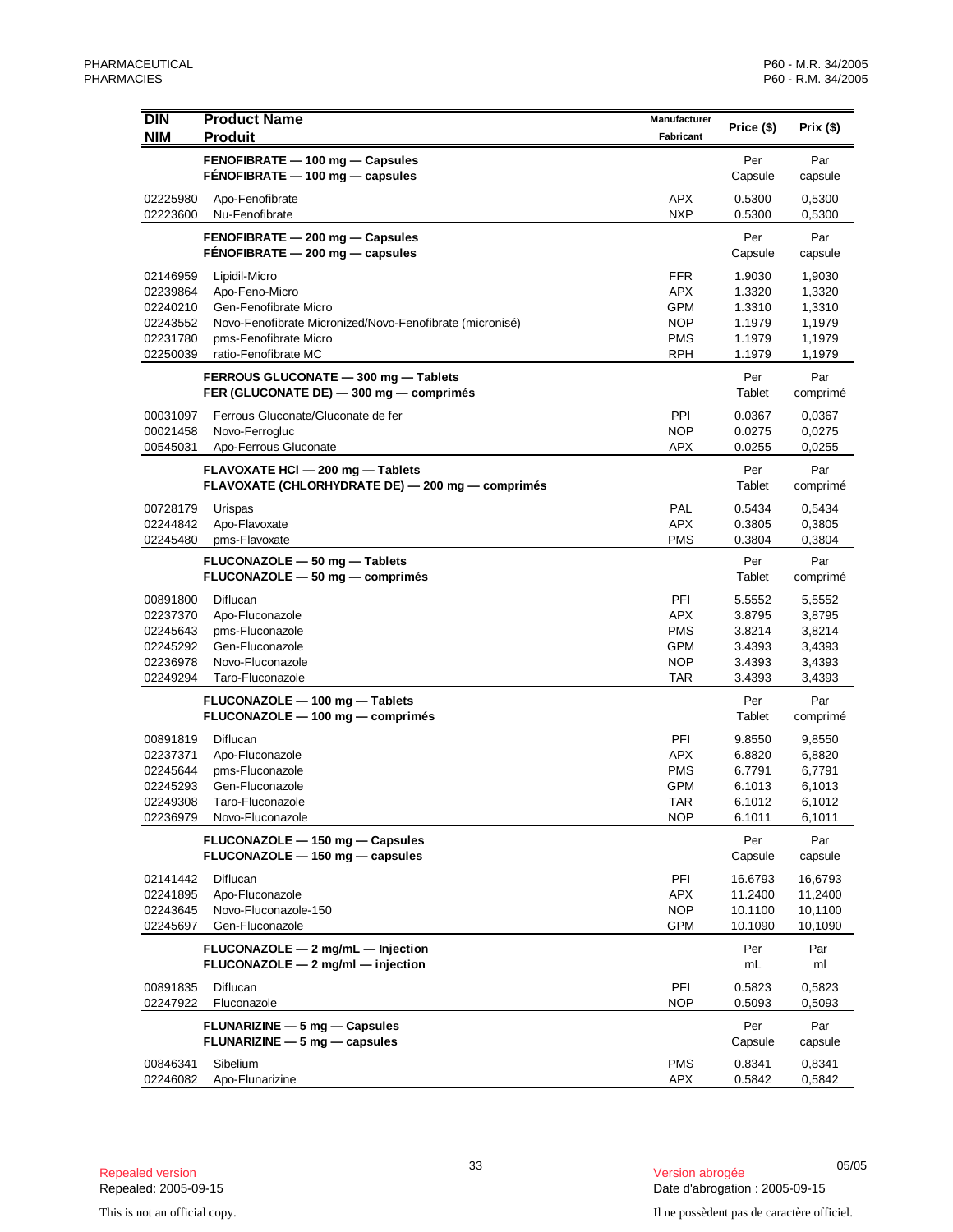| <b>DIN</b>           | <b>Product Name</b>                                                | Manufacturer             | Price (\$)       | Prix $(\$)$      |
|----------------------|--------------------------------------------------------------------|--------------------------|------------------|------------------|
| <b>NIM</b>           | <b>Produit</b>                                                     | Fabricant                |                  |                  |
|                      | FLUNISOLIDE - 0.025% - Nasal Solution                              |                          | Per              | Par              |
|                      | FLUNISOLIDE - 0,025 % - solution nasale                            |                          | Dose             | dose             |
| 02162687             | Rhinalar                                                           | <b>HLR</b>               | 0.0872           | 0,0872           |
| 00878790             | ratio-Flunisolide                                                  | <b>RPH</b>               | 0.0654           | 0,0654           |
| 02239288             | Apo-Flunisolide                                                    | <b>NXP</b>               | 0.0610           | 0,0610           |
| 01927167             | <b>Rhinaris-F</b>                                                  | <b>PMS</b>               | 0.0610           | 0,0610           |
|                      | FLUOCINONIDE - 0.05% - Emollient Cream                             |                          | Per              | Par              |
|                      | FLUOCINONIDE - 0,05 % - crème émolliente                           |                          | Gram             | gramme           |
| 02163152             | Lidemol                                                            | MDC                      | 0.6123           | 0,6123           |
| 00598933             | Tiamol                                                             | <b>TPT</b>               | 0.2680           | 0,2680           |
|                      | FLUOCINONIDE - 0.05% - Gel                                         |                          | Per              | Par              |
|                      | FLUOCINONIDE $-$ 0,05 % $-$ gel                                    |                          | Gram             | gramme           |
|                      |                                                                    |                          |                  |                  |
| 02161974<br>02236997 | Topsyn<br>Lyderm                                                   | MDC<br>TPT               | 0.5638<br>0.3762 | 0,5638<br>0,3762 |
|                      |                                                                    |                          |                  |                  |
|                      | FLUOCINONIDE - 0.05% - Ointment<br>FLUOCINONIDE - 0,05 % - pommade |                          | Per<br>Gram      | Par              |
|                      |                                                                    |                          |                  | gramme           |
| 02161966             | Lidex                                                              | MDC                      | 0.5565           | 0,5565           |
| 02236996             | Lyderm                                                             | <b>TPT</b>               | 0.3707           | 0,3707           |
|                      | FLUOCINONIDE - 0.05% - Topical Cream                               |                          | Per              | Par              |
|                      | FLUOCINONIDE - 0,05 % - crème topique                              |                          | Gram             | gramme           |
| 02161923             | Lidex                                                              | <b>MDC</b>               | 0.5078           | 0,5078           |
| 00716863             | Lyderm                                                             | <b>TPT</b>               | 0.5075           | 0,5075           |
|                      | FLUOROMETHOLONE - 0.1% - Ophthalmic Suspension                     |                          |                  |                  |
|                      | FLUOROMÉTHOLONE - 0,1 % - suspension ophtalmique                   |                          | Per mL           | Par ml           |
| 00247855             | FML 0.1%/FML 0,1 %                                                 | <b>ALL</b>               | 2.3364           | 2,3364           |
| 02238568             | pms-Fluorometholone                                                | <b>PMS</b>               | 1.7796           | 1,7796           |
|                      | FLUOXETINE - 10 mg - Capsules                                      |                          | Per              | Par              |
|                      | FLUOXETINE - 10 mg - capsules                                      |                          | Capsule          | capsule          |
| 02018985             | Prozac                                                             | LIL                      | 1.8237           | 1,8237           |
| 02216353             | Apo-Fluoxetine                                                     | APX                      | 1.3815           | 1,3815           |
| 02177617             | Dom-Fluoxetine                                                     | <b>DOM</b>               | 1.2951           | 1,2951           |
| 02237813             | Gen-Fluoxetine                                                     | <b>GPM</b>               | 1.2951           | 1,2951           |
| 02192756             | Nu-Fluoxetine                                                      | <b>NXP</b>               | 1.2951           | 1,2951           |
| 02177579<br>02243486 | pms-Fluoxetine<br>Rhoxal-fluoxetine                                | <b>PMS</b><br><b>RXP</b> | 1.2951<br>1.2951 | 1,2951           |
| 02242177             | Co Fluoxetine                                                      | RED                      | 1.2951           | 1,2951<br>1,2951 |
| 02216582             | Novo-Fluoxetine                                                    | <b>NOP</b>               | 1.2950           | 1,2950           |
| 02241371             | ratio-Fluoxetine                                                   | <b>RPH</b>               | 1.1773           | 1,1773           |
|                      | FLUOXETINE - 20 mg - Capsules                                      |                          | Per              | Par              |
|                      | $FLUOXÉTIME - 20 mg - capsules$                                    |                          | Capsule          | capsule          |
| 00636622             | Prozac                                                             | LIL                      | 1.8644           | 1,8644           |
| 02216361             | Apo-Fluoxetine                                                     | <b>APX</b>               | 1.4125           | 1,4125           |
| 02177587             | pms-Fluoxetine                                                     | <b>PMS</b>               | 1.1917           | 1,1917           |
| 02237814             | Gen-Fluoxetine                                                     | <b>GPM</b>               | 1.1124           | 1,1124           |
| 02192764             | Nu-Fluoxetine                                                      | <b>NXP</b>               | 1.1124           | 1,1124           |
| 02243487             | Rhoxal-fluoxetine                                                  | <b>RXP</b>               | 1.1124           | 1,1124           |
| 02242178             | Co Fluoxetine                                                      | RED                      | 1.1124           | 1,1124           |
| 02216590             | Novo-Fluoxetine                                                    | <b>NOP</b>               | 1.1123           | 1,1123           |
| 02241374             | ratio-Fluoxetine                                                   | <b>RPH</b>               | 1.0112           | 1,0112           |
|                      | FLUOXETINE - 20 mg/5 mL - Syrup                                    |                          |                  |                  |
|                      | FLUOXÉTINE $-$ 20 mg/5 ml $-$ sirop                                |                          | Per mL           | Par ml           |
| 01917021             | Prozac                                                             | LIL                      | 0.6784           | 0,6784           |
| 02231328             | Apo-Fluoxetine                                                     | <b>APX</b>               | 0.5597           | 0,5597           |
| 02177595             | pms-Fluoxetine                                                     | PMS                      | 0.5088           | 0,5088           |

<sup>34</sup> 05/05 Repealed version Version abrogée Date d'abrogation : 2005-09-15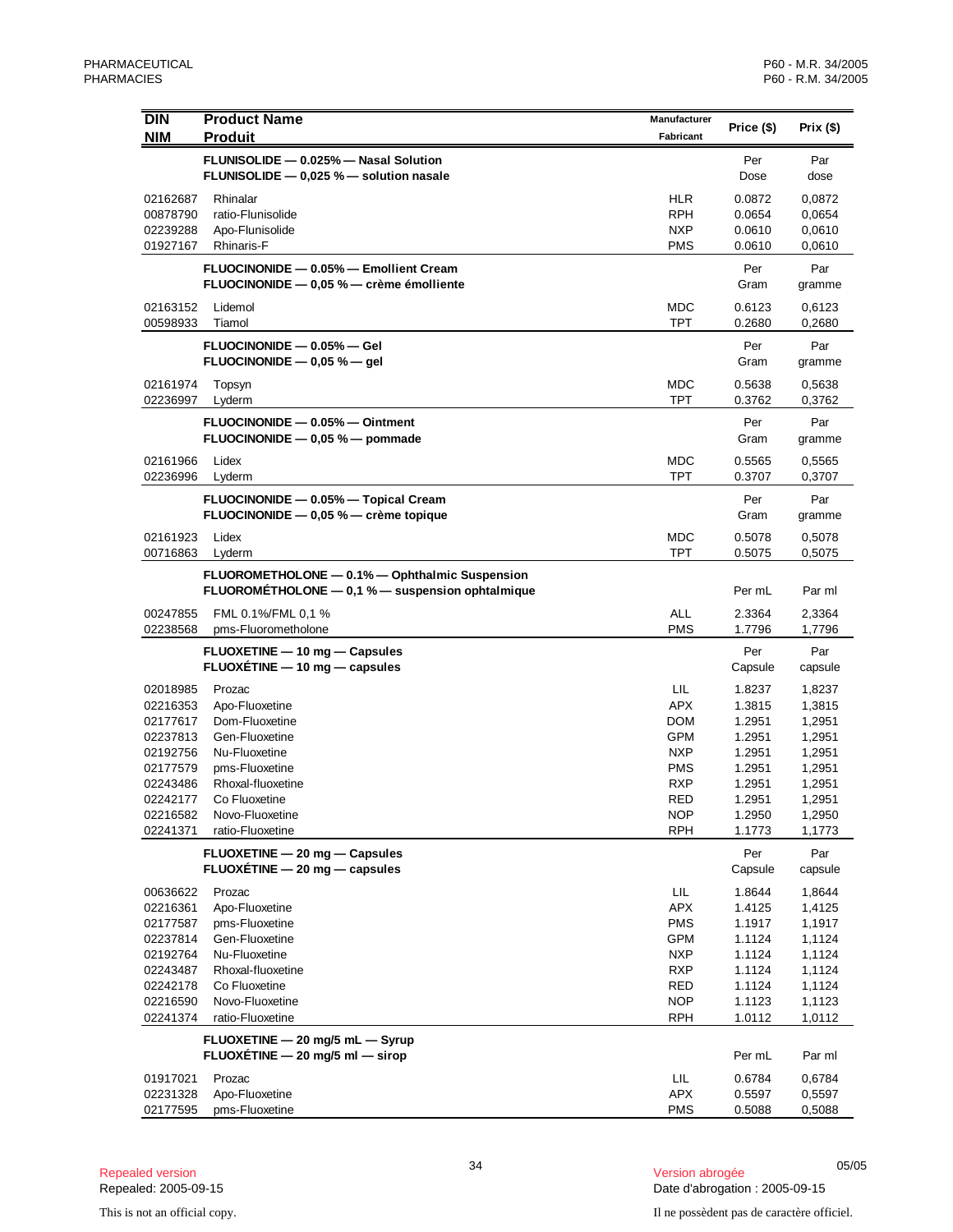| <b>DIN</b> | <b>Product Name</b> | Manufacturer | Price (\$' | (S)<br><b>Prix</b> |
|------------|---------------------|--------------|------------|--------------------|
| <b>NIM</b> | Produit             | Fabricant    |            |                    |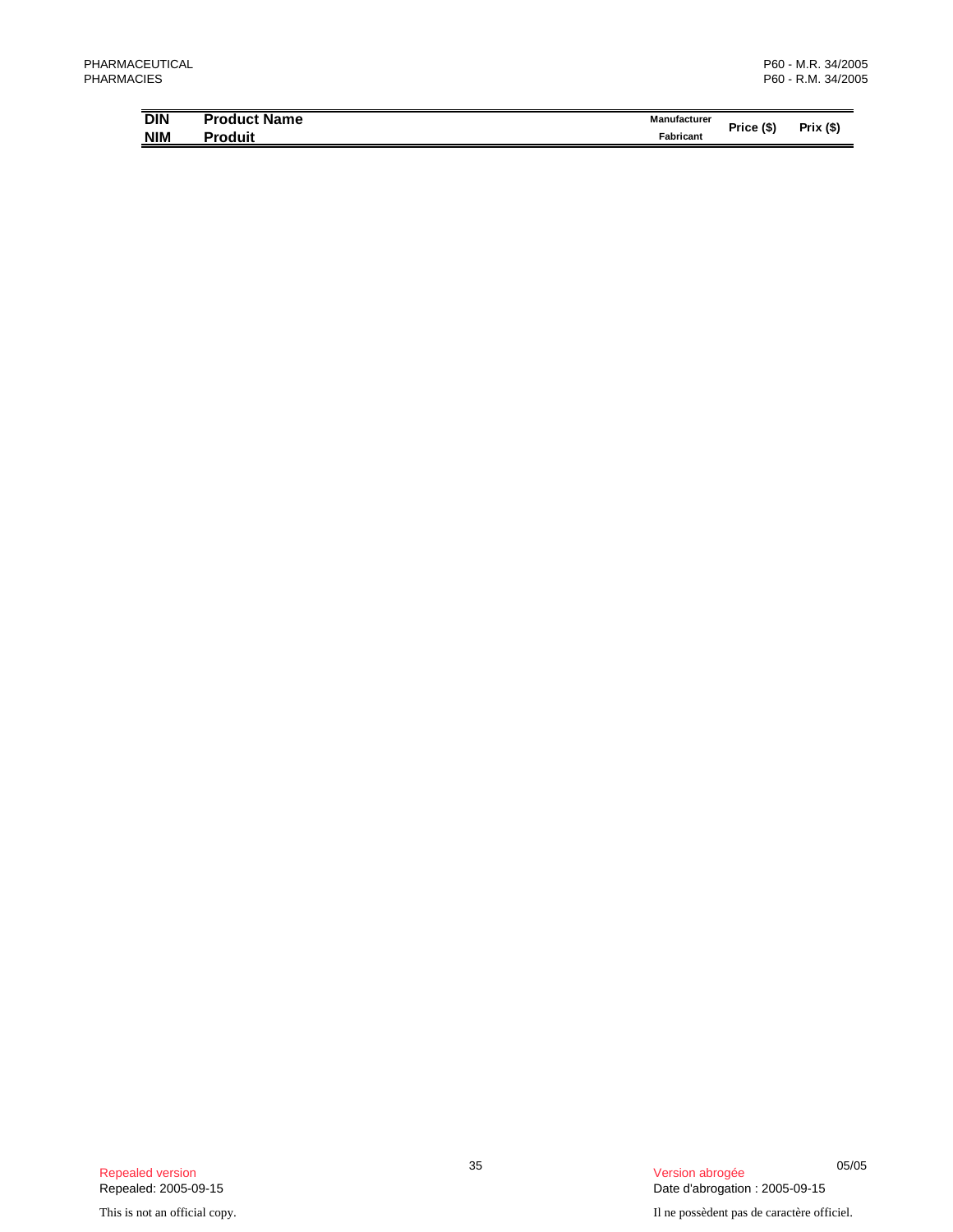| <b>DIN</b>           | <b>Product Name</b>                                                                                   | Manufacturer             |                  |                  |
|----------------------|-------------------------------------------------------------------------------------------------------|--------------------------|------------------|------------------|
| <b>NIM</b>           | <b>Produit</b>                                                                                        | Fabricant                | Price (\$)       | Prix (\$)        |
|                      | FLUPHENAZINE DECANOATE - 25 mg/mL - Injection                                                         |                          |                  |                  |
|                      | FLUPHÉNAZINE (DÉCANOATE DE) - 25 mg/ml - injection                                                    |                          | Per mL           | Par ml           |
| 02091275             | pms-Fluphenazine Decanoate                                                                            | <b>PMS</b>               | 7.6700           | 7,6700           |
| 02244166             | Apo-Fluphenazine                                                                                      | <b>APX</b>               | 5.1000           | 5,1000           |
| 00349917             | Modecate                                                                                              | SQU                      | 5.1000           | 5,1000           |
|                      | FLUPHENAZINE DECANOATE - 100 mg/mL - Injection<br>FLUPHÉNAZINE (DÉCANOATE DE) - 100 mg/ml - injection |                          | Per mL           | Par ml           |
| 02241928             | pms-Fluphenazine Decanoate                                                                            | <b>PMS</b>               | 32.7600          | 32,7600          |
| 00755575             | Modecate Concentrate/Modecate concentré                                                               | SQU                      | 32.7400          | 32,7400          |
|                      | FLURAZEPAM HCI - 15 mg - Capsules<br>FLURAZÉPAM (CHLORHYDRATE DE) - 15 mg - capsules                  |                          | Per<br>Capsule   | Par<br>capsule   |
| 00012696             | Dalmane                                                                                               | <b>HLR</b>               | 0.1415           | 0,1415           |
| 00521698             | Apo-Flurazepam                                                                                        | <b>APX</b>               | 0.0810           | 0,0810           |
|                      | FLURAZEPAM HCI - 30 mg - Capsules<br>FLURAZÉPAM (CHLORHYDRATE DE) - 30 mg - capsules                  |                          | Per<br>Capsule   | Par<br>capsule   |
| 00012718             | Dalmane                                                                                               | <b>HLR</b>               | 0.1658           | 0,1658           |
| 00521701             | Apo-Flurazepam                                                                                        | <b>APX</b>               | 0.0930           | 0,0930           |
|                      | FLURBIPROFEN - 50 mg - Tablets<br>FLURBIPROFÈNE - 50 mg - comprimés                                   |                          | Per<br>Tablet    | Par<br>comprimé  |
| 00647942             | Ansaid                                                                                                | PFI                      | 0.5525           | 0,5525           |
| 01912046             | Apo-Flurbiprofen                                                                                      | <b>APX</b>               | 0.3415           | 0,3415           |
| 02020661<br>02100509 | Nu-Flurbiprofen<br>Novo-Flurprofen                                                                    | <b>NXP</b><br><b>NOP</b> | 0.3415<br>0.2820 | 0,3415<br>0,2820 |
|                      |                                                                                                       |                          |                  |                  |
|                      | FLURBIPROFEN - 100 mg - Tablets<br>FLURBIPROFÈNE - 100 mg - comprimés                                 |                          | Per<br>Tablet    | Par<br>comprimé  |
| 00600792             | Ansaid                                                                                                | PFI                      | 0.7235           | 0,7235           |
| 01912038             | Apo-Flurbiprofen                                                                                      | <b>APX</b>               | 0.5170           | 0,5170           |
| 02020688             | Nu-Flurbiprofen                                                                                       | <b>NXP</b>               | 0.5170           | 0,5170           |
| 00675199<br>02100517 | ratio-Flurbiprofen<br>Novo-Flurprofen                                                                 | <b>RPH</b><br><b>NOP</b> | 0.5170<br>0.3859 | 0,5170<br>0,3859 |
|                      |                                                                                                       |                          |                  |                  |
|                      | FLUTAMIDE - 250 mg - Tablets<br>FLUTAMIDE - 250 mg - comprimés                                        |                          | Per<br>Tablet    | Par<br>comprimé  |
| 02230104             | pms-Flutamide                                                                                         | <b>PMS</b>               | 1.6537           | 1,6537           |
| 02238560             | Apo-Flutamide                                                                                         | <b>APX</b>               | 1.5033           | 1,5033           |
| 00637726<br>02230089 | Euflex                                                                                                | <b>SCH</b><br><b>NOP</b> | 1.4883<br>1.4883 | 1,4883<br>1.4883 |
|                      | Novo-Flutamide                                                                                        |                          |                  |                  |
|                      | FLUVOXAMINE MALEATE - 50 mg - Tablets<br>FLUVOXAMINE (MALÉATE DE) - 50 mg - comprimés                 |                          | Per<br>Tablet    | Par<br>comprimé  |
| 01919342             | Luvox                                                                                                 | <b>SPH</b>               | 0.9078           | 0,9078           |
| 02218453             | ratio-Fluvoxamine                                                                                     | <b>RPH</b>               | 0.6485           | 0,6485           |
| 02240682             | pms-Fluvoxamine                                                                                       | <b>PMS</b>               | 0.6053           | 0,6053           |
| 02231329             | Apo-Fluvoxamine                                                                                       | <b>APX</b>               | 0.6050           | 0,6050           |
| 02255529             | Co Fluvoxamine                                                                                        | <b>COB</b>               | 0.5447           | 0,5447           |
| 02239953<br>02231192 | Novo-Fluvoxamine<br>Nu-Fluvoxamine                                                                    | <b>NOP</b><br><b>NXP</b> | 0.5447<br>0.5447 | 0,5447<br>0,5447 |
| 02247054             | Rhoxal-fluvoxamine                                                                                    | RXP                      | 0.5447           | 0,5447           |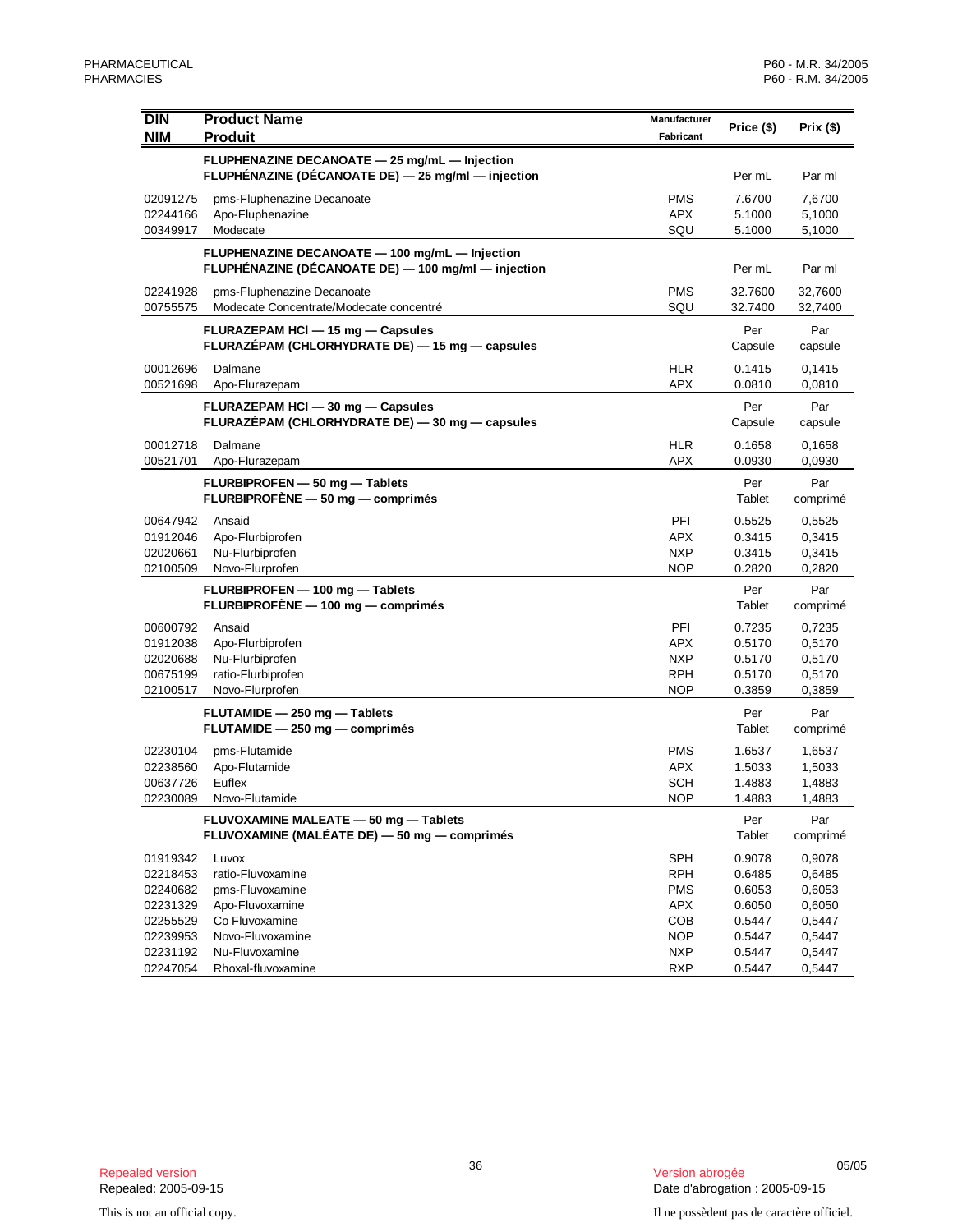| <b>DIN</b> | <b>Product Name</b>                                            | Manufacturer |            | Prix $($)$               |
|------------|----------------------------------------------------------------|--------------|------------|--------------------------|
| <b>NIM</b> | <b>Produit</b>                                                 | Fabricant    | Price (\$) |                          |
|            |                                                                |              |            |                          |
|            | FLUVOXAMINE MALEATE - 100 mg - Tablets                         |              | Per        | Par                      |
|            | FLUVOXAMINE (MALÉATE DE) — 100 mg — comprimés                  |              | Tablet     | comprimé                 |
| 01919369   | Luvox                                                          | SPH          | 1.6321     | 1,6321                   |
| 02218461   | ratio-Fluvoxamine                                              | <b>RPH</b>   | 1.1657     | 1,1657                   |
| 02231330   | Apo-Fluvoxamine                                                | <b>APX</b>   | 1.0880     | 1,0880                   |
| 02240683   | pms-Fluvoxamine                                                | <b>PMS</b>   | 0.9793     | 0,9793                   |
| 02255537   | Co Fluvoxamine                                                 | COB          | 0.9792     | 0,9792                   |
| 02239954   | Novo-Fluvoxamine                                               | NOP          | 0.9792     | 0,9792                   |
| 02231193   | Nu-Fluvoxamine                                                 | <b>NXP</b>   | 0.9792     | 0,9792                   |
| 02247055   | Rhoxal-fluvoxamine                                             | <b>RXP</b>   | 0.9792     | 0,9792                   |
|            |                                                                |              |            |                          |
|            | FOLIC ACID - 5 mg - Tablets                                    |              | Per        | Par                      |
|            | FOLIQUE (ACIDE) - 5 mg - comprimés                             |              | Tablet     | comprimé                 |
| 00014966   | Folvite                                                        | WAY          | 0.0328     | 0,0328                   |
| 00179493   | Folic Acid/Acide folique                                       | <b>SDR</b>   | 0.0266     | 0,0266                   |
| 00426849   | Apo-Folic                                                      | <b>APX</b>   | 0.0235     | 0,0235                   |
|            |                                                                |              |            |                          |
|            | FOSINOPRIL SODIUM - 10 mg - Tablets                            |              | Per        | Par                      |
|            | FOSINOPRIL SODIQUE - 10 mg - comprimés                         |              | Tablet     | comprimé                 |
| 01907107   | Monopril                                                       | SQU          | 0.8690     | 0,8690                   |
| 02247802   | Novo-Fosinopril                                                | <b>NOP</b>   | 0.6083     | 0,6083                   |
| 02262401   | Gen-Fosinopril                                                 | <b>GPM</b>   | 0.5475     | 0,5475                   |
| 02242733   | Lin-Fosinopril                                                 | LIN          | 0.5475     | 0,5475                   |
|            |                                                                |              |            |                          |
|            | FOSINOPRIL SODIUM - 20 mg - Tablets                            |              | Per        | Par                      |
|            | FOSINOPRIL SODIQUE - 20 mg - comprimés                         |              | Tablet     | comprimé                 |
| 01907115   | Monopril                                                       | SQU          | 1.0450     | 1,0450                   |
| 02247803   | Novo-Fosinopril                                                | NOP          | 0.7315     | 0,7315                   |
| 02262428   | Gen-Fosinopril                                                 | <b>GPM</b>   | 0.6584     | 0,6584                   |
| 02242734   | Lin-Fosinopril                                                 | LIN          | 0.6584     | 0,6584                   |
|            |                                                                |              |            |                          |
|            | <b>FRAMYCETIN SULFATE/ESCULIN/HYDROCORTISONE/DIBUCAINE HCI</b> |              |            |                          |
|            | $-$ 10 mg/10 mg/5 mg/5 mg $-$ Ointment                         |              |            |                          |
|            | FRAMYCÉTINE (SULFATE DE)/ESCULINE/HYDROCORTISONE/              |              | Per        | Par                      |
|            | DIBUCAÏNE (CHLORHYDRATE DE) — 10 mg/10 mg/5 mg/5 mg/ — pommade |              | Gram       | gramme                   |
| 02223252   | Proctosedyl                                                    | <b>AXC</b>   | 0.9314     | 0,9314                   |
| 02247322   | Proctol                                                        | ODN          | 0.6556     | 0,6556                   |
| 02242527   | Sab-Proctomyxin HC                                             | <b>SIL</b>   | 0.6556     | 0,6556                   |
|            |                                                                |              |            |                          |
|            | FRAMYCETIN SULFATE/ESCULIN/HYDROCORTISONE/DIBUCAINE HCI        |              |            |                          |
|            | -10 mg/10 mg/5 mg/5 mg - Suppositories                         |              |            |                          |
|            | FRAMYCÉTINE (SULFATE DE)/ESCULINE/HYDROCORTISONE/              |              | Per        | Par                      |
|            | DIBUCAÏNE (CHLORHYDRATE DE) - 10 mg/10 mg/5 mg/5 mg/           |              |            | Suppository suppositoire |
| 02223260   | Proctosedyl                                                    | AXC          | 1.0817     | 1,0817                   |
| 02247882   | Proctol                                                        | ODN          | 0.8718     | 0,8718                   |
| 02242528   | Sab-Proctomyxin HC                                             | <b>SIL</b>   | 0.8718     | 0,8718                   |
|            |                                                                |              |            |                          |
|            | <b>FRAMYCETIN SULFATE/GRAMICIDIN/DEXAMETHASONE —</b>           |              |            |                          |
|            | 5 mg/0.05 mg/0.5 mg per mL - Otic/Ophthalmic Solution          |              |            |                          |
|            | FRAMYCÉTINE (SULFATE DE)/GRAMICIDINE/DEXAMÉTHASONE -           |              | Per        | Par                      |
|            | 5 mg/0,05 mg/0,5 mg par ml - solution otique et ophtalmique    |              | mL         | ml                       |
|            |                                                                |              |            |                          |
| 02224623   | Sofracort                                                      | AVT          | 1.6170     | 1,6170                   |
| 02247920   | Sab-Opticort                                                   | <b>SIL</b>   | 1.2361     | 1,2361                   |
|            | FUROSEMIDE - 20 mg - Tablets                                   |              | Per        | Par                      |
|            | $FUROSÉMIDE - 20 mg - comprimés$                               |              | Tablet     | comprimé                 |
|            |                                                                |              |            |                          |
| 02224690   | Lasix                                                          | AVE          | 0.0759     | 0,0759                   |
| 00337730   | Novosemide                                                     | <b>NOP</b>   | 0.0490     | 0,0490                   |
| 02247493   | pms-Furosemide                                                 | <b>PMS</b>   | 0.0446     | 0,0446                   |
| 00396788   | Apo-Furosemide                                                 | APX          | 0.0445     | 0,0445                   |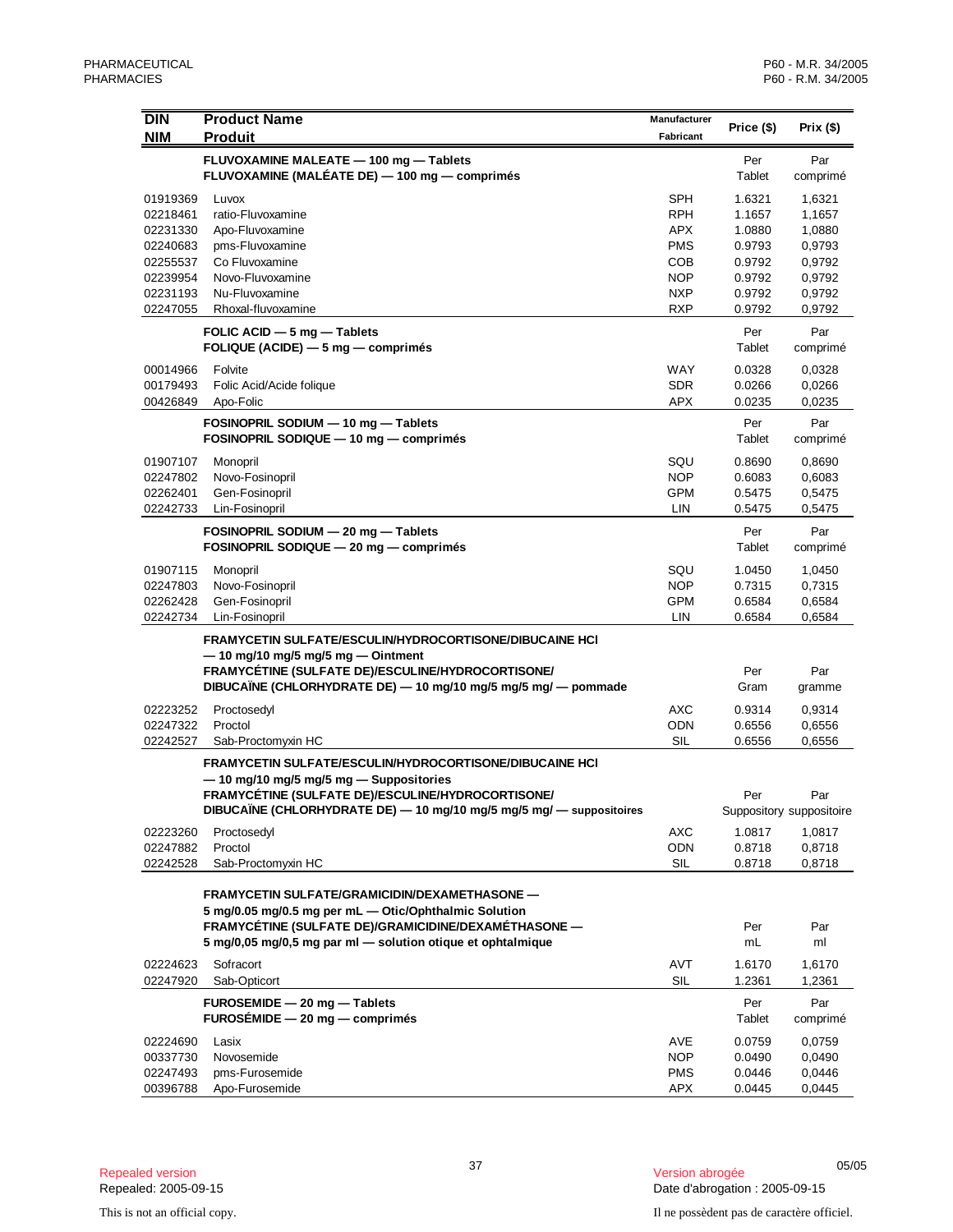| <b>DIN</b><br><b>NIM</b> | <b>Product Name</b><br><b>Produit</b>                              | Manufacturer<br>Fabricant | Price (\$)       | Prix $($ \$)     |
|--------------------------|--------------------------------------------------------------------|---------------------------|------------------|------------------|
|                          | FUROSEMIDE - 40 mg - Tablets                                       |                           | Per              | Par              |
|                          | $FUROSÉMIDE - 40 mg - comprimés$                                   |                           | Tablet           | comprimé         |
| 02224704                 | Lasix                                                              | AVE                       | 0.1163           | 0,1163           |
| 00337749                 | Novosemide                                                         | <b>NOP</b>                | 0.0737           | 0,0737           |
| 00362166                 | Apo-Furosemide                                                     | <b>APX</b>                | 0.0670           | 0,0670           |
| 02247494                 | pms-Furosemide                                                     | <b>PMS</b>                | 0.0670           | 0,0670           |
|                          | FUROSEMIDE - 80 mg - Tablets                                       |                           | Per              | Par              |
|                          | $FUROSÉMIDE - 80 mg - comprimés$                                   |                           | Tablet           | comprimé         |
| 00707570                 | Apo-Furosemide                                                     | <b>APX</b>                | 0.1660           | 0,1660           |
| 00765953                 | Novosemide                                                         | <b>NOP</b>                | 0.1342           | 0,1342           |
|                          | GABAPENTIN - 100 mg - Capsules                                     |                           | Per              | Par              |
|                          | GABAPENTINE - 100 mg - capsules                                    |                           | Capsule          | capsule          |
| 02084260                 | Neurontin                                                          | PFI                       | 0.4576           | 0,4576           |
| 02244304                 | Apo-Gabapentin                                                     | <b>APX</b>                | 0.3080           | 0,3080           |
| 02244513                 | Novo-Gabapentin                                                    | <b>NOP</b>                | 0.3080           | 0,3080           |
| 02243446                 | pms-Gabapentin                                                     | PMS                       | 0.3080           | 0,3080           |
| 02248259                 | Gen-Gabapentin                                                     | <b>GPM</b>                | 0.2772           | 0,2772           |
|                          | GABAPENTIN - 300 mg - Capsules                                     |                           | Per              | Par              |
|                          | GABAPENTINE - 300 mg - capsules                                    |                           | Capsule          | capsule          |
| 02084279                 | Neurontin                                                          | PFI                       | 1.1131           | 1,1131           |
| 02243447                 | pms-Gabapentin                                                     | PMS                       | 0.7493           | 0,7493           |
| 02244514                 | Novo-Gabapentin                                                    | NOP                       | 0.7492           | 0,7492           |
| 02244305                 | Apo-Gabapentin                                                     | APX                       | 0.7490           | 0,7490           |
| 02248260                 | Gen-Gabapentin                                                     | <b>GPM</b>                | 0.6743           | 0,6743           |
|                          | GABAPENTIN - 400 mg - Capsules                                     |                           | Per              | Par              |
|                          | GABAPENTINE - 400 mg - capsules                                    |                           | Capsule          | capsule          |
| 02084287                 | Neurontin                                                          | PFI                       | 1.3265           | 1,3265           |
| 02244306                 | Apo-Gabapentin                                                     | APX                       | 0.8930           | 0,8930           |
| 02244515                 | Novo-Gabapentin                                                    | <b>NOP</b>                | 0.8929           | 0,8929           |
| 02243448                 | pms-Gabapentin                                                     | PMS                       | 0.8924           | 0,8924           |
| 02248261                 | Gen-Gabapentin                                                     | GPM                       | 0.8036           | 0,8036           |
|                          | GEMFIBROZIL - 300 mg - Capsules                                    |                           | Per              | Par              |
|                          | GEMFIBROZIL - 300 mg - capsules                                    |                           | Capsule          | capsule          |
| 00599026                 | Lopid                                                              | PFI                       | 0.5667           | 0,5667           |
| 01979574                 | Apo-Gemfibrozil                                                    | <b>APX</b>                | 0.4540           | 0,4540           |
| 02185407                 | Gen-Gemfibrozil                                                    | <b>GPM</b>                | 0.3261           | 0,3261           |
| 02239951                 | pms-Gemfibrozil                                                    | <b>PMS</b>                | 0.3261           | 0,3261           |
| 02241704<br>02058456     | Novo-Gemfibrozil<br>Nu-Gemfibrozil                                 | <b>NOP</b><br><b>NXP</b>  | 0.3260<br>0.3260 | 0,3260<br>0,3260 |
|                          |                                                                    |                           |                  |                  |
|                          | GEMFIBROZIL - 600 mg - Tablets<br>GEMFIBROZIL - 600 mg - comprimés |                           | Per<br>Tablet    | Par<br>comprimé  |
| 00659606                 | Lopid                                                              | PFI                       | 1.1344           | 1,1344           |
| 01979582                 | Apo-Gemfibrozil                                                    | <b>APX</b>                | 0.9570           | 0,9570           |
| 02230580                 | Dom-Gemfibrozil                                                    | <b>DOM</b>                | 0.8272           | 0,8272           |
| 02230476                 | Gen-Gemfibrozil                                                    | <b>GPM</b>                | 0.8272           | 0,8272           |
| 02142074                 | Novo-Gemfibrozil                                                   | <b>NOP</b>                | 0.8272           | 0,8272           |
| 02058464                 | Nu-Gemfibrozil                                                     | <b>NXP</b>                | 0.8272           | 0,8272           |
| 02230183                 | pms-Gemfibrozil                                                    | <b>PMS</b>                | 0.8272           | 0,8272           |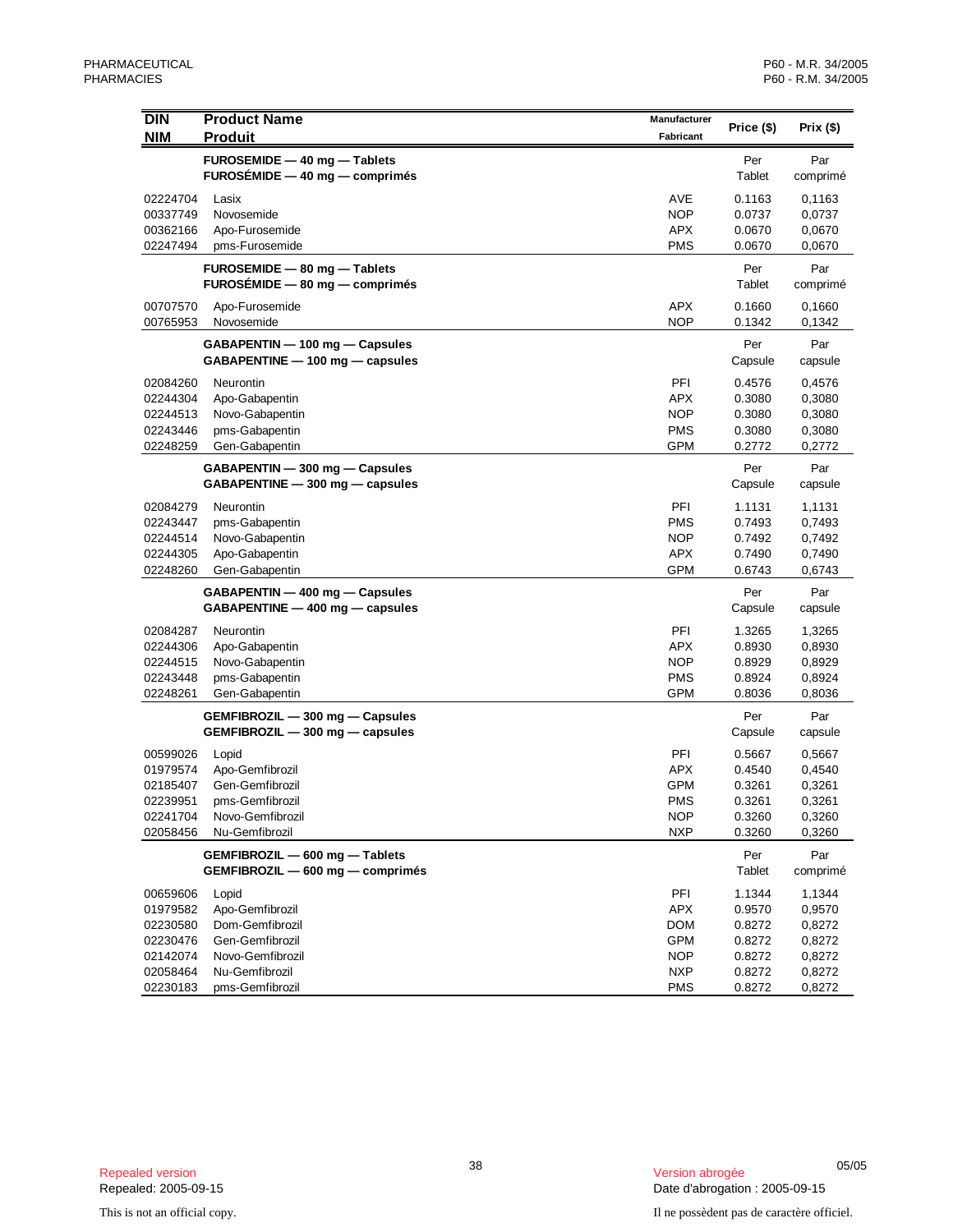| <b>NIM</b><br><b>Produit</b><br>Fabricant<br><b>GENTAMICIN SULFATE - 5 mg/mL - Ophthalmic Solution</b><br>GENTAMICINE (SULFATE DE) - 5 mg/ml - solution ophtalmique<br>Par ml<br>Per mL<br><b>ALC</b><br>00436771<br>Alcomicin<br>0.5830<br>0,5830<br><b>SCH</b><br>0.4510<br>00512192<br>Garamycin<br>0,4510<br><b>PMS</b><br>00776521<br>pms-Gentamicin<br>0.4466<br>0,4466<br>SIL<br>02229440<br>Sab-Gentamicin<br>0.4466<br>0,4466<br>GENTAMICIN SULFATE - 0.3% - Ophthalmic Ointment<br>Per<br>Par<br>GENTAMICINE (SULFATE DE) - 0.3 % - pommade ophtalmique<br>Gram<br>gramme<br><b>SCH</b><br>00028339<br>1.2572<br>Garamycin<br>1,2572<br>SIL<br>02230888<br>Sab-Gentamicin<br>1.2572<br>1,2572<br><b>GENTAMICIN SULFATE - 5 mg/mL - Otic Solution</b><br>GENTAMICINE (SULFATE DE) - 5 mg/ml - solution otique<br>Par ml<br>Per mL<br><b>PMS</b><br>02230889<br>pms-Gentamicin<br>1.2166<br>1,2166<br><b>SCH</b><br>00512184<br>Garamycin<br>1.1352<br>1,1352<br>SIL<br>02229441<br>Sab-Gentamicin<br>1.1352<br>1,1352<br>GLICLAZIDE - 80 mg - Tablets<br>Per<br>Par<br>GLICLAZIDE - 80 mg - comprimés<br>Tablet<br>comprimé<br><b>SEV</b><br>00765996<br>0.4098<br>Diamicron<br>0,4098<br><b>RPH</b><br>02155850<br>ratio-Gliclazide<br>0.3073<br>0,3073<br><b>APX</b><br>02245247<br>Apo-Gliclazide<br>0.3070<br>0,3070<br><b>GPM</b><br>02229519<br>Gen-Gliclazide<br>0.3069<br>0,3069<br>02238103<br><b>NOP</b><br>Novo-Gliclazide<br>0.3069<br>0,3069<br>02254719<br>Rhoxal-gliclazide<br><b>RXP</b><br>0.3069<br>0,3069<br>$GLYBURIDE - 2.5 mg - Tables$<br>Per<br>Par<br>$GLYBURIDE - 2,5 mg - comprimés$<br>Tablet<br>comprimé<br>AVE<br>02224550<br>Diabeta<br>0.1159<br>0,1159<br><b>APX</b><br>Apo-Glyburide<br>0.0767<br>0,0767<br>01913654<br><b>DOM</b><br>02234513<br>Dom-Glyburide<br>0.0433<br>0,0433<br><b>HLR</b><br>00720933<br>Euglucon<br>0.0433<br>0,0433<br><b>PMS</b><br>02236733<br>pms-Glyburide<br>0.0433<br>0,0433<br>00808733<br>Gen-Glybe<br>GPM<br>0.0432<br>0,0432<br>Novo-Glyburide<br><b>NOP</b><br>0.0432<br>0,0432<br>01913670<br>02020734<br>Nu-Glyburide<br><b>NXP</b><br>0.0432<br>0,0432<br><b>RPH</b><br>01900927<br>ratio-Glyburide<br>0.0432<br>0,0432<br>02248008<br>Rhoxal-glyburide<br><b>RXP</b><br>0.0432<br>0,0432<br>Per<br>Par<br>GLYBURIDE - 5 mg - Tablets<br>Tablet<br>$GLYBURIDE - 5 mg - comprim\acute{e}s$<br>comprimé<br>AVE<br>02224569<br>Diabeta<br>0.2079<br>0,2079<br>APX<br>01913662<br>Apo-Glyburide<br>0.1283<br>0,1283<br><b>DOM</b><br>02234514<br>Dom-Glyburide<br>0.0752<br>0,0752<br>00720941<br>Euglucon<br><b>HLR</b><br>0.0752<br>0,0752<br><b>PMS</b><br>pms-Glyburide<br>0.0752<br>0,0752<br>02236734<br><b>GPM</b><br>00808741<br>Gen-Glybe<br>0.0751<br>0,0751<br>Novo-Glyburide<br><b>NOP</b><br>0.0751<br>0,0751<br>01913689<br>Nu-Glyburide<br><b>NXP</b><br>0.0751<br>02020742<br>0,0751 | DIN      | <b>Product Name</b> | Manufacturer |            |              |
|-------------------------------------------------------------------------------------------------------------------------------------------------------------------------------------------------------------------------------------------------------------------------------------------------------------------------------------------------------------------------------------------------------------------------------------------------------------------------------------------------------------------------------------------------------------------------------------------------------------------------------------------------------------------------------------------------------------------------------------------------------------------------------------------------------------------------------------------------------------------------------------------------------------------------------------------------------------------------------------------------------------------------------------------------------------------------------------------------------------------------------------------------------------------------------------------------------------------------------------------------------------------------------------------------------------------------------------------------------------------------------------------------------------------------------------------------------------------------------------------------------------------------------------------------------------------------------------------------------------------------------------------------------------------------------------------------------------------------------------------------------------------------------------------------------------------------------------------------------------------------------------------------------------------------------------------------------------------------------------------------------------------------------------------------------------------------------------------------------------------------------------------------------------------------------------------------------------------------------------------------------------------------------------------------------------------------------------------------------------------------------------------------------------------------------------------------------------------------------------------------------------------------------------------------------------------------------------------------------------------------------------------------------------------------------------------------------------------------------------------------------------------------------------------------------------------------------------------------------------------------------------|----------|---------------------|--------------|------------|--------------|
|                                                                                                                                                                                                                                                                                                                                                                                                                                                                                                                                                                                                                                                                                                                                                                                                                                                                                                                                                                                                                                                                                                                                                                                                                                                                                                                                                                                                                                                                                                                                                                                                                                                                                                                                                                                                                                                                                                                                                                                                                                                                                                                                                                                                                                                                                                                                                                                                                                                                                                                                                                                                                                                                                                                                                                                                                                                                                     |          |                     |              | Price (\$) | Prix $($ \$) |
|                                                                                                                                                                                                                                                                                                                                                                                                                                                                                                                                                                                                                                                                                                                                                                                                                                                                                                                                                                                                                                                                                                                                                                                                                                                                                                                                                                                                                                                                                                                                                                                                                                                                                                                                                                                                                                                                                                                                                                                                                                                                                                                                                                                                                                                                                                                                                                                                                                                                                                                                                                                                                                                                                                                                                                                                                                                                                     |          |                     |              |            |              |
|                                                                                                                                                                                                                                                                                                                                                                                                                                                                                                                                                                                                                                                                                                                                                                                                                                                                                                                                                                                                                                                                                                                                                                                                                                                                                                                                                                                                                                                                                                                                                                                                                                                                                                                                                                                                                                                                                                                                                                                                                                                                                                                                                                                                                                                                                                                                                                                                                                                                                                                                                                                                                                                                                                                                                                                                                                                                                     |          |                     |              |            |              |
|                                                                                                                                                                                                                                                                                                                                                                                                                                                                                                                                                                                                                                                                                                                                                                                                                                                                                                                                                                                                                                                                                                                                                                                                                                                                                                                                                                                                                                                                                                                                                                                                                                                                                                                                                                                                                                                                                                                                                                                                                                                                                                                                                                                                                                                                                                                                                                                                                                                                                                                                                                                                                                                                                                                                                                                                                                                                                     |          |                     |              |            |              |
|                                                                                                                                                                                                                                                                                                                                                                                                                                                                                                                                                                                                                                                                                                                                                                                                                                                                                                                                                                                                                                                                                                                                                                                                                                                                                                                                                                                                                                                                                                                                                                                                                                                                                                                                                                                                                                                                                                                                                                                                                                                                                                                                                                                                                                                                                                                                                                                                                                                                                                                                                                                                                                                                                                                                                                                                                                                                                     |          |                     |              |            |              |
|                                                                                                                                                                                                                                                                                                                                                                                                                                                                                                                                                                                                                                                                                                                                                                                                                                                                                                                                                                                                                                                                                                                                                                                                                                                                                                                                                                                                                                                                                                                                                                                                                                                                                                                                                                                                                                                                                                                                                                                                                                                                                                                                                                                                                                                                                                                                                                                                                                                                                                                                                                                                                                                                                                                                                                                                                                                                                     |          |                     |              |            |              |
|                                                                                                                                                                                                                                                                                                                                                                                                                                                                                                                                                                                                                                                                                                                                                                                                                                                                                                                                                                                                                                                                                                                                                                                                                                                                                                                                                                                                                                                                                                                                                                                                                                                                                                                                                                                                                                                                                                                                                                                                                                                                                                                                                                                                                                                                                                                                                                                                                                                                                                                                                                                                                                                                                                                                                                                                                                                                                     |          |                     |              |            |              |
|                                                                                                                                                                                                                                                                                                                                                                                                                                                                                                                                                                                                                                                                                                                                                                                                                                                                                                                                                                                                                                                                                                                                                                                                                                                                                                                                                                                                                                                                                                                                                                                                                                                                                                                                                                                                                                                                                                                                                                                                                                                                                                                                                                                                                                                                                                                                                                                                                                                                                                                                                                                                                                                                                                                                                                                                                                                                                     |          |                     |              |            |              |
|                                                                                                                                                                                                                                                                                                                                                                                                                                                                                                                                                                                                                                                                                                                                                                                                                                                                                                                                                                                                                                                                                                                                                                                                                                                                                                                                                                                                                                                                                                                                                                                                                                                                                                                                                                                                                                                                                                                                                                                                                                                                                                                                                                                                                                                                                                                                                                                                                                                                                                                                                                                                                                                                                                                                                                                                                                                                                     |          |                     |              |            |              |
|                                                                                                                                                                                                                                                                                                                                                                                                                                                                                                                                                                                                                                                                                                                                                                                                                                                                                                                                                                                                                                                                                                                                                                                                                                                                                                                                                                                                                                                                                                                                                                                                                                                                                                                                                                                                                                                                                                                                                                                                                                                                                                                                                                                                                                                                                                                                                                                                                                                                                                                                                                                                                                                                                                                                                                                                                                                                                     |          |                     |              |            |              |
|                                                                                                                                                                                                                                                                                                                                                                                                                                                                                                                                                                                                                                                                                                                                                                                                                                                                                                                                                                                                                                                                                                                                                                                                                                                                                                                                                                                                                                                                                                                                                                                                                                                                                                                                                                                                                                                                                                                                                                                                                                                                                                                                                                                                                                                                                                                                                                                                                                                                                                                                                                                                                                                                                                                                                                                                                                                                                     |          |                     |              |            |              |
|                                                                                                                                                                                                                                                                                                                                                                                                                                                                                                                                                                                                                                                                                                                                                                                                                                                                                                                                                                                                                                                                                                                                                                                                                                                                                                                                                                                                                                                                                                                                                                                                                                                                                                                                                                                                                                                                                                                                                                                                                                                                                                                                                                                                                                                                                                                                                                                                                                                                                                                                                                                                                                                                                                                                                                                                                                                                                     |          |                     |              |            |              |
|                                                                                                                                                                                                                                                                                                                                                                                                                                                                                                                                                                                                                                                                                                                                                                                                                                                                                                                                                                                                                                                                                                                                                                                                                                                                                                                                                                                                                                                                                                                                                                                                                                                                                                                                                                                                                                                                                                                                                                                                                                                                                                                                                                                                                                                                                                                                                                                                                                                                                                                                                                                                                                                                                                                                                                                                                                                                                     |          |                     |              |            |              |
|                                                                                                                                                                                                                                                                                                                                                                                                                                                                                                                                                                                                                                                                                                                                                                                                                                                                                                                                                                                                                                                                                                                                                                                                                                                                                                                                                                                                                                                                                                                                                                                                                                                                                                                                                                                                                                                                                                                                                                                                                                                                                                                                                                                                                                                                                                                                                                                                                                                                                                                                                                                                                                                                                                                                                                                                                                                                                     |          |                     |              |            |              |
|                                                                                                                                                                                                                                                                                                                                                                                                                                                                                                                                                                                                                                                                                                                                                                                                                                                                                                                                                                                                                                                                                                                                                                                                                                                                                                                                                                                                                                                                                                                                                                                                                                                                                                                                                                                                                                                                                                                                                                                                                                                                                                                                                                                                                                                                                                                                                                                                                                                                                                                                                                                                                                                                                                                                                                                                                                                                                     |          |                     |              |            |              |
|                                                                                                                                                                                                                                                                                                                                                                                                                                                                                                                                                                                                                                                                                                                                                                                                                                                                                                                                                                                                                                                                                                                                                                                                                                                                                                                                                                                                                                                                                                                                                                                                                                                                                                                                                                                                                                                                                                                                                                                                                                                                                                                                                                                                                                                                                                                                                                                                                                                                                                                                                                                                                                                                                                                                                                                                                                                                                     |          |                     |              |            |              |
|                                                                                                                                                                                                                                                                                                                                                                                                                                                                                                                                                                                                                                                                                                                                                                                                                                                                                                                                                                                                                                                                                                                                                                                                                                                                                                                                                                                                                                                                                                                                                                                                                                                                                                                                                                                                                                                                                                                                                                                                                                                                                                                                                                                                                                                                                                                                                                                                                                                                                                                                                                                                                                                                                                                                                                                                                                                                                     |          |                     |              |            |              |
|                                                                                                                                                                                                                                                                                                                                                                                                                                                                                                                                                                                                                                                                                                                                                                                                                                                                                                                                                                                                                                                                                                                                                                                                                                                                                                                                                                                                                                                                                                                                                                                                                                                                                                                                                                                                                                                                                                                                                                                                                                                                                                                                                                                                                                                                                                                                                                                                                                                                                                                                                                                                                                                                                                                                                                                                                                                                                     |          |                     |              |            |              |
|                                                                                                                                                                                                                                                                                                                                                                                                                                                                                                                                                                                                                                                                                                                                                                                                                                                                                                                                                                                                                                                                                                                                                                                                                                                                                                                                                                                                                                                                                                                                                                                                                                                                                                                                                                                                                                                                                                                                                                                                                                                                                                                                                                                                                                                                                                                                                                                                                                                                                                                                                                                                                                                                                                                                                                                                                                                                                     |          |                     |              |            |              |
|                                                                                                                                                                                                                                                                                                                                                                                                                                                                                                                                                                                                                                                                                                                                                                                                                                                                                                                                                                                                                                                                                                                                                                                                                                                                                                                                                                                                                                                                                                                                                                                                                                                                                                                                                                                                                                                                                                                                                                                                                                                                                                                                                                                                                                                                                                                                                                                                                                                                                                                                                                                                                                                                                                                                                                                                                                                                                     |          |                     |              |            |              |
|                                                                                                                                                                                                                                                                                                                                                                                                                                                                                                                                                                                                                                                                                                                                                                                                                                                                                                                                                                                                                                                                                                                                                                                                                                                                                                                                                                                                                                                                                                                                                                                                                                                                                                                                                                                                                                                                                                                                                                                                                                                                                                                                                                                                                                                                                                                                                                                                                                                                                                                                                                                                                                                                                                                                                                                                                                                                                     |          |                     |              |            |              |
|                                                                                                                                                                                                                                                                                                                                                                                                                                                                                                                                                                                                                                                                                                                                                                                                                                                                                                                                                                                                                                                                                                                                                                                                                                                                                                                                                                                                                                                                                                                                                                                                                                                                                                                                                                                                                                                                                                                                                                                                                                                                                                                                                                                                                                                                                                                                                                                                                                                                                                                                                                                                                                                                                                                                                                                                                                                                                     |          |                     |              |            |              |
|                                                                                                                                                                                                                                                                                                                                                                                                                                                                                                                                                                                                                                                                                                                                                                                                                                                                                                                                                                                                                                                                                                                                                                                                                                                                                                                                                                                                                                                                                                                                                                                                                                                                                                                                                                                                                                                                                                                                                                                                                                                                                                                                                                                                                                                                                                                                                                                                                                                                                                                                                                                                                                                                                                                                                                                                                                                                                     |          |                     |              |            |              |
|                                                                                                                                                                                                                                                                                                                                                                                                                                                                                                                                                                                                                                                                                                                                                                                                                                                                                                                                                                                                                                                                                                                                                                                                                                                                                                                                                                                                                                                                                                                                                                                                                                                                                                                                                                                                                                                                                                                                                                                                                                                                                                                                                                                                                                                                                                                                                                                                                                                                                                                                                                                                                                                                                                                                                                                                                                                                                     |          |                     |              |            |              |
|                                                                                                                                                                                                                                                                                                                                                                                                                                                                                                                                                                                                                                                                                                                                                                                                                                                                                                                                                                                                                                                                                                                                                                                                                                                                                                                                                                                                                                                                                                                                                                                                                                                                                                                                                                                                                                                                                                                                                                                                                                                                                                                                                                                                                                                                                                                                                                                                                                                                                                                                                                                                                                                                                                                                                                                                                                                                                     |          |                     |              |            |              |
|                                                                                                                                                                                                                                                                                                                                                                                                                                                                                                                                                                                                                                                                                                                                                                                                                                                                                                                                                                                                                                                                                                                                                                                                                                                                                                                                                                                                                                                                                                                                                                                                                                                                                                                                                                                                                                                                                                                                                                                                                                                                                                                                                                                                                                                                                                                                                                                                                                                                                                                                                                                                                                                                                                                                                                                                                                                                                     |          |                     |              |            |              |
|                                                                                                                                                                                                                                                                                                                                                                                                                                                                                                                                                                                                                                                                                                                                                                                                                                                                                                                                                                                                                                                                                                                                                                                                                                                                                                                                                                                                                                                                                                                                                                                                                                                                                                                                                                                                                                                                                                                                                                                                                                                                                                                                                                                                                                                                                                                                                                                                                                                                                                                                                                                                                                                                                                                                                                                                                                                                                     |          |                     |              |            |              |
|                                                                                                                                                                                                                                                                                                                                                                                                                                                                                                                                                                                                                                                                                                                                                                                                                                                                                                                                                                                                                                                                                                                                                                                                                                                                                                                                                                                                                                                                                                                                                                                                                                                                                                                                                                                                                                                                                                                                                                                                                                                                                                                                                                                                                                                                                                                                                                                                                                                                                                                                                                                                                                                                                                                                                                                                                                                                                     |          |                     |              |            |              |
|                                                                                                                                                                                                                                                                                                                                                                                                                                                                                                                                                                                                                                                                                                                                                                                                                                                                                                                                                                                                                                                                                                                                                                                                                                                                                                                                                                                                                                                                                                                                                                                                                                                                                                                                                                                                                                                                                                                                                                                                                                                                                                                                                                                                                                                                                                                                                                                                                                                                                                                                                                                                                                                                                                                                                                                                                                                                                     |          |                     |              |            |              |
|                                                                                                                                                                                                                                                                                                                                                                                                                                                                                                                                                                                                                                                                                                                                                                                                                                                                                                                                                                                                                                                                                                                                                                                                                                                                                                                                                                                                                                                                                                                                                                                                                                                                                                                                                                                                                                                                                                                                                                                                                                                                                                                                                                                                                                                                                                                                                                                                                                                                                                                                                                                                                                                                                                                                                                                                                                                                                     |          |                     |              |            |              |
|                                                                                                                                                                                                                                                                                                                                                                                                                                                                                                                                                                                                                                                                                                                                                                                                                                                                                                                                                                                                                                                                                                                                                                                                                                                                                                                                                                                                                                                                                                                                                                                                                                                                                                                                                                                                                                                                                                                                                                                                                                                                                                                                                                                                                                                                                                                                                                                                                                                                                                                                                                                                                                                                                                                                                                                                                                                                                     |          |                     |              |            |              |
|                                                                                                                                                                                                                                                                                                                                                                                                                                                                                                                                                                                                                                                                                                                                                                                                                                                                                                                                                                                                                                                                                                                                                                                                                                                                                                                                                                                                                                                                                                                                                                                                                                                                                                                                                                                                                                                                                                                                                                                                                                                                                                                                                                                                                                                                                                                                                                                                                                                                                                                                                                                                                                                                                                                                                                                                                                                                                     |          |                     |              |            |              |
|                                                                                                                                                                                                                                                                                                                                                                                                                                                                                                                                                                                                                                                                                                                                                                                                                                                                                                                                                                                                                                                                                                                                                                                                                                                                                                                                                                                                                                                                                                                                                                                                                                                                                                                                                                                                                                                                                                                                                                                                                                                                                                                                                                                                                                                                                                                                                                                                                                                                                                                                                                                                                                                                                                                                                                                                                                                                                     |          |                     |              |            |              |
|                                                                                                                                                                                                                                                                                                                                                                                                                                                                                                                                                                                                                                                                                                                                                                                                                                                                                                                                                                                                                                                                                                                                                                                                                                                                                                                                                                                                                                                                                                                                                                                                                                                                                                                                                                                                                                                                                                                                                                                                                                                                                                                                                                                                                                                                                                                                                                                                                                                                                                                                                                                                                                                                                                                                                                                                                                                                                     |          |                     |              |            |              |
|                                                                                                                                                                                                                                                                                                                                                                                                                                                                                                                                                                                                                                                                                                                                                                                                                                                                                                                                                                                                                                                                                                                                                                                                                                                                                                                                                                                                                                                                                                                                                                                                                                                                                                                                                                                                                                                                                                                                                                                                                                                                                                                                                                                                                                                                                                                                                                                                                                                                                                                                                                                                                                                                                                                                                                                                                                                                                     |          |                     |              |            |              |
|                                                                                                                                                                                                                                                                                                                                                                                                                                                                                                                                                                                                                                                                                                                                                                                                                                                                                                                                                                                                                                                                                                                                                                                                                                                                                                                                                                                                                                                                                                                                                                                                                                                                                                                                                                                                                                                                                                                                                                                                                                                                                                                                                                                                                                                                                                                                                                                                                                                                                                                                                                                                                                                                                                                                                                                                                                                                                     |          |                     |              |            |              |
|                                                                                                                                                                                                                                                                                                                                                                                                                                                                                                                                                                                                                                                                                                                                                                                                                                                                                                                                                                                                                                                                                                                                                                                                                                                                                                                                                                                                                                                                                                                                                                                                                                                                                                                                                                                                                                                                                                                                                                                                                                                                                                                                                                                                                                                                                                                                                                                                                                                                                                                                                                                                                                                                                                                                                                                                                                                                                     |          |                     |              |            |              |
|                                                                                                                                                                                                                                                                                                                                                                                                                                                                                                                                                                                                                                                                                                                                                                                                                                                                                                                                                                                                                                                                                                                                                                                                                                                                                                                                                                                                                                                                                                                                                                                                                                                                                                                                                                                                                                                                                                                                                                                                                                                                                                                                                                                                                                                                                                                                                                                                                                                                                                                                                                                                                                                                                                                                                                                                                                                                                     |          |                     |              |            |              |
|                                                                                                                                                                                                                                                                                                                                                                                                                                                                                                                                                                                                                                                                                                                                                                                                                                                                                                                                                                                                                                                                                                                                                                                                                                                                                                                                                                                                                                                                                                                                                                                                                                                                                                                                                                                                                                                                                                                                                                                                                                                                                                                                                                                                                                                                                                                                                                                                                                                                                                                                                                                                                                                                                                                                                                                                                                                                                     |          |                     |              |            |              |
|                                                                                                                                                                                                                                                                                                                                                                                                                                                                                                                                                                                                                                                                                                                                                                                                                                                                                                                                                                                                                                                                                                                                                                                                                                                                                                                                                                                                                                                                                                                                                                                                                                                                                                                                                                                                                                                                                                                                                                                                                                                                                                                                                                                                                                                                                                                                                                                                                                                                                                                                                                                                                                                                                                                                                                                                                                                                                     |          |                     |              |            |              |
|                                                                                                                                                                                                                                                                                                                                                                                                                                                                                                                                                                                                                                                                                                                                                                                                                                                                                                                                                                                                                                                                                                                                                                                                                                                                                                                                                                                                                                                                                                                                                                                                                                                                                                                                                                                                                                                                                                                                                                                                                                                                                                                                                                                                                                                                                                                                                                                                                                                                                                                                                                                                                                                                                                                                                                                                                                                                                     |          |                     |              |            |              |
|                                                                                                                                                                                                                                                                                                                                                                                                                                                                                                                                                                                                                                                                                                                                                                                                                                                                                                                                                                                                                                                                                                                                                                                                                                                                                                                                                                                                                                                                                                                                                                                                                                                                                                                                                                                                                                                                                                                                                                                                                                                                                                                                                                                                                                                                                                                                                                                                                                                                                                                                                                                                                                                                                                                                                                                                                                                                                     |          |                     |              |            |              |
|                                                                                                                                                                                                                                                                                                                                                                                                                                                                                                                                                                                                                                                                                                                                                                                                                                                                                                                                                                                                                                                                                                                                                                                                                                                                                                                                                                                                                                                                                                                                                                                                                                                                                                                                                                                                                                                                                                                                                                                                                                                                                                                                                                                                                                                                                                                                                                                                                                                                                                                                                                                                                                                                                                                                                                                                                                                                                     |          |                     |              |            |              |
|                                                                                                                                                                                                                                                                                                                                                                                                                                                                                                                                                                                                                                                                                                                                                                                                                                                                                                                                                                                                                                                                                                                                                                                                                                                                                                                                                                                                                                                                                                                                                                                                                                                                                                                                                                                                                                                                                                                                                                                                                                                                                                                                                                                                                                                                                                                                                                                                                                                                                                                                                                                                                                                                                                                                                                                                                                                                                     |          |                     |              |            |              |
|                                                                                                                                                                                                                                                                                                                                                                                                                                                                                                                                                                                                                                                                                                                                                                                                                                                                                                                                                                                                                                                                                                                                                                                                                                                                                                                                                                                                                                                                                                                                                                                                                                                                                                                                                                                                                                                                                                                                                                                                                                                                                                                                                                                                                                                                                                                                                                                                                                                                                                                                                                                                                                                                                                                                                                                                                                                                                     |          |                     |              |            |              |
|                                                                                                                                                                                                                                                                                                                                                                                                                                                                                                                                                                                                                                                                                                                                                                                                                                                                                                                                                                                                                                                                                                                                                                                                                                                                                                                                                                                                                                                                                                                                                                                                                                                                                                                                                                                                                                                                                                                                                                                                                                                                                                                                                                                                                                                                                                                                                                                                                                                                                                                                                                                                                                                                                                                                                                                                                                                                                     | 01900935 | ratio-Glyburide     | <b>RPH</b>   | 0.0751     | 0,0751       |
| <b>RXP</b><br>02248009<br>Rhoxal-glyburide<br>0.0751<br>0,0751                                                                                                                                                                                                                                                                                                                                                                                                                                                                                                                                                                                                                                                                                                                                                                                                                                                                                                                                                                                                                                                                                                                                                                                                                                                                                                                                                                                                                                                                                                                                                                                                                                                                                                                                                                                                                                                                                                                                                                                                                                                                                                                                                                                                                                                                                                                                                                                                                                                                                                                                                                                                                                                                                                                                                                                                                      |          |                     |              |            |              |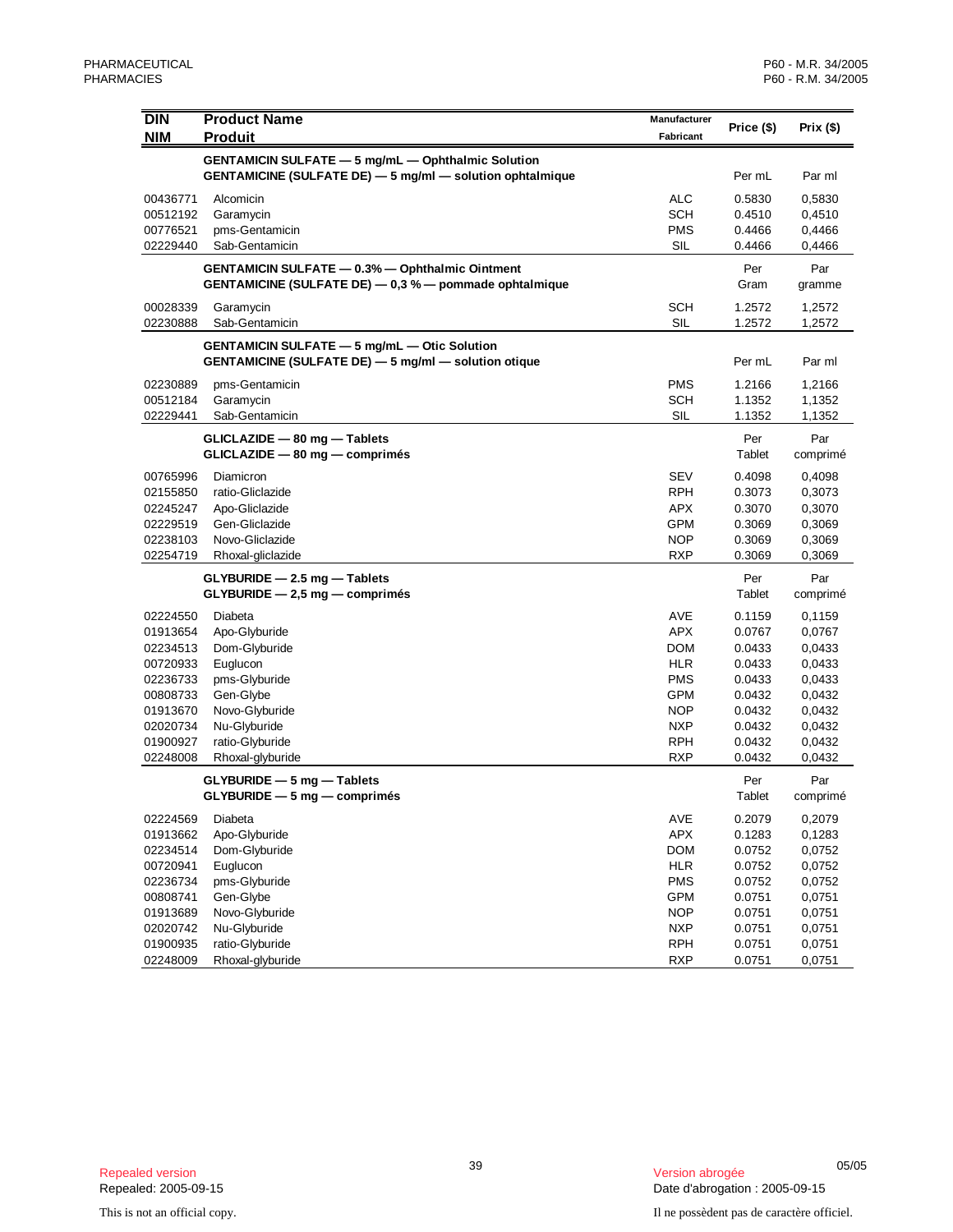| <b>DIN</b>                                   | <b>Product Name</b>                                                                                                              | Manufacturer                                  |                                          |                                          |
|----------------------------------------------|----------------------------------------------------------------------------------------------------------------------------------|-----------------------------------------------|------------------------------------------|------------------------------------------|
| <b>NIM</b>                                   | <b>Produit</b>                                                                                                                   | Fabricant                                     | Price (\$)                               | Prix (\$)                                |
|                                              | GRAIN & CITRUS FIBRE - 469 mg - Tablets<br>FIBRES DE CÉRÉALES ET D'AGRUMES — 469 mg — comprimés                                  |                                               | Per<br>Tablet                            | Par<br>comprimé                          |
| 00779768<br>00595829                         | Fibyrax<br>Novo-Fibre                                                                                                            | WHB<br><b>NOP</b>                             | 0.0692<br>0.0565                         | 0,0692<br>0,0565                         |
|                                              | HALOPERIDOL - 10 mg/5 mL - Oral Solution<br>HALOPÉRIDOL - 10 mg/5 ml - solution orale                                            |                                               | Per mL                                   | Par ml                                   |
| 00587702<br>00759503<br>00552429             | Apo-Haloperidol<br>pms-Haloperidol<br>ratio-Haloperidol                                                                          | APX<br><b>PMS</b><br>RPH                      | 0.1480<br>0.1181<br>0.1181               | 0,1480<br>0,1181<br>0,1181               |
|                                              | HALOPERIDOL - 0.5 mg - Tablets<br>$HALOPÉRIDOL - 0.5 mg - comprimés$                                                             |                                               | Per<br>Tablet                            | Par<br>comprimé                          |
| 00396796<br>00363685<br>00552135             | Apo-Haloperidol<br>Novo-Peridol<br>ratio-Haloperidol                                                                             | <b>APX</b><br><b>NOP</b><br><b>RPH</b>        | 0.0515<br>0.0396<br>0.0396               | 0,0515<br>0,0396<br>0,0396               |
|                                              | HALOPERIDOL - 1 mg - Tablets<br>$HALOPÉRIDOL - 1 mg - comprimés$                                                                 |                                               | Per<br>Tablet                            | Par<br>comprimé                          |
| 00396818<br>00552143<br>00363677             | Apo-Haloperidol<br>ratio-Haloperidol<br>Novo-Peridol                                                                             | <b>APX</b><br><b>RPH</b><br><b>NOP</b>        | 0.0835<br>0.0676<br>0.0675               | 0.0835<br>0,0676<br>0,0675               |
|                                              | HALOPERIDOL - 2 mg - Tablets<br>$HALOPÉRIDOL - 2 mg - comprimés$                                                                 |                                               | Per<br>Tablet                            | Par<br>comprimé                          |
| 00396826<br>00363669<br>00728292             | Apo-Haloperidol<br>Novo-Peridol<br>ratio-Haloperidol                                                                             | <b>APX</b><br><b>NOP</b><br><b>RPH</b>        | 0.1500<br>0.1155<br>0.1155               | 0,1500<br>0,1155<br>0,1155               |
|                                              | HALOPERIDOL - 5 mg - Tablets<br>$HALOPÉRIDOL - 5 mg - comprimés$                                                                 |                                               | Per<br>Tablet                            | Par<br>comprimé                          |
| 00396834<br>00363650<br>00647969             | Apo-Haloperidol<br>Novo-Peridol<br>ratio-Haloperidol                                                                             | <b>APX</b><br><b>NOP</b><br><b>RPH</b>        | 0.2160<br>0.1636<br>0.1636               | 0,2160<br>0,1636<br>0,1636               |
|                                              | HALOPERIDOL - 10 mg - Tablets<br>$HALOPÉRIDOL - 10 mg - comprimés$                                                               |                                               | Per<br>Tablet                            | Par<br>comprimé                          |
| 00463698<br>00728306<br>00713449             | Apo-Haloperidol<br>ratio-Haloperidol<br>Novo-Peridol                                                                             | APX<br><b>RPH</b><br><b>NOP</b>               | 0.3510<br>0.2722<br>0.1463               | 0,3510<br>0,2722<br>0,1463               |
|                                              | HALOPERIDOL DECANOATE - 50 mg/mL - Long Acting Injection<br>HALOPÉRIDOL (DÉCANOATE D') - 50 mg/ml - injection à effet prolongé   |                                               | Per mL                                   | Par ml                                   |
| 00599085<br>02242361<br>02130297<br>02236866 | Haldol LA<br>Apo-Haloperidol LA<br>Haloperidol LA/Halopéridol LA<br>Haloperidol Long Acting/Halopéridol à action prolongée       | <b>JAN</b><br><b>APX</b><br>SIL<br><b>NOP</b> | 9.2800<br>6.4900<br>5.6100<br>5.6100     | 9,2800<br>6,4900<br>5,6100<br>5,6100     |
|                                              | HALOPERIDOL DECANOATE - 100 mg/mL - Long Acting Injection<br>HALOPÉRIDOL (DÉCANOATE D') - 100 mg/ml - injection à effet prolongé |                                               | Per mL                                   | Par ml                                   |
| 00599093<br>02242362<br>02130300<br>02242631 | Haldol LA<br>Apo-Haloperidol LA<br>Haloperidol LA/Halopéridol LA<br>Haloperidol Long Acting/Halopéridol à action prolongée       | JAN<br><b>APX</b><br>SIL<br><b>NOP</b>        | 18.3300<br>12.8300<br>11.0800<br>11.0800 | 18,3300<br>12,8300<br>11,0800<br>11,0800 |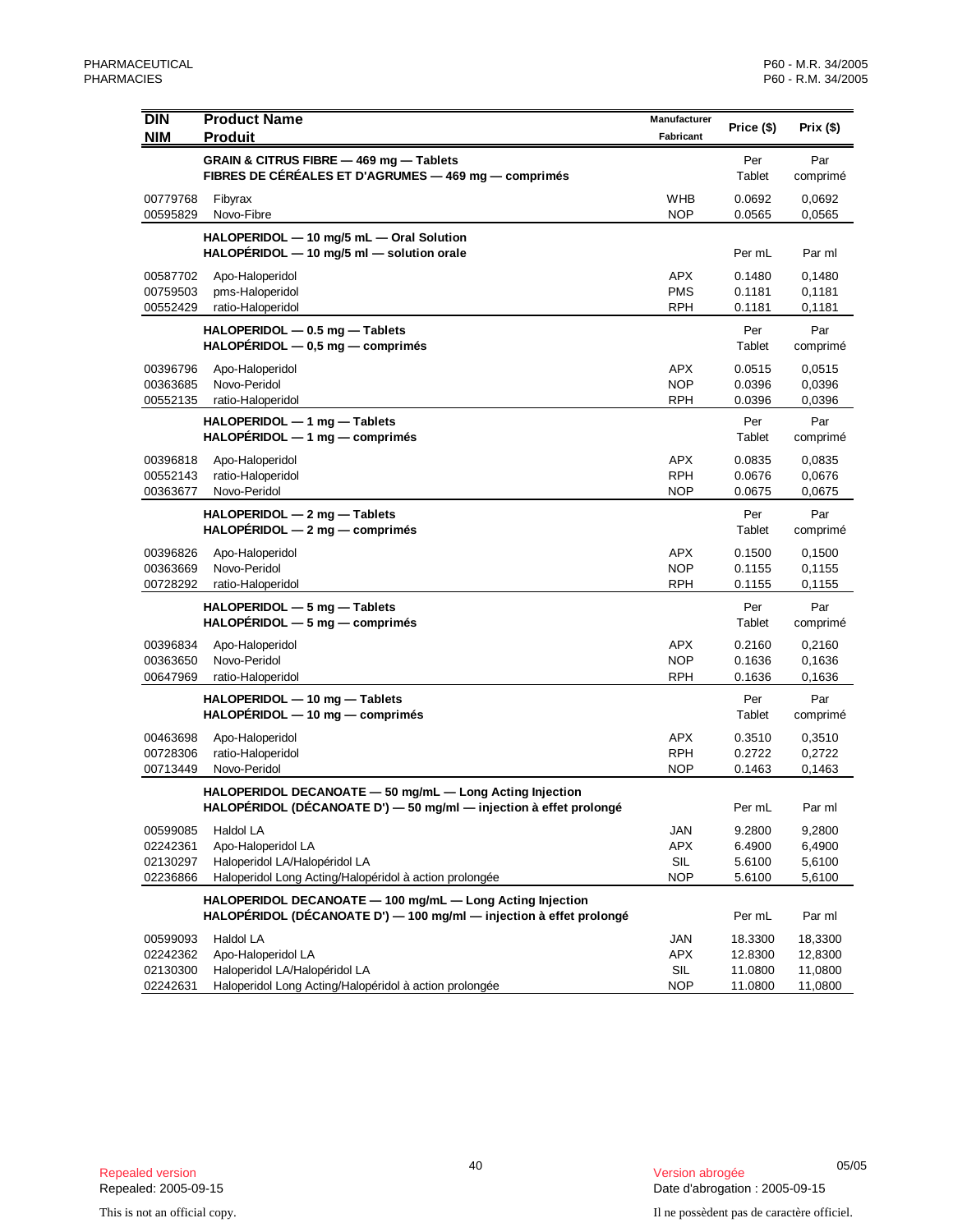| <b>DIN</b><br><b>NIM</b>         | <b>Product Name</b><br><b>Produit</b>                                                              | Manufacturer<br>Fabricant              | Price (\$)                 | Prix $($ \$)               |
|----------------------------------|----------------------------------------------------------------------------------------------------|----------------------------------------|----------------------------|----------------------------|
|                                  | HYDRALAZINE HCI - 10 mg - Tablets<br>HYDRALAZINE (CHLORHYDRATE D') - 10 mg - comprimés             |                                        | Per<br>Tablet              | Par<br>comprimé            |
| 00441619<br>01913204<br>00759465 | Apo-Hydralazine<br>Nu-Hydral<br>Novo-Hylazin                                                       | <b>APX</b><br><b>NXP</b><br><b>NOP</b> | 0.1145<br>0.1145<br>0.1014 | 0,1145<br>0,1145<br>0,1014 |
|                                  | HYDRALAZINE HCI - 25 mg - Tablets<br>HYDRALAZINE (CHLORHYDRATE D') - 25 mg - comprimés             |                                        | Per<br>Tablet              | Par<br>comprimé            |
| 00441627<br>02004828<br>00759473 | Apo-Hydralazine<br>Nu-Hydral<br>Novo-Hylazin                                                       | APX<br><b>NXP</b><br><b>NOP</b>        | 0.2000<br>0.2000<br>0.1808 | 0,2000<br>0,2000<br>0,1808 |
|                                  | HYDRALAZINE HCI - 50 mg - Tablets<br>HYDRALAZINE (CHLORHYDRATE D') - 50 mg - comprimés             |                                        | Per<br>Tablet              | Par<br>comprimé            |
| 00441635<br>02004836<br>00759481 | Apo-Hydralazine<br>Nu-Hydral<br>Novo-Hylazin                                                       | <b>APX</b><br><b>NXP</b><br><b>NOP</b> | 0.3055<br>0.3055<br>0.2780 | 0,3055<br>0,3055<br>0,2780 |
|                                  | HYDROCHLOROTHIAZIDE - 25 mg - Tablets<br>HYDROCHLOROTHIAZIDE - 25 mg - comprimés                   |                                        | Per<br>Tablet              | Par<br>comprimé            |
| 00021474<br>02247386<br>00326844 | Novohydrazide<br>pms-Hydrochlorothiazide<br>Apo-Hydro                                              | <b>NOP</b><br><b>PMS</b><br><b>APX</b> | 0.0523<br>0.0523<br>0.0475 | 0,0523<br>0,0523<br>0,0475 |
|                                  | HYDROCHLOROTHIAZIDE - 50 mg - Tablets<br>HYDROCHLOROTHIAZIDE - 50 mg - comprimés                   |                                        | Per<br>Tablet              | Par<br>comprimé            |
| 02247387<br>00021482<br>00312800 | pms-Hydrochlorothiazide<br>Novohydrazide<br>Apo-Hydro                                              | <b>PMS</b><br><b>NOP</b><br>APX        | 0.0726<br>0.0715<br>0.0660 | 0,0726<br>0,0715<br>0,0660 |
|                                  | HYDROCORTISONE - 100 mg/60 mL - Enema<br>HYDROCORTISONE - 100 mg/60 ml - lavement                  |                                        | Per<br>Package             | Par<br>paquet              |
| 02112736<br>00230316             | Cortenema<br>Hycort                                                                                | <b>AXC</b><br><b>ICN</b>               | 6.6600<br>5.6600           | 6,6600<br>5,6600           |
|                                  | HYDROCORTISONE VALERATE - 0.2% - Cream<br>HYDROCORTISONE (VALÉRATE D') — 0,2 % — crème             |                                        | Per<br>Gram                | Par<br>gramme              |
| 02242984<br>01910124             | Hydroval<br>Westcort                                                                               | TPT<br>WSQ                             | 0.1834<br>0.1834           | 0,1834<br>0,1834           |
|                                  | HYDROCORTISONE VALERATE - 0.2% - Ointment<br>HYDROCORTISONE (VALÉRATE D') — 0,2 % — pommade        |                                        | Per<br>Gram                | Par<br>gramme              |
| 02242985<br>01910132             | Hydroval<br>Westcort                                                                               | TPT<br>WSQ                             | 0.1834<br>0.1834           | 0,1834<br>0,1834           |
|                                  | $HYDROMORPHONE HCI - 2 mg/mL - Injection$<br>HYDROMORPHONE (CHLORHYDRATE D') - 2 mg/ml - injection |                                        | Per mL                     | Par ml                     |
| 00627100<br>02145901             | <b>Dilaudid</b><br>Hydromorphone                                                                   | ABB<br><b>SIL</b>                      | 1.5510<br>1.3640           | 1,5510<br>1,3640           |
|                                  | HYDROMORPHONE HCI - 10 mg/mL - Injection<br>HYDROMORPHONE (CHLORHYDRATE D') - 10 mg/ml - injection |                                        | Per mL                     | Par ml                     |
| 00622133<br>02145928             | Dilaudid HP<br>Hydromorphone HP 10                                                                 | ABB<br>SIL                             | 3.7400<br>3.3330           | 3,7400<br>3,3330           |
|                                  | HYDROMORPHONE HCI - 20 mg/mL - Injection<br>HYDROMORPHONE (CHLORHYDRATE D') - 20 mg/ml - injection |                                        | Per mL                     | Par ml                     |
| 02146118<br>02145936             | Dilaudid HP Plus<br>Hydromorphone HP 20                                                            | ABB<br><b>SIL</b>                      | 5.7640<br>5.3020           | 5,7640<br>5,3020           |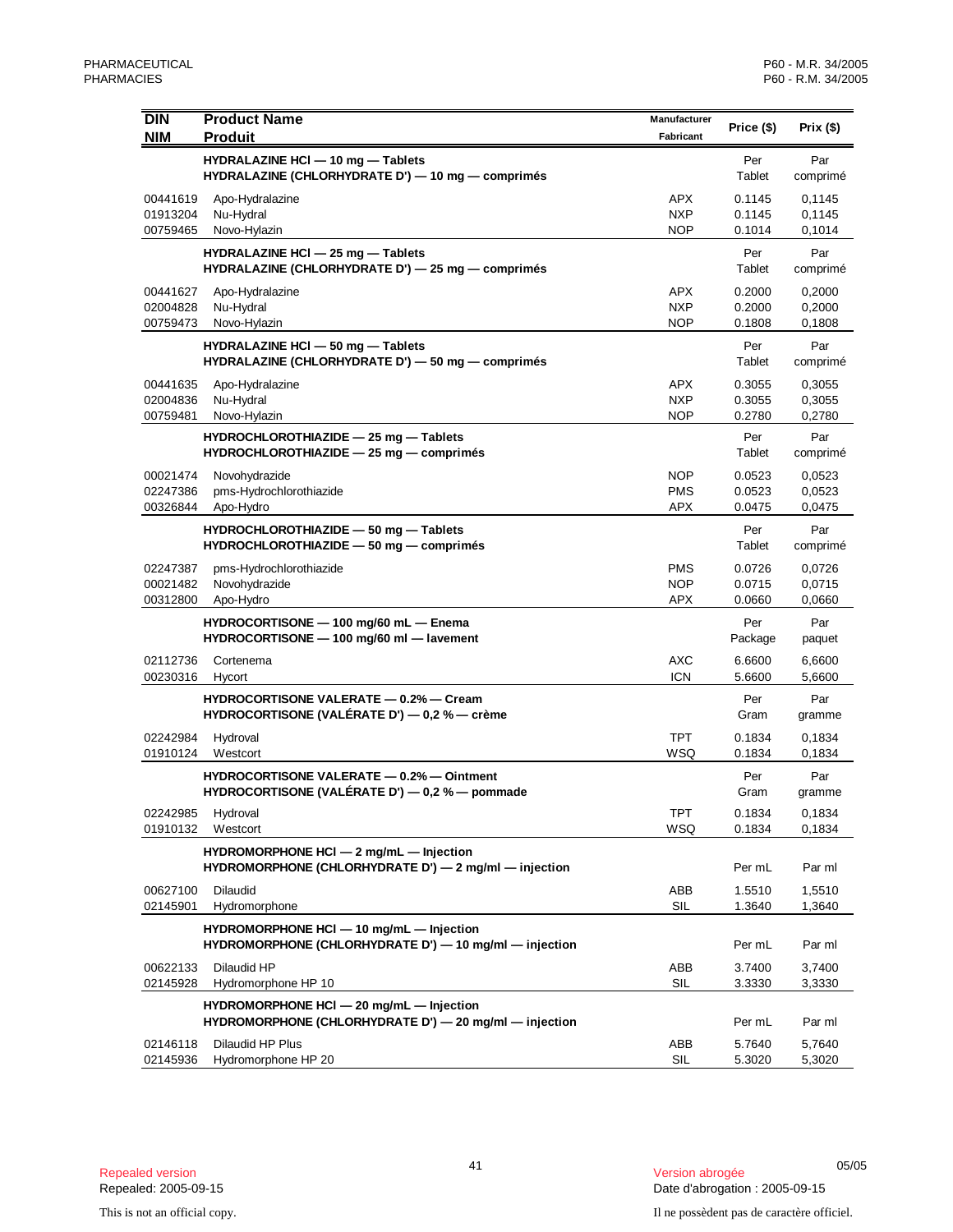| <b>DIN</b>                                   | <b>Product Name</b>                                                                                   | Manufacturer                                  | Price (\$)                           | Prix $($ \$)                         |
|----------------------------------------------|-------------------------------------------------------------------------------------------------------|-----------------------------------------------|--------------------------------------|--------------------------------------|
| <b>NIM</b>                                   | <b>Produit</b>                                                                                        | Fabricant                                     |                                      |                                      |
|                                              | HYDROMORPHONE HCI - 50 mg/mL - Injection<br>HYDROMORPHONE (CHLORHYDRATE D') - 50 mg/ml - injection    |                                               | Per mL                               | Par ml                               |
| 02145863<br>02146126                         | Dilaudid XP Plus<br>Hydromorphone HP 50                                                               | ABB<br>SIL                                    | 15.2955<br>14.4650                   | 15,2955<br>14,4650                   |
|                                              | HYDROMORPHONE HCI - 1 mg/mL - Oral Liquid<br>HYDROMORPHONE (CHLORHYDRATE D') - 1 mg/ml - liquide oral |                                               | Per mL                               | Par ml                               |
| 00786535<br>01916386                         | <b>Dilaudid</b><br>pms-Hydromorphone                                                                  | ABB<br><b>PMS</b>                             | 0.0871<br>0.0871                     | 0,0871<br>0,0871                     |
|                                              | HYDROMORPHONE HCI - 1 mg - Tablets<br>HYDROMORPHONE (CHLORHYDRATE D') $-$ 1 mg $-$ comprimés          |                                               | Per<br>Tablet                        | Par<br>comprimé                      |
| 00885444<br>00705438                         | pms-Hydromorphone<br><b>Dilaudid</b>                                                                  | PMS<br>ABB                                    | 0.1243<br>0.1055                     | 0,1243<br>0,1055                     |
|                                              | HYDROMORPHONE HCI - 2 mg - Tablets<br>HYDROMORPHONE (CHLORHYDRATE D') $-$ 2 mg $-$ comprimés          |                                               | Per<br>Tablet                        | Par<br>comprimé                      |
| 01916289<br>00125083<br>00885436             | Hydromorphone<br><b>Dilaudid</b><br>pms-Hydromorphone                                                 | BOE<br>ABB<br>PMS                             | 0.1694<br>0.1559<br>0.1559           | 0,1694<br>0,1559<br>0,1559           |
|                                              | HYDROMORPHONE HCI - 4 mg - Tablets<br>HYDROMORPHONE (CHLORHYDRATE D') $-$ 4 mg $-$ comprimés          |                                               | Per<br>Tablet                        | Par<br>comprimé                      |
| 01916270<br>00885401<br>00125121             | Hydromorphone<br>pms-Hydromorphone<br><b>Dilaudid</b>                                                 | <b>BOE</b><br><b>PMS</b><br>ABB               | 0.2838<br>0.2612<br>0.2464           | 0,2838<br>0,2612<br>0,2464           |
|                                              | HYDROMORPHONE HCI - 8 mg - Tablets<br>HYDROMORPHONE (CHLORHYDRATE D') - 8 mg - comprimés              |                                               | Per<br>Tablet                        | Par<br>comprimé                      |
| 00885428<br>00786543                         | pms-Hydromorphone<br>Dilaudid                                                                         | <b>PMS</b><br>ABB                             | 0.4572<br>0.3881                     | 0,4572<br>0,3881                     |
|                                              | HYDROXYCHLOROQUINE SULFATE - 200 mg - Tablets<br>HYDROXYCHLOROQUINE (SULFATE D') - 200 mg - comprimés |                                               | Per<br>Tablet                        | Par<br>comprimé                      |
| 02017709<br>02246691<br>02252600             | Plaquenil<br>Apo-Hydroxyquine<br>Gen-Hydroxychloroquine                                               | SAW<br><b>APX</b><br><b>GPM</b>               | 0.5240<br>0.4035<br>0.4035           | 0,5240<br>0,4035<br>0,4035           |
|                                              | HYDROXYUREA - 500 mg - Capsules<br>$HYDROXYURÉE - 500 mg - capsules$                                  |                                               | Per<br>Capsule                       | Par<br>capsule                       |
| 02242920<br>00465283<br>02247937             | Gen-Hydroxyurea<br>Hydrea<br>Apo-Hydroxyurea                                                          | <b>GPM</b><br>SQU<br>APX                      | 1.1223<br>1.1223<br>1.0203           | 1,1223<br>1,1223<br>1,0203           |
|                                              | HYDROXYZINE HCI - 10 mg - Capsules<br>HYDROXYZINE (CHLORHYDRATE D') - 10 mg - capsules                |                                               | Per<br>Capsule                       | Par<br>capsule                       |
| 00024376<br>00646059<br>00741884<br>00738824 | Atarax<br>Apo-Hydroxyzine<br>pms-Hydroxyzine<br>Novohydroxyzin                                        | PFI<br><b>APX</b><br><b>PMS</b><br><b>NOP</b> | 0.1696<br>0.0590<br>0.0435<br>0.0365 | 0,1696<br>0,0590<br>0,0435<br>0,0365 |
|                                              | HYDROXYZINE HCI - 25 mg - Capsules<br>HYDROXYZINE (CHLORHYDRATE D') - 25 mg - capsules                |                                               | Per<br>Capsule                       | Par<br>capsule                       |
| 00646024<br>00741892<br>01938835<br>00738832 | Apo-Hydroxyzine<br>pms-Hydroxyzine<br>Multipax<br>Novohydroxyzin                                      | APX<br><b>PMS</b><br><b>RPR</b><br><b>NOP</b> | 0.0830<br>0.0704<br>0.0592<br>0.0592 | 0,0830<br>0,0704<br>0,0592<br>0,0592 |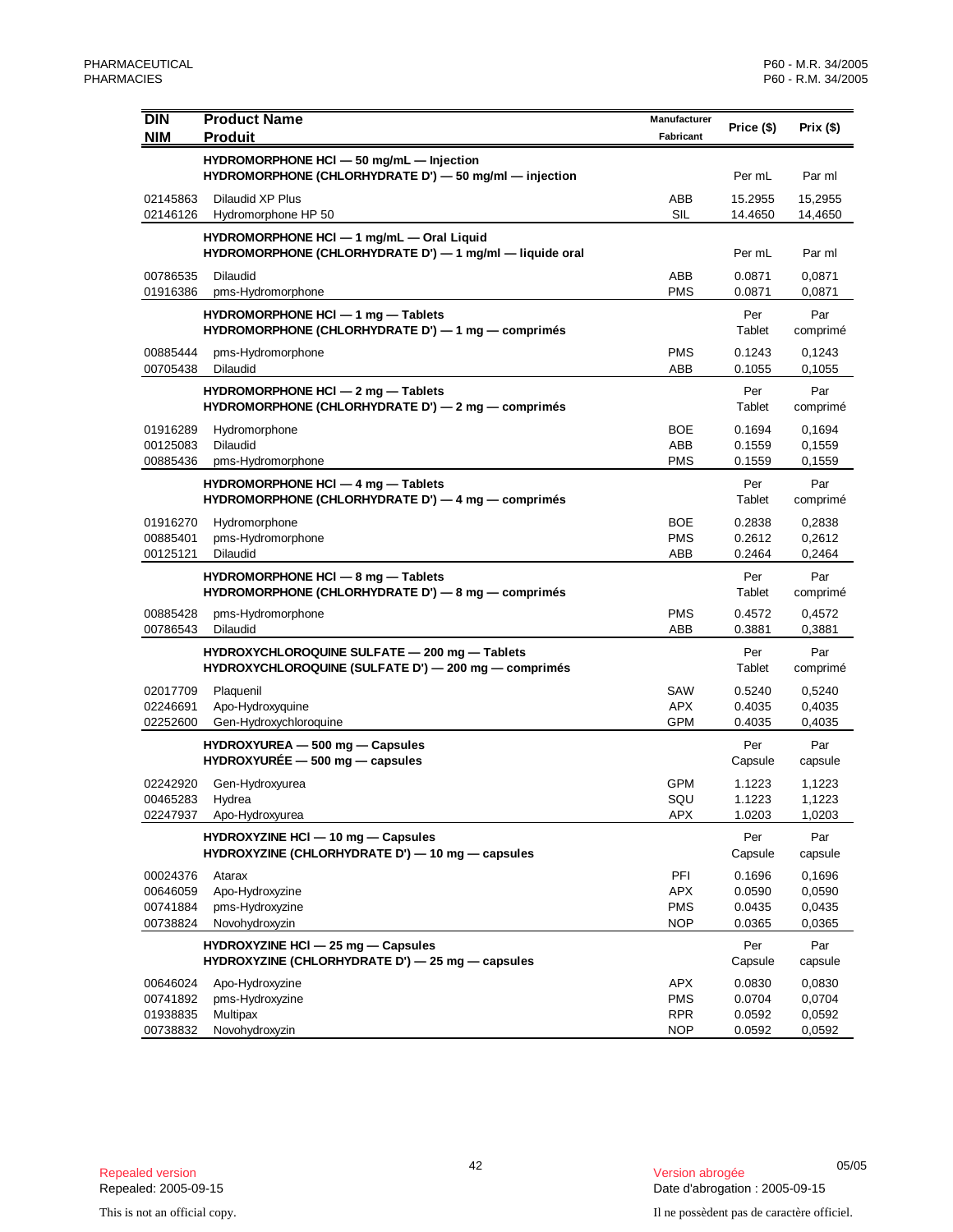| <b>NIM</b><br><b>Produit</b><br>Fabricant<br>HYDROXYZINE HCI - 50 mg - Capsules<br>Per<br>Par<br>HYDROXYZINE (CHLORHYDRATE D') - 50 mg - capsules<br>Capsule<br>capsule<br>PFI<br>00024392<br>0.3141<br>0,3141<br>Atarax<br><b>APX</b><br>0.1070<br>00646016<br>Apo-Hydroxyzine<br>0,1070<br>pms-Hydroxyzine<br><b>PMS</b><br>0.0975<br>0,0975<br>00741906<br><b>NOP</b><br>00738840<br>Novohydroxyzin<br>0.0825<br>0,0825<br>HYDROXYZINE HCI - 10 mg/5 mL - Oral Syrup<br>HYDROXYZINE (CHLORHYDRATE D') - 10 mg/5 ml - sirop oral<br>Per mL<br>Par ml<br>PFI<br>00024694<br>Atarax<br>0.0565<br>0,0565<br><b>PMS</b><br>pms-Hydroxyzine<br>0.0428<br>0,0428<br>00741817<br><b>IBUPROFEN</b> - 300 mg - Tablets<br>Per<br>Par<br>IBUPROFÈNE $-300$ mg $-$ comprimes<br>Tablet<br>comprimé<br>00327794<br>Motrin<br>MCL<br>0.1222<br>0,1222<br>02020696<br>Nu-Ibuprofen<br><b>NXP</b><br>0.0349<br>0,0349<br>00629332<br>Novo-Profen<br><b>NOP</b><br>0.0320<br>0,0320<br><b>APX</b><br>0.0284<br>00441651<br>Apo-Ibuprofen<br>0,0284<br><b>IBUPROFEN</b> - 400 mg - Tablets<br>Per<br>Par<br>IBUPROFÈNE $-$ 400 mg $-$ comprimes<br>Tablet<br>comprimé<br><b>MCL</b><br>00364142<br>0.1747<br>0,1747<br>Motrin<br><b>NXP</b><br>02020718<br>Nu-Ibuprofen<br>0.0455<br>0,0455<br><b>APX</b><br>00506052<br>Apo-Ibuprofen<br>0.0372<br>0,0372<br>IBUPROFEN - 600 mg - Tablets<br>Per<br>Par<br>IBUPROFÈNE $-$ 600 mg $-$ comprimes<br>Tablet<br>comprimé<br>02020726<br>Nu-Ibuprofen<br><b>NXP</b><br>0.0580<br>0,0580<br>Novo-Profen<br>00629359<br><b>NOP</b><br>0.0532<br>0,0532<br><b>APX</b><br>00585114<br>Apo-Ibuprofen<br>0,0465<br>0.0465<br>IMIPRAMINE HCI - 10 mg - Tablets<br>Par<br>Per<br>IMIPRAMINE (CHLORHYDRATE D') - 10 mg - comprimés<br>Tablet<br>comprimé<br>00021504<br>Novo-Pramine<br><b>NOP</b><br>0.1141<br>0,1141<br><b>APX</b><br>00360201<br>0.1037<br>0,1037<br>Apo-Imipramine<br>Per<br>IMIPRAMINE HCI - 25 mg - Tablets<br>Par<br>IMIPRAMINE (CHLORHYDRATE D') - 25 mg - comprimés<br>Tablet<br>comprimé<br>00010472<br>Tofranil<br><b>NVT</b><br>0.2595<br>0,2595<br>00021512<br>Novo-Pramine<br><b>NOP</b><br>0.1815<br>0,1815<br>00312797<br>APX<br>Apo-Imipramine<br>0.1650<br>0,1650<br>IMIPRAMINE HCI - 50 mg - Tablets<br>Per<br>Par<br>IMIPRAMINE (CHLORHYDRATE D') - 50 mg - comprimés<br>Tablet<br>comprimé<br>00010480<br>Tofranil<br>NVT<br>0.4824<br>0,4824<br><b>NOP</b><br>00021520<br>Novo-Pramine<br>0.3372<br>0,3372<br>00326852<br>APX<br>0.3065<br>0,3065<br>Apo-Imipramine<br>INDAPAMIDE - 1.25 mg - Tablets<br>Par<br>Per<br>$INDAPAMIDE - 1,25 mg - comprimés$<br>Tablet<br>comprimé<br>02179709<br>Lozide<br>SEV<br>0.3277<br>0,3277<br>0.2294<br>0,2294<br>02227339<br>ratio-Indapamide<br>RPH<br>02245246<br>Apo-Indapamide<br>APX<br>0.2065<br>0,2065<br>02239913<br>Dom-Indapamide<br><b>DOM</b><br>0.2065<br>0,2065<br><b>GPM</b><br>0.2065<br>02240067<br>Gen-Inapamide<br>0,2065<br>02239619<br>pms-Indapamide<br><b>PMS</b><br>0.2065<br>0,2065 | <b>DIN</b> | <b>Product Name</b> | Manufacturer | Price (\$) | Prix(\$) |
|---------------------------------------------------------------------------------------------------------------------------------------------------------------------------------------------------------------------------------------------------------------------------------------------------------------------------------------------------------------------------------------------------------------------------------------------------------------------------------------------------------------------------------------------------------------------------------------------------------------------------------------------------------------------------------------------------------------------------------------------------------------------------------------------------------------------------------------------------------------------------------------------------------------------------------------------------------------------------------------------------------------------------------------------------------------------------------------------------------------------------------------------------------------------------------------------------------------------------------------------------------------------------------------------------------------------------------------------------------------------------------------------------------------------------------------------------------------------------------------------------------------------------------------------------------------------------------------------------------------------------------------------------------------------------------------------------------------------------------------------------------------------------------------------------------------------------------------------------------------------------------------------------------------------------------------------------------------------------------------------------------------------------------------------------------------------------------------------------------------------------------------------------------------------------------------------------------------------------------------------------------------------------------------------------------------------------------------------------------------------------------------------------------------------------------------------------------------------------------------------------------------------------------------------------------------------------------------------------------------------------------------------------------------------------------------------------------------------------------------------------------------------------------------------------------------------------------------------------------------------------------------------------------------------------------------------------------------------------------------------------------------|------------|---------------------|--------------|------------|----------|
|                                                                                                                                                                                                                                                                                                                                                                                                                                                                                                                                                                                                                                                                                                                                                                                                                                                                                                                                                                                                                                                                                                                                                                                                                                                                                                                                                                                                                                                                                                                                                                                                                                                                                                                                                                                                                                                                                                                                                                                                                                                                                                                                                                                                                                                                                                                                                                                                                                                                                                                                                                                                                                                                                                                                                                                                                                                                                                                                                                                                               |            |                     |              |            |          |
|                                                                                                                                                                                                                                                                                                                                                                                                                                                                                                                                                                                                                                                                                                                                                                                                                                                                                                                                                                                                                                                                                                                                                                                                                                                                                                                                                                                                                                                                                                                                                                                                                                                                                                                                                                                                                                                                                                                                                                                                                                                                                                                                                                                                                                                                                                                                                                                                                                                                                                                                                                                                                                                                                                                                                                                                                                                                                                                                                                                                               |            |                     |              |            |          |
|                                                                                                                                                                                                                                                                                                                                                                                                                                                                                                                                                                                                                                                                                                                                                                                                                                                                                                                                                                                                                                                                                                                                                                                                                                                                                                                                                                                                                                                                                                                                                                                                                                                                                                                                                                                                                                                                                                                                                                                                                                                                                                                                                                                                                                                                                                                                                                                                                                                                                                                                                                                                                                                                                                                                                                                                                                                                                                                                                                                                               |            |                     |              |            |          |
|                                                                                                                                                                                                                                                                                                                                                                                                                                                                                                                                                                                                                                                                                                                                                                                                                                                                                                                                                                                                                                                                                                                                                                                                                                                                                                                                                                                                                                                                                                                                                                                                                                                                                                                                                                                                                                                                                                                                                                                                                                                                                                                                                                                                                                                                                                                                                                                                                                                                                                                                                                                                                                                                                                                                                                                                                                                                                                                                                                                                               |            |                     |              |            |          |
|                                                                                                                                                                                                                                                                                                                                                                                                                                                                                                                                                                                                                                                                                                                                                                                                                                                                                                                                                                                                                                                                                                                                                                                                                                                                                                                                                                                                                                                                                                                                                                                                                                                                                                                                                                                                                                                                                                                                                                                                                                                                                                                                                                                                                                                                                                                                                                                                                                                                                                                                                                                                                                                                                                                                                                                                                                                                                                                                                                                                               |            |                     |              |            |          |
|                                                                                                                                                                                                                                                                                                                                                                                                                                                                                                                                                                                                                                                                                                                                                                                                                                                                                                                                                                                                                                                                                                                                                                                                                                                                                                                                                                                                                                                                                                                                                                                                                                                                                                                                                                                                                                                                                                                                                                                                                                                                                                                                                                                                                                                                                                                                                                                                                                                                                                                                                                                                                                                                                                                                                                                                                                                                                                                                                                                                               |            |                     |              |            |          |
|                                                                                                                                                                                                                                                                                                                                                                                                                                                                                                                                                                                                                                                                                                                                                                                                                                                                                                                                                                                                                                                                                                                                                                                                                                                                                                                                                                                                                                                                                                                                                                                                                                                                                                                                                                                                                                                                                                                                                                                                                                                                                                                                                                                                                                                                                                                                                                                                                                                                                                                                                                                                                                                                                                                                                                                                                                                                                                                                                                                                               |            |                     |              |            |          |
|                                                                                                                                                                                                                                                                                                                                                                                                                                                                                                                                                                                                                                                                                                                                                                                                                                                                                                                                                                                                                                                                                                                                                                                                                                                                                                                                                                                                                                                                                                                                                                                                                                                                                                                                                                                                                                                                                                                                                                                                                                                                                                                                                                                                                                                                                                                                                                                                                                                                                                                                                                                                                                                                                                                                                                                                                                                                                                                                                                                                               |            |                     |              |            |          |
|                                                                                                                                                                                                                                                                                                                                                                                                                                                                                                                                                                                                                                                                                                                                                                                                                                                                                                                                                                                                                                                                                                                                                                                                                                                                                                                                                                                                                                                                                                                                                                                                                                                                                                                                                                                                                                                                                                                                                                                                                                                                                                                                                                                                                                                                                                                                                                                                                                                                                                                                                                                                                                                                                                                                                                                                                                                                                                                                                                                                               |            |                     |              |            |          |
|                                                                                                                                                                                                                                                                                                                                                                                                                                                                                                                                                                                                                                                                                                                                                                                                                                                                                                                                                                                                                                                                                                                                                                                                                                                                                                                                                                                                                                                                                                                                                                                                                                                                                                                                                                                                                                                                                                                                                                                                                                                                                                                                                                                                                                                                                                                                                                                                                                                                                                                                                                                                                                                                                                                                                                                                                                                                                                                                                                                                               |            |                     |              |            |          |
|                                                                                                                                                                                                                                                                                                                                                                                                                                                                                                                                                                                                                                                                                                                                                                                                                                                                                                                                                                                                                                                                                                                                                                                                                                                                                                                                                                                                                                                                                                                                                                                                                                                                                                                                                                                                                                                                                                                                                                                                                                                                                                                                                                                                                                                                                                                                                                                                                                                                                                                                                                                                                                                                                                                                                                                                                                                                                                                                                                                                               |            |                     |              |            |          |
|                                                                                                                                                                                                                                                                                                                                                                                                                                                                                                                                                                                                                                                                                                                                                                                                                                                                                                                                                                                                                                                                                                                                                                                                                                                                                                                                                                                                                                                                                                                                                                                                                                                                                                                                                                                                                                                                                                                                                                                                                                                                                                                                                                                                                                                                                                                                                                                                                                                                                                                                                                                                                                                                                                                                                                                                                                                                                                                                                                                                               |            |                     |              |            |          |
|                                                                                                                                                                                                                                                                                                                                                                                                                                                                                                                                                                                                                                                                                                                                                                                                                                                                                                                                                                                                                                                                                                                                                                                                                                                                                                                                                                                                                                                                                                                                                                                                                                                                                                                                                                                                                                                                                                                                                                                                                                                                                                                                                                                                                                                                                                                                                                                                                                                                                                                                                                                                                                                                                                                                                                                                                                                                                                                                                                                                               |            |                     |              |            |          |
|                                                                                                                                                                                                                                                                                                                                                                                                                                                                                                                                                                                                                                                                                                                                                                                                                                                                                                                                                                                                                                                                                                                                                                                                                                                                                                                                                                                                                                                                                                                                                                                                                                                                                                                                                                                                                                                                                                                                                                                                                                                                                                                                                                                                                                                                                                                                                                                                                                                                                                                                                                                                                                                                                                                                                                                                                                                                                                                                                                                                               |            |                     |              |            |          |
|                                                                                                                                                                                                                                                                                                                                                                                                                                                                                                                                                                                                                                                                                                                                                                                                                                                                                                                                                                                                                                                                                                                                                                                                                                                                                                                                                                                                                                                                                                                                                                                                                                                                                                                                                                                                                                                                                                                                                                                                                                                                                                                                                                                                                                                                                                                                                                                                                                                                                                                                                                                                                                                                                                                                                                                                                                                                                                                                                                                                               |            |                     |              |            |          |
|                                                                                                                                                                                                                                                                                                                                                                                                                                                                                                                                                                                                                                                                                                                                                                                                                                                                                                                                                                                                                                                                                                                                                                                                                                                                                                                                                                                                                                                                                                                                                                                                                                                                                                                                                                                                                                                                                                                                                                                                                                                                                                                                                                                                                                                                                                                                                                                                                                                                                                                                                                                                                                                                                                                                                                                                                                                                                                                                                                                                               |            |                     |              |            |          |
|                                                                                                                                                                                                                                                                                                                                                                                                                                                                                                                                                                                                                                                                                                                                                                                                                                                                                                                                                                                                                                                                                                                                                                                                                                                                                                                                                                                                                                                                                                                                                                                                                                                                                                                                                                                                                                                                                                                                                                                                                                                                                                                                                                                                                                                                                                                                                                                                                                                                                                                                                                                                                                                                                                                                                                                                                                                                                                                                                                                                               |            |                     |              |            |          |
|                                                                                                                                                                                                                                                                                                                                                                                                                                                                                                                                                                                                                                                                                                                                                                                                                                                                                                                                                                                                                                                                                                                                                                                                                                                                                                                                                                                                                                                                                                                                                                                                                                                                                                                                                                                                                                                                                                                                                                                                                                                                                                                                                                                                                                                                                                                                                                                                                                                                                                                                                                                                                                                                                                                                                                                                                                                                                                                                                                                                               |            |                     |              |            |          |
|                                                                                                                                                                                                                                                                                                                                                                                                                                                                                                                                                                                                                                                                                                                                                                                                                                                                                                                                                                                                                                                                                                                                                                                                                                                                                                                                                                                                                                                                                                                                                                                                                                                                                                                                                                                                                                                                                                                                                                                                                                                                                                                                                                                                                                                                                                                                                                                                                                                                                                                                                                                                                                                                                                                                                                                                                                                                                                                                                                                                               |            |                     |              |            |          |
|                                                                                                                                                                                                                                                                                                                                                                                                                                                                                                                                                                                                                                                                                                                                                                                                                                                                                                                                                                                                                                                                                                                                                                                                                                                                                                                                                                                                                                                                                                                                                                                                                                                                                                                                                                                                                                                                                                                                                                                                                                                                                                                                                                                                                                                                                                                                                                                                                                                                                                                                                                                                                                                                                                                                                                                                                                                                                                                                                                                                               |            |                     |              |            |          |
|                                                                                                                                                                                                                                                                                                                                                                                                                                                                                                                                                                                                                                                                                                                                                                                                                                                                                                                                                                                                                                                                                                                                                                                                                                                                                                                                                                                                                                                                                                                                                                                                                                                                                                                                                                                                                                                                                                                                                                                                                                                                                                                                                                                                                                                                                                                                                                                                                                                                                                                                                                                                                                                                                                                                                                                                                                                                                                                                                                                                               |            |                     |              |            |          |
|                                                                                                                                                                                                                                                                                                                                                                                                                                                                                                                                                                                                                                                                                                                                                                                                                                                                                                                                                                                                                                                                                                                                                                                                                                                                                                                                                                                                                                                                                                                                                                                                                                                                                                                                                                                                                                                                                                                                                                                                                                                                                                                                                                                                                                                                                                                                                                                                                                                                                                                                                                                                                                                                                                                                                                                                                                                                                                                                                                                                               |            |                     |              |            |          |
|                                                                                                                                                                                                                                                                                                                                                                                                                                                                                                                                                                                                                                                                                                                                                                                                                                                                                                                                                                                                                                                                                                                                                                                                                                                                                                                                                                                                                                                                                                                                                                                                                                                                                                                                                                                                                                                                                                                                                                                                                                                                                                                                                                                                                                                                                                                                                                                                                                                                                                                                                                                                                                                                                                                                                                                                                                                                                                                                                                                                               |            |                     |              |            |          |
|                                                                                                                                                                                                                                                                                                                                                                                                                                                                                                                                                                                                                                                                                                                                                                                                                                                                                                                                                                                                                                                                                                                                                                                                                                                                                                                                                                                                                                                                                                                                                                                                                                                                                                                                                                                                                                                                                                                                                                                                                                                                                                                                                                                                                                                                                                                                                                                                                                                                                                                                                                                                                                                                                                                                                                                                                                                                                                                                                                                                               |            |                     |              |            |          |
|                                                                                                                                                                                                                                                                                                                                                                                                                                                                                                                                                                                                                                                                                                                                                                                                                                                                                                                                                                                                                                                                                                                                                                                                                                                                                                                                                                                                                                                                                                                                                                                                                                                                                                                                                                                                                                                                                                                                                                                                                                                                                                                                                                                                                                                                                                                                                                                                                                                                                                                                                                                                                                                                                                                                                                                                                                                                                                                                                                                                               |            |                     |              |            |          |
|                                                                                                                                                                                                                                                                                                                                                                                                                                                                                                                                                                                                                                                                                                                                                                                                                                                                                                                                                                                                                                                                                                                                                                                                                                                                                                                                                                                                                                                                                                                                                                                                                                                                                                                                                                                                                                                                                                                                                                                                                                                                                                                                                                                                                                                                                                                                                                                                                                                                                                                                                                                                                                                                                                                                                                                                                                                                                                                                                                                                               |            |                     |              |            |          |
|                                                                                                                                                                                                                                                                                                                                                                                                                                                                                                                                                                                                                                                                                                                                                                                                                                                                                                                                                                                                                                                                                                                                                                                                                                                                                                                                                                                                                                                                                                                                                                                                                                                                                                                                                                                                                                                                                                                                                                                                                                                                                                                                                                                                                                                                                                                                                                                                                                                                                                                                                                                                                                                                                                                                                                                                                                                                                                                                                                                                               |            |                     |              |            |          |
|                                                                                                                                                                                                                                                                                                                                                                                                                                                                                                                                                                                                                                                                                                                                                                                                                                                                                                                                                                                                                                                                                                                                                                                                                                                                                                                                                                                                                                                                                                                                                                                                                                                                                                                                                                                                                                                                                                                                                                                                                                                                                                                                                                                                                                                                                                                                                                                                                                                                                                                                                                                                                                                                                                                                                                                                                                                                                                                                                                                                               |            |                     |              |            |          |
|                                                                                                                                                                                                                                                                                                                                                                                                                                                                                                                                                                                                                                                                                                                                                                                                                                                                                                                                                                                                                                                                                                                                                                                                                                                                                                                                                                                                                                                                                                                                                                                                                                                                                                                                                                                                                                                                                                                                                                                                                                                                                                                                                                                                                                                                                                                                                                                                                                                                                                                                                                                                                                                                                                                                                                                                                                                                                                                                                                                                               |            |                     |              |            |          |
|                                                                                                                                                                                                                                                                                                                                                                                                                                                                                                                                                                                                                                                                                                                                                                                                                                                                                                                                                                                                                                                                                                                                                                                                                                                                                                                                                                                                                                                                                                                                                                                                                                                                                                                                                                                                                                                                                                                                                                                                                                                                                                                                                                                                                                                                                                                                                                                                                                                                                                                                                                                                                                                                                                                                                                                                                                                                                                                                                                                                               |            |                     |              |            |          |
|                                                                                                                                                                                                                                                                                                                                                                                                                                                                                                                                                                                                                                                                                                                                                                                                                                                                                                                                                                                                                                                                                                                                                                                                                                                                                                                                                                                                                                                                                                                                                                                                                                                                                                                                                                                                                                                                                                                                                                                                                                                                                                                                                                                                                                                                                                                                                                                                                                                                                                                                                                                                                                                                                                                                                                                                                                                                                                                                                                                                               |            |                     |              |            |          |
|                                                                                                                                                                                                                                                                                                                                                                                                                                                                                                                                                                                                                                                                                                                                                                                                                                                                                                                                                                                                                                                                                                                                                                                                                                                                                                                                                                                                                                                                                                                                                                                                                                                                                                                                                                                                                                                                                                                                                                                                                                                                                                                                                                                                                                                                                                                                                                                                                                                                                                                                                                                                                                                                                                                                                                                                                                                                                                                                                                                                               |            |                     |              |            |          |
|                                                                                                                                                                                                                                                                                                                                                                                                                                                                                                                                                                                                                                                                                                                                                                                                                                                                                                                                                                                                                                                                                                                                                                                                                                                                                                                                                                                                                                                                                                                                                                                                                                                                                                                                                                                                                                                                                                                                                                                                                                                                                                                                                                                                                                                                                                                                                                                                                                                                                                                                                                                                                                                                                                                                                                                                                                                                                                                                                                                                               |            |                     |              |            |          |
|                                                                                                                                                                                                                                                                                                                                                                                                                                                                                                                                                                                                                                                                                                                                                                                                                                                                                                                                                                                                                                                                                                                                                                                                                                                                                                                                                                                                                                                                                                                                                                                                                                                                                                                                                                                                                                                                                                                                                                                                                                                                                                                                                                                                                                                                                                                                                                                                                                                                                                                                                                                                                                                                                                                                                                                                                                                                                                                                                                                                               |            |                     |              |            |          |
|                                                                                                                                                                                                                                                                                                                                                                                                                                                                                                                                                                                                                                                                                                                                                                                                                                                                                                                                                                                                                                                                                                                                                                                                                                                                                                                                                                                                                                                                                                                                                                                                                                                                                                                                                                                                                                                                                                                                                                                                                                                                                                                                                                                                                                                                                                                                                                                                                                                                                                                                                                                                                                                                                                                                                                                                                                                                                                                                                                                                               |            |                     |              |            |          |
|                                                                                                                                                                                                                                                                                                                                                                                                                                                                                                                                                                                                                                                                                                                                                                                                                                                                                                                                                                                                                                                                                                                                                                                                                                                                                                                                                                                                                                                                                                                                                                                                                                                                                                                                                                                                                                                                                                                                                                                                                                                                                                                                                                                                                                                                                                                                                                                                                                                                                                                                                                                                                                                                                                                                                                                                                                                                                                                                                                                                               |            |                     |              |            |          |
|                                                                                                                                                                                                                                                                                                                                                                                                                                                                                                                                                                                                                                                                                                                                                                                                                                                                                                                                                                                                                                                                                                                                                                                                                                                                                                                                                                                                                                                                                                                                                                                                                                                                                                                                                                                                                                                                                                                                                                                                                                                                                                                                                                                                                                                                                                                                                                                                                                                                                                                                                                                                                                                                                                                                                                                                                                                                                                                                                                                                               |            |                     |              |            |          |
|                                                                                                                                                                                                                                                                                                                                                                                                                                                                                                                                                                                                                                                                                                                                                                                                                                                                                                                                                                                                                                                                                                                                                                                                                                                                                                                                                                                                                                                                                                                                                                                                                                                                                                                                                                                                                                                                                                                                                                                                                                                                                                                                                                                                                                                                                                                                                                                                                                                                                                                                                                                                                                                                                                                                                                                                                                                                                                                                                                                                               |            |                     |              |            |          |
|                                                                                                                                                                                                                                                                                                                                                                                                                                                                                                                                                                                                                                                                                                                                                                                                                                                                                                                                                                                                                                                                                                                                                                                                                                                                                                                                                                                                                                                                                                                                                                                                                                                                                                                                                                                                                                                                                                                                                                                                                                                                                                                                                                                                                                                                                                                                                                                                                                                                                                                                                                                                                                                                                                                                                                                                                                                                                                                                                                                                               |            |                     |              |            |          |
|                                                                                                                                                                                                                                                                                                                                                                                                                                                                                                                                                                                                                                                                                                                                                                                                                                                                                                                                                                                                                                                                                                                                                                                                                                                                                                                                                                                                                                                                                                                                                                                                                                                                                                                                                                                                                                                                                                                                                                                                                                                                                                                                                                                                                                                                                                                                                                                                                                                                                                                                                                                                                                                                                                                                                                                                                                                                                                                                                                                                               |            |                     |              |            |          |
|                                                                                                                                                                                                                                                                                                                                                                                                                                                                                                                                                                                                                                                                                                                                                                                                                                                                                                                                                                                                                                                                                                                                                                                                                                                                                                                                                                                                                                                                                                                                                                                                                                                                                                                                                                                                                                                                                                                                                                                                                                                                                                                                                                                                                                                                                                                                                                                                                                                                                                                                                                                                                                                                                                                                                                                                                                                                                                                                                                                                               |            |                     |              |            |          |
|                                                                                                                                                                                                                                                                                                                                                                                                                                                                                                                                                                                                                                                                                                                                                                                                                                                                                                                                                                                                                                                                                                                                                                                                                                                                                                                                                                                                                                                                                                                                                                                                                                                                                                                                                                                                                                                                                                                                                                                                                                                                                                                                                                                                                                                                                                                                                                                                                                                                                                                                                                                                                                                                                                                                                                                                                                                                                                                                                                                                               |            |                     |              |            |          |
|                                                                                                                                                                                                                                                                                                                                                                                                                                                                                                                                                                                                                                                                                                                                                                                                                                                                                                                                                                                                                                                                                                                                                                                                                                                                                                                                                                                                                                                                                                                                                                                                                                                                                                                                                                                                                                                                                                                                                                                                                                                                                                                                                                                                                                                                                                                                                                                                                                                                                                                                                                                                                                                                                                                                                                                                                                                                                                                                                                                                               |            |                     |              |            |          |
|                                                                                                                                                                                                                                                                                                                                                                                                                                                                                                                                                                                                                                                                                                                                                                                                                                                                                                                                                                                                                                                                                                                                                                                                                                                                                                                                                                                                                                                                                                                                                                                                                                                                                                                                                                                                                                                                                                                                                                                                                                                                                                                                                                                                                                                                                                                                                                                                                                                                                                                                                                                                                                                                                                                                                                                                                                                                                                                                                                                                               |            |                     |              |            |          |
|                                                                                                                                                                                                                                                                                                                                                                                                                                                                                                                                                                                                                                                                                                                                                                                                                                                                                                                                                                                                                                                                                                                                                                                                                                                                                                                                                                                                                                                                                                                                                                                                                                                                                                                                                                                                                                                                                                                                                                                                                                                                                                                                                                                                                                                                                                                                                                                                                                                                                                                                                                                                                                                                                                                                                                                                                                                                                                                                                                                                               |            |                     |              |            |          |
|                                                                                                                                                                                                                                                                                                                                                                                                                                                                                                                                                                                                                                                                                                                                                                                                                                                                                                                                                                                                                                                                                                                                                                                                                                                                                                                                                                                                                                                                                                                                                                                                                                                                                                                                                                                                                                                                                                                                                                                                                                                                                                                                                                                                                                                                                                                                                                                                                                                                                                                                                                                                                                                                                                                                                                                                                                                                                                                                                                                                               |            |                     |              |            |          |
|                                                                                                                                                                                                                                                                                                                                                                                                                                                                                                                                                                                                                                                                                                                                                                                                                                                                                                                                                                                                                                                                                                                                                                                                                                                                                                                                                                                                                                                                                                                                                                                                                                                                                                                                                                                                                                                                                                                                                                                                                                                                                                                                                                                                                                                                                                                                                                                                                                                                                                                                                                                                                                                                                                                                                                                                                                                                                                                                                                                                               |            |                     |              |            |          |
|                                                                                                                                                                                                                                                                                                                                                                                                                                                                                                                                                                                                                                                                                                                                                                                                                                                                                                                                                                                                                                                                                                                                                                                                                                                                                                                                                                                                                                                                                                                                                                                                                                                                                                                                                                                                                                                                                                                                                                                                                                                                                                                                                                                                                                                                                                                                                                                                                                                                                                                                                                                                                                                                                                                                                                                                                                                                                                                                                                                                               |            |                     |              |            |          |
|                                                                                                                                                                                                                                                                                                                                                                                                                                                                                                                                                                                                                                                                                                                                                                                                                                                                                                                                                                                                                                                                                                                                                                                                                                                                                                                                                                                                                                                                                                                                                                                                                                                                                                                                                                                                                                                                                                                                                                                                                                                                                                                                                                                                                                                                                                                                                                                                                                                                                                                                                                                                                                                                                                                                                                                                                                                                                                                                                                                                               |            |                     |              |            |          |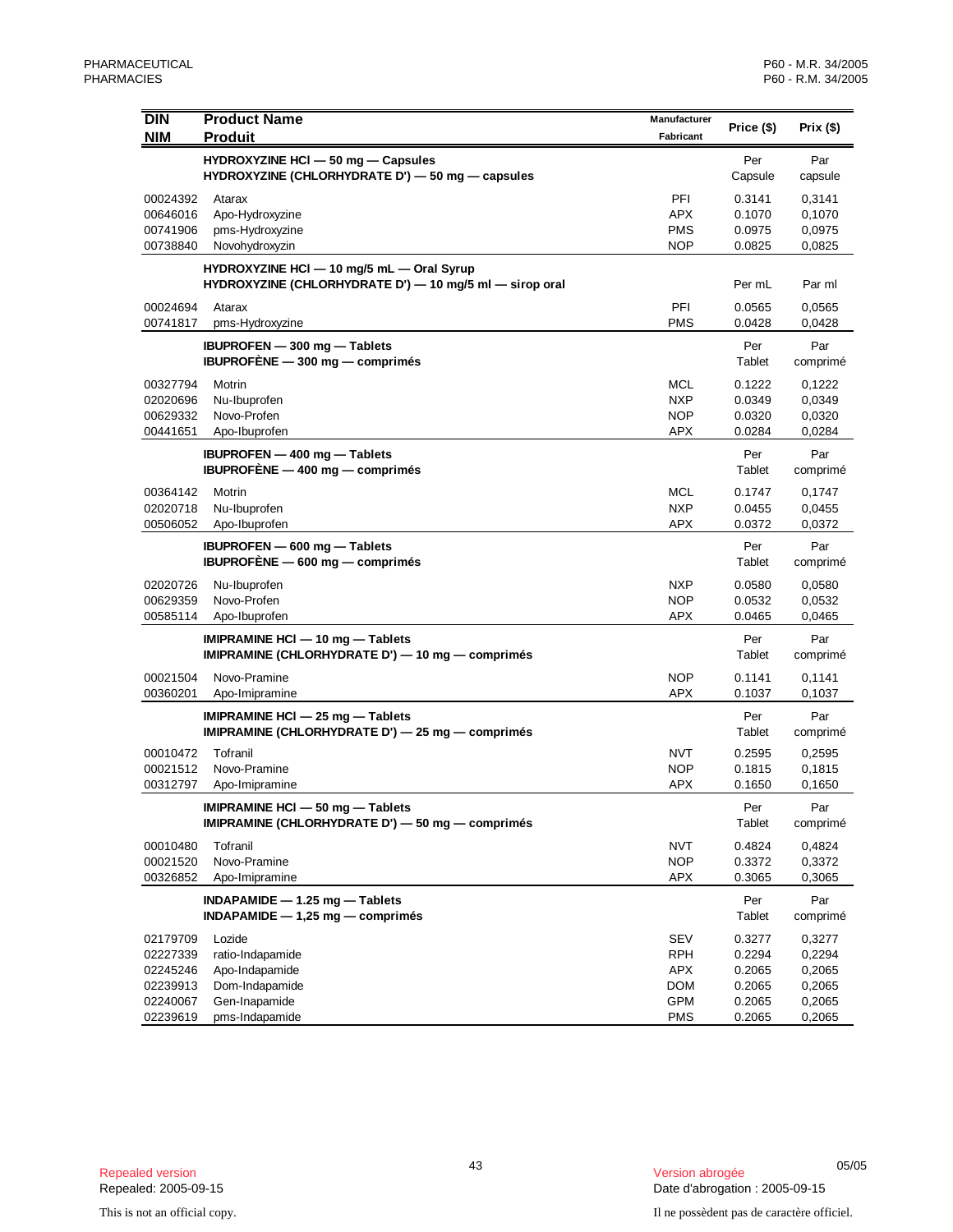| <b>DIN</b> | <b>Product Name</b>                                                             | Manufacturer | Price (\$)                      | Prix $($ \$)             |
|------------|---------------------------------------------------------------------------------|--------------|---------------------------------|--------------------------|
| <b>NIM</b> | <b>Produit</b>                                                                  | Fabricant    |                                 |                          |
|            | $INDAPAMIDE - 2.5 mg - Tables$                                                  |              | Per                             | Par                      |
|            | $INDAPAMIDE - 2,5 mg - comprimés$                                               |              | Tablet                          | comprimé                 |
| 00564966   | Lozide                                                                          | SER          | 0.5200                          | 0,5200                   |
| 02049341   | ratio-Indapamide                                                                | <b>RPH</b>   | 0.3509                          | 0,3509                   |
| 02223678   | Apo-Indapamide                                                                  | <b>APX</b>   | 0.3276                          | 0,3276                   |
| 02153483   | Gen-Indapamide                                                                  | GPM          | 0.3276                          | 0,3276                   |
| 02239917   | Dom-Indapamide                                                                  | <b>DOM</b>   | 0.3275                          | 0,3275                   |
| 02231184   | Novo-Indapamide                                                                 | <b>NOP</b>   | 0.3275                          | 0,3275                   |
| 02223597   | Nu-Indapamide                                                                   | <b>NXP</b>   | 0.3275                          | 0,3275                   |
| 02239620   | pms-Indapamide                                                                  | <b>PMS</b>   | 0.3275                          | 0,3275                   |
|            | $INDOMETHACIN - 25 mg - Capsules$                                               |              | Per                             | Par                      |
|            | $INDOMETHACINE - 25 mg - capsules$                                              |              | Capsule                         | capsule                  |
| 00016039   | Indocid                                                                         | <b>MFX</b>   | 0.3255                          | 0,3255                   |
| 02143364   | ratio-Indomethacin                                                              | <b>RPH</b>   | 0.1183                          | 0,1183                   |
| 00611158   | Apo-Indomethacin                                                                | <b>APX</b>   | 0.0960                          | 0,0960                   |
| 02204541   | Rhodacine                                                                       | <b>ROP</b>   | 0.0959                          | 0,0959                   |
| 00337420   | Novo-Methacin                                                                   | <b>NOP</b>   | 0.0958                          | 0,0958                   |
| 00865850   | Nu-Indo                                                                         | <b>NXP</b>   | 0.0950                          | 0,0950                   |
|            | <b>INDOMETHACIN - 50 mg - Capsules</b>                                          |              | Per                             | Par                      |
|            | INDOMÉTHACINE $-50$ mg $-$ capsules                                             |              | Capsule                         | capsule                  |
| 00016047   | Indocid                                                                         | MFX          | 0.5287                          | 0,5287                   |
| 02143372   | ratio-Indomethacin                                                              | <b>RPH</b>   | 0.2052                          | 0,2052                   |
| 02204568   | Rhodacine                                                                       | <b>ROP</b>   | 0.1663                          | 0,1663                   |
| 00337439   | Novo-Methacin                                                                   | <b>NOP</b>   | 0.1662                          | 0,1662                   |
| 00611166   |                                                                                 | APX          | 0.1660                          | 0,1660                   |
| 00865869   | Apo-Indomethacin<br>Nu-Indo                                                     | <b>NXP</b>   | 0.1660                          | 0,1660                   |
|            |                                                                                 |              |                                 |                          |
|            | INDOMETHACIN - 50 mg - Suppositories<br>$INDOMETHACINE - 50 mg - suppositiones$ |              | Per<br>Suppository suppositoire | Par                      |
|            |                                                                                 |              |                                 |                          |
| 00594466   | Indocid                                                                         | MFX          | 1.0534                          | 1,0534                   |
| 02176130   | Novo-Methacin                                                                   | <b>NOP</b>   | 0.7293                          | 0,7293                   |
| 02146932   | Rhodacine                                                                       | RXP          | 0.7293                          | 0,7293                   |
| 02231799   | Sab-Indomethacin                                                                | SIL          | 0.7293                          | 0,7293                   |
|            | <b>INDOMETHACIN</b> - 100 mg - Suppositories                                    |              | Per                             | Par                      |
|            | INDOMÉTHACINE $-$ 100 mg $-$ suppositoires                                      |              |                                 | Suppository suppositoire |
| 00016233   | Indocid                                                                         | <b>MFX</b>   | 1.4157                          | 1,4157                   |
| 01934139   | ratio-Indomethacin                                                              | <b>RPH</b>   | 1.0505                          | 1,0505                   |
| 02176149   | Novo-Methacin                                                                   | <b>NOP</b>   | 0.9801                          | 0,9801                   |
| 02146940   | Rhodacine                                                                       | <b>RXP</b>   | 0.9801                          | 0,9801                   |
| 02231800   | Sab-Indomethacin                                                                | SIL          | 0.9801                          | 0,9801                   |
|            | IPRATROPIUM BROMIDE - 250 mcg/mL - Inhalation Solution                          |              |                                 |                          |
|            | IPRATROPIUM (BROMURE D') - 250 mcg/ml - solution pour inhalation                |              | Per mL                          | Par ml                   |
| 00731439   | Atrovent                                                                        | BOE          | 0.9664                          | 0,9664                   |
|            |                                                                                 |              |                                 |                          |
| 02126222   | Apo-Ipravent                                                                    | APX          | 0.7250                          | 0,7250                   |
| 02210479   | Novo-Ipramide                                                                   | <b>NOP</b>   | 0.7235                          | 0,7235                   |
| 02231136   | pms-Ipratropium                                                                 | <b>PMS</b>   | 0.7233                          | 0,7233                   |
| 02097141   | ratio-Ipratropium                                                               | <b>RPH</b>   | 0.7100                          | 0,7100                   |
| 02239131   | Gen-Ipratropium                                                                 | <b>GPM</b>   | 0.6083                          | 0,6083                   |
|            | IPRATROPIUM BROMIDE - 125 mcg/mL - Unit Dose Vial                               |              |                                 |                          |
|            | IPRATROPIUM (BROMURE D') - 125 mcg/ml - ampoule monodose                        |              | Per mL                          | Par ml                   |
| 02026759   | Atrovent                                                                        | BOE          | 0.7249                          | 0,7249                   |
| 02231135   | pms-Ipratropium                                                                 | <b>PMS</b>   | 0.4158                          | 0,4158                   |
| 02097176   | ratio-Ipratropium UDV                                                           | RPH          | 0.4158                          | 0,4158                   |
| 02243827   | Apo-Ipravent                                                                    | APX          | 0.3775                          | 0,3775                   |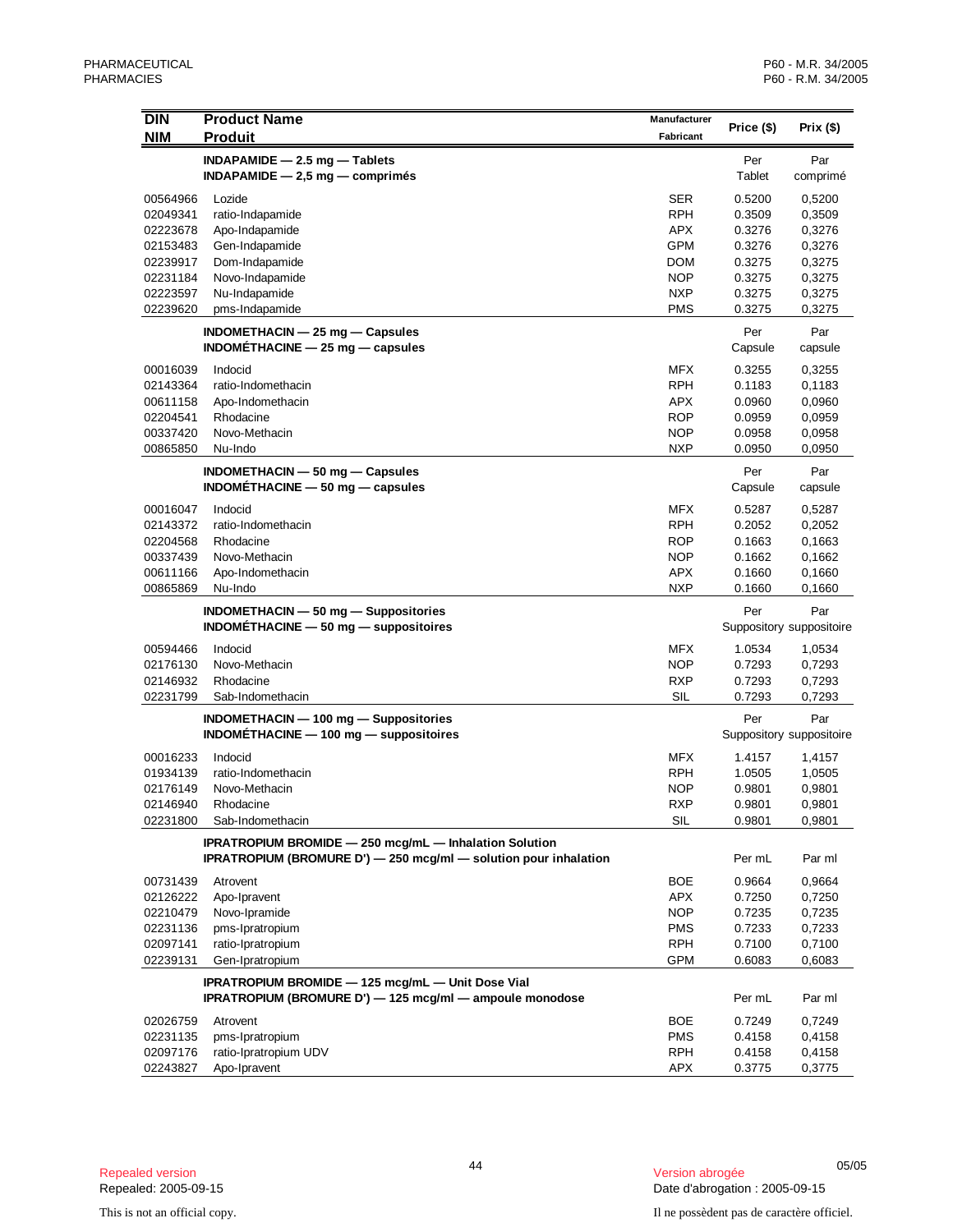| <b>DIN</b> | <b>Product Name</b>                                                                                                    | Manufacturer |               |                 |
|------------|------------------------------------------------------------------------------------------------------------------------|--------------|---------------|-----------------|
| <b>NIM</b> | <b>Produit</b>                                                                                                         | Fabricant    | Price (\$)    | Prix $($ \$)    |
|            |                                                                                                                        |              |               |                 |
|            | IPRATROPIUM BROMIDE - 250 mcg/mL - Unit Dose Vial<br>IPRATROPIUM (BROMURE D') - 250 mcg/ml - ampoule monodose          |              | Per mL        | Par ml          |
| 01950681   | Atrovent                                                                                                               | <b>BOE</b>   | 1.4498        | 1,4498          |
| 02097168   | ratio-Ipratropium UDV                                                                                                  | <b>RPH</b>   | 0.8694        | 0,8694          |
| 02216221   | Gen-Ipratropium                                                                                                        | <b>GPM</b>   | 0.8316        | 0,8316          |
| 02231244   | pms-Ipratropium (1 mL)/pms-Ipratropium (1 ml)                                                                          | <b>PMS</b>   | 0.8316        | 0,8316          |
| 02231245   | pms-Ipratropium (2 mL)/pms-Ipratropium (2 ml)                                                                          | <b>PMS</b>   | 0.8316        | 0,8316          |
| 02231494   | Apo-Ipravent                                                                                                           | <b>APX</b>   | 0.8300        | 0,8300          |
| 02231785   | Nu-Ipratropium Plastic Ampoules/Nu-Ipratropium, en ampoules en plastique                                               | <b>NXP</b>   | 0.8300        | 0,8300          |
|            | <b>IPRATROPIUM BROMIDE - 0.03% - Nasal Spray</b><br>IPRATROPIUM (BROMURE D') — 0,03 % — vaporisateur nasal             |              | Per mL        | Par ml          |
| 02163705   | Atrovent                                                                                                               | <b>BOE</b>   | 1.0208        | 1,0208          |
| 02239627   | pms-Ipratropium                                                                                                        | <b>PMS</b>   | 0.7124        | 0,7124          |
| 02240072   | ratio-Ipratropium                                                                                                      | <b>RPH</b>   | 0.6477        | 0,6477          |
| 02246083   | Apo-Ipravent                                                                                                           | APX          | 0.6433        | 0,6433          |
|            | <b>IPRATROPIUM BROMIDE - 0.06% - Nasal Spray</b>                                                                       |              |               |                 |
|            | IPRATROPIUM (BROMURE D') - 0,06 % - vaporisateur nasal                                                                 |              | Per mL        | Par ml          |
| 02163713   | Atrovent                                                                                                               | <b>BOE</b>   | 2.0416        | 2,0416          |
| 02246084   | Apo-Ipravent                                                                                                           | APX          | 1.2867        | 1,2867          |
|            | IPRATROPIUM/SALBUTAMOL - 0.2 mg/1 mg/mL - Unit Dose Vial<br>IPRATROPIUM/SALBUTAMOL - 0,2 mg/1 mg/ml - ampoule monodose |              | Per mL        | Par ml          |
| 02231675   | Combivent UDV                                                                                                          | <b>BOE</b>   | 0.6459        | 0,6459          |
| 02243789   | ratio-Ipra Sal UDV                                                                                                     | <b>RPH</b>   | 0.4522        | 0,4522          |
|            | <b>ISOSORBIDE DINITRATE - 10 mg - Tablets</b>                                                                          |              | Per           | Par             |
|            | ISOSORBIDE (DINITRATE D') — 10 mg — comprimés                                                                          |              | Tablet        | comprimé        |
| 00441686   | Apo-ISDN                                                                                                               | <b>APX</b>   | 0.0358        | 0,0358          |
| 02042622   | Isordil                                                                                                                | WAY          | 0.0325        | 0,0325          |
| 00458686   | Novosorbide                                                                                                            | <b>NOP</b>   | 0.0176        | 0,0176          |
|            |                                                                                                                        |              |               |                 |
|            | <b>ISOSORBIDE DINITRATE - 30 mg - Tablets</b><br>ISOSORBIDE (DINITRATE D') — 30 mg — comprimés                         |              | Per<br>Tablet | Par<br>comprimé |
|            |                                                                                                                        |              |               |                 |
| 00441694   | Apo-ISDN                                                                                                               | <b>APX</b>   | 0.0829        | 0,0829          |
| 00458694   | Novosorbide                                                                                                            | <b>NOP</b>   | 0.0460        | 0,0460          |
|            | KETOCONAZOLE - 2% - Cream                                                                                              |              | Per           | Par             |
|            | KÉTOCONAZOLE - 2 % - crème                                                                                             |              | Gram          | gramme          |
| 00703974   | Nizoral                                                                                                                | MCL          | 0.5232        | 0,5232          |
| 02245662   | Ketoderm                                                                                                               | TPT          | 0.3484        | 0,3484          |
|            | KETOCONAZOLE - 200 mg - Tablets                                                                                        |              | Per           | Par             |
|            | KETOCONAZOLE - 200 mg - comprimés                                                                                      |              | Tablet        | comprimé        |
| 00633836   | Nizoral                                                                                                                | <b>NXP</b>   | 2.0665        | 2,0665          |
| 02237235   | Apo-Ketoconazole                                                                                                       | <b>APX</b>   | 1.5500        | 1,5500          |
| 02122197   | Nu-Ketocon                                                                                                             | <b>NXP</b>   | 1.3019        | 1,3019          |
| 02231061   | Novo-Ketoconazole                                                                                                      | <b>NOP</b>   | 1.3019        | 1,3019          |
|            | $KETOPROFEN - 50 mg - Capsules$                                                                                        |              | Per           | Par             |
|            | KÉTOPROFÈNE $-50$ mg $-$ capsules                                                                                      |              | Capsule       | capsule         |
| 00790427   | Apo-Keto                                                                                                               | <b>APX</b>   | 0.2475        | 0,2475          |
| 00761664   | Rhodis                                                                                                                 | <b>ROP</b>   | 0.1829        | 0,1829          |
| 02150808   | pms-Ketoprofen                                                                                                         | <b>PMS</b>   | 0.1829        | 0,1829          |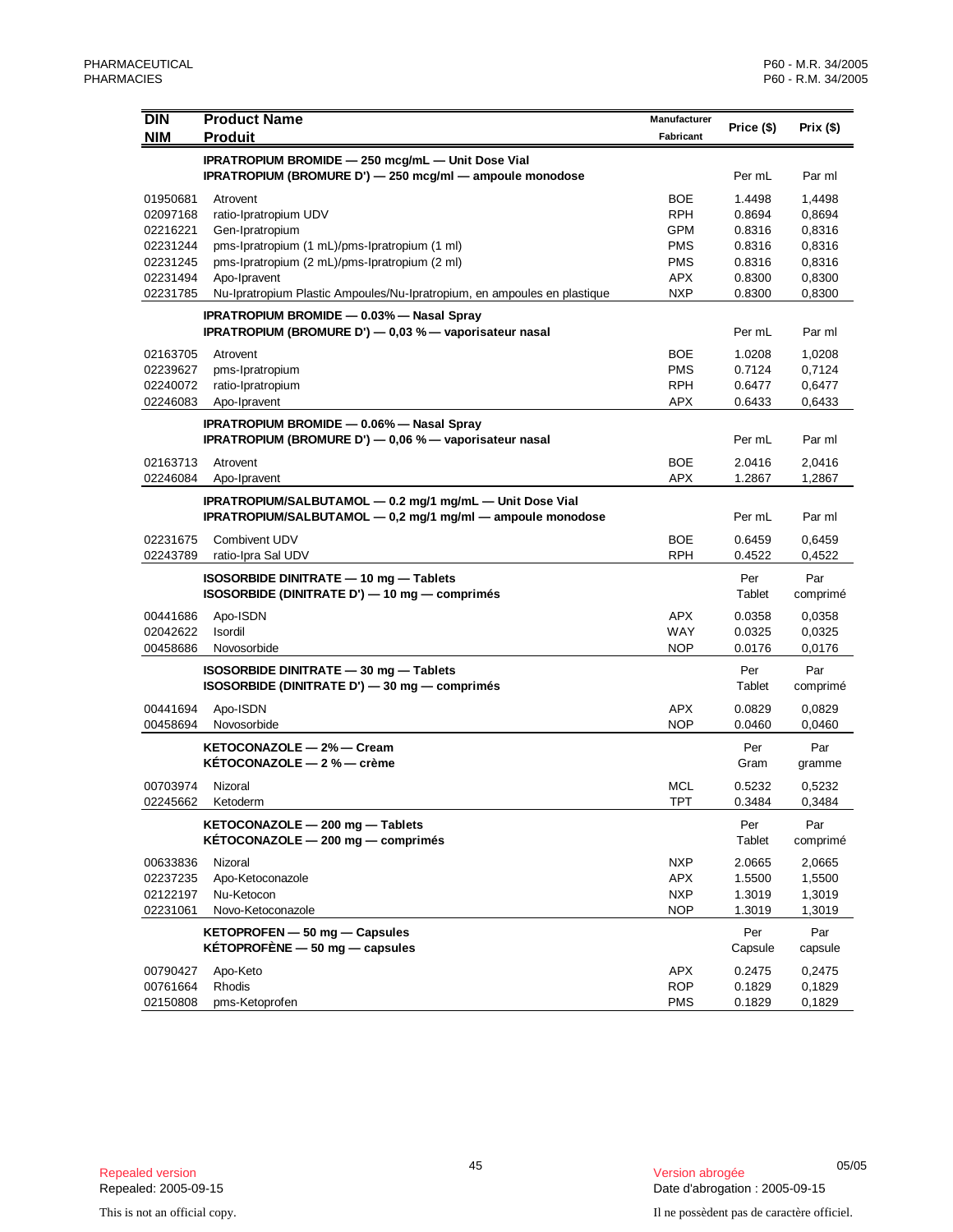| <b>DIN</b> | <b>Product Name</b>                                           | Manufacturer | Price (\$) | Prix $($)$               |
|------------|---------------------------------------------------------------|--------------|------------|--------------------------|
| <b>NIM</b> | <b>Produit</b>                                                | Fabricant    |            |                          |
|            | KETOPROFEN - 50 mg - Enteric Coated Tablets                   |              | Per        | Par                      |
|            | KÉTOPROFÈNE $-50$ mg $-$ comprimés à enrobage entérosoluble   |              | Tablet     | comprimé                 |
| 00790435   | Apo-Keto-E                                                    | APX          | 0.2094     | 0,2094                   |
| 00761672   | Rhodis EC-50                                                  | <b>ROP</b>   | 0.1829     | 0,1829                   |
| 02150816   | pms-Ketoprofen                                                | <b>PMS</b>   | 0.1829     | 0,1829                   |
|            | KETOPROFEN - 100 mg - Enteric Coated Tablets                  |              | Per        | Par                      |
|            | KÉTOPROFÈNE - 100 mg - comprimés à enrobage entérosoluble     |              | Tablet     | comprimé                 |
| 01926365   | Orudis E-100                                                  | AVE          | 0.7901     | 0,7901                   |
| 00842664   | Apo-Keto-E                                                    | APX          | 0.4615     | 0,4615                   |
| 02150824   | pms-Ketoprofen                                                | <b>PMS</b>   | 0.3386     | 0,3386                   |
| 00761680   | Rhodis EC-100                                                 | <b>ROP</b>   | 0.3386     | 0,3386                   |
|            | KETOPROFEN - 200 mg - Slow Release Tablets                    |              | Per        | Par                      |
|            | KÉTOPROFÈNE - 200 mg - comprimés à libération progressive     |              | Tablet     | comprimé                 |
| 02172577   | Apo-Keto SR                                                   | <b>APX</b>   | 1.2060     | 1,2060                   |
| 02031175   | Rhodis SR                                                     | <b>ROP</b>   | 0.6772     | 0,6772                   |
|            | KETOPROFEN - 100 mg - Suppositories                           |              | Per        | Par                      |
|            | $KÉTOPROFÈNE - 100$ mg $-$ suppositoires                      |              |            | Suppository suppositoire |
| 01926411   | Orudis                                                        | AVE          | 1.6167     | 1,6167                   |
| 02015951   | pms-Ketoprofen                                                | <b>PMS</b>   | 1.0928     | 1,0928                   |
| 00761699   | Rhodis                                                        | <b>ROP</b>   | 1.0923     | 1,0923                   |
|            | KETOROLAC TROMETHAMINE - 30 mg/mL - Injection                 |              |            |                          |
|            | KÉTOROLAC (TROMÉTHAMINE DE) - 30 mg/ml - injection            |              | Per mL     | Par ml                   |
| 02162652   | Toradol                                                       | HLR          | 4.7014     | 4,7014                   |
| 02243989   | Apo-Ketorolac                                                 | <b>APX</b>   | 3.8600     | 3,8600                   |
| 02239944   | Ketorolac Tromethamine/Trométhamine de kétorolac              | <b>SIL</b>   | 3.8600     | 3,8600                   |
|            | KETOROLAC TROMETHAMINE - 0.5% - Ophthalmic Solution           |              |            |                          |
|            | KÉTOROLAC (TROMÉTHAMINE DE) $-0.5$ % $-$ solution ophtalmique |              | Per mL     | Par ml                   |
| 01968300   | Acular                                                        | <b>ALL</b>   | 3.6960     | 3,6960                   |
| 02245821   | Apo-Ketorolac                                                 | <b>APX</b>   | 2.4650     | 2,4650                   |
| 02247461   | ratio-Ketorolac                                               | RPH          | 2.2180     | 2,2180                   |
|            | KETOROLAC TROMETHAMINE - 10 mg - Tablets                      |              | Per        | Par                      |
|            | KÉTOROLAC (TROMÉTHAMINE DE) - 10 mg - comprimés               |              | Tablet     | comprimé                 |
| 02162660   | Toradol                                                       | <b>HLR</b>   | 0.7318     | 0,7318                   |
| 02229080   | Apo-Ketorolac                                                 | APX          | 0.5005     | 0,5005                   |
| 02230201   | Novo-Ketorolac                                                | <b>NOP</b>   | 0.5005     | 0,5005                   |
| 02237910   | Nu-Ketorolac                                                  | <b>NXP</b>   | 0.5005     | 0,5005                   |
|            | KETOTIFEN FUMARATE - 1 mg/5 mL - Oral Liquid                  |              |            |                          |
|            | KÉTOTIFÈNE (FUMARATE DE) — 1 mg/5 ml — liquide oral           |              | Per mL     | Par ml                   |
| 00600784   | Zaditen                                                       | PAL          | 0.1952     | 0.1952                   |
| 02176084   | Novo-Ketotifen                                                | <b>NOP</b>   | 0.1463     | 0,1463                   |
| 02231679   | pms-Ketotifen                                                 | <b>PMS</b>   | 0.1463     | 0,1463                   |
| 02221330   | Apo-Ketotifen                                                 | APX          | 0.1462     | 0,1462                   |
| 02218305   | Nu-Ketotifen                                                  | <b>NXP</b>   | 0.1462     | 0,1462                   |
|            | KETOTIFEN FUMARATE - 1 mg - Tablets                           |              | Per        | Par                      |
|            | KÉTOTIFÈNE (FUMARATE DE) $-1$ mg $-$ comprimés                |              | Tablet     | comprimé                 |
| 00577308   | Zaditen                                                       | <b>PAL</b>   | 0.8712     | 0,8712                   |
| 02230730   | Novo-Ketotifen                                                | <b>NOP</b>   | 0.6969     | 0,6969                   |
| 02231680   | pms-Ketotifen                                                 | <b>PMS</b>   | 0.6969     | 0,6969                   |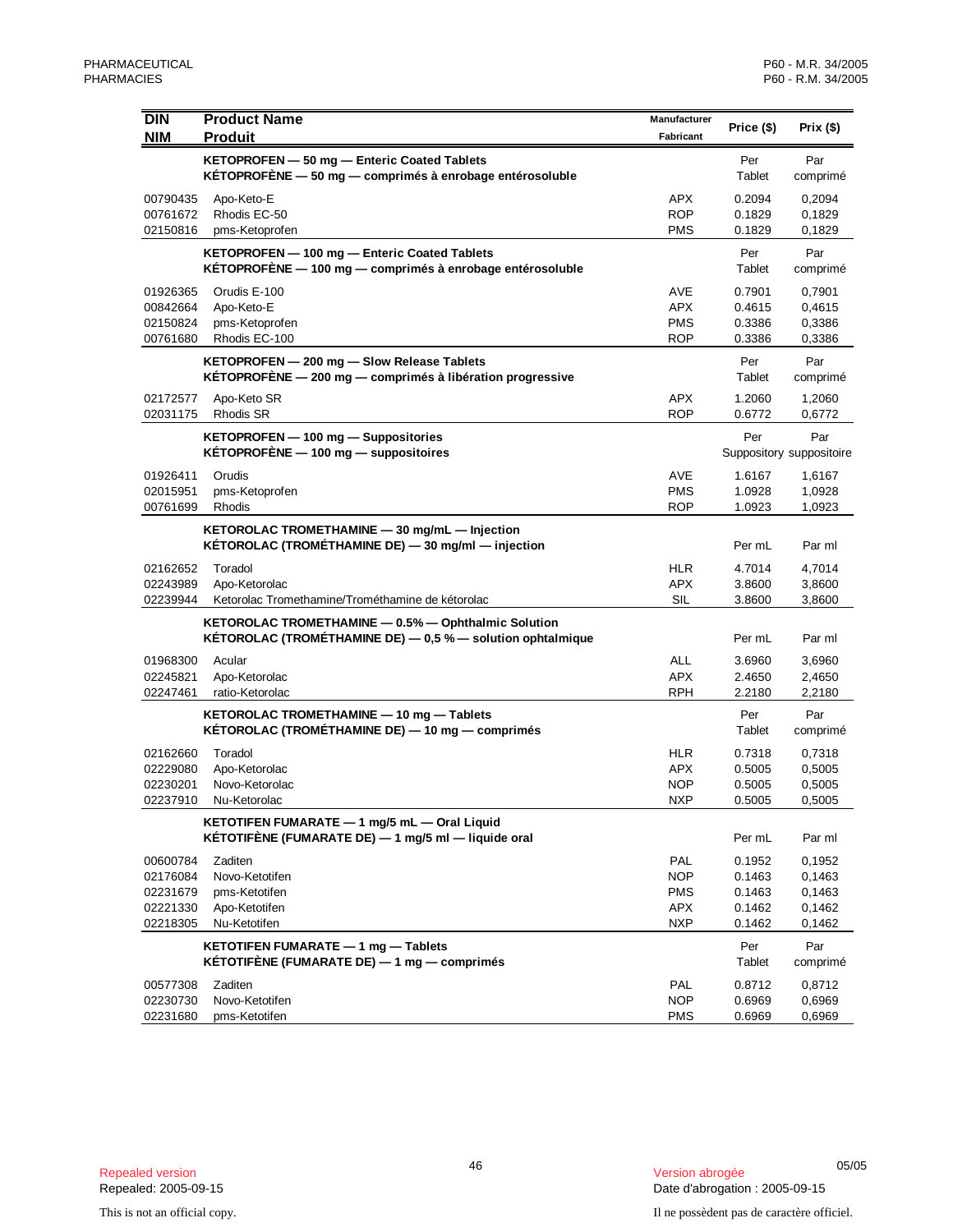| <b>DIN</b>           | <b>Product Name</b>                                                                                            | Manufacturer             |                  |                  |
|----------------------|----------------------------------------------------------------------------------------------------------------|--------------------------|------------------|------------------|
| <b>NIM</b>           | <b>Produit</b>                                                                                                 | Fabricant                | Price (\$)       | Prix $($ \$)     |
|                      | LABETALOL - 100 mg - Tablets                                                                                   |                          | Per              | Par              |
|                      | LABÉTALOL $-$ 100 mg $-$ comprimés                                                                             |                          | Tablet           | comprimé         |
| 02106272             | Trandate                                                                                                       | SHI                      | 0.2589           | 0,2589           |
| 02243538             | Apo-Labetalol                                                                                                  | <b>APX</b>               | 0.1810           | 0,1810           |
|                      | LACTULOSE - 667 mg/mL - Oral Liquid                                                                            |                          |                  |                  |
|                      | LACTULOSE - 667 mg/ml - liquide oral                                                                           |                          | Per mL           | Par ml           |
| 02242814             | Apo-Lactulose                                                                                                  | <b>APX</b>               | 0.0160           | 0,0160           |
| 00703486             | pms-Lactulose                                                                                                  | <b>PMS</b>               | 0.0160           | 0,0160           |
| 00854409             | ratio-Lactulose                                                                                                | <b>RPH</b>               | 0.0160           | 0,0160           |
|                      | $LAMOTRIGINE - 25 mg - Tables$                                                                                 |                          | Per              | Par              |
|                      | $LAMOTRIGINE - 25 mg - comprimés$                                                                              |                          | Tablet           | comprimé         |
| 02142082             | Lamictal                                                                                                       | GSK                      | 0.3464           | 0,3464           |
| 02245208             | Apo-Lamotrigine                                                                                                | <b>APX</b>               | 0.2555           | 0,2555           |
| 02243352<br>02248232 | ratio-Lamotrigine<br>Novo-Lamotrigine                                                                          | <b>RPH</b><br><b>NOP</b> | 0.2553<br>0.2297 | 0,2553<br>0,2297 |
| 02246897             | pms-Lamotrigine                                                                                                | <b>PMS</b>               | 0.2297           | 0,2297           |
|                      | LAMOTRIGINE - 100 mg - Tablets                                                                                 |                          | Per              | Par              |
|                      | LAMOTRIGINE - 100 mg - comprimés                                                                               |                          | Tablet           | comprimé         |
| 02142104             | Lamictal                                                                                                       | GSK                      | 1.3857           | 1,3857           |
| 02245209             | Apo-Lamotrigine                                                                                                | <b>APX</b>               | 1.0210           | 1,0210           |
| 02243353             | ratio-Lamotrigine                                                                                              | <b>RPH</b>               | 1.0210           | 1,0210           |
| 02248233             | Novo-Lamotrigine                                                                                               | <b>NOP</b>               | 0.9189           | 0,9189           |
| 02246898             | pms-Lamotrigine                                                                                                | <b>PMS</b>               | 0.9189           | 0,9189           |
|                      | LAMOTRIGINE - 150 mg - Tablets                                                                                 |                          | Per              | Par              |
|                      | LAMOTRIGINE - 150 mg - comprimés                                                                               |                          | Tablet           | comprimé         |
| 02142112             | Lamictal                                                                                                       | GSK                      | 2.0785           | 2,0785           |
| 02248234             | Novo-Lamotrigine                                                                                               | <b>NOP</b>               | 1.3784           | 1,3784           |
| 02246899             | pms-Lamotrigine                                                                                                | <b>PMS</b>               | 1.3783           | 1,3783           |
| 02246963             | ratio-Lamotrigine                                                                                              | <b>RPH</b>               | 1.3783           | 1,3783           |
| 02245210             | Apo-Lamotrigine                                                                                                | <b>APX</b>               | 1.2531           | 1,2531           |
|                      | LEFLUNOMIDE - 10 mg - Tablets                                                                                  |                          | Per              | Par              |
|                      | LEFLUNOMIDE - 10 mg - comprimés                                                                                |                          | Tablet           | comprimé         |
| 02241888             | Arava                                                                                                          | AVT                      | 11.0765          | 11,0765          |
| 02256495             | Apo-Leflunomide                                                                                                | <b>APX</b>               | 7.3843           | 7,3843           |
| 02261251             | Novo-Leflunomide                                                                                               | <b>NOP</b>               | 6.6459           | 6,6459           |
|                      | LEFLUNOMIDE - 20 mg - Tablets                                                                                  |                          | Per              | Par              |
|                      | LEFLUNOMIDE - 20 mg - comprimés                                                                                |                          | Tablet           | comprimé         |
| 02241889             | Arava                                                                                                          | AVT                      | 11.0765          | 11,0765          |
| 02256509             | Apo-Leflunomide                                                                                                | APX                      | 7.3843           | 7,3843           |
| 02261278             | Novo-Leflunomide                                                                                               | <b>NOP</b>               | 6.6459           | 6,6459           |
|                      | LEVOBUNOLOL HCI - 0.25% - Ophthalmic Solution<br>LÉVOBUNOLOL (CHLORHYDRATE DE) - 0,25 % - solution ophtalmique |                          | Per mL           | Par ml           |
|                      |                                                                                                                | <b>ALL</b>               |                  |                  |
| 00751286<br>02031159 | Betagan<br>ratio-Levobunolol                                                                                   | <b>RPH</b>               | 2.4728<br>1.6040 | 2,4728<br>1,6040 |
| 02241575             | Apo-Levobunolol                                                                                                | APX                      | 1.2940           | 1,2940           |
| 02197456             | Novo-Levobunolol                                                                                               | <b>NOP</b>               | 1.2940           | 1,2940           |
| 02241715             | Sab-Levobunolol                                                                                                | SIL                      | 1.2936           | 1,2936           |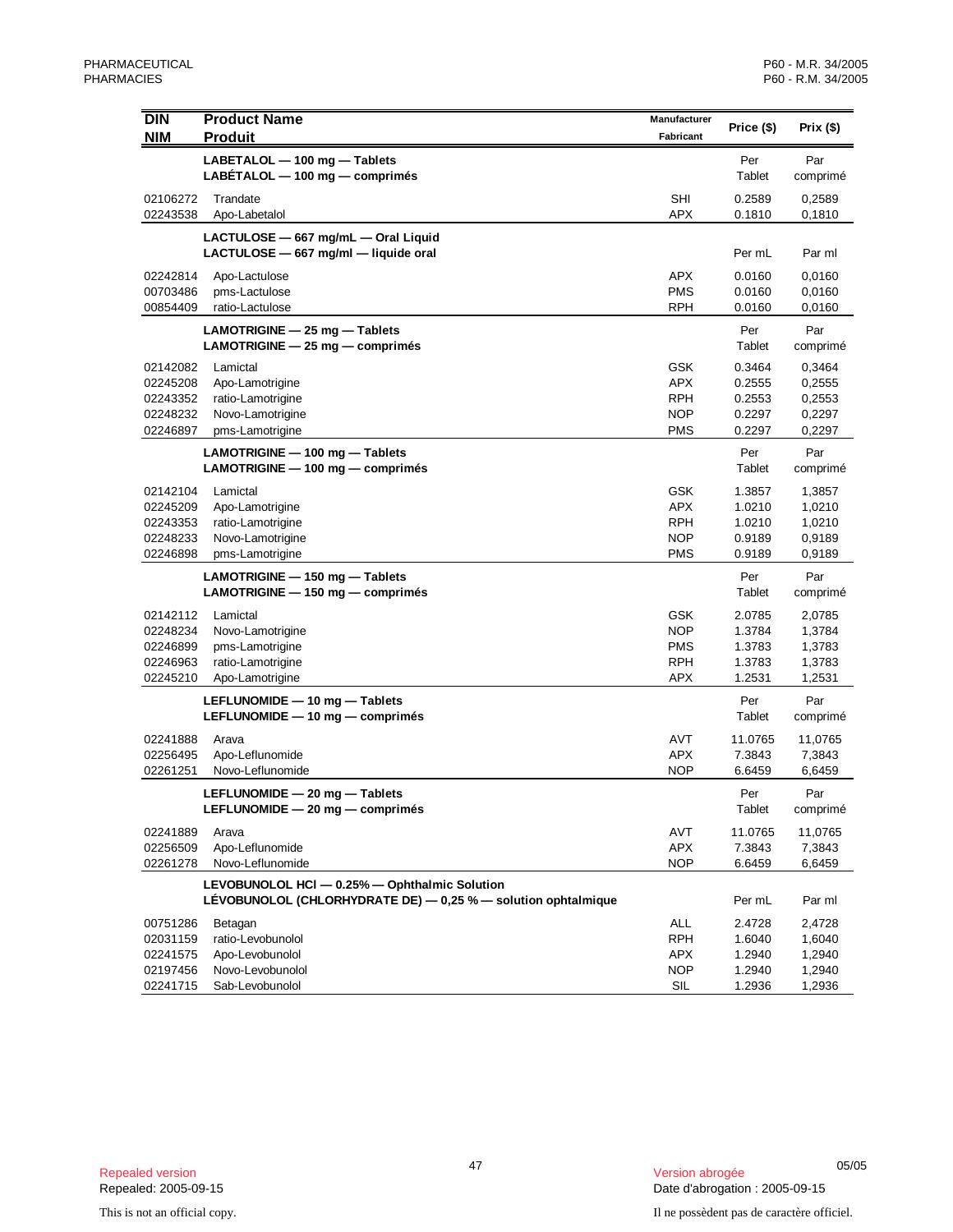| <b>DIN</b>           | <b>Product Name</b>                                             | Manufacturer             | Price (\$)       | Prix $($ \$)     |
|----------------------|-----------------------------------------------------------------|--------------------------|------------------|------------------|
| <b>NIM</b>           | <b>Produit</b>                                                  | Fabricant                |                  |                  |
|                      | LEVOBUNOLOL HCI - 0.5% - Ophthalmic Solution                    |                          |                  |                  |
|                      | LÉVOBUNOLOL (CHLORHYDRATE DE) - 0,5 % - solution ophtalmique    |                          | Per mL           | Par ml           |
| 00637661             | Betagan                                                         | <b>ALL</b>               | 3.0162           | 3,0162           |
| 02031167             | ratio-Levobunolol                                               | <b>RPH</b>               | 1.9008           | 1,9008           |
| 02237991             | pms-Levobunolol                                                 | <b>PMS</b>               | 1.7886           | 1,7886           |
| 02241574             | Apo-Levobunolol                                                 | <b>APX</b>               | 1.7120           | 1,7120           |
| 02197464             | Novo-Levobunolol                                                | <b>NOP</b>               | 1.7120           | 1,7120           |
| 02241716             | Sab-Levobunolol                                                 | <b>SIL</b>               | 1.7116           | 1,7116           |
|                      | LEVODOPA/CARBIDOPA - 100 mg/10 mg - Tablets                     |                          | Per              | Par              |
|                      | LEVODOPA/CARBIDOPA - 100 mg/10 mg - comprimés                   |                          | Tablet           | comprimé         |
|                      |                                                                 |                          |                  |                  |
| 00355658             | Sinemet                                                         | <b>MFX</b><br><b>APX</b> | 0.4644           | 0,4644           |
| 02195933<br>02182831 | Apo-Levocarb<br>Nu-Levocarb                                     | <b>NXP</b>               | 0.3300<br>0.3300 | 0,3300<br>0,3300 |
| 02244494             | Novo-Levocarbidopa                                              | <b>NOP</b>               | 0.2783           | 0,2783           |
| 02126176             | ratio-Levodopa/Carbidopa                                        | <b>RPH</b>               | 0.2365           | 0,2365           |
|                      |                                                                 |                          |                  |                  |
|                      | LEVODOPA/CARBIDOPA - 100 mg/25 mg - Tablets                     |                          | Per              | Par              |
|                      | LEVODOPA/CARBIDOPA - 100 mg/25 mg - comprimés                   |                          | Tablet           | comprimé         |
| 00513997             | Sinemet                                                         | <b>MFX</b>               | 0.6934           | 0,6934           |
| 02195941             | Apo-Levocarb                                                    | <b>APX</b>               | 0.4928           | 0,4928           |
| 02182823             | Nu-Levocarb                                                     | <b>NXP</b>               | 0.4928           | 0,4928           |
| 02244495             | Novo-Levocarbidopa                                              | <b>NOP</b>               | 0.4164           | 0,4164           |
| 02126168             | ratio-Levodopa/Carbidopa                                        | <b>RPH</b>               | 0.3532           | 0,3532           |
|                      | LEVODOPA/CARBIDOPA - 250 mg/25 mg - Tablets                     |                          | Per              | Par              |
|                      | LEVODOPA/CARBIDOPA - 250 mg/25 mg - comprimés                   |                          | Tablet           | comprimé         |
| 00328219             | Sinemet                                                         | <b>MFX</b>               | 0.7740           | 0,7740           |
| 02195968             | Apo-Levocarb                                                    | <b>APX</b>               | 0.5500           | 0,5500           |
| 02182858             | Nu-Levocarb                                                     | <b>NXP</b>               | 0.5500           | 0,5500           |
| 02126184             | ratio-Levodopa/Carbidopa                                        | <b>RPH</b>               | 0.5500           | 0,5500           |
| 02244496             | Novo-Levocarbidopa                                              | <b>NOP</b>               | 0.4648           | 0,4648           |
|                      | LEVODOPA/CARBIDOPA - 200 mg/50 mg - Controlled Release Tablets  |                          |                  |                  |
|                      | LEVODOPA/CARBIDOPA - 200 mg/50 mg - comprimés à libération      |                          | Per              | Par              |
|                      | contrôlée                                                       |                          | Tablet           | comprimé         |
| 00870935             | Sinemet CR                                                      | <b>DUP</b>               | 1.2956           | 1,2956           |
| 02245211             | Apo-Levocarb CR                                                 | <b>APX</b>               | 0.8830           | 0,8830           |
|                      |                                                                 |                          |                  |                  |
|                      | LEVOFLOXACIN - 250 mg - Tablets                                 |                          | Per<br>Tablet    | Par              |
|                      | LEVOFLOXACIN - 250 mg - comprimés                               |                          |                  | comprimé         |
| 02236841             | Levaguin                                                        | <b>JAN</b>               | 4.8939           | 4,8939           |
| 02248262             | Novo-Levofloxacin                                               | <b>NOP</b>               | 3.4188           | 3,4188           |
|                      | LEVOFLOXACIN - 500 mg - Tablets                                 |                          | Per              | Par              |
|                      | LEVOFLOXACIN - 500 mg - comprimés                               |                          | Tablet           | comprimé         |
| 02236842             | Levaquin                                                        | JAN                      | 5.7866           | 5,7866           |
| 02248263             | Novo-Levofloxacin                                               | NOP                      | 3.8577           | 3,8577           |
|                      |                                                                 |                          | Per              |                  |
|                      | $LISINOPRIL - 5 mg - Tables$<br>$LISINOPRIL - 5 mg - comprimés$ |                          | Tablet           | Par<br>comprimé  |
|                      |                                                                 |                          |                  |                  |
| 02049333             | Zestril                                                         | <b>AZC</b>               | 0.6937           | 0,6937           |
| 02217481             | Apo-Lisinopril                                                  | <b>APX</b>               | 0.6060           | 0,6060           |
| 00839388             | Prinivil                                                        | <b>MFX</b>               | 0.5388           | 0,5388           |
|                      | $LISINOPRIL - 10 mg - Tables$                                   |                          | Per              | Par              |
|                      | $LISINOPRIL - 10 mg - comprimés$                                |                          | Tablet           | comprimé         |
| 02049376             | Zestril                                                         | AZC                      | 0.8335           | 0,8335           |
| 02217503             | Apo-Lisinopril                                                  | APX                      | 0.7600           | 0,7600           |
| 00839396             | Prinivil                                                        | <b>MFX</b>               | 0.6474           | 0,6474           |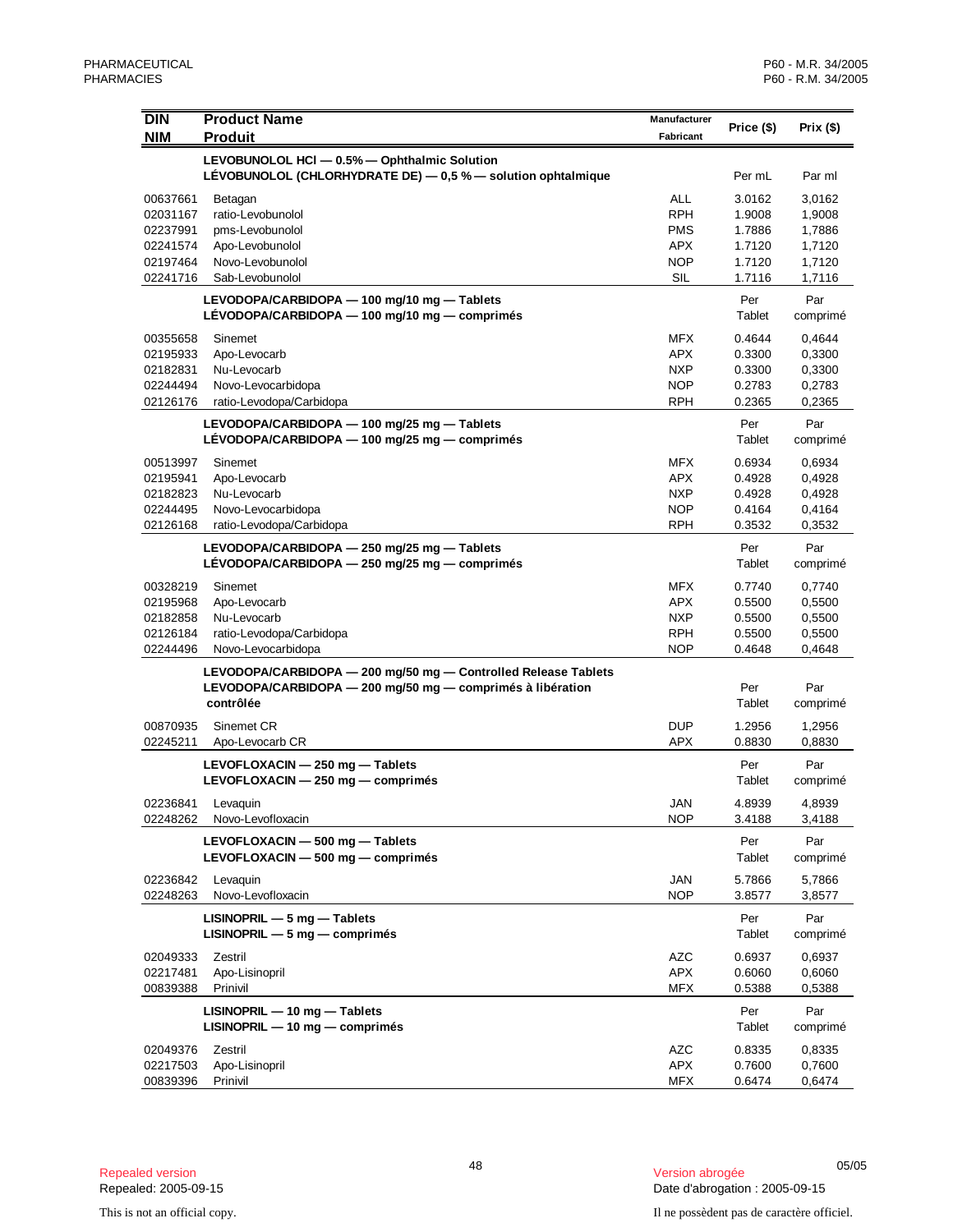| <b>DIN</b><br><b>NIM</b> | <b>Product Name</b><br><b>Produit</b>                                                                                      | Manufacturer<br>Fabricant | Price (\$)       | Prix $($ \$)     |
|--------------------------|----------------------------------------------------------------------------------------------------------------------------|---------------------------|------------------|------------------|
|                          | LISINOPRIL - 20 mg - Tablets<br>LISINOPRIL - 20 mg - comprimés                                                             |                           | Per<br>Tablet    | Par<br>comprimé  |
| 02049384                 | Zestril                                                                                                                    | <b>AZC</b>                | 1.0016           | 1,0016           |
| 02217511                 | Apo-Lisinopril                                                                                                             | <b>APX</b>                | 0.9140           | 0,9140           |
| 00839418                 | Prinivil                                                                                                                   | <b>MFX</b>                | 0.7779           | 0,7779           |
|                          | LISINOPRIL/HYDROCHLOROTHIAZIDE $-$ 10 mg/12.5 mg $-$ Tablets<br>LISINOPRIL/HYDROCHLOROTHIAZIDE - 10 mg/12,5 mg - comprimés |                           | Per<br>Tablet    | Par<br>comprimé  |
| 02103729<br>02108194     | Zestoretic<br>Prinzide                                                                                                     | <b>AZC</b><br><b>MFX</b>  | 0.8335<br>0.6474 | 0,8335<br>0,6474 |
|                          | LISINOPRIL/HYDROCHLOROTHIAZIDE - 20 mg/12.5 mg - Tablets<br>LISINOPRIL/HYDROCHLOROTHIAZIDE $-$ 20 mg/12,5 mg $-$ comprimes |                           | Per<br>Tablet    | Par<br>comprimé  |
| 02045737                 | Zestoretic                                                                                                                 | AZC                       | 1.0016           | 1,0016           |
| 00884413                 | Prinzide                                                                                                                   | <b>MFX</b>                | 0.7779           | 0,7779           |
|                          | LISINOPRIL/HYDROCHLOROTHIAZIDE - 20 mg/25 mg - Tablets<br>LISINOPRIL/HYDROCHLOROTHIAZIDE $-$ 20 mg/25 mg $-$ comprimes     |                           | Per<br>Tablet    | Par<br>comprimé  |
| 02045729                 | Zestoretic                                                                                                                 | <b>AZC</b>                | 1.0016           | 1,0016           |
| 00884421                 | Prinzide                                                                                                                   | <b>MFX</b>                | 0.7779           | 0,7779           |
|                          | LITHIUM CARBONATE - 150 mg - Capsules<br>LITHIUM (CARBONATE DE) - 150 mg - capsules                                        |                           | Per<br>Capsule   | Par<br>capsule   |
| 00461733                 | Carbolith                                                                                                                  | <b>VAL</b>                | 0.1256           | 0,1256           |
| 02216132                 | pms-Lithium Carbonate                                                                                                      | <b>PMS</b>                | 0.0697           | 0,0697           |
| 02242837                 | Apo-Lithium Carbonate                                                                                                      | <b>APX</b>                | 0.0585           | 0,0585           |
|                          | LITHIUM CARBONATE - 150 mg - Capsules<br>LITHIUM (CARBONATE DE) - 150 mg - capsules                                        |                           | Per<br>Capsule   | Par<br>capsule   |
| 02013231<br>02242837     | Lithane<br>Apo-Lithium Carbonate                                                                                           | PFI<br><b>APX</b>         | 0.1041<br>0.0585 | 0,1041<br>0,0585 |
|                          | LITHIUM CARBONATE - 300 mg - Capsules<br>LITHIUM (CARBONATE DE) - 300 mg - capsules                                        |                           | Per<br>Capsule   | Par<br>capsule   |
| 00236683                 | Carbolith                                                                                                                  | <b>VAL</b>                | 0.1031           | 0,1031           |
| 02216140                 | pms-Lithium Carbonate                                                                                                      | <b>PMS</b>                | 0.0731           | 0,0731           |
| 02242838                 | Apo-Lithium Carbonate                                                                                                      | APX                       | 0.0614           | 0,0614           |
|                          | LITHIUM CARBONATE - 300 mg - Capsules<br>LITHIUM (CARBONATE DE) - 300 mg - capsules                                        |                           | Per<br>Capsule   | Par<br>capsule   |
| 00406775                 | Lithane                                                                                                                    | PFI                       | 0.1118           | 0,1118           |
| 02242838                 | Apo-Lithium Carbonate                                                                                                      | <b>APX</b>                | 0.0614           | 0,0614           |
|                          | LITHIUM CARBONATE - 600 mg - Capsules<br>LITHIUM (CARBONATE DE) - 600 mg - capsules                                        |                           | Per<br>Capsule   | Par<br>capsule   |
| 02011239                 | Carbolith                                                                                                                  | <b>VAL</b>                | 0.1870           | 0,1870           |
| 02216159                 | pms-Lithium Carbonate                                                                                                      | <b>PMS</b>                | 0.1496           | 0,1496           |
|                          | LOPERAMIDE - 2 mg - Tablets<br>LOPÉRAMIDE $-2$ mg $-$ comprimes                                                            |                           | Per<br>Tablet    | Par<br>comprimé  |
| 02183862                 | Imodium                                                                                                                    | <b>MCL</b>                | 0.5184           | 0,5184           |
| 02229552                 | Diarr-eze                                                                                                                  | <b>PMS</b>                | 0.3593           | 0,3593           |
| 02212005                 | Apo-Loperamide                                                                                                             | <b>APX</b>                | 0.2717           | 0,2717           |
| 02228351<br>02132591     | pms-Loperamide<br>Novo-Loperamide                                                                                          | <b>PMS</b><br><b>NOP</b>  | 0.2717<br>0.2713 | 0,2717<br>0,2713 |
| 02257564                 | Rhoxal-loperamide                                                                                                          | <b>RXP</b>                | 0.2713           | 0,2713           |
| 02233998                 | Rhoxal-loperamide                                                                                                          | <b>RXP</b>                | 0.2713           | 0,2713           |
|                          | $LORATADINE - 10 mg - Tables$<br>$LORATADINE - 10 mg - comprimés$                                                          |                           | Per<br>Tablet    | Par<br>comprimé  |
| 00782696                 | Claritin                                                                                                                   | <b>SCH</b>                | 0.9192           | 0,9192           |
| 02243880                 | Apo-Loratadine                                                                                                             | APX                       | 0.6895           | 0,6895           |

<sup>49</sup> 05/05 Repealed version Version abrogée Date d'abrogation : 2005-09-15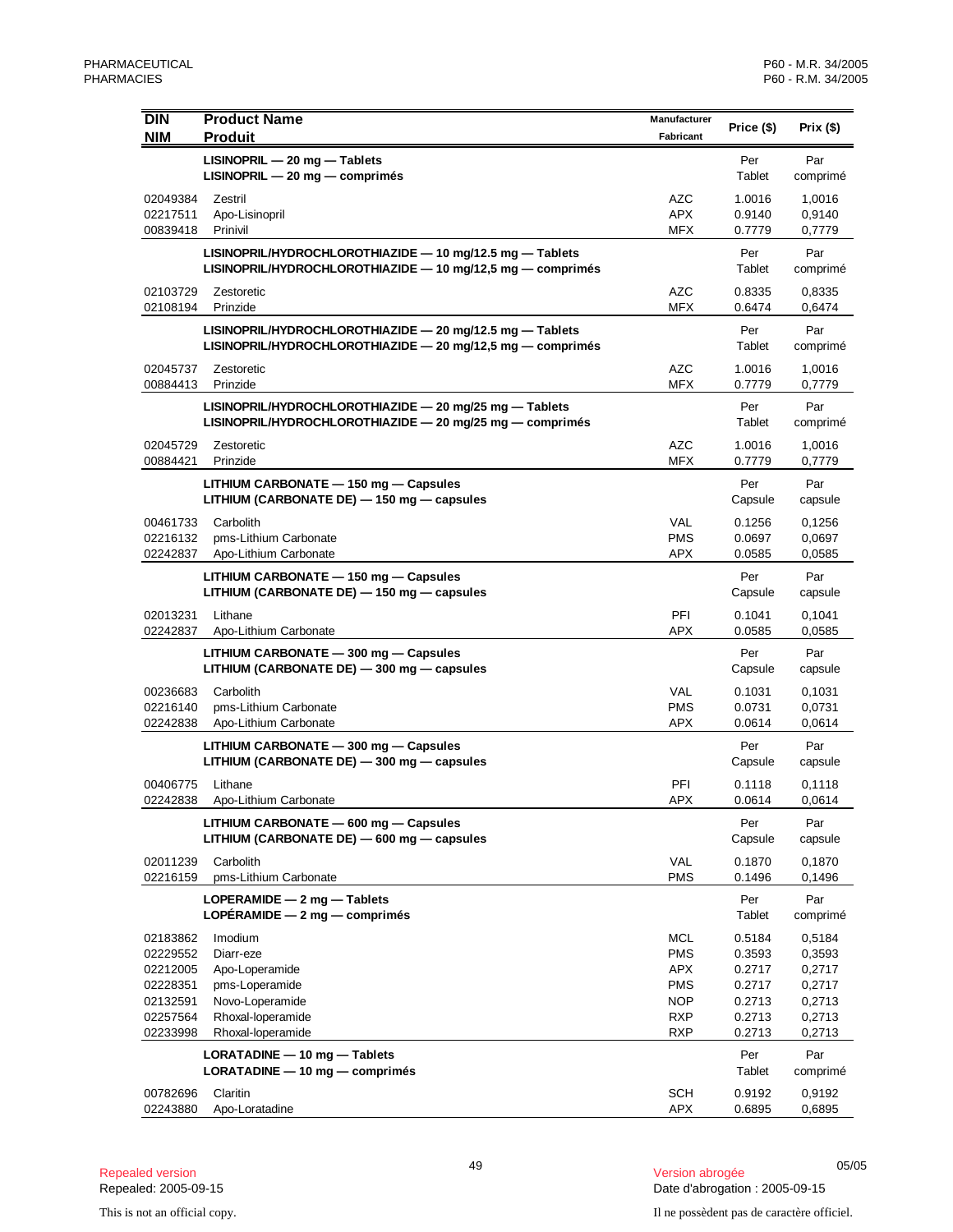| <b>DIN</b> | <b>Product Name</b> | Manufacturer |            |             |
|------------|---------------------|--------------|------------|-------------|
| <b>NIM</b> | Produit             | Fabricant    | Price (\$' | (S)<br>Prix |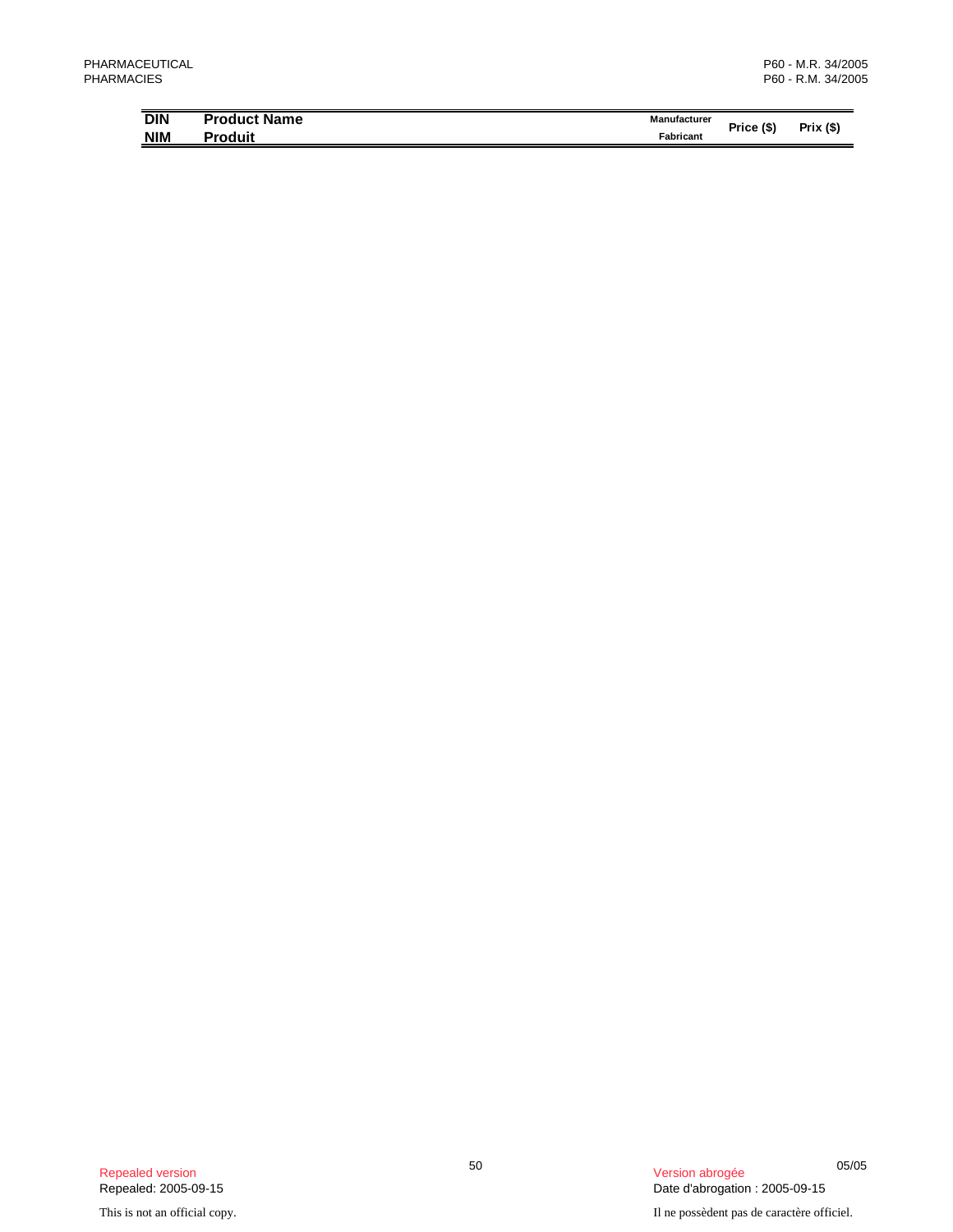| <b>DIN</b>           | <b>Product Name</b>                                                       | Manufacturer             |                  |                  |
|----------------------|---------------------------------------------------------------------------|--------------------------|------------------|------------------|
| <b>NIM</b>           | <b>Produit</b>                                                            | Fabricant                | Price (\$)       | Prix $($)$       |
|                      |                                                                           |                          |                  |                  |
|                      | LORAZEPAM - 0.5 mg - Oral Tablets<br>LORAZEPAM - 0,5 mg - comprimés oraux |                          | Per<br>Tablet    | Par<br>comprimé  |
|                      |                                                                           |                          |                  |                  |
| 00655740<br>00865672 | Apo-Lorazepam<br>Nu-Loraz                                                 | <b>APX</b><br><b>NXP</b> | 0.0720<br>0.0660 | 0,0720           |
| 00728187             | pms-Lorazepam                                                             | <b>PMS</b>               | 0.0514           | 0,0660<br>0,0514 |
| 02041413             | Ativan                                                                    | WAY                      | 0.0395           | 0,0395           |
| 00711101             | Novo-Lorazem                                                              | <b>NOP</b>               | 0.0359           | 0,0359           |
|                      | LORAZEPAM - 1 mg - Oral Tablets                                           |                          | Per              | Par              |
|                      | LORAZEPAM - 1 mg - comprimés oraux                                        |                          | Tablet           | comprimé         |
|                      |                                                                           |                          |                  |                  |
| 00655759<br>02041421 | Apo-Lorazepam<br>Ativan                                                   | <b>APX</b><br>WAY        | 0.1159<br>0.0930 | 0,1159<br>0,0930 |
| 00865680             | Nu-Loraz                                                                  | <b>NXP</b>               | 0.0635           | 0,0635           |
| 00728195             | pms-Lorazepam                                                             | <b>PMS</b>               | 0.0524           | 0,0524           |
| 00637742             | Novo-Lorazem                                                              | <b>NOP</b>               | 0.0447           | 0,0447           |
|                      | LORAZEPAM - 2 mg - Oral Tablets                                           |                          | Per              | Par              |
|                      | $LORAZÉPAM - 2 mg - comprimés oraux$                                      |                          | Tablet           | comprimé         |
|                      |                                                                           |                          |                  |                  |
| 00655767             | Apo-Lorazepam                                                             | <b>APX</b>               | 0.1530           | 0,1530           |
| 02041448<br>00865699 | Apo-Lorazepam<br>Nu-Loraz                                                 | WAY<br><b>NXP</b>        | 0.1460<br>0.1236 | 0,1460<br>0,1236 |
| 00728209             | pms-Lorazepam                                                             | <b>PMS</b>               | 0.0851           | 0,0851           |
| 00637750             | Novo-Lorazem                                                              | <b>NOP</b>               | 0.0699           | 0,0699           |
|                      |                                                                           |                          |                  |                  |
|                      | $LOVASTATIN - 20 mg - Tables$<br>LOVASTATINE - 20 mg - comprimés          |                          | Per<br>Tablet    | Par<br>comprimé  |
|                      |                                                                           |                          |                  |                  |
| 00795860             | Mevacor                                                                   | <b>MFX</b>               | 1.8006           | 1,8006           |
| 02220172             | Apo-Lovastatin                                                            | <b>APX</b>               | 1.5235           | 1,5235           |
| 02246013             | pms-Lovastatin                                                            | <b>PMS</b>               | 1.5235           | 1,5235           |
| 02248572<br>02243127 | Co Lovastatin<br>Gen-Lovastatin                                           | COB<br>GPM               | 1.1998<br>1.1998 | 1,1998<br>1,1998 |
| 02247056             | Rhoxal-lovastatin                                                         | <b>RXP</b>               | 1.1998           | 1,1998           |
| 02246542             | Novo-Lovastatin                                                           | <b>NOP</b>               | 1.1997           | 1,1997           |
| 02245822             | ratio-Lovastatin                                                          | <b>RPH</b>               | 1.0907           | 1,0907           |
|                      | $LOVASTATIN - 40 mg - Tables$                                             |                          | Per              | Par              |
|                      | $LOVASTATINE - 40 mg - comprimés$                                         |                          | Tablet           | comprimé         |
| 00795852             | Mevacor                                                                   | <b>MFX</b>               | 3.3210           | 3,3210           |
| 02220180             | Apo-Lovastatin                                                            | <b>APX</b>               | 2.8100           | 2,8100           |
| 02246014             | pms-Lovastatin                                                            | <b>PMS</b>               | 2.8100           | 2,8100           |
| 02245823             | ratio-Lovastatin                                                          | <b>RPH</b>               | 2.8098           | 2,8098           |
| 02247057             | Rhoxal-lovastatin                                                         | RXP                      | 2.2130           | 2,2130           |
| 02248573             | Co Lovastatin                                                             | COB                      | 2.2129           | 2,2129           |
| 02243129             | Gen-Lovastatin                                                            | <b>GPM</b>               | 2.2129           | 2,2129           |
| 02246543             | Novo-Lovastatin                                                           | <b>NOP</b>               | 2.2129           | 2,2129           |
|                      | LOXAPINE SUCCINATE $-5$ mg $-$ Tablets                                    |                          | Per              | Par              |
|                      | LOXAPINE (SUCCINATE DE) - 5 mg - comprimés                                |                          | Tablet           | comprimé         |
| 02230837             | pms-Loxapine                                                              | <b>PMS</b>               | 0.1768           | 0,1768           |
| 02237651             | Apo-Loxapine                                                              | APX                      | 0.1650           | 0,1650           |
| 02237534             | Nu-Loxapine                                                               | <b>NXP</b>               | 0.1650           | 0,1650           |
|                      | LOXAPINE SUCCINATE - 10 mg - Tablets                                      |                          | Per              | Par              |
|                      | LOXAPINE (SUCCINATE DE) - 10 mg - comprimés                               |                          | Tablet           | comprimé         |
|                      |                                                                           |                          |                  |                  |
| 02170027<br>02230838 | Loxapac<br>pms-Loxapine                                                   | WAY<br><b>PMS</b>        | 0.3925<br>0.2940 | 0,3925<br>0,2940 |
| 02237652             | Apo-Loxapine                                                              | <b>APX</b>               | 0.2750           | 0,2750           |
| 02237535             | Nu-Loxapine                                                               | <b>NXP</b>               | 0.2750           | 0,2750           |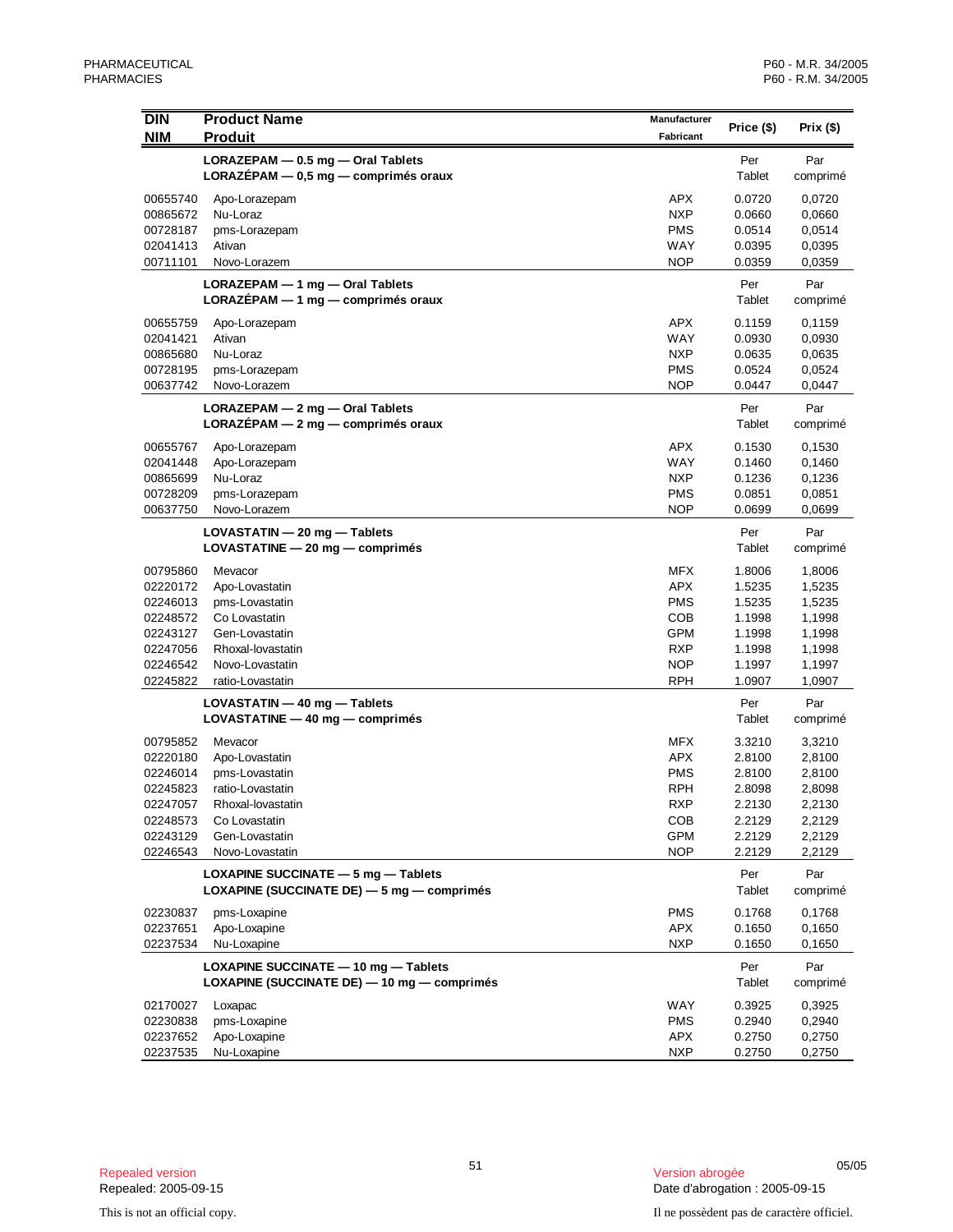| <b>DIN</b>           | <b>Product Name</b>                                      | <b>Manufacturer</b>      | Price (\$)       | Prix(\$)         |
|----------------------|----------------------------------------------------------|--------------------------|------------------|------------------|
| <b>NIM</b>           | <b>Produit</b>                                           | Fabricant                |                  |                  |
|                      | LOXAPINE SUCCINATE - 25 mg - Tablets                     |                          | Per              | Par              |
|                      | LOXAPINE (SUCCINATE DE) - 25 mg - comprimés              |                          | Tablet           | comprimé         |
|                      |                                                          |                          |                  |                  |
| 02170132             | Loxapac                                                  | WAY                      | 0.6085           | 0,6085           |
| 02230839             | pms-Loxapine                                             | <b>PMS</b>               | 0.4563           | 0,4563           |
| 02237653             | Apo-Loxapine                                             | <b>APX</b><br><b>NXP</b> | 0.4260           | 0,4260           |
| 02237536             | Nu-Loxapine                                              |                          | 0.4260           | 0,4260           |
|                      | LOXAPINE SUCCINATE - 50 mg - Tablets                     |                          | Per              | Par              |
|                      | LOXAPINE (SUCCINATE DE) - 50 mg - comprimés              |                          | Tablet           | comprimé         |
| 02170035             | Loxapac                                                  | WAY                      | 0.8113           | 0,8113           |
| 02230840             | pms-Loxapine                                             | <b>PMS</b>               | 0.6085           | 0,6085           |
| 02237654             | Apo-Loxapine                                             | <b>APX</b>               | 0.5680           | 0,5680           |
| 02237537             | Nu-Loxapine                                              | <b>NXp</b>               | 0.5680           | 0,5680           |
|                      | MEDROXYPROGESTERONE ACETATE - 2.5 mg - Tablets           |                          | Per              | Par              |
|                      | MÉDROXYPROGESTÉRONE (ACÉTATE DE) $-2.5$ mg $-$ comprimés |                          | Tablet           | comprimé         |
| 00708917             | Provera                                                  | PFI                      | 0.1761           | 0,1761           |
| 02148552             | ratio-MPA                                                | <b>RPH</b>               | 0.1040           | 0,1040           |
| 02244726             | Apo-Medroxy                                              | APX                      | 0.0875           | 0,0875           |
| 02229838             | Gen-Medroxy                                              | <b>GPM</b>               | 0.0874           | 0,0874           |
| 02221284             | Novo-Medrone                                             | <b>NOP</b>               | 0.0873           | 0,0873           |
| 02246627             | pms-Medroxyprogesterone                                  | <b>PMS</b>               | 0.0873           | 0,0873           |
|                      | MEDROXYPROGESTERONE ACETATE - 5 mg - Tablets             |                          | Per              | Par              |
|                      | MÉDROXYPROGESTÉRONE (ACÉTATE DE) - 5 mg - comprimés      |                          | Tablet           | comprimé         |
| 00030937             | Provera                                                  | PFI                      | 0.3483           | 0,3483           |
| 02148560             | ratio-MPA                                                | RPH                      | 0.2056           | 0,2056           |
| 02229839             | Gen-Medroxy                                              | <b>GPM</b>               | 0.1726           | 0,1726           |
| 02221292             | Novo-Medrone                                             | <b>NOP</b>               | 0.1726           | 0,1726           |
| 02246628             | pms-Medroxyprogesterone                                  | <b>PMS</b>               | 0.1726           | 0,1726           |
| 02244727             | Apo-Medroxy                                              | APX                      | 0.1725           | 0,1725           |
|                      | MEDROXYPROGESTERONE ACETATE - 10 mg - Tablets            |                          | Per              | Par              |
|                      | MÉDROXYPROGESTÉRONE (ACÉTATE DE) — 10 mg — comprimés     |                          | Tablet           | comprimé         |
|                      |                                                          |                          |                  |                  |
| 00729973             | Provera                                                  | PFI                      | 0.7066           | 0,7066           |
| 02148579             | ratio-MPA                                                | RPH                      | 0.4150           | 0,4150           |
| 02229840             | Gen-Medroxy                                              | <b>GPM</b>               | 0.3486           | 0,3486           |
| 02221306<br>02246629 | Novo-Medrone                                             | <b>NOP</b>               | 0.3486           | 0,3486           |
|                      | pms-Medroxyprogesterone                                  | <b>PMS</b>               | 0.3486           | 0,3486           |
|                      | MEFENAMIC ACID $-$ 250 mg $-$ Capsules                   |                          | Per              | Par              |
|                      | MÉFÉNAMIQUE (ACIDE) $-250$ mg $-$ capsules               |                          | Capsule          | capsule          |
| 00155225             | Ponstan                                                  | PFI                      | 0.6200           | 0,6200           |
| 02229452             | Apo-Mefenamic                                            | APX                      | 0.3640           | 0,3640           |
| 02229569             | Nu-Mefenamic                                             | <b>NXP</b>               | 0.3640           | 0,3640           |
| 02237826             | Dom-Mefenamic                                            | <b>DOM</b>               | 0.3639           | 0,3639           |
| 02231208             | pms-Mefenamic Acid                                       | <b>PMS</b>               | 0.3639           | 0,3639           |
|                      | MEFLOQUINE HCI - 250 mg - Tablets                        |                          | Per              | Par              |
|                      | MEFLOQUINE (CHLORHYDRATE DE) - 250 mg - comprimés        |                          | Tablet           | comprimé         |
| 02018055             | Lariam                                                   | <b>HLR</b>               | 5.3061           | 5,3061           |
| 02244366             | Apo-Mefloquine                                           | <b>APX</b>               | 3.9250           | 3,9250           |
|                      | MEGESTROL - 40 mg - Tablets                              |                          | Per              | Par              |
|                      | $MEGESTROL - 40 mg - comprimés$                          |                          | Tablet           | comprimé         |
|                      |                                                          |                          |                  |                  |
| 00386391             | Megace                                                   | SQU                      | 1.4773           | 1,4773           |
| 02195917<br>02176092 | Apo-Megestrol<br>Lin-Megestrol                           | <b>APX</b><br>LIN        | 1.1814<br>0.9960 | 1,1814<br>0,9960 |
| 02185415             | Nu-Megestrol                                             | <b>NXP</b>               | 0.9960           | 0,9960           |
|                      |                                                          |                          |                  |                  |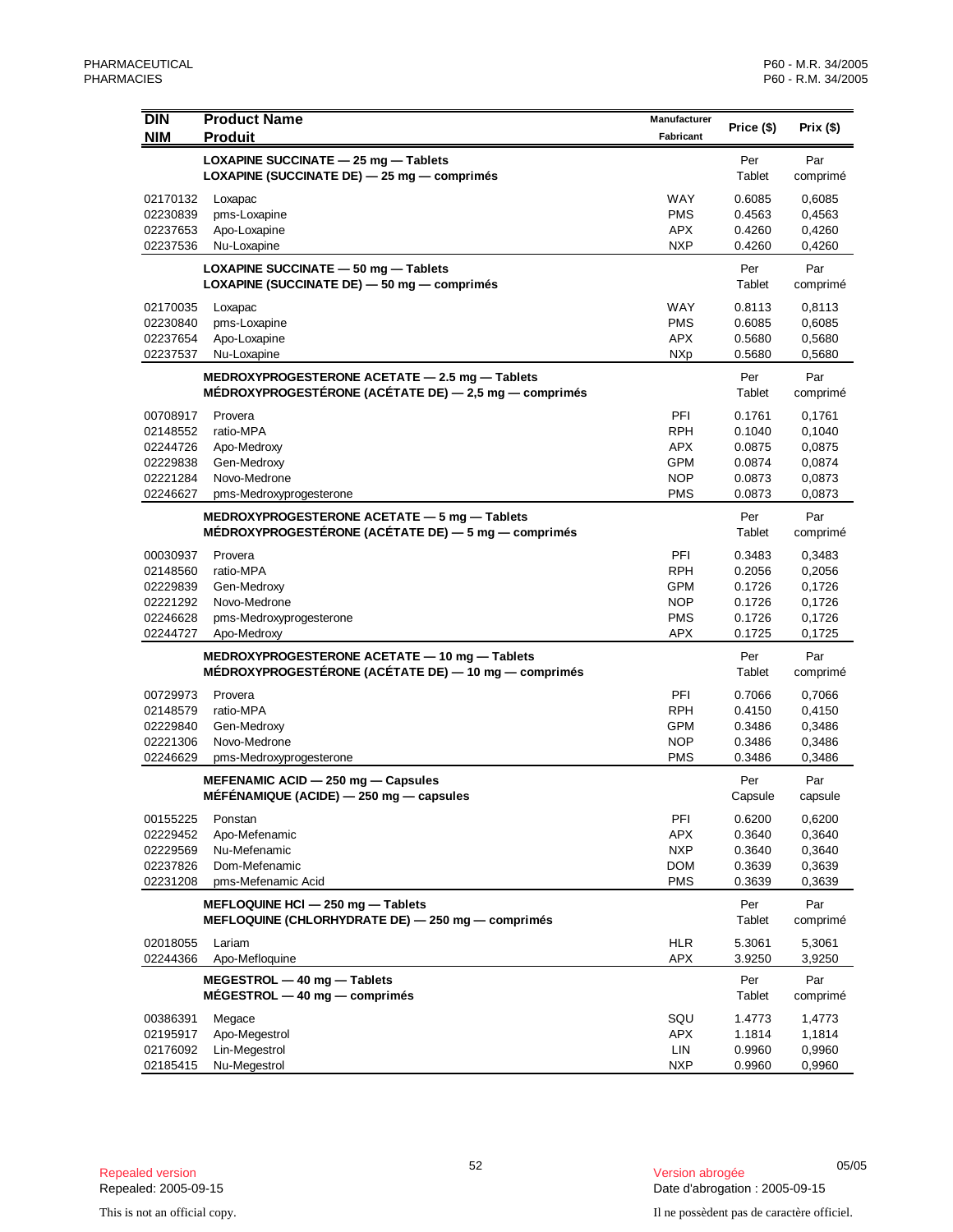|            |                                                                   | <b>Manufacturer</b> |               |                 |
|------------|-------------------------------------------------------------------|---------------------|---------------|-----------------|
| <b>DIN</b> | <b>Product Name</b>                                               |                     | Price (\$)    | Prix $($ \$)    |
| <b>NIM</b> | <b>Produit</b>                                                    | Fabricant           |               |                 |
|            | $MEGESTROL - 160 mg - Tables$                                     |                     | Per           | Par             |
|            | $MÉGESTROL - 160 mg - comprimés$                                  |                     | Tablet        | comprimé        |
| 00731323   | Megace                                                            | SQU                 | 6.0702        | 6,0702          |
| 02195925   | Apo-Megestrol                                                     | <b>APX</b>          | 4.7256        | 4,7256          |
| 02185423   | Nu-Megestrol                                                      | <b>NXP</b>          | 3.9897        | 3,9897          |
| 02176106   | Lin-Megestrol                                                     | LIN                 | 3.9894        | 3,9894          |
|            |                                                                   |                     |               |                 |
|            | $MELOXICAM - 7.5 mg - Tables$<br>$MELOXICAM - 7,5 mg - comprimés$ |                     | Per<br>Tablet | Par<br>comprimé |
|            |                                                                   |                     |               |                 |
| 02242785   | Mobicox                                                           | <b>BOE</b>          | 0.8812        | 0,8812          |
| 02248973   | Apo-Meloxicam                                                     | <b>APX</b>          | 0.6006        | 0,6006          |
| 02247889   | ratio-Meloxicam                                                   | <b>RPH</b>          | 0.6006        | 0,6006          |
| 02250012   | Co Meloxicam                                                      | <b>COB</b>          | 0.5405        | 0,5405          |
| 02255987   | Gen-Meloxicam                                                     | <b>GPM</b>          | 0.5405        | 0,5405          |
| 02258315   | Novo-Meloxicam                                                    | <b>NOP</b>          | 0.5405        | 0,5405          |
| 02248267   | pms-Meloxicam                                                     | <b>PMS</b>          | 0.5405        | 0,5405          |
|            | $MELOXICAM - 15 mg - Tables$                                      |                     | Per           | Par             |
|            | $MELOXICAM - 15 mg - comprimés$                                   |                     | Tablet        | comprimé        |
| 02242786   | Mobicox                                                           | <b>BOE</b>          | 1.0167        | 1,0167          |
| 02248974   | Apo-Meloxicam                                                     | <b>APX</b>          | 0.6930        | 0,6930          |
| 02248031   | ratio-Meloxicam                                                   | <b>RPH</b>          | 0.6930        | 0,6930          |
| 02250020   | Co Meloxicam                                                      | <b>COB</b>          | 0.6237        | 0,6237          |
| 02255995   | Gen-Meloxicam                                                     | GPM                 | 0.6237        | 0,6237          |
| 02258323   | Novo-Meloxicam                                                    | <b>NOP</b>          | 0.6237        | 0,6237          |
| 02248268   | pms-Meloxicam                                                     | <b>PMS</b>          | 0.6237        | 0,6237          |
|            | MEPROBAMATE $-$ 400 mg $-$ Tablets                                |                     | Per           | Par             |
|            | $MEPROBAMATE - 400 mg - comprising$                               |                     | Tablet        |                 |
|            |                                                                   |                     |               | comprimé        |
| 02041812   | Equanil                                                           | WAY                 | 0.0800        | 0,0800          |
| 00337943   | Apo-Meprobamate                                                   | <b>APX</b>          | 0.0407        | 0,0407          |
|            | METFORMIN HCI - 500 mg - Tablets                                  |                     | Per           | Par             |
|            | METFORMINE (CHLORHYDRATE DE) - 500 mg - comprimés                 |                     | Tablet        | comprimé        |
| 02099233   | Glucophage                                                        | AVE                 | 0.2420        | 0,2420          |
| 02167786   | Apo-Metformin                                                     | <b>APX</b>          | 0.1338        | 0,1338          |
| 02257726   | Co Metformin                                                      | <b>COB</b>          | 0.1338        | 0,1338          |
| 02148765   | Gen-Metformin                                                     | <b>GPM</b>          | 0.1338        | 0,1338          |
| 02229516   | Glycon                                                            | <b>ICN</b>          | 0.1338        | 0,1338          |
| 02242794   | Metformin/Metformine                                              | ZYM                 | 0.1338        | 0,1338          |
| 02045710   | Novo-Metformin                                                    | <b>NOP</b>          | 0.1338        | 0,1338          |
| 02162822   | Nu-Metformin                                                      | <b>NXP</b>          | 0.1338        | 0,1338          |
| 02223562   | pms-Metformin                                                     | <b>PMS</b>          | 0.1338        | 0,1338          |
| 02233999   | Rhoxal-metformin                                                  | <b>RXP</b>          | 0.1338        | 0,1338          |
| 02246820   | Rhoxal-metformin FC                                               | <b>RXP</b>          | 0.1338        | 0,1338          |
| 02242974   | ratio-Metformin                                                   | <b>RPH</b>          | 0.1216        | 0,1216          |
|            | METFORMIN HCI - 850 mg - Tablets                                  |                     | Per           | Par             |
|            | METFORMINE (CHLORHYDRATE DE) - 850 mg - comprimés                 |                     | Tablet        |                 |
|            |                                                                   |                     |               | comprimé        |
| 02162849   | Glucophage                                                        | AVE                 | 0.3067        | 0,3067          |
| 02257734   | Co Metformin                                                      | COB                 | 0.2299        | 0,2299          |
| 02229656   | Gen-Metformin                                                     | <b>GPM</b>          | 0.2299        | 0,2299          |
| 02242793   | Metformin/Metformine                                              | ZYM                 | 0.2299        | 0,2299          |
| 02230475   | Novo-Metformin                                                    | <b>NOP</b>          | 0.2299        | 0,2299          |
| 02229517   | Nu-Metformin                                                      | <b>NXP</b>          | 0.2299        | 0,2299          |
| 02242589   | pms-Metformin                                                     | <b>PMS</b>          | 0.2299        | 0,2299          |
| 02242931   | ratio-Metformin                                                   | <b>RPH</b>          | 0.2299        | 0,2299          |
| 02246821   | Rhoxal-metformin FC                                               | <b>RXP</b>          | 0.2299        | 0,2299          |
| 02229785   | Apo-Metformin                                                     | APX                 | 0.2295        | 0,2295          |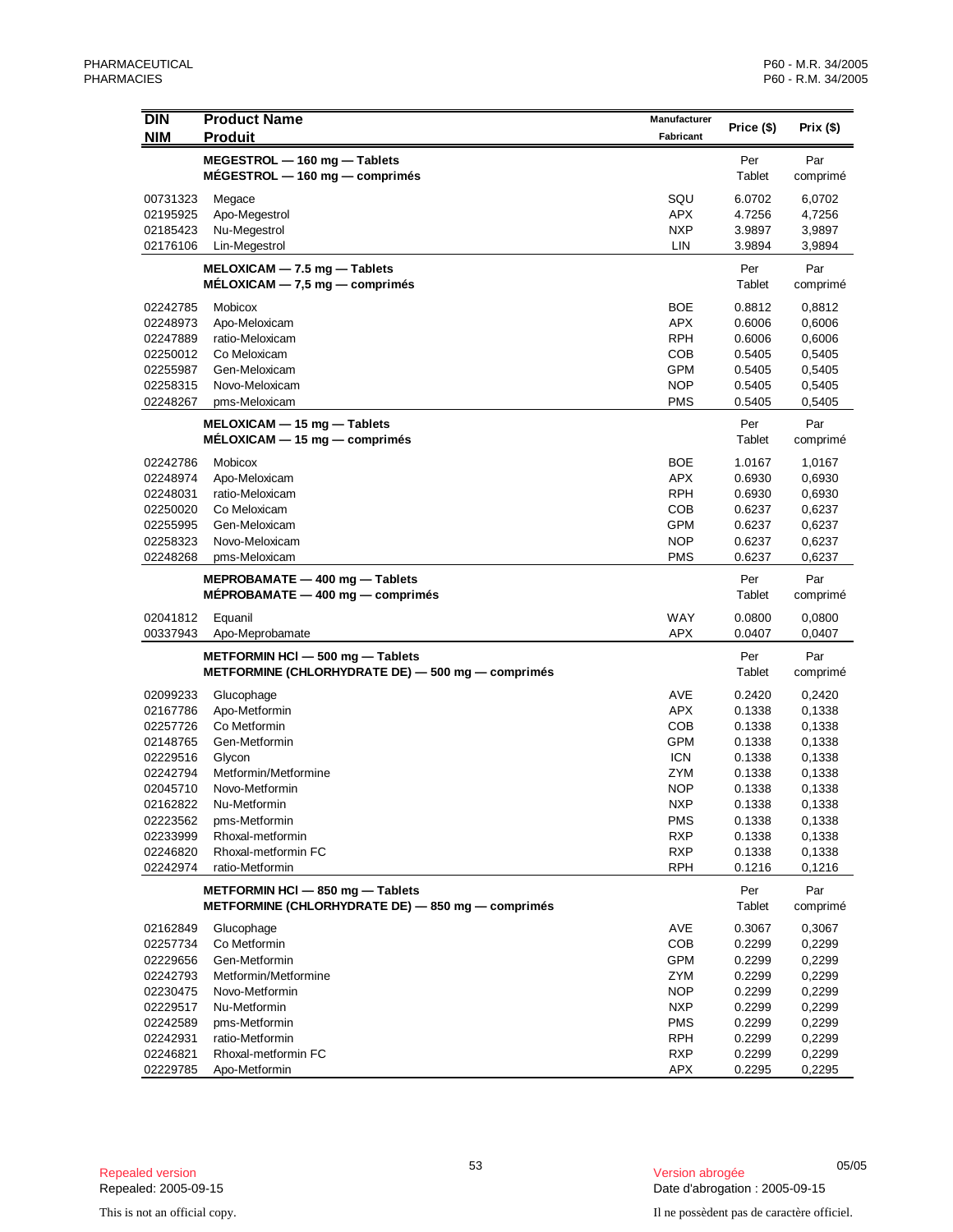| <b>DIN</b>           | <b>Product Name</b>                                                                                                    | Manufacturer      | Price (\$)       | Prix (\$)        |
|----------------------|------------------------------------------------------------------------------------------------------------------------|-------------------|------------------|------------------|
| <b>NIM</b>           | <b>Produit</b>                                                                                                         | Fabricant         |                  |                  |
|                      | METHOTREXATE - 2.5 mg - Tablets<br>MÉTHOTREXATE $-$ 2,5 mg $-$ comprimés                                               |                   | Per<br>Tablet    | Par<br>comprimé  |
| 02170698             | Methotrexate/Méthotrexate                                                                                              | <b>WAY</b>        | 0.6958           | 0,6958           |
| 02182963             | Apo-Methotrexate                                                                                                       | APX               | 0.6325           | 0,6325           |
| 02244798             | ratio-Methotrexate                                                                                                     | RPH               | 0.6325           | 0,6325           |
|                      | METHOTRIMEPRAZINE $-$ 2 mg $-$ Tablets<br>MÉTHOTRIMÉPRAZINE $-2$ mg $-$ comprimés                                      |                   | Per<br>Tablet    | Par<br>comprimé  |
| 02238403<br>01927647 | Apo-Methoprazine<br>Nozinan                                                                                            | <b>APX</b><br>RPR | 0.0594<br>0.0556 | 0,0594<br>0,0556 |
|                      | METHOTRIMEPRAZINE $-5$ mg $-$ Tablets<br>MÉTHOTRIMÉPRAZINE - 5 mg - comprimés                                          |                   | Per<br>Tablet    | Par<br>comprimé  |
| 02238404             | Apo-Methoprazine                                                                                                       | APX               | 0.0581           | 0,0581           |
| 01927655             | Nozinan                                                                                                                | <b>RPR</b>        | 0.0581           | 0,0581           |
| 02232903             | pms-Methotrimeprazine                                                                                                  | <b>PMS</b>        | 0.0581           | 0,0581           |
|                      | METHOTRIMEPRAZINE - 25 mg - Tablets<br>$MÉTHOTRIMÉPRAZINE - 25 mg - comprimés$                                         |                   | Per<br>Tablet    | Par<br>comprimé  |
| 01927663             | Nozinan                                                                                                                | RPR               | 0.1245           | 0,1245           |
| 02238405             | Apo-Methoprazine                                                                                                       | APX               | 0.1244           | 0,1244           |
| 02232904             | pms-Methotrimeprazine                                                                                                  | <b>PMS</b>        | 0.1145           | 0,1145           |
|                      | METHOTRIMEPRAZINE - 50 mg - Tablets<br>MÉTHOTRIMÉPRAZINE $-50$ mg $-$ comprimés                                        |                   | Per<br>Tablet    | Par<br>comprimé  |
| 01927671             | Nozinan                                                                                                                | <b>RPR</b>        | 0.1696           | 0,1696           |
| 02232905             | pms-Methotrimeprazine                                                                                                  | <b>PMS</b>        | 0.1696           | 0,1696           |
| 02238406             | Apo-Methoprazine                                                                                                       | APX               | 0.1695           | 0,1695           |
|                      | METHYLCELLULOSE - 0.5% - Ophthalmic Solution<br>MÉTHYLCELLULOSE - 0,5 % - solution ophtalmique                         |                   | Per mL           | Par ml           |
| 00000809             | <b>Isopto Tears</b>                                                                                                    | <b>ALC</b>        | 0.3748           | 0,3748           |
| 00889806             | Eyelube                                                                                                                | SIL               | 0.3403           | 0,3403           |
|                      | METHYLCELLULOSE - 1% - Ophthalmic Solution<br>MÉTHYLCELLULOSE - 1 % - solution ophtalmique                             |                   | Per mL           | Par ml           |
| 00000817             | <b>Isopto Tears</b>                                                                                                    | <b>ALC</b>        | 0.4642           | 0,4642           |
| 00874965             | Eyelube                                                                                                                | <b>SIL</b>        | 0.4224           | 0,4224           |
|                      | METHYLDOPA/HYDROCHLOROTHIAZIDE - 250 mg/15 mg - Tablets<br>$METHYLDOPA/HYDROCHLOROTHIAZIDE - 250 mg/15 mg - comprimés$ |                   | Per<br>Tablet    | Par<br>comprimé  |
| 00140589             | Aldoril-15                                                                                                             | MFX               | 0.2590           | 0,2590           |
| 00441708             | Apo-Methazide-15                                                                                                       | <b>APX</b>        | 0.1680           | 0,1680           |
|                      | METHYLDOPA/HYDROCHLOROTHIAZIDE - 250 mg/25 mg - Tablets<br>$METHYLDOPA/HYDROCHLOROTHIAZIDE - 250 mg/25 mg - comprimés$ |                   | Per<br>Tablet    | Par<br>comprimé  |
| 00140597             | Aldoril-25                                                                                                             | MFX               | 0.2829           | 0,2829           |
| 00441716             | Apo-Methazide-25                                                                                                       | <b>APX</b>        | 0.1835           | 0,1835           |
|                      | METHYLPHENIDATE - 5 mg - Tablets<br>$MÉTHYLPHÉNIDATE - 5 mg - comprimés$                                               |                   | Per<br>Tablet    | Par<br>comprimé  |
| 02234749             | pms-Methylphenidate                                                                                                    | <b>PMS</b>        | 0.1042           | 0,1042           |
| 02247364             | ratio-Methylphenidate                                                                                                  | <b>RPH</b>        | 0.1042           | 0,1042           |
|                      | METHYLPHENIDATE - 10 mg - Tablets<br>MÉTHYLPHÉNIDATE $-$ 10 mg $-$ comprimés                                           |                   | Per<br>Tablet    | Par<br>comprimé  |
| 00005606             | Ritalin                                                                                                                | <b>NVT</b>        | 0.3054           | 0,3054           |
| 00584991             | pms-Methylphenidate                                                                                                    | <b>PMS</b>        | 0.2083           | 0,2083           |
| 02230321             | ratio-Methylphenidate                                                                                                  | RPH               | 0.2083           | 0,2083           |
| 02249324             | Apo-Methylphenidate                                                                                                    | <b>APX</b>        | 0.1749           | 0,1749           |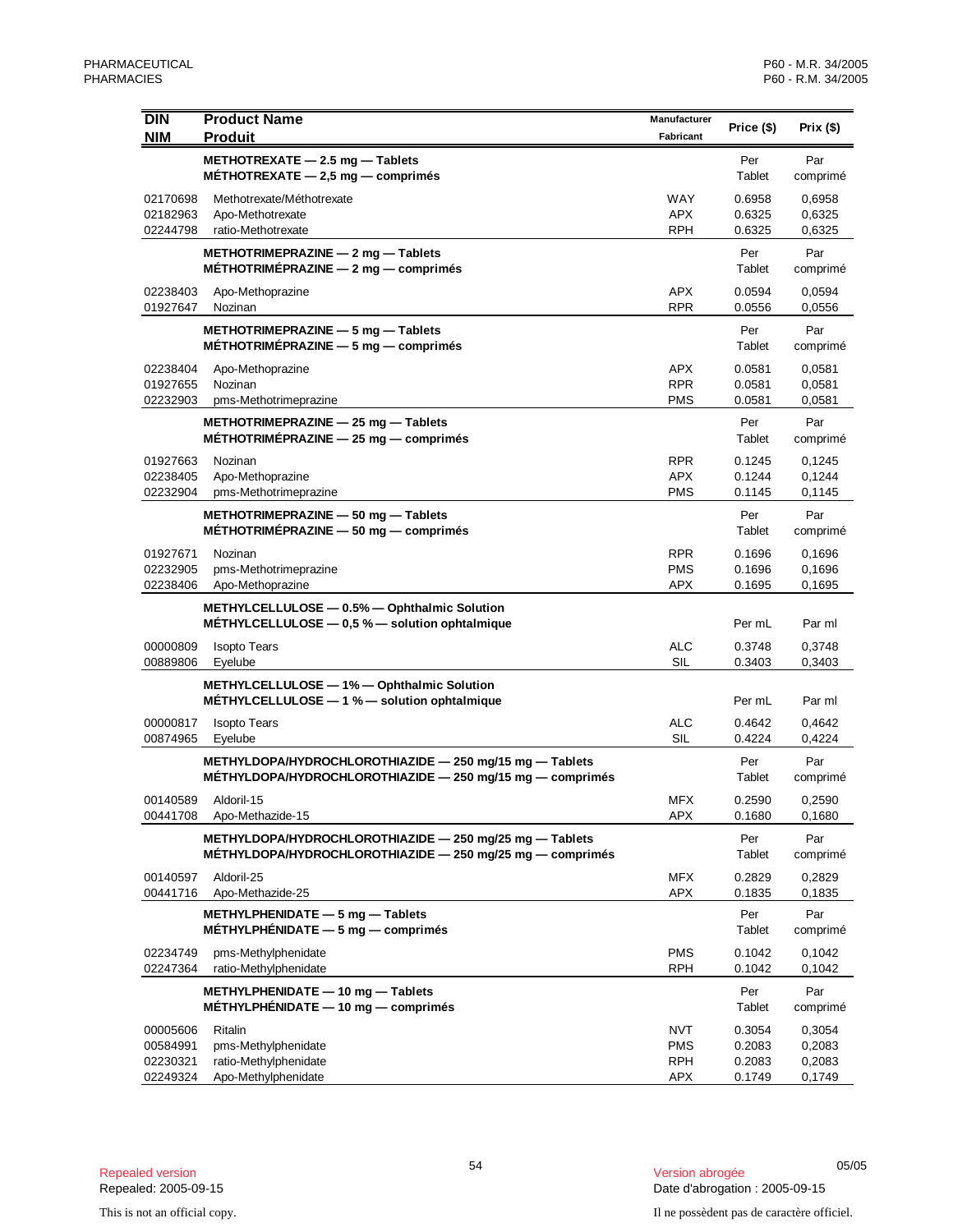| <b>DIN</b><br><b>NIM</b>                     | <b>Product Name</b><br><b>Produit</b>                                                                                                                    | Manufacturer<br>Fabricant                            | Price (\$)                           | Prix(\$)                             |
|----------------------------------------------|----------------------------------------------------------------------------------------------------------------------------------------------------------|------------------------------------------------------|--------------------------------------|--------------------------------------|
|                                              | METHYLPHENIDATE - 20 mg - Tablets<br>MÉTHYLPHÉNIDATE $-20$ mg $-$ comprimés                                                                              |                                                      | Per<br>Tablet                        | Par<br>comprimé                      |
| 00005614<br>00585009<br>02230322<br>02249332 | Ritalin<br>pms-Methylphenidate<br>ratio-Methylphenidate<br>Apo-Methylphenidate                                                                           | <b>NVT</b><br><b>PMS</b><br><b>RPH</b><br><b>APX</b> | 0.5336<br>0.4013<br>0.4013<br>0.3890 | 0,5336<br>0,4013<br>0,4013<br>0,3890 |
|                                              | METHYLPREDNISOLONE ACETATE - 40 mg/mL - Injection<br>MÉTHYLPREDNISOLONE (ACÉTATE DE) - 40 mg/ml - injection                                              |                                                      | Per<br>mL                            | Par<br>ml                            |
| 00030759<br>02245400                         | Depo-Medrol<br>Methylprednisolone Acetate/Méthylprednisolone (acétate de)                                                                                | PFI<br>SIL                                           | 5.8740<br>4.2680                     | 5.8740<br>4,2680                     |
|                                              | METHYLPREDNISOLONE ACETATE - 40 mg/mL - Injection<br>(with preservative)<br>MÉTHYLPREDNISOLONE (ACÉTATE DE) — 40 mg/ml — injection<br>(avec préservatif) |                                                      | Per<br>mL                            | Par<br>ml                            |
| 01934333<br>02245407                         | Depo-Medrol<br>Methylprednisolone Acetate/Méthylprednisolone (acétate de)                                                                                | PFI<br>SIL                                           | 5.6210<br>3.0778                     | 5,6210<br>3,0778                     |
|                                              | METHYLPREDNISOLONE ACETATE - 80 mg/mL - Injection<br>MÉTHYLPREDNISOLONE (ACÉTATE DE) - 80 mg/ml - injection                                              |                                                      | Per<br>mL                            | Par<br>ml                            |
| 00030767<br>02245406                         | Depo-Medrol<br>Methylprednisolone Acetate/Méthylprednisolone (acétate de)                                                                                | PFI<br>SIL                                           | 11.2420<br>8.1708                    | 11,2420<br>8,1708                    |
|                                              | METHYLPREDNISOLONE ACETATE - 80 mg/mL - Injection<br>(with preservative)<br>MÉTHYLPREDNISOLONE (ACÉTATE DE) - 80 mg/ml - injection<br>(avec préservatif) |                                                      | Per<br>mL                            | Par<br>ml                            |
| 01934341<br>02245408                         | Depo-Medrol<br>Methylprednisolone Acetate/Méthylprednisolone (acétate de)                                                                                | PFI<br>SIL                                           | 8.6860<br>6.5648                     | 8,6860<br>6,5648                     |
|                                              | METOCLOPRAMIDE HCI - 5 mg/5 mL - Oral Liquid<br>MÉTOCLOPRAMIDE (CHLORHYDRATE DE) - 5 mg/5 ml - liquide oral                                              |                                                      | Per mL                               | Par ml                               |
| 02099160<br>02230433                         | Maxeran<br>pms-Metoclopramide                                                                                                                            | <b>MRR</b><br><b>PMS</b>                             | 0.0371<br>0.0321                     | 0,0371<br>0,0321                     |
|                                              | METOCLOPRAMIDE HCI $-5$ mg $-$ Tablets<br>MÉTOCLOPRAMIDE (CHLORHYDRATE DE) $-5$ mg $-$ comprimes                                                         |                                                      | Per<br>Tablet                        | Par<br>comprimé                      |
| 00842826<br>02143275<br>02230431             | Apo-Metoclop<br>Nu-Metoclopramide<br>pms-Metoclopramide                                                                                                  | <b>APX</b><br><b>NXP</b><br><b>PMS</b>               | 0.0750<br>0.0750<br>0.0612           | 0,0750<br>0,0750<br>0,0612           |
|                                              | METOCLOPRAMIDE HCI - 10 mg - Tablets<br>MÉTOCLOPRAMIDE (CHLORHYDRATE DE) — 10 mg — comprimés                                                             |                                                      | Per<br>Tablet                        | Par<br>comprimé                      |
| 00842834<br>02143283<br>02230432             | Apo-Metoclop<br>Nu-Metoclopramide<br>pms-Metoclopramide                                                                                                  | <b>APX</b><br><b>NXP</b><br><b>PMS</b>               | 0.0785<br>0.0706<br>0.0706           | 0,0785<br>0,0706<br>0,0706           |
|                                              | METOPROLOL TARTRATE - 25 mg - Tablets<br>MÉTOPROLOL (TARTRATE DE) $-$ 25 mg $-$ comprimés                                                                |                                                      |                                      |                                      |
| 02248855<br>02246010                         | pms-Metoprolol-L<br>Apo-Metoprolol                                                                                                                       | <b>PMS</b><br>APX                                    | 0.0707<br>0.0643                     | 0.0707<br>0,0643                     |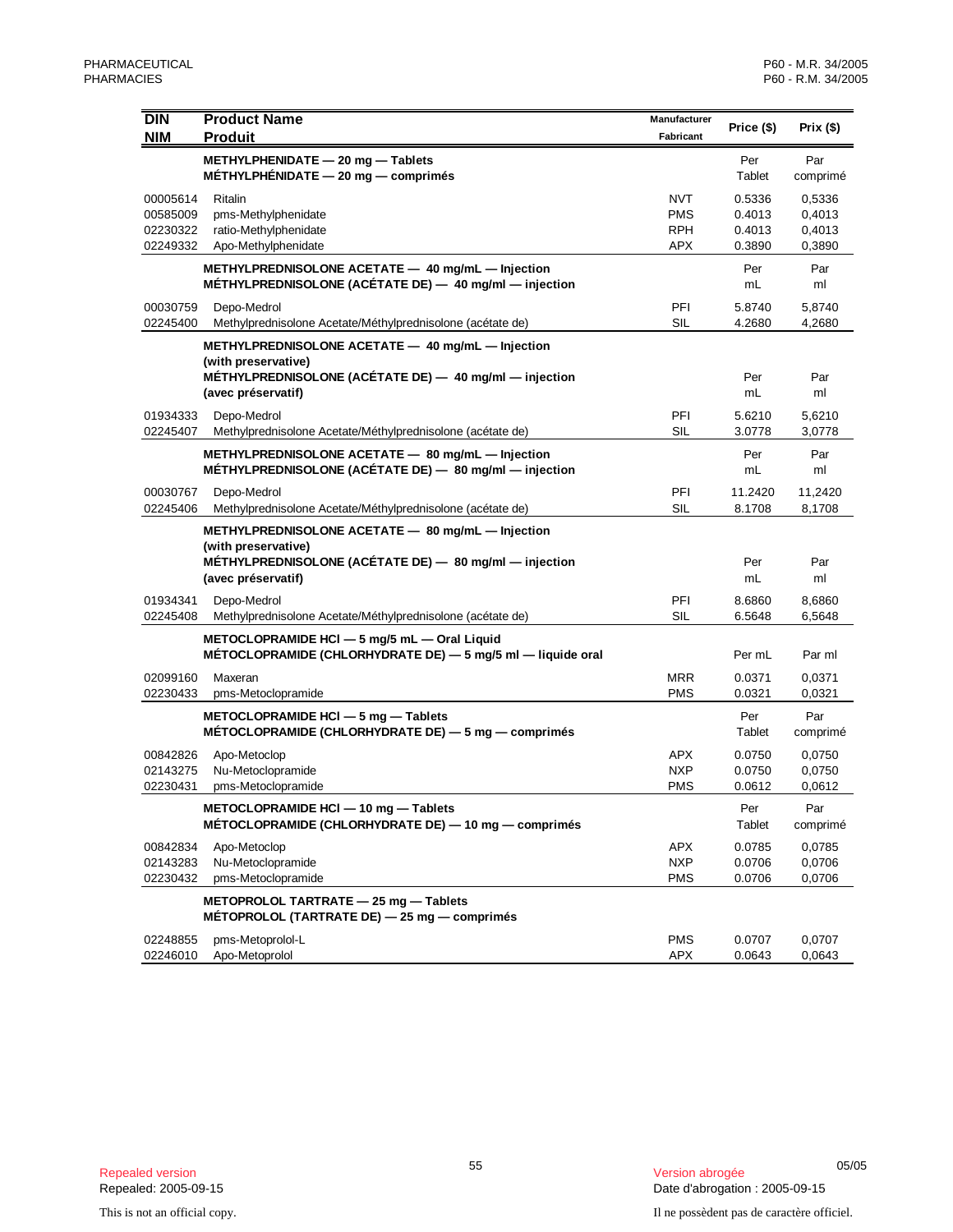| DIN<br><b>NIM</b>    | <b>Product Name</b><br><b>Produit</b>                                                        | Manufacturer<br>Fabricant | Price (\$)       | Prix (\$)        |
|----------------------|----------------------------------------------------------------------------------------------|---------------------------|------------------|------------------|
|                      |                                                                                              |                           |                  |                  |
|                      | METOPROLOL TARTRATE - 50 mg - Tablets<br>METOPROLOL (TARTRATE DE) - 50 mg - comprimés        |                           | Per<br>Tablet    | Par<br>comprimé  |
| 00397423             | Lopresor                                                                                     | <b>NVT</b>                | 0.2331           | 0,2331           |
| 00402605             | <b>Betaloc</b>                                                                               | <b>AST</b>                | 0.2315           | 0,2315           |
| 00618632             | Apo-Metoprolol                                                                               | <b>APX</b>                | 0.1999           | 0,1999           |
| 00749354             | Apo-Metoprolol (Type L)                                                                      | <b>APX</b>                | 0.1999           | 0,1999           |
| 02172550             | Dom-Metoprolol-B                                                                             | <b>DOM</b>                | 0.1348           | 0,1348           |
| 02231121             | Dom-Metoprolol-L                                                                             | <b>DOM</b>                | 0.1348           | 0,1348           |
| 02230448             | Gen-Metoprolol                                                                               | <b>GPM</b>                | 0.1348           | 0,1348           |
| 02174545             | Gen-Metoprolol (Type L)                                                                      | <b>GPM</b>                | 0.1348           | 0,1348           |
| 00648035             | Novo-Metoprol                                                                                | <b>NOP</b>                | 0.1348           | 0,1348           |
| 00842648             | Novo-Metoprol (uncoated)/Novo-Metoprol (non enrobé)                                          | <b>NOP</b>                | 0.1348           | 0,1348           |
| 00865605             | Nu-Metop                                                                                     | <b>NXP</b>                | 0.1348           | 0,1348           |
| 02145413             | pms-Metoprolol-B                                                                             | <b>PMS</b>                | 0.1348           | 0,1348           |
| 02230803             | pms-Metoprolol-L                                                                             | <b>PMS</b>                | 0.1348           | 0,1348           |
| 02247875             | Rhoxal-metoprolol                                                                            | <b>RXP</b>                | 0.1348           | 0,1348           |
|                      | METOPROLOL TARTRATE - 100 mg - Tablets                                                       |                           | Per              | Par              |
|                      | MÉTOPROLOL (TARTRATE DE) — 100 mg — comprimés                                                |                           | Tablet           | comprimé         |
| 00397431             | Lopresor                                                                                     | <b>NVT</b>                | 0.4782           | 0,4782           |
| 00402540             | <b>Betaloc</b>                                                                               | <b>AST</b>                | 0.3965           | 0,3965           |
| 00618640             | Apo-Metoprolol                                                                               | <b>APX</b>                | 0.3375           | 0,3375           |
| 00751170             | Apo-Metoprolol (Type L)                                                                      | <b>APX</b>                | 0.3375           | 0,3375           |
| 02172569             | Dom-Metoprolol-B                                                                             | <b>DOM</b>                | 0.2446           | 0,2446           |
| 02231122             | Dom-Metoprolol-L                                                                             | <b>DOM</b>                | 0.2446           | 0,2446           |
| 02230449             | Gen-Metoprolol                                                                               | <b>GPM</b>                | 0.2446           | 0,2446           |
| 02145421             | pms-Metoprolol-B                                                                             | <b>PMS</b>                | 0.2446           | 0,2446           |
| 02230804             | pms-Metoprolol-L                                                                             | <b>PMS</b>                | 0.2446           | 0,2446           |
| 02174553             | Gen-Metoprolol (Type L)                                                                      | <b>GPM</b>                | 0.2445           | 0,2445           |
| 00648043             | Novo-Metoprol                                                                                | <b>NOP</b>                | 0.2445           | 0,2445           |
| 00842656             | Novo-Metoprol (uncoated)/Novo-Metoprol (non enrobé)                                          | <b>NOP</b>                | 0.2445           | 0,2445           |
| 00865613             | Nu-Metop                                                                                     | <b>NXP</b>                | 0.2445           | 0,2445           |
| 02247876             | Rhoxal-metoprolol                                                                            | <b>RXP</b>                | 0.2445           | 0,2445           |
|                      | METRONIDAZOLE - 500 mg - Oral Capsules                                                       |                           | Per              | Par              |
|                      | $METRONIDAZOLE - 500 mg - capsules orales$                                                   |                           | Capsule          | capsule          |
| 01926853             | Flagyl                                                                                       | <b>RPR</b>                | 0.9350           | 0,9350           |
| 02248562             | Apo-Metronidazole                                                                            | <b>APX</b>                | 0.8415           | 0,8415           |
| 00783137             | Trikacide                                                                                    | <b>PMS</b>                | 0.6740           | 0,6740           |
|                      | MICONAZOLE NITRATE - 2% - Topical Cream                                                      |                           | Per              | Par              |
|                      | MICONAZOLE (NITRATE DE) $-2$ % $-$ crème topique                                             |                           | Gram             | gramme           |
| 00497797             | <b>Monistat Derm</b>                                                                         | <b>MCL</b>                | 0.3703           | 0,3703           |
| 02085852             | Micatin                                                                                      | <b>MCL</b>                | 0.3146           | 0,3146           |
|                      | MIDAZOLAM HCI - 1 mg/mL - Injection<br>MIDAZOLAM (CHLORHYDRATE DE) $-$ 1 mg/ml $-$ injection |                           | Per mL           | Par ml           |
| 00784516             | Versed                                                                                       | <b>HLR</b>                | 0.7865           | 0,7865           |
| 02243253             | Apo-Midazolam                                                                                | APX                       | 0.5900           | 0,5900           |
|                      | MIDAZOLAM HCI - 5 mg/mL - Injection                                                          |                           |                  |                  |
|                      | MIDAZOLAM (CHLORHYDRATE DE) - 5 mg/ml - injection                                            |                           | Per mL           | Par ml           |
| 00766011<br>02243254 | Versed<br>Apo-Midazolam                                                                      | <b>HLR</b><br>APX         | 3.3660<br>2.5250 | 3,3660<br>2,5250 |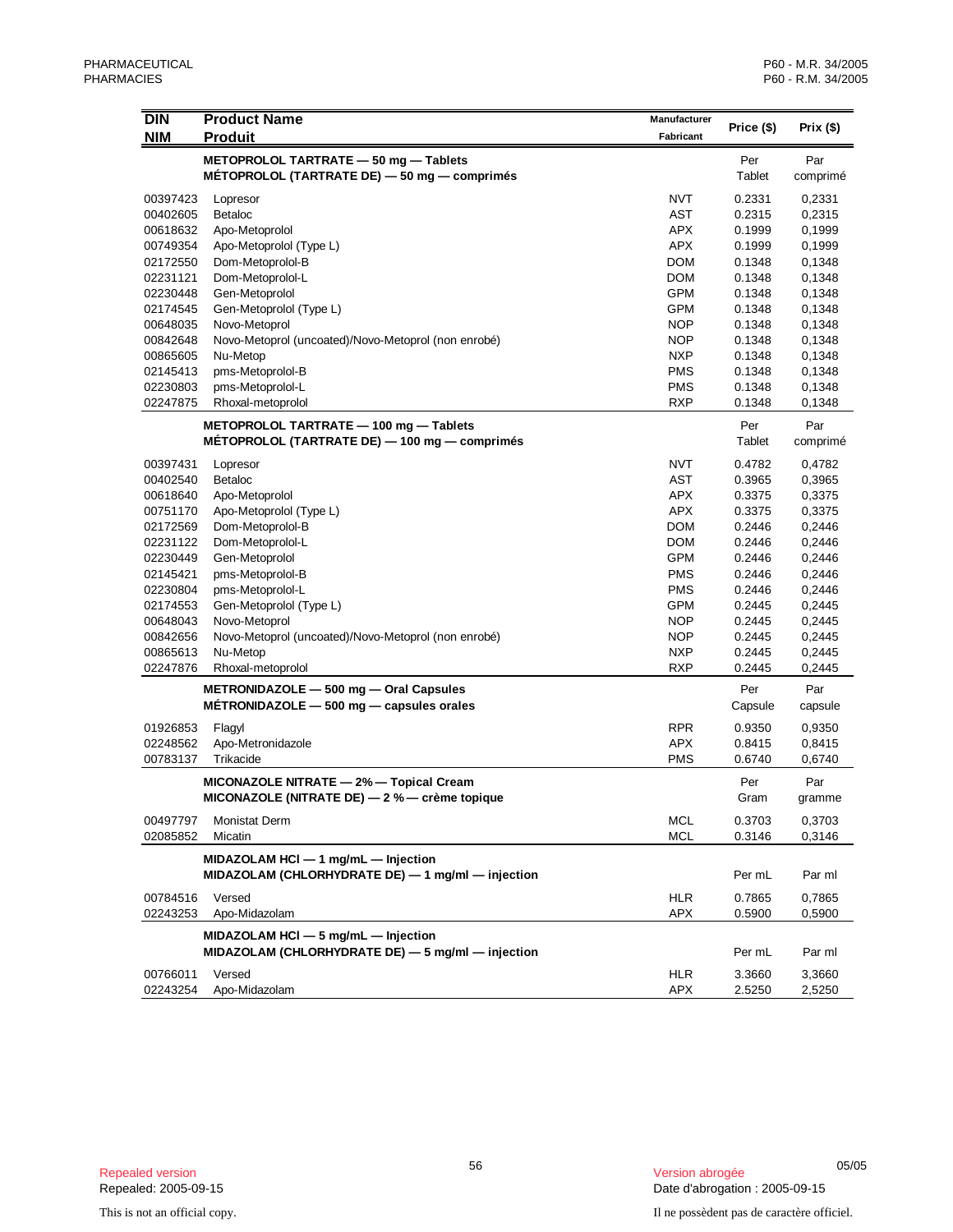| <b>DIN</b><br><b>NIM</b> | <b>Product Name</b><br><b>Produit</b>                                                    | Manufacturer<br>Fabricant | Price (\$)       | Prix $($ \$)     |
|--------------------------|------------------------------------------------------------------------------------------|---------------------------|------------------|------------------|
|                          |                                                                                          |                           |                  |                  |
|                          | MINOCYCLINE HCI - 50 mg - Capsules                                                       |                           | Per              | Par              |
|                          | MINOCYCLINE (CHLORHYDRATE DE) - 50 mg - capsules                                         |                           | Capsule          | capsule          |
| 02173514                 | Minocin                                                                                  | STI                       | 0.6545           | 0,6545           |
| 02084090                 | Apo-Minocycline                                                                          | <b>APX</b>                | 0.5890           | 0,5890           |
| 01914138                 | ratio-Minocycline                                                                        | <b>RPH</b>                | 0.5889           | 0,5889           |
| 02230735                 | Gen-Minocycline                                                                          | <b>GPM</b>                | 0.5885           | 0,5885           |
| 02108143<br>02239238     | Novo-Minocycline<br>pms-Minocycline                                                      | <b>NOP</b><br><b>PMS</b>  | 0.5885<br>0.5885 | 0,5885<br>0,5885 |
| 02237313                 | Rhoxal-minocycline                                                                       | <b>RXP</b>                | 0.5885           | 0,5885           |
|                          |                                                                                          |                           |                  |                  |
|                          | MINOCYCLINE HCI - 100 mg - Capsules<br>MINOCYCLINE (CHLORHYDRATE DE) — 100 mg — capsules |                           | Per<br>Capsule   | Par<br>capsule   |
|                          |                                                                                          |                           |                  |                  |
| 02173506                 | Minocin                                                                                  | STI                       | 1.2628           | 1,2628           |
| 02084104                 | Apo-Minocycline                                                                          | <b>APX</b>                | 1.1370           | 1,1370           |
| 02239239                 | pms-Minocycline                                                                          | <b>PMS</b>                | 1.1366           | 1,1366           |
| 02237314<br>02230736     | Rhoxal-minocycline<br>Gen-Minocycline                                                    | <b>RXP</b><br><b>GPM</b>  | 1.1366<br>1.1365 | 1,1366<br>1,1365 |
| 02108151                 | Novo-Minocycline                                                                         | <b>NOP</b>                | 1.1365           | 1,1365           |
| 01914146                 | ratio-Minocycline                                                                        | <b>RPH</b>                | 1.1365           | 1,1365           |
|                          |                                                                                          |                           |                  |                  |
|                          | MINOXIDIL - 2% - Topical Solution<br>MINOXIDIL $-2$ % $-$ solution topique               |                           | Per mL           | Par ml           |
|                          |                                                                                          |                           |                  |                  |
| 00708925                 | Rogaine                                                                                  | <b>UPJ</b>                | 0.8810           | 0,8810           |
| 00885754                 | Apo-Gain                                                                                 | <b>APX</b>                | 0.7975           | 0,7975           |
| 02065800                 | Gen-Minoxidil                                                                            | GPM                       | 0.7325           | 0,7325           |
|                          | MIRTAZAPINE - 30 mg - Tablets                                                            |                           | Per              | Par              |
|                          | $MIRTAZAPINE - 30 mg - comprimés$                                                        |                           | Tablet           | comprimé         |
| 02243910                 | Remeron                                                                                  | ORG                       | 1.3640           | 1,3640           |
| 02248762                 | pms-Mirtazapine                                                                          | <b>PMS</b>                | 1.0912           | 1,0912           |
| 02256118                 | Gen-Mirtazapine                                                                          | <b>GPM</b>                | 0.9548           | 0,9548           |
| 02250608                 | Rhoxal-mirtazapine                                                                       | <b>RXP</b>                | 0.9548           | 0,9548           |
| 02259354                 | Novo-Mirtazapine                                                                         | <b>NOP</b>                | 0.8593           | 0,8593           |
|                          | MISOPROSTOL - 100 mcg - Tablets                                                          |                           | Per              | Par              |
|                          | MISOPROSTOL - 100 mcg - comprimés                                                        |                           | Tablet           | comprimé         |
|                          |                                                                                          | PFI                       | 0.3112           |                  |
| 00813966<br>02244022     | Cytotec<br>Apo-Misoprostol                                                               | <b>APX</b>                | 0.2095           | 0,3112<br>0,2095 |
| 02240754                 | Novo-Misoprostol                                                                         | <b>NOP</b>                | 0.2094           | 0,2094           |
|                          |                                                                                          |                           |                  |                  |
|                          | MISOPROSTOL - 200 mcg - Tablets<br>$MISOPROSTOL - 200~mg - comprimés$                    |                           | Per<br>Tablet    | Par<br>comprimé  |
|                          |                                                                                          |                           |                  |                  |
| 00632600                 | Cytotec                                                                                  | PFI                       | 0.5180           | 0,5180           |
| 02244023                 | Apo-Misoprostol                                                                          | <b>APX</b>                | 0.3490           | 0,3490           |
| 02240755                 | Novo-Misoprostol                                                                         | <b>NOP</b>                | 0.3487           | 0,3487           |
| 02244125                 | pms-Misoprostol                                                                          | <b>PMS</b>                | 0.3487           | 0,3487           |
|                          | MOCLOBEMIDE - 100 mg - Tablets                                                           |                           | Per              | Par              |
|                          | $MOCLOBÉMIDE - 100 mg - comprimés$                                                       |                           | Tablet           | comprimé         |
| 00899348                 | Manerix                                                                                  | <b>HLR</b>                | 0.4400           | 0,4400           |
| 02232148                 | Apo-Moclobemide                                                                          | <b>APX</b>                | 0.3080           | 0,3080           |
| 02239746                 | Novo-Moclobemide                                                                         | <b>NOP</b>                | 0.2772           | 0,2772           |
| 02237111                 | Nu-Moclobemide                                                                           | <b>NXP</b>                | 0.2772           | 0,2772           |
|                          | MOCLOBEMIDE - 150 mg - Tablets                                                           |                           | Per              | Par              |
|                          | $MOCLOBEMIDE - 150 mg - comprimés$                                                       |                           | Tablet           | comprimé         |
|                          |                                                                                          |                           |                  |                  |
| 00899356                 | Manerix                                                                                  | HLR                       | 0.6533           | 0,6533           |
| 02218410                 | ratio-Moclobemide                                                                        | <b>RPH</b>                | 0.4785           | 0,4785           |
| 02232150                 | Apo-Moclobemide                                                                          | <b>APX</b><br><b>PMS</b>  | 0.4465           | 0,4465           |
| 02243218<br>02239747     | pms-Moclobemide<br>Novo-Moclobemide                                                      | <b>NOP</b>                | 0.4020<br>0.4019 | 0,4020<br>0,4019 |
| 02237112                 | Nu-Moclobemide                                                                           | <b>NXP</b>                | 0.4019           | 0,4019           |
|                          |                                                                                          |                           |                  |                  |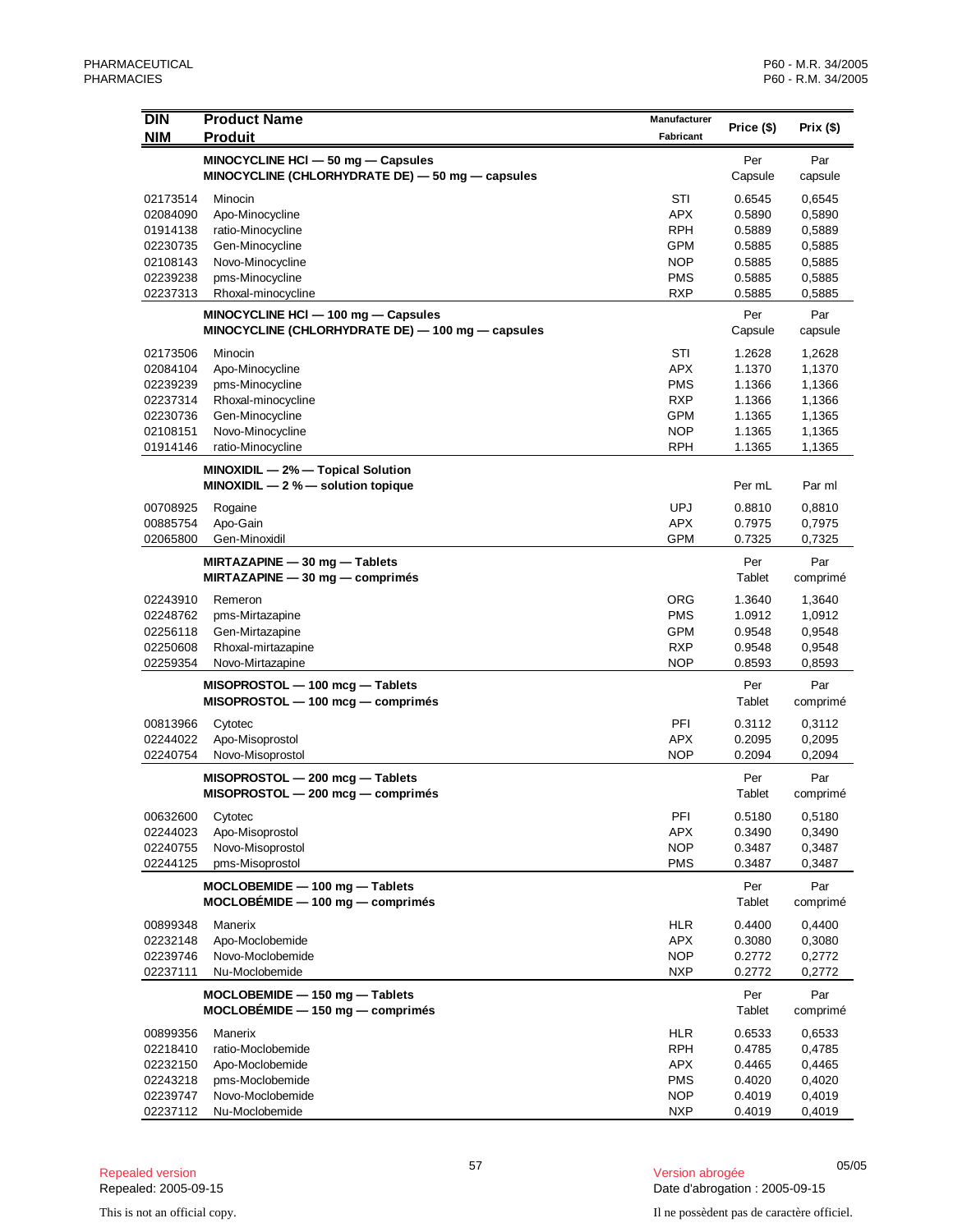| <b>DIN</b>           | <b>Product Name</b>                                                                                   | Manufacturer | Price (\$)       | Prix $($ \$)     |
|----------------------|-------------------------------------------------------------------------------------------------------|--------------|------------------|------------------|
| <b>NIM</b>           | <b>Produit</b>                                                                                        | Fabricant    |                  |                  |
|                      | MOCLOBEMIDE - 300 mg - Tablets                                                                        |              | Per              | Par              |
|                      | $MOCLOBÉMIDE - 300 mg - comprimés$                                                                    |              | Tablet           | comprimé         |
| 02166747             | Manerix                                                                                               | <b>HLR</b>   | 1.2830           | 1,2830           |
| 02243219             | pms-Moclobemide                                                                                       | <b>PMS</b>   | 0.8771           | 0,8771           |
| 02240456             | Apo-Moclobemide                                                                                       | APX          | 0.8770           | 0,8770           |
| 02239748             | Novo-Moclobemide                                                                                      | <b>NOP</b>   | 0.7894           | 0,7894           |
|                      | MOMETASONE FUROATE - 0.1% - Topical Ointment<br>MOMÉTASONE (FUROATE DE) $-$ 0,1 % $-$ pommade topique |              | Per<br>gram      | Par<br>gramme    |
| 00851736             | Elocom                                                                                                | SCH          | 0.7033           | 0,7033           |
| 02244769             | pms-Mometasone                                                                                        | <b>PMS</b>   | 0.5625           | 0,5625           |
| 02248130             | ratio-Mometasone                                                                                      | RPH          | 0.4267           | 0,4267           |
|                      | MORPHINE - 1 mg/mL - Oral Liquid                                                                      |              |                  |                  |
|                      | $MORPHINE - 1$ mg/ml $-$ liquide oral                                                                 |              | Per mL           | Par ml           |
| 00486582             | M.O.S.                                                                                                | <b>ICN</b>   | 0.0220           | 0,0220           |
| 00607762             | ratio-Morphine                                                                                        | RPH          | 0.0220           | 0,0220           |
| 00591467             | Statex                                                                                                | PMS          | 0.0220           | 0,0220           |
|                      | MORPHINE - 5 mg/mL - Oral Liquid<br>$MORPHINE - 5$ mg/ml $-$ liquide oral                             |              | Per mL           | Par ml           |
| 00514217             | M.O.S.                                                                                                | <b>ICN</b>   | 0.0927           | 0,0927           |
| 00607770             | ratio-Morphine                                                                                        | <b>RPH</b>   | 0.0885           | 0,0885           |
| 00591475             | Statex                                                                                                | PMS          | 0.0884           | 0,0884           |
|                      | MORPHINE - 10 mg/mL - Oral Liquid<br>$MORPHINE - 10$ mg/ml $-$ liquide oral                           |              | Per mL           | Par ml           |
|                      |                                                                                                       | <b>ICN</b>   |                  |                  |
| 00632503<br>00690783 | M.O.S.<br>ratio-Morphine                                                                              | <b>RPH</b>   | 0.2022<br>0.2022 | 0,2022<br>0,2022 |
| 00647217             | Statex                                                                                                | PMS          | 0.2022           | 0,2022           |
|                      | MORPHINE - 20 mg/mL - Oral Liquid                                                                     |              |                  |                  |
|                      | $MORPHINE - 20$ mg/ml $-$ liquide oral                                                                |              | Per mL           | Par ml           |
| 00632481             | M.O.S.                                                                                                | <b>ICN</b>   | 0.5764           | 0,5764           |
| 00690791             | ratio-Morphine                                                                                        | <b>RPH</b>   | 0.5478           | 0,5478           |
| 00621935             | <b>Statex</b>                                                                                         | PMS          | 0.5478           | 0,5478           |
|                      | MORPHINE SULFATE $-5$ mg $-$ Tablets                                                                  |              | Per              | Par              |
|                      | MORPHINE (SULFATE DE) $-5$ mg $-$ comprimés                                                           |              | Tablet           | comprimé         |
| 02014203             | MS IR                                                                                                 | <b>PFR</b>   | 0.1241           | 0,1241           |
| 02009773             | M.O.S. Sulfate 5                                                                                      | <b>ICN</b>   | 0.1210           | 0,1210           |
| 00594652             | Statex                                                                                                | <b>PMS</b>   | 0.1210           | 0,1210           |
|                      | MORPHINE SULFATE - 10 mg - Tablets<br>MORPHINE (SULFATE DE) - 10 mg - comprimés                       |              | Per<br>Tablet    | Par<br>comprimé  |
| 02014211             | MS IR                                                                                                 | <b>PFR</b>   | 0.1928           | 0,1928           |
| 02009765             | M.O.S. Sulfate 10                                                                                     | <b>ICN</b>   | 0.1870           | 0,1870           |
| 00594644             | <b>Statex</b>                                                                                         | <b>PMS</b>   | 0.1870           | 0,1870           |
|                      | MORPHINE SULFATE $-$ 25 mg $-$ Tablets<br>MORPHINE (SULFATE DE) - 25 mg - comprimés                   |              | Per<br>Tablet    | Par<br>comprimé  |
| 02009749             | M.O.S. Sulfate 25                                                                                     | <b>ICN</b>   | 0.2475           | 0,2475           |
| 00594636             | <b>Statex</b>                                                                                         | PMS          | 0.2475           | 0,2475           |
|                      | MORPHINE SULFATE - 50 mg - Tablets                                                                    |              | Per              | Par              |
|                      | MORPHINE (SULFATE DE) - 50 mg - comprimés                                                             |              | Tablet           | comprimé         |
| 02009706             | M.O.S. Sulfate 50                                                                                     | <b>ICN</b>   | 0.3795           | 0,3795           |
| 00675962             | Statex                                                                                                | <b>PMS</b>   | 0.3795           | 0,3795           |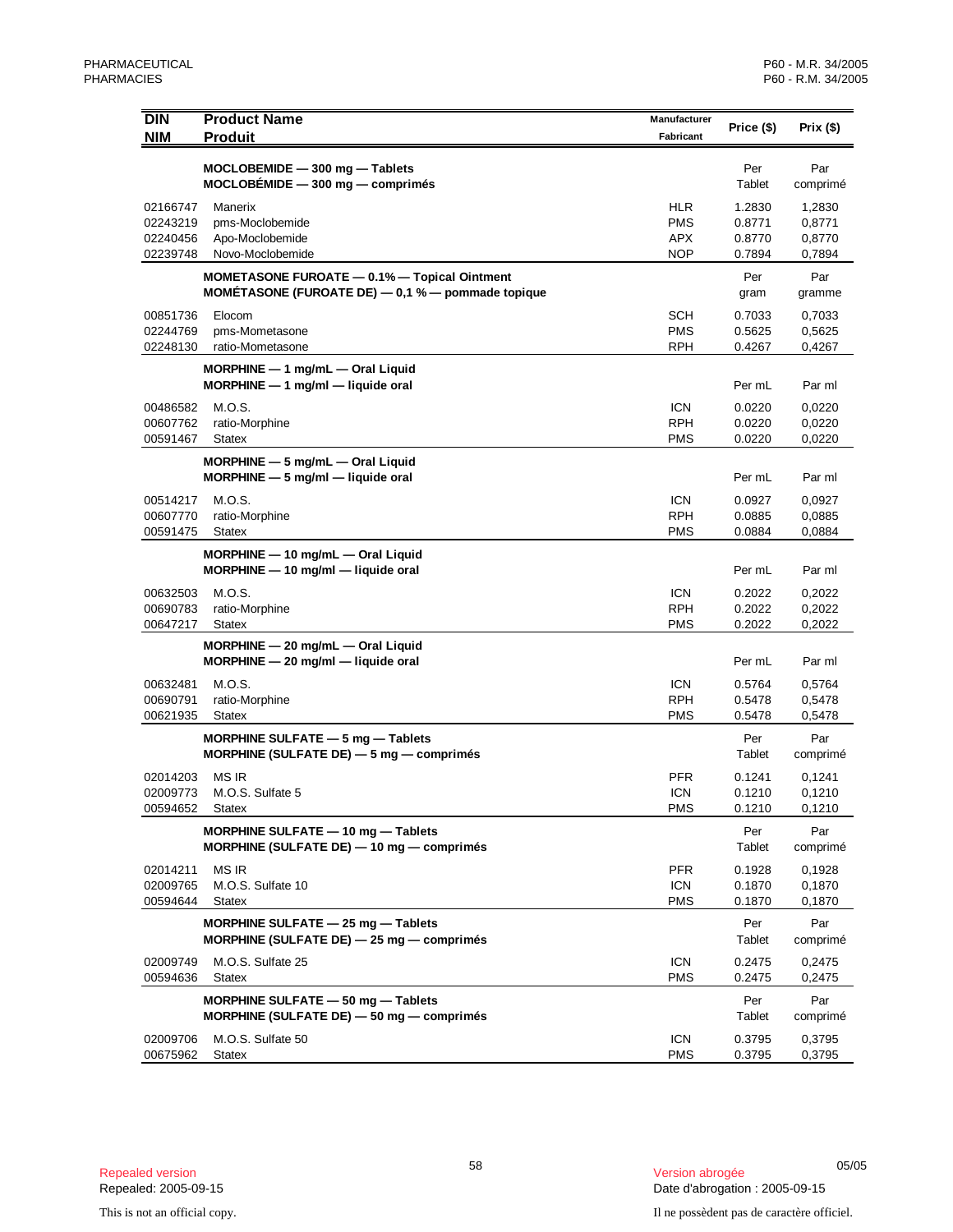| <b>DIN</b>           | <b>Product Name</b>                                                                                                            | Manufacturer             | Price (\$)       | Prix (\$)        |
|----------------------|--------------------------------------------------------------------------------------------------------------------------------|--------------------------|------------------|------------------|
| <b>NIM</b>           | <b>Produit</b>                                                                                                                 | Fabricant                |                  |                  |
|                      | MORPHINE SULFATE - 15 mg - Sustained Release Tablets<br>MORPHINE (SULFATE DE) $-$ 15 mg $-$ comprimés à libération progressive |                          | Per<br>Tablet    | Par<br>comprimé  |
| 02015439             | <b>MS Contin SRT</b>                                                                                                           | <b>PFR</b>               | 0.6713           | 0,6713           |
| 02245284<br>02244790 | pms-Morphine Sulfate SR<br>ratio-Morphine SR                                                                                   | <b>PMS</b><br><b>RPH</b> | 0.4585<br>0.4585 | 0,4585<br>0,4585 |
|                      | MORPHINE SULFATE - 30 mg - Sustained Release Tablets                                                                           |                          | Per              | Par              |
|                      | MORPHINE (SULFATE DE) - 30 mg - comprimés à libération progressive                                                             |                          | Tablet           | comprimé         |
| 02014297             | <b>MS Contin SRT</b>                                                                                                           | <b>PFR</b>               | 1.0137           | 1,0137           |
| 02245285<br>02244791 | pms-Morphine Sulfate SR<br>ratio-Morphine SR                                                                                   | <b>PMS</b><br><b>RPH</b> | 0.6923<br>0.6922 | 0,6923<br>0,6922 |
|                      | MORPHINE SULFATE - 60 mg - Sustained Release Tablets                                                                           |                          | Per              | Par              |
|                      | MORPHINE (SULFATE DE) $-$ 60 mg $-$ comprimés à libération progressive                                                         |                          | Tablet           | comprimé         |
| 02014300             | <b>MS Contin SRT</b>                                                                                                           | <b>PFR</b>               | 1.7868           | 1,7868           |
| 02245286<br>02244792 | pms-Morphine Sulfate SR<br>ratio-Morphine SR                                                                                   | <b>PMS</b><br><b>RPH</b> | 1.2204<br>1.2203 | 1,2204<br>1,2203 |
|                      |                                                                                                                                |                          |                  |                  |
|                      | NABUMETONE - 500 mg - Tablets<br>$NABUMETONE - 500 mg - comprimés$                                                             |                          | Per<br>Tablet    | Par<br>comprimé  |
| 02083531             | Relafen                                                                                                                        | <b>GSK</b>               | 0.6901           | 0,6901           |
| 02244563             | Gen-Nabumetone                                                                                                                 | <b>GPM</b>               | 0.5528           | 0,5528           |
| 02240867             | Novo-Nabumetone                                                                                                                | <b>NOP</b>               | 0.5528           | 0,5528           |
| 02242912<br>02238639 | Rhoxal-nabumetone<br>Apo-Nabumetone                                                                                            | <b>RXP</b><br>APX        | 0.5528<br>0.5525 | 0,5528<br>0,5525 |
|                      |                                                                                                                                |                          |                  |                  |
|                      | NABUMETONE - 750 mg - Tablets<br>$NABUMETONE - 750 mg - comprimés$                                                             |                          | Per<br>Tablet    | Par<br>comprimé  |
| 02083558             | Relafen                                                                                                                        | <b>GSK</b>               | 0.9373           | 0,9373           |
| 02240868             | Novo-Nabumetone                                                                                                                | <b>NOP</b>               | 0.7508           | 0,7508           |
|                      | NADOLOL - 40 mg - Tablets<br>$NADOLOL - 40 mg - comprimés$                                                                     |                          | Per<br>Tablet    | Par<br>comprimé  |
| 00782505             | Apo-Nadol                                                                                                                      | <b>APX</b>               | 0.3415           | 0,3415           |
| 00607126             | Corgard                                                                                                                        | SQU                      | 0.2712           | 0,2712           |
| 02126753             | Novo-Nadolol                                                                                                                   | <b>NOP</b>               | 0.2712           | 0,2712           |
| 00851663             | ratio-Nadolol                                                                                                                  | <b>RPH</b>               | 0.2712           | 0,2712           |
|                      | NADOLOL - 80 mg - Tablets<br>$NADOLOL$ $-$ 80 mg $-$ comprimés                                                                 |                          | Per<br>Tablet    | Par<br>comprimé  |
| 00782467             | Apo-Nadolol                                                                                                                    | APX                      | 0.4865           | 0,4865           |
| 00463256             | Corgard                                                                                                                        | SQU                      | 0.3867           | 0,3867           |
| 02126761             | Novo-Nadolol                                                                                                                   | <b>NOP</b>               | 0.3867           | 0,3867           |
| 00851671             | ratio-Nadolol                                                                                                                  | <b>RPH</b>               | 0.3867           | 0,3867           |
|                      | NADOLOL - 160 mg - Tablets                                                                                                     |                          | Per              | Par              |
|                      | NADOLOL - 160 mg - comprimés                                                                                                   |                          | Tablet           | comprimé         |
| 00782475             | Apo-Nadolol                                                                                                                    | <b>APX</b>               | 0.8695           | 0,8695           |
| 00523372             | Corgard                                                                                                                        | SQU                      | 0.7255           | 0,7255           |
| 00851698             | ratio-Nadolol                                                                                                                  | <b>RPH</b>               | 0.7255           | 0,7255           |
|                      | NAPHAZOLINE HCI - 0.1% - Ophthalmic Solution<br>NAPHAZOLINE (CHLORHYDRATE DE) - 0.1 % - solution ophtalmique                   |                          | Per mL           | Par ml           |
| 00001147             | Albalon                                                                                                                        | ALL                      | 0.4430           | 0,4430           |
| 00390283             | Naphcon Forte                                                                                                                  | <b>ALC</b>               | 0.4232           | 0,4232           |
| 02133350             | Vasocon                                                                                                                        | <b>CBV</b>               | 0.3960           | 0,3960           |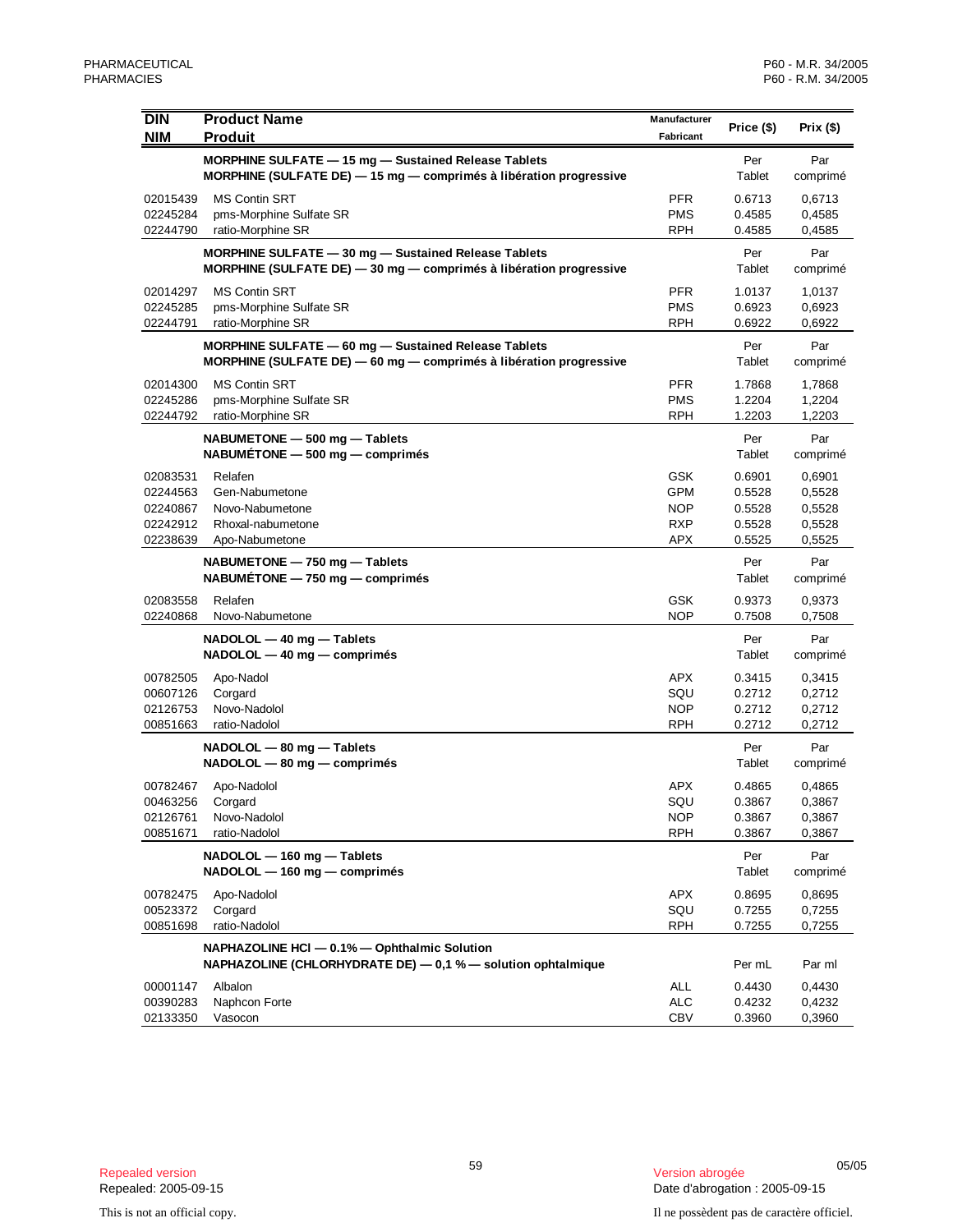| <b>DIN</b>           | <b>Product Name</b>                                    | Manufacturer |                  |                  |
|----------------------|--------------------------------------------------------|--------------|------------------|------------------|
| <b>NIM</b>           | <b>Produit</b>                                         | Fabricant    | Price (\$)       | Prix $($)$       |
|                      | NAPROXEN - 250 mg - Enteric Coated Tablets             |              | Per              | Par              |
|                      | NAPROXEN - 250 mg - comprimés à enrobage entérosoluble |              | Tablet           | comprimé         |
|                      |                                                        |              |                  |                  |
| 02162792<br>02246699 | Naprosyn E<br>Apo-Naproxen EC                          | HLR<br>APX   | 0.4420<br>0.3120 | 0,4420<br>0,3120 |
| 02243312             | Novo-Naprox EC                                         | <b>NOP</b>   | 0.3119           | 0,3119           |
|                      |                                                        |              |                  |                  |
|                      | NAPROXEN - 375 mg - Enteric Coated Tablets             |              | Per<br>Tablet    | Par              |
|                      | NAPROXEN - 375 mg - comprimés à enrobage entérosoluble |              |                  | comprimé         |
| 02162415             | Naprosyn E                                             | HLR          | 0.5794           | 0,5794           |
| 02243313             | Novo-Naprox EC                                         | <b>NOP</b>   | 0.4055           | 0,4055           |
| 02246700             | Apo-Naproxen EC                                        | APX          | 0.4045           | 0,4045           |
| 02243432             | Gen-Naproxen EC                                        | <b>GPM</b>   | 0.4043           | 0,4043           |
|                      | NAPROXEN - 500 mg - Enteric Coated Tablets             |              | Per              | Par              |
|                      | NAPROXEN - 500 mg - comprimés à enrobage entérosoluble |              | Tablet           | comprimé         |
| 02162423             | Naprosyn E                                             | HLR          | 1.0465           | 1,0465           |
| 02246701             | Apo-Naproxen EC                                        | APX          | 0.7585           | 0,7585           |
| 02241024             | Gen-Naproxen EC                                        | <b>GPM</b>   | 0.7584           | 0,7584           |
| 02243314             | Novo-Naprox EC                                         | <b>NOP</b>   | 0.7583           | 0,7583           |
|                      | $NAPROXEN - 125 mg - Tables$                           |              | Per              | Par              |
|                      | $NAPROXEN - 125 mg - comprimés$                        |              | Tablet           | comprimé         |
| 00522678             | Apo-Naproxen                                           | <b>APX</b>   | 0.0695           | 0,0695           |
| 00865621             | Nu-Naprox                                              | <b>NXP</b>   | 0.0695           | 0,0695           |
|                      |                                                        |              |                  |                  |
|                      | $NAPROXEN - 250 mg - Tables$                           |              | Per<br>Tablet    | Par              |
|                      | $NAPROXEN - 250 mg - comprimés$                        |              |                  | comprimé         |
| 02162474             | Naprosyn                                               | <b>HLR</b>   | 0.4315           | 0,4315           |
| 00522651             | Apo-Naproxen                                           | APX          | 0.1385           | 0,1385           |
| 00565350             | Novo-Naprox                                            | <b>NOP</b>   | 0.1175           | 0,1175           |
| 00865648             | Nu-Naprox                                              | <b>NXP</b>   | 0.1175           | 0,1175           |
| 00615315             | ratio-Naproxen                                         | RPH          | 0.1175           | 0,1175           |
|                      | $NAPROXEN - 375 mg - Tables$                           |              | Per              | Par              |
|                      | $NAPROXEN - 375 mg - comprimés$                        |              | Tablet           | comprimé         |
| 02162482             | Naprosyn                                               | HLR          | 0.5627           | 0,5627           |
| 00600806             | Apo-Naproxen                                           | APX          | 0.1895           | 0,1895           |
| 00627097             | Novo-Naprox                                            | <b>NOP</b>   | 0.1604           | 0,1604           |
| 00865656             | Nu-Naprox                                              | <b>NXP</b>   | 0.1604           | 0,1604           |
| 00615323             | ratio-Naproxen                                         | <b>RPH</b>   | 0.1604           | 0,1604           |
|                      | NAPROXEN - 500 mg - Tablets                            |              | Per              | Par              |
|                      | NAPROXEN — 500 mg — comprimés                          |              | lablet           | comprimé         |
| 02162490             | Naprosyn                                               | <b>HLR</b>   | 1.0206           | 1,0206           |
| 00592277             | Apo-Naproxen                                           | <b>APX</b>   | 0.2745           | 0,2745           |
| 00615331             | Naxen                                                  | <b>SYP</b>   | 0.2321           | 0,2321           |
| 00589861             | Novo-Naprox                                            | NOP          | 0.2321           | 0,2321           |
| 00865664             | Nu-Naprox                                              | <b>NXP</b>   | 0.2321           | 0,2321           |
|                      | NAPROXEN - 750 mg - Sustained Release Tablets          |              | Per              | Par              |
|                      | NAPROXEN - 750 mg - comprimés à libération progressive |              | Tablet           | comprimé         |
|                      |                                                        |              |                  |                  |
| 02162466             | Naprosyn SR                                            | HLR          | 1.3968           | 1,3968           |
| 02177072             | Apo-Naproxen SR                                        | APX          | 0.9294           | 0,9294           |
| 02231327             | Novo-Naprox                                            | <b>NOP</b>   | 0.8364           | 0,8364           |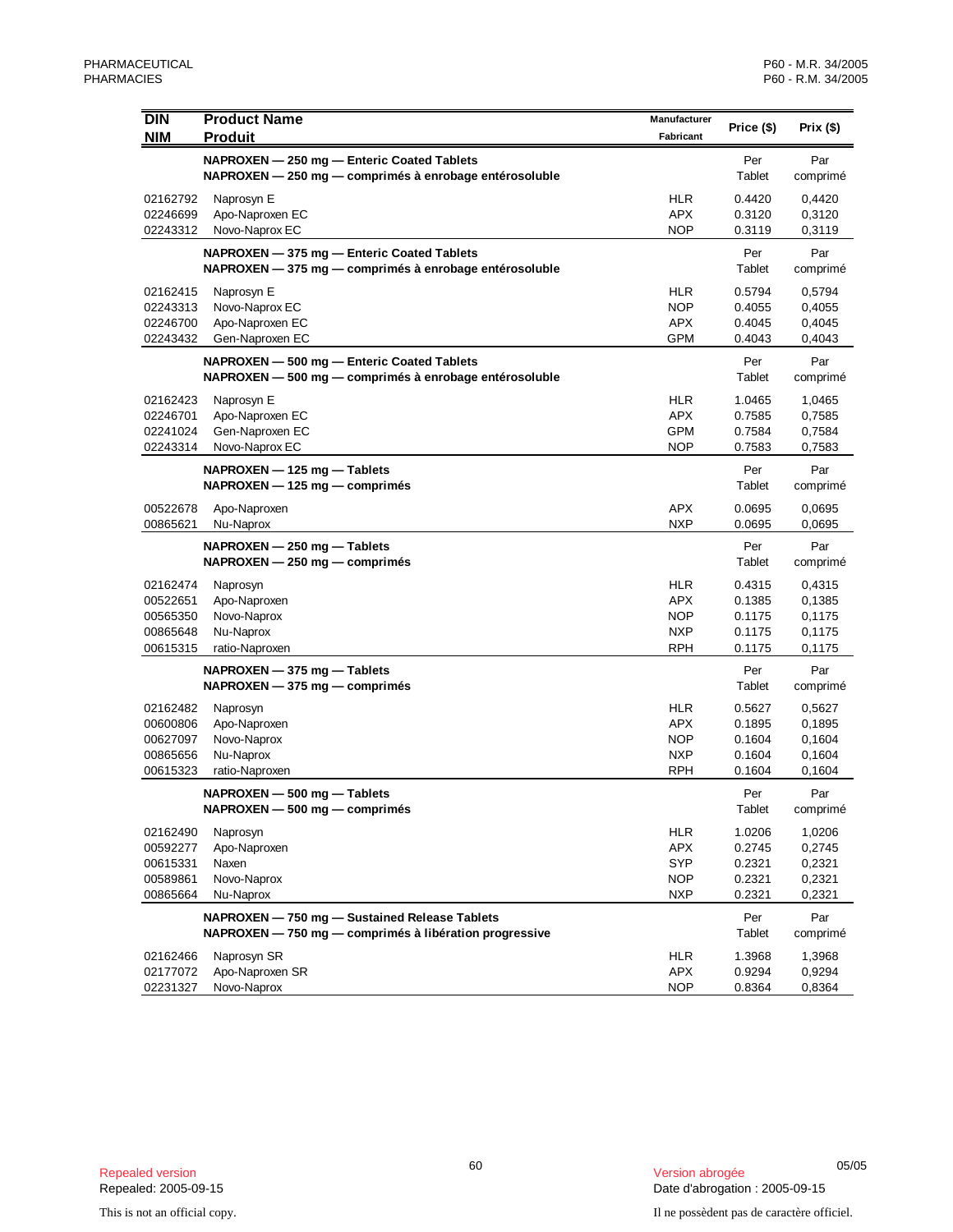| <b>DIN</b> | <b>Product Name</b>                                                                                     | Manufacturer | Price (\$)     | Prix $($ \$)                    |
|------------|---------------------------------------------------------------------------------------------------------|--------------|----------------|---------------------------------|
| <b>NIM</b> | <b>Produit</b>                                                                                          | Fabricant    |                |                                 |
|            | NAPROXEN - 500 mg - Suppositories<br>$NAPROXEN - 500 mg - 250 mg$                                       |              | Per            | Par<br>Suppository suppositoire |
| 00531022   | Naprosyn                                                                                                | HLR          | 1.2100         | 1,2100                          |
| 02017237   | pms-Naproxen                                                                                            | <b>PMS</b>   | 0.9691         | 0,9691                          |
| 00756814   | ratio-Naproxen                                                                                          | <b>RPH</b>   | 0.9691         | 0,9691                          |
| 02229690   | Rhodiaprox                                                                                              | <b>ROP</b>   | 0.9046         | 0,9046                          |
| 02230477   | Sab-Naproxen                                                                                            | <b>SIL</b>   | 0.8720         | 0,8720                          |
|            | NAPROXEN SODIUM - 275 mg - Tablets<br>NAPROXEN SODIQUE - 275 mg - comprimés                             |              | Per<br>Tablet  | Par<br>comprimé                 |
| 02162725   | Anaprox                                                                                                 | HLR          | 0.6597         | 0,6597                          |
| 00784354   | Apo-Napro-Na                                                                                            | <b>APX</b>   | 0.4412         | 0,4412                          |
| 00778389   | Novo-Naprox Sodium                                                                                      | <b>NOP</b>   | 0.3764         | 0,3764                          |
|            | NAPROXEN SODIUM - 550 mg - Tablets<br>NAPROXEN SODIQUE - 550 mg - comprimés                             |              | Per<br>Tablet  | Par<br>comprimé                 |
| 02162717   | Anaprox DS                                                                                              | <b>HLR</b>   | 1.2700         | 1,2700                          |
| 01940309   | Apo-Napro-Na DS                                                                                         | <b>APX</b>   | 0.7335         | 0,7335                          |
| 02026600   | Novo-Naprox Sodium DS                                                                                   | <b>NOP</b>   | 0.7334         | 0,7334                          |
|            | NEOMYCIN/GRAMICIDIN/NYSTATIN/TRIAMCINOLONE - 2.5 mg/0.25 mg/<br>100,000 U/1 mg per g - Topical Cream    |              |                |                                 |
|            | NÉOMYCINE/GRAMICIDINE/NYSTATINE/TRIAMCINOLONE - 2,5 mg/<br>0,25 mg/100 000 U/1 mg par g - crème topique |              | Per<br>Gram    | Par<br>gramme                   |
| 01999850   | Kenacomb                                                                                                | WSQ          | 0.8052         | 0,8052                          |
| 00717002   | Viaderm KC                                                                                              | <b>TAR</b>   | 0.4327         | 0,4327                          |
| 00550507   | ratio-Triacomb                                                                                          | <b>RPH</b>   | 0.4301         | 0,4301                          |
|            | $NACIN - 50 mg - Tables$<br>$NACINE - 50 mg - comprimés$                                                |              | Per<br>Tablet  | Par<br>comprimé                 |
| 00268593   | Niacin/Niacine                                                                                          | <b>ICN</b>   | 0.0156         | 0,0156                          |
| 00041084   | Niacin/Niacine                                                                                          | LEA          | 0.0126         | 0,0126                          |
|            | $NACIN - 100 mg - Tables$<br>$NIACINE - 100 mg - comprimés$                                             |              | Per<br>Tablet  | Par<br>comprimé                 |
| 00232459   | Niacin/Niacine                                                                                          | LEA          | 0.0352         | 0,0352                          |
| 00268585   | Niacin/Niacine                                                                                          | <b>ICN</b>   | 0.0321         | 0,0321                          |
|            | $N$ FEDIPINE $-5$ mg $-$ Capsules<br>$N$ FEDIPINE $-5$ mg $-$ capsules                                  |              | Per<br>Capsule | Par<br>capsule                  |
| 00725110   | Apo-Nifed                                                                                               | <b>APX</b>   | 0.2685         | 0,2685                          |
| 02047462   | Novo-Nifedin                                                                                            | <b>NOP</b>   | 0.2684         | 0,2684                          |
| 02235897   | pms-Nifedipine                                                                                          | <b>PMS</b>   | 0.2684         | 0,2684                          |
|            | NIFEDIPINE - 10 mg - Capsules<br>$NIFÉDIPINE - 10 mg - capsules$                                        |              | Per<br>Capsule | Par<br>capsule                  |
| 00755907   | Apo-Nifed                                                                                               | <b>APX</b>   | 0.2465         | 0,2465                          |
| 01946307   | Gen-Nifedipine                                                                                          | <b>GPM</b>   | 0.2044         | 0,2044                          |
| 00756830   | Novo-Nifedin                                                                                            | <b>NOP</b>   | 0.2044         | 0,2044                          |
| 00865591   | Nu-Nifed                                                                                                | <b>NXP</b>   | 0.2044         | 0,2044                          |
| 02235898   | pms-Nifedipine                                                                                          | <b>PMS</b>   | 0.2044         | 0,2044                          |
|            | NIFEDIPINE - 10 mg - Prolonged Action Tablets<br>$NIFÉDIPINE - 10 mg - comprimés à effet prolongé$      |              | Per<br>Tablet  | Par<br>comprimé                 |
| 02197448   | Apo-Nifedipine PA                                                                                       | <b>APX</b>   | 0.2470         | 0,2470                          |
| 02212102   | Nu-Nifedipine PA                                                                                        | <b>NXP</b>   | 0.2470         | 0,2470                          |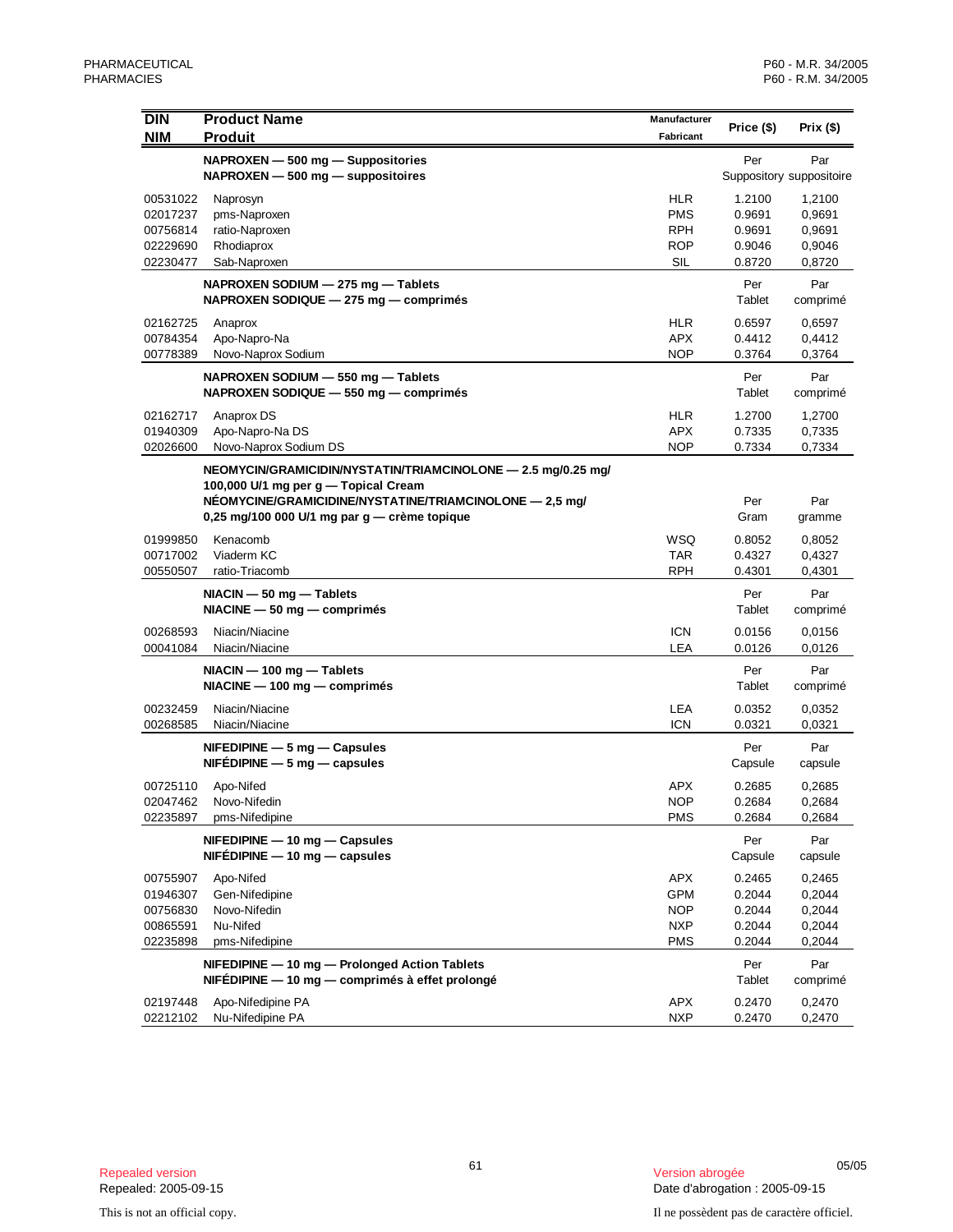| <b>DIN</b><br><b>NIM</b> | <b>Product Name</b><br><b>Produit</b>                                                                                           | Manufacturer<br>Fabricant | Price (\$)       | Prix $($)$       |
|--------------------------|---------------------------------------------------------------------------------------------------------------------------------|---------------------------|------------------|------------------|
|                          | NIFEDIPINE - 20 mg - Prolonged Action Tablets<br>NIFÉDIPINE - 20 mg - comprimés à effet prolongé                                |                           | Per<br>Tablet    | Par<br>comprimé  |
| 02181525<br>02200937     | Apo-Nifedipine PA<br>Nu-Nifedipine PA                                                                                           | APX<br><b>NXP</b>         | 0.4290<br>0.4290 | 0,4290<br>0,4290 |
|                          | NITRAZEPAM - 5 mg - Tablets<br>$NITRAZEPAM - 5 mg - comprimés$                                                                  |                           | Per<br>Tablet    | Par<br>comprimé  |
| 00511528                 | Mogadon                                                                                                                         | <b>ICN</b>                | 0.1571           | 0,1571           |
| 02245230                 | Apo-Nitrazepam                                                                                                                  | <b>APX</b>                | 0.0945           | 0,0945           |
| 02229654                 | Nitrazadon                                                                                                                      | <b>ICN</b>                | 0.0943           | 0,0943           |
| 02234003                 | Rhoxal-nitrazepam                                                                                                               | <b>RXP</b>                | 0.0943           | 0,0943           |
|                          | NITRAZEPAM - 10 mg - Tablets<br>$NITRAZÉPAM - 10 mg - comprimés$                                                                |                           | Per<br>Tablet    | Par<br>comprimé  |
| 00511536                 | Mogadon                                                                                                                         | <b>ICN</b>                | 0.2351           | 0,2351           |
| 02245231                 | Apo-Nitrazepam                                                                                                                  | <b>APX</b>                | 0.1410           | 0,1410           |
| 02229655                 | Nitrazadon                                                                                                                      | <b>ICN</b>                | 0.1410           | 0,1410           |
| 02234007                 | Rhoxal-nitrazepam                                                                                                               | <b>RXP</b>                | 0.1410           | 0,1410           |
|                          | NITROFURANTOIN MACROCRYSTALS - 100 mg - Capsules<br>NITROFURANTOÏNE (MACROCRISTAUX DE) — 100 mg — capsules                      |                           | Per<br>Capsule   | Par<br>capsule   |
| 01997645                 | Macrodantin                                                                                                                     | PGP                       | 0.6782           | 0,6782           |
| 02231016                 | Novo-Furantoin                                                                                                                  | NOP                       | 0.6110           | 0,6110           |
|                          | NITROGLYCERIN - 200 Dose - 0.4 mg/Dose - Sublingual Spray<br>NITROGLYCÉRINE $-$ 200 doses $-$ 0.4 mg/dose $-$ pompe sublinguale |                           | Per<br>Dose      | Par<br>dose      |
| 02231441                 | Nitrolingual Pumpspray/Nitrolingual, pompe                                                                                      | AVE                       | 0.0665           | 0,0665           |
| 02238998                 | Rho-Nitro Pumpspray/Rho-Nitro, pompe                                                                                            | <b>ROP</b>                | 0.0499           | 0,0499           |
|                          | NIZATIDINE - 150 mg - Capsules<br>$NIZATIDINE - 150 mg - capsules$                                                              |                           | Per<br>Capsule   | Par<br>capsule   |
| 00778338                 | Axid                                                                                                                            | <b>PML</b>                | 0.9232           | 0,9232           |
| 02220156                 | Apo-Nizatidine                                                                                                                  | <b>APX</b>                | 0.6920           | 0,6920           |
| 02246046                 | Gen-Nizatidine                                                                                                                  | <b>GPM</b>                | 0.5816           | 0,5816           |
| 02240457                 | Novo-Nizatidine                                                                                                                 | <b>NOP</b>                | 0.5816           | 0,5816           |
| 02177714                 | pms-Nizatidine                                                                                                                  | <b>PMS</b>                | 0.5816           | 0,5816           |
|                          | $NIZATIDINE - 300 mg - Capsules$<br>$NIZATIDINE - 300 mg - capsules$                                                            |                           | Per<br>Capsule   | Par<br>capsule   |
| 00778346                 | Axid                                                                                                                            | <b>PML</b>                | 1.6727           | 1,6727           |
| 02220164                 | Apo-Nizatidine                                                                                                                  | <b>APX</b>                | 1.2540           | 1,2540           |
| 02246047                 | Gen-Nizatidine                                                                                                                  | <b>GPM</b>                | 1.0538           | 1,0538           |
| 02240458<br>02177722     | Novo-Nizatidine<br>pms-Nizatidine                                                                                               | <b>NOP</b><br>PMS         | 1.0538<br>1.0538 | 1,0538<br>1,0538 |
|                          |                                                                                                                                 |                           |                  |                  |
|                          | NORFLOXACIN - 400 mg - Tablets<br>NORFLOXACINE - 400 mg - comprimés                                                             |                           | Per<br>Tablet    | Par<br>comprimé  |
| 00643025                 | Noroxin                                                                                                                         | MSD                       | 2.2667           | 2,2667           |
| 02229524                 | Apo-Norflox                                                                                                                     | APX                       | 1.7980           | 1,7980           |
| 02237682<br>02246596     | Novo-Norfloxacin<br>pms-Norfloxacin                                                                                             | <b>NOP</b><br>PMS         | 1.6783<br>1.6783 | 1,6783<br>1,6783 |
|                          |                                                                                                                                 |                           |                  |                  |
|                          | NORTRIPTYLINE - 10 mg - Capsules<br>NORTRIPTYLINE - 10 mg - capsules                                                            |                           | Per<br>Capsule   | Par<br>capsule   |
| 00015229                 | Aventyl                                                                                                                         | PML                       | 0.2200           | 0,2200           |
| 02177692                 | pms-Nortriptyline                                                                                                               | PMS                       | 0.1650           | 0,1650           |
| 02231686                 | Gen-Nortriptyline                                                                                                               | GPM                       | 0.1386           | 0,1386           |
| 02230361<br>02231781     | Norventyl<br>Novo-Nortriptyline                                                                                                 | <b>ICN</b><br><b>NOP</b>  | 0.1386<br>0.1386 | 0,1386<br>0,1386 |
| 02223511                 | Apo-Nortriptyline                                                                                                               | APX                       | 0.1385           | 0,1385           |
| 02223139                 | Nu-Nortriptyline                                                                                                                | <b>NXP</b>                | 0.1385           | 0,1385           |
| 02240789                 | ratio-Nortriptyline                                                                                                             | <b>RPH</b>                | 0.1260           | 0,1260           |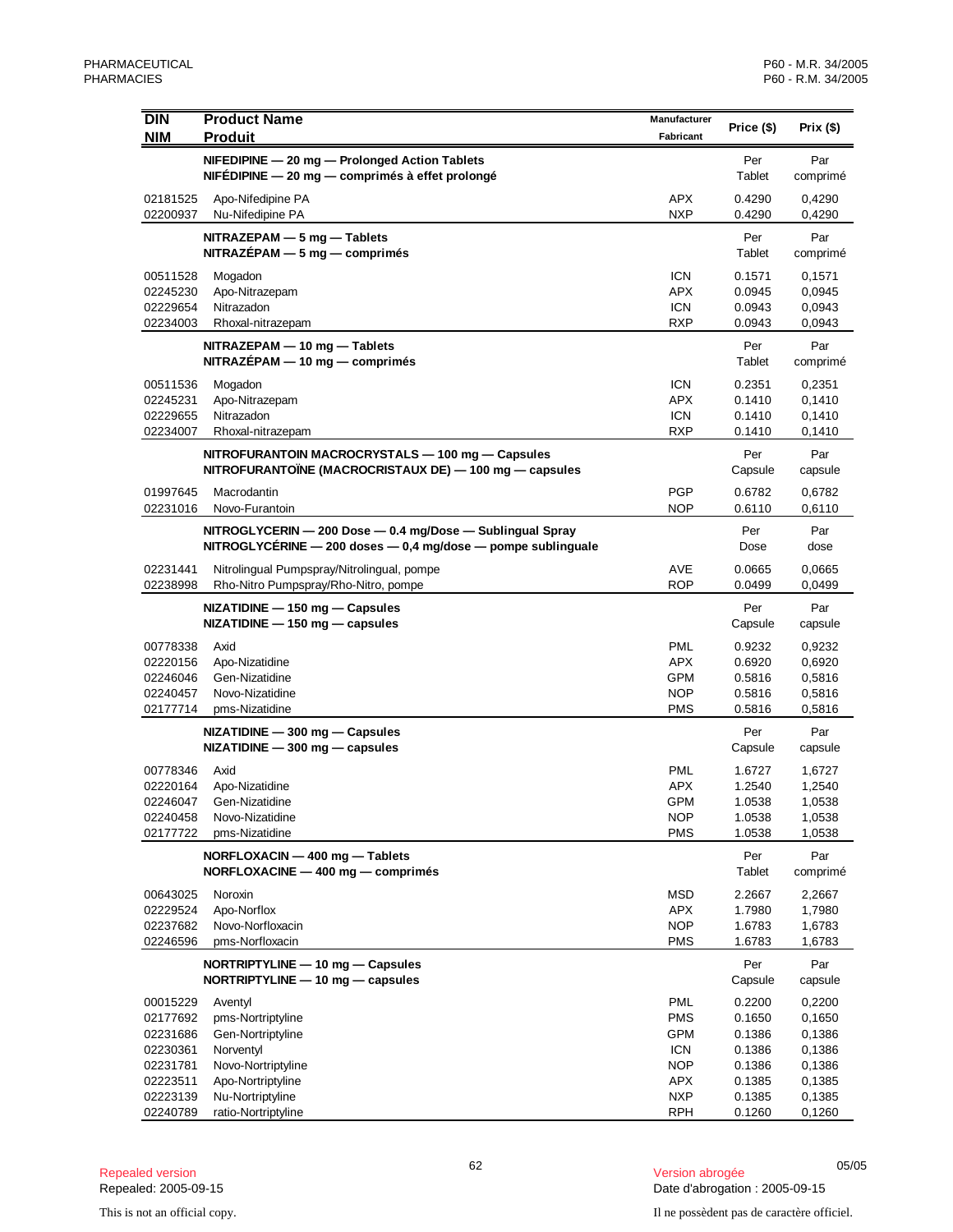| <b>DIN</b>           | <b>Product Name</b>                                             | Manufacturer      | Price (\$)       | Prix $(\$)$      |
|----------------------|-----------------------------------------------------------------|-------------------|------------------|------------------|
| <b>NIM</b>           | <b>Produit</b>                                                  | Fabricant         |                  |                  |
|                      | NORTRIPTYLINE - 25 mg - Capsules                                |                   | Per              | Par              |
|                      | NORTRIPTYLINE $-$ 25 mg $-$ capsules                            |                   | Capsule          | capsule          |
| 00015237             | Aventyl                                                         | <b>PML</b>        | 0.4448           | 0,4448           |
| 02177706             | pms-Nortriptyline                                               | <b>PMS</b>        | 0.3330           | 0,3330           |
| 02231687             | Gen-Nortriptyline                                               | <b>GPM</b>        | 0.2802           | 0,2802           |
| 02231782             | Novo-Nortriptyline                                              | <b>NOP</b>        | 0.2801           | 0,2801           |
| 02223538             | Apo-Nortriptyline                                               | APX<br><b>NXP</b> | 0.2800<br>0.2800 | 0,2800           |
| 02223147<br>02240790 | Nu-Nortriptyline<br>ratio-Nortriptyline                         | RPH               | 0.2547           | 0,2800<br>0,2547 |
|                      | NYSTATIN - 100,000 U/mL - Oral Liquid                           |                   |                  |                  |
|                      | NYSTATINE - 100 000 U/ml - liquide oral                         |                   | Per mL           | Par ml           |
| 00792667             |                                                                 | <b>PMS</b>        | 0.0647           | 0,0647           |
| 02194201             | pms-Nystatin<br>ratio-Nystatin                                  | <b>RPH</b>        | 0.0647           | 0,0647           |
|                      | NYSTATIN - 100,000 U/g - Topical Cream                          |                   | Per              | Par              |
|                      | NYSTATINE - 100 000 U/g - crème topique                         |                   | Gram             | gramme           |
| 00029092             | Mycostatin                                                      | SQU               | 0.3164           | 0,3164           |
| 02194236             | ratio-Nystatin                                                  | <b>RPH</b>        | 0.0770           | 0,0770           |
|                      | NYSTATIN - 100,000 U/g - Topical Ointment                       |                   | Per              | Par              |
|                      | NYSTATINE - 100 000 U/g - pommade topique                       |                   | Gram             | gramme           |
| 00029556             | Mycostatin                                                      | SQU               | 0.3080           | 0,3080           |
| 02194228             | ratio-Nystatin                                                  | RPH               | 0.0994           | 0,0994           |
|                      | NYSTATIN - 25,000 U/g - Vaginal Cream                           |                   | Per              | Par              |
|                      | NYSTATINE - 25 000 U/g - crème vaginale                         |                   | Gram             | gramme           |
| 00295973             | Mycostatin                                                      | SQU               | 0.0993           | 0,0993           |
| 00716901             | Nyaderm                                                         | TAR               | 0.0505           | 0,0505           |
|                      | OCTREOTIDE ACETATE - 50 mcg/mL - Injection                      |                   |                  |                  |
|                      | OCTRÉOTIDE (ACÉTATE D') - 50 mcg/ml - injection                 |                   | Per mL           | par ml           |
| 00839191             | Sandostatin                                                     | <b>NVT</b>        | 5.8682           | 5,8682           |
| 02248639             | Octreotide Acetate Omega                                        | OMA               | 4.3890           | 4,3890           |
|                      | OCTREOTIDE ACETATE - 100 mcg/mL - Injection                     |                   |                  |                  |
|                      | OCTRÉOTIDE (ACÉTATE D') - 100 mcg/ml - injection                |                   | Per mL           | par ml           |
| 00839205             | Sandostatin                                                     | <b>NVT</b>        | 11.0779          | 11,0779          |
| 02248640             | Octreotide Acetate Omega                                        | OMA               | 8.2940           | 8,2940           |
|                      | OCTREOTIDE ACETATE - 200 mcg/mL - Injection                     |                   |                  |                  |
|                      | OCTRÉOTIDE (ACÉTATE D') - 200 mcg/ml - injection                |                   | Per mL           | par ml           |
| 02049392             | Sandostatin                                                     | <b>NVT</b>        | 20.9286          | 20,9286          |
| 02248642             | Octreotide Acetate Omega                                        | <b>OMA</b>        | 15.9456          | 15,9456          |
|                      | OCTREOTIDE ACETATE - 500 mcg/mL - Injection                     |                   |                  |                  |
|                      | OCTRÉOTIDE (ACÉTATE D') - 500 mcg/ml - injection                |                   | Per mL           | par ml           |
| 00839213             | Sandostatin                                                     | <b>NVT</b>        | 52.0615          | 52,0615          |
| 02248641             | Octreotide Acetate Omega                                        | OMA               | 38.9620          | 38,9620          |
|                      | OFLOXACIN - 0.3% - Ophthalmic Solution                          |                   | Per              | Par              |
|                      | OFLOXACINE $-$ 0,3 % $-$ solution ophtalmique                   |                   | mL               | ml               |
| 02143291             | Ocuflox                                                         | <b>ALL</b>        | 2.2418           | 2,2418           |
| 02248398<br>02252570 | Apo-Ofloxacin<br>pms-Ofloxacin                                  | <b>APX</b><br>PMS | 1.0920<br>1.0913 | 1,0920<br>1,0913 |
|                      |                                                                 |                   |                  |                  |
|                      | OFLOXACIN - 200 mg - Tablets<br>OFLOXACINE - 200 mg - comprimés |                   | Per<br>Tablet    | Par<br>comprimé  |
|                      |                                                                 |                   |                  |                  |
| 02243474<br>02231529 | Novo-Ofloxacin<br>Apo-Oflox                                     | <b>NOP</b><br>APX | 1.5939<br>1.3041 | 1,5939<br>1,3041 |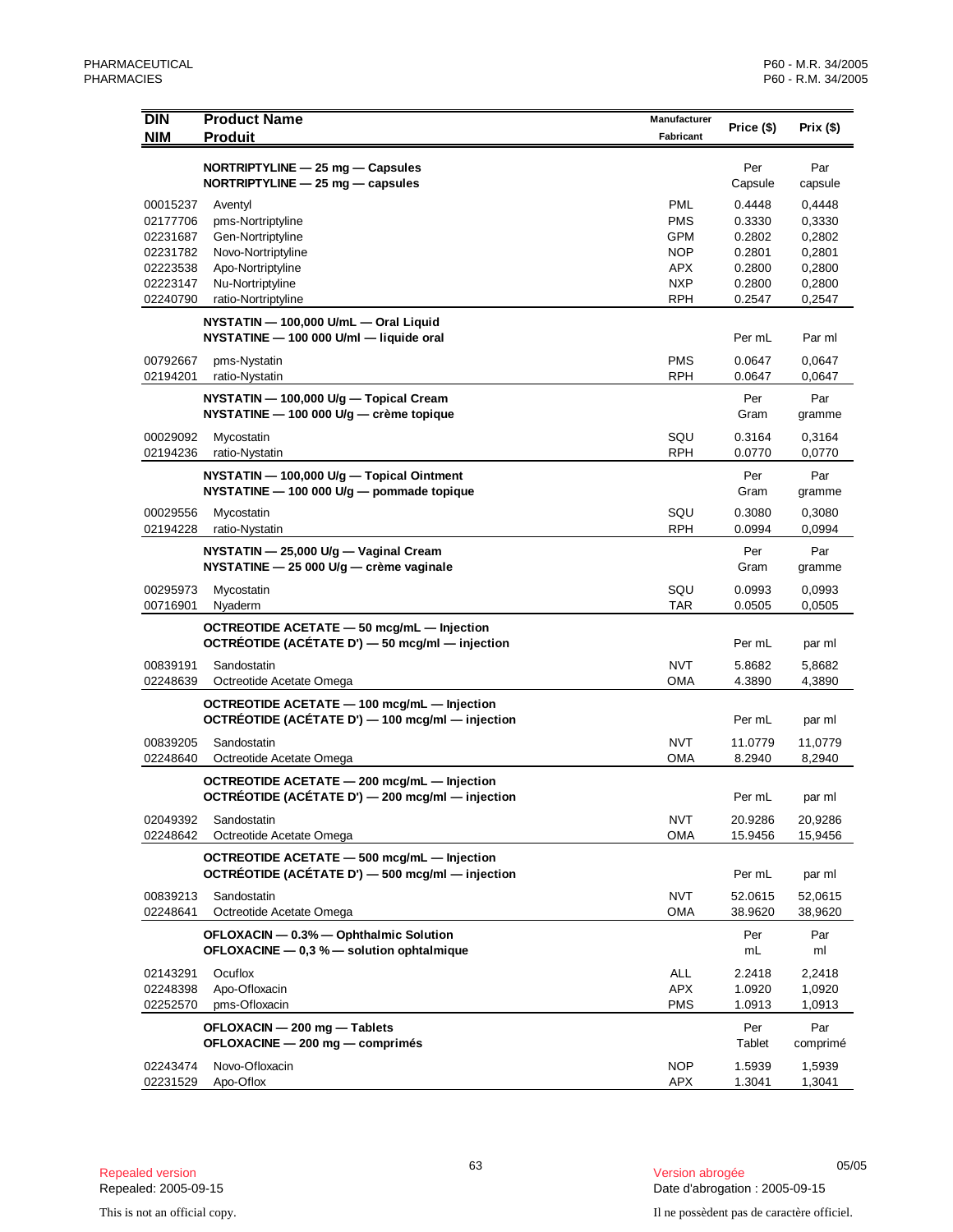| <b>DIN</b><br><b>NIM</b>                                                                     | <b>Product Name</b><br><b>Produit</b>                                                                                             | Manufacturer<br>Fabricant                                                        | Price (\$)                                                                   | Prix $($)$                                                                   |
|----------------------------------------------------------------------------------------------|-----------------------------------------------------------------------------------------------------------------------------------|----------------------------------------------------------------------------------|------------------------------------------------------------------------------|------------------------------------------------------------------------------|
|                                                                                              | OFLOXACIN - 300 mg - Tablets<br>OFLOXACINE - 300 mg - comprimés                                                                   |                                                                                  | Per<br>Tablet                                                                | Par<br>comprimé                                                              |
| 01968416<br>02243475<br>02231531                                                             | Floxin<br>Novo-Ofloxacin<br>Apo-Oflox                                                                                             | JOI<br><b>NOP</b><br><b>APX</b>                                                  | 2.7825<br>1.8727<br>1.5323                                                   | 2,7825<br>1,8727<br>1,5323                                                   |
|                                                                                              | OFLOXACIN - 400 mg - Tablets<br>OFLOXACINE - 400 mg - comprimés                                                                   |                                                                                  | Per<br>Tablet                                                                | Par<br>comprimé                                                              |
| 01968408<br>02243476<br>02231532                                                             | Floxin<br>Novo-Ofloxacin<br>Apo-Oflox                                                                                             | JOI<br><b>NOP</b><br>APX                                                         | 2.7825<br>1.8727<br>1.5323                                                   | 2,7825<br>1,8727<br>1,5323                                                   |
|                                                                                              | OMEPRAZOLE - 20 mg - Capsules<br>$OMEPRAZOLE - 20 mg - capsules$                                                                  |                                                                                  | Per<br>Capsule                                                               | Par<br>capsule                                                               |
| 02190915<br>02245058                                                                         | Losec - Tablets/comprimés<br>Apo-Omeprazole                                                                                       | AZC<br><b>APX</b>                                                                | 2.4200<br>1.4692                                                             | 2,4200<br>1,4692                                                             |
|                                                                                              | ORCIPRENALINE SULFATE - 2 mg/mL - Syrup<br>ORCIPRÉNALINE (SULFATE D') - 2 mg/ml - sirop                                           |                                                                                  | Per mL                                                                       | Par ml                                                                       |
| 00249920<br>02236783<br>02152568                                                             | Alupent<br>Apo-Orciprenaline<br>ratio-Orciprenaline                                                                               | BOE<br><b>APX</b><br>RPH                                                         | 0.0664<br>0.0498<br>0.0498                                                   | 0,0664<br>0,0498<br>0,0498                                                   |
|                                                                                              | OXAPROZIN - 600 mg - Tablets<br>$OXAPROZINE - 600 mg - comprimés$                                                                 |                                                                                  | Per<br>Tablet                                                                | Par<br>comprimé                                                              |
| 02027860<br>02243799<br>02243661                                                             | Daypro<br>Rhoxal-oxaprozin<br>Apo-Oxaprozin                                                                                       | PFI<br><b>RXP</b><br>APX                                                         | 0.7150<br>0.5720<br>0.5365                                                   | 0,7150<br>0,5720<br>0,5365                                                   |
|                                                                                              | OXYBUTYNIN CHLORIDE - 1 mg/mL - Syrup<br>OXYBUTYNINE (CHLORURE D') - 1 mg/ml - sirop                                              |                                                                                  | Per mL                                                                       | Par ml                                                                       |
| 01924753<br>02223376<br>02231089                                                             | Ditropan<br>pms-Oxybutynin Chloride<br>Apo-Oxybutynin                                                                             | <b>JAN</b><br><b>PMS</b><br><b>APX</b>                                           | 0.1016<br>0.0685<br>0.0684                                                   | 0,1016<br>0,0685<br>0,0684                                                   |
|                                                                                              | OXYBUTYNIN CHLORIDE - 5 mg - Tablets<br>OXYBUTYNINE (CHLORURE D') - 5 mg - comprimés                                              |                                                                                  | Per<br>Tablet                                                                | Par<br>comprimé                                                              |
| 01924761<br>02220067<br>02163543<br>02158590<br>02230800<br>02230394<br>02220059<br>02240550 | Ditropan<br>Oxybutynin<br>Apo-Oxybutynin<br>Nu-Oxybutynin<br>Gen-Oxybutynin<br>Novo-Oxybutynin<br>Oxybutyn<br>pms-Oxybutynin      | JAN<br>ABT<br>APX<br><b>NXP</b><br><b>GPM</b><br>NOP<br><b>ICN</b><br><b>PMS</b> | 0.4541<br>0.2915<br>0.2735<br>0.2735<br>0.2734<br>0.2734<br>0.2734<br>0.2734 | 0,4541<br>0,2915<br>0,2735<br>0,2735<br>0,2734<br>0,2734<br>0,2734<br>0,2734 |
|                                                                                              | OXYCODONE HCI/ACETAMINOPHEN - 5 mg/325 mg - Tablets<br>OXYCODONE (CHLORHYDRATE D')/ACÉTAMINOPHÈNE $-5$ mg/325 mg $-$<br>comprimés |                                                                                  | Per<br>Tablet                                                                | Par<br>comprimé                                                              |
| 01916475<br>00608165<br>01916548                                                             | Percocet<br>ratio-Oxycocet<br>Endocet                                                                                             | SQU<br>RPH<br>END                                                                | 0.7679<br>0.2850<br>0.1056                                                   | 0,7679<br>0,2850<br>0,1056                                                   |
|                                                                                              | OXYCODONE HCI/ASA - 5 mg/325 mg - Tablets<br>OXYCODONE (CHLORHYDRATE D')/AAS - 5 mg/325 mg - comprimés                            |                                                                                  | Per<br>Tablet                                                                | Par<br>comprimé                                                              |
| 01916572<br>00608157<br>01916483                                                             | Percodan<br>ratio-Oxycodan<br>Endodan                                                                                             | SQU<br><b>RPH</b><br><b>END</b>                                                  | 0.9253<br>0.3220<br>0.1228                                                   | 0,9253<br>0,3220<br>0,1228                                                   |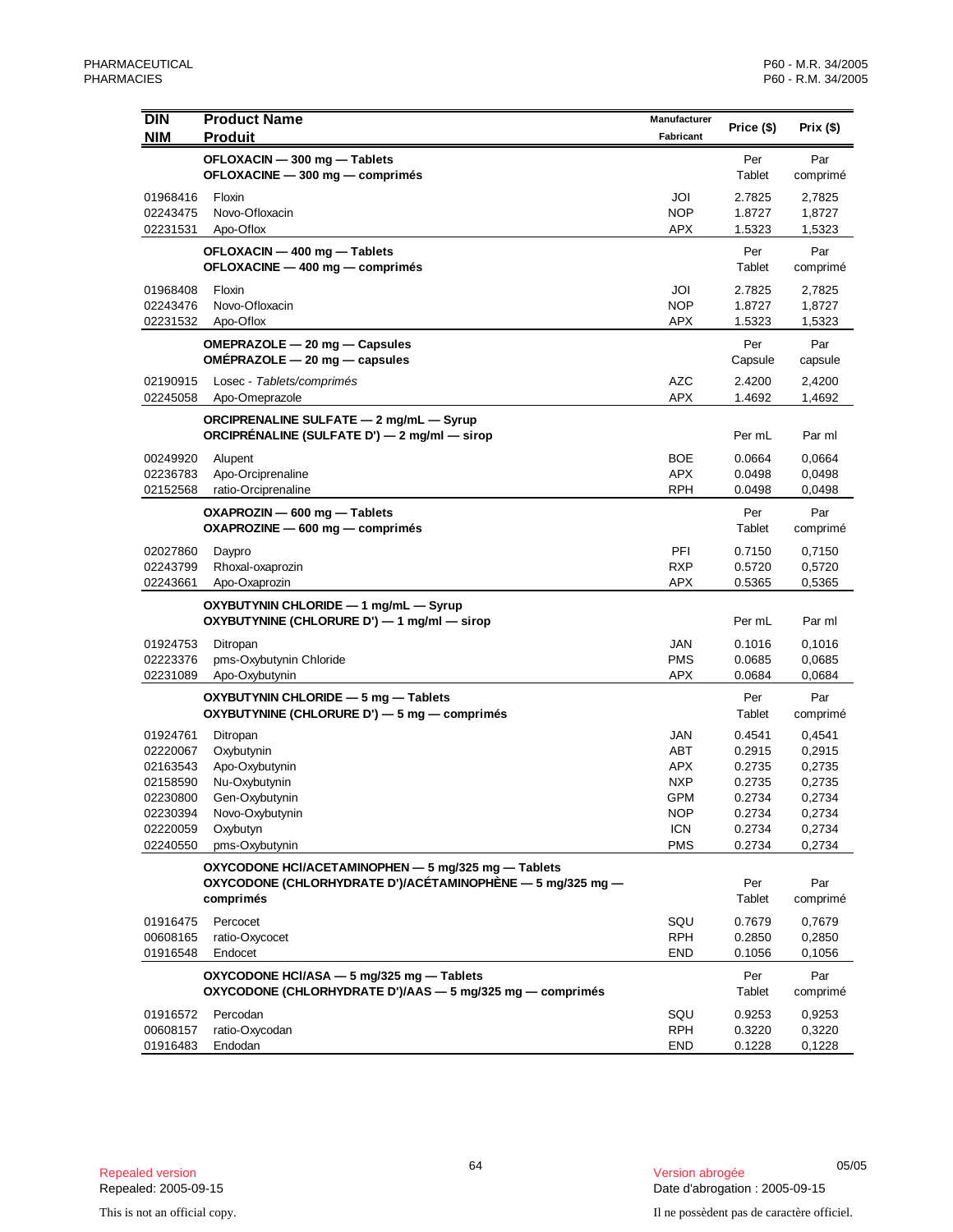| <b>DIN</b><br><b>NIM</b> | <b>Product Name</b><br><b>Produit</b>                                                                                                    | Manufacturer<br>Fabricant | Price (\$) | Prix $($ \$) |
|--------------------------|------------------------------------------------------------------------------------------------------------------------------------------|---------------------------|------------|--------------|
|                          |                                                                                                                                          |                           |            |              |
|                          | PAMIDRONATE DISODIUM - 3 mg/mL - Injection                                                                                               |                           |            |              |
|                          | PAMIDRONATE DISODIQUE - 3 mg/ml - injection                                                                                              |                           | Per mL     | Par ml       |
| 02059762                 | Aredia                                                                                                                                   | <b>NVT</b>                | 17.8450    | 17,8450      |
| 02244550                 | Pamidronate Disodium/Pamidronate disodique                                                                                               | <b>FLD</b>                | 11.0000    | 11,0000      |
|                          | PAMIDRONATE DISODIUM - 9 mg/mL - Injection                                                                                               |                           |            |              |
|                          | PAMIDRONATE DISODIQUE - 9 mg/ml - injection                                                                                              |                           | Per mL     | Par ml       |
| 02059789                 | Aredia                                                                                                                                   | NVT                       | 53.5348    | 53,5348      |
| 02244552                 | Pamidronate Disodium/Pamidronate disodique                                                                                               | <b>FLD</b>                | 33.0000    | 33,0000      |
|                          | PAROXETINE HCI - 10 mg - Tablets                                                                                                         |                           | Per        | Par          |
|                          | PAROXÉTINE (CHLORHYDRATE DE) — 10 mg — comprimés                                                                                         |                           | Tablet     | comprimé     |
| 02027887                 | Paxil                                                                                                                                    | <b>GSK</b>                | 1.7137     | 1,7137       |
| 02240907                 | Apo-Paroxetine                                                                                                                           | <b>APX</b>                | 1.1475     | 1,1475       |
| 02248556                 | Novo-Paroxetine                                                                                                                          | <b>NOP</b>                | 1.1473     | 1,1473       |
| 02247750                 | pms-Paroxetine                                                                                                                           | <b>PMS</b>                | 1.1473     | 1,1473       |
| 02247810                 | ratio-Paroxetine                                                                                                                         | <b>RPH</b>                | 1.1473     | 1,1473       |
| 02248012                 | Gen-Paroxetine                                                                                                                           | <b>GPM</b>                | 1.1440     | 1,1440       |
|                          | PAROXETINE HCI - 20 mg - Tablets                                                                                                         |                           | Per        | Par          |
|                          | PAROXÉTINE (CHLORHYDRATE DE) - 20 mg - comprimés                                                                                         |                           | Tablet     | comprimé     |
| 01940481                 | Paxil                                                                                                                                    | <b>GSK</b>                | 1.8286     | 1,8286       |
| 02240908                 | Apo-Paroxetine                                                                                                                           | <b>APX</b>                | 1.2245     | 1,2245       |
| 02247751                 | pms-Paroxetine                                                                                                                           | <b>PMS</b>                | 1.2243     | 1,2243       |
| 02248013                 | Gen-Paroxetine                                                                                                                           | GPM                       | 1.2210     | 1,2210       |
| 02248557                 | Novo-Paroxetine                                                                                                                          | <b>NOP</b>                | 1.1019     | 1,1019       |
| 02247811                 | ratio-Paroxetine                                                                                                                         | <b>RPH</b>                | 1.1019     | 1,1019       |
| 02254751                 | Rhoxal-paroxetine                                                                                                                        | <b>RXP</b>                | 1.1019     | 1,1019       |
|                          | PAROXETINE HCI - 30 mg - Tablets                                                                                                         |                           | Per        | Par          |
|                          | PAROXÉTINE (CHLORHYDRATE DE) — 30 mg — comprimés                                                                                         |                           | Tablet     | comprimé     |
| 01940473                 | Paxil                                                                                                                                    | <b>GSK</b>                | 1.9430     | 1,9430       |
| 02240909                 | Apo-Paroxetine                                                                                                                           | <b>APX</b>                | 1.3015     | 1,3015       |
| 02247752                 | pms-Paroxetine                                                                                                                           | <b>PMS</b>                | 1.3013     | 1,3013       |
| 02248014                 | Gen-Paroxetine                                                                                                                           | GPM                       | 1.2980     | 1,2980       |
| 02248558                 | Novo-Paroxetine                                                                                                                          | <b>NOP</b>                | 1.1712     | 1,1712       |
| 02247812                 | ratio-Paroxetine                                                                                                                         | <b>RPH</b>                | 1.1712     | 1,1712       |
| 02254778                 | Rhoxal-paroxetine                                                                                                                        | RXP                       | 1.1712     | 1,1712       |
|                          | PENICILLIN V (Potassium) - 125 mg/5 mL - Oral Liquid                                                                                     |                           |            |              |
|                          | PÉNICILLINE V (potassium) - 125 mg/5 ml - liquide oral                                                                                   |                           | Per mL     | Par ml       |
| 00642223                 | Apo-Pen VK                                                                                                                               | APX                       | 0.0295     | 0,0295       |
| 00018635                 | Nadopen V 200                                                                                                                            | <b>NDA</b>                | 0.0270     | 0,0270       |
|                          |                                                                                                                                          |                           |            |              |
|                          | PENICILLIN V (Potassium) - 500,000 IU (300 mg)/5 mL - Oral Liquid<br>PÉNICILLINE V (potassium) - 500 000 UI (300 mg)/5 ml - liquide oral |                           | Per mL     | Par ml       |
|                          |                                                                                                                                          |                           |            |              |
| 00642231                 | Apo-Pen VK                                                                                                                               | <b>APX</b>                | 0.0395     | 0,0395       |
| 00391603                 | Novo-Pen-VK                                                                                                                              | <b>NOP</b>                | 0.0377     | 0,0377       |
|                          | PENICILLIN V (Potassium) - 500,000 IU (300 mg) - Tablets                                                                                 |                           | Per        | Par          |
|                          | PÉNICILLINE V (potassique) — 500 000 UI (300 mg) — comprimés                                                                             |                           | Tablet     | comprimé     |
| 00642215                 | Apo-Pen VK                                                                                                                               | APX                       | 0.0650     | 0,0650       |
| 00018740                 | Nadopen V                                                                                                                                | <b>NDA</b>                | 0.0473     | 0,0473       |
| 00021202                 | Novo-Pen-VK 500                                                                                                                          | <b>NOP</b>                | 0.0413     | 0,0413       |
| 00717568                 | Nu-Pen-VK                                                                                                                                | <b>NXP</b>                | 0.0413     | 0,0413       |
|                          | PENTOXIFYLLINE - 400 mg - Sustained Release Tablets                                                                                      |                           | Per        | Par          |
|                          | PENTOXIFYLLINE - 400 mg - comprimés à libération progressive                                                                             |                           | Tablet     | comprimé     |
| 02221977                 | Trental                                                                                                                                  | AVE                       | 0.7055     | 0,7055       |
| 01968432                 | ratio-Pentoxifylline                                                                                                                     | <b>RPH</b>                | 0.5025     | 0,5025       |
| 02230090                 | Apo-Pentoxifylline SR                                                                                                                    | APX                       | 0.4220     | 0,4220       |
| 02230401                 | Nu-Pentoxifylline SR                                                                                                                     | NXP                       | 0.4220     | 0,4220       |

<sup>65</sup> 05/05 Repealed version Version abrogée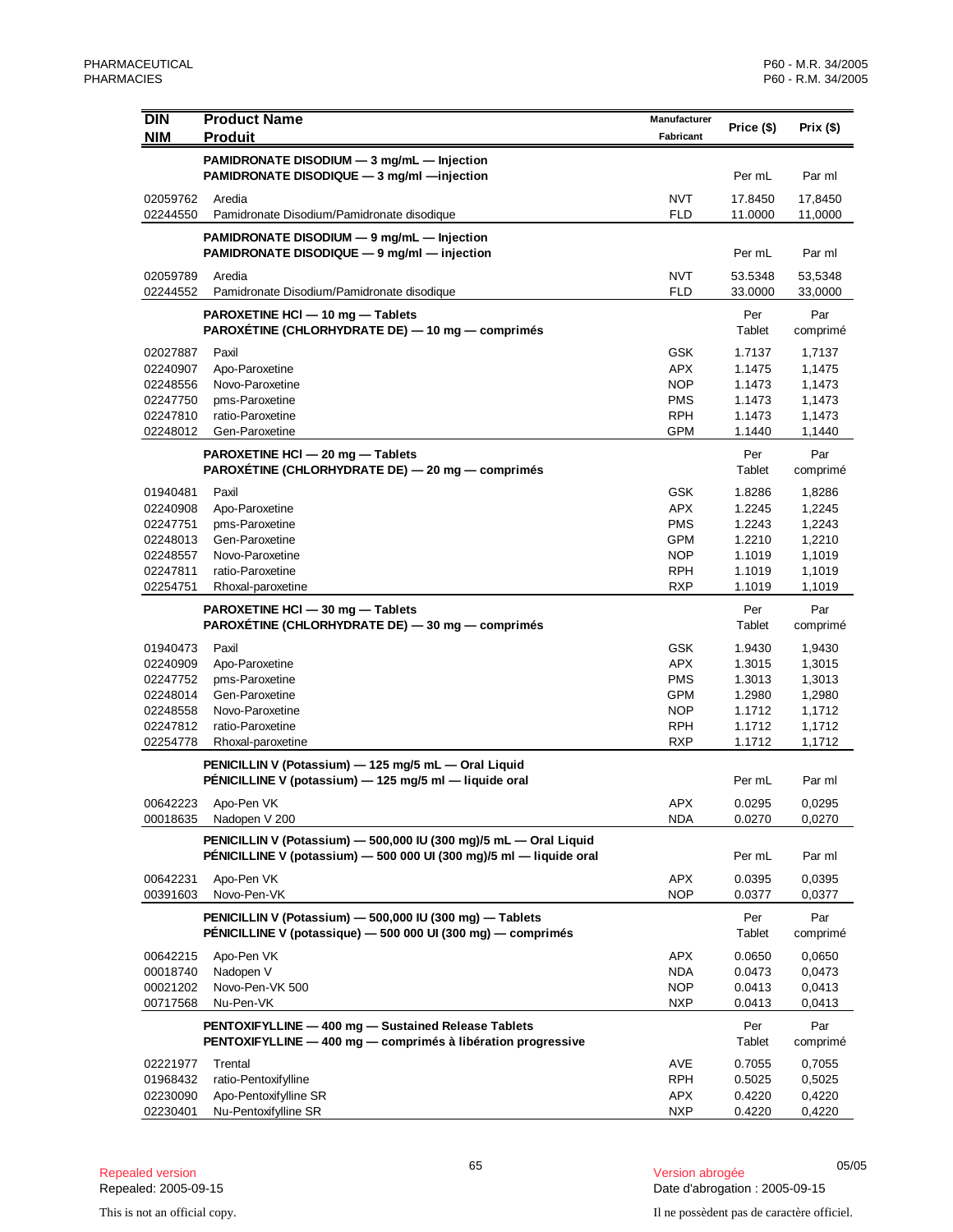| <b>DIN</b> | <b>Product Name</b> | Manufacturer |            |                    |
|------------|---------------------|--------------|------------|--------------------|
| <b>NIM</b> | Produit             | Fabricant    | Price (\$' | (S)<br><b>Prix</b> |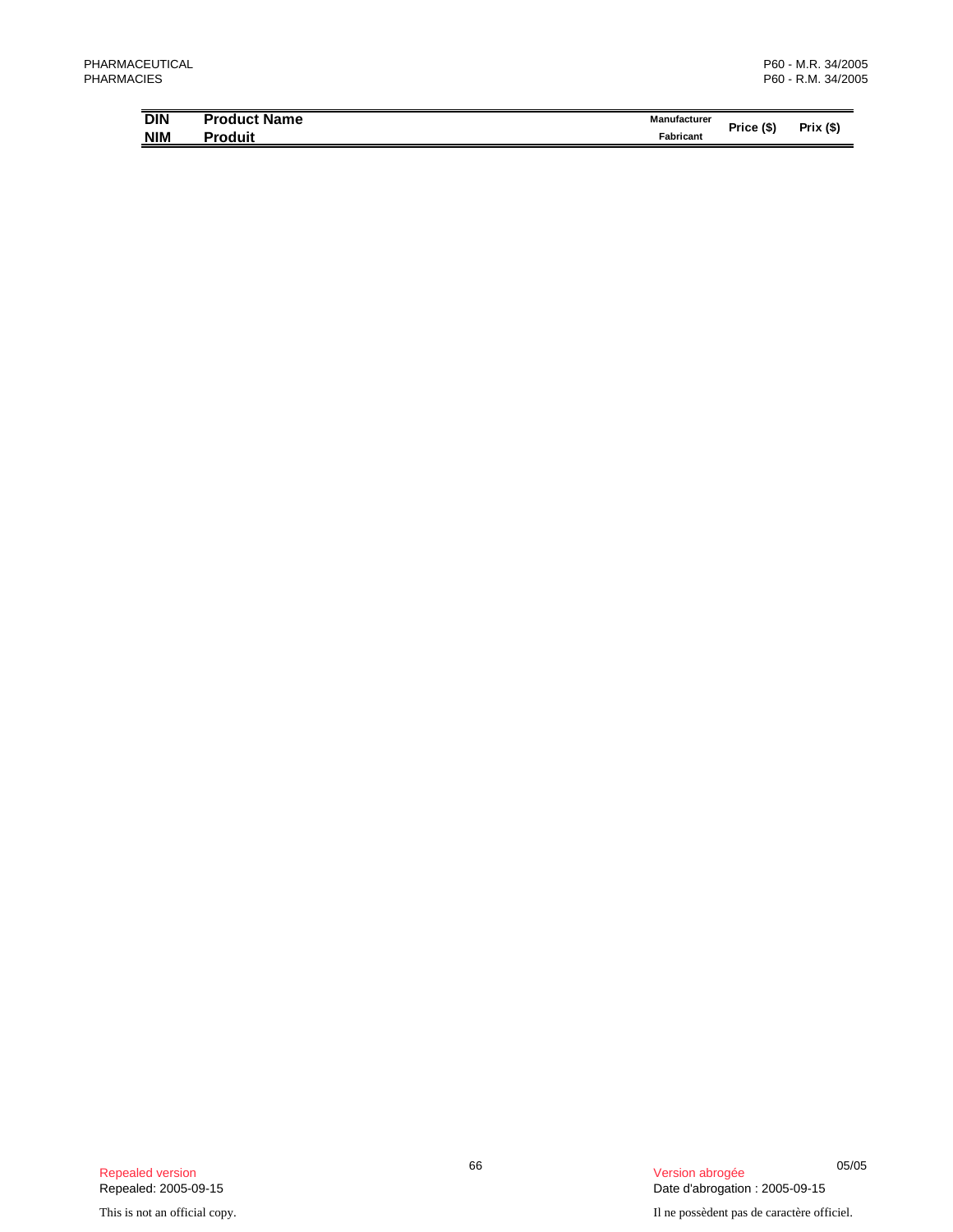| <b>DIN</b><br><b>NIM</b>                                                         | <b>Product Name</b><br><b>Produit</b>                                                              | Manufacturer<br>Fabricant                                                                      | Price (\$)                                                         | Prix $($ \$)                                                       |
|----------------------------------------------------------------------------------|----------------------------------------------------------------------------------------------------|------------------------------------------------------------------------------------------------|--------------------------------------------------------------------|--------------------------------------------------------------------|
|                                                                                  | PERPHENAZINE - 3.2 mg/mL - Concentrated Liquid                                                     |                                                                                                |                                                                    |                                                                    |
|                                                                                  | PERPHÉNAZINE - 3,2 mg/ml - liquide concentré                                                       |                                                                                                | Per mL                                                             | Par ml                                                             |
| 00028169<br>00751898                                                             | Trilafon Concentrate/Trilafon concentré<br>pms-Perphenazine Concentrate/pms-Perphénazine concentré | <b>SCH</b><br><b>PMS</b>                                                                       | 0.2422<br>0.1751                                                   | 0,2422<br>0,1751                                                   |
|                                                                                  | PERPHENAZINE - 2 mg - Tablets<br>PERPHENAZINE - 2 mg - comprimés                                   |                                                                                                | Per<br>Tablet                                                      | Par<br>comprimé                                                    |
| 00028290<br>00335134                                                             | Trilafon<br>Apo-Perphenazine                                                                       | <b>SCH</b><br><b>APX</b>                                                                       | 0.0635<br>0.0242                                                   | 0,0635<br>0,0242                                                   |
|                                                                                  | PERPHENAZINE - 4 mg - Tablets<br>PERPHÉNAZINE - 4 mg - comprimés                                   |                                                                                                | Per<br>Tablet                                                      | Par<br>comprimé                                                    |
| 00028304<br>00335126                                                             | Trilafon<br>Apo-Perphenazine                                                                       | <b>SCH</b><br><b>APX</b>                                                                       | 0.0795<br>0.0352                                                   | 0,0795<br>0,0352                                                   |
|                                                                                  | PHENAZOPYRIDINE HCI - 100 mg - Tablets<br>PHÉNAZOPYRIDINE (CHLORHYDRATE DE) — 100 mg — comprimés   |                                                                                                | Per<br>Tablet                                                      | Par<br>comprimé                                                    |
| 00271489<br>00476714                                                             | Phenazo<br>Pyridium                                                                                | <b>ICN</b><br>PFI                                                                              | 0.1298<br>0.1298                                                   | 0,1298<br>0.1298                                                   |
|                                                                                  | $PIMOZIDE - 2 mg - Tables$<br>$PIMOZIDE - 2 mg - comprimés$                                        |                                                                                                | Per<br>Tablet                                                      | Par<br>comprimé                                                    |
| 00313815<br>02245432                                                             | Orap<br>Apo-Pimozide                                                                               | <b>PML</b><br><b>APX</b>                                                                       | 0.2507<br>0.2279                                                   | 0,2507<br>0,2279                                                   |
|                                                                                  | $PIMOZIDE - 4 mg - Tables$<br>$PIMOZIDE - 4 mg - comprimés$                                        |                                                                                                | Per<br>Tablet                                                      | Par<br>comprimé                                                    |
| 00313823<br>02245433                                                             | Orap<br>Apo-Pimozide                                                                               | <b>PML</b><br><b>APX</b>                                                                       | 0.4550<br>0.4136                                                   | 0,4550<br>0,4136                                                   |
|                                                                                  | PINDOLOL - 5 mg - Tablets<br>$PINDOLOL - 5 mg - comprimés$                                         |                                                                                                | Per<br>Tablet                                                      | Par<br>comprimé                                                    |
| 00417270<br>00755877<br>02231650<br>02057808<br>02231536<br>00869007<br>00886149 | Visken<br>Apo-Pindol<br>Dom-Pindolol<br>Gen-Pindolol<br>pms-Pindolol<br>Novo-Pindol<br>Nu-Pindol   | <b>NVT</b><br><b>APX</b><br><b>DOM</b><br><b>GPM</b><br><b>PMS</b><br><b>NOP</b><br><b>NXP</b> | 0.4690<br>0.3060<br>0.2512<br>0.2512<br>0.2512<br>0.2511<br>0.2511 | 0,4690<br>0,3060<br>0,2512<br>0,2512<br>0,2512<br>0,2511<br>0,2511 |
|                                                                                  | PINDOLOL - 10 mg - Tablets<br>PINDOLOL - 10 mg - comprimés                                         |                                                                                                | Per<br>Tablet                                                      | Par<br>comprimé                                                    |
| 00443174<br>00755885<br>02238046<br>02057816<br>00869015<br>00886009<br>02231537 | Visken<br>Apo-Pindol<br>Dom-Pindolol<br>Gen-Pindolol<br>Novo-Pindol<br>Nu-Pindol<br>pms-Pindolol   | <b>NVT</b><br><b>APX</b><br><b>DOM</b><br>GPM<br><b>NOP</b><br><b>NXP</b><br><b>PMS</b>        | 0.8010<br>0.5285<br>0.4362<br>0.4362<br>0.4362<br>0.4362<br>0.4362 | 0,8010<br>0,5285<br>0,4362<br>0,4362<br>0,4362<br>0,4362<br>0,4362 |
|                                                                                  | PINDOLOL - 15 mg - Tablets<br>PINDOLOL - 15 mg - comprimés                                         |                                                                                                | Per<br>Tablet                                                      | Par<br>comprimé                                                    |
| 00417289<br>00755893<br>02057824<br>00869023<br>00886130<br>02231539             | Visken<br>Apo-Pindol<br>Gen-Pindolol<br>Novo-Pindol<br>Nu-Pindol<br>pms-Pindolol                   | NVT<br><b>APX</b><br><b>GPM</b><br><b>NOP</b><br><b>NXP</b><br><b>PMS</b>                      | 1.1619<br>0.7385<br>0.6408<br>0.6408<br>0.6408<br>0.6408           | 1,1619<br>0,7385<br>0,6408<br>0,6408<br>0,6408<br>0,6408           |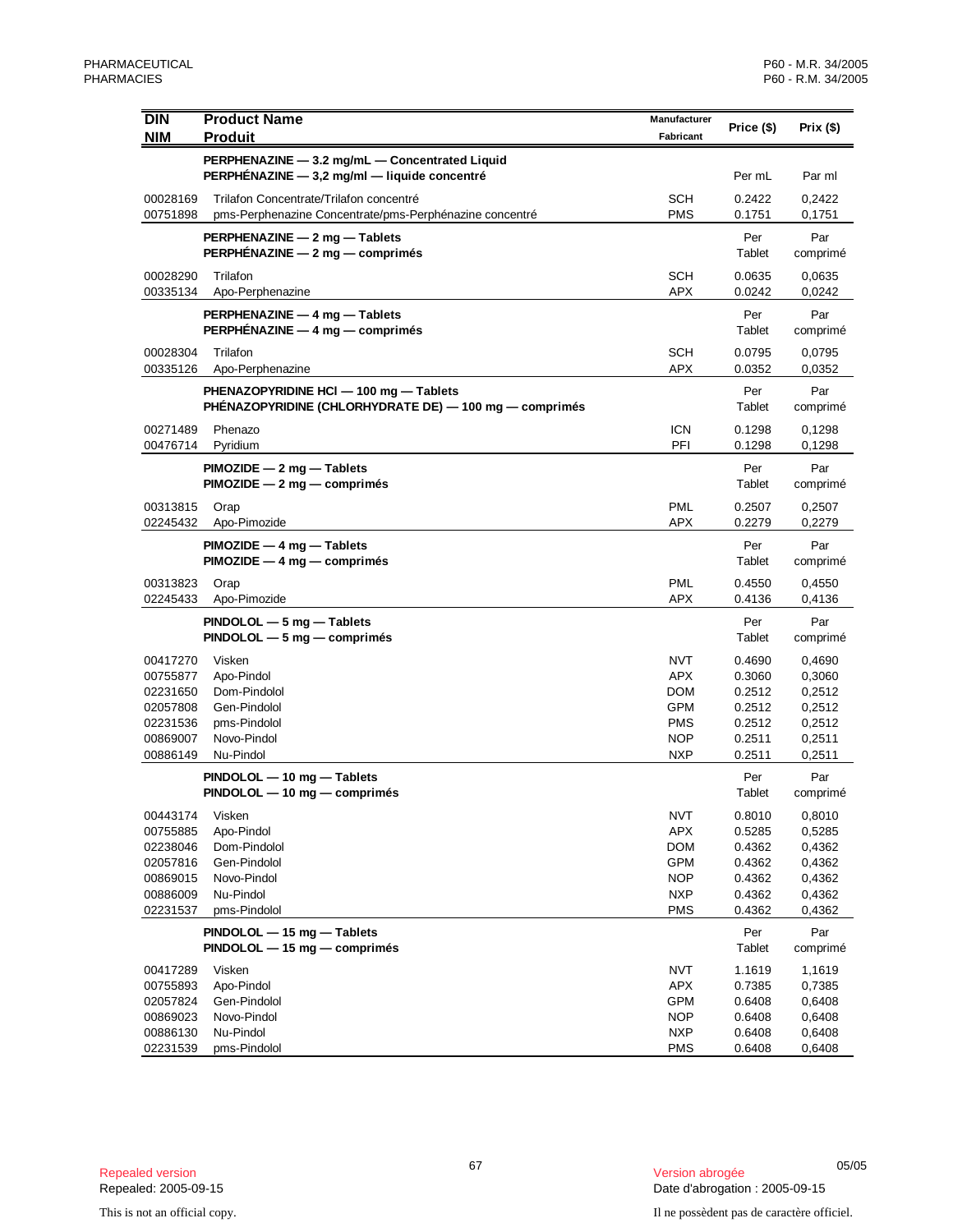| <b>DIN</b>           | <b>Product Name</b>                                                 | Manufacturer             | Price (\$)       | Prix $(\$)$              |
|----------------------|---------------------------------------------------------------------|--------------------------|------------------|--------------------------|
| <b>NIM</b>           | <b>Produit</b>                                                      | Fabricant                |                  |                          |
|                      | PIROXICAM - 10 mg - Capsules                                        |                          | Per              | Par                      |
|                      | $PIROXICAM - 10 mg - capsules$                                      |                          | Capsule          | capsule                  |
| 00642886             | Apo-Piroxicam                                                       | <b>APX</b>               | 0.5594           | 0,5594                   |
| 02171813             | Gen-Piroxicam                                                       | <b>GPM</b>               | 0.4562           | 0,4562                   |
| 00695718             | Novo-Pirocam                                                        | <b>NOP</b>               | 0.4562           | 0,4562                   |
| 00865761<br>00836249 | Nu-Pirox<br>pms-Piroxicam                                           | <b>NXP</b><br><b>PMS</b> | 0.4562<br>0.4562 | 0,4562<br>0,4562         |
|                      |                                                                     |                          |                  |                          |
|                      | PIROXICAM - 20 mg - Capsules<br>$PIROXICAM - 20 mg - capsules$      |                          | Per<br>Capsule   | Par                      |
|                      |                                                                     |                          |                  | capsule                  |
| 00642894             | Apo-Piroxicam                                                       | APX                      | 0.9396           | 0,9396                   |
| 00695696<br>02239536 | Novo-Pirocam<br>Dom-Piroxicam                                       | <b>NOP</b><br><b>DOM</b> | 0.7875<br>0.7874 | 0,7875<br>0,7874         |
| 02171821             | Gen-Piroxicam                                                       | GPM                      | 0.7874           | 0,7874                   |
| 00836230             | pms-Piroxicam                                                       | <b>PMS</b>               | 0.7874           | 0,7874                   |
| 00865788             | Nu-Pirox                                                            | <b>NXP</b>               | 0.7870           | 0,7870                   |
|                      | PIROXICAM - 20 mg - Suppositories                                   |                          | Per              | Par                      |
|                      | $PIROXICAM - 20 mg - $ suppositoires                                |                          |                  | Suppository suppositoire |
| 00632716             | Feldene                                                             | PFI                      | 1.9679           | 1,9679                   |
| 02154463             | pms-Piroxicam                                                       | <b>PMS</b>               | 1.8106           | 1,8106                   |
|                      | POLYMYXIN/NEOMYCIN/HYDROCORTISONE - 10,000 U/3.5 mg/10 mg per       |                          |                  |                          |
|                      | mL - Otic Solution                                                  |                          |                  |                          |
|                      | POLYMYXINE/NÉOMYCINE/HYDROCORTISONE - 10 000 U/3,5 mg/10 mg         |                          |                  |                          |
|                      | par ml - solution otique                                            |                          | Per mL           | Par ml                   |
| 01912828             | Cortisporin                                                         | <b>GSK</b>               | 1.1970           | 1,1970                   |
| 02230386             | Sab-Cortimyxin                                                      | <b>SIL</b>               | 1.0142           | 1,0142                   |
|                      | POTASSIUM CHLORIDE - 1.33 mEg/mL - Oral Liquid                      |                          |                  |                          |
|                      | POTASSIUM (CHLORURE DE) - 1,33 mEq/ml - liquide oral                |                          | Per mL           | Par ml                   |
| 02063859             | Kaochlor-10                                                         | PNU                      | 0.0261           | 0,0261                   |
| 01918303             | $K-10$                                                              | <b>GSK</b>               | 0.0144           | 0,0144                   |
| 02238604             | pms-Potassium Chloride                                              | <b>PMS</b>               | 0.0141           | 0,0141                   |
|                      | PRAMOXINE HCI/HYDROCORTISONE ACETATE/ZINC SULFATE -                 |                          |                  |                          |
|                      | 10 mg/5 mg/5 mg per $g$ — Ointment                                  |                          |                  |                          |
|                      | PRAMOXINE HCI/HYDROCORTISONE (ACETATE D')/ZINC (SULFATE DE) -       |                          | Per              | Par                      |
|                      | 10 mg/5 mg/5 mg per g - pommade                                     |                          | Gram             | gramme                   |
| 00505781             | Anugesic HC                                                         | PFI                      | 1.1440           | 1,1440                   |
| 02234466             | Proctodan-HC                                                        | <b>ODN</b>               | 0.9570           | 0,9570                   |
| 02247692             | Sab-Anuzinc HC Plus                                                 | SIL                      | 0.9570           | 0,9570                   |
|                      | <b>PRAMOXINE HCI/ZINC SULFATE MONOHYDRATE/</b>                      |                          |                  |                          |
|                      | HYDROCORTISONE ACETATE - 20 mg/10 mg/10 mg - Suppositories          |                          |                  |                          |
|                      | PRAMOXINE (CHLORHYDRATE DE)/ZINC (SULFATE MONOHYDRATÉ DE)/          |                          | Per              | Par                      |
|                      | HYDROCORTISONE (ACÉTATE D') $-$ 20 mg/10 mg/10 mg $-$ suppositoires |                          |                  | Suppository suppositoire |
| 00476242             | Anugesic HC                                                         | <b>PDA</b>               | 1.4300           | 1,4300                   |
| 02240851             | Proctodan-HC                                                        | ODN                      | 1.1963           | 1,1963                   |
| 02242797             | Sab-Anuzinc HC Plus                                                 | SIL                      | 1.0991           | 1,0991                   |
|                      | PRAVASTATIN SODIUM - 10 mg - Tablets                                |                          | Per              | Par                      |
|                      | PRAVASTATINE SODIQUE - 10 mg - comprimés                            |                          | Tablet           | comprimé                 |
| 00893749             | Pravachol                                                           | SQU                      | 1.6647           | 1,6647                   |
| 02243506             | Apo-Pravastatin                                                     | APX                      | 1.1650           | 1,1650                   |
| 02248182             | Co Pravastatin                                                      | COB                      | 1.0483           | 1,0483                   |
| 02237373             | Lin-Pravastatin                                                     | LIN                      | 1.0483           | 1,0483                   |
| 02247008<br>02247655 | Novo-Pravastatin<br>pms-Pravastatin                                 | <b>NOP</b><br><b>PMS</b> | 1.0483<br>1.0483 | 1,0483<br>1,0483         |
| 02247856             | Rhoxal-pravastatin                                                  | <b>RXP</b>               | 1.0483           | 1,0483                   |
| 02244350             | Nu-Pravastatin                                                      | <b>NXP</b>               | 0.9534           | 0,9534                   |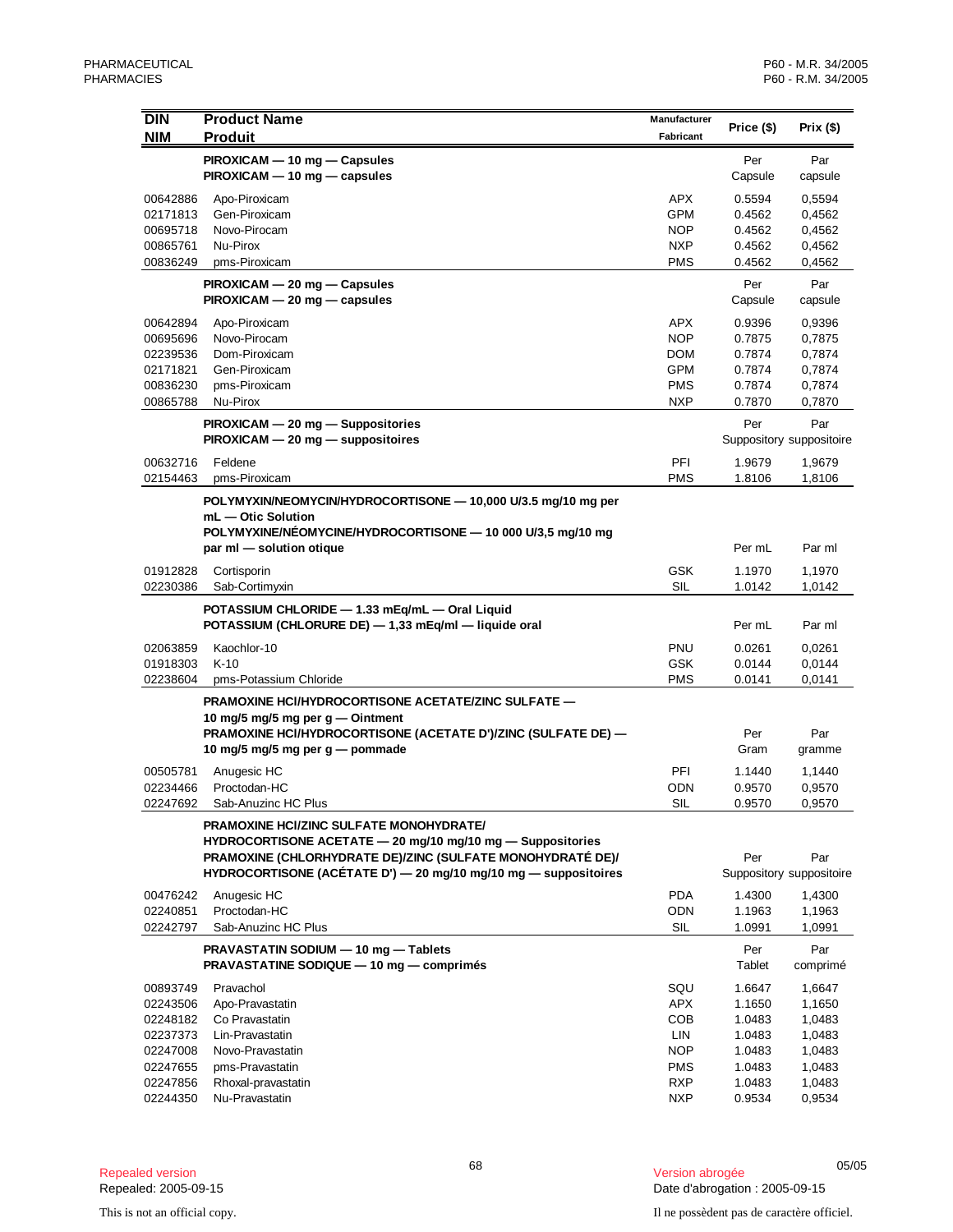| <b>DIN</b><br><b>NIM</b> | <b>Product Name</b><br><b>Produit</b> | Manufacturer<br>Fabricant | Price (\$) | Prix $($ \$) |
|--------------------------|---------------------------------------|---------------------------|------------|--------------|
| 02246930                 | ratio-Pravastatin                     | <b>RPH</b>                | 0.9533     | 0.9533       |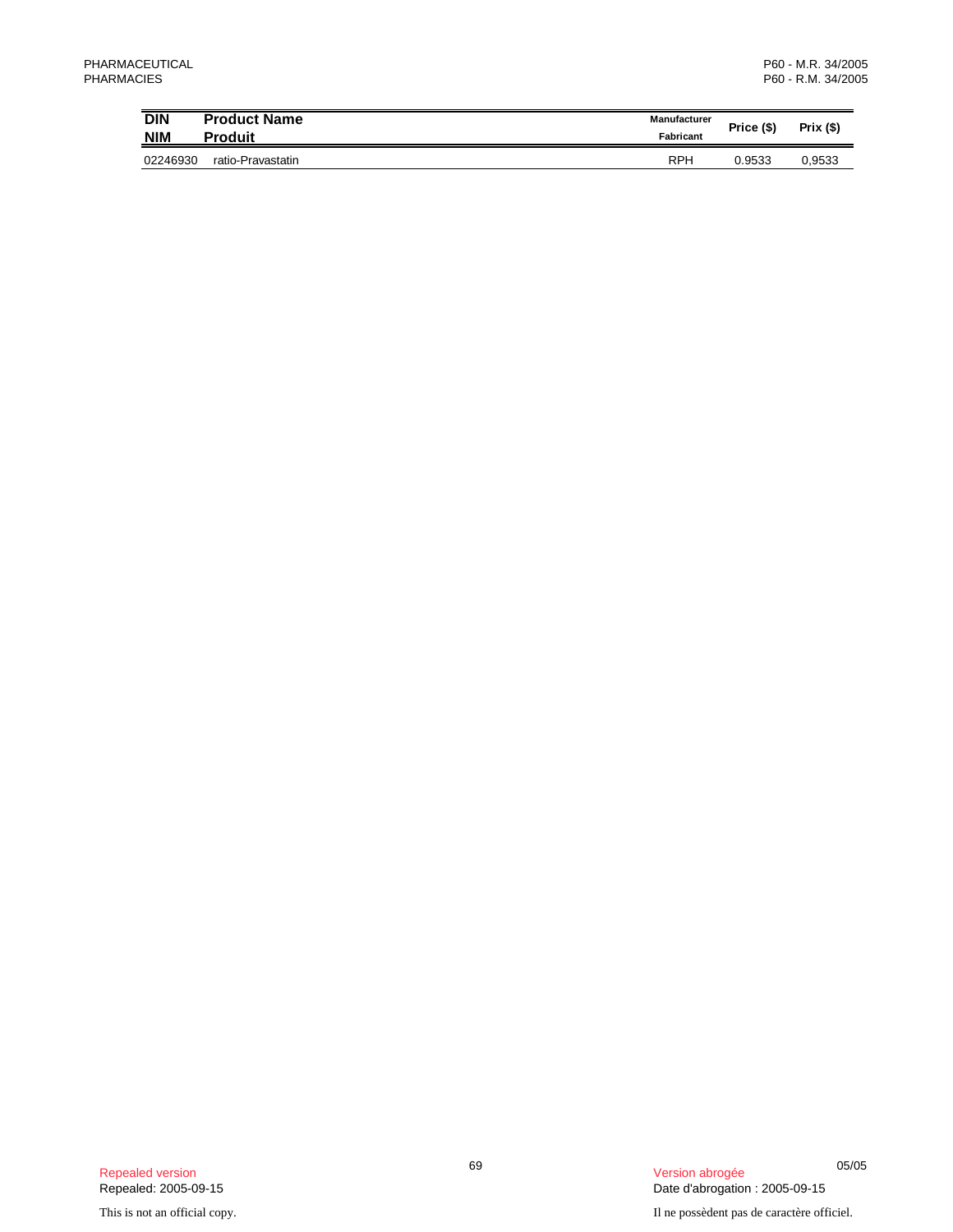| <b>DIN</b><br><b>NIM</b>                                    | <b>Product Name</b><br><b>Produit</b>                                                                                         | <b>Manufacturer</b><br>Fabricant | Price (\$)       | Prix $($ \$)     |
|-------------------------------------------------------------|-------------------------------------------------------------------------------------------------------------------------------|----------------------------------|------------------|------------------|
|                                                             | PRAVASTATIN SODIUM - 20 mg - Tablets<br>PRAVASTATINE SODIQUE - 20 mg - comprimés                                              |                                  | Per<br>Tablet    | Par<br>comprimé  |
| 00893757                                                    | Pravachol                                                                                                                     | SQU                              | 1.9635           | 1,9635           |
| 02243507                                                    | Apo-Pravastatin                                                                                                               | <b>APX</b>                       | 1.3750           | 1,3750           |
| 02237374                                                    | Lin-Pravastatin                                                                                                               | LIN                              | 1.2368           | 1,2368           |
| 02248183                                                    | Co Pravastatin                                                                                                                | COB                              | 1.2367           | 1,2367           |
| 02247009                                                    | Novo-Pravastatin                                                                                                              | <b>NOP</b>                       | 1.2367           | 1,2367           |
| 02247656                                                    | pms-Pravastatin                                                                                                               | <b>PMS</b>                       | 1.2367           | 1,2367           |
| 02247857                                                    | Rhoxal-pravastatin                                                                                                            | <b>RXP</b>                       | 1.2367           | 1,2367           |
| 02244351                                                    | Nu-Pravastatin                                                                                                                | <b>NXP</b>                       | 1.1246           | 1,1246           |
| 02246931                                                    | ratio-Pravastatin                                                                                                             | <b>RPH</b>                       | 1.1245           | 1,1245           |
|                                                             | PRAVASTATIN SODIUM - 40 mg - Tablets<br>PRAVASTATINE SODIQUE - 40 mg - comprimés                                              |                                  | Per<br>Tablet    | Par<br>comprimé  |
| 02222051                                                    | Pravachol                                                                                                                     | SQU                              | 2.3650           | 2,3650           |
| 02243508                                                    | Apo-Pravastatin                                                                                                               | <b>APX</b>                       | 1.6550           | 1,6550           |
| 02237375                                                    | Lin-Pravastatin                                                                                                               | LIN                              | 1.4898           | 1,4898           |
| 02248184                                                    | Co Pravastatin                                                                                                                | <b>COB</b>                       | 1.4897           | 1,4897           |
| 02247010                                                    | Novo-Pravastatin                                                                                                              | <b>NOP</b>                       | 1.4897           | 1,4897           |
| 02247657                                                    | pms-Pravastatin                                                                                                               | <b>PMS</b>                       | 1.4897           | 1,4897           |
| 02247858                                                    | Rhoxal-pravastatin                                                                                                            | <b>RXP</b>                       | 1.4897           | 1,4897           |
| 02244352                                                    | Nu-Pravastatin                                                                                                                | <b>NXP</b>                       | 1.3545           | 1,3545           |
| 02246932                                                    | ratio-Pravastatin                                                                                                             | <b>RPH</b>                       | 1.3544           | 1,3544           |
| PRAZOSIN - 1 mg - Tablets<br>$PRAZOSINE - 1 mg - comprimés$ |                                                                                                                               |                                  | Per<br>Tablet    | Par<br>comprimé  |
|                                                             |                                                                                                                               |                                  |                  |                  |
| 00560952<br>00882801                                        | Minipress                                                                                                                     | PFI<br>APX                       | 0.3252<br>0.2035 | 0,3252           |
| 01913794                                                    | Apo-Prazo<br>Nu-Prazo                                                                                                         | <b>NXP</b>                       | 0.1706           | 0,2035<br>0,1706 |
| 01934198                                                    | Novo-Prazin                                                                                                                   | <b>NOP</b>                       | 0.1706           | 0,1706           |
|                                                             |                                                                                                                               |                                  |                  |                  |
|                                                             | PRAZOSIN - 2 mg - Tablets<br>$PRAZOSINE - 2 mg - comprimés$                                                                   |                                  | Per<br>Tablet    | Par<br>comprimé  |
| 00560960                                                    | Minipress                                                                                                                     | PFI                              | 0.4415           | 0,4415           |
| 00882828                                                    | Apo-Prazo                                                                                                                     | <b>APX</b>                       | 0.2760           | 0,2760           |
| 01934201                                                    | Novo-Prazin                                                                                                                   | <b>NOP</b>                       | 0.2306           | 0,2306           |
| 01913808                                                    | Nu-Prazo                                                                                                                      | <b>NXP</b>                       | 0.2306           | 0,2306           |
|                                                             | PRAZOSIN - 5 mg - Tablets<br>$PRAZOSINE - 5 mg - comprimés$                                                                   |                                  | Per<br>Tablet    | Par<br>comprimé  |
| 00560979                                                    | Minipress                                                                                                                     | PFI                              | 0.6070           | 0,6070           |
| 00882836                                                    | Apo-Prazo                                                                                                                     | <b>APX</b>                       | 0.3805           | 0,3805           |
| 01934228                                                    | Novo-Prazin                                                                                                                   | <b>NOP</b>                       | 0.3329           | 0,3329           |
| 01913816                                                    | Nu-Prazo                                                                                                                      | <b>NXP</b>                       | 0.3329           | 0,3329           |
|                                                             | <b>PREDNISOLONE ACETATE - 1% - Ophthalmic Suspension</b><br>PREDNISOLONE (ACÉTATE DE) - 1 % - suspension ophtalmique          |                                  | Per mL           | Par ml           |
|                                                             |                                                                                                                               |                                  |                  |                  |
| 00301175                                                    | Pred-Forte                                                                                                                    | <b>ALL</b>                       | 4.0392           | 4,0392           |
| 00700401                                                    | ratio-Prednisolone                                                                                                            | <b>RPH</b>                       | 2.4400           | 2,4400           |
| 01916203                                                    | Sab-Prednisolone                                                                                                              | <b>SIL</b>                       | 1.2540           | 1,2540           |
|                                                             | PREDNISOLONE SODIUM PHOSPHATE - 5 mg/5 mL - Oral Solution<br>PREDNISOLONE (PHOSPHATE SODIQUE DE) - 5 mg/5 ml - solution orale |                                  | Per mL           | Par ml           |
| 02230619<br>02245532                                        | Pediapred<br>pms-Prednisolone                                                                                                 | AVE<br><b>PMS</b>                | 0.1107<br>0.0738 | 0,1107<br>0,0738 |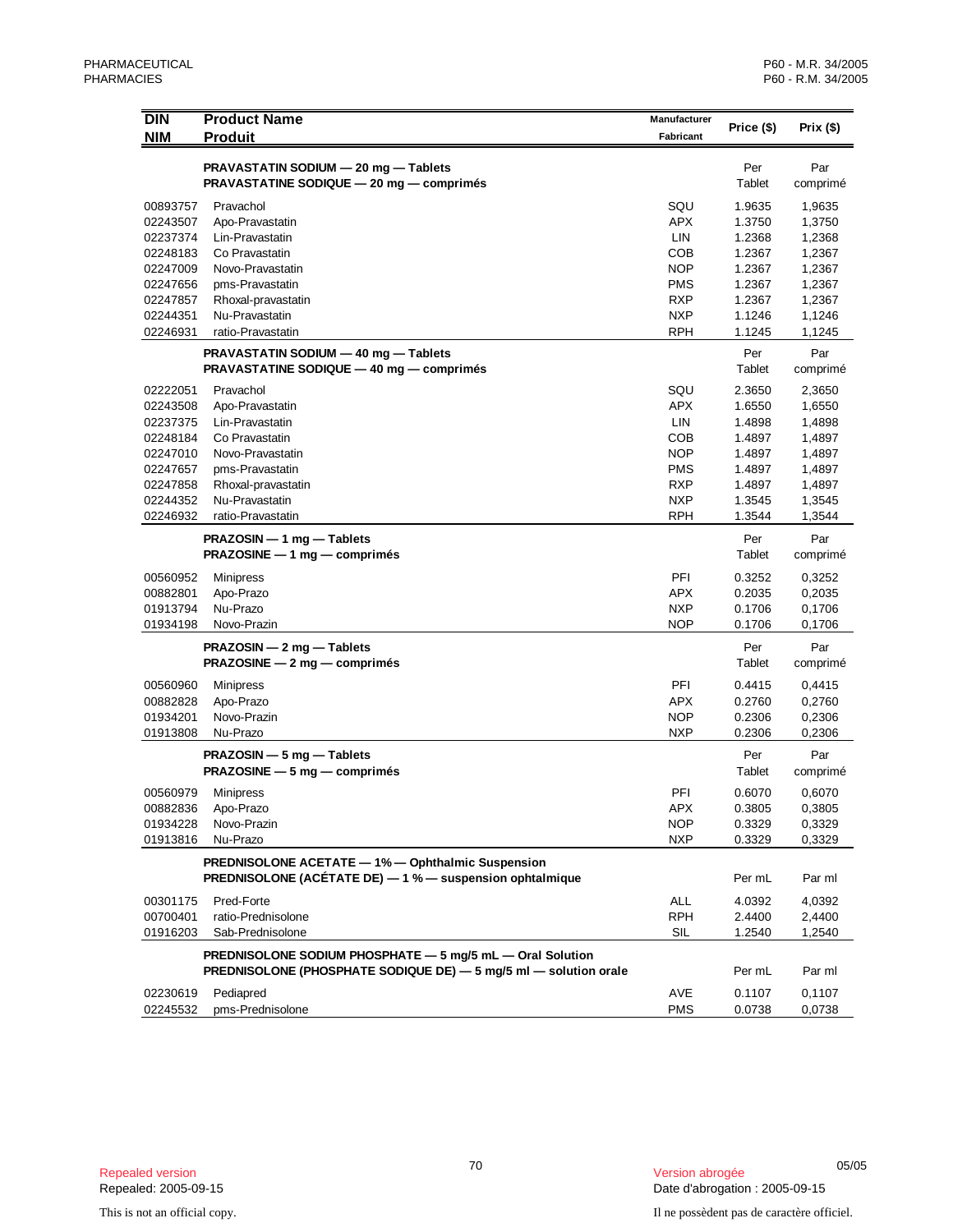| <b>DIN</b><br><b>NIM</b>         | <b>Product Name</b><br><b>Produit</b>                                                                       | Manufacturer<br>Fabricant       | Price (\$)                 | Prix $($ \$)               |
|----------------------------------|-------------------------------------------------------------------------------------------------------------|---------------------------------|----------------------------|----------------------------|
|                                  | PREDNISONE - 1 mg - Tablets<br>PREDNISONE - 1 mg - comprimés                                                |                                 | Per<br>Tablet              | Par<br>comprimé            |
| 00598194<br>00271373             | Apo-Prednisone<br>Winpred                                                                                   | <b>APX</b><br><b>ICN</b>        | 0.1275<br>0.1139           | 0,1275<br>0,1139           |
|                                  | PREDNISONE - 5 mg - Tablets<br><b>PREDNISONE</b> $-5$ mg $-$ comprimes                                      |                                 | Per<br>Tablet              | Par<br>comprimé            |
| 00021695<br>00312770             | Novo-Prednisone<br>Apo-Prednisone                                                                           | <b>NOP</b><br>APX               | 0.0286<br>0.0260           | 0,0286<br>0,0260           |
|                                  | PREDNISONE - 50 mg - Tablets<br>PREDNISONE - 50 mg - comprimés                                              |                                 | Per<br>Tablet              | Par<br>comprimé            |
| 00232378<br>00550957             | Novo-Prednisone<br>Apo-Prednisone                                                                           | <b>NOP</b><br>APX               | 0.1205<br>0.1095           | 0,1205<br>0,1095           |
|                                  | PRIMIDONE - 125 mg - Tablets<br>PRIMIDONE - 125 mg - comprimés                                              |                                 | Per<br>Tablet              | Par<br>comprimé            |
| 02042363<br>00399310             | Mysoline<br>Apo-Primidone                                                                                   | <b>DRX</b><br>APX               | 0.0641<br>0.0475           | 0.0641<br>0,0475           |
|                                  | PRIMIDONE - 250 mg - Tablets<br>$PRIMIDONE - 250 mg - comprimés$                                            |                                 | Per<br>Tablet              | Par<br>comprimé            |
| 02042355<br>00396761             | Mysoline<br>Apo-Primidone                                                                                   | <b>DRX</b><br>APX               | 0.1239<br>0.0750           | 0,1239<br>0,0750           |
|                                  | PROCAINAMIDE HCI - 250 mg - Capsules<br>PROCAÏNAMIDE (CHLORHYDRATE DE) — 250 mg — capsules                  |                                 | Per<br>Capsule             | Par<br>capsule             |
| 00713325<br>00029076             | Apo-Procainamide<br>Pronestyl                                                                               | APX<br>SQU                      | 0.2485<br>0.1940           | 0,2485<br>0,1940           |
|                                  | PROCAINAMIDE HCI - 375 mg - Capsules<br>PROCAÏNAMIDE (CHLORHYDRATE DE) - 375 mg - capsules                  |                                 | Per<br>Capsule             | Par<br>capsule             |
| 00713333<br>00296031             | Apo-Procainamide<br>Pronestyl                                                                               | <b>APX</b><br>SQU               | 0.3235<br>0.2532           | 0,3235<br>0,2532           |
|                                  | PROCAINAMIDE HCI - 500 mg - Capsules<br>PROCAÏNAMIDE (CHLORHYDRATE DE) — 500 mg — capsules                  |                                 | Per<br>Capsule             | Par<br>capsule             |
| 00713341<br>00353523             | Apo-Procainamide<br>Pronestyl                                                                               | <b>APX</b><br>SQU               | 0.4305<br>0.3366           | 0,4305<br>0,3366           |
|                                  | PROCHLORPERAZINE - 5 mg - Tablets<br>PROCHLORPÉRAZINE - 5 mg - comprimés                                    |                                 | Per<br>Tablet              | Par<br>comprimé            |
| 01964399<br>01927752<br>00886440 | Nu-Prochlor<br>Stemetil<br>Apo-Prochlorazine                                                                | <b>NXP</b><br>RPR<br>APX        | 0.1161<br>0.1161<br>0.1160 | 0,1161<br>0,1161<br>0,1160 |
|                                  | PROCHLORPERAZINE - 10 mg - Tablets<br>PROCHLORPÉRAZINE - 10 mg - comprimés                                  |                                 | Per<br>Tablet              | Par<br>comprimé            |
| 00886432<br>01964402<br>01927760 | Apo-Prochlorperazine<br>Nu-Prochlor<br>Stemetil                                                             | APX<br><b>NXP</b><br><b>RPR</b> | 0.1419<br>0.1419<br>0.1419 | 0,1419<br>0,1419<br>0,1419 |
|                                  | PROCYCLIDINE HCI - 2.5 mg/5 mL - Oral Liquid<br>PROCYCLIDINE (CHLORHYDRATE DE) - 2,5 mg/5 ml - liquide oral |                                 | Per mL                     | Par ml                     |
| 00587362<br>00004405             | pms-Procyclidine<br>Kemadrin                                                                                | <b>PMS</b><br><b>GSK</b>        | 0.0338<br>0.0307           | 0,0338<br>0,0307           |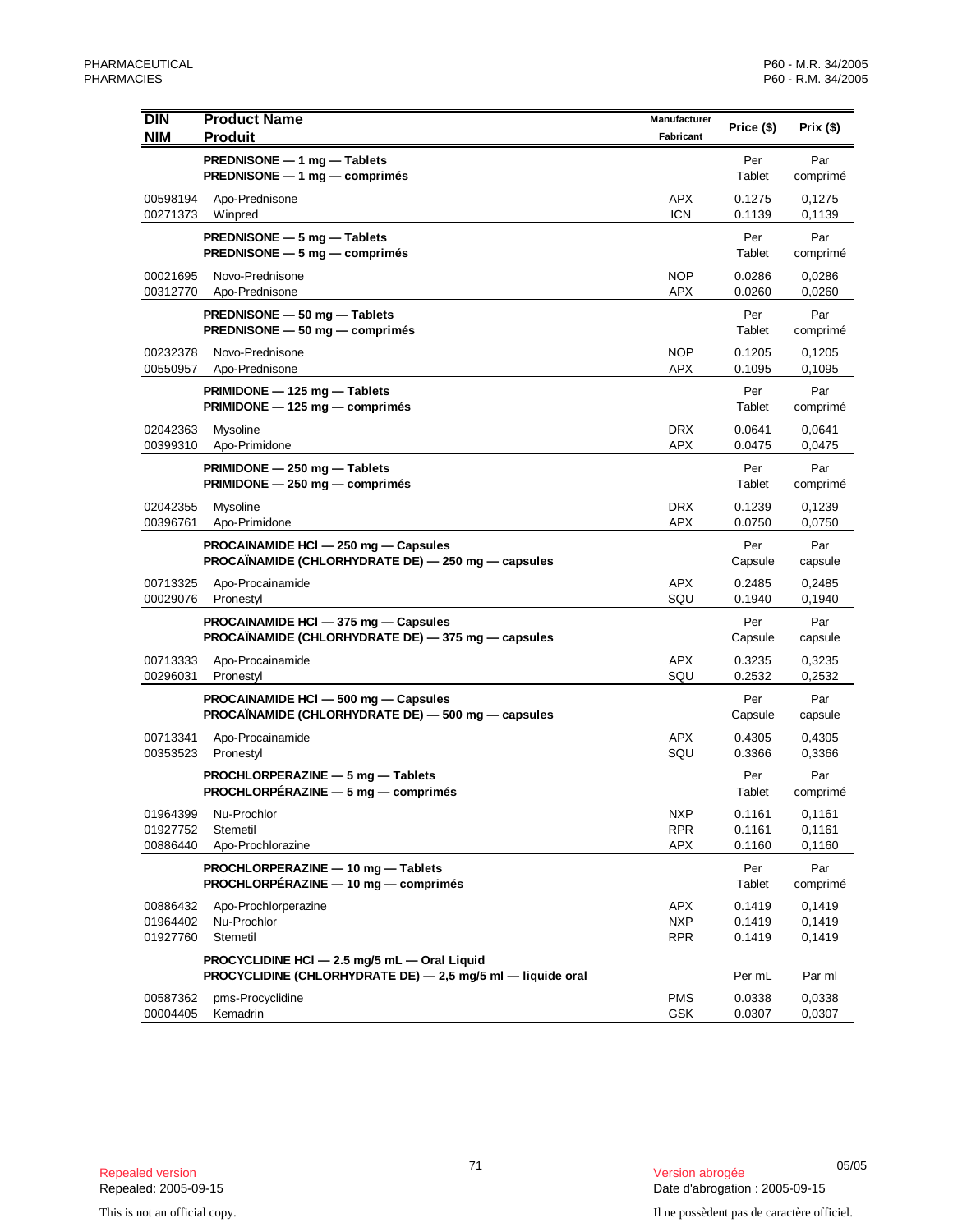| <b>DIN</b>           | <b>Product Name</b>                                                                    | <b>Manufacturer</b>      | Price (\$)       | Prix $($)$       |
|----------------------|----------------------------------------------------------------------------------------|--------------------------|------------------|------------------|
| <b>NIM</b>           | <b>Produit</b>                                                                         | Fabricant                |                  |                  |
|                      | PROCYCLIDINE HCI - 5 mg - Tablets                                                      |                          | Per              | Par              |
|                      | PROCYCLIDINE (CHLORHYDRATE DE) - 5 mg - comprimés                                      |                          | Tablet           | comprimé         |
| 00587354             | pms-Procyclidine                                                                       | <b>PMS</b>               | 0.0281           | 0,0281           |
| 00004758             | Kemadrin                                                                               | GSK                      | 0.0255           | 0,0255           |
|                      | PROPAFENONE HCl - 150 mg - Tablets                                                     |                          | Per              | Par              |
|                      | PROPAFÉNONE (CHLORHYDRATE DE) - 150 mg - comprimés                                     |                          | Tablet           | comprimé         |
| 00603708             | Rythmol                                                                                | ABB                      | 1.0537           | 1,0537           |
| 02245372             | Gen-Propafenone                                                                        | GPM                      | 0.7497           | 0,7497           |
| 02243727             | pms-Propafenone                                                                        | <b>PMS</b>               | 0.7497           | 0,7497           |
| 02243324             | Apo-Propafenone                                                                        | <b>APX</b>               | 0.7495           | 0,7495           |
|                      | PROPAFENONE HCI - 300 mg - Tablets                                                     |                          | Per              | Par              |
|                      | PROPAFÉNONE (CHLORHYDRATE DE) - 300 mg - comprimés                                     |                          | Tablet           | comprimé         |
| 00603716             | Rythmol                                                                                | ABB                      | 1.8572           | 1,8572           |
| 02245373<br>02243728 | Gen-Propafenone                                                                        | <b>GPM</b><br><b>PMS</b> | 1.3217<br>1.3217 | 1,3217<br>1,3217 |
| 02243325             | pms-Propafenone<br>Apo-Propafenone                                                     | APX                      | 1.3215           | 1,3215           |
|                      |                                                                                        |                          |                  |                  |
|                      | PROPRANOLOL HCI - 10 mg - Tablets<br>PROPRANOLOL (CHLORHYDRATE DE) - 10 mg - comprimés |                          | Per<br>Tablet    | Par<br>comprimé  |
|                      |                                                                                        |                          |                  |                  |
| 02042177             | Inderal                                                                                | WAY                      | 0.0895           | 0,0895           |
| 00402788<br>00496480 | Apo-Propranolol<br>Novo-Pranol                                                         | <b>APX</b><br><b>NOP</b> | 0.0308<br>0.0264 | 0,0308<br>0,0264 |
| 02137313             | Dom-Propranolol                                                                        | <b>DOM</b>               | 0.0212           | 0,0212           |
| 00582255             | pms-Propranolol                                                                        | <b>PMS</b>               | 0.0212           | 0,0212           |
|                      | PROPRANOLOL HCI - 20 mg - Tablets                                                      |                          | Per              | Par              |
|                      | PROPRANOLOL (CHLORHYDRATE DE) - 20 mg - comprimés                                      |                          | Tablet           | comprimé         |
| 02042193             | Inderal                                                                                | <b>WAY</b>               | 0.1624           | 0,1624           |
| 00663719             | Apo-Propranolol                                                                        | <b>APX</b>               | 0.0506           | 0,0506           |
| 00740675             | Novo-Pranol                                                                            | <b>NOP</b>               | 0.0381           | 0,0381           |
|                      | PROPRANOLOL HCI - 40 mg - Tablets                                                      |                          | Per              | Par              |
|                      | PROPRANOLOL (CHLORHYDRATE DE) — 40 mg — comprimés                                      |                          | Tablet           | comprimé         |
| 02042207             | Inderal                                                                                | WAY                      | 0.1595           | 0,1595           |
| 00402753             | Apo-Propranolol                                                                        | <b>APX</b>               | 0.0605           | 0,0605           |
| 02137321             | Dom-Propranolol                                                                        | <b>DOM</b>               | 0.0383           | 0,0383           |
| 00496499             | Novo-Pranol                                                                            | <b>NOP</b>               | 0.0383           | 0,0383           |
| 00582263             | pms-Propranolol                                                                        | <b>PMS</b>               | 0.0383           | 0,0383           |
|                      | PROPRANOLOL HCI - 80 mg - Tablets                                                      |                          | Per              | Par              |
|                      | PROPRANOLOL (CHLORHYDRATE DE) - 80 mg - comprimés                                      |                          | Tablet           | comprimé         |
| 02042215             | Inderal                                                                                | WAY                      | 0.2238           | 0,2238           |
| 00402761             | Apo-Propranolol                                                                        | <b>APX</b>               | 0.0963           | 0,0963           |
| 00582271             | pms-Propranolol                                                                        | <b>PMS</b>               | 0.0776           | 0,0776           |
| 00496502             | Novo-Pranol                                                                            | <b>NOP</b>               | 0.0644           | 0,0644           |
|                      | PSYLLIUM MUCILLOID - Powder                                                            |                          | Per              | Par              |
|                      | PSYLLIUM (MUCILLOÏDE HYDROPHILE DE) — poudre                                           |                          | Dose             | dose             |
| 02174812             | Metamucil                                                                              | <b>PGP</b>               | 0.1852           | 0,1852           |
| 00599875             | Mucillium                                                                              | <b>PMS</b>               | 0.1466           | 0,1466           |
|                      | PYRIDOXINE HCI - 25 mg - Tablets                                                       |                          | Per              | Par              |
|                      | PYRIDOXINE (CHLORHYDRATE DE) - 25 mg - comprimés                                       |                          | Tablet           | comprimé         |
| 00416185             | Vitamin $B_6$ /Vitamine $B_6$                                                          | PPI                      | 0.0356           | 0,0356           |
| 01943200             | Vitamin $B_6/V$ itamine $B_6$                                                          | ODN                      | 0.0325           | 0,0325           |
| 00268607             | Vitamin $B_6/V$ itamine $B_6$                                                          | <b>ICN</b>               | 0.0284           | 0,0284           |
| 00232475             | Vitamin $B_6/V$ itamine $B_6$                                                          | <b>PMS</b>               | 0.0270           | 0,0270           |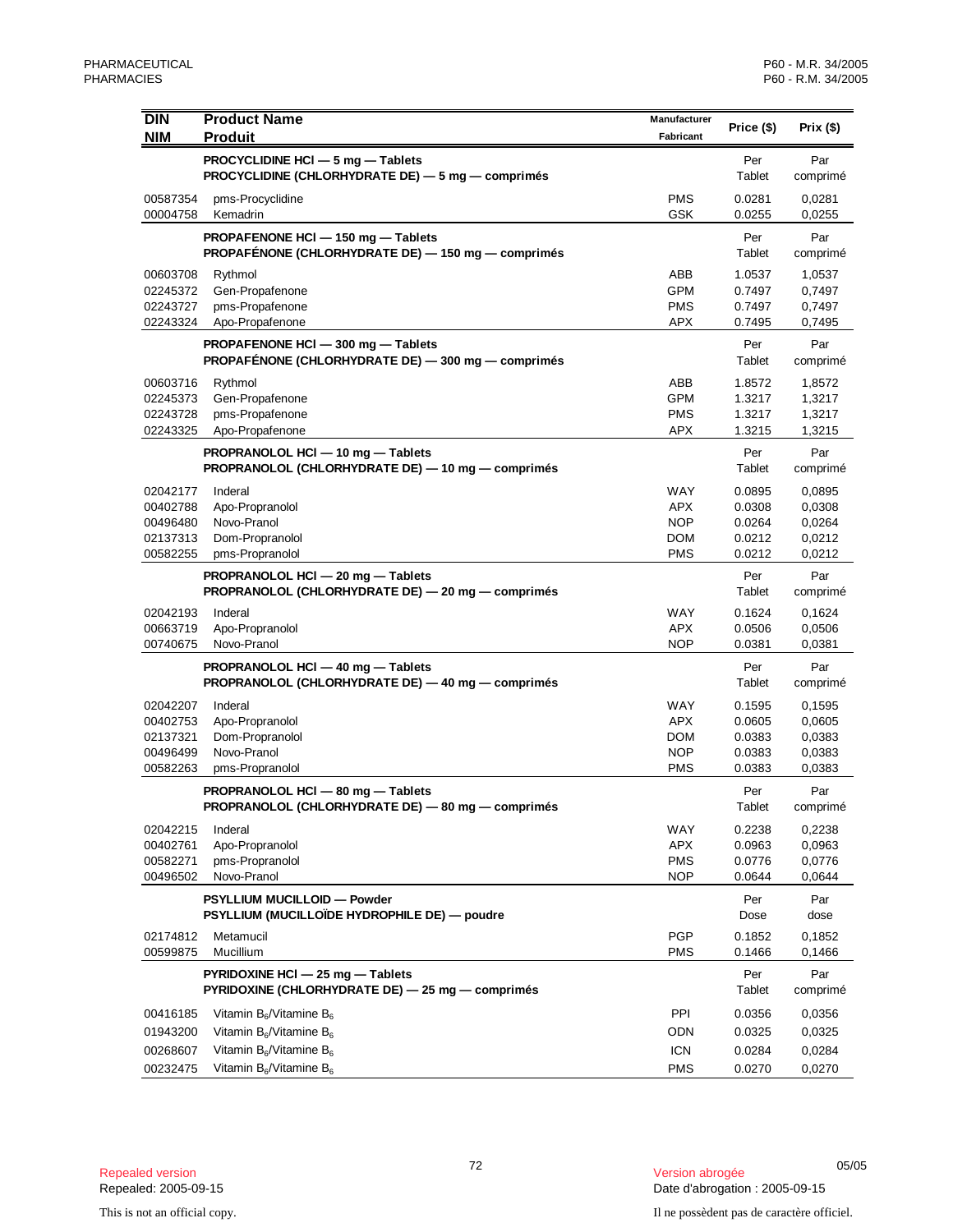| <b>DIN</b>           | <b>Product Name</b>                                                                                   | Manufacturer             | Price (\$)       | Prix (\$)        |
|----------------------|-------------------------------------------------------------------------------------------------------|--------------------------|------------------|------------------|
| <b>NIM</b>           | <b>Produit</b>                                                                                        | Fabricant                |                  |                  |
|                      | QUININE SULFATE - 200 mg - Capsules<br>QUININE (SULFATE DE) - 200 mg - capsules                       |                          | Per<br>Capsule   | Par<br>capsule   |
| 00022837             | Quinine Sulfate/Sulfate de quinine                                                                    | <b>PDA</b>               | 0.3590           | 0,3590           |
| 00021008             | Novo-Quinine                                                                                          | <b>NOP</b>               | 0.2800           | 0,2800           |
| 02254514             | Apo-Quinine                                                                                           | APX                      | 0.2629           | 0,2629           |
| 00695440             | Quinine-Odan                                                                                          | <b>ODN</b>               | 0.2629           | 0,2629           |
|                      | QUININE SULFATE - 300 mg - Capsules<br>QUININE (SULFATE DE) - 300 mg - capsules                       |                          | Per<br>Capsule   | Par<br>capsule   |
| 00022845             | Quinine Sulfate/Sulfate de quinine                                                                    | <b>PDA</b>               | 0.5104           | 0,5104           |
| 00021016             | Novo-Quinine                                                                                          | <b>NOP</b>               | 0.4364           | 0,4364           |
| 00695459             | Quinine-Odan                                                                                          | ODN                      | 0.4225           | 0,4225           |
| 02254522             | Apo-Quinine                                                                                           | <b>APX</b>               | 0.4125           | 0,4125           |
|                      | RANITIDINE HCI - 15 mg/mL - Oral Solution<br>RANITIDINE (CHLORHYDRATE DE) - 15 mg/ml - solution orale |                          | Per<br>mL        | Par<br>ml        |
| 02212374             | Zantac                                                                                                | <b>GSK</b>               | 0.2143           | 0,2143           |
| 02242940             | Novo-Ranidine                                                                                         | <b>NOP</b>               | 0.1436           | 0,1436           |
|                      | RANITIDINE HCI - 150 mg - Tablets<br>RANITIDINE (CHLORHYDRATE DE) - 150 mg - comprimés                |                          | Per<br>Tablet    | Par<br>comprimé  |
| 02212331             | Zantac                                                                                                | <b>GSK</b>               | 1.1447           | 1,1447           |
| 00733059             | Apo-Ranitidine                                                                                        | <b>APX</b>               | 0.5100           | 0,5100           |
| 02242453             | pms-Ranitidine                                                                                        | <b>PMS</b>               | 0.4447           | 0,4447           |
| 02248570             | Co Ranitidine                                                                                         | COB                      | 0.4446           | 0,4446           |
| 02207761             | Gen-Ranitidine                                                                                        | GPM                      | 0.4446           | 0,4446           |
| 00828564             | Novo-Ranidine                                                                                         | <b>NOP</b>               | 0.4446           | 0,4446           |
| 00865737<br>00828823 | Nu-Ranit<br>ratio-Ranitidine                                                                          | <b>NXP</b><br><b>RPH</b> | 0.4446<br>0.4446 | 0,4446           |
| 02243229             | Rhoxal-ranitidine                                                                                     | <b>RXP</b>               | 0.4446           | 0,4446<br>0,4446 |
|                      | RANITIDINE HCI - 300 mg - Tablets                                                                     |                          | Per              | Par              |
|                      | RANITIDINE (CHLORHYDRATE DE) - 300 mg - comprimés                                                     |                          | Tablet           | comprimé         |
| 02212358             | Zantac                                                                                                | <b>GSK</b>               | 2.1547           | 2,1547           |
| 00733067             | Apo-Ranitidine                                                                                        | <b>APX</b>               | 0.9535           | 0,9535           |
| 02248571             | Co Ranitidine                                                                                         | <b>COB</b>               | 0.8566           | 0,8566           |
| 02207788             | Gen-Ranitidine                                                                                        | <b>GPM</b>               | 0.8566           | 0,8566           |
| 00828556             | Novo-Ranidine                                                                                         | <b>NOP</b>               | 0.8566           | 0,8566           |
| 00865745             | Nu-Ranit                                                                                              | <b>NXP</b>               | 0.8566           | 0,8566           |
| 02242454<br>00828688 | pms-Ranitidine<br>ratio-Ranitidine                                                                    | <b>PMS</b><br><b>RPH</b> | 0.8566<br>0.8566 | 0,8566<br>0,8566 |
| 02243230             | Rhoxal-ranitidine                                                                                     | <b>RXP</b>               | 0.8566           | 0,8566           |
|                      | RIFAMPIN - 150 mg - Capsules                                                                          |                          | Per              | Par              |
|                      | $RIFAMPINE - 150$ mg $-$ capsules                                                                     |                          | Capsule          | capsule          |
| 02091887<br>00393444 | Rifadin<br>Rofact                                                                                     | AVE<br><b>ICN</b>        | 0.6974<br>0.6642 | 0,6974<br>0,6642 |
|                      | RIFAMPIN - 300 mg - Capsules<br>$RIFAMPINE - 300$ mg $-$ capsules                                     |                          | Per<br>Capsule   | Par<br>capsule   |
| 02092808             | Rifadin                                                                                               | AVE                      | 1.0976           | 1,0976           |
| 00343617             | Rofact                                                                                                | <b>ICN</b>               | 1.0454           | 1,0454           |
|                      | SALBUTAMOL - 5 mg/mL - Respirator Solution<br>SALBUTAMOL - 5 mg/ml - solution pour respirateur        |                          | Per mL           | Par ml           |
| 02213486             | Ventolin                                                                                              | <b>GSK</b>               | 0.9370           | 0,9370           |
| 02046741             | Apo-Salvent                                                                                           | APX                      | 0.8000           | 0,8000           |
| 02069571             | pms-Salbutamol                                                                                        | <b>PMS</b>               | 0.6952           | 0,6952           |
| 00860808             | ratio-Salbutamol                                                                                      | <b>RPH</b>               | 0.6900           | 0,6900           |
| 02232987             | Gen-Salbutamol                                                                                        | <b>GPM</b>               | 0.6490           | 0,6490           |
| 02154412             | Rhoxal-salbutamol                                                                                     | <b>RXP</b>               | 0.6490           | 0,6490           |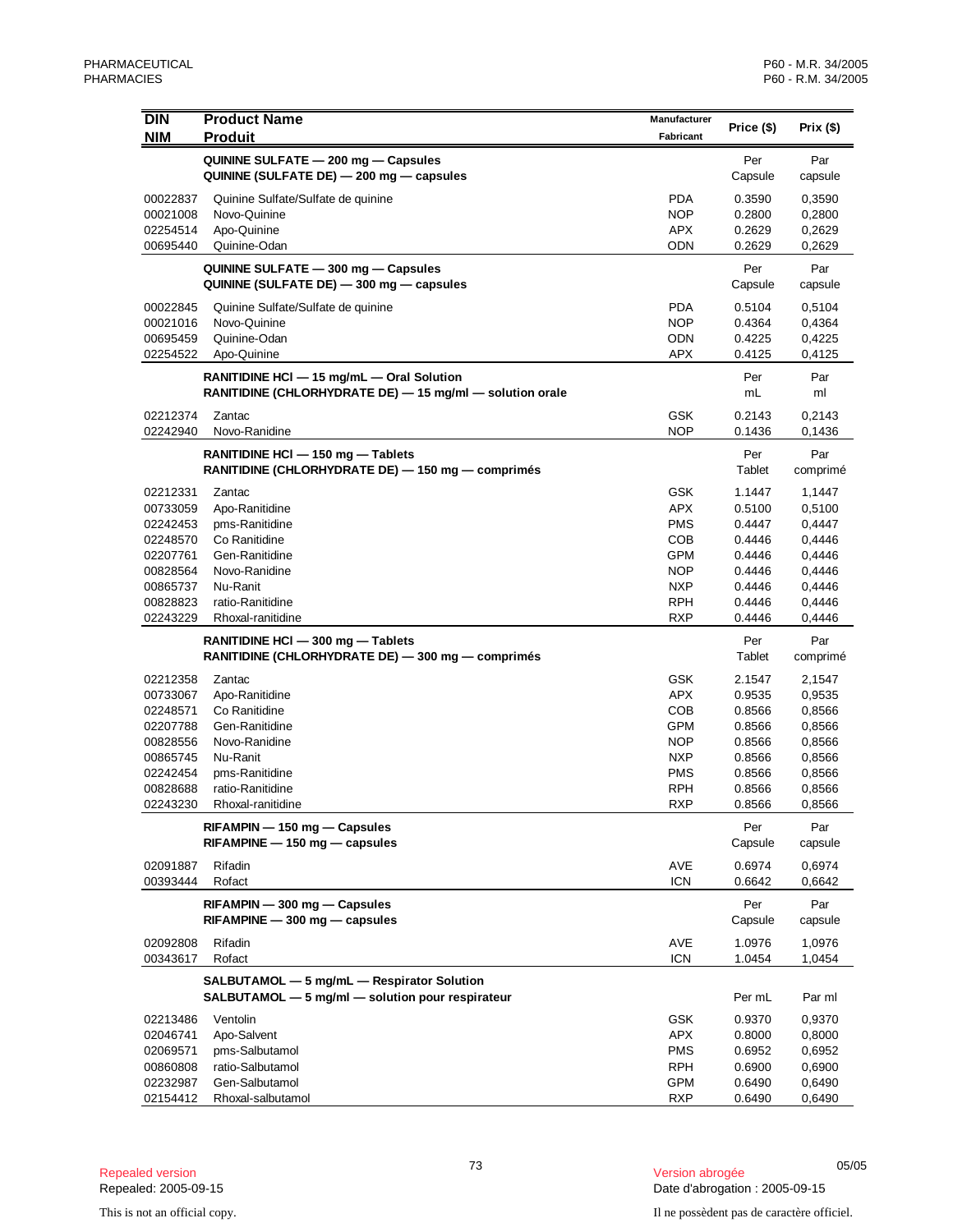| <b>DIN</b>           | <b>Product Name</b>                                                                                                                 | Manufacturer             | Price (\$)       | Prix(\$)         |
|----------------------|-------------------------------------------------------------------------------------------------------------------------------------|--------------------------|------------------|------------------|
| <b>NIM</b>           | <b>Produit</b>                                                                                                                      | Fabricant                |                  |                  |
|                      | SALBUTAMOL - 2 mg - Tablets                                                                                                         |                          | Per              | Par              |
|                      | SALBUTAMOL - 2 mg - comprimés                                                                                                       |                          | Tablet           | comprimé         |
| 02146843             | Apo-Salvent                                                                                                                         | APX                      | 0.0990           | 0,0990           |
| 02165368             | Nu-Salbutamol                                                                                                                       | <b>NXP</b>               | 0.0715           | 0,0715           |
|                      | SALBUTAMOL - 4 mg - Tablets                                                                                                         |                          | Per              | Par              |
|                      | SALBUTAMOL - 4 mg - comprimés                                                                                                       |                          | Tablet           | comprimé         |
| 02146851             | Apo-Salvent                                                                                                                         | APX                      | 0.1655           | 0,1655           |
| 02165376             | Nu-Salbutamol                                                                                                                       | <b>NXP</b>               | 0.1180           | 0,1180           |
|                      | SALBUTAMOL SULFATE - 200 Dose - 100 mcg/Dose                                                                                        |                          |                  |                  |
|                      | — Metered Dose Inhaler                                                                                                              |                          |                  |                  |
|                      | SALBUTAMOL (SULFATE DE) - 200 doses - 100 mcg/dose -                                                                                |                          | Per              | Par              |
|                      | aérosol doseur                                                                                                                      |                          | Dose             | dose             |
| 02241497             | Ventolin HFA                                                                                                                        | GSK                      | 0.0614           | 0,0614           |
| 02232570             | Airomir                                                                                                                             | <b>RIK</b>               | 0.0426           | 0,0426           |
| 02245669<br>02244914 | Apo-Salvent CFC Free/Apo-Salvent sans CFC<br>ratio-Salbutamol HFA                                                                   | APX<br><b>RPH</b>        | 0.0387<br>0.0387 | 0,0387<br>0,0387 |
|                      |                                                                                                                                     |                          |                  |                  |
|                      | SALBUTAMOL SULFATE - 0.4 mg/mL - Oral Liquid<br>SALBUTAMOL (SULFATE DE) - 0,4 mg/ml - liquide oral                                  |                          | Per mL           | Par ml           |
|                      |                                                                                                                                     |                          |                  |                  |
| 02212390<br>02091186 | Ventolin<br>pms-Salbutamol                                                                                                          | <b>GSK</b><br><b>PMS</b> | 0.0748<br>0.0598 | 0,0748<br>0,0598 |
|                      |                                                                                                                                     |                          |                  |                  |
|                      | SALBUTAMOL SULFATE - 1.25 mg/2.5 mL - Unit Dose Solution Nebules<br>SALBUTAMOL (SULFATE DE) - 1,25 mg/2,5 ml - préparation monodose |                          |                  |                  |
|                      | de solution pour nébuliseur                                                                                                         |                          | Per mL           | Par ml           |
| 02213400             | Ventolin                                                                                                                            | <b>GSK</b>               | 0.1990           | 0,1990           |
| 02208245             | pms-Salbutamol                                                                                                                      | <b>PMS</b>               | 0.1642           | 0,1642           |
| 02243828             | Apo-Salvent                                                                                                                         | <b>APX</b>               | 0.1640           | 0,1640           |
| 02239365             | ratio-Salbutamol                                                                                                                    | RPH                      | 0.1492           | 0,1492           |
|                      | SALBUTAMOL SULFATE - 2.5 mg/2.5 mL - Unit Dose Solution Nebules                                                                     |                          |                  |                  |
|                      | SALBUTAMOL (SULFATE DE) - 2,5 mg/2,5 ml - préparation monodose                                                                      |                          |                  |                  |
|                      | de solution pour nébuliseur                                                                                                         |                          | Per mL           | Par ml           |
| 02213419             | Ventolin PF                                                                                                                         | <b>GSK</b>               | 0.3862           | 0,3862           |
| 01986864             | ratio-Salbutamol                                                                                                                    | <b>RPH</b>               | 0.2868           | 0,2868           |
| 02208229             | pms-Salbutamol                                                                                                                      | <b>PMS</b>               | 0.2867           | 0,2867           |
| 02231488             | Apo-Salvent                                                                                                                         | APX                      | 0.2680           | 0,2680           |
| 02231783             | Nu-Salbutamol                                                                                                                       | <b>NXP</b>               | 0.2680           | 0,2680           |
| 01926934             | Gen-Salbutamol Sterinebs                                                                                                            | <b>GPM</b>               | 0.2678           | 0,2678           |
|                      | SALBUTAMOL SULFATE - 5 mg/2.5 mL - Unit Dose Solution Nebules                                                                       |                          |                  |                  |
|                      | SALBUTAMOL (SULFATE DE) - 5 mg/2,5 ml - préparation monodose                                                                        |                          |                  |                  |
|                      | de solution pour nébuliseur                                                                                                         |                          | Per mL           | Par ml           |
| 02213427             | Ventolin                                                                                                                            | <b>GSK</b>               | 0.7338           | 0,7338           |
| 02208237             | pms-Salbutamol                                                                                                                      | <b>PMS</b>               | 0.6053           | 0,6053           |
| 02173360             | Gen-Salbutamol Sterinebs                                                                                                            | <b>GPM</b>               | 0.5085           | 0,5085           |
| 02231678             | Apo-Salvent                                                                                                                         | APX                      | 0.5080           | 0,5080           |
| 02231784             | Nu-Salbutamol                                                                                                                       | <b>NXP</b>               | 0.5080           | 0,5080           |
| 02239366             | ratio-Salbutamol                                                                                                                    | RPH                      | 0.4622           | 0,4622           |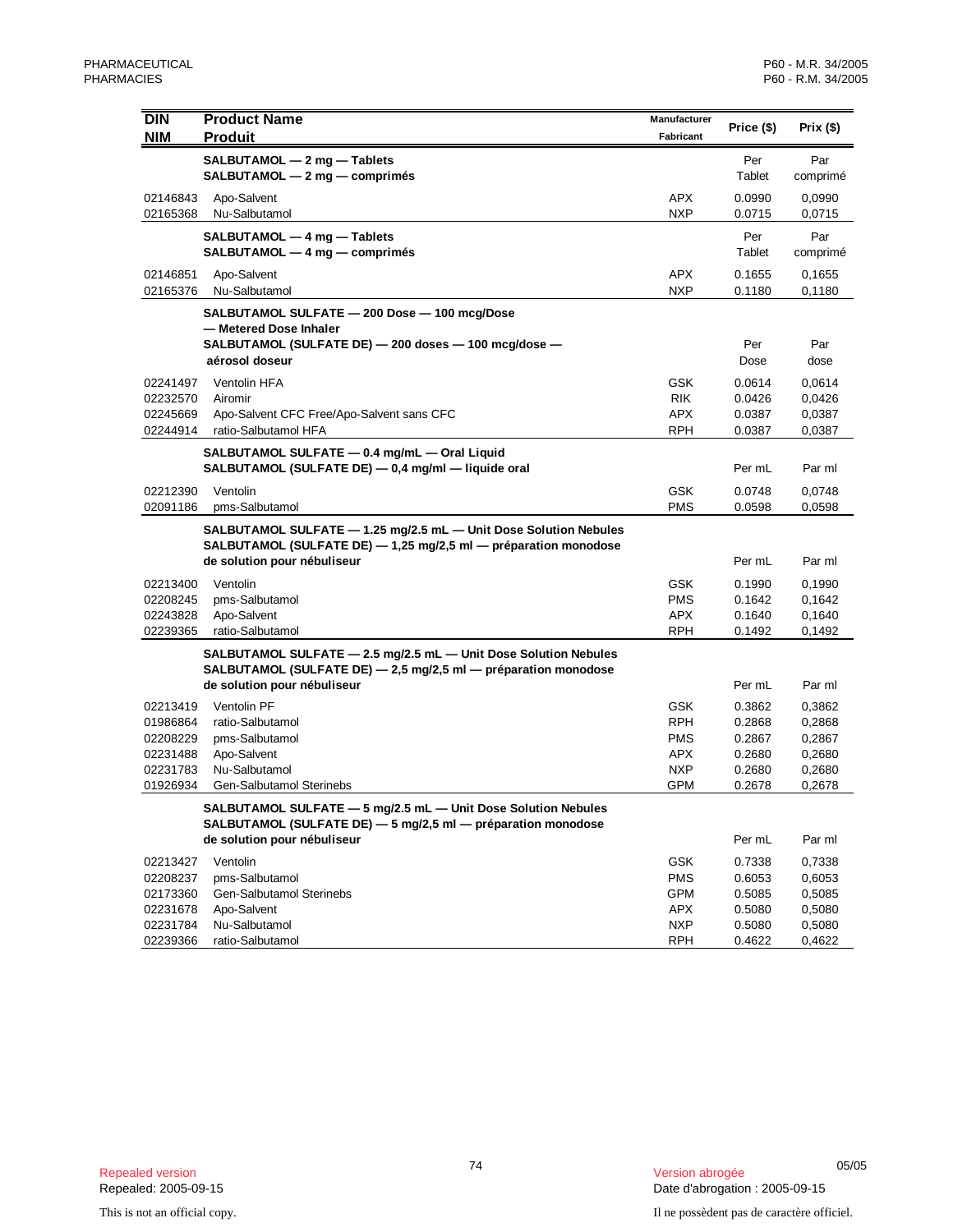| <b>DIN</b>           | <b>Product Name</b>                                                                  | Manufacturer             |                  |                  |
|----------------------|--------------------------------------------------------------------------------------|--------------------------|------------------|------------------|
| <b>NIM</b>           | <b>Produit</b>                                                                       | Fabricant                | Price (\$)       | Prix $($)$       |
|                      | SELEGILINE HCI - 5 mg - Tablets                                                      |                          | Per              | Par              |
|                      | SÉLÉGILINE (CHLORHYDRATE DE) - 5 mg - comprimés                                      |                          | Tablet           | comprimé         |
| 02123312             | Eldepryl                                                                             | BJH                      | 2.2094           | 2,2094           |
| 02230641             | Apo-Selegiline                                                                       | <b>APX</b>               | 1.3915           | 1,3915           |
| 02231036             | Gen-Selegiline                                                                       | <b>GPM</b>               | 1.3915           | 1,3915           |
| 02068087             | Novo-Selegiline                                                                      | <b>NOP</b>               | 1.3915           | 1,3915           |
| 02230717             | Nu-Selegiline                                                                        | <b>NXP</b>               | 1.3915           | 1,3915           |
| 02238102             | pms-Selegiline                                                                       | <b>PMS</b>               | 1.3915           | 1,3915           |
|                      | SENNOSIDES A AND B - 8.6 mg - Tablets                                                |                          | Per              | Par              |
|                      | SENNOSIDES A ET $B - 8.6$ mg $-$ comprimes                                           |                          | Tablet           | comprimé         |
| 00026158             | Senokot                                                                              | <b>PFR</b>               | 0.0880           | 0,0880           |
| 00604402             | Glysennid                                                                            | SAN                      | 0.0754           | 0,0754           |
| 02068109             | Sennatab                                                                             | <b>PMS</b>               | 0.0644           | 0,0644           |
|                      | SERTRALINE HCI - 25 mg - Capsules                                                    |                          | Per              | Par              |
|                      | SERTRALINE (CHLORHYDRATE DE) - 25 mg - capsules                                      |                          | Capsule          | capsule          |
| 02132702             | Zoloft                                                                               | PFI                      | 0.9185           | 0,9185           |
| 02238280             | Apo-Sertraline                                                                       | <b>APX</b>               | 0.6160           | 0,6160           |
| 02242519             | Gen-Sertraline                                                                       | GPM                      | 0.5544           | 0,5544           |
| 02240485             | Novo-Sertraline                                                                      | <b>NOP</b>               | 0.5544           | 0,5544           |
| 02244838             | pms-Sertraline                                                                       | <b>PMS</b>               | 0.5544           | 0,5544           |
| 02245159             | Rhoxal-sertraline                                                                    | <b>RXP</b>               | 0.5544           | 0,5544           |
| 02245787             | ratio-Sertraline                                                                     | <b>RPH</b>               | 0.5542           | 0,5542           |
|                      | SERTRALINE HCI - 50 mg - Capsules<br>SERTRALINE (CHLORHYDRATE DE) - 50 mg - capsules |                          | Per<br>Capsule   | Par<br>capsule   |
|                      |                                                                                      | PFI                      |                  |                  |
| 01962817<br>02238281 | Zoloft<br>Apo-Sertraline                                                             | <b>APX</b>               | 1.8370<br>1.2320 | 1,8370<br>1,2320 |
| 02242520             | Gen-Sertraline                                                                       | GPM                      | 1.1088           | 1,1088           |
| 02240484             | Novo-Sertraline                                                                      | <b>NOP</b>               | 1.1088           | 1,1088           |
| 02244839             | pms-Sertraline                                                                       | <b>PMS</b>               | 1.1088           | 1,1088           |
| 02245160             | Rhoxal-sertraline                                                                    | <b>RXP</b>               | 1.1088           | 1,1088           |
| 02245788             | ratio-Sertraline                                                                     | <b>RPH</b>               | 1.1086           | 1,1086           |
|                      | SERTRALINE HCI - 100 mg - Capsules                                                   |                          | Per              | Par              |
|                      | SERTRALINE (CHLORHYDRATE DE) - 100 mg - capsules                                     |                          | Capsule          | capsule          |
| 01962779             | Zoloft                                                                               | PFI                      | 1.9250           | 1,9250           |
| 02238282             | Apo-Sertraline                                                                       | <b>APX</b>               | 1.3475           | 1,3475           |
| 02242521             | Gen-Sertraline                                                                       | GPM                      | 1.2128           | 1,2128           |
| 02240481             | Novo-Sertraline                                                                      | <b>NOP</b>               | 1.2128           | 1,2128           |
| 02244840             | pms-Sertraline                                                                       | <b>PMS</b>               | 1.2128           | 1,2128           |
| 02245161             | Rhoxal-sertraline                                                                    | <b>RXP</b>               | 1.2128           | 1,2128           |
| 02245789             | ratio-Sertraline                                                                     | <b>RPH</b>               | 1.2126           | 1,2126           |
|                      | SIMVASTATIN - 5 mg - Tablets                                                         |                          | Per              | Par              |
|                      | $SIMVASTATINE - 5 mg - comprimés$                                                    |                          | Tablet           | comprimé         |
| 00884324             | Zocor                                                                                | <b>MFX</b>               | 0.9360           | 0,9360           |
| 02247011             | Apo-Simvastatin                                                                      | <b>APX</b>               | 0.6930           | 0,6930           |
| 02248103             | Co Simvastatin                                                                       | COB                      | 0.6237           | 0,6237           |
| 02246582             | Gen-Simvastatin                                                                      | <b>GPM</b>               | 0.6237           | 0,6237           |
| 02250144             | Novo-Simvastatin                                                                     | <b>NOP</b>               | 0.6237           | 0,6237           |
| 02252619<br>02247067 | pms-Simvastatin<br>ratio-Simvastatin                                                 | <b>PMS</b><br><b>RPH</b> | 0.6237<br>0.6237 | 0,6237<br>0,6237 |
| 02247827             | Rhoxal-simvastatin                                                                   | <b>RXP</b>               | 0.6237           | 0,6237           |
|                      |                                                                                      |                          |                  |                  |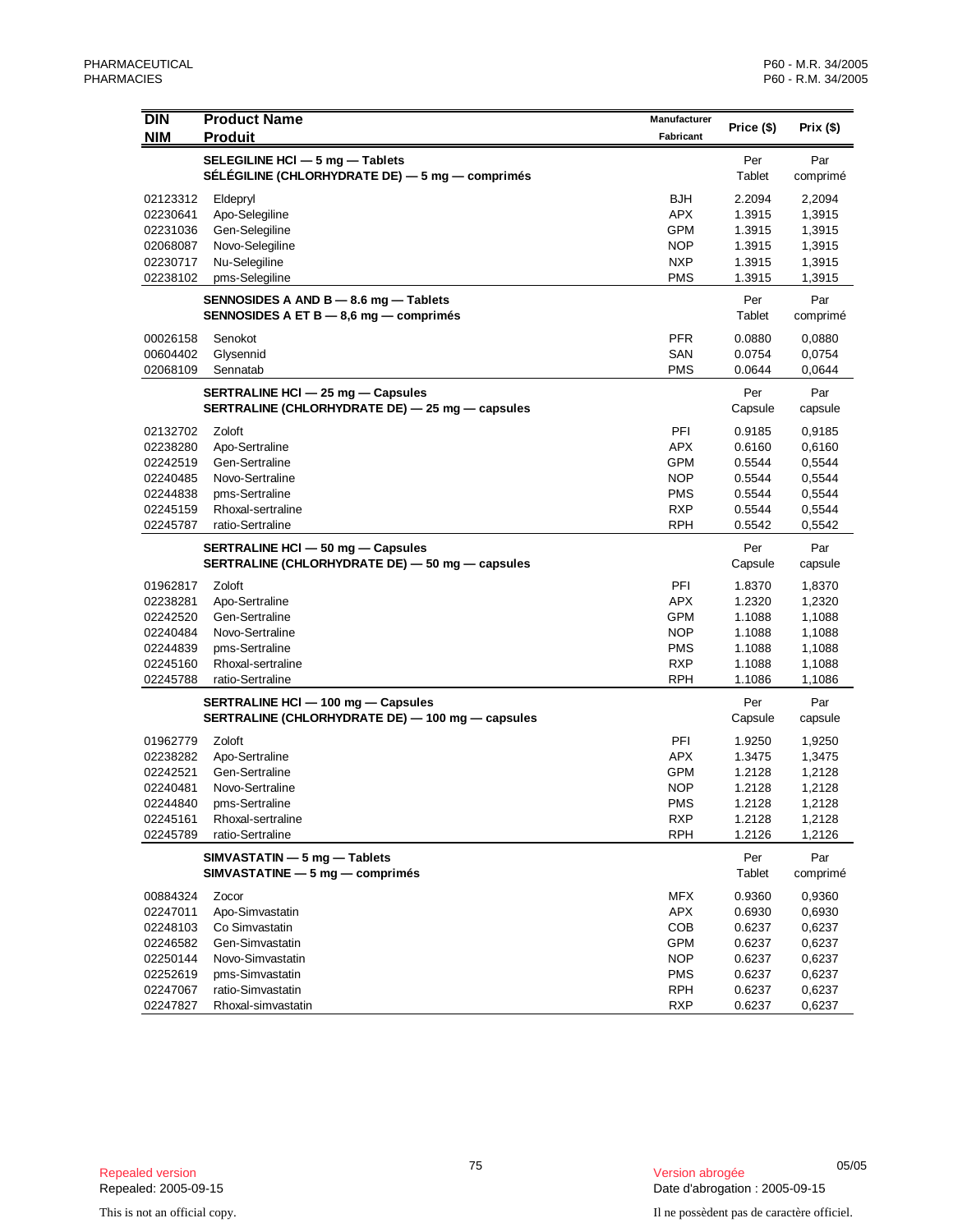| <b>DIN</b>           | <b>Product Name</b>                               | <b>Manufacturer</b> | Price (\$)       | Prix $($ \$)     |
|----------------------|---------------------------------------------------|---------------------|------------------|------------------|
| <b>NIM</b>           | <b>Produit</b>                                    | Fabricant           |                  |                  |
|                      | SIMVASTATIN - 10 mg - Tablets                     |                     | Per              | Par              |
|                      | SIMVASTATINE - 10 mg - comprimés                  |                     | Tablet           | comprimé         |
| 00884332             | Zocor                                             | <b>MFX</b>          | 1.8513           | 1,8513           |
| 02247012             | Apo-Simvastatin                                   | <b>APX</b>          | 1.3706           | 1,3706           |
| 02248104             | Co Simvastatin                                    | <b>COB</b>          | 1.2335           | 1,2335           |
| 02246583             | Gen-Simvastatin                                   | GPM                 | 1.2335           | 1,2335           |
| 02250152             | Novo-Simvastatin                                  | <b>NOP</b>          | 1.2335           | 1,2335           |
| 02252635             | pms-Simvastatin                                   | <b>PMS</b>          | 1.2335           | 1,2335           |
| 02247068             | ratio-Simvastatin                                 | <b>RPH</b>          | 1.2335           | 1,2335           |
| 02247828             | Rhoxal-simvastatin                                | <b>RXP</b>          | 1.2335           | 1,2335           |
|                      | SIMVASTATIN — 20 mg — Tablets                     |                     | Per              | Par              |
|                      | SIMVASTATINE - 20 mg - comprimés                  |                     | Tablet           | comprimé         |
| 00884340             | Zocor                                             | <b>MFX</b>          | 2.2880           | 2,2880           |
| 02247013             | Apo-Simvastatin                                   | <b>APX</b>          | 1.6940           | 1,6940           |
| 02248105             | Co Simvastatin                                    | <b>COB</b>          | 1.5246           | 1,5246           |
| 02246737             | Gen-Simvastatin                                   | <b>GPM</b>          | 1.5246           | 1,5246           |
| 02250160             | Novo-Simvastatin                                  | <b>NOP</b>          | 1.5246           | 1,5246           |
| 02252643             | pms-Simvastatin                                   | <b>PMS</b>          | 1.5246           | 1,5246           |
| 02247069             | ratio-Simvastatin                                 | <b>RPH</b>          | 1.5246           | 1,5246           |
| 02247830             | Rhoxal-simvastatin                                | <b>RXP</b>          | 1.5246           | 1,5246           |
|                      | SIMVASTATIN - 40 mg - Tablets                     |                     | Per              | Par              |
|                      | SIMVASTATINE - 40 mg - comprimés                  |                     | Tablet           | comprimé         |
| 00884359             | Zocor                                             | <b>MFX</b>          | 2.2880           | 2,2880           |
| 02247014             | Apo-Simvastatin                                   | APX                 | 1.6940           | 1,6940           |
| 02248106             | Co Simvastatin                                    | COB                 | 1.5246           | 1,5246           |
| 02246584             | Gen-Simvastatin                                   | GPM                 | 1.5246           | 1,5246           |
| 02250179             | Novo-Simvastatin                                  | <b>NOP</b>          | 1.5246           | 1,5246           |
| 02252651             | pms-Simvastatin                                   | <b>PMS</b>          | 1.5246           | 1,5246           |
| 02247070             | ratio-Simvastatin                                 | <b>RPH</b>          | 1.5246           | 1,5246           |
| 02247831             | Rhoxal-simvastatin                                | <b>RXP</b>          | 1.5246           | 1,5246           |
|                      | SIMVASTATIN - 80 mg - Tablets                     |                     | Per              | Par              |
|                      | SIMVASTATINE - 80 mg - comprimés                  |                     | Tablet           | comprimé         |
|                      |                                                   |                     |                  |                  |
| 02240332             | Zocor                                             | <b>MFX</b>          | 2.2880           | 2,2880           |
| 02247015             | Apo-Simvastatin                                   | <b>APX</b>          | 1.6940           | 1,6940           |
| 02248107             | Co Simvastatin                                    | <b>COB</b>          | 1.5246           | 1,5246           |
| 02246585             | Gen-Simvastatin<br>Novo-Simvastatin               | GPM<br><b>NOP</b>   | 1.5246           | 1,5246           |
| 02250187<br>02252678 | pms-Simvastatin                                   | <b>PMS</b>          | 1.5246<br>1.5246 | 1,5246<br>1,5246 |
| 02247071             | ratio-Simvastatin                                 | <b>RPH</b>          | 1.5246           | 1,5246           |
| 02247833             | Rhoxal-simvastatin                                | <b>RXP</b>          | 1.5246           | 1,5246           |
|                      |                                                   |                     |                  |                  |
|                      | SODIUM AUROTHIOMALATE - 10 mg/mL - Injection      |                     |                  |                  |
|                      | SODIUM (AUROTHIOMALATE DE) - 10 mg/ml - injection |                     | Per mL           | Par ml           |
| 01927620             | Myochrysine                                       | AVT                 | 10.4097          | 10,4097          |
| 02245456             | Sodium Aurothiomalate BP                          | SIL                 | 8.9243           | 8,9243           |
|                      | SODIUM AUROTHIOMALATE - 25 mg/mL - Injection      |                     |                  |                  |
|                      | SODIUM (AUROTHIOMALATE DE) - 25 mg/ml - injection |                     | Per mL           | Par ml           |
| 01927612             | Myochrysine                                       | AVT                 | 12.6317          | 12,6317          |
| 02245457             | Sodium Aurothiomalate BP                          | <b>SIL</b>          | 10.8277          | 10,8277          |
|                      |                                                   |                     |                  |                  |
|                      | SODIUM AUROTHIOMALATE - 50 mg/mL - Injection      |                     |                  |                  |
|                      | SODIUM (AUROTHIOMALATE DE) - 50 mg/ml - injection |                     | Per mL           | Par ml           |
| 01927604             | Myochrysine                                       | AVT                 | 19.6203          | 19,6203          |
| 02245458             | Sodium Aurothiomalate BP                          | <b>SIL</b>          | 16.8153          | 16,8153          |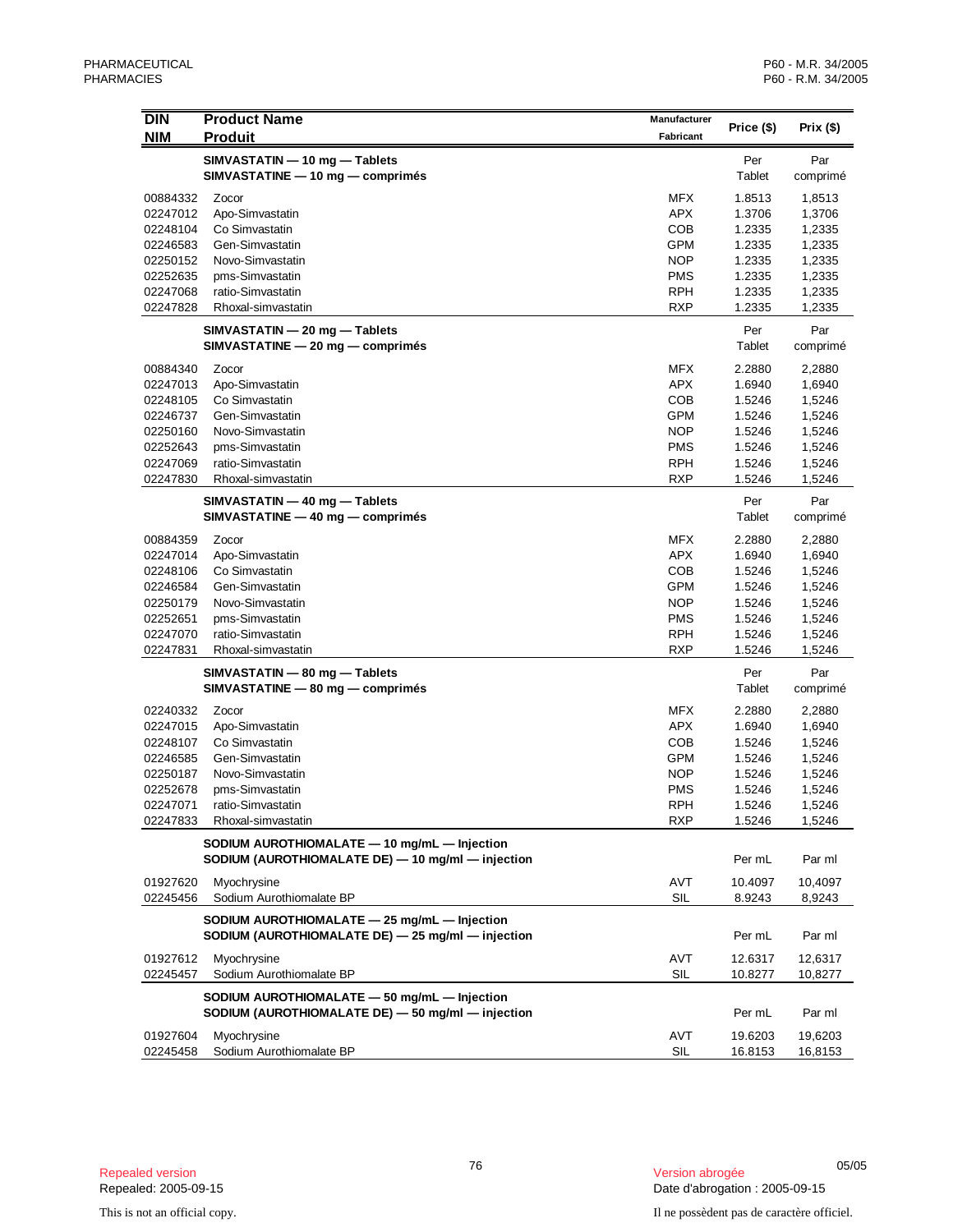| <b>DIN</b><br><b>NIM</b> | <b>Product Name</b><br><b>Produit</b>                                                                                | Manufacturer<br>Fabricant | Price (\$)       | Prix(\$)         |
|--------------------------|----------------------------------------------------------------------------------------------------------------------|---------------------------|------------------|------------------|
|                          | SODIUM CROMOGLYCATE - 2% - Nasal Solution<br>CROMOGLYCATE SODIQUE - 2 % - solution nasale                            |                           | Per<br>Dose      | Par<br>dose      |
| 01950541                 | Cromolyn                                                                                                             | <b>PMS</b>                | 0.0902           | 0,0902           |
| 02231326                 | Gen-Cromoglycate                                                                                                     | <b>GPM</b>                | 0.0811           | 0,0811           |
| 02231390                 | Apo-Cromolyn                                                                                                         | <b>APX</b>                | 0.0758           | 0,0758           |
|                          | SODIUM CROMOGLYCATE - 1% - Nebulizer Solution<br>CROMOGLYCATE SODIQUE - 1 % - solution pour nébuliseur               |                           | Per mL           | Par ml           |
| 02046113                 | pms-Sodium Cromoglycate                                                                                              | <b>PMS</b>                | 0.3168           | 0,3168           |
| 02231431                 | Apo-Cromolyn                                                                                                         | <b>APX</b>                | 0.2855           | 0,2855           |
| 02219468                 | Gen-Cromoglycate                                                                                                     | <b>GPM</b><br><b>NXP</b>  | 0.2666           | 0,2666           |
| 02231671                 | Nu-Cromolyn Plastic Ampoules/Nu-Cromolyn, en ampoules en plastique<br>SODIUM CROMOGLYCATE - 2% - Ophthalmic Solution |                           | 0.2666           | 0,2666           |
|                          | CROMOGLYCATE SODIQUE - 2 % - solution ophtalmique                                                                    |                           | Per mL           | Par ml           |
| 02009277                 | Cromolyn                                                                                                             | <b>PMS</b>                | 1.0450           | 1,0450           |
| 02230621                 | Opticrom                                                                                                             | <b>ALL</b>                | 1.0450           | 1,0450           |
| 02239657                 | Solu-Crom                                                                                                            | SIL                       | 1.0450           | 1,0450           |
|                          | SODIUM POLYSTYRENE SULFONATE - 1 mEq/g - Oral Powder<br>— 454 g Package                                              |                           |                  |                  |
|                          | POLYSTYRENE SODIQUE (SULFONATE DE) $-$ 1 mEq/g $-$ poudre orale $-$                                                  |                           | Per              | Par              |
|                          | paquet de 454 g                                                                                                      |                           | Gram             | gramme           |
| 02026961                 | Kayexalate                                                                                                           | SAW                       | 0.1590           | 0,1590           |
| 00755338                 | pms-Sodium Polystyrene Sulfonate/pms-Polystyrène, sulfonate sodique de                                               | <b>PMS</b>                | 0.1575           | 0,1575           |
|                          | SOTALOL HCI - 80 mg - Tablets<br>SOTALOL (CHLORHYDRATE DE) - 80 mg - comprimés                                       |                           | Per<br>Tablet    | Per<br>comprimé  |
| 02229778                 | Gen-Sotalol                                                                                                          | <b>GPM</b>                | 0.7252           | 0,7252           |
| 02210428                 | Apo-Sotalol                                                                                                          | APX                       | 0.7250           | 0,7250           |
| 02200996                 | Nu-Sotalol                                                                                                           | <b>NXP</b>                | 0.7250           | 0,7250           |
| 02170833<br>02238326     | Linsotalol<br>pms-Sotalol                                                                                            | LIN<br><b>PMS</b>         | 0.6526<br>0.6526 | 0,6526<br>0,6526 |
| 02234008                 | Rhoxal-sotalol                                                                                                       | <b>RXP</b>                | 0.6526           | 0,6526           |
| 00897272                 | Sotacor                                                                                                              | SQU                       | 0.6526           | 0,6526           |
| 02084228                 | ratio-Sotalol                                                                                                        | <b>RPH</b>                | 0.6526           | 0,6526           |
| 02231181                 | Novo-Sotalol                                                                                                         | <b>NOP</b>                | 0.6525           | 0,6525           |
| 02257831                 | Rhoxal-sotalol                                                                                                       | <b>RXP</b>                | 0.6525           | 0,6525           |
|                          | SOTALOL HCI - 160 mg - Tablets<br>SOTALOL (CHLORHYDRATE DE) - 160 mg - comprimés                                     |                           | Per<br>Tablet    | Per<br>comprimé  |
| 02084236                 | ratio-Sotalol                                                                                                        | <b>RPH</b>                | 0.7651           | 0,7651           |
| 02238635                 | Dom-Sotalol                                                                                                          | <b>DOM</b>                | 0.7142           | 0,7142           |
| 02229779                 | Gen-Sotalol                                                                                                          | <b>GPM</b>                | 0.7142           | 0,7142           |
| 02238327                 | pms-Sotalol                                                                                                          | <b>PMS</b><br><b>RXP</b>  | 0.7142           | 0,7142<br>0,7142 |
| 02234013<br>00483923     | Rhoxal-sotalol<br>Sotacor                                                                                            | SQU                       | 0.7142<br>0.7142 | 0,7142           |
| 02231182                 | Sotacor                                                                                                              | <b>NOP</b>                | 0.7141           | 0,7141           |
| 02257858                 | Rhoxal-sotalol                                                                                                       | <b>RXP</b>                | 0.7141           | 0,7141           |
| 02167794                 | Apo-Sotalol                                                                                                          | APX                       | 0.7140           | 0,7140           |
| 02163772                 | Nu-Sotalol                                                                                                           | <b>NXP</b>                | 0.7140           | 0,7140           |
| 02170841                 | Linsotalol                                                                                                           | LIN                       | 0.6492           | 0,6492           |
|                          | SPIRONOLACTONE - 25 mg - Tablets<br>SPIRONOLACTONE - 25 mg - comprimés                                               |                           | Per<br>Tablet    | Per<br>comprimé  |
| 00028606                 | Aldactone                                                                                                            | PFI                       | 0.0792           | 0,0792           |
| 00613215                 | Novo-Spiroton                                                                                                        | <b>NOP</b>                | 0.0761           | 0,0761           |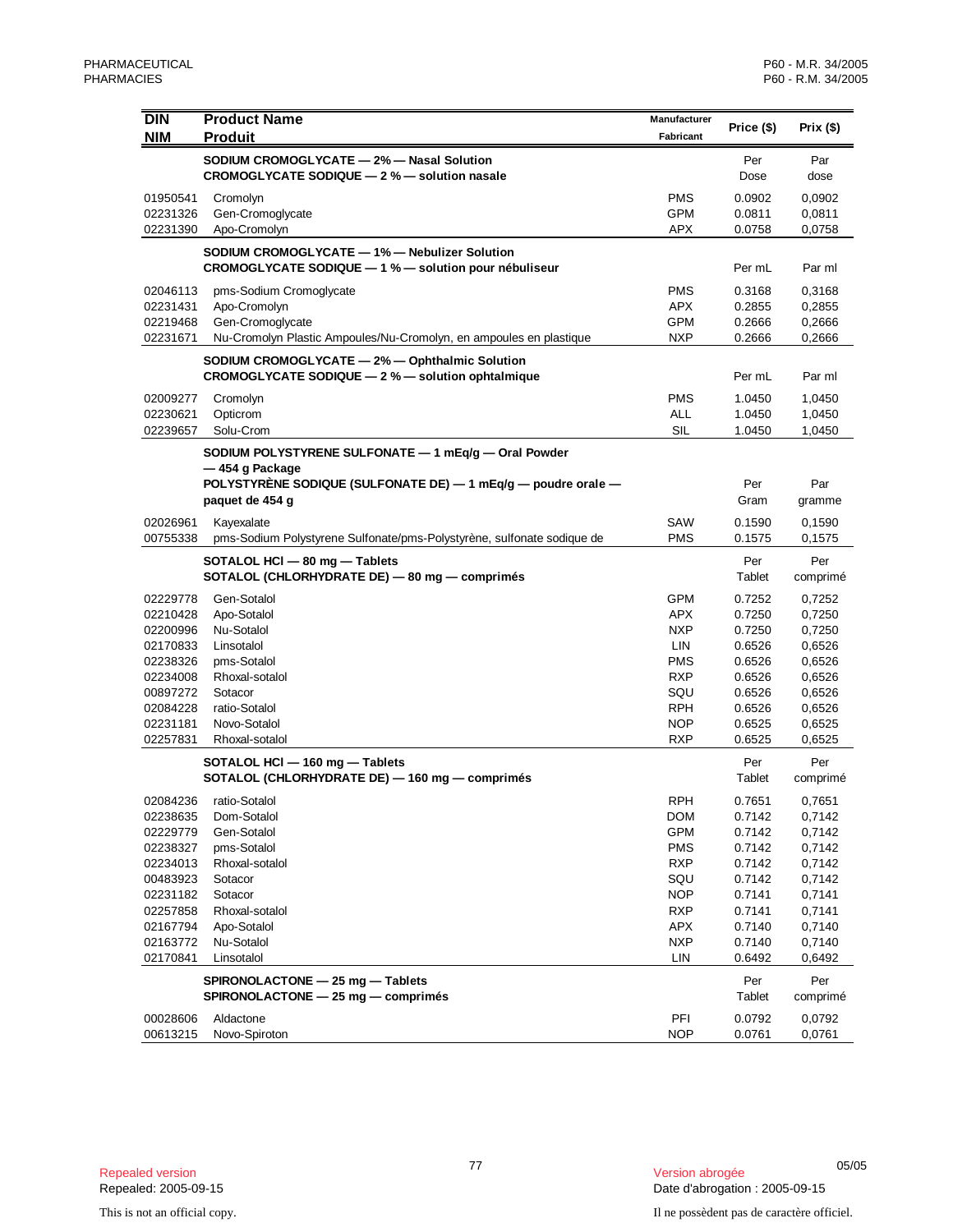| <b>DIN</b><br><b>NIM</b>                                             | <b>Product Name</b><br><b>Produit</b>                                                                                      | Manufacturer<br>Fabricant                                                 | Price (\$)                                               | Prix $($ \$)                                             |
|----------------------------------------------------------------------|----------------------------------------------------------------------------------------------------------------------------|---------------------------------------------------------------------------|----------------------------------------------------------|----------------------------------------------------------|
|                                                                      | SPIRONOLACTONE - 100 mg - Tablets<br>SPIRONOLACTONE - 100 mg - comprimés                                                   |                                                                           | Per<br>Tablet                                            | Per<br>comprimé                                          |
| 00285455<br>00613223                                                 | Aldactone<br>Novo-Spiroton                                                                                                 | PFI<br><b>NOP</b>                                                         | 0.2426<br>0.2332                                         | 0,2426<br>0,2332                                         |
|                                                                      | SPIRONOLACTONE/HYDROCHLOROTHIAZIDE - 25 mg/25 mg - Tablets<br>SPIRONOLACTONE/HYDROCHLOROTHIAZIDE - 25 mg/25 mg - comprimés |                                                                           | Per<br>Tablet                                            | Per<br>comprimé                                          |
| 00180408<br>00613231                                                 | Aldactazide 25<br>Novo-Spirozine 25                                                                                        | PFI<br><b>NOP</b>                                                         | 0.0983<br>0.0945                                         | 0,0983<br>0,0945                                         |
|                                                                      | SPIRONOLACTONE/HYDROCHLOROTHIAZIDE - 50 mg/50 mg - Tablets<br>SPIRONOLACTONE/HYDROCHLOROTHIAZIDE - 50 mg/50 mg - comprimés |                                                                           | Per<br>Tablet                                            | Per<br>comprimé                                          |
| 00594377<br>00657182                                                 | Aldactazide 50<br>Novo-Spirozine 50                                                                                        | PFI<br><b>NOP</b>                                                         | 0.2558<br>0.2460                                         | 0,2558<br>0,2460                                         |
|                                                                      | SUCRALFATE $-1$ g $-$ Tablets<br>SUCRALFATE $-1$ g $-$ comprimes                                                           |                                                                           | Per<br>Tablet                                            | Per<br>comprimé                                          |
| 02100622<br>02125250<br>02134829<br>02238209<br>02045702             | Sulcrate<br>Apo-Sucralfate<br>Nu-Sucralfate<br>pms-Sucralfate<br>Novo-Sucralate                                            | AXC<br>APX<br><b>NXP</b><br><b>PMS</b><br><b>NOP</b>                      | 0.5656<br>0.4110<br>0.4110<br>0.3468<br>0.3236           | 0,5656<br>0,4110<br>0,4110<br>0,3468<br>0,3236           |
|                                                                      | SULFASALAZINE - 500 mg - Tablets<br>SULFASALAZINE - 500 mg - comprimés                                                     |                                                                           | Per<br>Tablet                                            | Per<br>comprimé                                          |
| 02064480<br>00598461<br>00685933                                     | Salazopyrin<br>pms-Sulfasalazine<br>ratio-Sulfasalazine                                                                    | PFI<br><b>PMS</b><br><b>RPH</b>                                           | 0.2754<br>0.0920<br>0.0876                               | 0,2754<br>0,0920<br>0,0876                               |
|                                                                      | SULFINPYRAZONE - 100 mg - Tablets<br>SULFINPYRAZONE - 100 mg - comprimés                                                   |                                                                           | Per<br>Tablet                                            | Per<br>comprimé                                          |
| 00010510<br>00441759<br>02045680                                     | Anturan<br>Apo-Sulfinpyrazone<br>Nu-Sulfinpyrazone                                                                         | <b>CBA</b><br><b>APX</b><br><b>NXP</b>                                    | 0.2561<br>0.1400<br>0.1400                               | 0,2561<br>0,1400<br>0,1400                               |
|                                                                      | SULFINPYRAZONE - 200 mg - Tablets<br>SULFINPYRAZONE - 200 mg - comprimés                                                   |                                                                           | Per<br>Tablet                                            | Per<br>comprimé                                          |
| 00010529<br>00441767<br>02045699                                     | Anturan<br>Apo-Sulfinpyrazone<br>Nu-Sulfinpyrazone                                                                         | CBA<br><b>APX</b><br><b>NXP</b>                                           | 0.3471<br>0.1980<br>0.1980                               | 0,3471<br>0,1980<br>0,1980                               |
|                                                                      | SULINDAC - 150 mg - Tablets<br>SULINDAC - 150 mg - comprimés                                                               |                                                                           | Per<br>Tablet                                            | Per<br>comprimé                                          |
| 00778354<br>02042576<br>00745588                                     | Apo-Sulin<br>Nu-Sulindac<br>Novo-Sundac                                                                                    | <b>APX</b><br><b>NXP</b><br><b>NOP</b>                                    | 0.5230<br>0.4752<br>0.4206                               | 0,5230<br>0,4752<br>0,4206                               |
|                                                                      | SULINDAC - 200 mg - Tablets<br>SULINDAC - 200 mg - comprimés                                                               |                                                                           | Per<br>Tablet                                            | Per<br>comprimé                                          |
| 00432369<br>00778362<br>02042584<br>00745596                         | Clinoril<br>Apo-Sulin<br>Nu-Sulindac<br>Novo-Sundac                                                                        | MFX<br>APX<br><b>NXP</b><br><b>NOP</b>                                    | 0.7203<br>0.6625<br>0.5962<br>0.5324                     | 0,7203<br>0,6625<br>0,5962<br>0,5324                     |
|                                                                      | TAMOXIFEN CITRATE - 10 mg - Tablets<br>TAMOXIFÈNE (CITRATE DE) — 10 mg — comprimés                                         |                                                                           | Per<br>Tablet                                            | Per<br>comprimé                                          |
| 00812404<br>02088428<br>00851965<br>02237459<br>01926624<br>02048477 | Apo-Tamox<br>Gen-Tamoxifen<br>Novo-Tamoxifen<br>pms-Tamoxifen<br>Tamofen<br>Nolvadex                                       | APX<br><b>GPM</b><br><b>NOP</b><br><b>PMS</b><br><b>RPR</b><br><b>AZC</b> | 0.3808<br>0.1925<br>0.1925<br>0.1925<br>0.1925<br>0.1750 | 0,3808<br>0,1925<br>0,1925<br>0,1925<br>0,1925<br>0,1750 |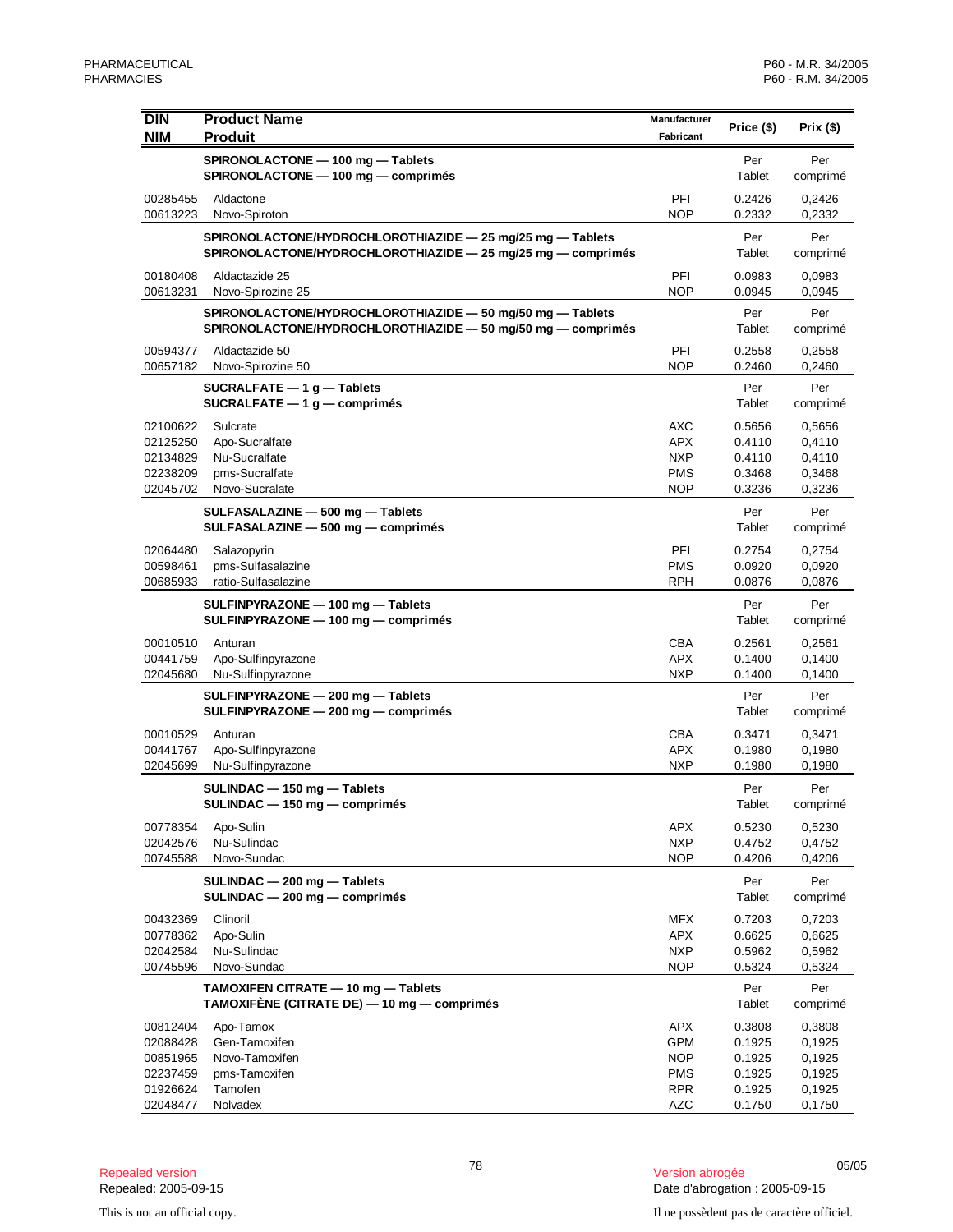| DIN                  | <b>Product Name</b>                                                               | Manufacturer             | Price (\$)       | Prix (\$)        |
|----------------------|-----------------------------------------------------------------------------------|--------------------------|------------------|------------------|
| <b>NIM</b>           | <b>Produit</b>                                                                    | Fabricant                |                  |                  |
|                      | TAMOXIFEN CITRATE - 20 mg - Tablets                                               |                          | Per              | Per              |
|                      | TAMOXIFENE (CITRATE DE) - 20 mg - comprimés                                       |                          | Tablet           | comprimé         |
| 00812390             | Apo-Tamox                                                                         | <b>APX</b>               | 0.7617           | 0,7617           |
| 02089858             | Gen-Tamoxifen                                                                     | <b>GPM</b>               | 0.3850           | 0,3850           |
| 00851973             | Novo-Tamoxifen                                                                    | <b>NOP</b>               | 0.3850           | 0,3850           |
| 02237460             | pms-Tamoxifen                                                                     | <b>PMS</b>               | 0.3850           | 0,3850           |
| 01926632             | Tamofen                                                                           | <b>RPR</b>               | 0.3850           | 0,3850           |
| 02048485             | Nolvadex-D                                                                        | AZC                      | 0.3500           | 0,3500           |
|                      | TEMAZEPAM - 15 mg - Capsules                                                      |                          | Per              | Par              |
|                      | TÉMAZÉPAM $-$ 15 mg $-$ capsules                                                  |                          | Capsule          | capsule          |
|                      |                                                                                   |                          |                  |                  |
| 00604453             | Restoril                                                                          | <b>ORX</b>               | 0.1925           | 0,1925           |
| 02229756             | Dom-Temazepam                                                                     | <b>DOM</b>               | 0.1213           | 0,1213           |
| 02231615             | Gen-Temazepam                                                                     | GPM                      | 0.1213           | 0,1213           |
| 02229455             | pms-Temazepam                                                                     | <b>PMS</b><br><b>COB</b> | 0.1213           | 0,1213           |
| 02244814<br>02230095 | Co Temazepam                                                                      | <b>NOP</b>               | 0.1212<br>0.1212 | 0,1212           |
| 02225964             | Novo-Temazepam<br>Apo-Temazepam                                                   | APX                      | 0.1210           | 0,1212<br>0,1210 |
| 02223570             | Nu-Temazepam                                                                      | <b>NXP</b>               | 0.1210           | 0,1210           |
| 02243023             | ratio-Temazepam                                                                   | <b>RPH</b>               | 0.1102           | 0,1102           |
|                      |                                                                                   |                          |                  |                  |
|                      | TEMAZEPAM - 30 mg - Capsules                                                      |                          | Per              | Par              |
|                      | $TÉMAZÉPAM - 30 mg - capsules$                                                    |                          | Capsule          | capsule          |
| 00604461             | Restoril                                                                          | <b>ORX</b>               | 0.2316           | 0,2316           |
| 02225972             | Apo-Temazepam                                                                     | <b>APX</b>               | 0.1460           | 0,1460           |
| 02223589             | Nu-Temazepam                                                                      | <b>NXP</b>               | 0.1460           | 0,1460           |
| 02244815             | Co Temazepam                                                                      | <b>COB</b>               | 0.1459           | 0,1459           |
| 02229758             | Dom-Temazepam                                                                     | <b>DOM</b>               | 0.1459           | 0,1459           |
| 02231616             | Gen-Temazepam                                                                     | GPM                      | 0.1459           | 0,1459           |
| 02230102             | Novo-Temazepam                                                                    | <b>NOP</b>               | 0.1459           | 0,1459           |
| 02229456             | pms-Temazepam                                                                     | <b>PMS</b>               | 0.1459           | 0,1459           |
| 02243024             | ratio-Temazepam                                                                   | <b>RPH</b>               | 0.1326           | 0,1326           |
|                      | TENOXICAM - 20 mg - Tablets                                                       |                          | Per              | Par              |
|                      | $TÉNOXICAM - 20 mg - comprimés$                                                   |                          | Tablet           | comprimé         |
| 00884367             | Mobiflex                                                                          | <b>HLR</b>               | 1.3376           | 1,3376           |
| 02230661             | Apo-Tenoxicam                                                                     | <b>APX</b>               | 1.0030           | 1,0030           |
|                      |                                                                                   |                          |                  |                  |
|                      | TERAZOSIN HCI - 1 mg - Tablets<br>TÉRAZOSINE (CHLORHYDRATE DE) — 1 mg — comprimés |                          | Per<br>Tablet    | Par<br>comprimé  |
|                      |                                                                                   |                          |                  |                  |
| 00818658             | Hytrin                                                                            | ABB                      | 0.6521           | 0,6521           |
| 02218941             | ratio-Terazosin                                                                   | RPH                      | 0.4570           | 0,4570           |
| 02234502             | Apo-Terazosin                                                                     | <b>APX</b>               | 0.3840           | 0,3840           |
| 02233047             | Nu-Terazosin                                                                      | <b>NXP</b>               | 0.3840           | 0,3840           |
| 02230805             | Novo-Terazosin                                                                    | <b>NOP</b>               | 0.3839           | 0,3839           |
| 02243518             | pms-Terazosin                                                                     | <b>PMS</b>               | 0.3839           | 0,3839           |
|                      | TERAZOSIN HCI - 2 mg - Tablets                                                    |                          | Per              | Par              |
|                      | TÉRAZOSINE (CHLORHYDRATE DE) — 2 mg — comprimés                                   |                          | Tablet           | comprimé         |
| 00818682             | Hytrin                                                                            | ABB                      | 0.8289           | 0,8289           |
| 02218968             | ratio-Terazosin                                                                   | <b>RPH</b>               | 0.5809           | 0,5809           |
| 02234503             | Apo-Terazosin                                                                     | <b>APX</b>               | 0.4880           | 0,4880           |
| 02230806             | Novo-Terazosin                                                                    | <b>NOP</b>               | 0.4880           | 0,4880           |
| 02233048             | Nu-Terazosin                                                                      | <b>NXP</b>               | 0.4880           | 0,4880           |
| 02243519             | pms-Terazosin                                                                     | <b>PMS</b>               | 0.4880           | 0,4880           |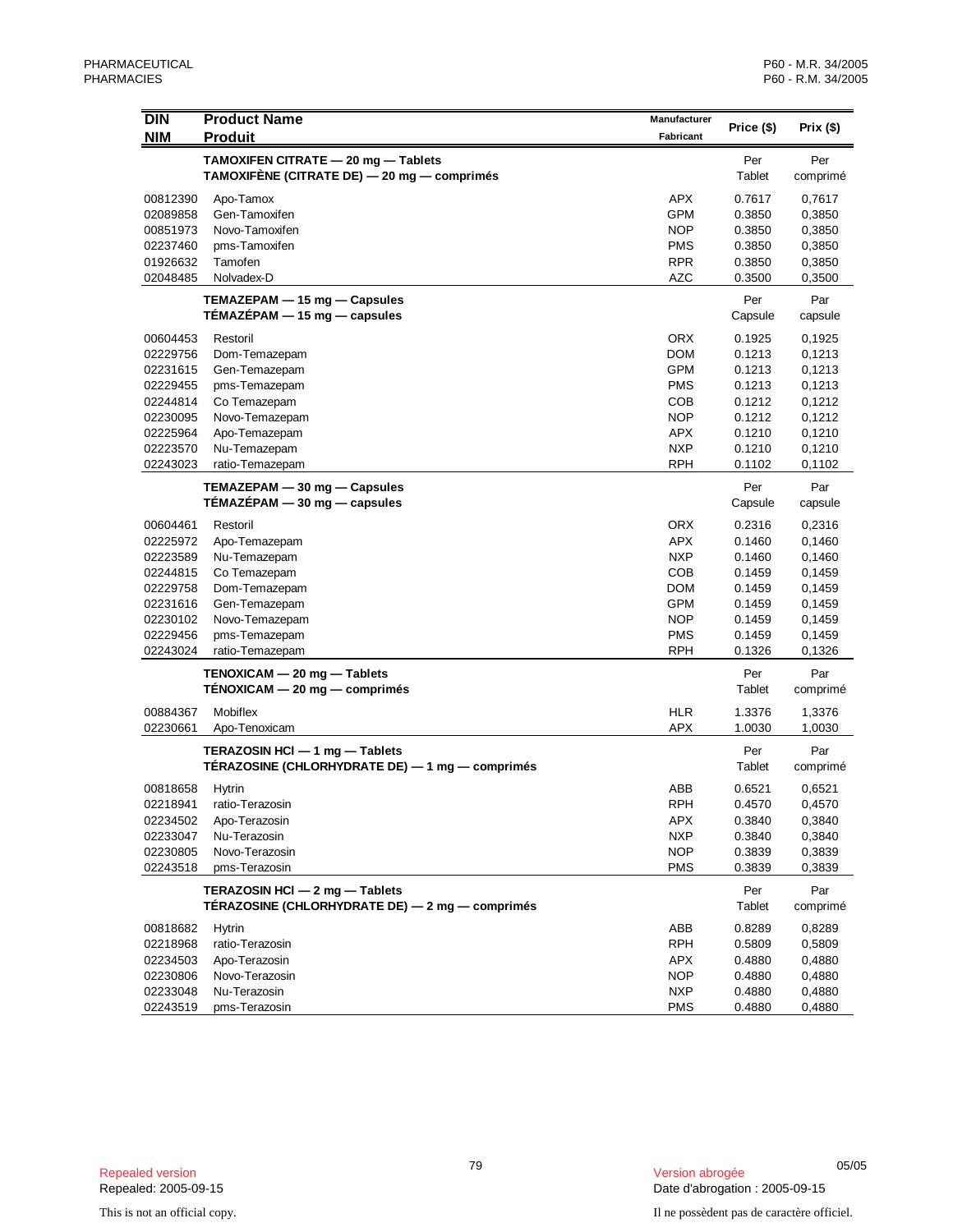| <b>DIN</b>           | <b>Product Name</b>                                                                      | Manufacturer             | Price (\$)       | Prix $($ \$)     |
|----------------------|------------------------------------------------------------------------------------------|--------------------------|------------------|------------------|
| <b>NIM</b>           | <b>Produit</b>                                                                           | Fabricant                |                  |                  |
|                      | TERAZOSIN HCI - 5 mg - Tablets                                                           |                          | Per              | Par              |
|                      | TÉRAZOSINE (CHLORHYDRATE DE) — 5 mg — comprimés                                          |                          | Tablet           | comprimé         |
| 00818666             | Hytrin                                                                                   | ABB                      | 1.1256           | 1,1256           |
| 02218976             | ratio-Terazosin                                                                          | RPH                      | 0.7890           | 0,7890           |
| 02234504             | Apo-Terazosin                                                                            | <b>APX</b>               | 0.6630           | 0,6630           |
| 02233049             | Nu-Terazosin                                                                             | <b>NXP</b>               | 0.6630           | 0,6630           |
| 02230807             | Novo-Terazosin                                                                           | <b>NOP</b>               | 0.6628           | 0,6628           |
| 02243520             | pms-Terazosin                                                                            | <b>PMS</b>               | 0.6628           | 0,6628           |
|                      | TERAZOSIN HCI - 10 mg - Tablets<br>TÉRAZOSINE (CHLORHYDRATE DE) — 10 mg — comprimés      |                          | Per<br>Tablet    | Par<br>comprimé  |
|                      |                                                                                          |                          |                  |                  |
| 00818674             | Hytrin                                                                                   | ABB                      | 1.6478           | 1,6478           |
| 02218984             | ratio-Terazosin                                                                          | RPH                      | 1.1550           | 1,1550           |
| 02230808             | Novo-Terazosin                                                                           | <b>NOP</b>               | 0.9702           | 0,9702           |
| 02243521             | pms-Terazosin                                                                            | <b>PMS</b>               | 0.9702           | 0,9702           |
| 02234505<br>02233050 | Apo-Terazosin<br>Nu-Terazosin                                                            | APX<br><b>NXP</b>        | 0.9700<br>0.9700 | 0,9700           |
|                      |                                                                                          |                          |                  | 0,9700           |
|                      | TERBINAFINE HCI - 250 mg - Tablets<br>TERBINAFINE (CHLORHYDRATE DE) - 250 mg - comprimés |                          | Per<br>Tablet    | Par              |
|                      |                                                                                          |                          |                  | comprimé         |
| 02031116             | Lamisil                                                                                  | <b>NVT</b>               | 4.0425           | 4,0425           |
| 02240807             | pms-Terbinafine                                                                          | <b>PMS</b>               | 2.7771           | 2,7771           |
| 02242503             | Gen-Terbinafine                                                                          | <b>GPM</b>               | 2.7770           | 2,7770           |
| 02240346             | Novo-Terbinafine                                                                         | <b>NOP</b>               | 2.7770           | 2,7770           |
| 02239893             | Apo-Terbinafine                                                                          | APX                      | 2.5927           | 2,5927           |
|                      | TESTOSTERONE CYPIONATE - 100 mg/mL - Injection                                           |                          | Per              | Par              |
|                      | TESTOSTÉRONE (CYPIONATE DE) — 100 mg/ml — injection                                      |                          | mL               | ml               |
| 00030783             | Depo-Testosterone                                                                        | PFI                      | 2.7940           | 2,7940           |
| 02246063             | Testosterone Cypionate/Testostérone (cypionate de)                                       | SIL                      | 1.9745           | 1,9745           |
|                      | TETRACYCLINE HCI - 250 mg - Capsules                                                     |                          | Per              | Par              |
|                      | TÉTRACYCLINE (CHLORHYDRATE DE) - 250 mg - capsules                                       |                          | Capsule          | capsule          |
| 00580929             | Apo-Tetra                                                                                | <b>APX</b>               | 0.0635           | 0,0635           |
| 00717606             | Nu-Tetra                                                                                 | <b>NXP</b>               | 0.0635           | 0,0635           |
|                      | THIAMINE - 50 mg - Tablets                                                               |                          | Per              | Par              |
|                      | THIAMINE $-50$ mg $-$ comprimes                                                          |                          | Tablet           | comprimé         |
| 00268631             | Vitamin $B_1$ Vitamine $B_1$                                                             | <b>ICN</b>               | 0.0629           | 0,0629           |
| 00610267             | Vitamin $B_{1}/V$ itamine $B_{1}$                                                        | <b>PMS</b>               | 0.0596           | 0,0596           |
|                      |                                                                                          |                          |                  |                  |
|                      | TIAPROFENIC ACID - 200 mg - Tablets<br>TIAPROFÉNIQUE (ACIDE) - 200 mg - comprimés        |                          | Per<br>Tablet    | Par<br>comprimé  |
|                      |                                                                                          |                          |                  |                  |
| 01924613             | <b>Albert Tiafen</b>                                                                     | ABT                      | 0.4048           | 0,4048           |
| 02230827             | pms-Tiaprofenic                                                                          | <b>PMS</b>               | 0.4048           | 0,4048           |
| 02179679             | Novo-Tiaprofenic<br>Apo-Tiaprofenic                                                      | <b>NOP</b>               | 0.3781           | 0,3781           |
| 02136112<br>02146878 | Nu-Tiaprofenic                                                                           | <b>APX</b><br><b>NXP</b> | 0.3780<br>0.3780 | 0,3780<br>0,3780 |
|                      |                                                                                          |                          |                  |                  |
|                      | TIAPROFENIC ACID - 300 mg - Tablets                                                      |                          | Per              | Par              |
|                      | TIAPROFÉNIQUE (ACIDE) - 300 mg - comprimés                                               |                          | Tablet           | comprimé         |
| 02221950             | Surgam                                                                                   | AVE                      | 0.7525           | 0,7525           |
| 01924621             | Albert Tiafen                                                                            | <b>ABT</b>               | 0.4835           | 0,4835           |
| 02136120             | Apo-Tiaprofenic                                                                          | APX                      | 0.4515           | 0,4515           |
| 02146886             | Nu-Tiaprofenic                                                                           | <b>NXP</b>               | 0.4515           | 0,4515           |
| 02230828             | pms-Tiaprofenic                                                                          | <b>PMS</b><br><b>NOP</b> | 0.4515           | 0,4515           |
| 02179687             | Novo-Tiaprofenic                                                                         |                          | 0.4514           | 0,4514           |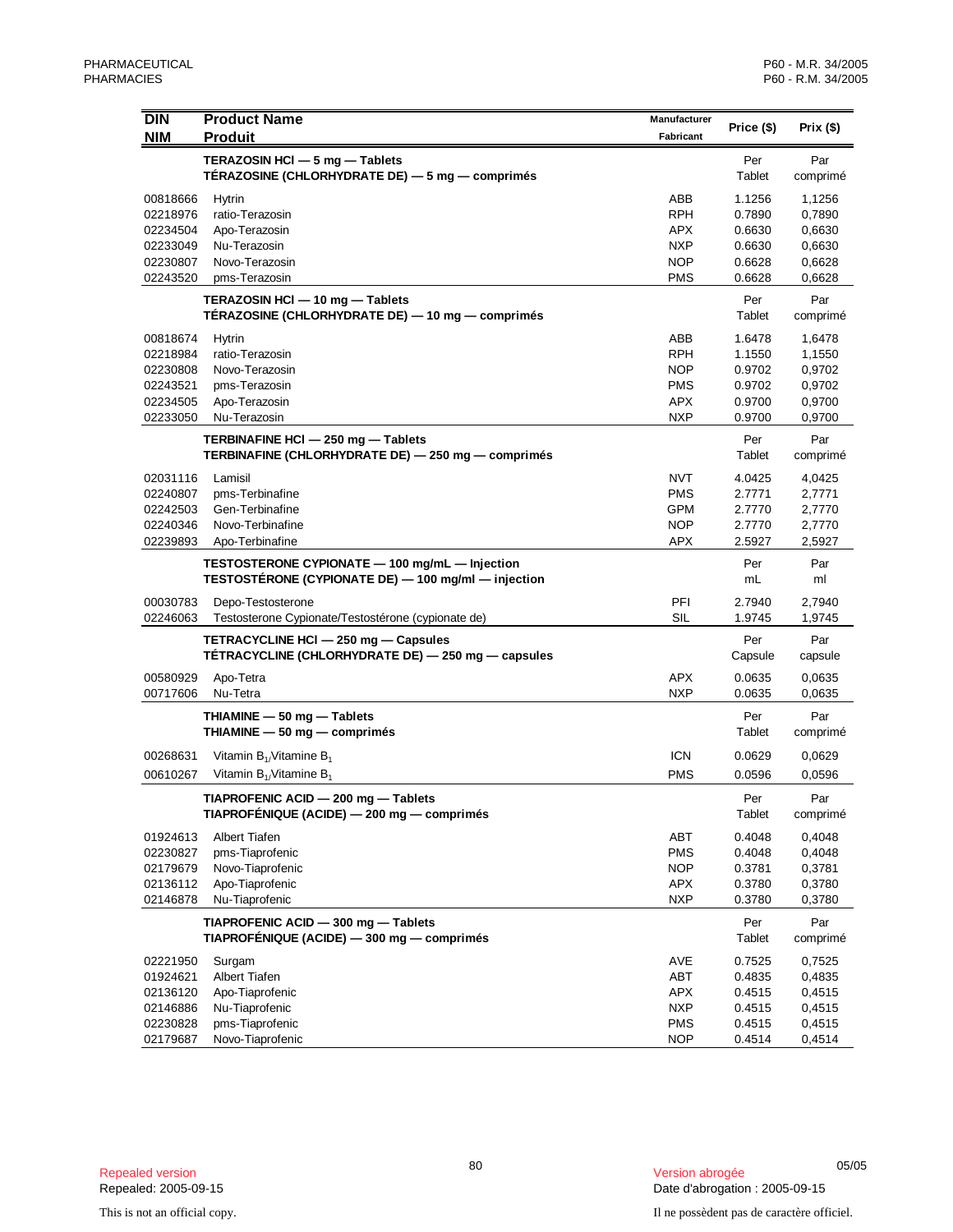| <b>NIM</b><br><b>Produit</b><br>Fabricant<br>TICLOPIDINE HCI - 250 mg - Tablets<br>Per<br>Par<br>TICLOPIDINE (CHLORHYDRATE DE) - 250 mg - comprimés<br>Tablet<br>comprimé<br><b>HLR</b><br>02162776<br>Ticlid<br>1.3821<br>1,3821<br><b>APX</b><br>02237701<br>Apo-Ticlopidine<br>0.8415<br>0,8415<br>02239744<br>Gen-Ticlopidine<br>GPM<br>0.7574<br>0,7574<br><b>NOP</b><br>02236848<br>Novo-Ticlopidine<br>0.7574<br>0,7574<br>02243327<br>pms-Ticlopidine<br><b>PMS</b><br>0.7574<br>0,7574<br>02243587<br>Rhoxal-ticlopidine<br><b>RXP</b><br>0.7574<br>0,7574<br>TIMOLOL MALEATE - 0.25% - Ophthalmic Solution<br>TIMOLOL (MALÉATE DE) - 0,25 % - solution ophtalmique<br>Per mL<br>Par ml<br><b>MFX</b><br>00451193<br>Timoptic<br>2.6840<br>2,6840<br><b>APX</b><br>00755826<br>Apo-Timop<br>2.3700<br>2,3700<br><b>GPM</b><br>00893773<br>Gen-Timolol<br>1.7050<br>1,7050<br>02083353<br>pms-Timolol<br><b>PMS</b><br>1.7050<br>1,7050<br><b>RXP</b><br>02241731<br>Rhoxal-timolol<br>1.7050<br>1,7050<br><b>RPH</b><br>02240248<br>ratio-Timolol Maleate<br>1.5500<br>1,5500<br>SIL<br>02166712<br>Sab-Timolol<br>1.5500<br>1,5500<br>TIMOLOL MALEATE - 0.5% - Ophthalmic Solution<br>TIMOLOL (MALÉATE DE) $-0.5$ % $-$ solution ophtalmique<br>Per mL<br>par ml<br><b>MFX</b><br>00451207<br>Timoptic<br>3.1760<br>3,1760<br>00755834<br>Apo-Timop<br>APX<br>2.8000<br>2,8000<br><b>GPM</b><br>00893781<br>Gen-Timolol<br>2.0460<br>2,0460<br><b>PMS</b><br>02083345<br>pms-Timolol<br>2.0460<br>2,0460<br><b>RXP</b><br>02241732<br>Rhoxal-timolol<br>2.0460<br>2,0460<br>02240249<br>ratio-Timolol Maleate<br><b>RPH</b><br>1.8600<br>1,8600<br>SIL<br>02166720<br>Sab-Timolol<br>1.8600<br>1,8600<br>TIMOLOL MALEATE - 5 mg - Tablets<br>Per<br>Par<br>TIMOLOL (MALÉATE DE) $-5$ mg $-$ comprimés<br>Tablet<br>comprimé<br>00353914<br>Blocadren<br><b>MFX</b><br>0.2492<br>0,2492<br><b>APX</b><br>00755842<br>Apo-Timol<br>0.2290<br>0,2290<br>Nu-Timol<br><b>NXP</b><br>02044609<br>0.2220<br>0,2220<br>01947796<br>Novo-Timol<br><b>NOP</b><br>0.1814<br>0,1814<br>TIMOLOL MALEATE - 10 mg - Tablets<br>Per<br>Par<br>TIMOLOL (MALÉATE DE) — 10 mg — comprimés<br>Tablet<br>comprimé<br>00755850<br>Apo-Timol<br>APX<br>0.3565<br>0,3565<br>02044617<br>Nu-Timol<br><b>NXP</b><br>0.3456<br>0,3456<br>Novo-Timol<br><b>NOP</b><br>0.2829<br>0,2829<br>01947818<br>TIMOLOL MALEATE - 20 mg - Tablets<br>Per<br>Par<br>TIMOLOL (MALÉATE DE) - 20 mg - comprimés<br>Tablet<br>comprimé<br><b>MFX</b><br>00495611<br><b>Blocadren</b><br>0.7416<br>0,7416<br><b>APX</b><br>00755869<br>Apo-Timol<br>0.6940<br>0,6940<br><b>NXP</b><br>02044625<br>Nu-Timol<br>0.6379<br>0,6379<br>TIZANIDINE HCI - 4 mg - Tablets<br>Par<br>Per<br>TIZANIDINE (CHLORHYDRATE DE) — 4 mg — comprimés<br>Tablet<br>comprimé<br>Zanaflex<br><b>SHI</b><br>02239170<br>0.7864<br>0,7864<br><b>APX</b><br>02259893<br>Apo-Tizanidine<br>0.5617<br>0,5617<br>TOBRAMYCIN - 0.3% - Ophthalmic Solution<br>TOBRAMYCINE $-$ 0,3 % $-$ solution ophtalmique<br>Per mL<br>Par ml<br><b>ALC</b><br>00513962<br><b>Tobrex</b><br>1.8326<br>1,8326<br>02239577<br>pms-Tobramycin<br><b>PMS</b><br>1.2826<br>1,2826<br><b>APX</b><br>02245698<br>Apo-Tobramycin<br>1.1500<br>1,1500 | <b>DIN</b> | <b>Product Name</b> | Manufacturer |            |              |
|------------------------------------------------------------------------------------------------------------------------------------------------------------------------------------------------------------------------------------------------------------------------------------------------------------------------------------------------------------------------------------------------------------------------------------------------------------------------------------------------------------------------------------------------------------------------------------------------------------------------------------------------------------------------------------------------------------------------------------------------------------------------------------------------------------------------------------------------------------------------------------------------------------------------------------------------------------------------------------------------------------------------------------------------------------------------------------------------------------------------------------------------------------------------------------------------------------------------------------------------------------------------------------------------------------------------------------------------------------------------------------------------------------------------------------------------------------------------------------------------------------------------------------------------------------------------------------------------------------------------------------------------------------------------------------------------------------------------------------------------------------------------------------------------------------------------------------------------------------------------------------------------------------------------------------------------------------------------------------------------------------------------------------------------------------------------------------------------------------------------------------------------------------------------------------------------------------------------------------------------------------------------------------------------------------------------------------------------------------------------------------------------------------------------------------------------------------------------------------------------------------------------------------------------------------------------------------------------------------------------------------------------------------------------------------------------------------------------------------------------------------------------------------------------------------------------------------------------------------------------------------------------------------------------------------------------------------------------------------------------------------------------------------------------------------------------------------------------------------------------------------------------------------------------------------------------------------------------------------------------------------------|------------|---------------------|--------------|------------|--------------|
|                                                                                                                                                                                                                                                                                                                                                                                                                                                                                                                                                                                                                                                                                                                                                                                                                                                                                                                                                                                                                                                                                                                                                                                                                                                                                                                                                                                                                                                                                                                                                                                                                                                                                                                                                                                                                                                                                                                                                                                                                                                                                                                                                                                                                                                                                                                                                                                                                                                                                                                                                                                                                                                                                                                                                                                                                                                                                                                                                                                                                                                                                                                                                                                                                                                                  |            |                     |              | Price (\$) | Prix $($ \$) |
|                                                                                                                                                                                                                                                                                                                                                                                                                                                                                                                                                                                                                                                                                                                                                                                                                                                                                                                                                                                                                                                                                                                                                                                                                                                                                                                                                                                                                                                                                                                                                                                                                                                                                                                                                                                                                                                                                                                                                                                                                                                                                                                                                                                                                                                                                                                                                                                                                                                                                                                                                                                                                                                                                                                                                                                                                                                                                                                                                                                                                                                                                                                                                                                                                                                                  |            |                     |              |            |              |
|                                                                                                                                                                                                                                                                                                                                                                                                                                                                                                                                                                                                                                                                                                                                                                                                                                                                                                                                                                                                                                                                                                                                                                                                                                                                                                                                                                                                                                                                                                                                                                                                                                                                                                                                                                                                                                                                                                                                                                                                                                                                                                                                                                                                                                                                                                                                                                                                                                                                                                                                                                                                                                                                                                                                                                                                                                                                                                                                                                                                                                                                                                                                                                                                                                                                  |            |                     |              |            |              |
|                                                                                                                                                                                                                                                                                                                                                                                                                                                                                                                                                                                                                                                                                                                                                                                                                                                                                                                                                                                                                                                                                                                                                                                                                                                                                                                                                                                                                                                                                                                                                                                                                                                                                                                                                                                                                                                                                                                                                                                                                                                                                                                                                                                                                                                                                                                                                                                                                                                                                                                                                                                                                                                                                                                                                                                                                                                                                                                                                                                                                                                                                                                                                                                                                                                                  |            |                     |              |            |              |
|                                                                                                                                                                                                                                                                                                                                                                                                                                                                                                                                                                                                                                                                                                                                                                                                                                                                                                                                                                                                                                                                                                                                                                                                                                                                                                                                                                                                                                                                                                                                                                                                                                                                                                                                                                                                                                                                                                                                                                                                                                                                                                                                                                                                                                                                                                                                                                                                                                                                                                                                                                                                                                                                                                                                                                                                                                                                                                                                                                                                                                                                                                                                                                                                                                                                  |            |                     |              |            |              |
|                                                                                                                                                                                                                                                                                                                                                                                                                                                                                                                                                                                                                                                                                                                                                                                                                                                                                                                                                                                                                                                                                                                                                                                                                                                                                                                                                                                                                                                                                                                                                                                                                                                                                                                                                                                                                                                                                                                                                                                                                                                                                                                                                                                                                                                                                                                                                                                                                                                                                                                                                                                                                                                                                                                                                                                                                                                                                                                                                                                                                                                                                                                                                                                                                                                                  |            |                     |              |            |              |
|                                                                                                                                                                                                                                                                                                                                                                                                                                                                                                                                                                                                                                                                                                                                                                                                                                                                                                                                                                                                                                                                                                                                                                                                                                                                                                                                                                                                                                                                                                                                                                                                                                                                                                                                                                                                                                                                                                                                                                                                                                                                                                                                                                                                                                                                                                                                                                                                                                                                                                                                                                                                                                                                                                                                                                                                                                                                                                                                                                                                                                                                                                                                                                                                                                                                  |            |                     |              |            |              |
|                                                                                                                                                                                                                                                                                                                                                                                                                                                                                                                                                                                                                                                                                                                                                                                                                                                                                                                                                                                                                                                                                                                                                                                                                                                                                                                                                                                                                                                                                                                                                                                                                                                                                                                                                                                                                                                                                                                                                                                                                                                                                                                                                                                                                                                                                                                                                                                                                                                                                                                                                                                                                                                                                                                                                                                                                                                                                                                                                                                                                                                                                                                                                                                                                                                                  |            |                     |              |            |              |
|                                                                                                                                                                                                                                                                                                                                                                                                                                                                                                                                                                                                                                                                                                                                                                                                                                                                                                                                                                                                                                                                                                                                                                                                                                                                                                                                                                                                                                                                                                                                                                                                                                                                                                                                                                                                                                                                                                                                                                                                                                                                                                                                                                                                                                                                                                                                                                                                                                                                                                                                                                                                                                                                                                                                                                                                                                                                                                                                                                                                                                                                                                                                                                                                                                                                  |            |                     |              |            |              |
|                                                                                                                                                                                                                                                                                                                                                                                                                                                                                                                                                                                                                                                                                                                                                                                                                                                                                                                                                                                                                                                                                                                                                                                                                                                                                                                                                                                                                                                                                                                                                                                                                                                                                                                                                                                                                                                                                                                                                                                                                                                                                                                                                                                                                                                                                                                                                                                                                                                                                                                                                                                                                                                                                                                                                                                                                                                                                                                                                                                                                                                                                                                                                                                                                                                                  |            |                     |              |            |              |
|                                                                                                                                                                                                                                                                                                                                                                                                                                                                                                                                                                                                                                                                                                                                                                                                                                                                                                                                                                                                                                                                                                                                                                                                                                                                                                                                                                                                                                                                                                                                                                                                                                                                                                                                                                                                                                                                                                                                                                                                                                                                                                                                                                                                                                                                                                                                                                                                                                                                                                                                                                                                                                                                                                                                                                                                                                                                                                                                                                                                                                                                                                                                                                                                                                                                  |            |                     |              |            |              |
|                                                                                                                                                                                                                                                                                                                                                                                                                                                                                                                                                                                                                                                                                                                                                                                                                                                                                                                                                                                                                                                                                                                                                                                                                                                                                                                                                                                                                                                                                                                                                                                                                                                                                                                                                                                                                                                                                                                                                                                                                                                                                                                                                                                                                                                                                                                                                                                                                                                                                                                                                                                                                                                                                                                                                                                                                                                                                                                                                                                                                                                                                                                                                                                                                                                                  |            |                     |              |            |              |
|                                                                                                                                                                                                                                                                                                                                                                                                                                                                                                                                                                                                                                                                                                                                                                                                                                                                                                                                                                                                                                                                                                                                                                                                                                                                                                                                                                                                                                                                                                                                                                                                                                                                                                                                                                                                                                                                                                                                                                                                                                                                                                                                                                                                                                                                                                                                                                                                                                                                                                                                                                                                                                                                                                                                                                                                                                                                                                                                                                                                                                                                                                                                                                                                                                                                  |            |                     |              |            |              |
|                                                                                                                                                                                                                                                                                                                                                                                                                                                                                                                                                                                                                                                                                                                                                                                                                                                                                                                                                                                                                                                                                                                                                                                                                                                                                                                                                                                                                                                                                                                                                                                                                                                                                                                                                                                                                                                                                                                                                                                                                                                                                                                                                                                                                                                                                                                                                                                                                                                                                                                                                                                                                                                                                                                                                                                                                                                                                                                                                                                                                                                                                                                                                                                                                                                                  |            |                     |              |            |              |
|                                                                                                                                                                                                                                                                                                                                                                                                                                                                                                                                                                                                                                                                                                                                                                                                                                                                                                                                                                                                                                                                                                                                                                                                                                                                                                                                                                                                                                                                                                                                                                                                                                                                                                                                                                                                                                                                                                                                                                                                                                                                                                                                                                                                                                                                                                                                                                                                                                                                                                                                                                                                                                                                                                                                                                                                                                                                                                                                                                                                                                                                                                                                                                                                                                                                  |            |                     |              |            |              |
|                                                                                                                                                                                                                                                                                                                                                                                                                                                                                                                                                                                                                                                                                                                                                                                                                                                                                                                                                                                                                                                                                                                                                                                                                                                                                                                                                                                                                                                                                                                                                                                                                                                                                                                                                                                                                                                                                                                                                                                                                                                                                                                                                                                                                                                                                                                                                                                                                                                                                                                                                                                                                                                                                                                                                                                                                                                                                                                                                                                                                                                                                                                                                                                                                                                                  |            |                     |              |            |              |
|                                                                                                                                                                                                                                                                                                                                                                                                                                                                                                                                                                                                                                                                                                                                                                                                                                                                                                                                                                                                                                                                                                                                                                                                                                                                                                                                                                                                                                                                                                                                                                                                                                                                                                                                                                                                                                                                                                                                                                                                                                                                                                                                                                                                                                                                                                                                                                                                                                                                                                                                                                                                                                                                                                                                                                                                                                                                                                                                                                                                                                                                                                                                                                                                                                                                  |            |                     |              |            |              |
|                                                                                                                                                                                                                                                                                                                                                                                                                                                                                                                                                                                                                                                                                                                                                                                                                                                                                                                                                                                                                                                                                                                                                                                                                                                                                                                                                                                                                                                                                                                                                                                                                                                                                                                                                                                                                                                                                                                                                                                                                                                                                                                                                                                                                                                                                                                                                                                                                                                                                                                                                                                                                                                                                                                                                                                                                                                                                                                                                                                                                                                                                                                                                                                                                                                                  |            |                     |              |            |              |
|                                                                                                                                                                                                                                                                                                                                                                                                                                                                                                                                                                                                                                                                                                                                                                                                                                                                                                                                                                                                                                                                                                                                                                                                                                                                                                                                                                                                                                                                                                                                                                                                                                                                                                                                                                                                                                                                                                                                                                                                                                                                                                                                                                                                                                                                                                                                                                                                                                                                                                                                                                                                                                                                                                                                                                                                                                                                                                                                                                                                                                                                                                                                                                                                                                                                  |            |                     |              |            |              |
|                                                                                                                                                                                                                                                                                                                                                                                                                                                                                                                                                                                                                                                                                                                                                                                                                                                                                                                                                                                                                                                                                                                                                                                                                                                                                                                                                                                                                                                                                                                                                                                                                                                                                                                                                                                                                                                                                                                                                                                                                                                                                                                                                                                                                                                                                                                                                                                                                                                                                                                                                                                                                                                                                                                                                                                                                                                                                                                                                                                                                                                                                                                                                                                                                                                                  |            |                     |              |            |              |
|                                                                                                                                                                                                                                                                                                                                                                                                                                                                                                                                                                                                                                                                                                                                                                                                                                                                                                                                                                                                                                                                                                                                                                                                                                                                                                                                                                                                                                                                                                                                                                                                                                                                                                                                                                                                                                                                                                                                                                                                                                                                                                                                                                                                                                                                                                                                                                                                                                                                                                                                                                                                                                                                                                                                                                                                                                                                                                                                                                                                                                                                                                                                                                                                                                                                  |            |                     |              |            |              |
|                                                                                                                                                                                                                                                                                                                                                                                                                                                                                                                                                                                                                                                                                                                                                                                                                                                                                                                                                                                                                                                                                                                                                                                                                                                                                                                                                                                                                                                                                                                                                                                                                                                                                                                                                                                                                                                                                                                                                                                                                                                                                                                                                                                                                                                                                                                                                                                                                                                                                                                                                                                                                                                                                                                                                                                                                                                                                                                                                                                                                                                                                                                                                                                                                                                                  |            |                     |              |            |              |
|                                                                                                                                                                                                                                                                                                                                                                                                                                                                                                                                                                                                                                                                                                                                                                                                                                                                                                                                                                                                                                                                                                                                                                                                                                                                                                                                                                                                                                                                                                                                                                                                                                                                                                                                                                                                                                                                                                                                                                                                                                                                                                                                                                                                                                                                                                                                                                                                                                                                                                                                                                                                                                                                                                                                                                                                                                                                                                                                                                                                                                                                                                                                                                                                                                                                  |            |                     |              |            |              |
|                                                                                                                                                                                                                                                                                                                                                                                                                                                                                                                                                                                                                                                                                                                                                                                                                                                                                                                                                                                                                                                                                                                                                                                                                                                                                                                                                                                                                                                                                                                                                                                                                                                                                                                                                                                                                                                                                                                                                                                                                                                                                                                                                                                                                                                                                                                                                                                                                                                                                                                                                                                                                                                                                                                                                                                                                                                                                                                                                                                                                                                                                                                                                                                                                                                                  |            |                     |              |            |              |
|                                                                                                                                                                                                                                                                                                                                                                                                                                                                                                                                                                                                                                                                                                                                                                                                                                                                                                                                                                                                                                                                                                                                                                                                                                                                                                                                                                                                                                                                                                                                                                                                                                                                                                                                                                                                                                                                                                                                                                                                                                                                                                                                                                                                                                                                                                                                                                                                                                                                                                                                                                                                                                                                                                                                                                                                                                                                                                                                                                                                                                                                                                                                                                                                                                                                  |            |                     |              |            |              |
|                                                                                                                                                                                                                                                                                                                                                                                                                                                                                                                                                                                                                                                                                                                                                                                                                                                                                                                                                                                                                                                                                                                                                                                                                                                                                                                                                                                                                                                                                                                                                                                                                                                                                                                                                                                                                                                                                                                                                                                                                                                                                                                                                                                                                                                                                                                                                                                                                                                                                                                                                                                                                                                                                                                                                                                                                                                                                                                                                                                                                                                                                                                                                                                                                                                                  |            |                     |              |            |              |
|                                                                                                                                                                                                                                                                                                                                                                                                                                                                                                                                                                                                                                                                                                                                                                                                                                                                                                                                                                                                                                                                                                                                                                                                                                                                                                                                                                                                                                                                                                                                                                                                                                                                                                                                                                                                                                                                                                                                                                                                                                                                                                                                                                                                                                                                                                                                                                                                                                                                                                                                                                                                                                                                                                                                                                                                                                                                                                                                                                                                                                                                                                                                                                                                                                                                  |            |                     |              |            |              |
|                                                                                                                                                                                                                                                                                                                                                                                                                                                                                                                                                                                                                                                                                                                                                                                                                                                                                                                                                                                                                                                                                                                                                                                                                                                                                                                                                                                                                                                                                                                                                                                                                                                                                                                                                                                                                                                                                                                                                                                                                                                                                                                                                                                                                                                                                                                                                                                                                                                                                                                                                                                                                                                                                                                                                                                                                                                                                                                                                                                                                                                                                                                                                                                                                                                                  |            |                     |              |            |              |
|                                                                                                                                                                                                                                                                                                                                                                                                                                                                                                                                                                                                                                                                                                                                                                                                                                                                                                                                                                                                                                                                                                                                                                                                                                                                                                                                                                                                                                                                                                                                                                                                                                                                                                                                                                                                                                                                                                                                                                                                                                                                                                                                                                                                                                                                                                                                                                                                                                                                                                                                                                                                                                                                                                                                                                                                                                                                                                                                                                                                                                                                                                                                                                                                                                                                  |            |                     |              |            |              |
|                                                                                                                                                                                                                                                                                                                                                                                                                                                                                                                                                                                                                                                                                                                                                                                                                                                                                                                                                                                                                                                                                                                                                                                                                                                                                                                                                                                                                                                                                                                                                                                                                                                                                                                                                                                                                                                                                                                                                                                                                                                                                                                                                                                                                                                                                                                                                                                                                                                                                                                                                                                                                                                                                                                                                                                                                                                                                                                                                                                                                                                                                                                                                                                                                                                                  |            |                     |              |            |              |
|                                                                                                                                                                                                                                                                                                                                                                                                                                                                                                                                                                                                                                                                                                                                                                                                                                                                                                                                                                                                                                                                                                                                                                                                                                                                                                                                                                                                                                                                                                                                                                                                                                                                                                                                                                                                                                                                                                                                                                                                                                                                                                                                                                                                                                                                                                                                                                                                                                                                                                                                                                                                                                                                                                                                                                                                                                                                                                                                                                                                                                                                                                                                                                                                                                                                  |            |                     |              |            |              |
|                                                                                                                                                                                                                                                                                                                                                                                                                                                                                                                                                                                                                                                                                                                                                                                                                                                                                                                                                                                                                                                                                                                                                                                                                                                                                                                                                                                                                                                                                                                                                                                                                                                                                                                                                                                                                                                                                                                                                                                                                                                                                                                                                                                                                                                                                                                                                                                                                                                                                                                                                                                                                                                                                                                                                                                                                                                                                                                                                                                                                                                                                                                                                                                                                                                                  |            |                     |              |            |              |
|                                                                                                                                                                                                                                                                                                                                                                                                                                                                                                                                                                                                                                                                                                                                                                                                                                                                                                                                                                                                                                                                                                                                                                                                                                                                                                                                                                                                                                                                                                                                                                                                                                                                                                                                                                                                                                                                                                                                                                                                                                                                                                                                                                                                                                                                                                                                                                                                                                                                                                                                                                                                                                                                                                                                                                                                                                                                                                                                                                                                                                                                                                                                                                                                                                                                  |            |                     |              |            |              |
|                                                                                                                                                                                                                                                                                                                                                                                                                                                                                                                                                                                                                                                                                                                                                                                                                                                                                                                                                                                                                                                                                                                                                                                                                                                                                                                                                                                                                                                                                                                                                                                                                                                                                                                                                                                                                                                                                                                                                                                                                                                                                                                                                                                                                                                                                                                                                                                                                                                                                                                                                                                                                                                                                                                                                                                                                                                                                                                                                                                                                                                                                                                                                                                                                                                                  |            |                     |              |            |              |
|                                                                                                                                                                                                                                                                                                                                                                                                                                                                                                                                                                                                                                                                                                                                                                                                                                                                                                                                                                                                                                                                                                                                                                                                                                                                                                                                                                                                                                                                                                                                                                                                                                                                                                                                                                                                                                                                                                                                                                                                                                                                                                                                                                                                                                                                                                                                                                                                                                                                                                                                                                                                                                                                                                                                                                                                                                                                                                                                                                                                                                                                                                                                                                                                                                                                  |            |                     |              |            |              |
|                                                                                                                                                                                                                                                                                                                                                                                                                                                                                                                                                                                                                                                                                                                                                                                                                                                                                                                                                                                                                                                                                                                                                                                                                                                                                                                                                                                                                                                                                                                                                                                                                                                                                                                                                                                                                                                                                                                                                                                                                                                                                                                                                                                                                                                                                                                                                                                                                                                                                                                                                                                                                                                                                                                                                                                                                                                                                                                                                                                                                                                                                                                                                                                                                                                                  |            |                     |              |            |              |
|                                                                                                                                                                                                                                                                                                                                                                                                                                                                                                                                                                                                                                                                                                                                                                                                                                                                                                                                                                                                                                                                                                                                                                                                                                                                                                                                                                                                                                                                                                                                                                                                                                                                                                                                                                                                                                                                                                                                                                                                                                                                                                                                                                                                                                                                                                                                                                                                                                                                                                                                                                                                                                                                                                                                                                                                                                                                                                                                                                                                                                                                                                                                                                                                                                                                  |            |                     |              |            |              |
|                                                                                                                                                                                                                                                                                                                                                                                                                                                                                                                                                                                                                                                                                                                                                                                                                                                                                                                                                                                                                                                                                                                                                                                                                                                                                                                                                                                                                                                                                                                                                                                                                                                                                                                                                                                                                                                                                                                                                                                                                                                                                                                                                                                                                                                                                                                                                                                                                                                                                                                                                                                                                                                                                                                                                                                                                                                                                                                                                                                                                                                                                                                                                                                                                                                                  |            |                     |              |            |              |
|                                                                                                                                                                                                                                                                                                                                                                                                                                                                                                                                                                                                                                                                                                                                                                                                                                                                                                                                                                                                                                                                                                                                                                                                                                                                                                                                                                                                                                                                                                                                                                                                                                                                                                                                                                                                                                                                                                                                                                                                                                                                                                                                                                                                                                                                                                                                                                                                                                                                                                                                                                                                                                                                                                                                                                                                                                                                                                                                                                                                                                                                                                                                                                                                                                                                  |            |                     |              |            |              |
|                                                                                                                                                                                                                                                                                                                                                                                                                                                                                                                                                                                                                                                                                                                                                                                                                                                                                                                                                                                                                                                                                                                                                                                                                                                                                                                                                                                                                                                                                                                                                                                                                                                                                                                                                                                                                                                                                                                                                                                                                                                                                                                                                                                                                                                                                                                                                                                                                                                                                                                                                                                                                                                                                                                                                                                                                                                                                                                                                                                                                                                                                                                                                                                                                                                                  |            |                     |              |            |              |
|                                                                                                                                                                                                                                                                                                                                                                                                                                                                                                                                                                                                                                                                                                                                                                                                                                                                                                                                                                                                                                                                                                                                                                                                                                                                                                                                                                                                                                                                                                                                                                                                                                                                                                                                                                                                                                                                                                                                                                                                                                                                                                                                                                                                                                                                                                                                                                                                                                                                                                                                                                                                                                                                                                                                                                                                                                                                                                                                                                                                                                                                                                                                                                                                                                                                  |            |                     |              |            |              |
|                                                                                                                                                                                                                                                                                                                                                                                                                                                                                                                                                                                                                                                                                                                                                                                                                                                                                                                                                                                                                                                                                                                                                                                                                                                                                                                                                                                                                                                                                                                                                                                                                                                                                                                                                                                                                                                                                                                                                                                                                                                                                                                                                                                                                                                                                                                                                                                                                                                                                                                                                                                                                                                                                                                                                                                                                                                                                                                                                                                                                                                                                                                                                                                                                                                                  |            |                     |              |            |              |
|                                                                                                                                                                                                                                                                                                                                                                                                                                                                                                                                                                                                                                                                                                                                                                                                                                                                                                                                                                                                                                                                                                                                                                                                                                                                                                                                                                                                                                                                                                                                                                                                                                                                                                                                                                                                                                                                                                                                                                                                                                                                                                                                                                                                                                                                                                                                                                                                                                                                                                                                                                                                                                                                                                                                                                                                                                                                                                                                                                                                                                                                                                                                                                                                                                                                  |            |                     |              |            |              |
|                                                                                                                                                                                                                                                                                                                                                                                                                                                                                                                                                                                                                                                                                                                                                                                                                                                                                                                                                                                                                                                                                                                                                                                                                                                                                                                                                                                                                                                                                                                                                                                                                                                                                                                                                                                                                                                                                                                                                                                                                                                                                                                                                                                                                                                                                                                                                                                                                                                                                                                                                                                                                                                                                                                                                                                                                                                                                                                                                                                                                                                                                                                                                                                                                                                                  |            |                     |              |            |              |
|                                                                                                                                                                                                                                                                                                                                                                                                                                                                                                                                                                                                                                                                                                                                                                                                                                                                                                                                                                                                                                                                                                                                                                                                                                                                                                                                                                                                                                                                                                                                                                                                                                                                                                                                                                                                                                                                                                                                                                                                                                                                                                                                                                                                                                                                                                                                                                                                                                                                                                                                                                                                                                                                                                                                                                                                                                                                                                                                                                                                                                                                                                                                                                                                                                                                  |            |                     |              |            |              |
|                                                                                                                                                                                                                                                                                                                                                                                                                                                                                                                                                                                                                                                                                                                                                                                                                                                                                                                                                                                                                                                                                                                                                                                                                                                                                                                                                                                                                                                                                                                                                                                                                                                                                                                                                                                                                                                                                                                                                                                                                                                                                                                                                                                                                                                                                                                                                                                                                                                                                                                                                                                                                                                                                                                                                                                                                                                                                                                                                                                                                                                                                                                                                                                                                                                                  |            |                     |              |            |              |
|                                                                                                                                                                                                                                                                                                                                                                                                                                                                                                                                                                                                                                                                                                                                                                                                                                                                                                                                                                                                                                                                                                                                                                                                                                                                                                                                                                                                                                                                                                                                                                                                                                                                                                                                                                                                                                                                                                                                                                                                                                                                                                                                                                                                                                                                                                                                                                                                                                                                                                                                                                                                                                                                                                                                                                                                                                                                                                                                                                                                                                                                                                                                                                                                                                                                  |            |                     |              |            |              |
|                                                                                                                                                                                                                                                                                                                                                                                                                                                                                                                                                                                                                                                                                                                                                                                                                                                                                                                                                                                                                                                                                                                                                                                                                                                                                                                                                                                                                                                                                                                                                                                                                                                                                                                                                                                                                                                                                                                                                                                                                                                                                                                                                                                                                                                                                                                                                                                                                                                                                                                                                                                                                                                                                                                                                                                                                                                                                                                                                                                                                                                                                                                                                                                                                                                                  |            |                     |              |            |              |
|                                                                                                                                                                                                                                                                                                                                                                                                                                                                                                                                                                                                                                                                                                                                                                                                                                                                                                                                                                                                                                                                                                                                                                                                                                                                                                                                                                                                                                                                                                                                                                                                                                                                                                                                                                                                                                                                                                                                                                                                                                                                                                                                                                                                                                                                                                                                                                                                                                                                                                                                                                                                                                                                                                                                                                                                                                                                                                                                                                                                                                                                                                                                                                                                                                                                  |            |                     |              |            |              |
|                                                                                                                                                                                                                                                                                                                                                                                                                                                                                                                                                                                                                                                                                                                                                                                                                                                                                                                                                                                                                                                                                                                                                                                                                                                                                                                                                                                                                                                                                                                                                                                                                                                                                                                                                                                                                                                                                                                                                                                                                                                                                                                                                                                                                                                                                                                                                                                                                                                                                                                                                                                                                                                                                                                                                                                                                                                                                                                                                                                                                                                                                                                                                                                                                                                                  |            |                     |              |            |              |
|                                                                                                                                                                                                                                                                                                                                                                                                                                                                                                                                                                                                                                                                                                                                                                                                                                                                                                                                                                                                                                                                                                                                                                                                                                                                                                                                                                                                                                                                                                                                                                                                                                                                                                                                                                                                                                                                                                                                                                                                                                                                                                                                                                                                                                                                                                                                                                                                                                                                                                                                                                                                                                                                                                                                                                                                                                                                                                                                                                                                                                                                                                                                                                                                                                                                  |            |                     |              |            |              |
|                                                                                                                                                                                                                                                                                                                                                                                                                                                                                                                                                                                                                                                                                                                                                                                                                                                                                                                                                                                                                                                                                                                                                                                                                                                                                                                                                                                                                                                                                                                                                                                                                                                                                                                                                                                                                                                                                                                                                                                                                                                                                                                                                                                                                                                                                                                                                                                                                                                                                                                                                                                                                                                                                                                                                                                                                                                                                                                                                                                                                                                                                                                                                                                                                                                                  |            |                     |              |            |              |
|                                                                                                                                                                                                                                                                                                                                                                                                                                                                                                                                                                                                                                                                                                                                                                                                                                                                                                                                                                                                                                                                                                                                                                                                                                                                                                                                                                                                                                                                                                                                                                                                                                                                                                                                                                                                                                                                                                                                                                                                                                                                                                                                                                                                                                                                                                                                                                                                                                                                                                                                                                                                                                                                                                                                                                                                                                                                                                                                                                                                                                                                                                                                                                                                                                                                  |            |                     |              |            |              |
|                                                                                                                                                                                                                                                                                                                                                                                                                                                                                                                                                                                                                                                                                                                                                                                                                                                                                                                                                                                                                                                                                                                                                                                                                                                                                                                                                                                                                                                                                                                                                                                                                                                                                                                                                                                                                                                                                                                                                                                                                                                                                                                                                                                                                                                                                                                                                                                                                                                                                                                                                                                                                                                                                                                                                                                                                                                                                                                                                                                                                                                                                                                                                                                                                                                                  |            |                     |              |            |              |
|                                                                                                                                                                                                                                                                                                                                                                                                                                                                                                                                                                                                                                                                                                                                                                                                                                                                                                                                                                                                                                                                                                                                                                                                                                                                                                                                                                                                                                                                                                                                                                                                                                                                                                                                                                                                                                                                                                                                                                                                                                                                                                                                                                                                                                                                                                                                                                                                                                                                                                                                                                                                                                                                                                                                                                                                                                                                                                                                                                                                                                                                                                                                                                                                                                                                  | 02241755   | Sab-Tobramycin      | SIL          | 1.1484     | 1,1484       |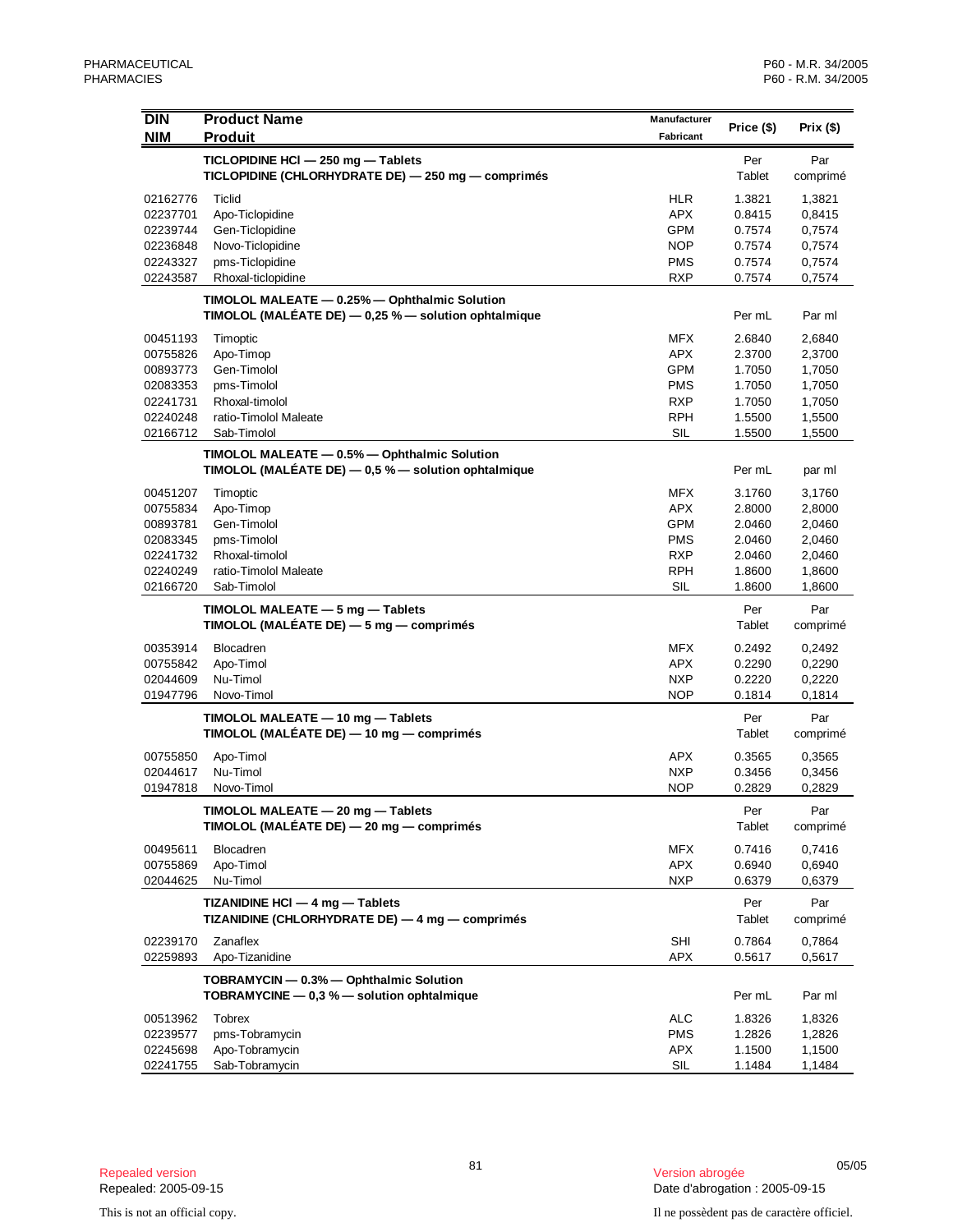| <b>DIN</b>           | <b>Product Name</b>                              | Manufacturer      | Price (\$)       | Prix $(\$)$      |
|----------------------|--------------------------------------------------|-------------------|------------------|------------------|
| <b>NIM</b>           | <b>Produit</b>                                   | Fabricant         |                  |                  |
|                      | TOBRAMYCIN SULFATE - 40 mg/mL - Injection        |                   |                  |                  |
|                      | TOBRAMYCINE (SULFATE DE) - 40 mg/ml - injection  |                   | Per mL           | par ml           |
| 00325449             | Nebcin                                           | LIL               | 2.6510           | 2,6510           |
| 02241210             | Tobramycin/Tobramycine                           | SIL               | 2.6510           | 2,6510           |
|                      | TOLBUTAMIDE - 500 mg - Tablets                   |                   | Per              | Par              |
|                      | TOLBUTAMIDE - 500 mg - comprimés                 |                   | Tablet           | comprimé         |
| 01987542             | Orinase                                          | <b>MRR</b>        | 0.1261           | 0,1261           |
| 00312762             | Apo-Tolbutamide                                  | <b>APX</b>        | 0.0825           | 0,0825           |
|                      | TRAZODONE HCI - 50 mg - Tablets                  |                   | Per              | Par              |
|                      | TRAZODONE (CHLORHYDRATE DE) - 50 mg - comprimés  |                   | Tablet           | comprimé         |
| 02053187             | ratio-Trazodone                                  | <b>RPH</b>        | 0.2605           | 0,2605           |
| 02128950             | Dom-Trazodone                                    | <b>DOM</b>        | 0.2436           | 0,2436           |
| 02231683             | Gen-Trazodone                                    | <b>GPM</b>        | 0.2436           | 0,2436           |
| 01937227             | pms-Trazodone                                    | <b>PMS</b>        | 0.2436           | 0,2436           |
| 02230284             | Trazorel                                         | <b>ICN</b>        | 0.2436           | 0,2436           |
| 02147637<br>02144263 | Apo-Trazodone<br>Novo-Trazodone                  | APX<br><b>NOP</b> | 0.2435           | 0,2435           |
| 02165384             | Nu-Trazodone                                     | <b>NXP</b>        | 0.2435<br>0.2435 | 0,2435<br>0,2435 |
| 00579351             | Desyrel                                          | SQU               | 0.2214           | 0,2214           |
|                      | TRAZODONE HCI - 100 mg - Tablets                 |                   | Per              | Par              |
|                      | TRAZODONE (CHLORHYDRATE DE) - 100 mg - comprimés |                   | Tablet           | comprimé         |
|                      |                                                  | <b>RPH</b>        |                  |                  |
| 02053195<br>02128969 | ratio-Trazodone<br>Dom-Trazodone                 | <b>DOM</b>        | 0.4655<br>0.4352 | 0,4655<br>0,4352 |
| 02231684             | Gen-Trazodone                                    | <b>GPM</b>        | 0.4352           | 0,4352           |
| 02144271             | Novo-Trazodone                                   | <b>NOP</b>        | 0.4352           | 0,4352           |
| 01937235             | pms-Trazodone                                    | <b>PMS</b>        | 0.4352           | 0,4352           |
| 02230285             | Trazorel                                         | <b>ICN</b>        | 0.4352           | 0,4352           |
| 02147645             | Apo-Trazodone                                    | APX               | 0.4350           | 0,4350           |
| 02165392             | Nu-Trazodone                                     | <b>NXP</b>        | 0.4350           | 0,4350           |
| 00579378             | Desyrel                                          | SQU               | 0.3956           | 0,3956           |
|                      | TRAZODONE HCI - 150 mg - Tablets                 |                   | Per              | Par              |
|                      | TRAZODONE (CHLORHYDRATE DE) - 150 mg - comprimés |                   | Tablet           | comprimé         |
| 02053209             | ratio-Trazodone                                  | <b>RPH</b>        | 0.6849           | 0,6849           |
| 02147653             | Apo-Trazodone-D                                  | <b>APX</b>        | 0.6395           | 0,6395           |
| 02165406             | Nu-Trazodone-D                                   | <b>NXP</b>        | 0.6395           | 0,6395           |
| 02144298<br>00702277 | Novo-Trazodone-D<br>Desyrel                      | <b>NOP</b><br>SQU | 0.6393<br>0.5812 | 0,6393<br>0,5812 |
|                      |                                                  |                   |                  |                  |
|                      | TRETINOIN — 0.01% — Topical Cream                |                   | Per              | Par              |
|                      | TRÉTINOÏNE $-$ 0,01 % $-$ crème topique          |                   | Gram             | gramme           |
| 00897329             | Retin A                                          | JOI               | 0.3916           | 0,3916           |
| 00657204             | Stieva-A                                         | STI               | 0.3124           | 0,3124           |
| 01926497             | Vitamin A Acid                                   | AVE               | 0.3124           | 0,3124           |
|                      | TRETINOIN - 0.025% - Topical Cream               |                   | Per              | Par              |
|                      | TRÉTINOÏNE $-$ 0,025 % $-$ crème topique         |                   | Gram             | gramme           |
| 00897310             | Retin A                                          | JOI               | 0.3916           | 0,3916           |
| 00578576             | Stieva-A                                         | STI               | 0.3124           | 0,3124           |
| 01926500             | Vitamin A Acid                                   | AVE               | 0.3124           | 0,3124           |
|                      | TRETINOIN - 0.05% - Topical Cream                |                   | Per              | Par              |
|                      | TRÉTINOÏNE $-$ 0,05 % $-$ crème topique          |                   | Gram             | gramme           |
| 00443794             | Retin A                                          | JOI               | 0.3800           | 0,3800           |
| 00518182             | Stieva-A                                         | STI               | 0.3124           | 0,3124           |
| 01926519             | Vitamin A Acid                                   | AVE               | 0.3124           | 0,3124           |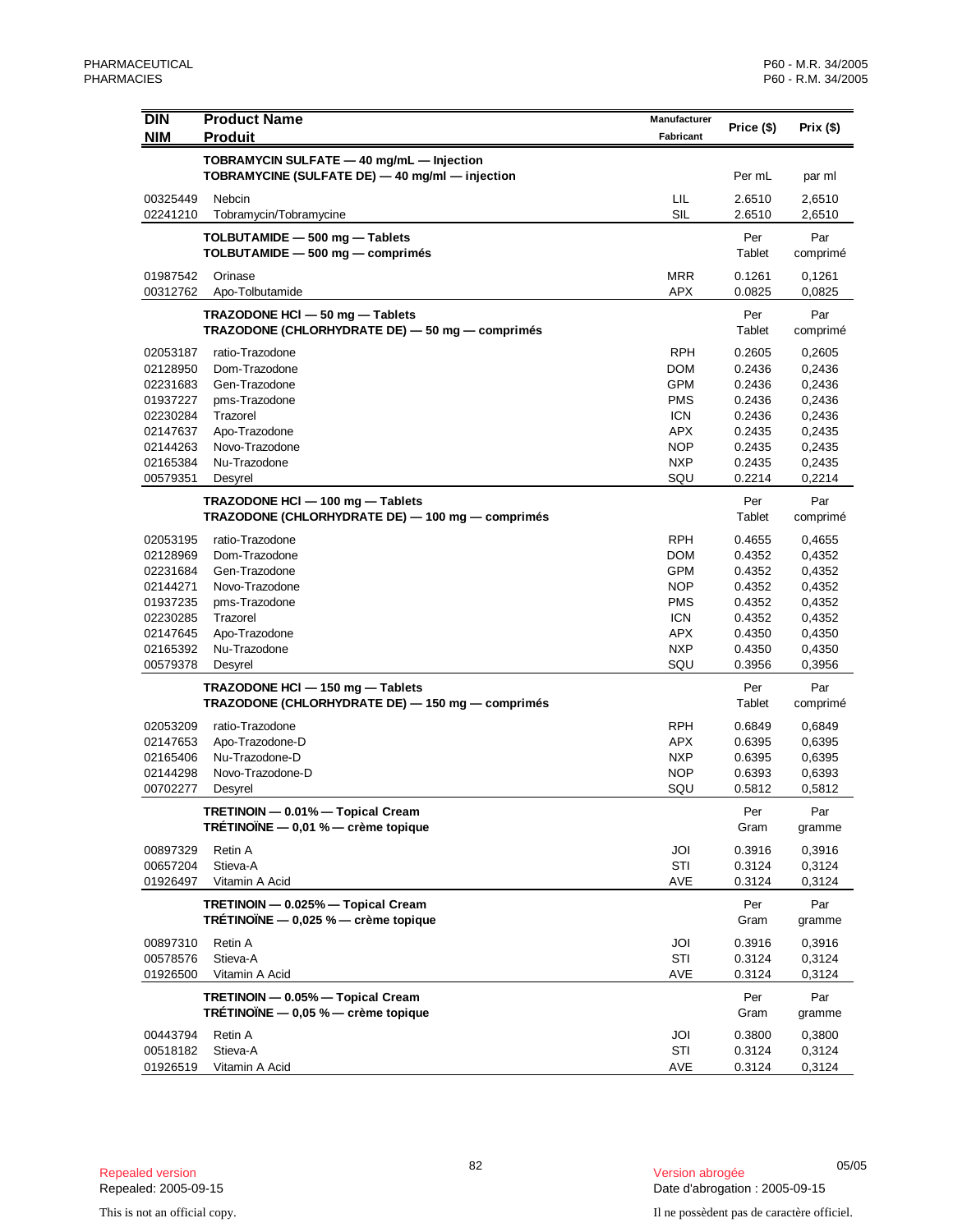| <b>DIN</b>           | <b>Product Name</b>                                                                                                  | Manufacturer             | Price (\$)       | Prix $(\$)$      |
|----------------------|----------------------------------------------------------------------------------------------------------------------|--------------------------|------------------|------------------|
| <b>NIM</b>           | <b>Produit</b>                                                                                                       | Fabricant                |                  |                  |
|                      | TRETINOIN - 0.1% - Topical Cream<br>TRÉTINOÏNE $-$ 0,1 % $-$ crème topique                                           |                          | Per<br>Gram      | Par<br>gramme    |
| 00870021             | Retin A                                                                                                              | JOI                      | 0.3916           | 0,3916           |
| 00662348             | Stieva-A Forte                                                                                                       | STI                      | 0.3124           | 0,3124           |
| 01926527             | Vitamin A Acid                                                                                                       | AVE                      | 0.3124           | 0,3124           |
|                      | TRETINOIN - 0.01% - Topical Gel<br>TRETINOINE $-$ 0,01 % $-$ gel topique                                             |                          | Per<br>Gram      | Par<br>gramme    |
| 00870013             | Retin A                                                                                                              | JOI                      | 0.3800           | 0,3800           |
| 00587958             | Stieva-A                                                                                                             | STI                      | 0.3124           | 0,3124           |
| 01926462             | Vitamin A Acid                                                                                                       | AVE                      | 0.3124           | 0,3124           |
|                      | TRETINOIN - 0.025% - Topical Gel<br>TRÉTINOÏNE $-$ 0,025 % $-$ gel topique                                           |                          | Per<br>Gram      | Par<br>gramme    |
| 00443816             | Retin A                                                                                                              | JOI                      | 0.3800           | 0,3800           |
| 00587966             | Stieva-A                                                                                                             | STI                      | 0.3124           | 0,3124           |
| 01926470             | Vitamin A Acid                                                                                                       | AVE                      | 0.3124           | 0,3124           |
|                      | TRETINOIN - 0.05% - Topical Gel<br>TRÉTINOÏNE $-$ 0,05 % $-$ gel topique                                             |                          | Per<br>Gram      | Par<br>gramme    |
| 00641863             | Stieva-A                                                                                                             | STI                      | 0.3124           | 0,3124           |
| 01926489             | Vitamin A Acid                                                                                                       | AVE                      | 0.3124           | 0,3124           |
|                      | TRIAMCINOLONE ACETONIDE - 10 mg/mL - Injection<br>TRIAMCINOLONE (ACÉTONIDE DE) - 10 mg/ml - injection                |                          | Per mL           | Par ml           |
| 01999761             | Kenalog-10                                                                                                           | <b>WSQ</b>               | 3.2318           | 3,2318           |
| 02229540             | Triamcinolone                                                                                                        | <b>SIL</b>               | 2.8446           | 2,8446           |
|                      | TRIAMCINOLONE ACETONIDE - 40 mg/mL - Injection<br>TRIAMCINOLONE (ACÉTONIDE DE) — 40 mg/ml — injection                |                          | Per mL           | Par ml           |
| 01999869             | Kenalog-40                                                                                                           | <b>WSQ</b>               | 7.5020           | 7,5020           |
| 02229550             | Triamcinolone                                                                                                        | <b>SIL</b>               | 6.3800           | 6,3800           |
|                      | TRIAMCINOLONE ACETONIDE - 0.1% - Topical Cream<br>TRIAMCINOLONE (ACÉTONIDE DE) — 0,1 % — crème topique               |                          | Per<br>Gram      | Par<br>gramme    |
| 01999818             | Kenalog                                                                                                              | WSQ                      | 0.3733           | 0,3733           |
| 02194058             | Aristocort R                                                                                                         | VPI                      | 0.1430           | 0,1430           |
|                      | TRIAMCINOLONE ACETONIDE - 0.1% - Topical Ointment<br>TRIAMCINOLONE (ACÉTONIDE DE) - 0,1 % - pommade topique          |                          | Per<br>Gram      | Par<br>gramme    |
| 01999796             | Kenalog                                                                                                              | <b>WSQ</b>               | 0.3634           | 0,3634           |
| 02194031             | Aristocort R                                                                                                         | VPI                      | 0.1430           | 0,1430           |
|                      | TRIAMTERENE/HYDROCHLOROTHIAZIDE - 50 mg/25 mg - Tablets<br>TRIAMTÉRÈNE/HYDROCHLOROTHIAZIDE - 50 mg/25 mg - comprimés |                          | Per<br>Tablet    | Par<br>comprimé  |
| 00441775             | Apo-Triazide                                                                                                         | <b>APX</b>               | 0.0728           | 0,0728           |
| 00532657             | Novo-Triamzide                                                                                                       | <b>NOP</b>               | 0.0525           | 0,0525           |
| 00865532             | Nu-Triazide                                                                                                          | <b>NXP</b>               | 0.0525           | 0,0525           |
|                      | TRIAZOLAM - 0.125 mg - Tablets<br>TRIAZOLAM - 0,125 mg - comprimés                                                   |                          | Per<br>Tablet    | Par<br>comprimé  |
| 00808563             | Apo-Triazo                                                                                                           | <b>APX</b>               | 0.0870           | 0,0870           |
| 01995227             | Gen-Triazolam                                                                                                        | <b>GPM</b>               | 0.0613           | 0,0613           |
|                      | TRIAZOLAM - 0.25 mg - Tablets                                                                                        |                          | Per              | Par              |
|                      | $TRIAZOLAM - 0,25 mg - comprimés$                                                                                    |                          | Tablet           | comprimé         |
|                      |                                                                                                                      |                          |                  |                  |
| 00443158             | Halcion                                                                                                              | PFI                      | 0.2274           | 0,2274           |
| 00808571<br>01913506 | Apo-Triazo<br>Gen-Triazolam                                                                                          | <b>APX</b><br><b>GPM</b> | 0.1078<br>0.0770 | 0,1078<br>0,0770 |
|                      |                                                                                                                      |                          |                  |                  |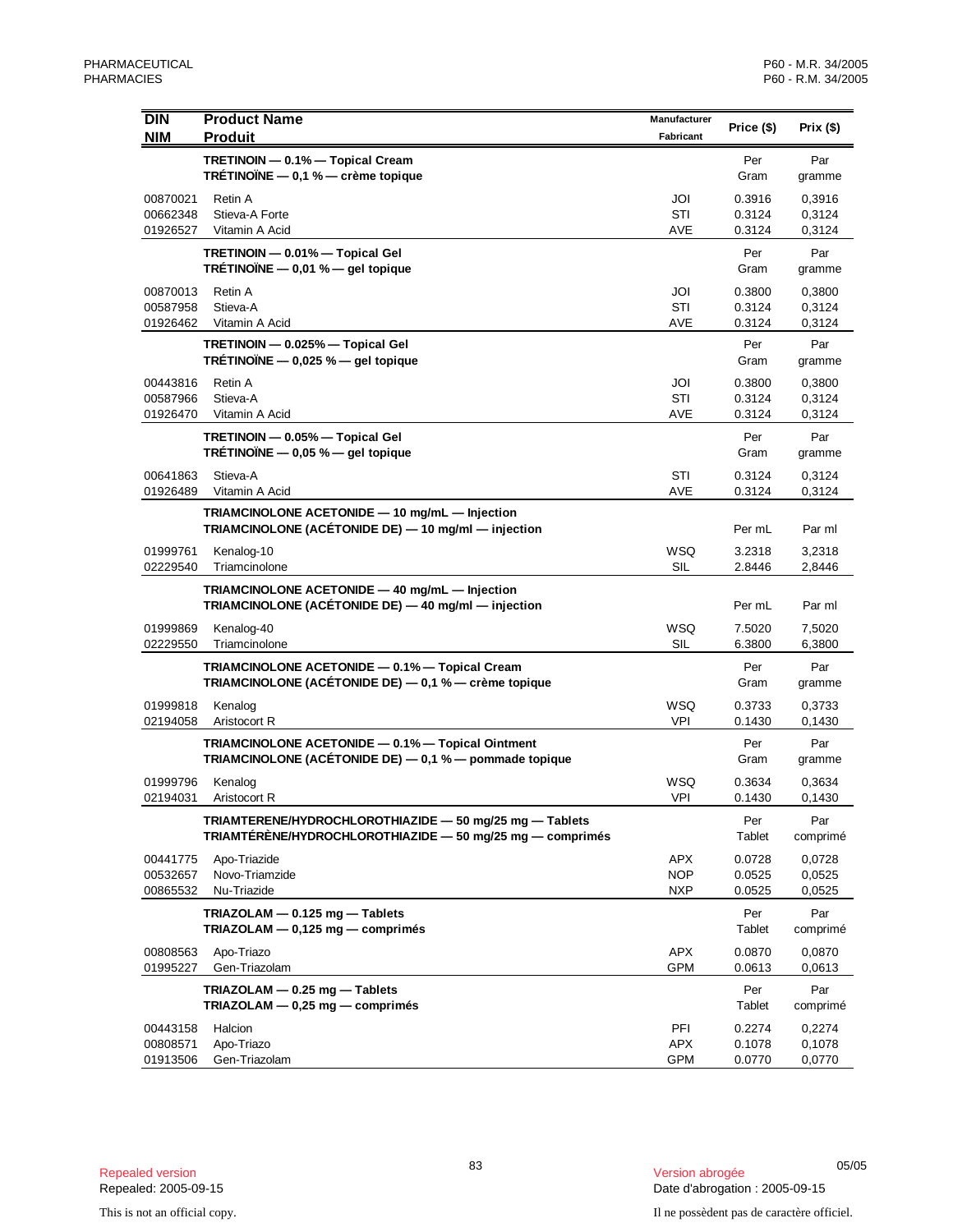| <b>DIN</b>           | <b>Product Name</b>                                                                                                                            | Manufacturer             | Price (\$)       | Prix $($ \$)     |
|----------------------|------------------------------------------------------------------------------------------------------------------------------------------------|--------------------------|------------------|------------------|
| <b>NIM</b>           | <b>Produit</b>                                                                                                                                 | Fabricant                |                  |                  |
|                      | TRIFLURIDINE - 1% - Ophthalmic Solution<br>TRIFLURIDINE - 1 % - solution ophtalmique                                                           |                          | Per mL           | Par ml           |
| 00687456<br>02248529 | Viroptic<br>Sab-Trifluridine                                                                                                                   | <b>BWE</b><br>SIL        | 6.7880<br>3.5933 | 6.7880<br>3,5933 |
|                      | TRIMEBUTINE - 200 mg - Tablets<br>TRIMÉBUTINE - 200 mg - comprimés                                                                             |                          | Per<br>Tablet    | Par<br>comprimé  |
| 00803499<br>02245664 | Modulon<br>Apo-Trimebutine                                                                                                                     | AXC<br><b>APX</b>        | 0.6952<br>0.5560 | 0,6952<br>0,5560 |
|                      | TRIMETHOPRIM - 100 mg - Tablets<br>TRIMETHOPRIME - 100 mg - comprimés                                                                          |                          | Per<br>Tablet    | Par<br>comprimé  |
| 00675229<br>02243116 | Proloprim<br>Apo-Trimethoprim                                                                                                                  | <b>GSK</b><br><b>APX</b> | 0.2925<br>0.2080 | 0,2925<br>0,2080 |
|                      | TRIMETHOPRIM - 200 mg - Tablets<br>TRIMÉTHOPRIME - 200 mg - comprimés                                                                          |                          | Per<br>Tablet    | Par<br>comprimé  |
| 00677590<br>02243117 | Proloprim<br>Apo-Trimethoprim                                                                                                                  | <b>GSK</b><br><b>APX</b> | 0.5550<br>0.4275 | 0,5550<br>0,4275 |
|                      | TRIMETHOPRIM/SULFAMETHOXAZOLE - 40 mg/200 mg per 5 mL<br>- Oral Suspension<br>TRIMÉTHOPRIME/SULFAMÉTHOXAZOLE - 40 mg/200 mg par 5 ml -         |                          |                  |                  |
|                      | suspension orale                                                                                                                               |                          | Per mL           | Par ml           |
| 00846465             | Apo-Sulfatrim                                                                                                                                  | <b>APX</b>               | 0.0274           | 0,0274           |
| 00272485<br>00865753 | <b>Bactrim</b><br>Nu-Cotrimox                                                                                                                  | HLR<br><b>NXP</b>        | 0.0219<br>0.0219 | 0,0219<br>0,0219 |
| 00726540             | Novo-Trimel                                                                                                                                    | <b>NOP</b>               | 0.0218           | 0,0218           |
| 00270644             | Septra                                                                                                                                         | GSK                      | 0.0199           | 0,0199           |
|                      | TRIMETHOPRIM/SULFAMETHOXAZOLE - 80 mg/400 mg - Tablets<br>TRIMÉTHOPRIME/SULFAMÉTHOXAZOLE - 80 mg/400 mg - comprimés                            |                          | Per<br>Tablet    | Par<br>comprimé  |
| 00272469             | <b>Bactrim</b>                                                                                                                                 | <b>HLR</b>               | 0.1601           | 0,1601           |
| 00445274             | Apo-Sulfatrim                                                                                                                                  | APX                      | 0.1310           | 0,1310           |
| 00865710<br>00510637 | Nu-Cotrimox<br>Novo-Trimel                                                                                                                     | <b>NXP</b><br><b>NOP</b> | 0.0531<br>0.0530 | 0,0531<br>0,0530 |
| 00270636             | Septra                                                                                                                                         | <b>GSK</b>               | 0.0482           | 0,0482           |
|                      | TRIMETHOPRIM/SULFAMETHOXAZOLE - 160 mg/800 mg - Tablets<br>TRIMÉTHOPRIME/SULFAMÉTHOXAZOLE - 160 mg/800 mg - comprimés                          |                          | Per<br>Tablet    | Par<br>comprimé  |
| 00371823             | <b>Bactrim DS</b>                                                                                                                              | HLR                      | 0.2867           | 0,2867           |
| 00445282             | Apo-Sulfatrim DS                                                                                                                               | APX                      | 0.2414           | 0,2414           |
| 00865729<br>00510645 | Nu-Cotrimox DS<br>Novo-Trimel DS                                                                                                               | NXP                      | 0.1344           | 0,1344<br>0,1343 |
| 00368040             | Septra DS                                                                                                                                      | <b>NOP</b><br>GSK        | 0.1343<br>0.1222 | 0,1222           |
|                      | TRIMETHOPRIM SULFATE/POLYMYXIN B SULFATE - 1 mg/10,000 U/mL<br>- Ophthalmic Solution<br>TRIMÉTHOPRIME (SULFATE DE)/POLYMYXINE B (SULFATE DE) — |                          |                  |                  |
|                      | 1 mg/10 000 U/ml - solution ophtalmique                                                                                                        |                          | Per mL           | Par ml           |
| 02011956<br>02240363 | Polytrim<br>pms-Polytrimethoprim                                                                                                               | ALL<br><b>PMS</b>        | 2.7896<br>0.7293 | 2,7896<br>0,7293 |
|                      | TRIMIPRAMINE - 12.5 mg - Tablets<br>TRIMIPRAMINE - 12,5 mg - comprimés                                                                         |                          | Per<br>Tablet    | Par<br>comprimé  |
| 00740799<br>00761605 | Apo-Trimip<br>Rhotrimine                                                                                                                       | APX<br><b>ROP</b>        | 0.1190<br>0.0902 | 0,1190<br>0,0902 |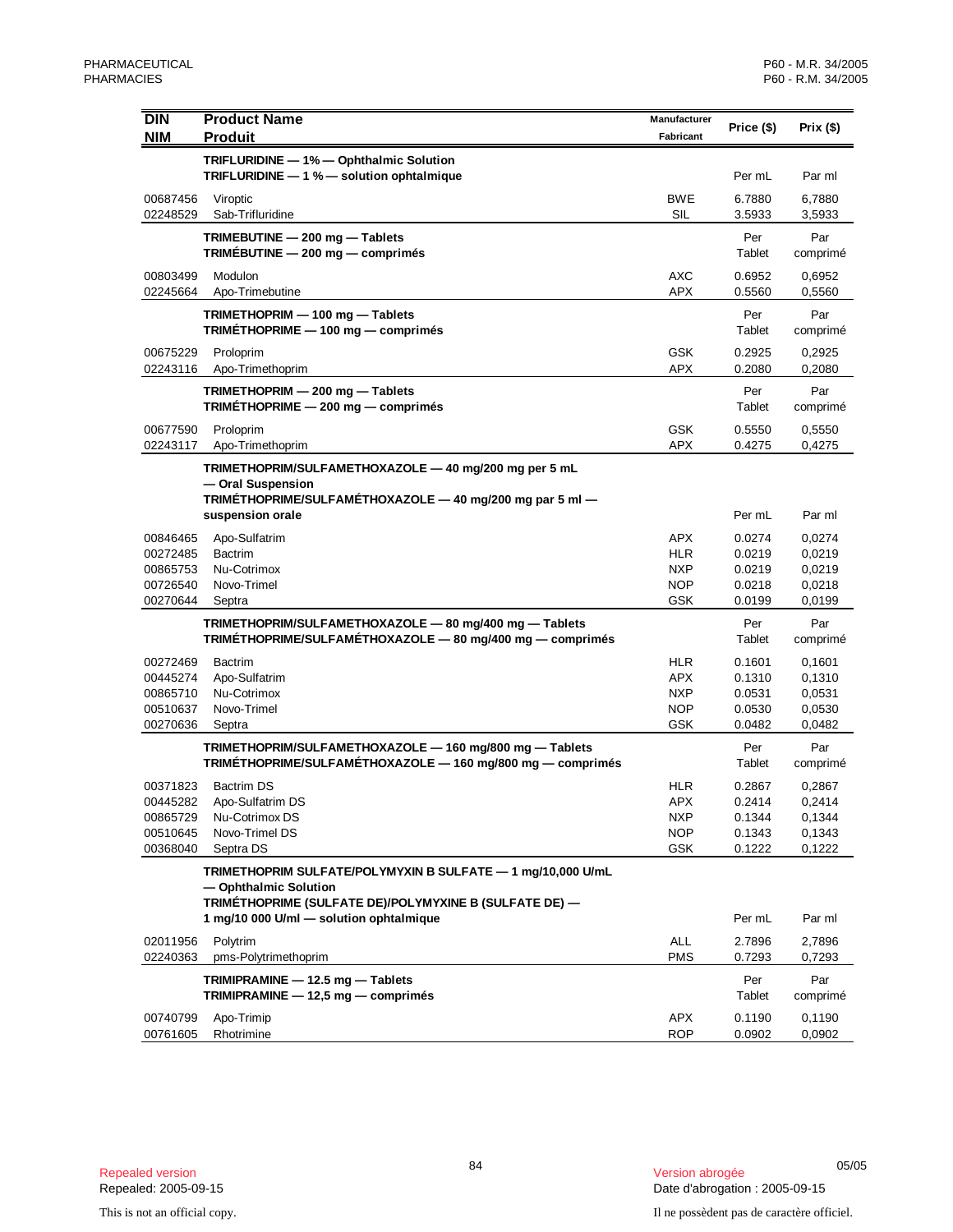| <b>DIN</b><br><b>NIM</b>                     | <b>Product Name</b><br><b>Produit</b>                                                                                                                                                                                                                                                         | Manufacturer<br>Fabricant                            | Price (\$)                           | Prix (\$)                            |
|----------------------------------------------|-----------------------------------------------------------------------------------------------------------------------------------------------------------------------------------------------------------------------------------------------------------------------------------------------|------------------------------------------------------|--------------------------------------|--------------------------------------|
|                                              | TRIMIPRAMINE - 25 mg - Tablets<br>$TRIMIPRAMINE - 25 mg - comprimés$                                                                                                                                                                                                                          |                                                      | Per<br>Tablet                        | Par<br>comprimé                      |
| 00740802<br>02020602<br>00761613             | Apo-Trimip<br>Nu-Trimipramine<br>Rhotrimine                                                                                                                                                                                                                                                   | APX<br><b>NXP</b><br><b>ROP</b>                      | 0.1505<br>0.1144<br>0.1144           | 0,1505<br>0,1144<br>0,1144           |
|                                              | TRIMIPRAMINE - 50 mg - Tablets<br>TRIMIPRAMINE - 50 mg - comprimés                                                                                                                                                                                                                            |                                                      | Per<br>Tablet                        | Par<br>comprimé                      |
| 01926330<br>00740810<br>02020610<br>00761621 | Surmontil<br>Apo-Trimip<br>Nu-Trimipramine<br>Rhotrimine                                                                                                                                                                                                                                      | <b>AVE</b><br>APX<br><b>NXP</b><br><b>ROP</b>        | 0.6292<br>0.2905<br>0.2199<br>0.2199 | 0,6292<br>0,2905<br>0,2199<br>0,2199 |
|                                              | TRIMIPRAMINE - 75 mg - Capsules<br>$TRIMIPRAMINE - 75 mg - capsules$                                                                                                                                                                                                                          |                                                      | Per<br>Capsule                       | Par<br>capsule                       |
| 02070987<br>00761656                         | Apo-Trimip<br>Rhotrimine                                                                                                                                                                                                                                                                      | <b>APX</b><br><b>ROP</b>                             | 0.6665<br>0.5717                     | 0,6665<br>0,5717                     |
|                                              | TRIMIPRAMINE - 100 mg - Tablets<br>TRIMIPRAMINE - 100 mg - comprimés                                                                                                                                                                                                                          |                                                      | Per<br>Tablet                        | Par<br>comprimé                      |
| 00740829<br>02020629<br>00761648             | Apo-Trimip<br>Nu-Trimipramine<br>Rhotrimine                                                                                                                                                                                                                                                   | APX<br><b>NXP</b><br><b>ROP</b>                      | 0.5285<br>0.3760<br>0.3760           | 0,5285<br>0,3760<br>0,3760           |
|                                              | TRIPROLIDINE HCI/PSEUDOEPHEDRINE HCI/CODEINE PHOSPHATE<br>- 2 mg/30 mg/10 mg per 5 mL - Syrup<br>TRIPROLIDINE (CHLORHYDRATE DE)/PSEUDOÉPHÉDRINE<br>(CHLORHYDRATE DE)/CODÉINE (PHOSPHATE DE) — 2 mg/30 mg/10 mg<br>par 5 ml $-$ sirop                                                          |                                                      | Per mL                               | Par ml                               |
| 00068594<br>02169126                         | CoActifed<br>ratio-Cotridin                                                                                                                                                                                                                                                                   | <b>GSK</b><br><b>RPH</b>                             | 0.0987<br>0.0574                     | 0,0987<br>0,0574                     |
|                                              | <b>TRIPROLIDINE HCI/PSEUDOEPHEDRINE HCI/GUAIFENESIN/CODEINE</b><br>PHOSPHATE - 2 mg/30 mg/100 mg/10 mg per 5 mL - Expectorant<br>TRIPROLIDINE (CHLORHYDRATE DE)/PSEUDOÉPHÉDRINE<br>(CHLORHYDRATE DE)/GUAIFÉNÉSINE/CODÉINE (PHOSPHATE DE) — 2 mg/<br>30 mg/100 mg/10 mg par 5 ml - expectorant |                                                      | Per mL                               | Par ml                               |
| 00068756<br>02053403                         | CoActifed<br>ratio-Cotridin                                                                                                                                                                                                                                                                   | <b>GSK</b><br>RPH                                    | 0.1082<br>0.0640                     | 0,1082<br>0,0640                     |
|                                              | L-TRYPTOPHAN - 500 mg - Capsules<br>$L$ —TRYPTOPHANE — 500 mg — capsules                                                                                                                                                                                                                      |                                                      | Per<br>Capsule                       | Par<br>capsule                       |
| 00718149<br>02248540<br>02241023<br>02240334 | Tryptan<br>Apo-Tryptophan<br>pms-Tryptophan<br>ratio-Tryptophan                                                                                                                                                                                                                               | <b>ICN</b><br><b>APX</b><br><b>PMS</b><br><b>RPH</b> | 0.7838<br>0.5486<br>0.5486<br>0.5344 | 0,7838<br>0,5486<br>0,5486<br>0,5344 |
|                                              | L-TRYPTOPHAN - 500 mg - Tablets<br>L-TRYPTOPHANE - 500 mg - comprimés                                                                                                                                                                                                                         |                                                      | Per<br>Tablet                        | Par<br>comprimé                      |
| 02029456<br>02240333<br>02248538<br>02240445 | Tryptan<br>ratio-Tryptophan<br>Apo-Tryptophan<br>pms-Tryptophan                                                                                                                                                                                                                               | <b>ICN</b><br><b>RPH</b><br><b>APX</b><br><b>PMS</b> | 0.7838<br>0.5878<br>0.5486<br>0.5486 | 0,7838<br>0,5878<br>0,5486<br>0,5486 |
|                                              | $L$ —TRYPTOPHAN — 1 g — Tablets<br>L-TRYPTOPHANE $-1$ g $-$ comprimés                                                                                                                                                                                                                         |                                                      | Per<br>Tablet                        | Par<br>comprimé                      |
| 00654531<br>02237250<br>02248539<br>02230202 | Tryptan<br>ratio-Tryptophan<br>Apo-Tryptophan<br>pms-Tryptophan                                                                                                                                                                                                                               | <b>ICN</b><br><b>RPH</b><br><b>APX</b><br><b>PMS</b> | 1.5677<br>1.1756<br>0.9876<br>0.9876 | 1,5677<br>1,1756<br>0,9876<br>0,9876 |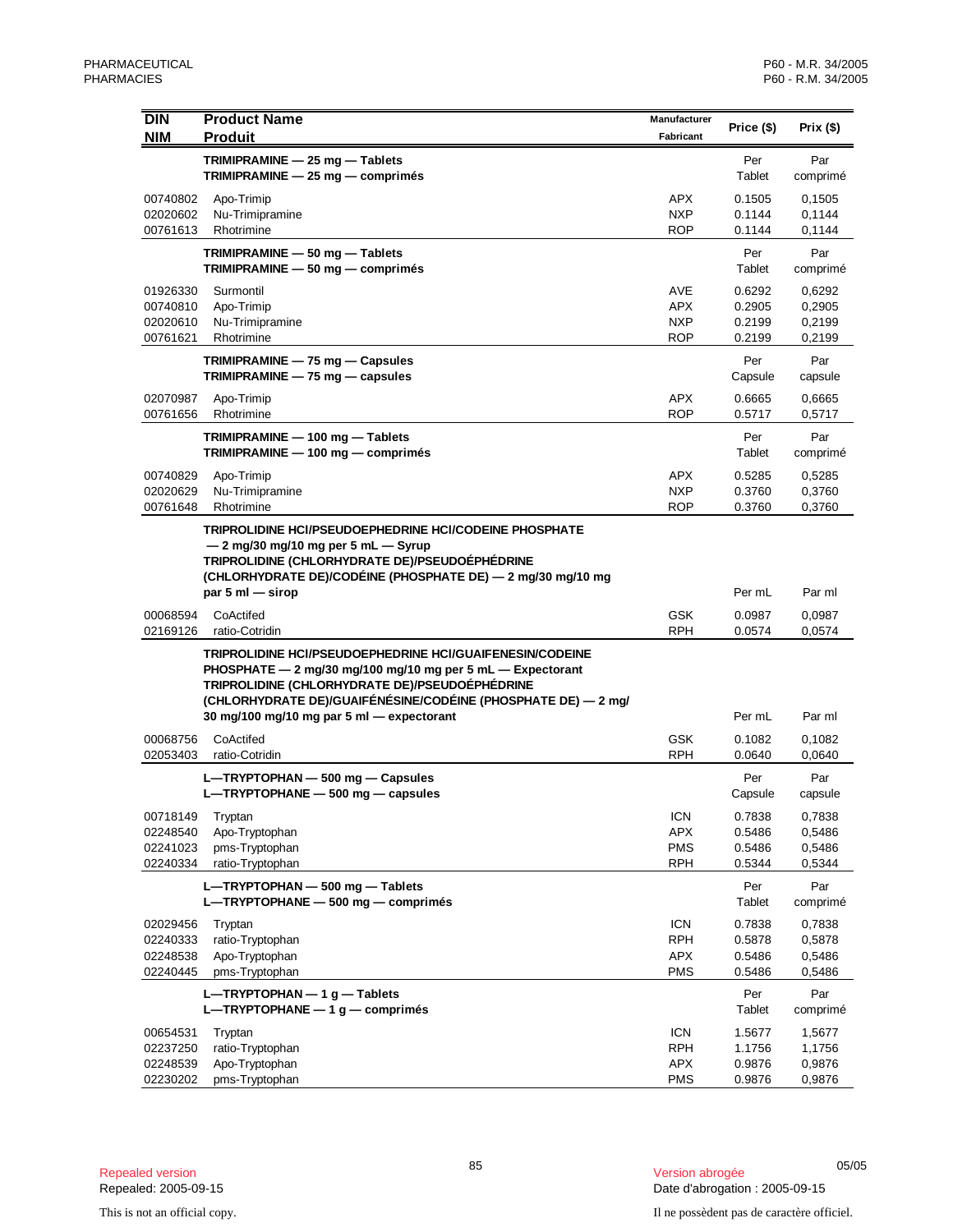| DIN        | <b>Product Name</b>                                             | Manufacturer |            |           |
|------------|-----------------------------------------------------------------|--------------|------------|-----------|
| <b>NIM</b> | <b>Produit</b>                                                  | Fabricant    | Price (\$) | Prix (\$) |
|            | VALPROIC ACID - 250 mg - Capsules                               |              | Per        | Par       |
|            | VALPROÏQUE (ACIDE) - 250 mg - capsules                          |              | Capsule    | capsule   |
| 00443840   | Depakene                                                        | ABB          | 0.4854     | 0,4854    |
| 02140047   | ratio-Valproic                                                  | <b>RPH</b>   | 0.3402     | 0,3402    |
| 02231030   | Dom-Valproic Acid                                               | <b>DOM</b>   | 0.2843     | 0,2843    |
| 02184648   | Gen-Valproic                                                    | <b>GPM</b>   | 0.2843     | 0,2843    |
| 02230768   | pms-Valproic Acid                                               | <b>PMS</b>   | 0.2843     | 0,2843    |
| 02239714   | Rhoxal-valproic                                                 | <b>RXP</b>   | 0.2843     | 0,2843    |
| 02100630   | Novo-Valproic                                                   | <b>NOP</b>   | 0.2842     | 0,2842    |
| 02238048   | Apo-Valproic                                                    | <b>APX</b>   | 0.2840     | 0,2840    |
| 02237830   | Nu-Valproic                                                     | <b>NXP</b>   | 0.2840     | 0,2840    |
|            | VALPROIC ACID - 500 mg - Enteric Coated Capsules                |              | Per        | Par       |
|            | VALPROÏQUE (ACIDE) — 500 mg — capsules à enrobage entérosoluble |              | Capsule    | capsule   |
| 00507989   | Depakene                                                        | ABB          | 0.9709     | 0,9709    |
| 02140055   | ratio-Valproic                                                  | <b>RPH</b>   | 0.7486     | 0,7486    |
| 02231031   | Dom-Valproic Acid E.C.                                          | <b>DOM</b>   | 0.5717     | 0,5717    |
| 02218321   | Novo-Valproic                                                   | <b>NOP</b>   | 0.5717     | 0,5717    |
| 02229628   | pms-Valproic Acid E.C.                                          | <b>PMS</b>   | 0.5717     | 0,5717    |
| 02239713   | Rhoxal-valproic                                                 | <b>RXP</b>   | 0.5717     | 0,5717    |
|            | VALPROIC ACID - 250 mg/5 mL - Syrup                             |              |            |           |
|            | VALPROÏQUE (ACIDE) - 250 mg/5 ml - sirop                        |              | Per mL     | Par ml    |
| 00443832   | Depakene                                                        | ABB          | 0.1079     | 0,1079    |
| 02236807   | pms-Valproic Acid                                               | <b>PMS</b>   | 0.0757     | 0,0757    |
| 02140063   | ratio-Valproic                                                  | <b>RPH</b>   | 0.0756     | 0,0756    |
| 02238370   | Apo-Valproic                                                    | <b>APX</b>   | 0.0635     | 0,0635    |
|            | VANCOMYCIN HCI - 500 mg - Injection                             |              | Per        | Par       |
|            | VANCOMYCINE (CHLORHYDRATE DE) - 500 mg - injection              |              | Vial       | ampoule   |
| 00015423   | Vancocin                                                        | LIL          | 28.8500    | 28,8500   |
| 02241820   | pms-Vancomycin                                                  | <b>PMS</b>   | 24.5300    | 24,5300   |
|            | VANCOMYCIN HCI $-1$ g $-$ Injection                             |              | Per        | Par       |
|            | VANCOMYCINE (CHLORHYDRATE DE) - 1 g - injection                 |              | Vial       | ampoule   |
| 00722146   | Vancocin                                                        | LIL          | 57.7000    | 57,7000   |
| 02241821   | pms-Vancomycin                                                  | <b>PMS</b>   | 49.0400    | 49,0400   |
|            | VERAPAMIL HCI - 120 mg - Sustained Release Tablets              |              |            |           |
|            | VERAPAMIL (CHLORHYDRATE DE) — 120 mg — comprimés à libération   |              | Per        | Par       |
|            | progressive                                                     |              | Tablet     | comprimé  |
| 01907123   | Isoptin SR                                                      | ABB          | 1.1974     | 1,1974    |
| 02246893   | Apo-Verap SR                                                    | <b>APX</b>   | 0.7590     | 0,7590    |
| 02210347   | Gen-Verapamil                                                   | <b>GPM</b>   | 0.7590     | 0,7590    |
|            | VERAPAMIL HCI - 180 mg - Sustained Release Tablets              |              |            |           |
|            | VÉRAPAMIL (CHLORHYDRATE DE) — 180 mg — comprimés à libération   |              | Per        | Par       |
|            | progressive                                                     |              | Tablet     | comprimé  |
| 01934317   | <b>Isoptin SR</b>                                               | ABB          | 1.3522     | 1,3522    |
| 02210355   | Gen-Verapamil                                                   | <b>GPM</b>   | 0.7214     | 0,7214    |
| 02246894   | Apo-Verap SR                                                    | APX          | 0.6558     | 0,6558    |
|            | VERAPAMIL HCI - 240 mg - Sustained Release Tablets              |              |            |           |
|            | VÉRAPAMIL (CHLORHYDRATE DE) - 240 mg - comprimés à libération   |              | Per        | Par       |
|            | progressive                                                     |              | Tablet     | comprimé  |
| 00742554   | <b>Isoptin SR</b>                                               | ABB          | 1.8032     | 1,8032    |
| 02246895   | Apo-Verap SR                                                    | <b>APX</b>   | 0.9592     | 0,9592    |
| 02210363   | Gen-Verapamil                                                   | <b>GPM</b>   | 0.9592     | 0,9592    |
| 02211920   | Novo-Veramil SR                                                 | NOP          | 0.9592     | 0,9592    |
| 02237791   | pms-Verapamil SR                                                | <b>PMS</b>   | 0.9592     | 0,9592    |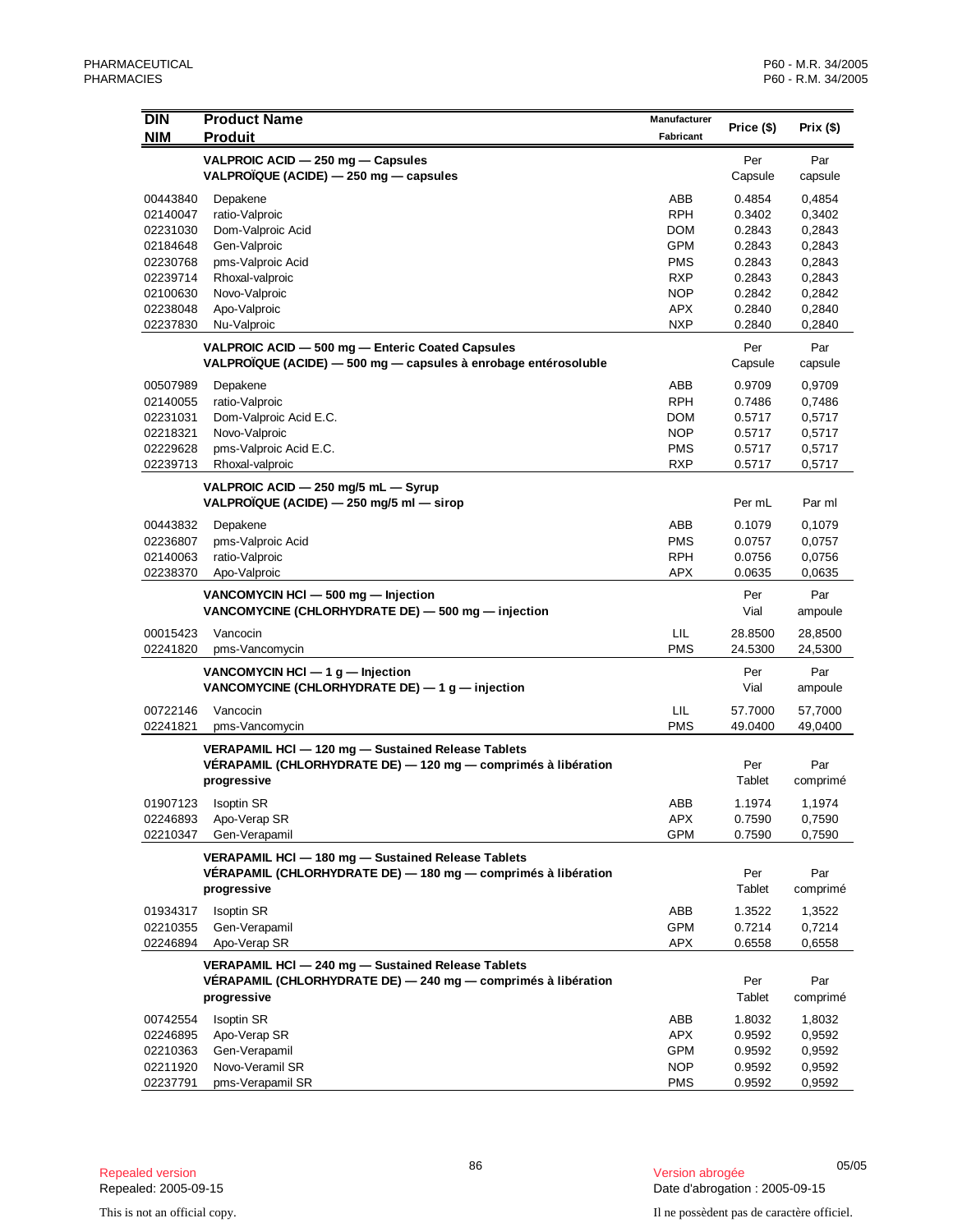| <b>DIN</b> | <b>Product Name</b>                                                                   | Manufacturer | Price (\$)            | Prix $($ \$)    |
|------------|---------------------------------------------------------------------------------------|--------------|-----------------------|-----------------|
| <b>NIM</b> | <b>Produit</b>                                                                        | Fabricant    |                       |                 |
|            | VERAPAMIL HCI - 80 mg - Tablets<br>VÉRAPAMIL (CHLORHYDRATE DE) — 80 mg — comprimés    |              | Per<br>Tablet         | Par<br>comprimé |
| 00782483   | Apo-Verap                                                                             | <b>APX</b>   | 0.3665                | 0,3665          |
| 00554316   | Isoptin                                                                               | ABB          | 0.3009                | 0,3009          |
| 02237921   | Gen-Verapamil                                                                         | <b>GPM</b>   | 0.3009                | 0,3009          |
| 00886033   | Nu-Verap                                                                              | <b>NXP</b>   | 0.3009                | 0,3009          |
|            | VERAPAMIL HCI - 120 mg - Tablets<br>VÉRAPAMIL (CHLORHYDRATE DE) — 120 mg — comprimés  |              | Per<br>Tablet         | Par<br>comprimé |
| 00782491   | Apo-Verap                                                                             | APX          | 0.5605                | 0,5605          |
| 00554324   | Isoptin                                                                               | ABB          | 0.4675                | 0,4675          |
| 02237922   | Gen-Verapamil                                                                         | <b>GPM</b>   | 0.4675                | 0,4675          |
| 00886041   | Nu-Verap                                                                              | <b>NXP</b>   | 0.4675                | 0,4675          |
|            | WARFARIN SODIUM $-1$ mg $-$ Tablets<br>WARFARINE SODIQUE - 1 mg - comprimés           |              | Per<br>Tablet         | Par<br>comprimé |
| 01918311   | Coumadin                                                                              | SQU          | 0.3112                | 0,3112          |
| 02242924   | Apo-Warfarin                                                                          | <b>APX</b>   | 0.2180                | 0,2180          |
| 02242680   | Taro-Warfarin                                                                         | TAR          | 0.2178                | 0,2178          |
| 02244462   | Gen-Warfarin                                                                          | GPM          | 0.1960                | 0,1960          |
|            | WARFARIN SODIUM $-2$ mg $-$ Tablets<br>WARFARINE SODIQUE $-2$ mg $-$ comprimes        |              | Per<br>Tablet         | Par<br>comprimé |
| 01918338   | Coumadin                                                                              | SQU          | 0.3292                | 0,3292          |
| 02242925   | Apo-Warfarin                                                                          | <b>APX</b>   | 0.2305                | 0,2305          |
| 02242681   | Taro-Warfarin                                                                         | TAR          | 0.2304                | 0,2304          |
| 02244463   | Gen-Warfarin                                                                          | GPM          | 0.2074                | 0,2074          |
|            | WARFARIN SODIUM $-$ 2.5 mg $-$ Tablets                                                |              | Per                   | Par             |
|            | WARFARINE SODIQUE $-$ 2.5 mg $-$ comprimes                                            |              | Tablet                | comprimé        |
| 01918346   | Coumadin                                                                              | SQU          | 0.2635                | 0,2635          |
| 02242926   | Apo-Warfarin                                                                          | <b>APX</b>   | 0.1845                | 0,1845          |
| 02242682   | Taro-Warfarin                                                                         | TAR          | 0.1845                | 0,1845          |
| 02244464   | Gen-Warfarin                                                                          | <b>GPM</b>   | 0.1660                | 0,1660          |
|            | WARFARIN SODIUM $-3$ mg $-$ Tablets<br>WARFARINE SODIQUE $-$ 3 mg $-$ comprimes       |              | Per<br>Tablet         | Par<br>comprimé |
| 02240205   | Coumadin                                                                              | SQU          | 0.4080                | 0,4080          |
| 02242683   | Taro-Warfarin                                                                         | <b>TAR</b>   | 0.2827                | 0,2827          |
| 02245618   | Apo-Warfarin                                                                          | APX          | 0.2570                | 0,2570          |
|            | WARFARIN SODIUM $-4$ mg $-$ Tablets<br>$\text{WART}$ ARINE SODIQUE — 4 mg — comprimes |              | Per<br><b>l</b> ablet | Par<br>comprimé |
| 02007959   | Coumadin                                                                              | SQU          | 0.4080                | 0,4080          |
| 02242684   | Taro-Warfarin                                                                         | <b>TAR</b>   | 0.2856                | 0,2856          |
| 02242927   | Apo-Warfarin                                                                          | <b>APX</b>   | 0.2855                | 0,2855          |
| 02244465   | Gen-Warfarin                                                                          | <b>GPM</b>   | 0.2571                | 0,2571          |
|            | WARFARIN SODIUM $-5$ mg $-$ Tablets<br>WARFARINE SODIQUE $-5$ mg $-$ comprimes        |              | Per<br>Tablet         | Par<br>comprimé |
| 01918354   | Coumadin                                                                              | SQU          | 0.2640                | 0,2640          |
| 02242928   | Apo-Warfarin                                                                          | <b>APX</b>   | 0.1850                | 0,1850          |
| 02242685   | Taro-Warfarin                                                                         | <b>TAR</b>   | 0.1848                | 0,1848          |
| 02244466   | Gen-Warfarin                                                                          | GPM          | 0.1663                | 0,1663          |